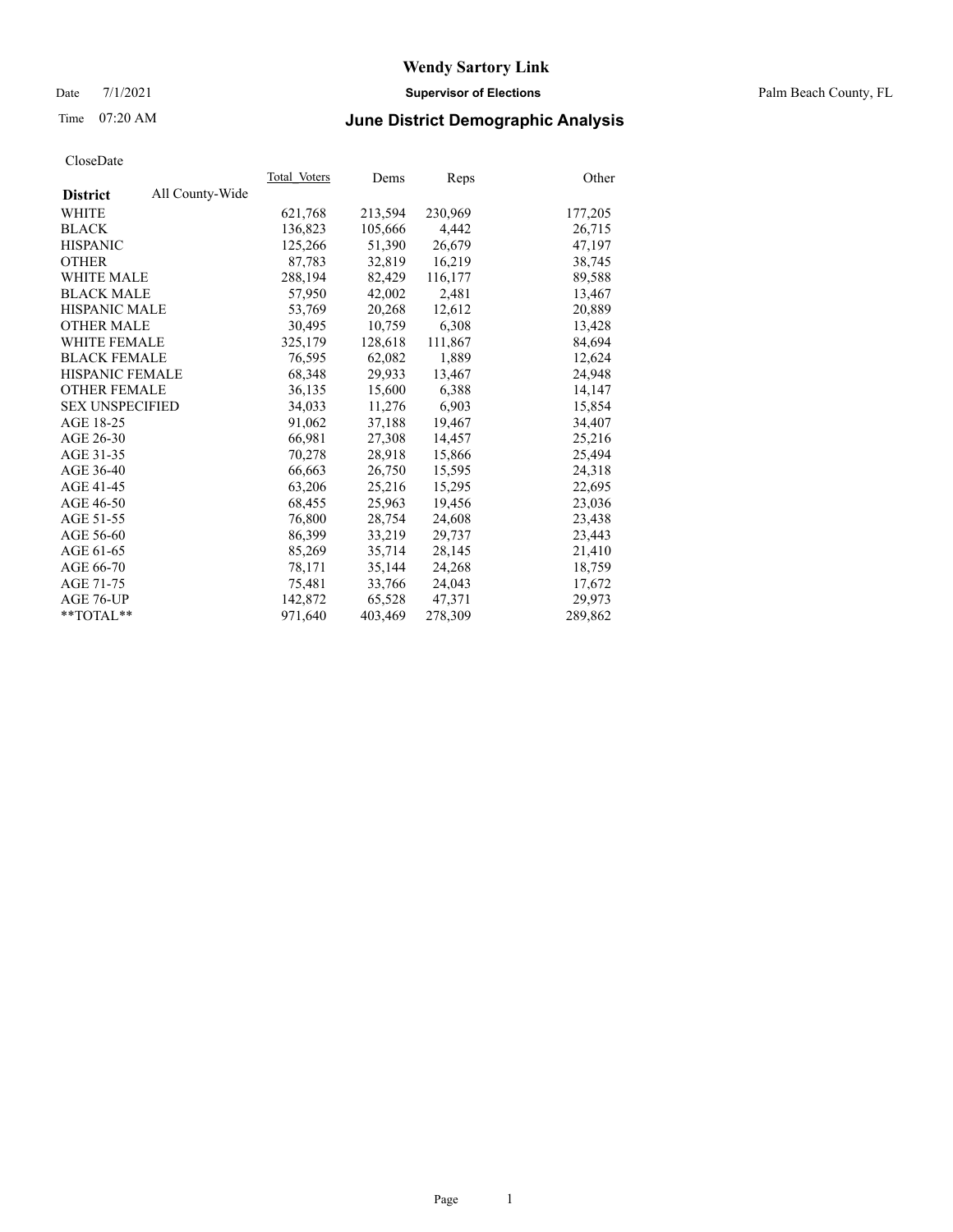Date 7/1/2021 **Supervisor of Elections** Palm Beach County, FL

## Time 07:20 AM **June District Demographic Analysis**

|                                             | Total Voters | Dems   | <b>Reps</b> | Other  |
|---------------------------------------------|--------------|--------|-------------|--------|
| County Commission Dist 1<br><b>District</b> |              |        |             |        |
| <b>WHITE</b>                                | 132,109      | 35,948 | 59,452      | 36,709 |
| <b>BLACK</b>                                | 5,326        | 3,862  | 276         | 1,188  |
| <b>HISPANIC</b>                             | 9,221        | 3,388  | 2,446       | 3,387  |
| <b>OTHER</b>                                | 11,510       | 3,605  | 3,007       | 4,898  |
| <b>WHITE MALE</b>                           | 61,942       | 13,661 | 29,736      | 18,545 |
| <b>BLACK MALE</b>                           | 2,405        | 1,648  | 146         | 611    |
| <b>HISPANIC MALE</b>                        | 3,855        | 1,298  | 1,082       | 1,475  |
| <b>OTHER MALE</b>                           | 3,857        | 1,114  | 1,062       | 1,681  |
| <b>WHITE FEMALE</b>                         | 68,624       | 21,896 | 29,072      | 17,656 |
| <b>BLACK FEMALE</b>                         | 2,853        | 2,163  | 125         | 565    |
| <b>HISPANIC FEMALE</b>                      | 5,146        | 2,002  | 1,312       | 1,832  |
| <b>OTHER FEMALE</b>                         | 4,725        | 1,732  | 1,204       | 1,789  |
| <b>SEX UNSPECIFIED</b>                      | 4,573        | 1,197  | 1,379       | 1,997  |
| AGE 18-25                                   | 12,242       | 3,686  | 4,213       | 4,343  |
| AGE 26-30                                   | 9.401        | 2,898  | 3,096       | 3,407  |
| AGE 31-35                                   | 9,991        | 3,013  | 3,374       | 3,604  |
| AGE 36-40                                   | 10,438       | 3,037  | 3,542       | 3,859  |
| AGE 41-45                                   | 9,887        | 2,842  | 3,370       | 3,675  |
| AGE 46-50                                   | 10,875       | 2,872  | 4,342       | 3,661  |
| AGE 51-55                                   | 12,787       | 3,259  | 5,725       | 3,803  |
| AGE 56-60                                   | 15,302       | 4,076  | 7,186       | 4,040  |
| AGE 61-65                                   | 15,646       | 4,731  | 7,077       | 3,838  |
| AGE 66-70                                   | 14,095       | 4,698  | 5,911       | 3,486  |
| AGE 71-75                                   | 13,221       | 4,246  | 5,772       | 3,203  |
| AGE 76-UP                                   | 24,280       | 7,445  | 11,573      | 5,262  |
| $*$ TOTAL $*$                               | 158,166      | 46,803 | 65,181      | 46,182 |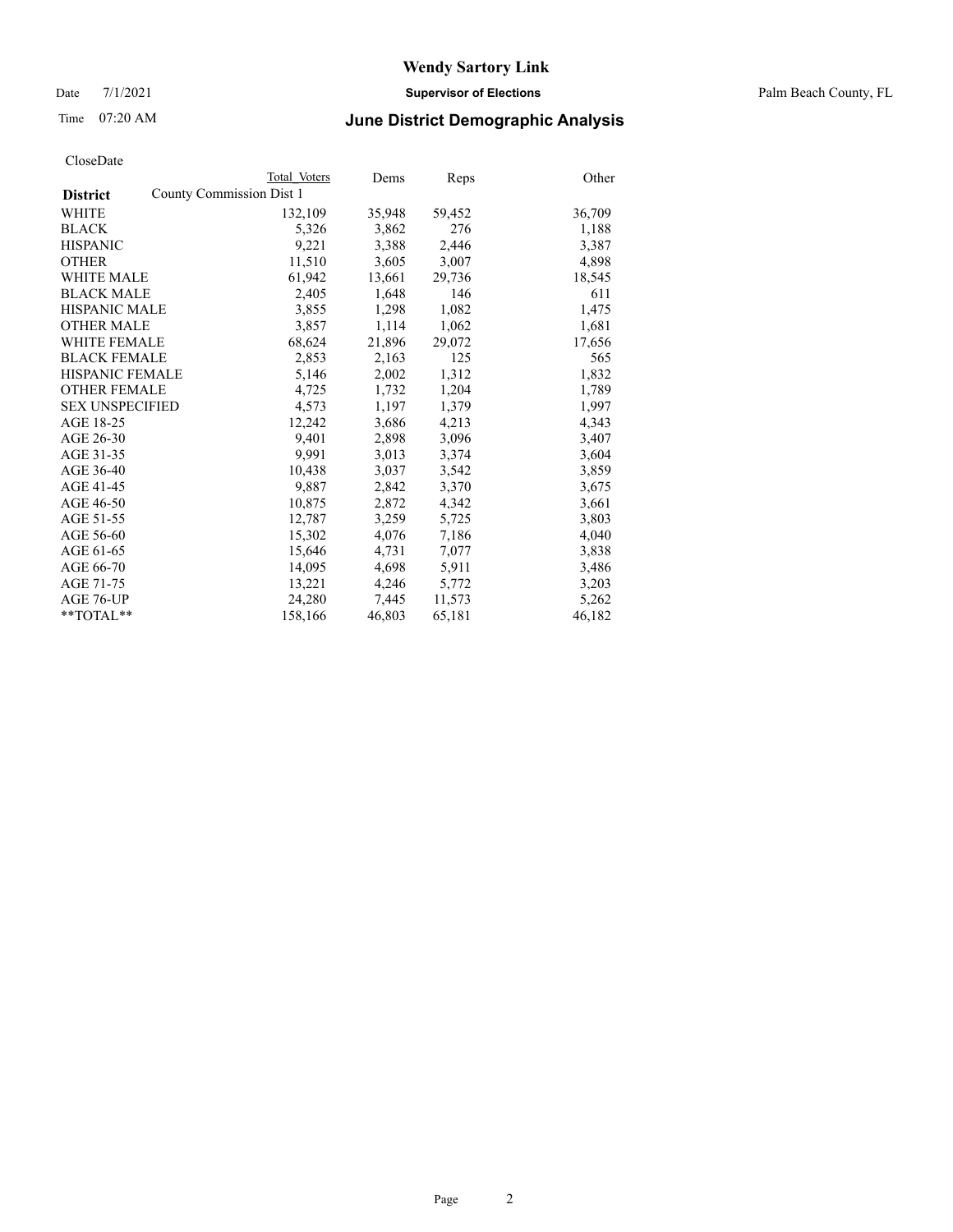Date 7/1/2021 **Supervisor of Elections** Palm Beach County, FL

## Time 07:20 AM **June District Demographic Analysis**

|                        | Total Voters             | Dems   | <b>Reps</b> | Other  |
|------------------------|--------------------------|--------|-------------|--------|
| <b>District</b>        | County Commission Dist 2 |        |             |        |
| WHITE                  | 52,404                   | 19,700 | 18,028      | 14,676 |
| <b>BLACK</b>           | 20,406                   | 15,273 | 680         | 4,453  |
| <b>HISPANIC</b>        | 30.845                   | 13,403 | 6,055       | 11,387 |
| <b>OTHER</b>           | 11,564                   | 4,550  | 1,704       | 5,310  |
| <b>WHITE MALE</b>      | 23,453                   | 7,584  | 8,601       | 7,268  |
| <b>BLACK MALE</b>      | 8,323                    | 5,764  | 383         | 2,176  |
| <b>HISPANIC MALE</b>   | 13,306                   | 5,307  | 2,905       | 5,094  |
| <b>OTHER MALE</b>      | 3,893                    | 1,507  | 641         | 1,745  |
| <b>WHITE FEMALE</b>    | 28,239                   | 11,901 | 9,202       | 7,136  |
| <b>BLACK FEMALE</b>    | 11,727                   | 9,263  | 287         | 2,177  |
| <b>HISPANIC FEMALE</b> | 16,677                   | 7,741  | 2,983       | 5,953  |
| <b>OTHER FEMALE</b>    | 4,680                    | 2,113  | 691         | 1,876  |
| <b>SEX UNSPECIFIED</b> | 4,839                    | 1,700  | 761         | 2,378  |
| AGE 18-25              | 12,306                   | 5,657  | 1,646       | 5,003  |
| AGE 26-30              | 8,753                    | 3.744  | 1,321       | 3,688  |
| AGE 31-35              | 8,781                    | 3,929  | 1,483       | 3,369  |
| AGE 36-40              | 8,297                    | 3,764  | 1,405       | 3,128  |
| AGE 41-45              | 7,781                    | 3,579  | 1,428       | 2,774  |
| AGE 46-50              | 8,167                    | 3,677  | 1,836       | 2,654  |
| AGE 51-55              | 8,771                    | 3,874  | 2,179       | 2,718  |
| AGE 56-60              | 9,935                    | 4,409  | 2,710       | 2,816  |
| AGE 61-65              | 10,005                   | 4,719  | 2,724       | 2,562  |
| AGE 66-70              | 8,966                    | 4,371  | 2,428       | 2,167  |
| AGE 71-75              | 8,265                    | 3,902  | 2,460       | 1,903  |
| AGE 76-UP              | 15,192                   | 7,301  | 4,847       | 3,044  |
| $*$ $TOTAL**$          | 115,219                  | 52,926 | 26,467      | 35,826 |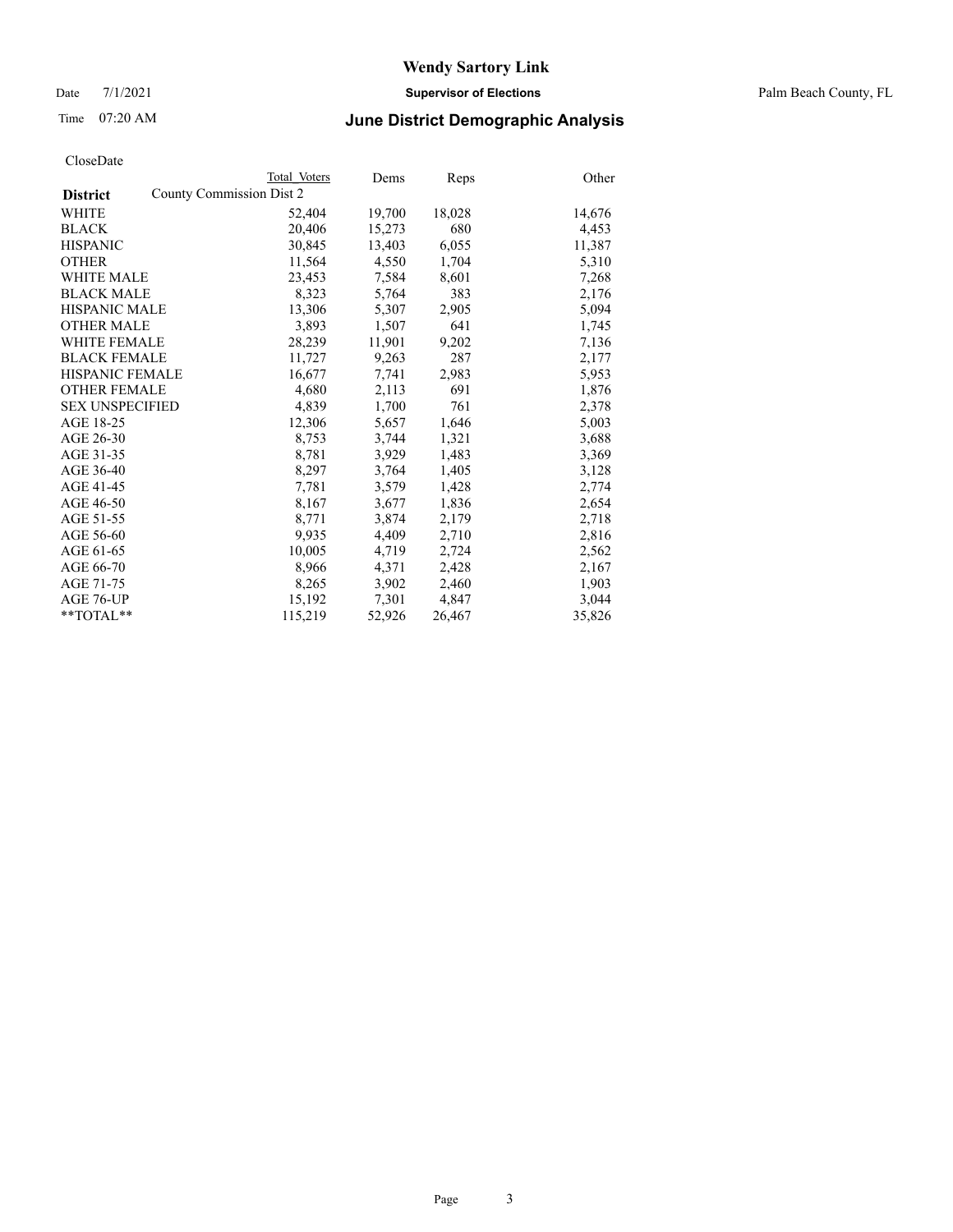Date 7/1/2021 **Supervisor of Elections** Palm Beach County, FL

## Time 07:20 AM **June District Demographic Analysis**

|                                             | Total Voters | Dems   | Reps   | Other  |
|---------------------------------------------|--------------|--------|--------|--------|
| County Commission Dist 3<br><b>District</b> |              |        |        |        |
| WHITE                                       | 75,607       | 28,783 | 24,999 | 21,825 |
| <b>BLACK</b>                                | 16,410       | 12,001 | 536    | 3,873  |
| <b>HISPANIC</b>                             | 22,277       | 9,439  | 4,382  | 8,456  |
| <b>OTHER</b>                                | 12,047       | 4,596  | 1,933  | 5,518  |
| <b>WHITE MALE</b>                           | 35,283       | 11,397 | 12,823 | 11,063 |
| <b>BLACK MALE</b>                           | 7,098        | 4,831  | 307    | 1,960  |
| <b>HISPANIC MALE</b>                        | 9,772        | 3,828  | 2,153  | 3,791  |
| <b>OTHER MALE</b>                           | 4,220        | 1,594  | 765    | 1,861  |
| <b>WHITE FEMALE</b>                         | 39,272       | 17,025 | 11,868 | 10,379 |
| <b>BLACK FEMALE</b>                         | 9,026        | 6,971  | 217    | 1,838  |
| <b>HISPANIC FEMALE</b>                      | 11,948       | 5,413  | 2,121  | 4,414  |
| <b>OTHER FEMALE</b>                         | 4,924        | 2,138  | 755    | 2,031  |
| <b>SEX UNSPECIFIED</b>                      | 4,669        | 1,542  | 819    | 2,308  |
| AGE 18-25                                   | 12,962       | 5,365  | 2,173  | 5,424  |
| AGE 26-30                                   | 9,513        | 3.963  | 1,753  | 3,797  |
| AGE 31-35                                   | 10,280       | 4,342  | 2,019  | 3,919  |
| AGE 36-40                                   | 9,424        | 4,047  | 1,876  | 3,501  |
| AGE 41-45                                   | 9,115        | 3,862  | 1,913  | 3,340  |
| AGE 46-50                                   | 9,761        | 3,964  | 2,428  | 3,369  |
| AGE 51-55                                   | 10,644       | 4,260  | 3,036  | 3,348  |
| AGE 56-60                                   | 11,245       | 4,594  | 3,594  | 3,057  |
| AGE 61-65                                   | 10,236       | 4,553  | 3,100  | 2,583  |
| AGE 66-70                                   | 8,815        | 4,169  | 2,482  | 2,164  |
| AGE 71-75                                   | 8,478        | 3,975  | 2,560  | 1,943  |
| AGE 76-UP                                   | 15,868       | 7,725  | 4,916  | 3,227  |
| **TOTAL**                                   | 126,341      | 54,819 | 31,850 | 39,672 |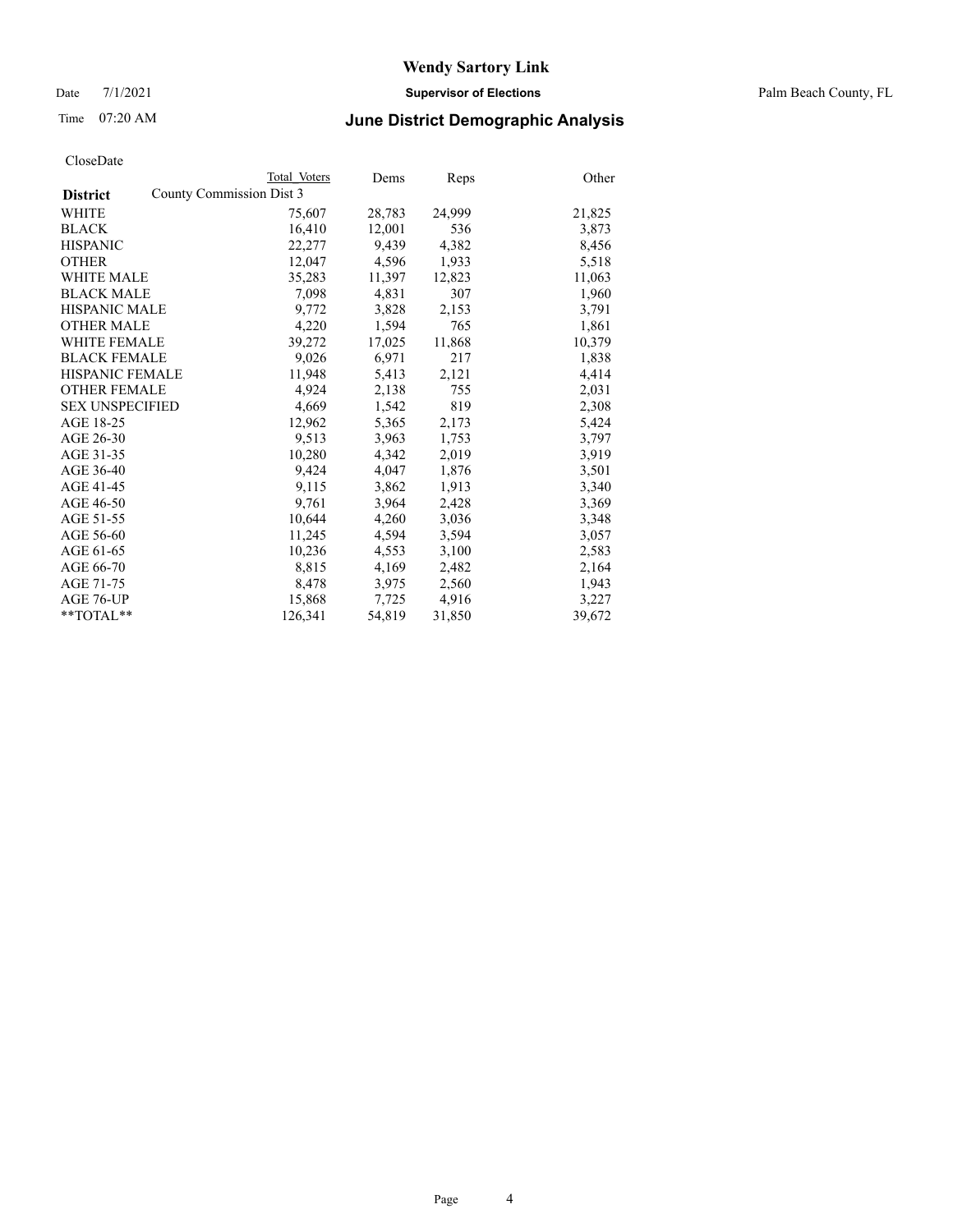Date 7/1/2021 **Supervisor of Elections** Palm Beach County, FL

## Time 07:20 AM **June District Demographic Analysis**

|                                                    | Total Voters | Dems   | Reps   | Other  |
|----------------------------------------------------|--------------|--------|--------|--------|
| <b>County Commission Dist 4</b><br><b>District</b> |              |        |        |        |
| WHITE                                              | 120,339      | 39,339 | 45,671 | 35,329 |
| <b>BLACK</b>                                       | 6,855        | 4,949  | 319    | 1,587  |
| <b>HISPANIC</b>                                    | 12,606       | 4,780  | 2,962  | 4,864  |
| <b>OTHER</b>                                       | 12,940       | 4,386  | 2,813  | 5,741  |
| <b>WHITE MALE</b>                                  | 56,104       | 15,126 | 22,904 | 18,074 |
| <b>BLACK MALE</b>                                  | 2,978        | 1,992  | 177    | 809    |
| <b>HISPANIC MALE</b>                               | 5,071        | 1,725  | 1,254  | 2,092  |
| <b>OTHER MALE</b>                                  | 4,420        | 1,353  | 1,058  | 2,009  |
| <b>WHITE FEMALE</b>                                | 62,543       | 23,711 | 22,146 | 16,686 |
| <b>BLACK FEMALE</b>                                | 3,742        | 2,867  | 137    | 738    |
| <b>HISPANIC FEMALE</b>                             | 7,224        | 2,949  | 1,642  | 2,633  |
| <b>OTHER FEMALE</b>                                | 5,292        | 2,100  | 1,111  | 2,081  |
| <b>SEX UNSPECIFIED</b>                             | 5,189        | 1,543  | 1,292  | 2,354  |
| AGE 18-25                                          | 13,688       | 4,826  | 3,905  | 4,957  |
| AGE 26-30                                          | 9,583        | 3,261  | 2,675  | 3,647  |
| AGE 31-35                                          | 9,785        | 3,406  | 2,620  | 3,759  |
| AGE 36-40                                          | 8,966        | 3,022  | 2,506  | 3,438  |
| AGE 41-45                                          | 8,469        | 2,840  | 2,385  | 3,244  |
| AGE 46-50                                          | 9,926        | 3,007  | 3,247  | 3,672  |
| AGE 51-55                                          | 12,113       | 3,553  | 4,479  | 4,081  |
| AGE 56-60                                          | 14,030       | 4,456  | 5,388  | 4,186  |
| AGE 61-65                                          | 14,108       | 4,907  | 5,272  | 3,929  |
| AGE 66-70                                          | 13,254       | 5,137  | 4,610  | 3,507  |
| AGE 71-75                                          | 12,870       | 5,038  | 4,570  | 3,262  |
| AGE 76-UP                                          | 25,947       | 10,000 | 10,108 | 5,839  |
| $*$ $TOTAL**$                                      | 152,740      | 53,454 | 51,765 | 47,521 |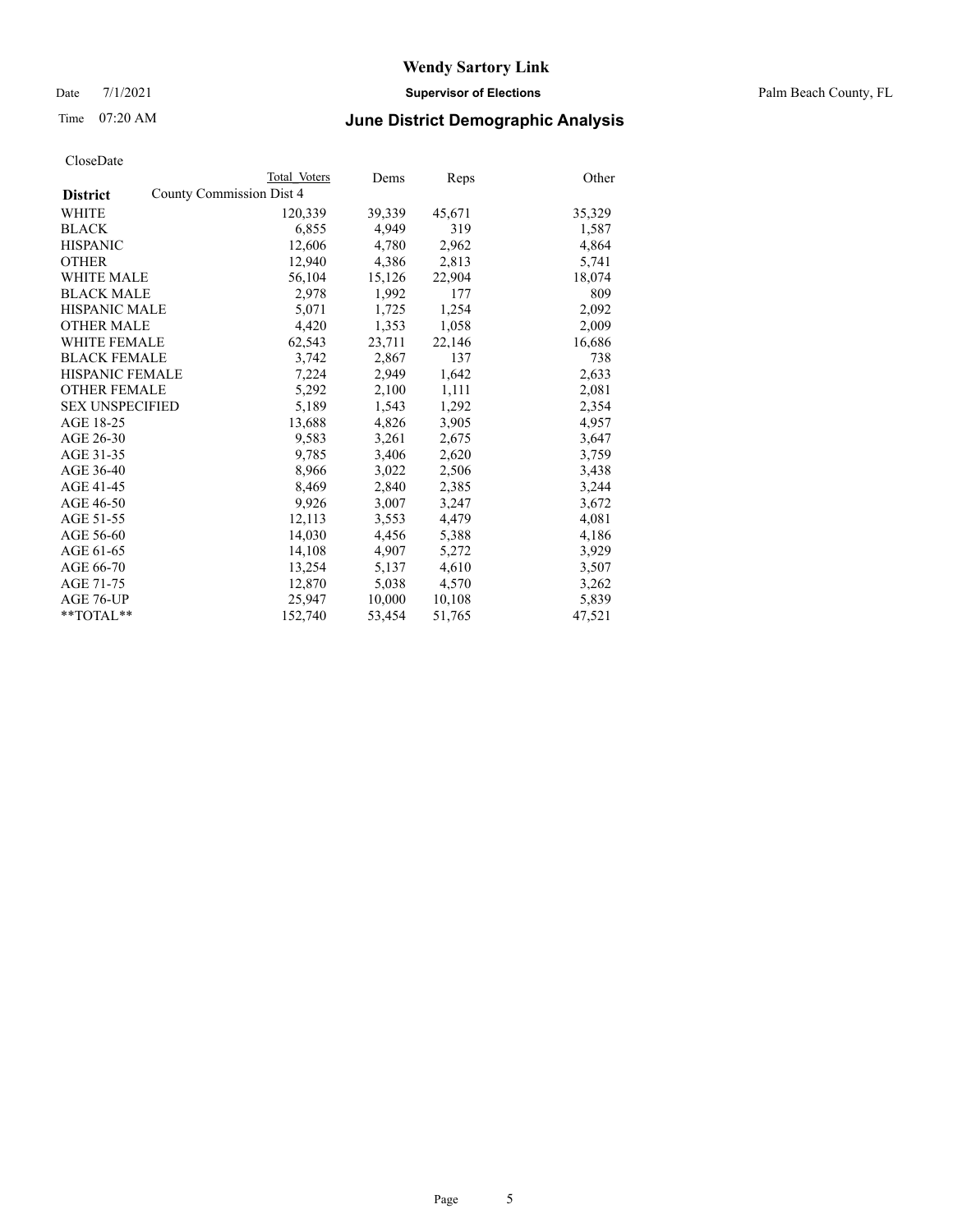Date 7/1/2021 **Supervisor of Elections** Palm Beach County, FL

## Time 07:20 AM **June District Demographic Analysis**

|                          | Dems         | <b>Reps</b> | Other  |
|--------------------------|--------------|-------------|--------|
| County Commission Dist 5 |              |             |        |
| 120,542                  | 52,724       | 35,168      | 32,650 |
| 8,319                    | 6,017        | 368         | 1,934  |
| 16,203                   | 6,683        | 3,317       | 6,203  |
| 14,629                   | 5,533        | 2,766       | 6,330  |
| 53,427                   | 19,534       | 17,634      | 16,259 |
| 3,581                    | 2,381        | 210         | 990    |
| 6,610                    | 2,519        | 1,509       | 2,582  |
| 5,089                    | 1,732        | 1,125       | 2,232  |
| 65,346                   | 32,524       | 17,020      | 15,802 |
| 4,581                    | 3,546        | 148         | 887    |
| 9,207                    | 4,031        | 1,746       | 3,430  |
| 6,214                    | 2,699        | 1,072       | 2,443  |
| 5,461                    | 1,891        | 1,125       | 2,445  |
| 10,462                   | 4,050        | 2,304       | 4,108  |
| 6,942                    | 2,685        | 1,552       | 2,705  |
| 7,735                    | 3,048        | 1,820       | 2,867  |
| 8,133                    | 3,081        | 1,939       | 3,113  |
| 8,552                    | 3,172        | 2,140       | 3,240  |
| 9,096                    | 3,095        | 2,607       | 3,394  |
| 10,186                   | 3,680        | 3,037       | 3,469  |
| 11,825                   | 4,351        | 3,818       | 3,656  |
| 13,568                   | 5,830        | 4,001       | 3,737  |
| 15,480                   | 7,423        | 4,153       | 3,904  |
| 18,130                   | 8,935        | 4,747       | 4,448  |
| 39,584                   | 21,607       | 9,501       | 8,476  |
| 159,693                  | 70,957       | 41,619      | 47,117 |
|                          | Total Voters |             |        |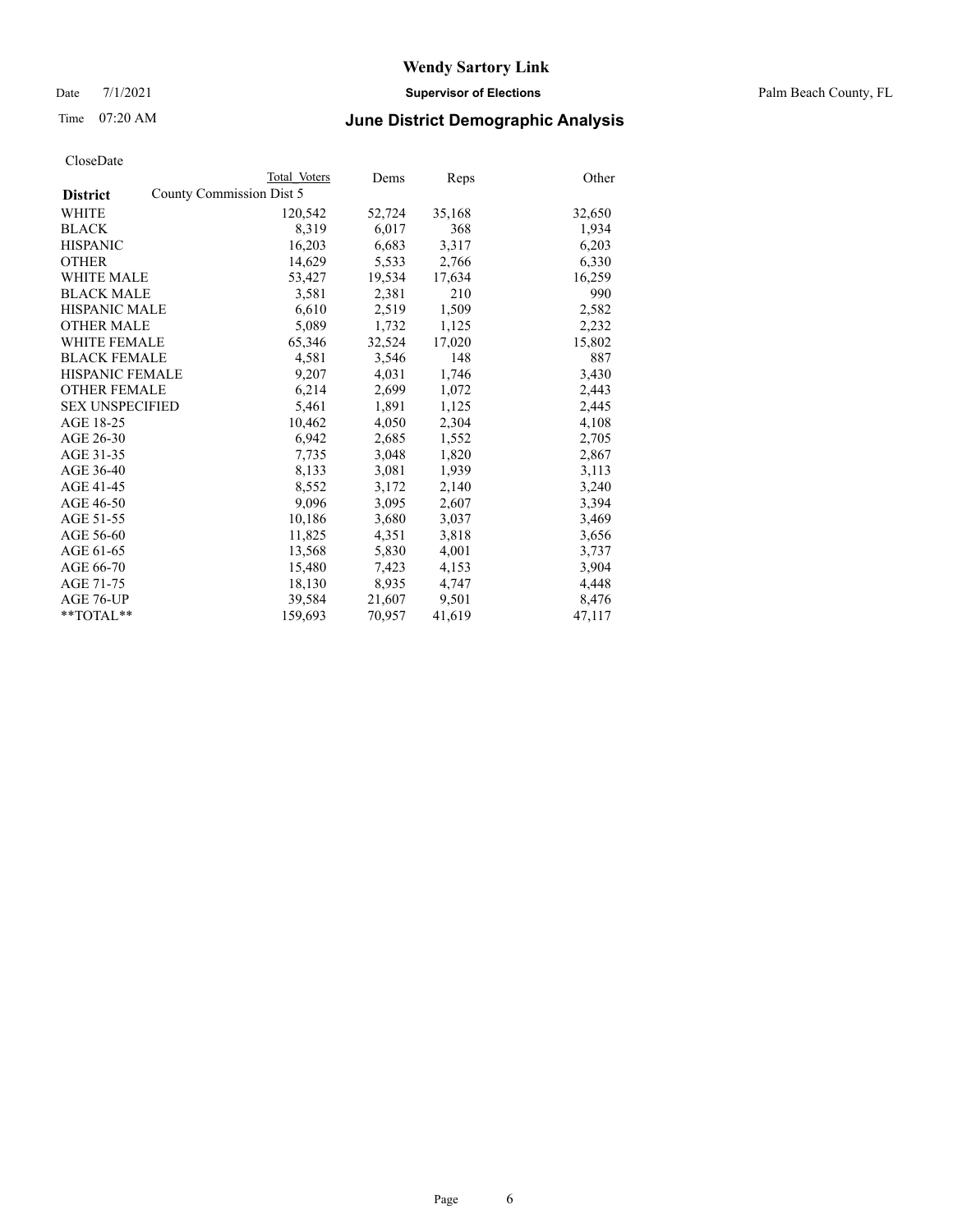Date 7/1/2021 **Supervisor of Elections** Palm Beach County, FL

## Time 07:20 AM **June District Demographic Analysis**

|                        | Total Voters             | Dems   | Reps   | Other  |
|------------------------|--------------------------|--------|--------|--------|
| <b>District</b>        | County Commission Dist 6 |        |        |        |
| WHITE                  | 78,192                   | 21,931 | 33,617 | 22,644 |
| <b>BLACK</b>           | 24,650                   | 19,272 | 843    | 4,535  |
| <b>HISPANIC</b>        | 21,938                   | 8,128  | 5,581  | 8,229  |
| <b>OTHER</b>           | 13,929                   | 5,214  | 2,742  | 5,973  |
| <b>WHITE MALE</b>      | 37,296                   | 8,893  | 17,143 | 11,260 |
| <b>BLACK MALE</b>      | 10,624                   | 7,820  | 478    | 2,326  |
| <b>HISPANIC MALE</b>   | 9,836                    | 3,312  | 2,760  | 3,764  |
| <b>OTHER MALE</b>      | 5,196                    | 1,822  | 1,137  | 2,237  |
| <b>WHITE FEMALE</b>    | 39,869                   | 12,799 | 16,054 | 11,016 |
| <b>BLACK FEMALE</b>    | 13,662                   | 11,202 | 356    | 2,104  |
| <b>HISPANIC FEMALE</b> | 11,581                   | 4,640  | 2,715  | 4,226  |
| <b>OTHER FEMALE</b>    | 5,825                    | 2,522  | 1,079  | 2,224  |
| <b>SEX UNSPECIFIED</b> | 4.701                    | 1,475  | 1,028  | 2,198  |
| AGE 18-25              | 16,169                   | 6,222  | 3,906  | 6,041  |
| AGE 26-30              | 10,460                   | 4,161  | 2,520  | 3,779  |
| AGE 31-35              | 11,034                   | 4,143  | 2,989  | 3,902  |
| AGE 36-40              | 11,109                   | 4,015  | 3,114  | 3,980  |
| AGE 41-45              | 10,766                   | 3,928  | 3,009  | 3,829  |
| AGE 46-50              | 11,951                   | 4,259  | 3,767  | 3,925  |
| AGE 51-55              | 13,048                   | 4,652  | 4,617  | 3,779  |
| AGE 56-60              | 13,757                   | 5,192  | 5,147  | 3,418  |
| AGE 61-65              | 11,888                   | 4,918  | 4,175  | 2,795  |
| AGE 66-70              | 9,597                    | 4,346  | 3,194  | 2,057  |
| AGE 71-75              | 7,830                    | 3,607  | 2,601  | 1,622  |
| AGE 76-UP              | 11,100                   | 5,102  | 3,744  | 2,254  |
| **TOTAL**              | 138,709                  | 54,545 | 42,783 | 41,381 |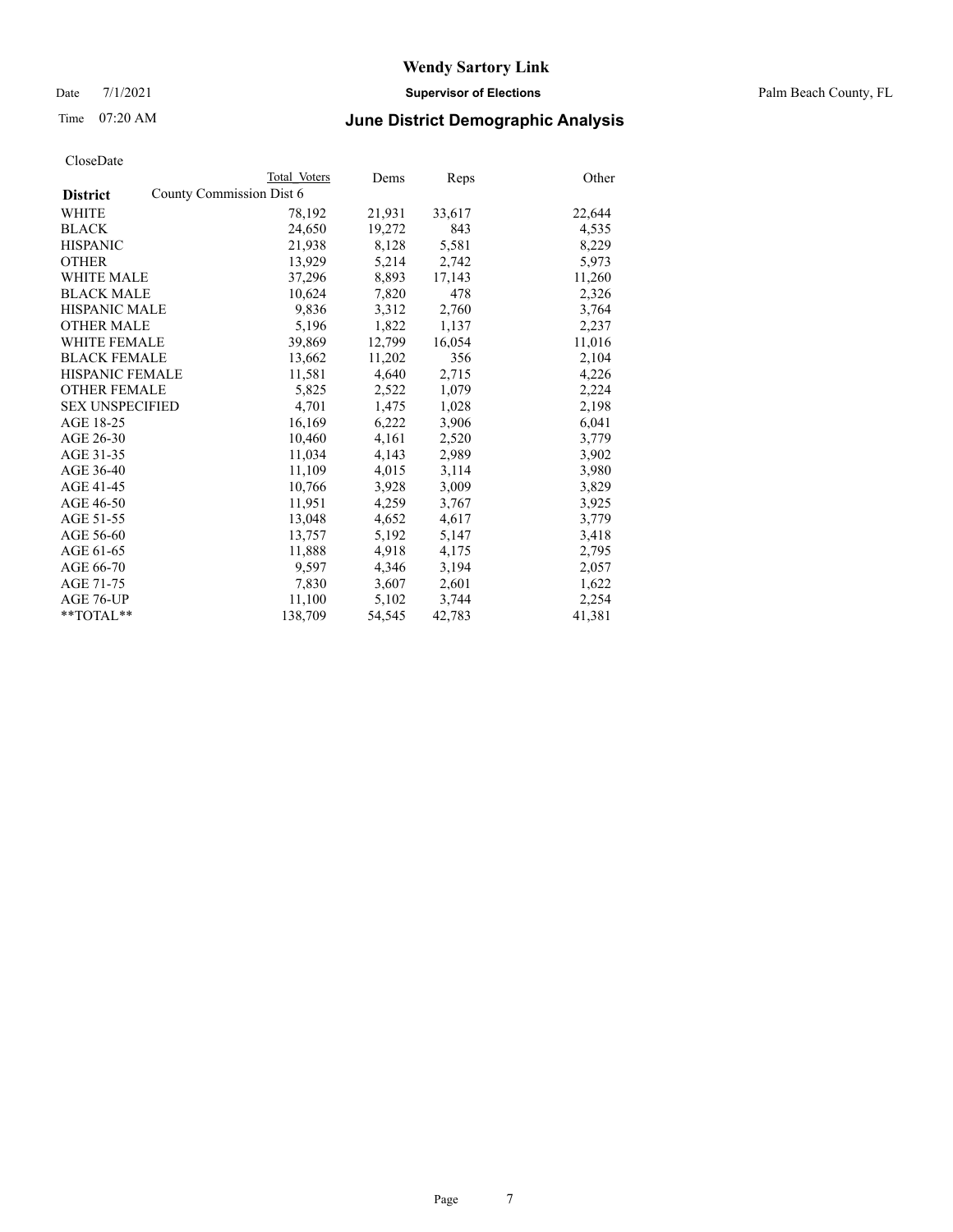Date 7/1/2021 **Supervisor of Elections** Palm Beach County, FL

## Time 07:20 AM **June District Demographic Analysis**

|                        | Total Voters             | Dems   | Reps   | Other  |
|------------------------|--------------------------|--------|--------|--------|
| <b>District</b>        | County Commission Dist 7 |        |        |        |
| WHITE                  | 42,575                   | 15,169 | 14,034 | 13,372 |
| <b>BLACK</b>           | 54,857                   | 44,292 | 1,420  | 9,145  |
| <b>HISPANIC</b>        | 12,176                   | 5.569  | 1,936  | 4,671  |
| <b>OTHER</b>           | 11,164                   | 4,935  | 1,254  | 4,975  |
| <b>WHITE MALE</b>      | 20,689                   | 6,234  | 7,336  | 7,119  |
| <b>BLACK MALE</b>      | 22,941                   | 17,566 | 780    | 4,595  |
| <b>HISPANIC MALE</b>   | 5,319                    | 2,279  | 949    | 2,091  |
| <b>OTHER MALE</b>      | 3,820                    | 1,637  | 520    | 1,663  |
| <b>WHITE FEMALE</b>    | 21,286                   | 8,762  | 6,505  | 6,019  |
| <b>BLACK FEMALE</b>    | 31,004                   | 26,070 | 619    | 4,315  |
| <b>HISPANIC FEMALE</b> | 6,565                    | 3,157  | 948    | 2,460  |
| <b>OTHER FEMALE</b>    | 4,475                    | 2,296  | 476    | 1,703  |
| <b>SEX UNSPECIFIED</b> | 4,601                    | 1,928  | 499    | 2,174  |
| AGE 18-25              | 13,233                   | 7,382  | 1,320  | 4,531  |
| AGE 26-30              | 12,329                   | 6,596  | 1,540  | 4,193  |
| AGE 31-35              | 12,672                   | 7,037  | 1,561  | 4,074  |
| AGE 36-40              | 10,296                   | 5,784  | 1,213  | 3,299  |
| AGE 41-45              | 8,636                    | 4,993  | 1,050  | 2,593  |
| AGE 46-50              | 8,679                    | 5,089  | 1,229  | 2,361  |
| AGE 51-55              | 9,251                    | 5,476  | 1,535  | 2,240  |
| AGE 56-60              | 10,305                   | 6,141  | 1,894  | 2,270  |
| AGE 61-65              | 9,818                    | 6,056  | 1,796  | 1,966  |
| AGE 66-70              | 7,964                    | 5,000  | 1,490  | 1,474  |
| AGE 71-75              | 6,687                    | 4,063  | 1,333  | 1,291  |
| AGE 76-UP              | 10,901                   | 6,348  | 2,682  | 1,871  |
| **TOTAL**              | 120,772                  | 69,965 | 18,644 | 32,163 |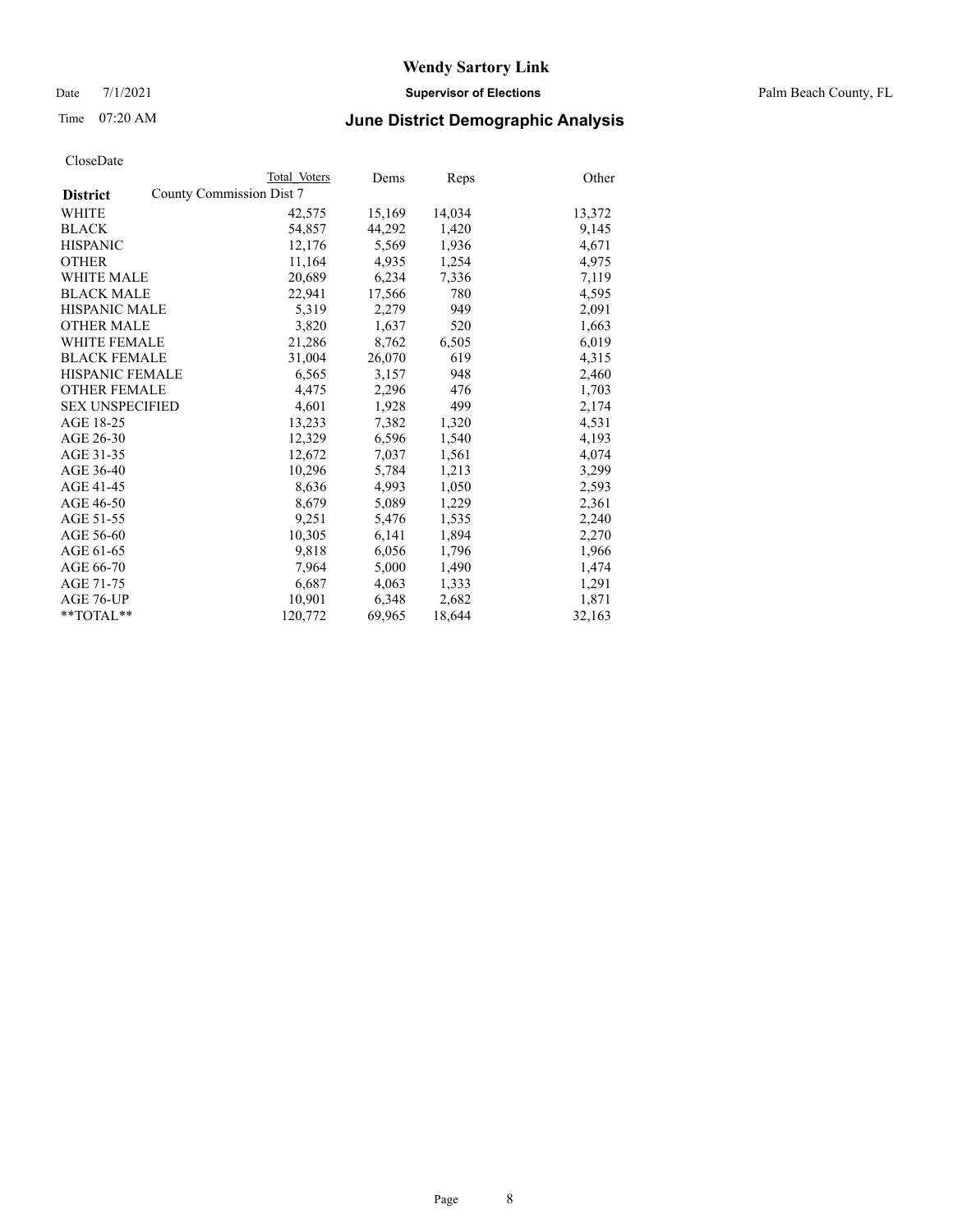Date 7/1/2021 **Supervisor of Elections** Palm Beach County, FL

## Time 07:20 AM **June District Demographic Analysis**

|                                          | Total Voters | Dems   | <b>Reps</b> | Other  |
|------------------------------------------|--------------|--------|-------------|--------|
| Congressional Dist 18<br><b>District</b> |              |        |             |        |
| WHITE                                    | 168,003      | 47,395 | 73,515      | 47,093 |
| <b>BLACK</b>                             | 17,423       | 12,930 | 714         | 3,779  |
| <b>HISPANIC</b>                          | 20,280       | 7.641  | 5,195       | 7,444  |
| <b>OTHER</b>                             | 18,209       | 6,262  | 4,178       | 7,769  |
| <b>WHITE MALE</b>                        | 78,878       | 18,227 | 36,968      | 23,683 |
| <b>BLACK MALE</b>                        | 7,434        | 5,163  | 385         | 1,886  |
| <b>HISPANIC MALE</b>                     | 8,674        | 2,984  | 2,412       | 3,278  |
| <b>OTHER MALE</b>                        | 6,345        | 2,050  | 1,560       | 2,735  |
| <b>WHITE FEMALE</b>                      | 87,067       | 28,650 | 35,711      | 22,706 |
| <b>BLACK FEMALE</b>                      | 9,741        | 7,597  | 319         | 1,825  |
| <b>HISPANIC FEMALE</b>                   | 11,132       | 4,473  | 2,684       | 3,975  |
| <b>OTHER FEMALE</b>                      | 7,571        | 3,033  | 1,673       | 2,865  |
| <b>SEX UNSPECIFIED</b>                   | 6,846        | 1,935  | 1,820       | 3,091  |
| AGE 18-25                                | 19,060       | 6,229  | 5,834       | 6,997  |
| AGE 26-30                                | 14,737       | 4,923  | 4,338       | 5,476  |
| AGE 31-35                                | 15,571       | 5,072  | 4,882       | 5,617  |
| AGE 36-40                                | 15,709       | 4,852  | 5,026       | 5,831  |
| AGE 41-45                                | 14,508       | 4,587  | 4,589       | 5,332  |
| AGE 46-50                                | 15,941       | 4,710  | 5,916       | 5,315  |
| AGE 51-55                                | 18,449       | 5,390  | 7,610       | 5,449  |
| AGE 56-60                                | 21,801       | 6,694  | 9,386       | 5,721  |
| AGE 61-65                                | 21,315       | 7,338  | 8,824       | 5,153  |
| AGE 66-70                                | 18,700       | 6,974  | 7,201       | 4,525  |
| AGE 71-75                                | 17,308       | 6,327  | 6,886       | 4,095  |
| AGE 76-UP                                | 30,815       | 11,132 | 13,110      | 6,573  |
| $*$ TOTAL $*$                            | 223,915      | 74,228 | 83,602      | 66,085 |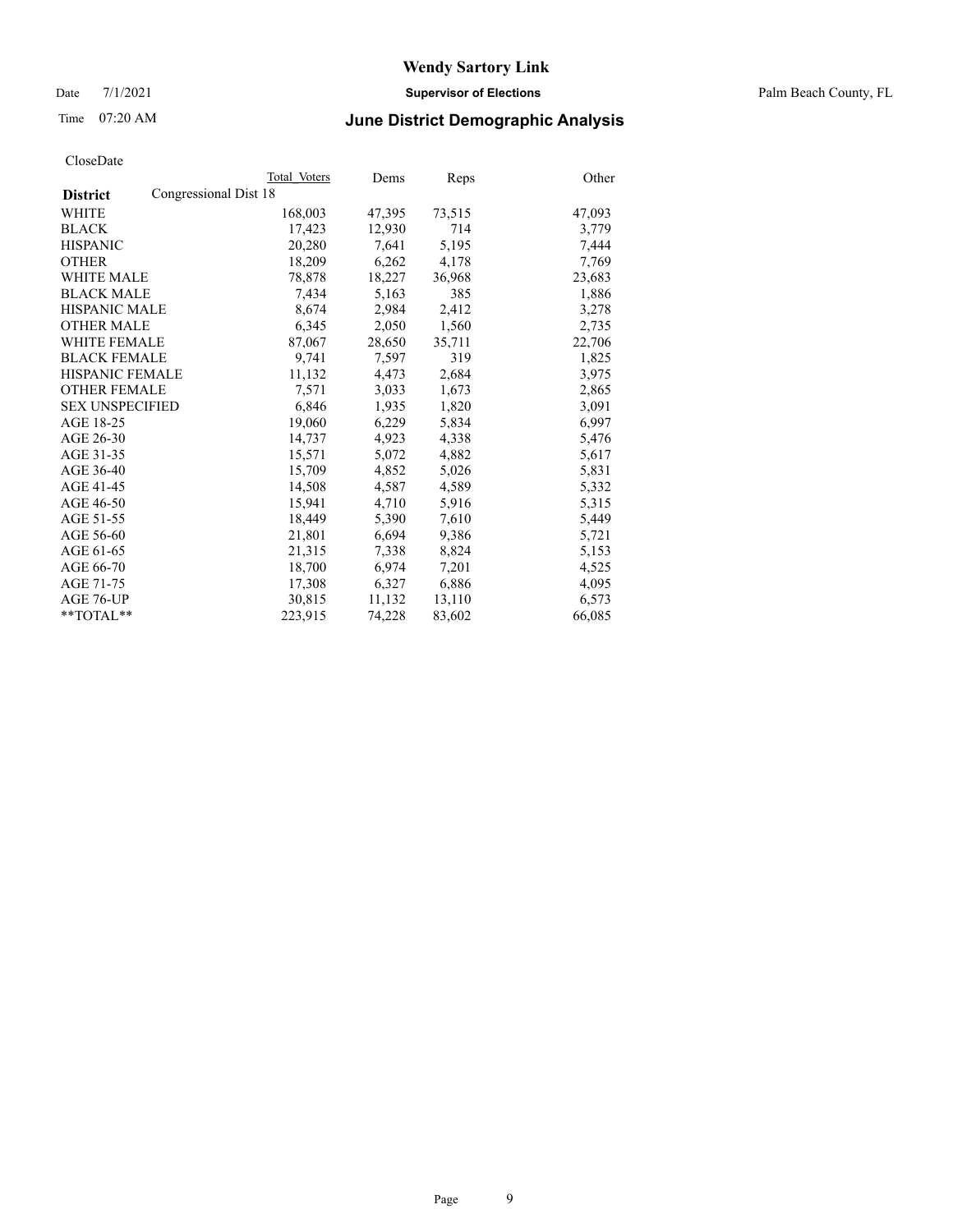Date 7/1/2021 **Supervisor of Elections** Palm Beach County, FL

## Time 07:20 AM **June District Demographic Analysis**

|                                          | Total Voters | Dems   | Reps   | Other  |
|------------------------------------------|--------------|--------|--------|--------|
| Congressional Dist 20<br><b>District</b> |              |        |        |        |
| WHITE                                    | 41,637       | 13,463 | 15,810 | 12,364 |
| <b>BLACK</b>                             | 55,294       | 44,608 | 1,511  | 9,175  |
| <b>HISPANIC</b>                          | 24.142       | 10,286 | 4,693  | 9,163  |
| <b>OTHER</b>                             | 13,151       | 5,499  | 1,686  | 5,966  |
| <b>WHITE MALE</b>                        | 19,835       | 5,387  | 8,073  | 6,375  |
| <b>BLACK MALE</b>                        | 22,627       | 17,245 | 814    | 4,568  |
| <b>HISPANIC MALE</b>                     | 10,733       | 4,212  | 2,376  | 4,145  |
| <b>OTHER MALE</b>                        | 4,556        | 1,848  | 665    | 2,043  |
| <b>WHITE FEMALE</b>                      | 21,268       | 7,934  | 7,553  | 5,781  |
| <b>BLACK FEMALE</b>                      | 31.764       | 26,708 | 678    | 4,378  |
| HISPANIC FEMALE                          | 12,730       | 5,801  | 2,208  | 4,721  |
| <b>OTHER FEMALE</b>                      | 5,287        | 2,566  | 656    | 2,065  |
| <b>SEX UNSPECIFIED</b>                   | 5,350        | 2,118  | 658    | 2,574  |
| AGE 18-25                                | 16,162       | 8,529  | 1,842  | 5,791  |
| AGE 26-30                                | 12,825       | 6,756  | 1,638  | 4,431  |
| AGE 31-35                                | 12,951       | 7,122  | 1,675  | 4,154  |
| AGE 36-40                                | 11.462       | 6,159  | 1,580  | 3,723  |
| AGE 41-45                                | 10,304       | 5,571  | 1,534  | 3,199  |
| AGE 46-50                                | 10,645       | 5,789  | 1,891  | 2,965  |
| AGE 51-55                                | 11,042       | 6,051  | 2,215  | 2,776  |
| AGE 56-60                                | 11,881       | 6,464  | 2,668  | 2,749  |
| AGE 61-65                                | 10,731       | 6,178  | 2,338  | 2,215  |
| AGE 66-70                                | 8.847        | 5,225  | 1,931  | 1,691  |
| AGE 71-75                                | 6,907        | 4,021  | 1,600  | 1,286  |
| AGE 76-UP                                | 10,467       | 5,991  | 2,788  | 1,688  |
| $*$ $TOTAL**$                            | 134,224      | 73,856 | 23,700 | 36,668 |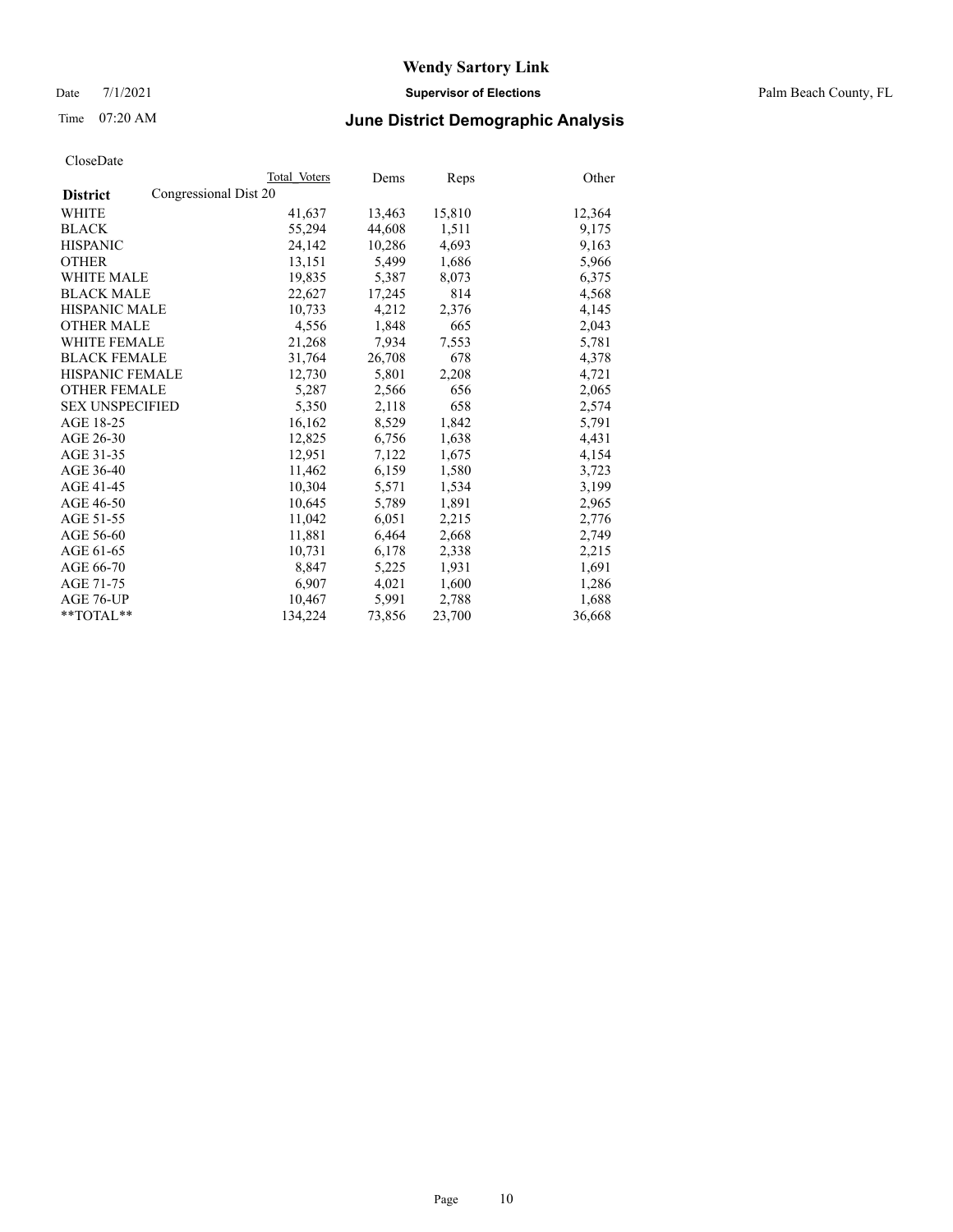Date 7/1/2021 **Supervisor of Elections** Palm Beach County, FL

## Time 07:20 AM **June District Demographic Analysis**

|                                          | Total Voters | Dems    | <b>Reps</b> | Other   |
|------------------------------------------|--------------|---------|-------------|---------|
| Congressional Dist 21<br><b>District</b> |              |         |             |         |
| WHITE                                    | 333,647      | 126,705 | 112,282     | 94,660  |
| <b>BLACK</b>                             | 61,165       | 46,134  | 2,048       | 12,983  |
| <b>HISPANIC</b>                          | 72,073       | 30,325  | 14,653      | 27,095  |
| <b>OTHER</b>                             | 47,538       | 18,140  | 8,448       | 20,950  |
| <b>WHITE MALE</b>                        | 152,867      | 48,834  | 56,292      | 47,741  |
| <b>BLACK MALE</b>                        | 26,590       | 18,784  | 1,182       | 6,624   |
| <b>HISPANIC MALE</b>                     | 30,844       | 11,960  | 6,918       | 11,966  |
| <b>OTHER MALE</b>                        | 16,541       | 5,970   | 3,352       | 7,219   |
| <b>WHITE FEMALE</b>                      | 176,114      | 76,303  | 54,520      | 45,291  |
| <b>BLACK FEMALE</b>                      | 33,505       | 26,628  | 825         | 6,052   |
| <b>HISPANIC FEMALE</b>                   | 39,455       | 17,705  | 7,395       | 14,355  |
| <b>OTHER FEMALE</b>                      | 19,689       | 8,606   | 3,328       | 7,755   |
| <b>SEX UNSPECIFIED</b>                   | 18,303       | 6,225   | 3,523       | 8,555   |
| AGE 18-25                                | 45,719       | 18,976  | 8,776       | 17,967  |
| AGE 26-30                                | 33,244       | 13,565  | 6,698       | 12,981  |
| AGE 31-35                                | 35,640       | 14,666  | 7,612       | 13,362  |
| AGE 36-40                                | 33,690       | 13,833  | 7,359       | 12,498  |
| AGE 41-45                                | 32,578       | 13,200  | 7,497       | 11,881  |
| AGE 46-50                                | 35,223       | 13,558  | 9,439       | 12,226  |
| AGE 51-55                                | 39,240       | 15,033  | 11,752      | 12,455  |
| AGE 56-60                                | 43,894       | 17,306  | 14,305      | 12,283  |
| AGE 61-65                                | 44,831       | 19,324  | 13,853      | 11,654  |
| AGE 66-70                                | 42,894       | 20,009  | 12,445      | 10,440  |
| AGE 71-75                                | 43,325       | 20,353  | 12,737      | 10,235  |
| AGE 76-UP                                | 84,144       | 41,481  | 24,957      | 17,706  |
| $*$ TOTAL $*$                            | 514,423      | 221,304 | 137,431     | 155,688 |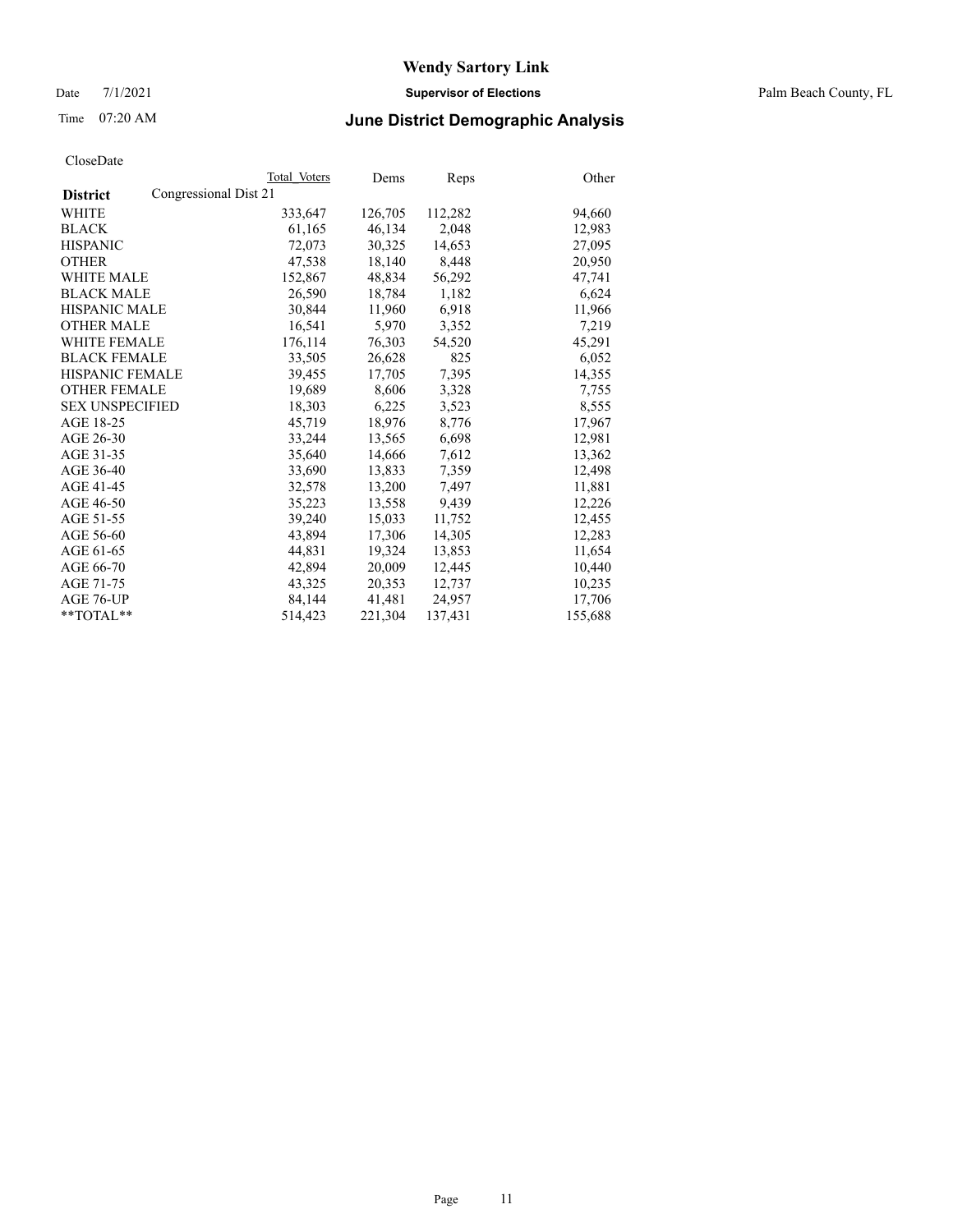Date 7/1/2021 **Supervisor of Elections** Palm Beach County, FL

## Time 07:20 AM **June District Demographic Analysis**

|                                          | Total Voters | Dems   | <b>Reps</b> | Other  |
|------------------------------------------|--------------|--------|-------------|--------|
| Congressional Dist 22<br><b>District</b> |              |        |             |        |
| WHITE                                    | 78,481       | 26,031 | 29,362      | 23,088 |
| <b>BLACK</b>                             | 2,941        | 1,994  | 169         | 778    |
| <b>HISPANIC</b>                          | 8,771        | 3,138  | 2,138       | 3,495  |
| <b>OTHER</b>                             | 8,885        | 2,918  | 1,907       | 4,060  |
| <b>WHITE MALE</b>                        | 36,614       | 9,981  | 14,844      | 11,789 |
| <b>BLACK MALE</b>                        | 1,299        | 810    | 100         | 389    |
| <b>HISPANIC MALE</b>                     | 3,518        | 1,112  | 906         | 1,500  |
| <b>OTHER MALE</b>                        | 3,053        | 891    | 731         | 1,431  |
| <b>WHITE FEMALE</b>                      | 40,730       | 15,731 | 14,083      | 10,916 |
| <b>BLACK FEMALE</b>                      | 1,585        | 1,149  | 67          | 369    |
| <b>HISPANIC FEMALE</b>                   | 5,031        | 1,954  | 1,180       | 1,897  |
| <b>OTHER FEMALE</b>                      | 3,588        | 1,395  | 731         | 1,462  |
| <b>SEX UNSPECIFIED</b>                   | 3,534        | 998    | 902         | 1,634  |
| AGE 18-25                                | 10,121       | 3,454  | 3,015       | 3,652  |
| AGE 26-30                                | 6,175        | 2,064  | 1,783       | 2,328  |
| AGE 31-35                                | 6,116        | 2,058  | 1,697       | 2,361  |
| AGE 36-40                                | 5,802        | 1,906  | 1,630       | 2,266  |
| AGE 41-45                                | 5,816        | 1,858  | 1,675       | 2,283  |
| AGE 46-50                                | 6,646        | 1,906  | 2,210       | 2,530  |
| AGE 51-55                                | 8,069        | 2,280  | 3,031       | 2,758  |
| AGE 56-60                                | 8,823        | 2,755  | 3,378       | 2,690  |
| AGE 61-65                                | 8,392        | 2,874  | 3,130       | 2,388  |
| AGE 66-70                                | 7,730        | 2,936  | 2,691       | 2,103  |
| AGE 71-75                                | 7,941        | 3,065  | 2,820       | 2,056  |
| AGE 76-UP                                | 17,446       | 6,924  | 6,516       | 4,006  |
| **TOTAL**                                | 99,078       | 34,081 | 33,576      | 31,421 |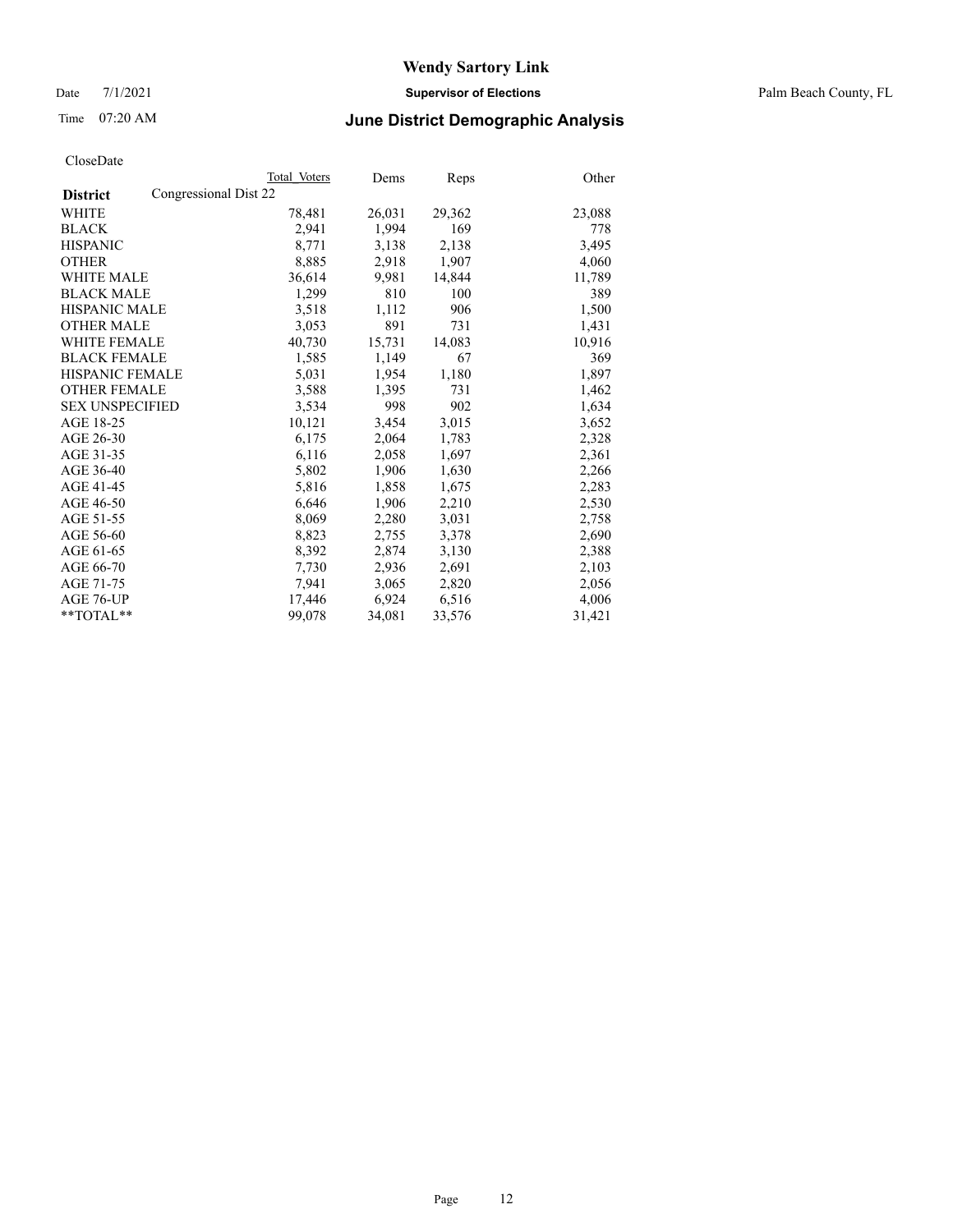#### Date 7/1/2021 **Supervisor of Elections** Palm Beach County, FL

## Time 07:20 AM **June District Demographic Analysis**

|                        |                | Total Voters | Dems    | Reps    | Other   |
|------------------------|----------------|--------------|---------|---------|---------|
| <b>District</b>        | Unincorporated |              |         |         |         |
| WHITE                  |                | 282,501      | 106,657 | 97,529  | 78,315  |
| <b>BLACK</b>           |                | 44,898       | 33,364  | 1,636   | 9,898   |
| <b>HISPANIC</b>        |                | 61,800       | 25,398  | 13,056  | 23,346  |
| <b>OTHER</b>           |                | 39,547       | 14,788  | 7,366   | 17,393  |
| <b>WHITE MALE</b>      |                | 129,001      | 40,481  | 49,176  | 39,344  |
| <b>BLACK MALE</b>      |                | 19,217       | 13,264  | 915     | 5,038   |
| <b>HISPANIC MALE</b>   |                | 26,504       | 9,967   | 6,220   | 10,317  |
| <b>OTHER MALE</b>      |                | 13,689       | 4,819   | 2,911   | 5,959   |
| <b>WHITE FEMALE</b>    |                | 149,565      | 64,913  | 47,038  | 37,614  |
| <b>BLACK FEMALE</b>    |                | 24,871       | 19,577  | 689     | 4,605   |
| <b>HISPANIC FEMALE</b> |                | 33,739       | 14,843  | 6,562   | 12,334  |
| <b>OTHER FEMALE</b>    |                | 16,390       | 7,096   | 2,858   | 6,436   |
| <b>SEX UNSPECIFIED</b> |                | 15,334       | 5,009   | 3,122   | 7,203   |
| AGE 18-25              |                | 38,448       | 14,988  | 8,227   | 15,233  |
| AGE 26-30              |                | 25,815       | 9.980   | 5,610   | 10,225  |
| AGE 31-35              |                | 27,372       | 10,756  | 6,479   | 10,137  |
| AGE 36-40              |                | 27,332       | 10,424  | 6,665   | 10,243  |
| AGE 41-45              |                | 27,043       | 10,365  | 6,729   | 9,949   |
| AGE 46-50              |                | 29,136       | 10,555  | 8,494   | 10,087  |
| AGE 51-55              |                | 32,379       | 11,855  | 10,284  | 10,240  |
| AGE 56-60              |                | 36,711       | 13,854  | 12,552  | 10,305  |
| AGE 61-65              |                | 37,046       | 15,554  | 11,970  | 9,522   |
| AGE 66-70              |                | 35,638       | 16,368  | 10,619  | 8,651   |
| AGE 71-75              |                | 36,912       | 17,374  | 10,854  | 8,684   |
| AGE 76-UP              |                | 74,914       | 38,134  | 21,104  | 15,676  |
| $*$ $TOTAL**$          |                | 428,746      | 180,207 | 119,587 | 128,952 |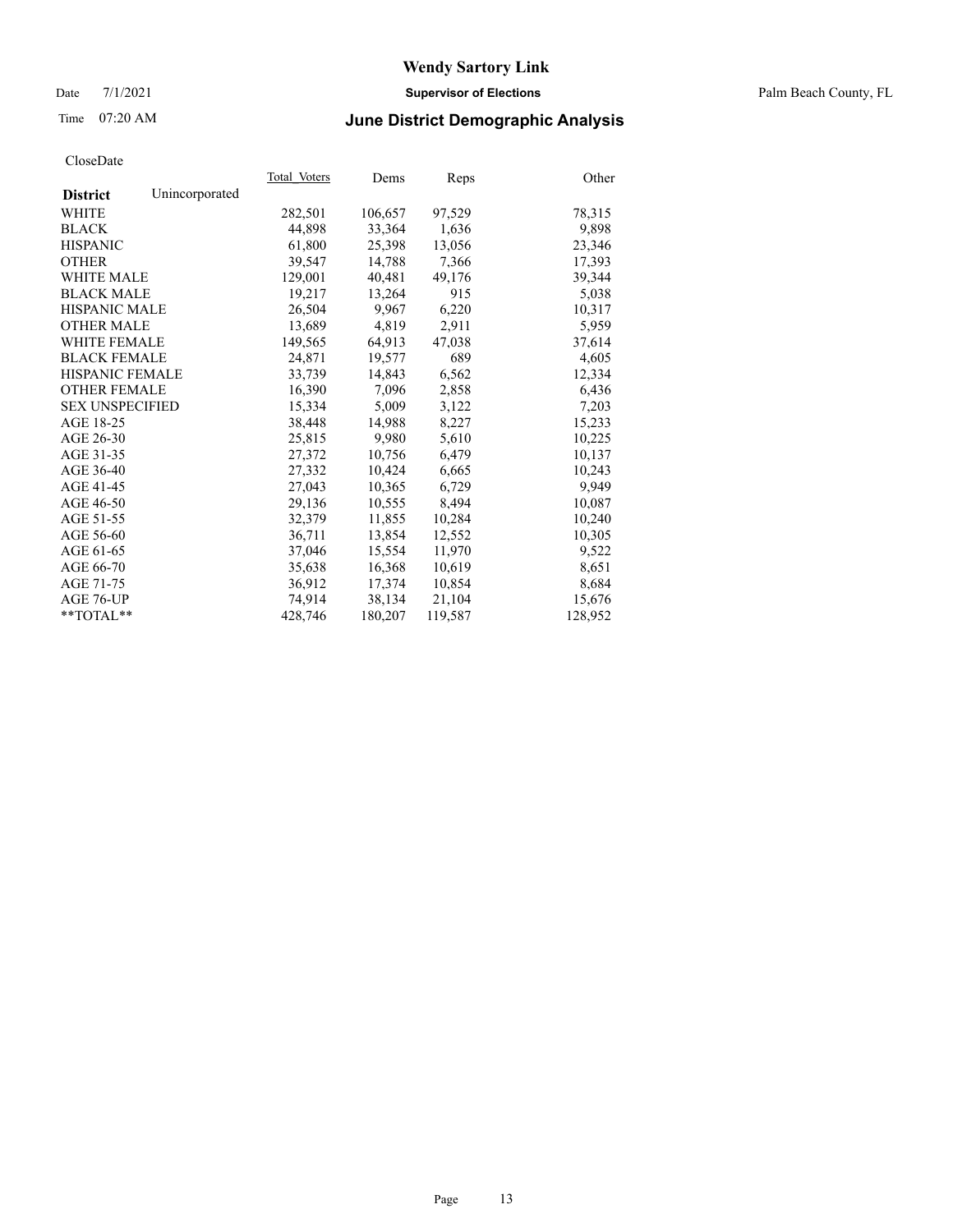#### Date 7/1/2021 **Supervisor of Elections** Palm Beach County, FL

## Time 07:20 AM **June District Demographic Analysis**

|                        |          | Total Voters | Dems | Reps     | Other |
|------------------------|----------|--------------|------|----------|-------|
| <b>District</b>        | Atlantis |              |      |          |       |
| WHITE                  |          | 1,621        | 400  | 824      | 397   |
| <b>BLACK</b>           |          | 38           | 27   | 1        | 10    |
| <b>HISPANIC</b>        |          | 90           | 23   | 45       | 22    |
| <b>OTHER</b>           |          | 123          | 36   | 34       | 53    |
| <b>WHITE MALE</b>      |          | 764          | 175  | 386      | 203   |
| <b>BLACK MALE</b>      |          | 19           | 15   | 1        | 3     |
| <b>HISPANIC MALE</b>   |          | 33           | 7    | 17       | 9     |
| <b>OTHER MALE</b>      |          | 44           | 10   | 15       | 19    |
| <b>WHITE FEMALE</b>    |          | 844          | 221  | 432      | 191   |
| <b>BLACK FEMALE</b>    |          | 19           | 12   | $\theta$ | 7     |
| <b>HISPANIC FEMALE</b> |          | 55           | 16   | 27       | 12    |
| <b>OTHER FEMALE</b>    |          | 51           | 20   | 12       | 19    |
| <b>SEX UNSPECIFIED</b> |          | 42           | 9    | 14       | 19    |
| AGE 18-25              |          | 98           | 23   | 44       | 31    |
| AGE 26-30              |          | 77           | 19   | 28       | 30    |
| AGE 31-35              |          | 63           | 16   | 30       | 17    |
| AGE 36-40              |          | 69           | 16   | 30       | 23    |
| AGE 41-45              |          | 100          | 25   | 46       | 29    |
| AGE 46-50              |          | 118          | 25   | 53       | 40    |
| AGE 51-55              |          | 132          | 25   | 70       | 37    |
| AGE 56-60              |          | 152          | 37   | 79       | 36    |
| AGE 61-65              |          | 170          | 54   | 74       | 42    |
| AGE 66-70              |          | 207          | 64   | 93       | 50    |
| AGE 71-75              |          | 201          | 55   | 93       | 53    |
| AGE 76-UP              |          | 485          | 127  | 264      | 94    |
| $*$ $TOTAL**$          |          | 1,872        | 486  | 904      | 482   |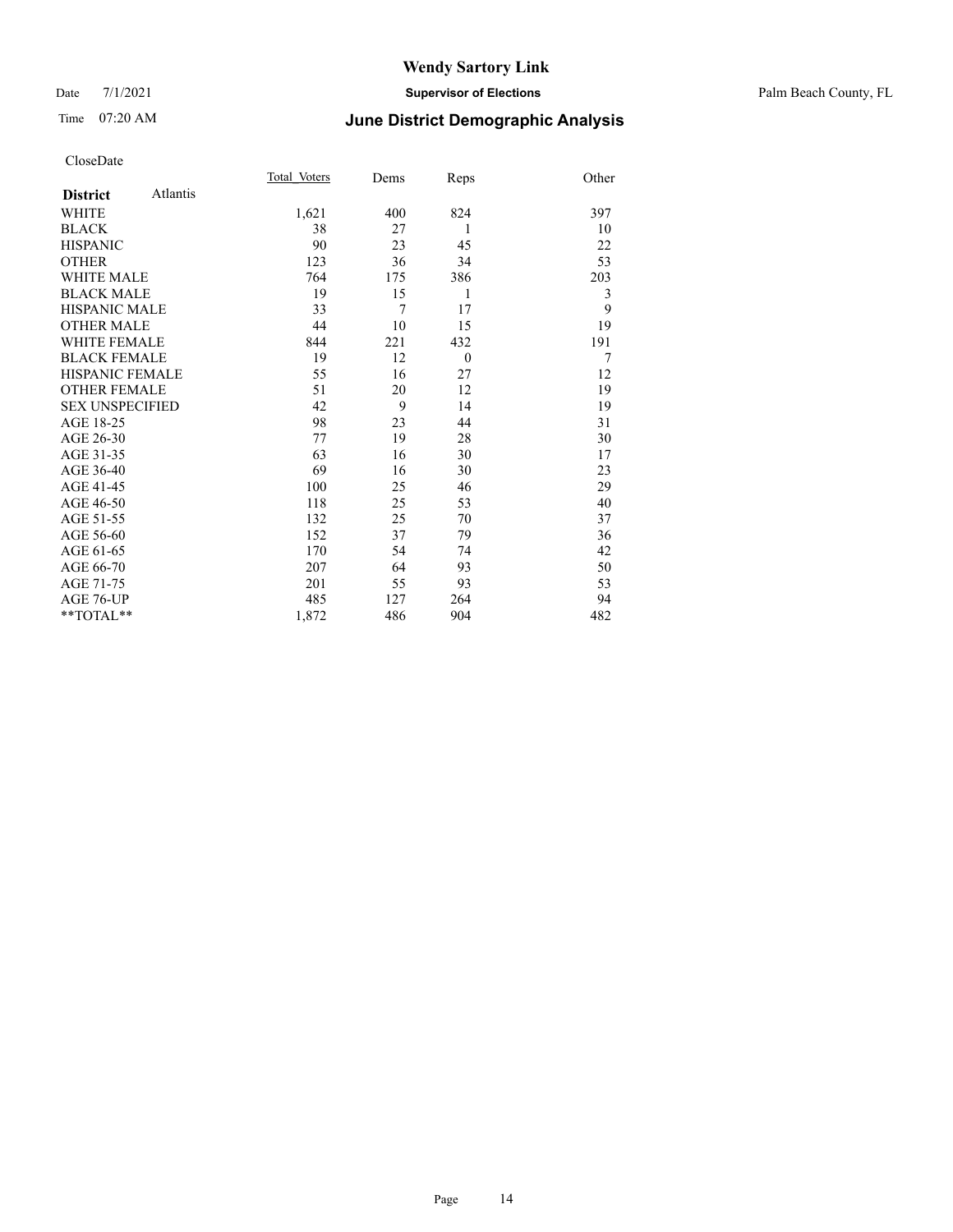#### Date 7/1/2021 **Supervisor of Elections** Palm Beach County, FL

## Time 07:20 AM **June District Demographic Analysis**

|                        |                      | Total Voters | Dems   | <b>Reps</b> | Other  |
|------------------------|----------------------|--------------|--------|-------------|--------|
| <b>District</b>        | <b>Boynton Beach</b> |              |        |             |        |
| WHITE                  |                      | 28,798       | 10,245 | 9,733       | 8,820  |
| <b>BLACK</b>           |                      | 12,350       | 9,688  | 321         | 2,341  |
| <b>HISPANIC</b>        |                      | 5,242        | 2,318  | 901         | 2,023  |
| <b>OTHER</b>           |                      | 4,567        | 1,864  | 691         | 2,012  |
| <b>WHITE MALE</b>      |                      | 13,325       | 3,991  | 4,910       | 4,424  |
| <b>BLACK MALE</b>      |                      | 5,277        | 3,920  | 182         | 1,175  |
| <b>HISPANIC MALE</b>   |                      | 2,256        | 908    | 424         | 924    |
| <b>OTHER MALE</b>      |                      | 1,557        | 610    | 276         | 671    |
| <b>WHITE FEMALE</b>    |                      | 15,061       | 6,117  | 4,702       | 4,242  |
| <b>BLACK FEMALE</b>    |                      | 6,863        | 5,614  | 133         | 1,116  |
| <b>HISPANIC FEMALE</b> |                      | 2,885        | 1,370  | 464         | 1,051  |
| <b>OTHER FEMALE</b>    |                      | 1,868        | 878    | 261         | 729    |
| <b>SEX UNSPECIFIED</b> |                      | 1,816        | 684    | 283         | 849    |
| AGE 18-25              |                      | 4,584        | 2,251  | 655         | 1,678  |
| AGE 26-30              |                      | 4,577        | 2,112  | 803         | 1,662  |
| AGE 31-35              |                      | 4,822        | 2,187  | 875         | 1,760  |
| AGE 36-40              |                      | 4,087        | 1,933  | 688         | 1,466  |
| AGE 41-45              |                      | 3,291        | 1,627  | 616         | 1,048  |
| AGE 46-50              |                      | 3,560        | 1,702  | 727         | 1,131  |
| AGE 51-55              |                      | 3,969        | 1,790  | 966         | 1,213  |
| AGE 56-60              |                      | 4,302        | 1,983  | 1,230       | 1,089  |
| AGE 61-65              |                      | 4,390        | 2,123  | 1,227       | 1,040  |
| AGE 66-70              |                      | 3,754        | 1,872  | 970         | 912    |
| AGE 71-75              |                      | 3,290        | 1,571  | 923         | 796    |
| AGE 76-UP              |                      | 6,331        | 2,964  | 1,966       | 1,401  |
| **TOTAL**              |                      | 50,957       | 24,115 | 11,646      | 15,196 |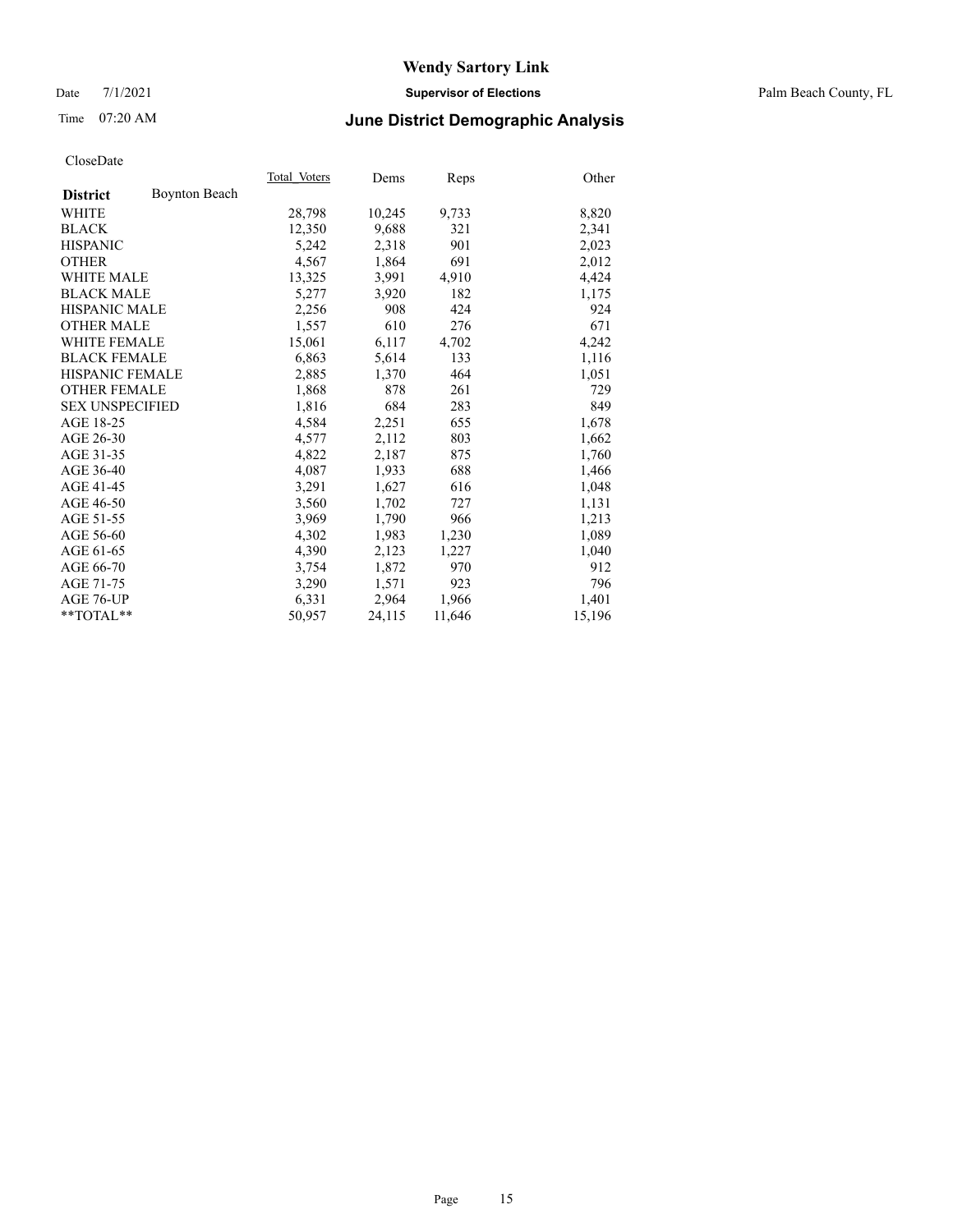#### Date 7/1/2021 **Supervisor of Elections** Palm Beach County, FL

## Time 07:20 AM **June District Demographic Analysis**

|                        |                    | Total Voters | Dems  | <b>Reps</b> | Other |
|------------------------|--------------------|--------------|-------|-------------|-------|
| <b>District</b>        | <b>Belle Glade</b> |              |       |             |       |
| <b>WHITE</b>           |                    | 993          | 253   | 573         | 167   |
| <b>BLACK</b>           |                    | 4,138        | 3,586 | 100         | 452   |
| <b>HISPANIC</b>        |                    | 1,764        | 814   | 372         | 578   |
| <b>OTHER</b>           |                    | 456          | 239   | 41          | 176   |
| WHITE MALE             |                    | 459          | 113   | 267         | 79    |
| <b>BLACK MALE</b>      |                    | 1,665        | 1,394 | 60          | 211   |
| <b>HISPANIC MALE</b>   |                    | 836          | 360   | 198         | 278   |
| <b>OTHER MALE</b>      |                    | 172          | 89    | 16          | 67    |
| <b>WHITE FEMALE</b>    |                    | 523          | 137   | 303         | 83    |
| <b>BLACK FEMALE</b>    |                    | 2,409        | 2,142 | 40          | 227   |
| <b>HISPANIC FEMALE</b> |                    | 888          | 441   | 169         | 278   |
| <b>OTHER FEMALE</b>    |                    | 146          | 93    | 14          | 39    |
| <b>SEX UNSPECIFIED</b> |                    | 253          | 123   | 19          | 111   |
| AGE 18-25              |                    | 969          | 595   | 83          | 291   |
| AGE 26-30              |                    | 743          | 468   | 79          | 196   |
| AGE 31-35              |                    | 697          | 481   | 61          | 155   |
| AGE 36-40              |                    | 551          | 371   | 49          | 131   |
| AGE 41-45              |                    | 456          | 307   | 62          | 87    |
| AGE 46-50              |                    | 487          | 305   | 89          | 93    |
| AGE 51-55              |                    | 559          | 366   | 87          | 106   |
| AGE 56-60              |                    | 610          | 424   | 113         | 73    |
| AGE 61-65              |                    | 588          | 391   | 121         | 76    |
| AGE 66-70              |                    | 568          | 399   | 106         | 63    |
| AGE 71-75              |                    | 436          | 307   | 83          | 46    |
| AGE 76-UP              |                    | 687          | 478   | 153         | 56    |
| $*$ $TOTAL**$          |                    | 7,351        | 4,892 | 1,086       | 1,373 |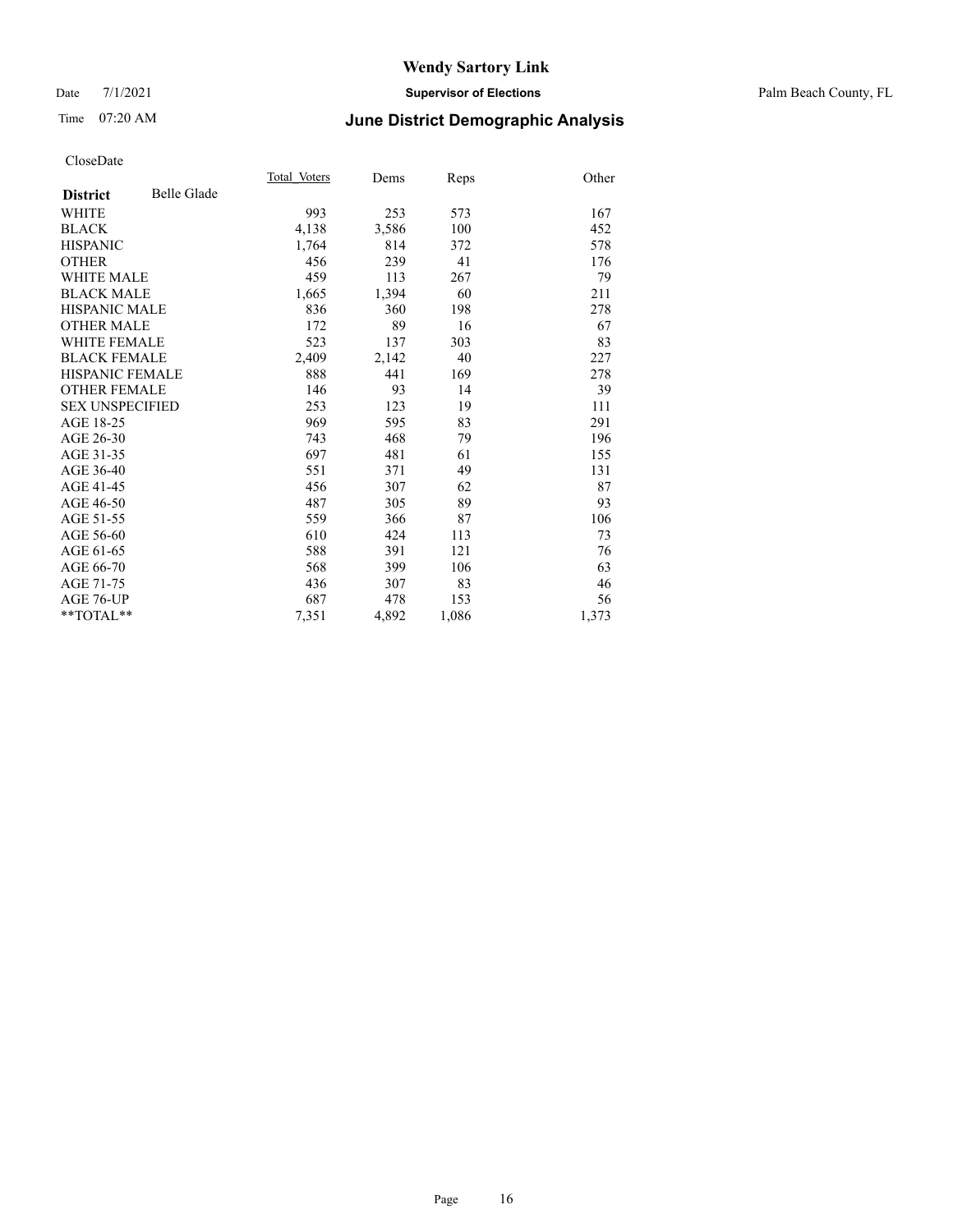#### Date 7/1/2021 **Supervisor of Elections** Palm Beach County, FL

## Time 07:20 AM **June District Demographic Analysis**

|                        |            | Total Voters | Dems   | <b>Reps</b> | Other  |
|------------------------|------------|--------------|--------|-------------|--------|
| <b>District</b>        | Boca Raton |              |        |             |        |
| WHITE                  |            | 53,429       | 16,619 | 20,847      | 15,963 |
| <b>BLACK</b>           |            | 2,276        | 1,555  | 129         | 592    |
| <b>HISPANIC</b>        |            | 6,038        | 2,136  | 1,509       | 2,393  |
| <b>OTHER</b>           |            | 6,191        | 2,013  | 1,311       | 2,867  |
| <b>WHITE MALE</b>      |            | 25,581       | 6,588  | 10,675      | 8,318  |
| <b>BLACK MALE</b>      |            | 998          | 630    | 73          | 295    |
| <b>HISPANIC MALE</b>   |            | 2,428        | 770    | 637         | 1,021  |
| <b>OTHER MALE</b>      |            | 2,138        | 618    | 505         | 1,015  |
| <b>WHITE FEMALE</b>    |            | 27,054       | 9,812  | 9,853       | 7,389  |
| <b>BLACK FEMALE</b>    |            | 1,232        | 899    | 54          | 279    |
| <b>HISPANIC FEMALE</b> |            | 3,458        | 1,317  | 830         | 1,311  |
| <b>OTHER FEMALE</b>    |            | 2,490        | 959    | 504         | 1,027  |
| <b>SEX UNSPECIFIED</b> |            | 2,464        | 689    | 642         | 1,133  |
| AGE 18-25              |            | 7,692        | 2,647  | 2,308       | 2,737  |
| AGE 26-30              |            | 4,659        | 1,544  | 1,345       | 1,770  |
| AGE 31-35              |            | 4,547        | 1,512  | 1,264       | 1,771  |
| AGE 36-40              |            | 4,356        | 1,416  | 1,245       | 1,695  |
| AGE 41-45              |            | 4,290        | 1,372  | 1,234       | 1,684  |
| AGE 46-50              |            | 4,897        | 1,394  | 1,665       | 1,838  |
| AGE 51-55              |            | 5,993        | 1,684  | 2,299       | 2,010  |
| AGE 56-60              |            | 6,445        | 1,939  | 2,574       | 1,932  |
| AGE 61-65              |            | 5,940        | 1,992  | 2,258       | 1,690  |
| AGE 66-70              |            | 5,305        | 1,956  | 1,909       | 1,440  |
| AGE 71-75              |            | 4,868        | 1,811  | 1,810       | 1,247  |
| AGE 76-UP              |            | 8,941        | 3,055  | 3,885       | 2,001  |
| $*$ $TOTAL**$          |            | 67,934       | 22,323 | 23,796      | 21,815 |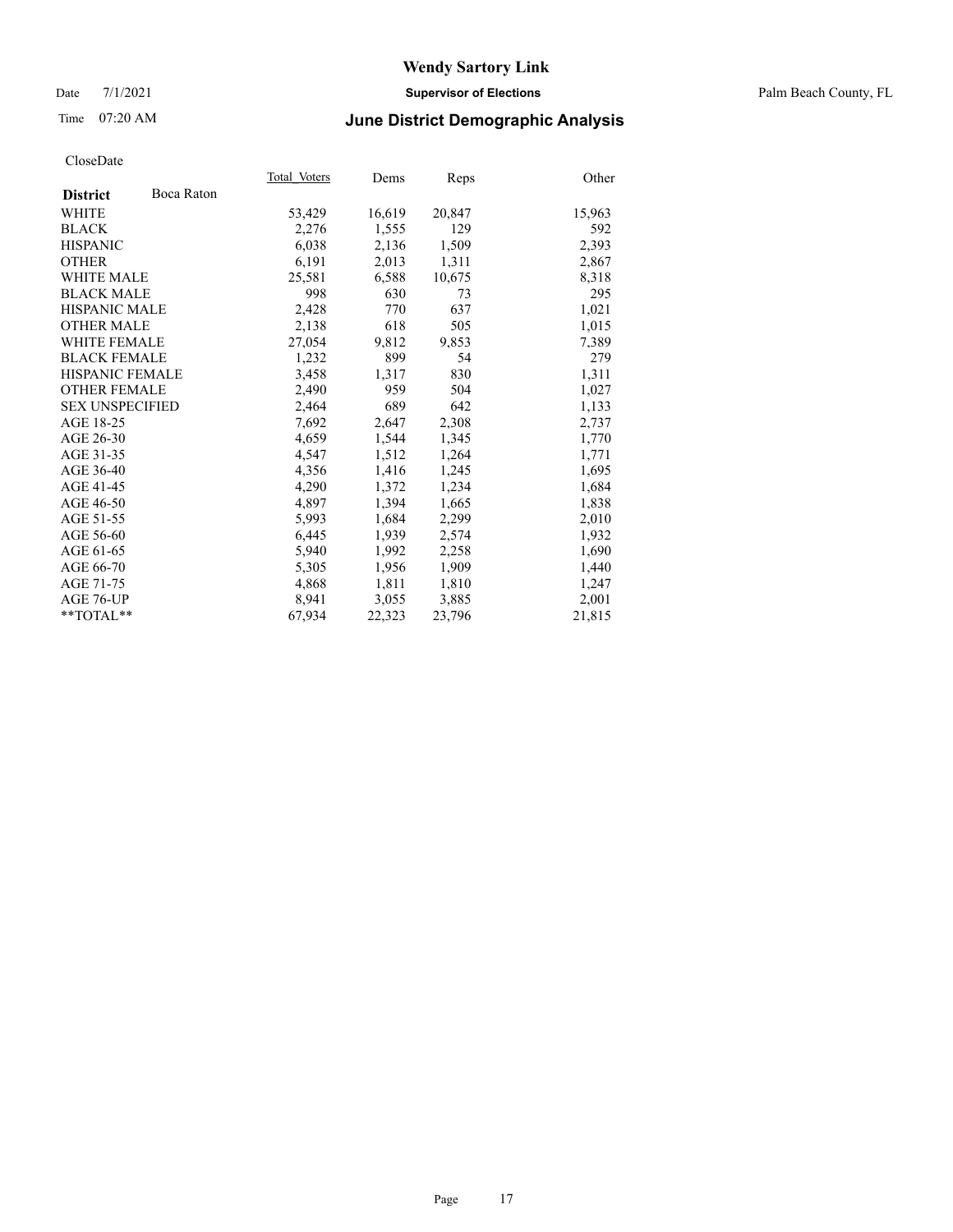#### Date 7/1/2021 **Supervisor of Elections** Palm Beach County, FL

## Time 07:20 AM **June District Demographic Analysis**

|                        |                      | Total Voters     | Dems           | Reps           | Other            |
|------------------------|----------------------|------------------|----------------|----------------|------------------|
| <b>District</b>        | <b>Briny Breezes</b> |                  |                |                |                  |
| WHITE                  |                      | 311              | 87             | 141            | 83               |
| <b>BLACK</b>           |                      | $\theta$         | $\theta$       | $\theta$       | $\theta$         |
| <b>HISPANIC</b>        |                      | 10               | 3              | 2              | 5                |
| <b>OTHER</b>           |                      | 16               | 5              | 5              | 6                |
| <b>WHITE MALE</b>      |                      | 132              | 30             | 57             | 45               |
| <b>BLACK MALE</b>      |                      | $\boldsymbol{0}$ | $\theta$       | $\theta$       | 0                |
| <b>HISPANIC MALE</b>   |                      | 3                | $\overline{c}$ | $\theta$       |                  |
| <b>OTHER MALE</b>      |                      | 6                | 3              | $\overline{2}$ |                  |
| <b>WHITE FEMALE</b>    |                      | 177              | 57             | 82             | 38               |
| <b>BLACK FEMALE</b>    |                      | $\mathbf{0}$     | $\mathbf{0}$   | $\theta$       | $\boldsymbol{0}$ |
| <b>HISPANIC FEMALE</b> |                      | 5                |                | 1              | 3                |
| <b>OTHER FEMALE</b>    |                      | 4                | $\overline{2}$ | $\theta$       | $\overline{c}$   |
| <b>SEX UNSPECIFIED</b> |                      | 10               | $\mathbf{0}$   | 6              | 4                |
| AGE 18-25              |                      | 8                | $\overline{c}$ | 3              | 3                |
| AGE 26-30              |                      | 4                | 1              |                | $\overline{c}$   |
| AGE 31-35              |                      | 3                |                |                |                  |
| AGE 36-40              |                      | 4                | 2              |                |                  |
| AGE 41-45              |                      | 6                | 1              |                | 4                |
| AGE 46-50              |                      | 7                | 2              |                | 4                |
| AGE 51-55              |                      | 18               | $\overline{4}$ | 8              | 6                |
| AGE 56-60              |                      | 19               | 6              | 8              | 5                |
| AGE 61-65              |                      | 34               | 16             | 10             | 8                |
| AGE 66-70              |                      | 32               | 8              | 13             | 11               |
| AGE 71-75              |                      | 39               | 12             | 17             | 10               |
| AGE 76-UP              |                      | 163              | 40             | 84             | 39               |
| **TOTAL**              |                      | 337              | 95             | 148            | 94               |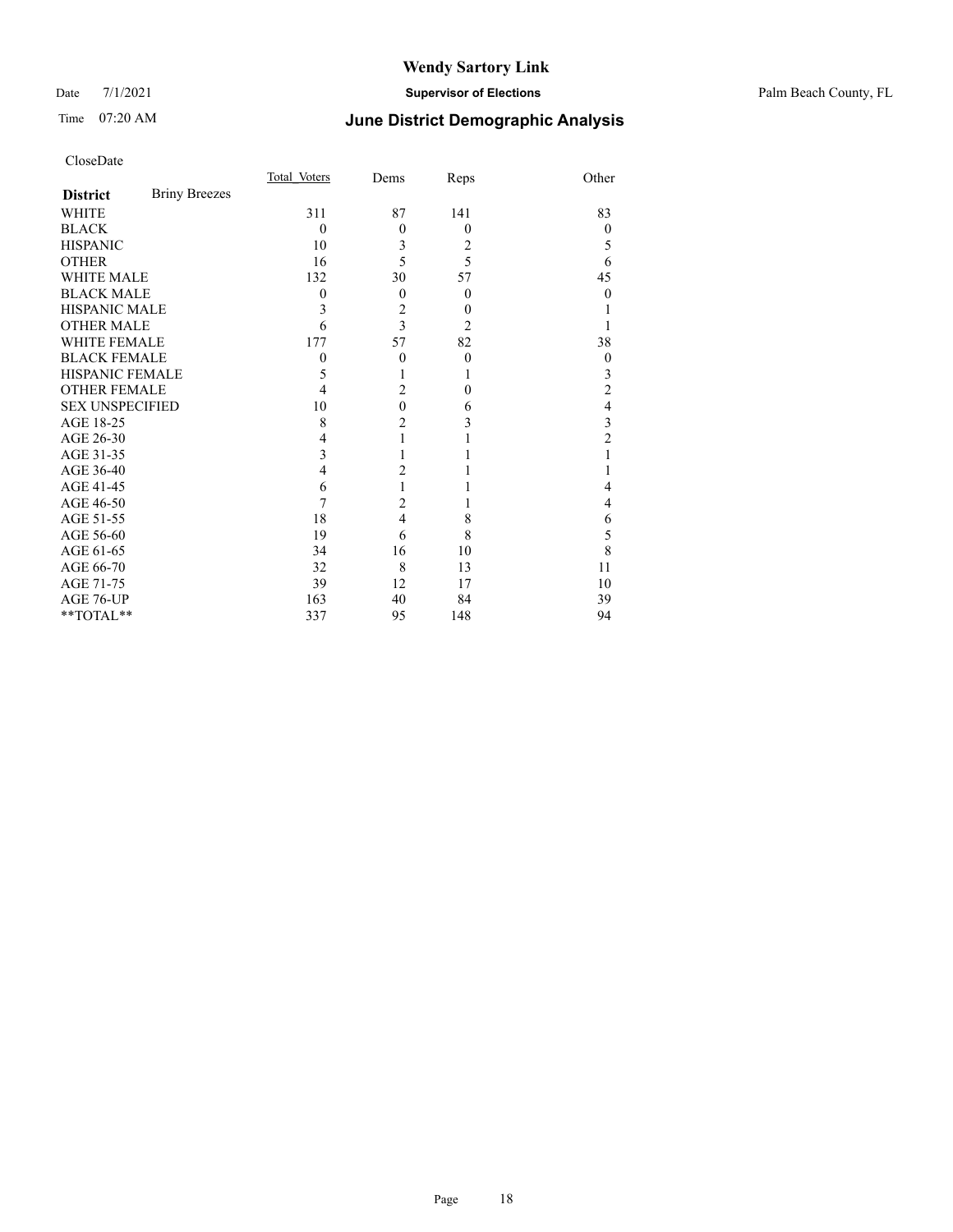#### Date 7/1/2021 **Supervisor of Elections** Palm Beach County, FL

## Time 07:20 AM **June District Demographic Analysis**

|                               | Total Voters   | Dems                    | Reps           | Other                   |
|-------------------------------|----------------|-------------------------|----------------|-------------------------|
| Cloud Lake<br><b>District</b> |                |                         |                |                         |
| <b>WHITE</b>                  | 57             | 19                      | 19             | 19                      |
| <b>BLACK</b>                  | $\overline{c}$ | 1                       | $\Omega$       | 1                       |
| <b>HISPANIC</b>               | 23             | 6                       | 6              | 11                      |
| <b>OTHER</b>                  | 5              | 1                       | $\theta$       | $\overline{4}$          |
| <b>WHITE MALE</b>             | 27             | 8                       | 11             | 8                       |
| <b>BLACK MALE</b>             | 2              |                         | $\theta$       |                         |
| <b>HISPANIC MALE</b>          | 9              |                         | 5              | 3                       |
| <b>OTHER MALE</b>             | $\Omega$       | 0                       | $\theta$       | $\theta$                |
| <b>WHITE FEMALE</b>           | 28             | 11                      | 8              | 9                       |
| <b>BLACK FEMALE</b>           | $\theta$       | $\mathbf{0}$            | 0              | $\mathbf{0}$            |
| <b>HISPANIC FEMALE</b>        | 14             | 5                       | 1              | 8                       |
| <b>OTHER FEMALE</b>           | 3              | $\mathbf{0}$            | $\theta$       | 3                       |
| <b>SEX UNSPECIFIED</b>        | 4              |                         | 0              | 3                       |
| AGE 18-25                     | 9              | 4                       | 3              | $\overline{c}$          |
| AGE 26-30                     | 4              | $\overline{c}$          | $\theta$       | $\overline{2}$          |
| AGE 31-35                     | 9              | $\overline{\mathbf{3}}$ | 2              | 4                       |
| AGE 36-40                     | 9              | $\overline{c}$          | $\Omega$       | 7                       |
| AGE 41-45                     | 5              | 1                       | 2              | $\overline{c}$          |
| AGE 46-50                     | 6              |                         | $\overline{2}$ | $\overline{\mathbf{3}}$ |
| AGE 51-55                     | 5              |                         | 3              |                         |
| AGE 56-60                     | 9              | $\overline{c}$          | 3              | 4                       |
| AGE 61-65                     | 8              | 3                       |                | 4                       |
| AGE 66-70                     | 7              | 3                       | 2              | $\overline{2}$          |
| AGE 71-75                     | 5              | $\overline{c}$          |                | $\overline{c}$          |
| AGE 76-UP                     | 11             | 3                       | 6              | $\overline{2}$          |
| **TOTAL**                     | 87             | 27                      | 25             | 35                      |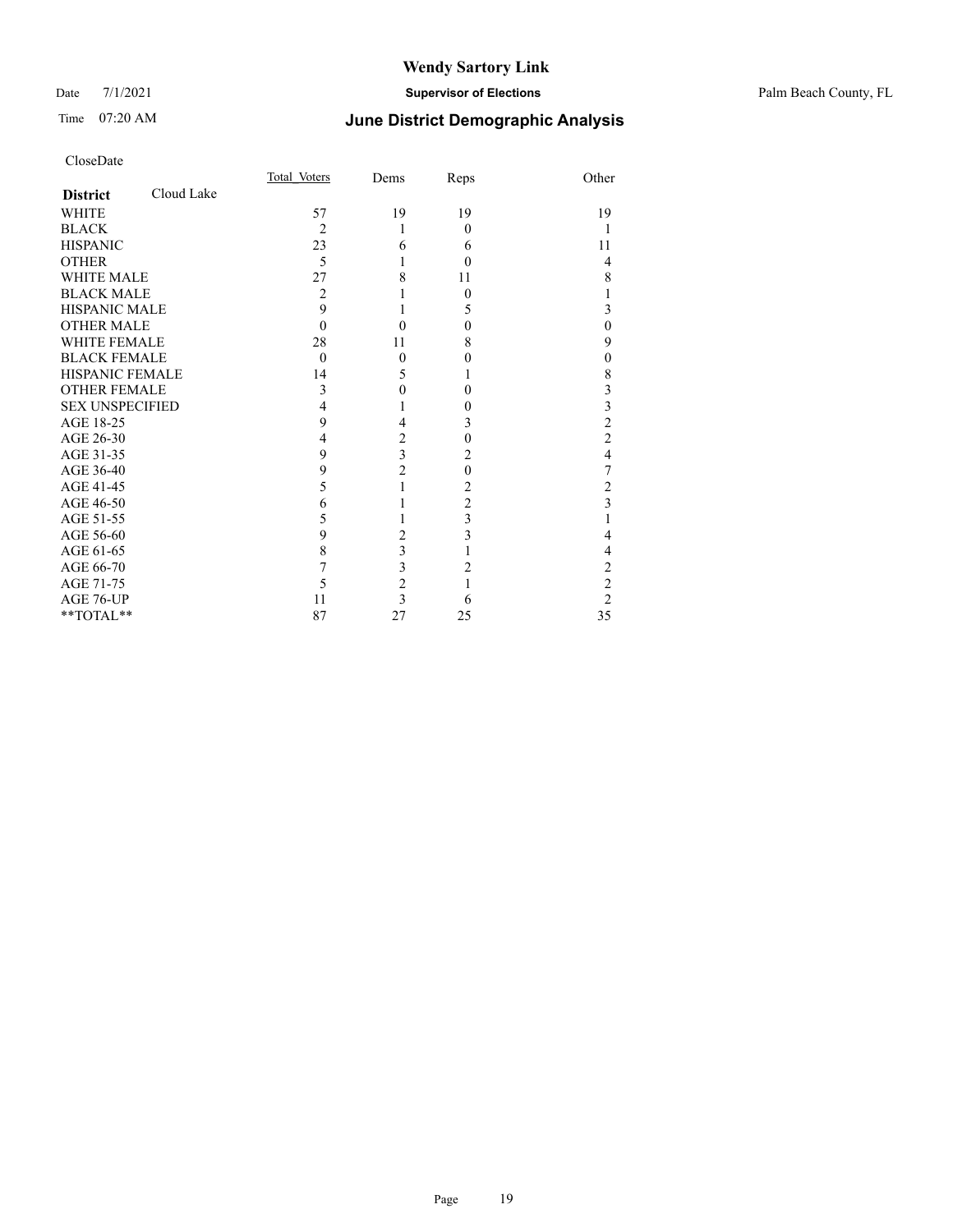#### Date 7/1/2021 **Supervisor of Elections** Palm Beach County, FL

## Time 07:20 AM **June District Demographic Analysis**

|                        |              | Total Voters | Dems   | <b>Reps</b> | Other  |
|------------------------|--------------|--------------|--------|-------------|--------|
| <b>District</b>        | Delray Beach |              |        |             |        |
| WHITE                  |              | 30,329       | 10,534 | 10,542      | 9,253  |
| <b>BLACK</b>           |              | 9,295        | 7,498  | 257         | 1,540  |
| <b>HISPANIC</b>        |              | 3,226        | 1,463  | 609         | 1,154  |
| <b>OTHER</b>           |              | 3,698        | 1,512  | 659         | 1,527  |
| <b>WHITE MALE</b>      |              | 14,139       | 4,036  | 5,304       | 4,799  |
| <b>BLACK MALE</b>      |              | 4,152        | 3,199  | 143         | 810    |
| <b>HISPANIC MALE</b>   |              | 1,354        | 576    | 258         | 520    |
| <b>OTHER MALE</b>      |              | 1,260        | 495    | 260         | 505    |
| <b>WHITE FEMALE</b>    |              | 15,743       | 6,345  | 5,106       | 4,292  |
| <b>BLACK FEMALE</b>    |              | 4,995        | 4,182  | 111         | 702    |
| <b>HISPANIC FEMALE</b> |              | 1,796        | 859    | 335         | 602    |
| <b>OTHER FEMALE</b>    |              | 1,486        | 689    | 247         | 550    |
| <b>SEX UNSPECIFIED</b> |              | 1,582        | 603    | 295         | 684    |
| AGE 18-25              |              | 3,892        | 1,825  | 723         | 1,344  |
| AGE 26-30              |              | 3,699        | 1,600  | 762         | 1,337  |
| AGE 31-35              |              | 3,930        | 1,736  | 795         | 1,399  |
| AGE 36-40              |              | 3,087        | 1,326  | 691         | 1,070  |
| AGE 41-45              |              | 2,596        | 1,135  | 527         | 934    |
| AGE 46-50              |              | 2,950        | 1,250  | 724         | 976    |
| AGE 51-55              |              | 3,415        | 1,392  | 1,006       | 1,017  |
| AGE 56-60              |              | 4,289        | 1,817  | 1,297       | 1,175  |
| AGE 61-65              |              | 4,485        | 2,018  | 1,337       | 1,130  |
| AGE 66-70              |              | 4,127        | 2,040  | 1,118       | 969    |
| AGE 71-75              |              | 3,677        | 1,842  | 983         | 852    |
| AGE 76-UP              |              | 6,400        | 3,026  | 2,103       | 1,271  |
| $*$ $TOTAL**$          |              | 46,548       | 21,007 | 12,067      | 13,474 |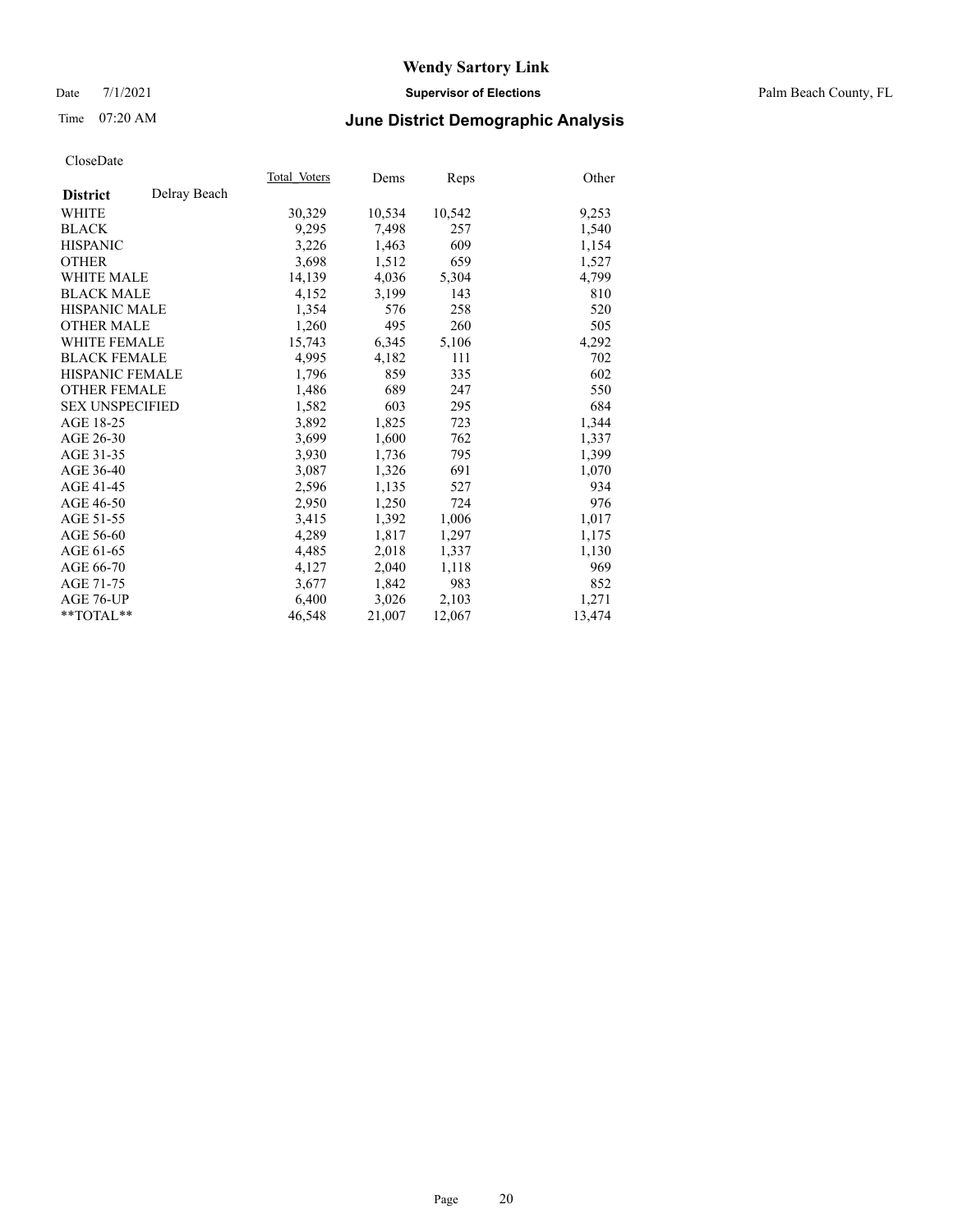#### Date 7/1/2021 **Supervisor of Elections** Palm Beach County, FL

## Time 07:20 AM **June District Demographic Analysis**

|                        |            | Total Voters | Dems   | <b>Reps</b> | Other |
|------------------------|------------|--------------|--------|-------------|-------|
| <b>District</b>        | Greenacres |              |        |             |       |
| WHITE                  |            | 8,801        | 3,248  | 2,911       | 2,642 |
| <b>BLACK</b>           |            | 4,710        | 3,474  | 148         | 1,088 |
| <b>HISPANIC</b>        |            | 6.777        | 3,077  | 1,122       | 2,578 |
| <b>OTHER</b>           |            | 2,713        | 1,105  | 358         | 1,250 |
| <b>WHITE MALE</b>      |            | 3,853        | 1,230  | 1,351       | 1,272 |
| <b>BLACK MALE</b>      |            | 1,889        | 1,297  | 91          | 501   |
| <b>HISPANIC MALE</b>   |            | 2,880        | 1,193  | 525         | 1,162 |
| <b>OTHER MALE</b>      |            | 951          | 394    | 137         | 420   |
| <b>WHITE FEMALE</b>    |            | 4,812        | 1,975  | 1,525       | 1,312 |
| <b>BLACK FEMALE</b>    |            | 2,737        | 2,113  | 56          | 568   |
| <b>HISPANIC FEMALE</b> |            | 3,713        | 1,802  | 567         | 1,344 |
| <b>OTHER FEMALE</b>    |            | 1,093        | 509    | 139         | 445   |
| <b>SEX UNSPECIFIED</b> |            | 1,052        | 378    | 146         | 528   |
| AGE 18-25              |            | 2,804        | 1,282  | 298         | 1,224 |
| AGE 26-30              |            | 1,858        | 844    | 220         | 794   |
| AGE 31-35              |            | 1,917        | 894    | 284         | 739   |
| AGE 36-40              |            | 1,826        | 869    | 252         | 705   |
| AGE 41-45              |            | 1,746        | 848    | 287         | 611   |
| AGE 46-50              |            | 1,851        | 891    | 361         | 599   |
| AGE 51-55              |            | 1,906        | 928    | 373         | 605   |
| AGE 56-60              |            | 1,920        | 935    | 451         | 534   |
| AGE 61-65              |            | 1,860        | 874    | 476         | 510   |
| AGE 66-70              |            | 1,533        | 774    | 370         | 389   |
| AGE 71-75              |            | 1,339        | 620    | 386         | 333   |
| AGE 76-UP              |            | 2,441        | 1,145  | 781         | 515   |
| $*$ TOTAL $*$          |            | 23,001       | 10,904 | 4,539       | 7,558 |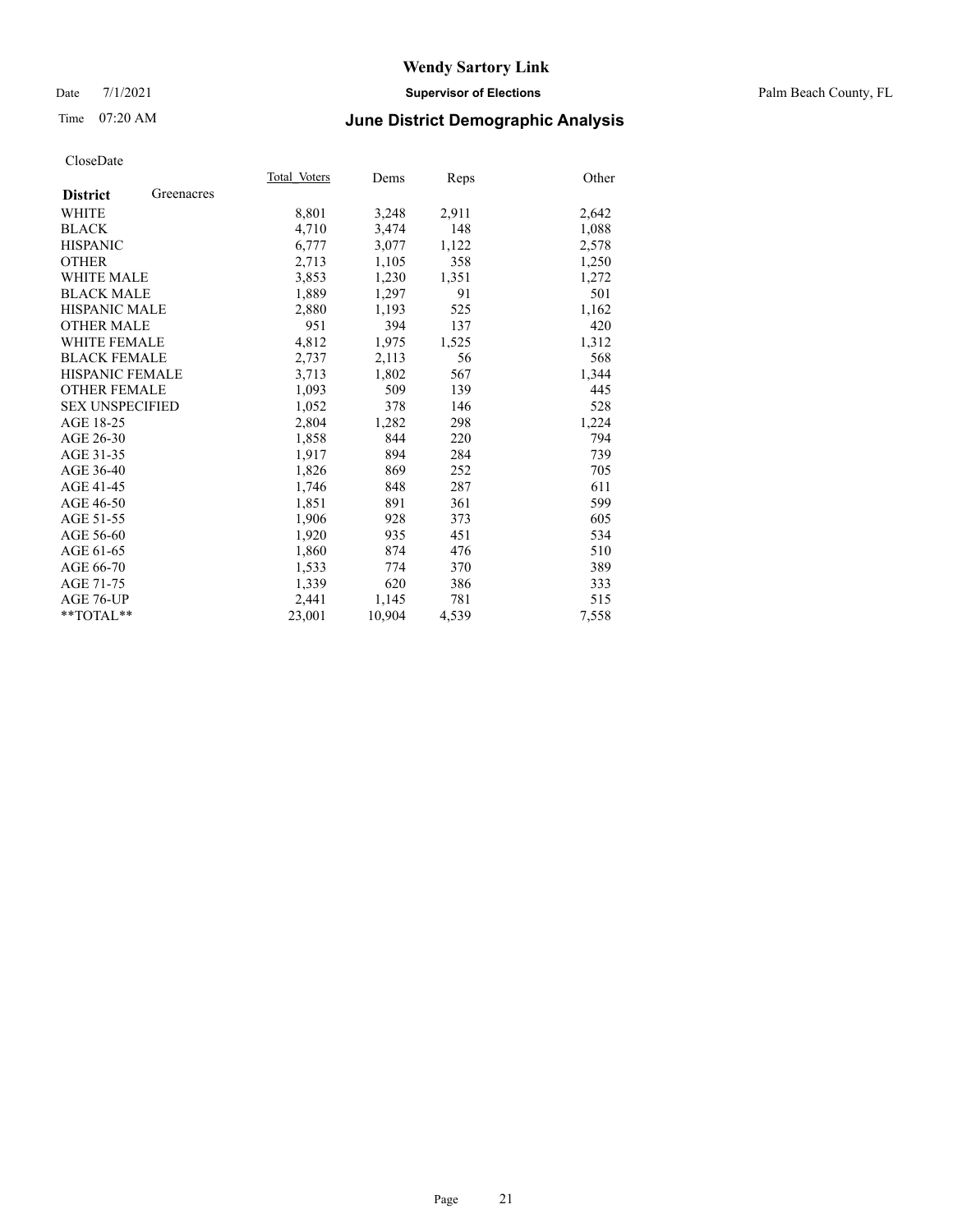#### Date 7/1/2021 **Supervisor of Elections** Palm Beach County, FL

## Time 07:20 AM **June District Demographic Analysis**

|                        |            | Total Voters | Dems           | Reps           | Other        |
|------------------------|------------|--------------|----------------|----------------|--------------|
| <b>District</b>        | Glen Ridge |              |                |                |              |
| <b>WHITE</b>           |            | 127          | 37             | 51             | 39           |
| <b>BLACK</b>           |            | 1            | $\theta$       | $\theta$       | 1            |
| <b>HISPANIC</b>        |            | 33           | 8              | 10             | 15           |
| <b>OTHER</b>           |            | 13           | $\theta$       | 1              | 12           |
| WHITE MALE             |            | 65           | 17             | 29             | 19           |
| <b>BLACK MALE</b>      |            | 1            | $\theta$       | $\theta$       |              |
| HISPANIC MALE          |            | 16           | 6              | 4              | 6            |
| <b>OTHER MALE</b>      |            | 5            | $\theta$       |                | 4            |
| WHITE FEMALE           |            | 60           | 20             | 22             | 18           |
| <b>BLACK FEMALE</b>    |            | $\theta$     | $\theta$       | $\theta$       | $\mathbf{0}$ |
| <b>HISPANIC FEMALE</b> |            | 16           | $\overline{2}$ | 5              | 9            |
| <b>OTHER FEMALE</b>    |            | 5            | $\mathbf{0}$   | $\mathbf{0}$   | 5            |
| <b>SEX UNSPECIFIED</b> |            | 6            | $\mathbf{0}$   | 1              | 5            |
| AGE 18-25              |            | 19           | 4              | 6              | 9            |
| AGE 26-30              |            | 19           | 5              | 5              | 9            |
| AGE 31-35              |            | 10           | 1              | 4              | 5            |
| AGE 36-40              |            | 8            | 3              | $\overline{2}$ | 3            |
| AGE 41-45              |            | 12           | 3              | 6              | 3            |
| AGE 46-50              |            | 13           | 1              | 5              | 7            |
| AGE 51-55              |            | 14           | 4              | 4              | 6            |
| AGE 56-60              |            | 30           | 8              | 12             | 10           |
| AGE 61-65              |            | 12           | 3              | 5              | 4            |
| AGE 66-70              |            | 17           | 6              | 5              | 6            |
| AGE 71-75              |            | 9            | 3              | $\overline{c}$ | 4            |
| AGE 76-UP              |            | 11           | 4              | 6              |              |
| **TOTAL**              |            | 174          | 45             | 62             | 67           |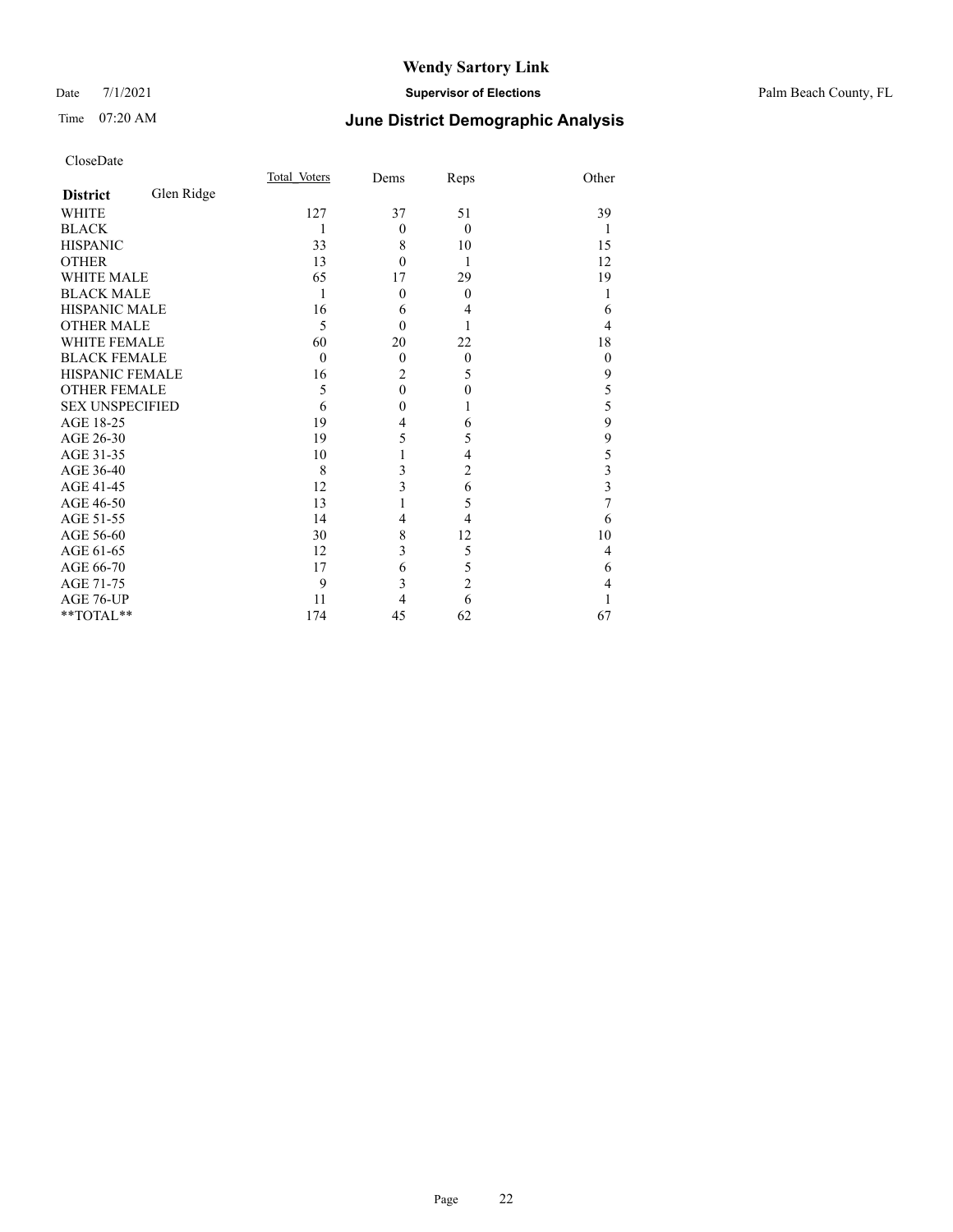#### Date 7/1/2021 **Supervisor of Elections** Palm Beach County, FL

## Time 07:20 AM **June District Demographic Analysis**

|                        |            | Total Voters   | Dems             | Reps           | Other    |
|------------------------|------------|----------------|------------------|----------------|----------|
| <b>District</b>        | Gulfstream |                |                  |                |          |
| <b>WHITE</b>           |            | 806            | 168              | 435            | 203      |
| <b>BLACK</b>           |            | 4              | $\overline{4}$   | $\overline{0}$ | $\theta$ |
| <b>HISPANIC</b>        |            | 19             | $\overline{4}$   | 8              | 7        |
| <b>OTHER</b>           |            | 36             | 6                | 10             | 20       |
| <b>WHITE MALE</b>      |            | 394            | 68               | 218            | 108      |
| <b>BLACK MALE</b>      |            | $\overline{2}$ | $\overline{2}$   | $\overline{0}$ | $\theta$ |
| <b>HISPANIC MALE</b>   |            | 6              | $\boldsymbol{0}$ | $\overline{2}$ | 4        |
| <b>OTHER MALE</b>      |            | 19             | $\overline{2}$   | 7              | 10       |
| <b>WHITE FEMALE</b>    |            | 402            | 98               | 210            | 94       |
| <b>BLACK FEMALE</b>    |            | $\overline{2}$ | $\overline{2}$   | $\overline{0}$ | $\theta$ |
| <b>HISPANIC FEMALE</b> |            | 13             | $\overline{4}$   | 6              | 3        |
| <b>OTHER FEMALE</b>    |            | 10             | $\overline{c}$   | $\overline{c}$ | 6        |
| <b>SEX UNSPECIFIED</b> |            | 16             | $\overline{4}$   | 7              | 5        |
| AGE 18-25              |            | 55             | 8                | 17             | 30       |
| AGE 26-30              |            | 28             | 6                | 9              | 13       |
| AGE 31-35              |            | 33             | 12               | 11             | 10       |
| AGE 36-40              |            | 44             | 7                | 20             | 17       |
| AGE 41-45              |            | 28             | 3                | 14             | 11       |
| AGE 46-50              |            | 48             | 7                | 26             | 15       |
| AGE 51-55              |            | 48             | 7                | 24             | 17       |
| AGE 56-60              |            | 80             | 11               | 44             | 25       |
| AGE 61-65              |            | 106            | 23               | 65             | 18       |
| AGE 66-70              |            | 97             | 26               | 50             | 21       |
| AGE 71-75              |            | 103            | 26               | 58             | 19       |
| AGE 76-UP              |            | 195            | 46               | 115            | 34       |
| **TOTAL**              |            | 865            | 182              | 453            | 230      |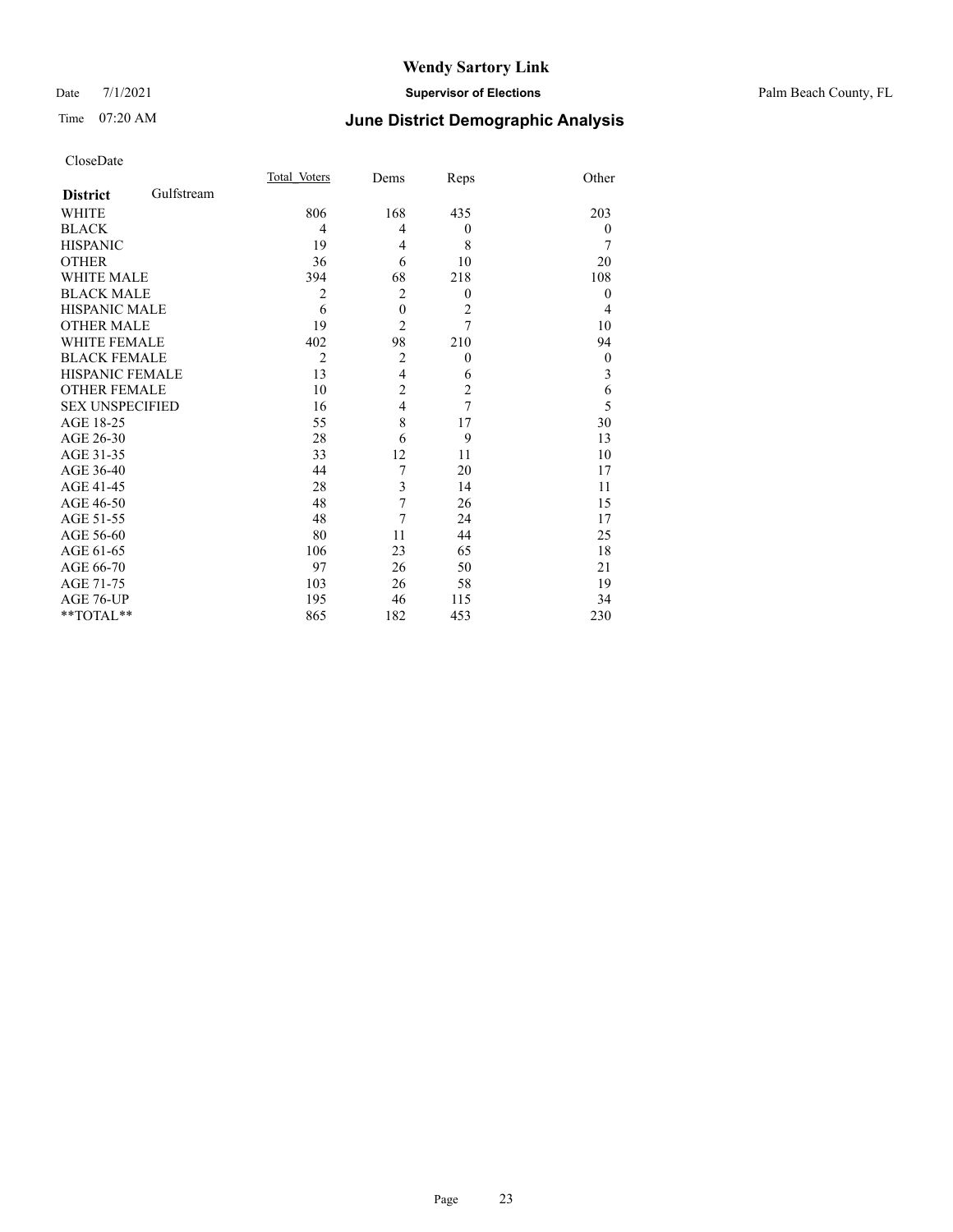#### Date 7/1/2021 **Supervisor of Elections** Palm Beach County, FL

## Time 07:20 AM **June District Demographic Analysis**

|                        |                       | Total Voters | Dems  | Reps           | Other          |
|------------------------|-----------------------|--------------|-------|----------------|----------------|
| <b>District</b>        | <b>Highland Beach</b> |              |       |                |                |
| WHITE                  |                       | 3,412        | 1,028 | 1,411          | 973            |
| <b>BLACK</b>           |                       | 20           | 15    | 2              | 3              |
| <b>HISPANIC</b>        |                       | 143          | 46    | 39             | 58             |
| <b>OTHER</b>           |                       | 271          | 100   | 68             | 103            |
| <b>WHITE MALE</b>      |                       | 1,613        | 419   | 707            | 487            |
| <b>BLACK MALE</b>      |                       | 10           | 7     | $\overline{c}$ | 1              |
| <b>HISPANIC MALE</b>   |                       | 46           | 14    | 14             | 18             |
| <b>OTHER MALE</b>      |                       | 83           | 25    | 19             | 39             |
| <b>WHITE FEMALE</b>    |                       | 1,755        | 604   | 678            | 473            |
| <b>BLACK FEMALE</b>    |                       | 10           | 8     | $\theta$       | $\overline{2}$ |
| HISPANIC FEMALE        |                       | 94           | 32    | 25             | 37             |
| <b>OTHER FEMALE</b>    |                       | 115          | 49    | 31             | 35             |
| <b>SEX UNSPECIFIED</b> |                       | 116          | 28    | 43             | 45             |
| AGE 18-25              |                       | 166          | 45    | 53             | 68             |
| AGE 26-30              |                       | 97           | 36    | 26             | 35             |
| AGE 31-35              |                       | 93           | 27    | 30             | 36             |
| AGE 36-40              |                       | 74           | 20    | 23             | 31             |
| AGE 41-45              |                       | 76           | 19    | 21             | 36             |
| AGE 46-50              |                       | 112          | 19    | 46             | 47             |
| AGE 51-55              |                       | 203          | 40    | 92             | 71             |
| AGE 56-60              |                       | 387          | 108   | 157            | 122            |
| AGE 61-65              |                       | 426          | 150   | 151            | 125            |
| AGE 66-70              |                       | 440          | 145   | 169            | 126            |
| AGE 71-75              |                       | 609          | 205   | 233            | 171            |
| AGE 76-UP              |                       | 1,163        | 375   | 519            | 269            |
| $*$ $TOTAL**$          |                       | 3,846        | 1,189 | 1,520          | 1,137          |
|                        |                       |              |       |                |                |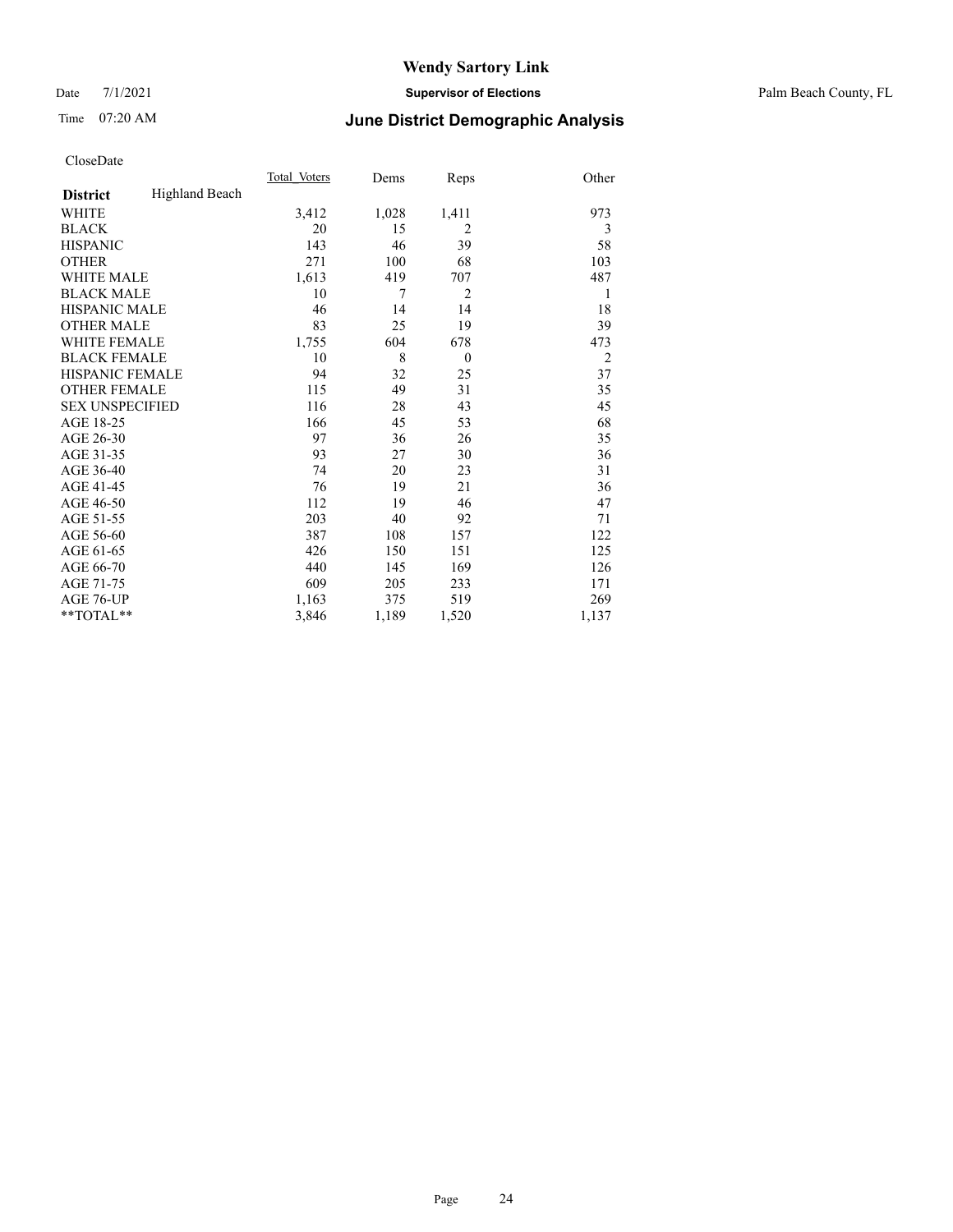#### Date 7/1/2021 **Supervisor of Elections** Palm Beach County, FL

## Time 07:20 AM **June District Demographic Analysis**

|                        |           | Total Voters | Dems | Reps           | Other |
|------------------------|-----------|--------------|------|----------------|-------|
| <b>District</b>        | Haverhill |              |      |                |       |
| <b>WHITE</b>           |           | 489          | 149  | 207            | 133   |
| <b>BLACK</b>           |           | 388          | 298  | 19             | 71    |
| <b>HISPANIC</b>        |           | 303          | 125  | 71             | 107   |
| <b>OTHER</b>           |           | 138          | 43   | 28             | 67    |
| <b>WHITE MALE</b>      |           | 239          | 61   | 102            | 76    |
| <b>BLACK MALE</b>      |           | 176          | 120  | 12             | 44    |
| <b>HISPANIC MALE</b>   |           | 142          | 46   | 38             | 58    |
| <b>OTHER MALE</b>      |           | 40           | 13   | 6              | 21    |
| <b>WHITE FEMALE</b>    |           | 243          | 87   | 101            | 55    |
| <b>BLACK FEMALE</b>    |           | 208          | 175  | $\overline{7}$ | 26    |
| <b>HISPANIC FEMALE</b> |           | 151          | 74   | 30             | 47    |
| <b>OTHER FEMALE</b>    |           | 55           | 20   | 9              | 26    |
| <b>SEX UNSPECIFIED</b> |           | 64           | 19   | 20             | 25    |
| AGE 18-25              |           | 157          | 72   | 30             | 55    |
| AGE 26-30              |           | 126          | 59   | 23             | 44    |
| AGE 31-35              |           | 112          | 49   | 21             | 42    |
| AGE 36-40              |           | 116          | 58   | 17             | 41    |
| AGE 41-45              |           | 103          | 57   | 25             | 21    |
| AGE 46-50              |           | 107          | 52   | 22             | 33    |
| AGE 51-55              |           | 127          | 54   | 40             | 33    |
| AGE 56-60              |           | 132          | 58   | 35             | 39    |
| AGE 61-65              |           | 118          | 52   | 36             | 30    |
| AGE 66-70              |           | 84           | 40   | 25             | 19    |
| AGE 71-75              |           | 52           | 26   | 16             | 10    |
| AGE 76-UP              |           | 84           | 38   | 35             | 11    |
| $*$ $TOTAL**$          |           | 1,318        | 615  | 325            | 378   |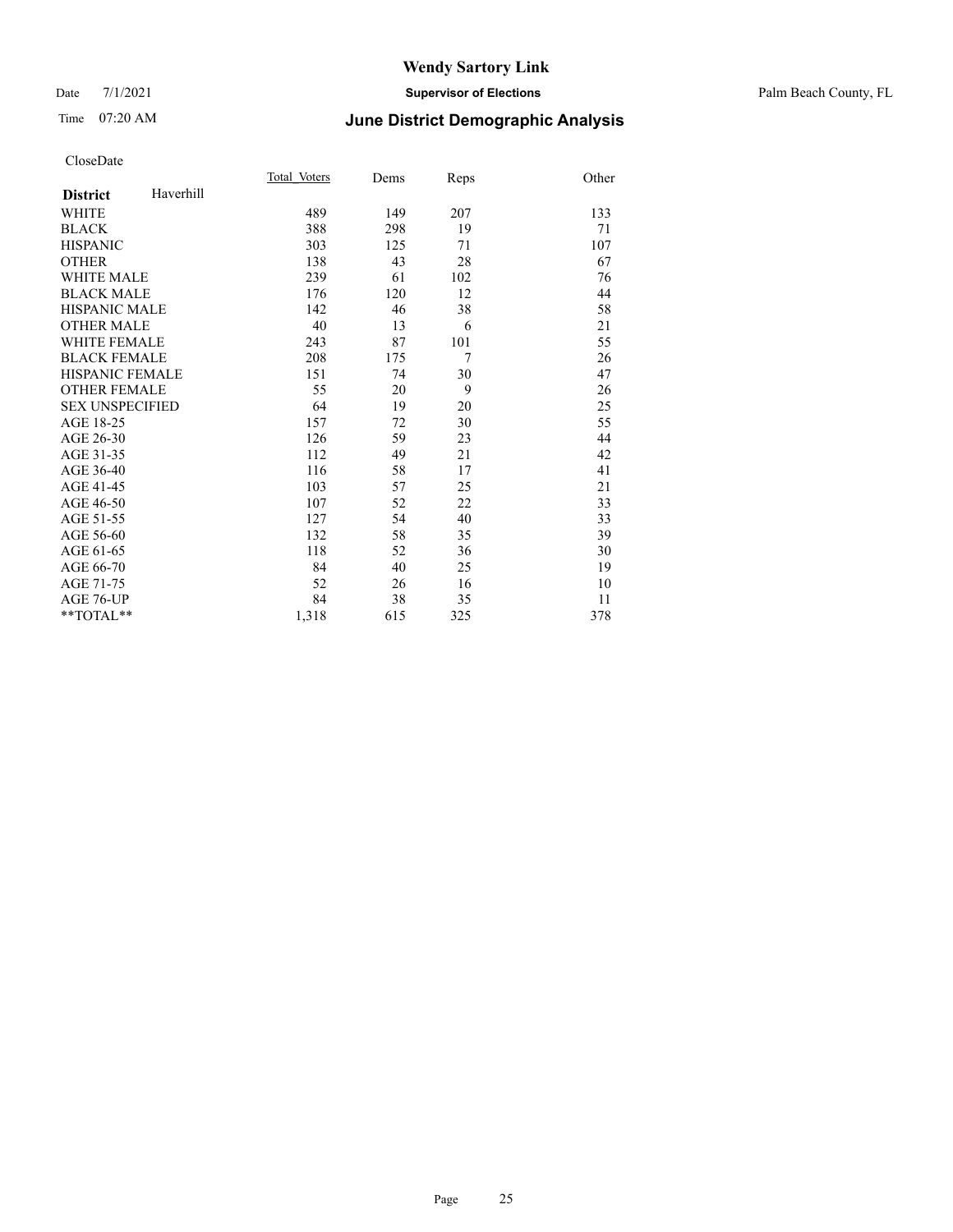#### Date 7/1/2021 **Supervisor of Elections** Palm Beach County, FL

## Time 07:20 AM **June District Demographic Analysis**

|                        |          | Total Voters | Dems | Reps | Other |
|------------------------|----------|--------------|------|------|-------|
| <b>District</b>        | Hypoluxo |              |      |      |       |
| WHITE                  |          | 1,621        | 500  | 600  | 521   |
| <b>BLACK</b>           |          | 120          | 89   | 7    | 24    |
| <b>HISPANIC</b>        |          | 168          | 68   | 28   | 72    |
| <b>OTHER</b>           |          | 160          | 50   | 42   | 68    |
| <b>WHITE MALE</b>      |          | 766          | 196  | 307  | 263   |
| <b>BLACK MALE</b>      |          | 45           | 29   | 3    | 13    |
| <b>HISPANIC MALE</b>   |          | 75           | 34   | 12   | 29    |
| <b>OTHER MALE</b>      |          | 54           | 15   | 15   | 24    |
| <b>WHITE FEMALE</b>    |          | 838          | 300  | 287  | 251   |
| <b>BLACK FEMALE</b>    |          | 73           | 60   | 3    | 10    |
| <b>HISPANIC FEMALE</b> |          | 85           | 32   | 14   | 39    |
| <b>OTHER FEMALE</b>    |          | 72           | 24   | 18   | 30    |
| <b>SEX UNSPECIFIED</b> |          | 61           | 17   | 18   | 26    |
| AGE 18-25              |          | 126          | 45   | 27   | 54    |
| AGE 26-30              |          | 147          | 49   | 37   | 61    |
| AGE 31-35              |          | 146          | 48   | 37   | 61    |
| AGE 36-40              |          | 120          | 38   | 35   | 47    |
| AGE 41-45              |          | 133          | 47   | 34   | 52    |
| AGE 46-50              |          | 163          | 54   | 50   | 59    |
| AGE 51-55              |          | 179          | 63   | 56   | 60    |
| AGE 56-60              |          | 216          | 59   | 91   | 66    |
| AGE 61-65              |          | 238          | 95   | 84   | 59    |
| AGE 66-70              |          | 198          | 74   | 62   | 62    |
| AGE 71-75              |          | 154          | 53   | 61   | 40    |
| AGE 76-UP              |          | 249          | 82   | 103  | 64    |
| **TOTAL**              |          | 2,069        | 707  | 677  | 685   |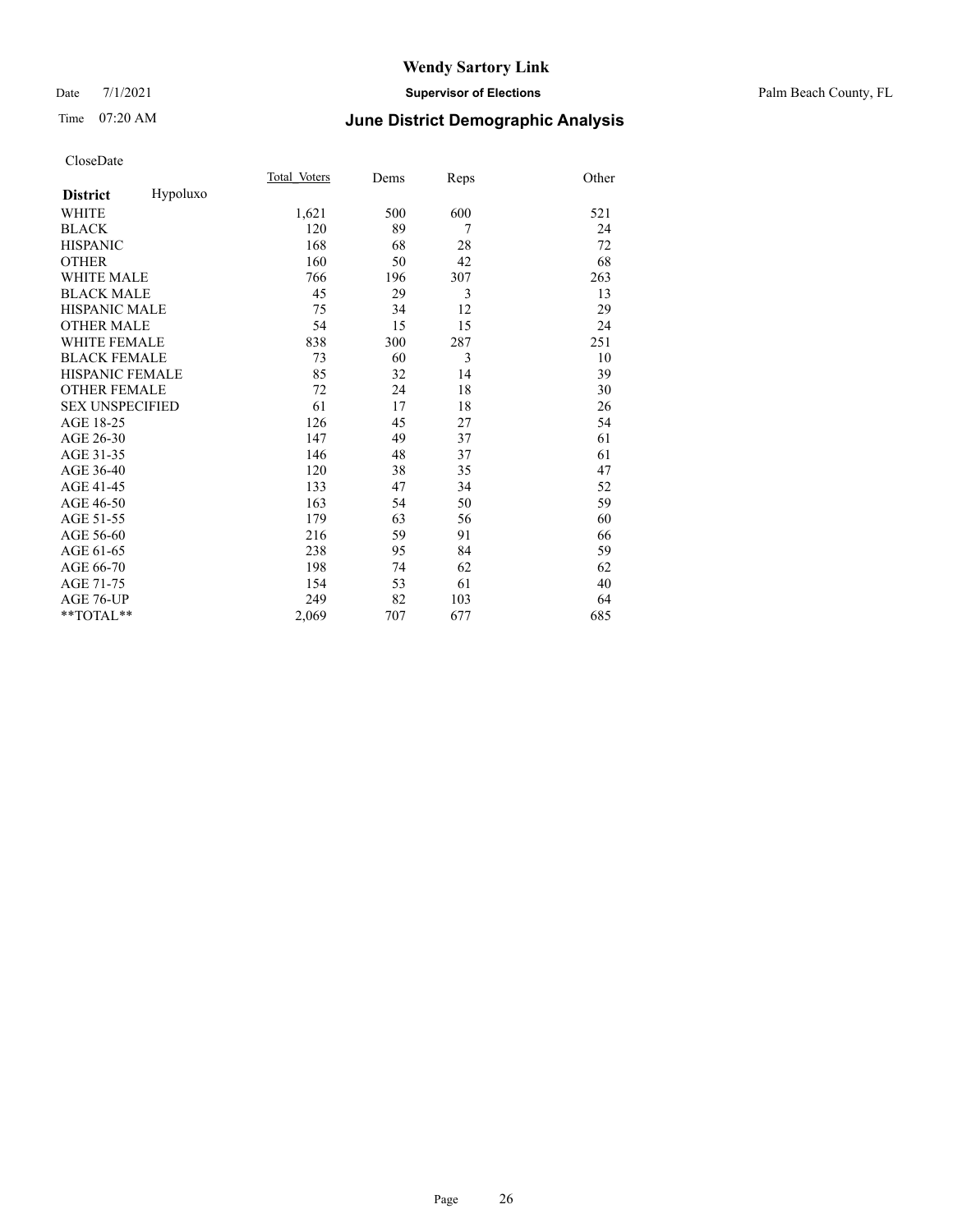#### Date 7/1/2021 **Supervisor of Elections** Palm Beach County, FL

## Time 07:20 AM **June District Demographic Analysis**

|                        |            | Total Voters | Dems           | Reps           | Other |
|------------------------|------------|--------------|----------------|----------------|-------|
| <b>District</b>        | Juno Beach |              |                |                |       |
| WHITE                  |            | 2,825        | 726            | 1,340          | 759   |
| <b>BLACK</b>           |            | 18           | 7              | 3              | 8     |
| <b>HISPANIC</b>        |            | 78           | 17             | 36             | 25    |
| <b>OTHER</b>           |            | 166          | 46             | 52             | 68    |
| <b>WHITE MALE</b>      |            | 1,290        | 267            | 637            | 386   |
| <b>BLACK MALE</b>      |            | 10           | 3              | $\overline{2}$ | 5     |
| <b>HISPANIC MALE</b>   |            | 33           | 8              | 17             | 8     |
| <b>OTHER MALE</b>      |            | 47           | 9              | 17             | 21    |
| <b>WHITE FEMALE</b>    |            | 1,505        | 453            | 690            | 362   |
| <b>BLACK FEMALE</b>    |            | 8            | $\overline{4}$ | 1              | 3     |
| <b>HISPANIC FEMALE</b> |            | 44           | 9              | 19             | 16    |
| <b>OTHER FEMALE</b>    |            | 72           | 23             | 26             | 23    |
| <b>SEX UNSPECIFIED</b> |            | 73           | 15             | 22             | 36    |
| AGE 18-25              |            | 126          | 34             | 49             | 43    |
| AGE 26-30              |            | 64           | 14             | 31             | 19    |
| AGE 31-35              |            | 97           | 24             | 36             | 37    |
| AGE 36-40              |            | 104          | 21             | 41             | 42    |
| AGE 41-45              |            | 87           | 17             | 33             | 37    |
| AGE 46-50              |            | 114          | 25             | 45             | 44    |
| AGE 51-55              |            | 196          | 32             | 100            | 64    |
| AGE 56-60              |            | 304          | 77             | 146            | 81    |
| AGE 61-65              |            | 363          | 103            | 167            | 93    |
| AGE 66-70              |            | 391          | 108            | 170            | 113   |
| AGE 71-75              |            | 378          | 99             | 172            | 107   |
| AGE 76-UP              |            | 863          | 242            | 441            | 180   |
| $*$ $TOTAL**$          |            | 3,087        | 796            | 1,431          | 860   |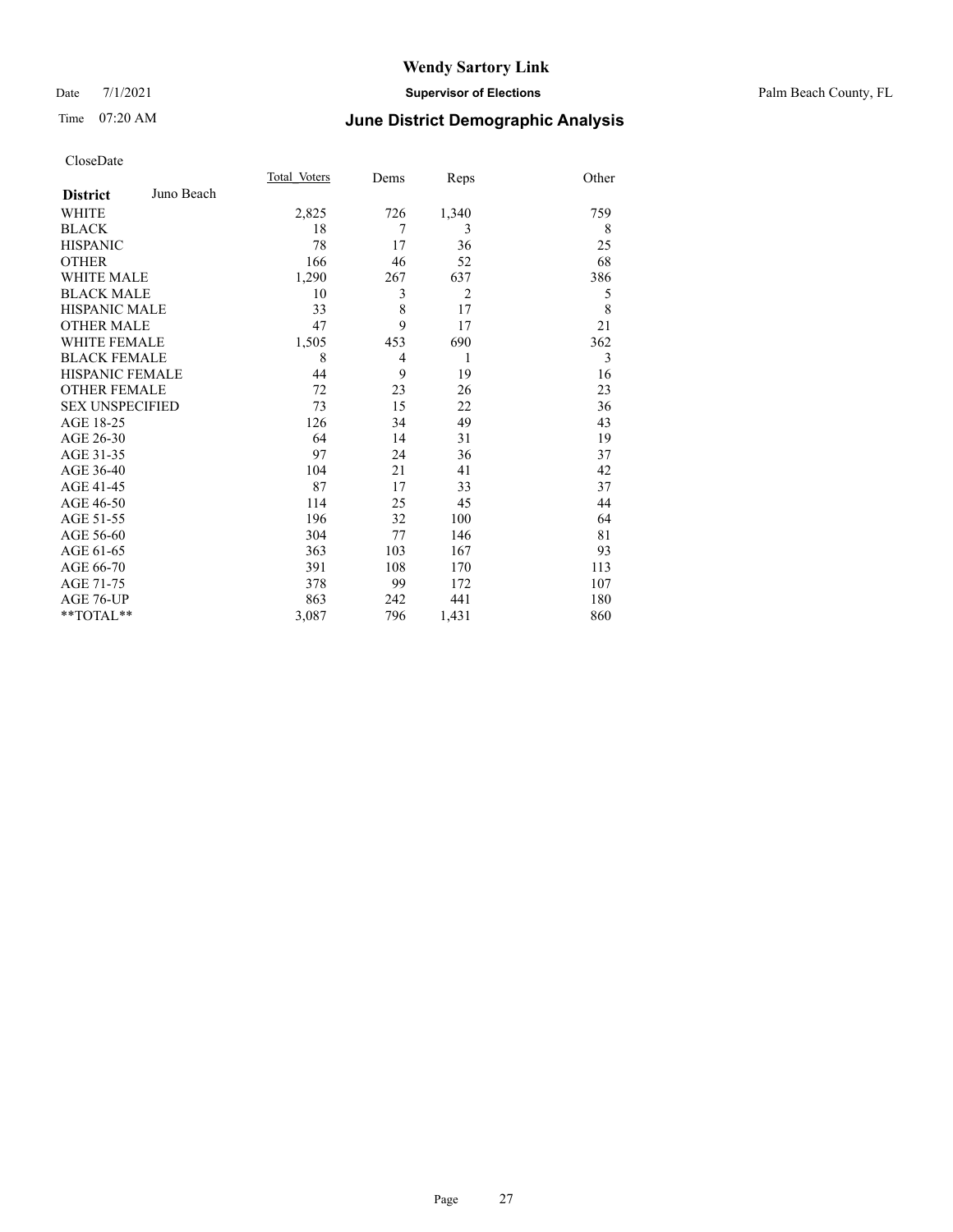Date 7/1/2021 **Supervisor of Elections** Palm Beach County, FL

## Time 07:20 AM **June District Demographic Analysis**

|                        | Total Voters         | Dems           | Reps           | Other            |
|------------------------|----------------------|----------------|----------------|------------------|
| <b>District</b>        | Jupiter Inlet Colony |                |                |                  |
| <b>WHITE</b>           | 360                  | 62             | 209            | 89               |
| <b>BLACK</b>           | $\mathbf{0}$         | $\theta$       | $\theta$       | 0                |
| <b>HISPANIC</b>        | 5                    | $\mathbf{0}$   | 4              |                  |
| <b>OTHER</b>           | 27                   | 9              | 10             | 8                |
| <b>WHITE MALE</b>      | 173                  | 16             | 111            | 46               |
| <b>BLACK MALE</b>      | 0                    | $\mathbf{0}$   | $\theta$       | $\boldsymbol{0}$ |
| <b>HISPANIC MALE</b>   | 0                    | $\mathbf{0}$   | $\theta$       | 0                |
| <b>OTHER MALE</b>      | 4                    | $\overline{2}$ | $\overline{2}$ | 0                |
| <b>WHITE FEMALE</b>    | 185                  | 46             | 96             | 43               |
| <b>BLACK FEMALE</b>    | $\theta$             | $\mathbf{0}$   | $\mathbf{0}$   | 0                |
| <b>HISPANIC FEMALE</b> | 5                    | $\theta$       | 4              |                  |
| <b>OTHER FEMALE</b>    | 17                   | 6              | 5              | 6                |
| <b>SEX UNSPECIFIED</b> | 8                    | 1              | 5              | $\overline{2}$   |
| AGE 18-25              | 42                   | 6              | 20             | 16               |
| AGE 26-30              | 16                   | 3              | 10             | 3                |
| AGE 31-35              | 12                   | $\overline{c}$ | 5              | 5                |
| AGE 36-40              | 6                    | $\overline{2}$ | 4              | $\mathbf{0}$     |
| AGE 41-45              | 11                   | 4              | 5              | $\overline{c}$   |
| AGE 46-50              | 14                   | $\overline{c}$ | 7              | 5                |
| AGE 51-55              | 42                   | $\overline{4}$ | 26             | 12               |
| AGE 56-60              | 51                   | 5              | 30             | 16               |
| AGE 61-65              | 51                   | 13             | 26             | 12               |
| AGE 66-70              | 31                   | 6              | 16             | 9                |
| AGE 71-75              | 41                   | 5              | 25             | 11               |
| AGE 76-UP              | 75                   | 19             | 49             | 7                |
| **TOTAL**              | 392                  | 71             | 223            | 98               |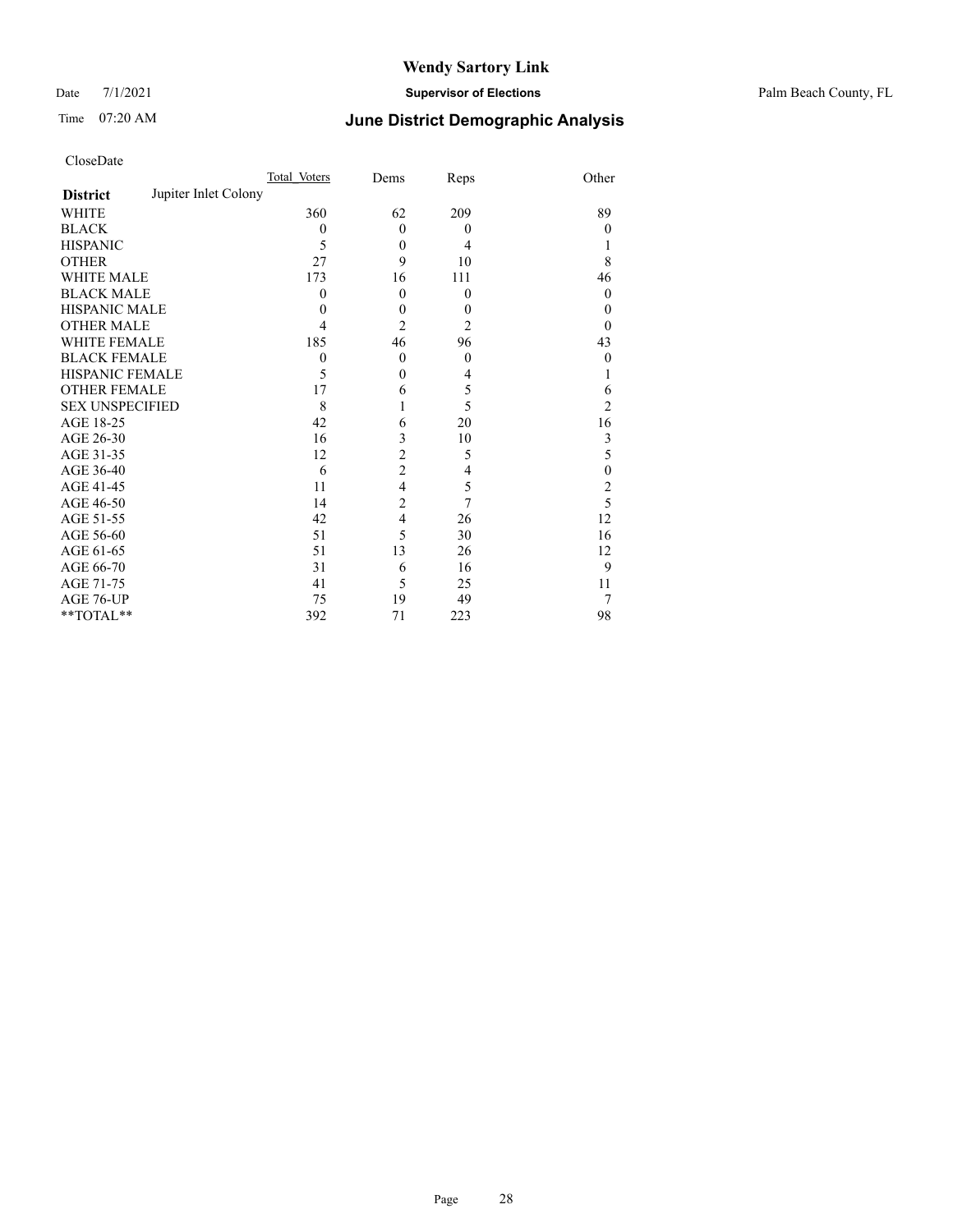#### Date 7/1/2021 **Supervisor of Elections** Palm Beach County, FL

## Time 07:20 AM **June District Demographic Analysis**

|                        |         | Total Voters | Dems   | <b>Reps</b> | Other  |
|------------------------|---------|--------------|--------|-------------|--------|
| <b>District</b>        | Jupiter |              |        |             |        |
| WHITE                  |         | 37,878       | 10,174 | 16,653      | 11,051 |
| <b>BLACK</b>           |         | 596          | 392    | 44          | 160    |
| <b>HISPANIC</b>        |         | 2,552        | 985    | 663         | 904    |
| <b>OTHER</b>           |         | 3,228        | 1,027  | 800         | 1,401  |
| <b>WHITE MALE</b>      |         | 17,744       | 3,819  | 8,335       | 5,590  |
| <b>BLACK MALE</b>      |         | 292          | 182    | 22          | 88     |
| <b>HISPANIC MALE</b>   |         | 1,048        | 378    | 284         | 386    |
| <b>OTHER MALE</b>      |         | 1,103        | 334    | 283         | 486    |
| <b>WHITE FEMALE</b>    |         | 19,710       | 6,233  | 8,146       | 5,331  |
| <b>BLACK FEMALE</b>    |         | 296          | 205    | 20          | 71     |
| <b>HISPANIC FEMALE</b> |         | 1,443        | 584    | 359         | 500    |
| <b>OTHER FEMALE</b>    |         | 1,279        | 490    | 304         | 485    |
| <b>SEX UNSPECIFIED</b> |         | 1,287        | 331    | 386         | 570    |
| AGE 18-25              |         | 3,909        | 1,166  | 1,322       | 1,421  |
| AGE 26-30              |         | 2,769        | 833    | 920         | 1,016  |
| AGE 31-35              |         | 2,846        | 823    | 968         | 1,055  |
| AGE 36-40              |         | 3,071        | 870    | 1,052       | 1,149  |
| AGE 41-45              |         | 3,131        | 851    | 1,099       | 1,181  |
| AGE 46-50              |         | 3,477        | 866    | 1,399       | 1,212  |
| AGE 51-55              |         | 3,963        | 995    | 1,777       | 1,191  |
| AGE 56-60              |         | 4,318        | 1,108  | 2,027       | 1,183  |
| AGE 61-65              |         | 4,238        | 1,240  | 1,926       | 1,072  |
| AGE 66-70              |         | 3,624        | 1,169  | 1,503       | 952    |
| AGE 71-75              |         | 3,305        | 1,024  | 1,468       | 813    |
| AGE 76-UP              |         | 5,603        | 1,633  | 2,699       | 1,271  |
| $*$ TOTAL $*$          |         | 44,254       | 12,578 | 18,160      | 13,516 |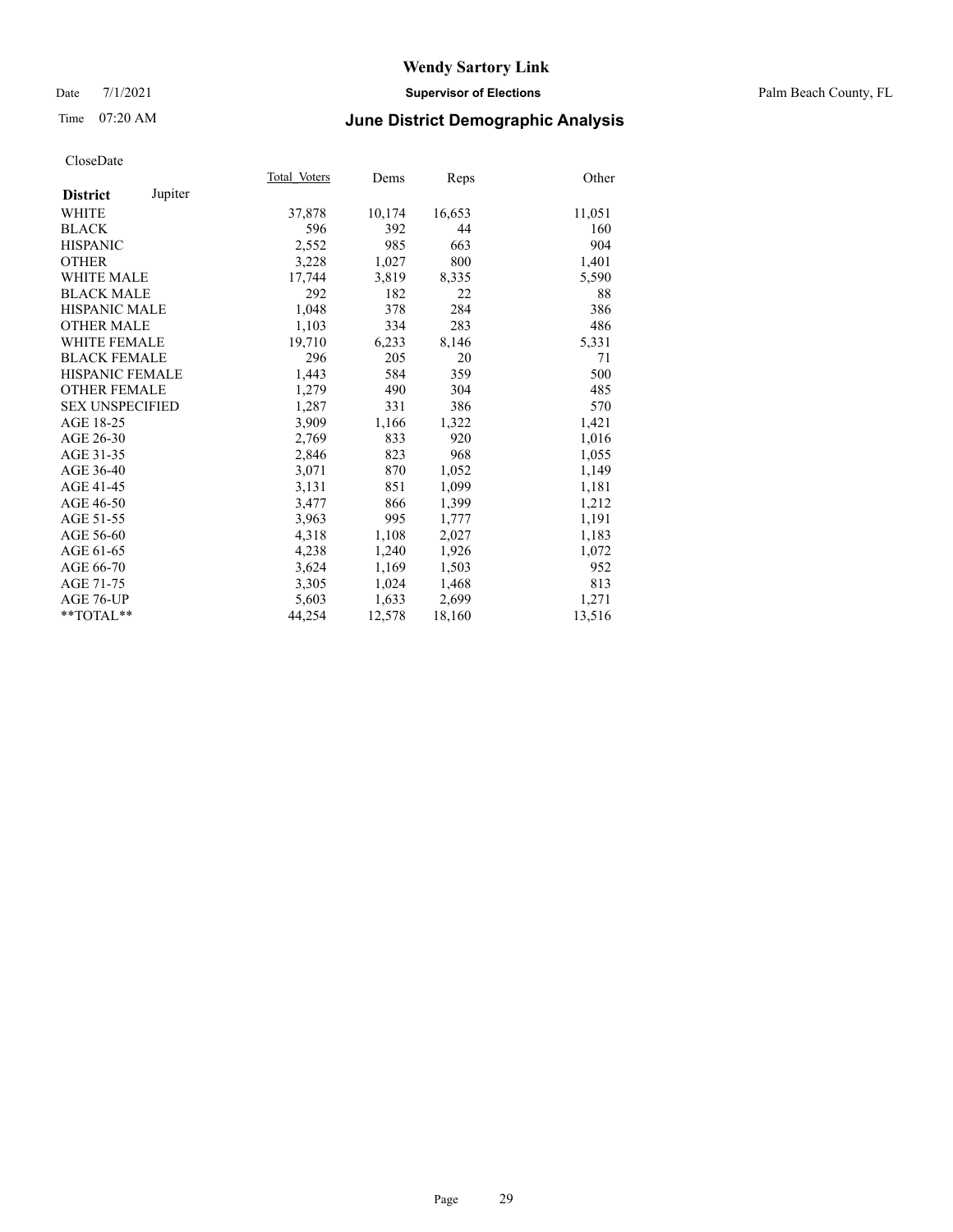#### Date 7/1/2021 **Supervisor of Elections** Palm Beach County, FL

## Time 07:20 AM **June District Demographic Analysis**

|                            | Total Voters | Dems  | Reps  | Other |
|----------------------------|--------------|-------|-------|-------|
| Lantana<br><b>District</b> |              |       |       |       |
| WHITE                      | 4,233        | 1,462 | 1,479 | 1,292 |
| <b>BLACK</b>               | 1,214        | 899   | 38    | 277   |
| <b>HISPANIC</b>            | 926          | 409   | 146   | 371   |
| <b>OTHER</b>               | 583          | 241   | 92    | 250   |
| <b>WHITE MALE</b>          | 2,075        | 602   | 782   | 691   |
| <b>BLACK MALE</b>          | 561          | 400   | 27    | 134   |
| <b>HISPANIC MALE</b>       | 398          | 162   | 80    | 156   |
| <b>OTHER MALE</b>          | 202          | 83    | 33    | 86    |
| <b>WHITE FEMALE</b>        | 2,098        | 844   | 679   | 575   |
| <b>BLACK FEMALE</b>        | 627          | 486   | 9     | 132   |
| <b>HISPANIC FEMALE</b>     | 503          | 235   | 64    | 204   |
| <b>OTHER FEMALE</b>        | 230          | 118   | 37    | 75    |
| <b>SEX UNSPECIFIED</b>     | 259          | 80    | 43    | 136   |
| AGE 18-25                  | 718          | 301   | 122   | 295   |
| AGE 26-30                  | 657          | 261   | 127   | 269   |
| AGE 31-35                  | 616          | 273   | 106   | 237   |
| AGE 36-40                  | 532          | 229   | 100   | 203   |
| AGE 41-45                  | 495          | 235   | 92    | 168   |
| AGE 46-50                  | 510          | 202   | 134   | 174   |
| AGE 51-55                  | 590          | 243   | 180   | 167   |
| AGE 56-60                  | 760          | 317   | 233   | 210   |
| AGE 61-65                  | 657          | 284   | 198   | 175   |
| AGE 66-70                  | 486          | 243   | 149   | 94    |
| AGE 71-75                  | 340          | 167   | 105   | 68    |
| AGE 76-UP                  | 595          | 256   | 209   | 130   |
| **TOTAL**                  | 6,956        | 3,011 | 1,755 | 2,190 |
|                            |              |       |       |       |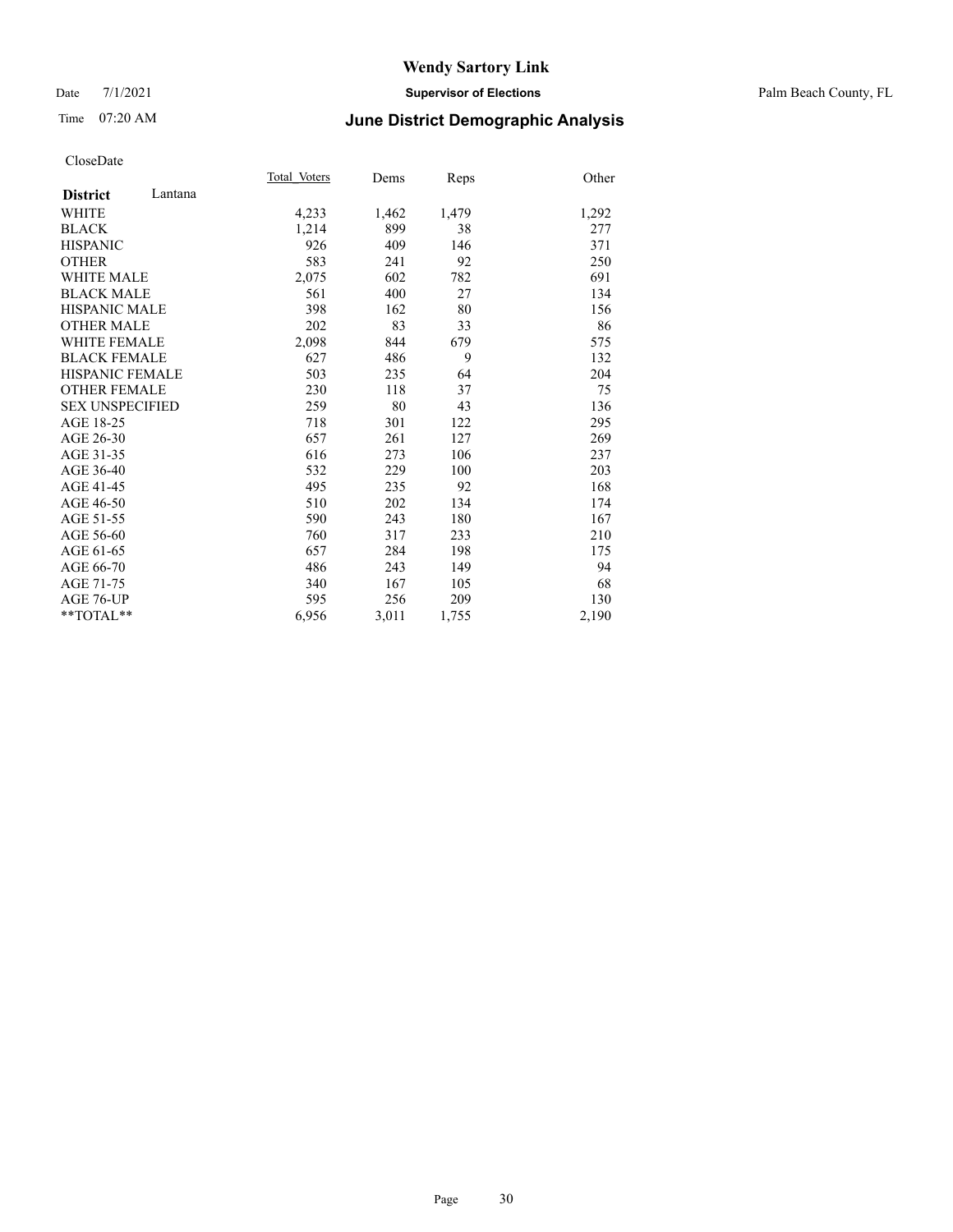Date 7/1/2021 **Supervisor of Elections** Palm Beach County, FL

## Time 07:20 AM **June District Demographic Analysis**

|                                       | Total Voters | Dems  | Reps         | Other |
|---------------------------------------|--------------|-------|--------------|-------|
| Lake Clarke Shores<br><b>District</b> |              |       |              |       |
| <b>WHITE</b>                          | 2,048        | 750   | 847          | 451   |
| <b>BLACK</b>                          | 82           | 58    | 1            | 23    |
| <b>HISPANIC</b>                       | 495          | 165   | 196          | 134   |
| <b>OTHER</b>                          | 173          | 53    | 43           | 77    |
| WHITE MALE                            | 962          | 294   | 432          | 236   |
| <b>BLACK MALE</b>                     | 38           | 23    | 1            | 14    |
| <b>HISPANIC MALE</b>                  | 213          | 67    | 85           | 61    |
| <b>OTHER MALE</b>                     | 55           | 18    | 16           | 21    |
| <b>WHITE FEMALE</b>                   | 1,064        | 451   | 409          | 204   |
| <b>BLACK FEMALE</b>                   | 44           | 35    | $\mathbf{0}$ | 9     |
| <b>HISPANIC FEMALE</b>                | 269          | 94    | 105          | 70    |
| <b>OTHER FEMALE</b>                   | 61           | 20    | 14           | 27    |
| <b>SEX UNSPECIFIED</b>                | 89           | 22    | 24           | 43    |
| AGE 18-25                             | 239          | 80    | 72           | 87    |
| AGE 26-30                             | 150          | 48    | 56           | 46    |
| AGE 31-35                             | 207          | 55    | 78           | 74    |
| AGE 36-40                             | 221          | 77    | 74           | 70    |
| AGE 41-45                             | 234          | 83    | 72           | 79    |
| AGE 46-50                             | 229          | 84    | 80           | 65    |
| AGE 51-55                             | 258          | 87    | 112          | 59    |
| AGE 56-60                             | 290          | 98    | 132          | 60    |
| AGE 61-65                             | 255          | 95    | 116          | 44    |
| AGE 66-70                             | 245          | 116   | 88           | 41    |
| AGE 71-75                             | 203          | 89    | 88           | 26    |
| AGE 76-UP                             | 267          | 114   | 119          | 34    |
| **TOTAL**                             | 2,798        | 1,026 | 1,087        | 685   |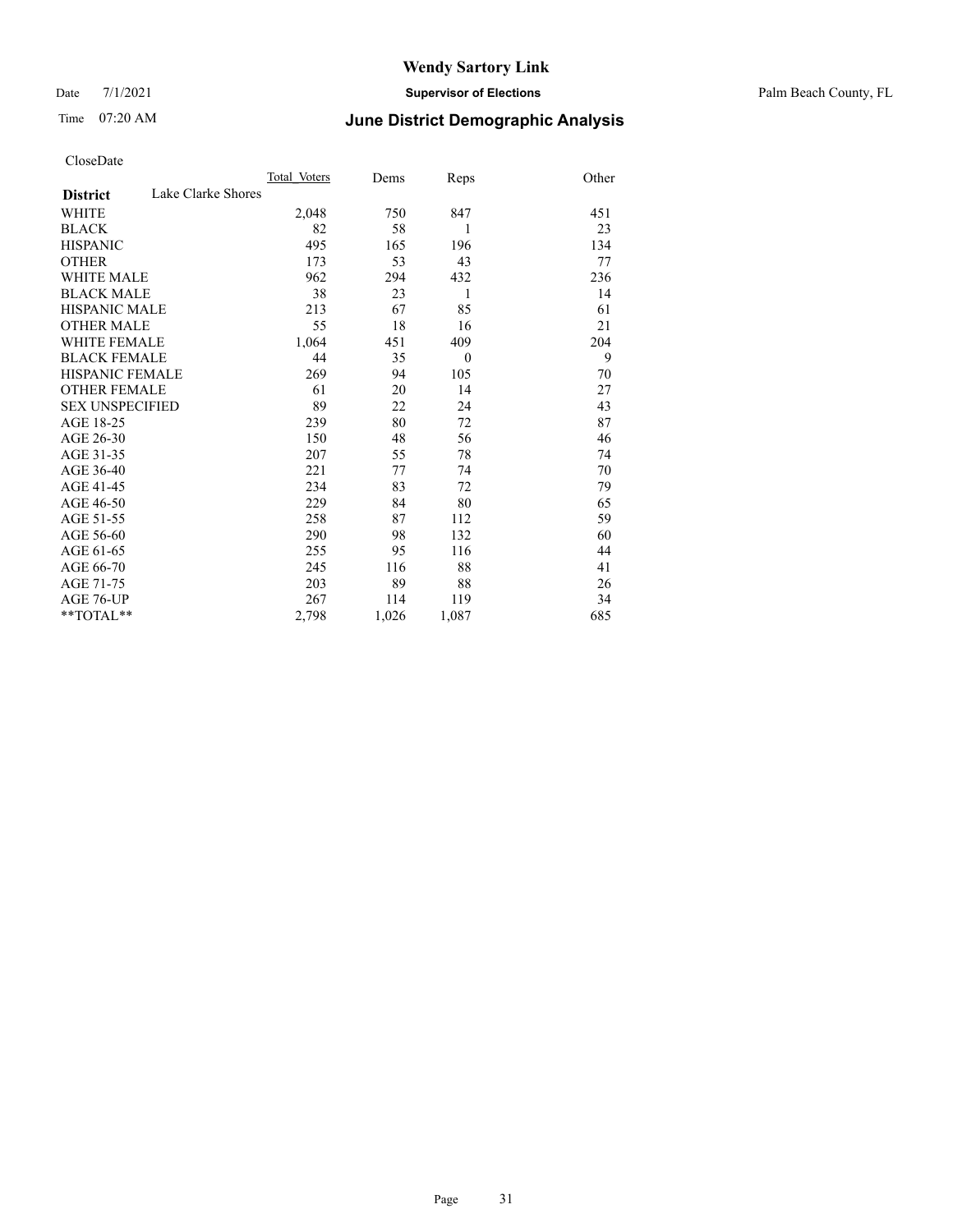#### Date 7/1/2021 **Supervisor of Elections** Palm Beach County, FL

## Time 07:20 AM **June District Demographic Analysis**

|                                       | Total Voters | Dems | Reps | Other |
|---------------------------------------|--------------|------|------|-------|
| Loxahatchee Groves<br><b>District</b> |              |      |      |       |
| WHITE                                 | 1,839        | 509  | 812  | 518   |
| <b>BLACK</b>                          | 78           | 53   | 10   | 15    |
| <b>HISPANIC</b>                       | 206          | 69   | 57   | 80    |
| <b>OTHER</b>                          | 180          | 47   | 54   | 79    |
| WHITE MALE                            | 888          | 215  | 420  | 253   |
| <b>BLACK MALE</b>                     | 40           | 24   | 7    | 9     |
| <b>HISPANIC MALE</b>                  | 101          | 29   | 27   | 45    |
| <b>OTHER MALE</b>                     | 72           | 18   | 21   | 33    |
| WHITE FEMALE                          | 926          | 288  | 381  | 257   |
| <b>BLACK FEMALE</b>                   | 38           | 29   | 3    | 6     |
| <b>HISPANIC FEMALE</b>                | 98           | 40   | 27   | 31    |
| <b>OTHER FEMALE</b>                   | 66           | 20   | 21   | 25    |
| <b>SEX UNSPECIFIED</b>                | 74           | 15   | 26   | 33    |
| AGE 18-25                             | 219          | 54   | 78   | 87    |
| AGE 26-30                             | 148          | 43   | 53   | 52    |
| AGE 31-35                             | 189          | 52   | 62   | 75    |
| AGE 36-40                             | 157          | 35   | 66   | 56    |
| AGE 41-45                             | 126          | 28   | 49   | 49    |
| AGE 46-50                             | 165          | 48   | 61   | 56    |
| AGE 51-55                             | 202          | 49   | 93   | 60    |
| AGE 56-60                             | 274          | 78   | 115  | 81    |
| AGE 61-65                             | 248          | 76   | 113  | 59    |
| AGE 66-70                             | 217          | 74   | 98   | 45    |
| AGE 71-75                             | 155          | 64   | 52   | 39    |
| <b>AGE 76-UP</b>                      | 203          | 77   | 93   | 33    |
| $*$ $TOTAL**$                         | 2,303        | 678  | 933  | 692   |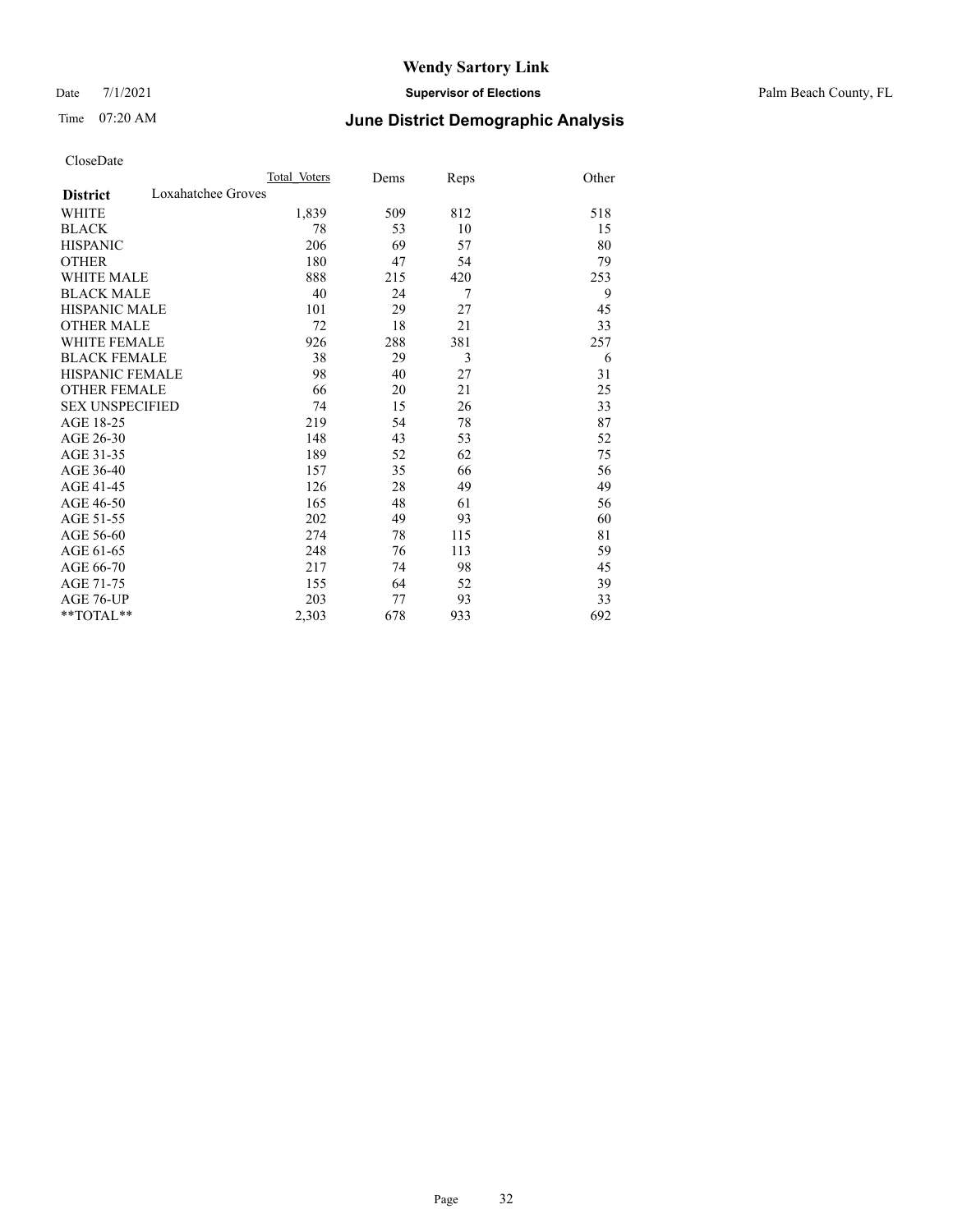#### Date 7/1/2021 **Supervisor of Elections** Palm Beach County, FL

## Time 07:20 AM **June District Demographic Analysis**

|                        |           | Total Voters | Dems  | Reps | Other |
|------------------------|-----------|--------------|-------|------|-------|
| <b>District</b>        | Lake Park |              |       |      |       |
| <b>WHITE</b>           |           | 2,085        | 669   | 774  | 642   |
| <b>BLACK</b>           |           | 2,167        | 1,674 | 70   | 423   |
| <b>HISPANIC</b>        |           | 264          | 117   | 47   | 100   |
| <b>OTHER</b>           |           | 480          | 208   | 78   | 194   |
| WHITE MALE             |           | 1,037        | 281   | 411  | 345   |
| <b>BLACK MALE</b>      |           | 941          | 687   | 35   | 219   |
| <b>HISPANIC MALE</b>   |           | 108          | 50    | 22   | 36    |
| <b>OTHER MALE</b>      |           | 161          | 67    | 33   | 61    |
| <b>WHITE FEMALE</b>    |           | 1,016        | 376   | 354  | 286   |
| <b>BLACK FEMALE</b>    |           | 1,188        | 960   | 34   | 194   |
| <b>HISPANIC FEMALE</b> |           | 150          | 63    | 24   | 63    |
| <b>OTHER FEMALE</b>    |           | 207          | 105   | 23   | 79    |
| <b>SEX UNSPECIFIED</b> |           | 181          | 75    | 31   | 75    |
| AGE 18-25              |           | 493          | 269   | 42   | 182   |
| AGE 26-30              |           | 511          | 280   | 61   | 170   |
| AGE 31-35              |           | 489          | 269   | 66   | 154   |
| AGE 36-40              |           | 420          | 227   | 68   | 125   |
| AGE 41-45              |           | 359          | 186   | 49   | 124   |
| AGE 46-50              |           | 370          | 194   | 77   | 99    |
| AGE 51-55              |           | 394          | 198   | 86   | 110   |
| AGE 56-60              |           | 469          | 244   | 117  | 108   |
| AGE 61-65              |           | 498          | 299   | 115  | 84    |
| AGE 66-70              |           | 370          | 188   | 100  | 82    |
| AGE 71-75              |           | 265          | 142   | 70   | 53    |
| AGE 76-UP              |           | 358          | 172   | 118  | 68    |
| $*$ $TOTAL**$          |           | 4,996        | 2,668 | 969  | 1,359 |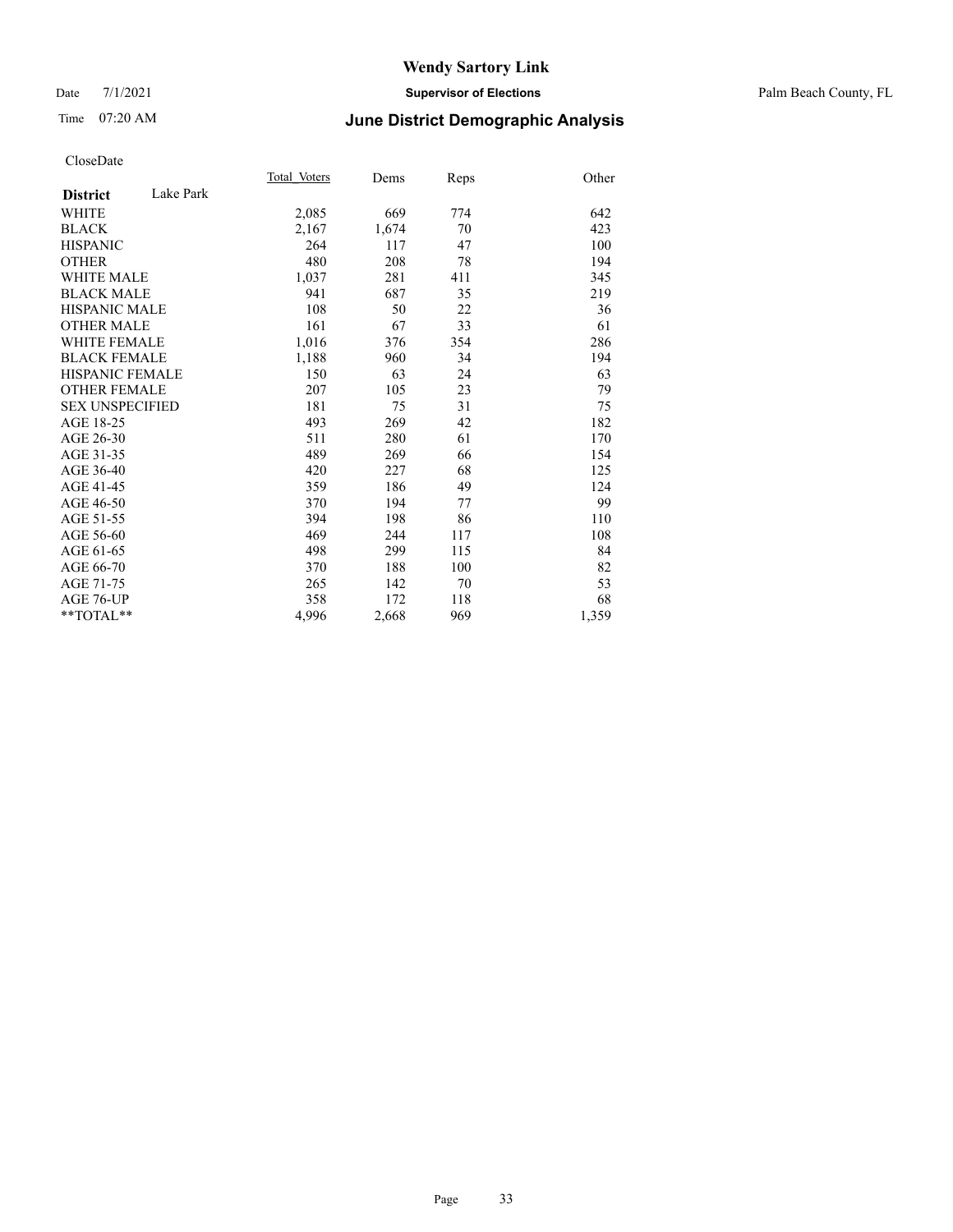Date 7/1/2021 **Supervisor of Elections** Palm Beach County, FL

## Time 07:20 AM **June District Demographic Analysis**

|                        | Total Voters     | Dems  | <b>Reps</b> | Other |
|------------------------|------------------|-------|-------------|-------|
| <b>District</b>        | Lake Worth Beach |       |             |       |
| WHITE                  | 9,463            | 3,977 | 2,620       | 2,866 |
| <b>BLACK</b>           | 3,140            | 2,355 | 105         | 680   |
| <b>HISPANIC</b>        | 3,448            | 1,560 | 572         | 1,316 |
| <b>OTHER</b>           | 1,538            | 668   | 161         | 709   |
| <b>WHITE MALE</b>      | 4,604            | 1,686 | 1,404       | 1,514 |
| <b>BLACK MALE</b>      | 1,419            | 1,021 | 65          | 333   |
| <b>HISPANIC MALE</b>   | 1,580            | 677   | 300         | 603   |
| <b>OTHER MALE</b>      | 561              | 241   | 59          | 261   |
| <b>WHITE FEMALE</b>    | 4,718            | 2,242 | 1,179       | 1,297 |
| <b>BLACK FEMALE</b>    | 1,656            | 1,288 | 37          | 331   |
| <b>HISPANIC FEMALE</b> | 1,767            | 846   | 256         | 665   |
| <b>OTHER FEMALE</b>    | 565              | 278   | 75          | 212   |
| <b>SEX UNSPECIFIED</b> | 710              | 274   | 83          | 353   |
| AGE 18-25              | 1,835            | 884   | 221         | 730   |
| AGE 26-30              | 1,564            | 715   | 225         | 624   |
| AGE 31-35              | 1,733            | 835   | 247         | 651   |
| AGE 36-40              | 1,491            | 718   | 250         | 523   |
| AGE 41-45              | 1,212            | 575   | 188         | 449   |
| AGE 46-50              | 1,292            | 600   | 244         | 448   |
| AGE 51-55              | 1,505            | 708   | 306         | 491   |
| AGE 56-60              | 1,717            | 814   | 434         | 469   |
| AGE 61-65              | 1,622            | 836   | 392         | 394   |
| AGE 66-70              | 1,289            | 689   | 288         | 312   |
| AGE 71-75              | 952              | 504   | 235         | 213   |
| AGE 76-UP              | 1,377            | 682   | 428         | 267   |
| $*$ $TOTAL**$          | 17,589           | 8,560 | 3,458       | 5,571 |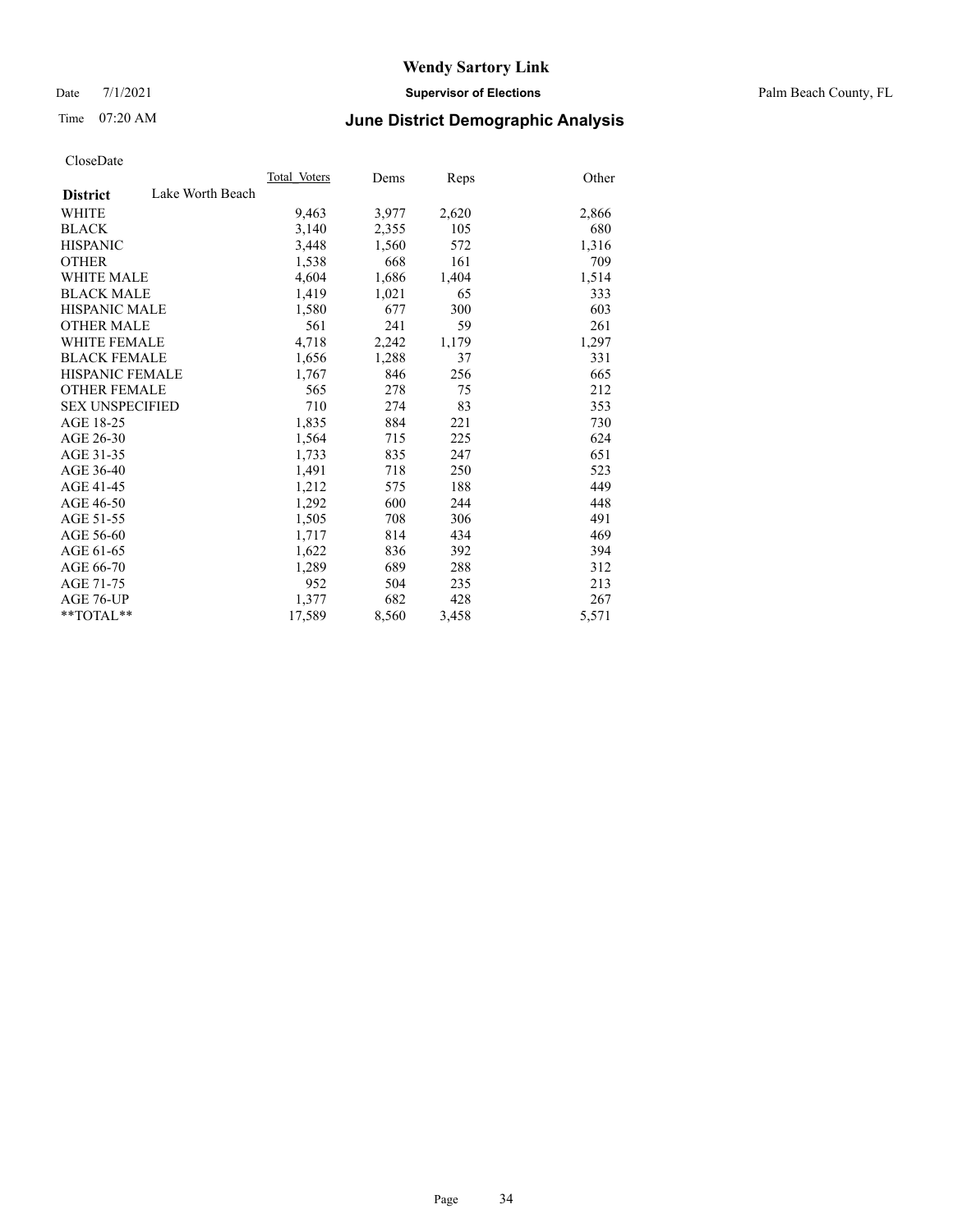#### Date 7/1/2021 **Supervisor of Elections** Palm Beach County, FL

## Time 07:20 AM **June District Demographic Analysis**

|                        |           | Total Voters | Dems           | Reps           | Other                   |
|------------------------|-----------|--------------|----------------|----------------|-------------------------|
| <b>District</b>        | Manalapan |              |                |                |                         |
| <b>WHITE</b>           |           | 348          | 66             | 193            | 89                      |
| <b>BLACK</b>           |           | 6            | 3              | 1              | 2                       |
| <b>HISPANIC</b>        |           | 6            | $\overline{c}$ | $\overline{2}$ | $\overline{2}$          |
| <b>OTHER</b>           |           | 20           | 5              | 6              | 9                       |
| <b>WHITE MALE</b>      |           | 181          | 27             | 105            | 49                      |
| <b>BLACK MALE</b>      |           | 3            | 1              | 1              | 1                       |
| <b>HISPANIC MALE</b>   |           |              |                | $\overline{0}$ | $\theta$                |
| <b>OTHER MALE</b>      |           | 8            |                | $\overline{2}$ | 5                       |
| <b>WHITE FEMALE</b>    |           | 161          | 38             | 85             | 38                      |
| <b>BLACK FEMALE</b>    |           | 3            | $\overline{2}$ | $\overline{0}$ | 1                       |
| <b>HISPANIC FEMALE</b> |           | 5            | 1              | 2              | 2                       |
| <b>OTHER FEMALE</b>    |           | 7            | 1              | 3              | 3                       |
| <b>SEX UNSPECIFIED</b> |           | $\mathbf Q$  | $\overline{c}$ | 4              | $\overline{\mathbf{3}}$ |
| AGE 18-25              |           | 20           | 6              | 7              | 7                       |
| AGE 26-30              |           | 7            | 1              | 5              | 1                       |
| AGE 31-35              |           | 7            | 1              | 1              | 5                       |
| AGE 36-40              |           | 7            | 1              | 4              | $\overline{2}$          |
| AGE 41-45              |           | 13           | 4              | 9              | $\theta$                |
| AGE 46-50              |           | 26           | 4              | 10             | 12                      |
| AGE 51-55              |           | 15           | 3              | 9              | 3                       |
| AGE 56-60              |           | 40           | 5              | 29             | 6                       |
| AGE 61-65              |           | 52           | 9              | 32             | 11                      |
| AGE 66-70              |           | 50           | 11             | 18             | 21                      |
| AGE 71-75              |           | 43           | 7              | 25             | 11                      |
| AGE 76-UP              |           | 100          | 24             | 53             | 23                      |
| **TOTAL**              |           | 380          | 76             | 202            | 102                     |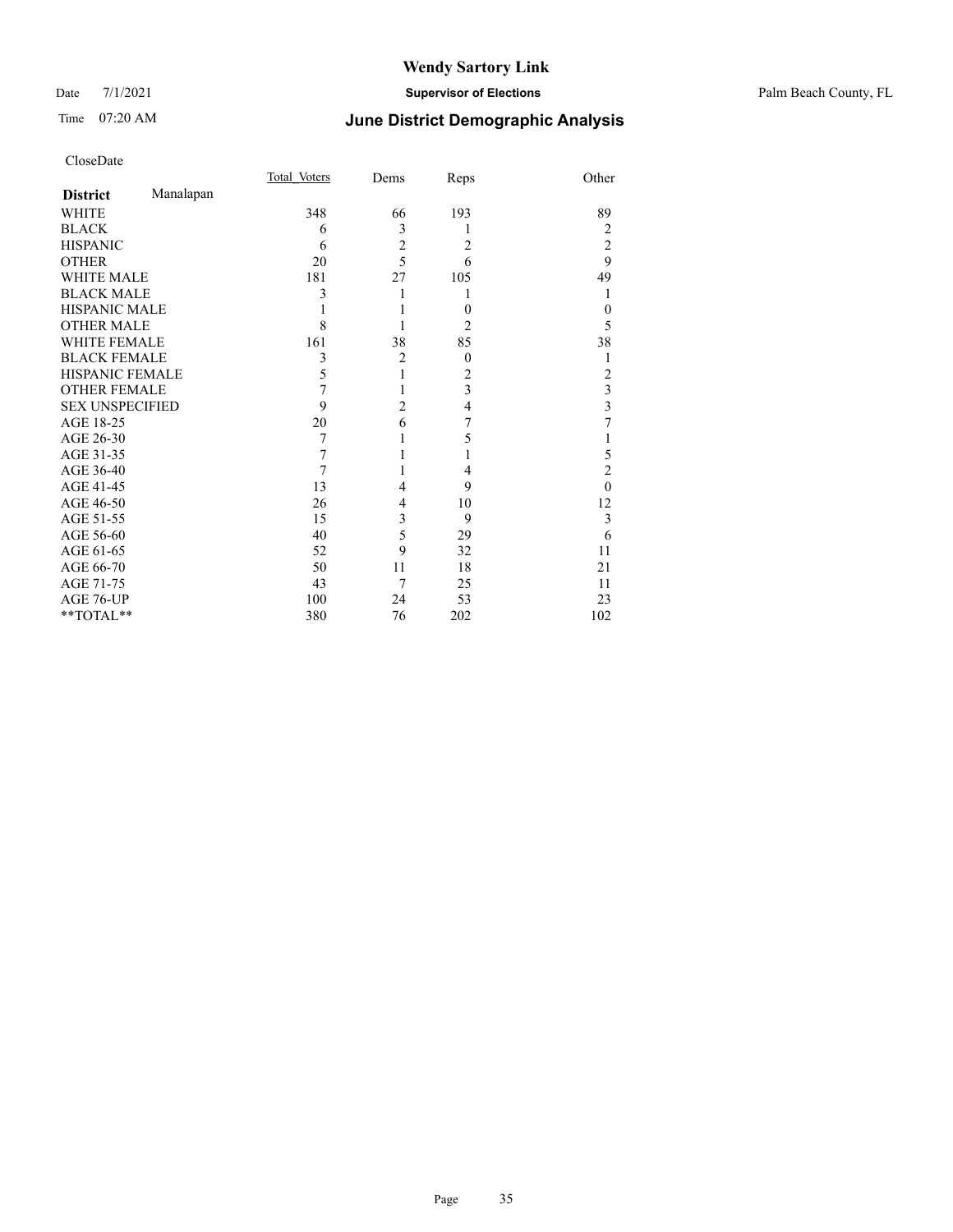#### Date 7/1/2021 **Supervisor of Elections** Palm Beach County, FL

## Time 07:20 AM **June District Demographic Analysis**

|                        |               | Total Voters | Dems           | Reps           | Other                   |
|------------------------|---------------|--------------|----------------|----------------|-------------------------|
| <b>District</b>        | Mangonia Park |              |                |                |                         |
| WHITE                  |               | 81           | 34             | 19             | 28                      |
| <b>BLACK</b>           |               | 752          | 623            | 12             | 117                     |
| <b>HISPANIC</b>        |               | 39           | 16             | 6              | 17                      |
| <b>OTHER</b>           |               | 69           | 41             | 3              | 25                      |
| <b>WHITE MALE</b>      |               | 41           | 13             | 12             | 16                      |
| <b>BLACK MALE</b>      |               | 297          | 224            | 4              | 69                      |
| <b>HISPANIC MALE</b>   |               | 13           | $\overline{2}$ | 3              | 8                       |
| <b>OTHER MALE</b>      |               | 25           | 16             | $\mathbf{1}$   | 8                       |
| <b>WHITE FEMALE</b>    |               | 38           | 19             | 7              | 12                      |
| <b>BLACK FEMALE</b>    |               | 446          | 390            | 8              | 48                      |
| <b>HISPANIC FEMALE</b> |               | 23           | 13             | 3              | $\overline{7}$          |
| <b>OTHER FEMALE</b>    |               | 30           | 18             | $\overline{2}$ | 10                      |
| <b>SEX UNSPECIFIED</b> |               | 28           | 19             | $\mathbf{0}$   | 9                       |
| AGE 18-25              |               | 127          | 76             | 4              | 47                      |
| AGE 26-30              |               | 117          | 77             | 8              | 32                      |
| AGE 31-35              |               | 134          | 98             | $\overline{c}$ | 34                      |
| AGE 36-40              |               | 90           | 68             | 3              | 19                      |
| AGE 41-45              |               | 63           | 48             | $\overline{c}$ | 13                      |
| AGE 46-50              |               | 57           | 43             | 4              | 10                      |
| AGE 51-55              |               | 77           | 70             | 1              | 6                       |
| AGE 56-60              |               | 68           | 58             | $\overline{2}$ | $\,$ $\,$               |
| AGE 61-65              |               | 60           | 51             | 1              | 8                       |
| AGE 66-70              |               | 50           | 42             | 5              | $\overline{\mathbf{3}}$ |
| AGE 71-75              |               | 48           | 40             | 3              | 5                       |
| AGE 76-UP              |               | 50           | 43             | 5              | $\overline{2}$          |
| **TOTAL**              |               | 941          | 714            | 40             | 187                     |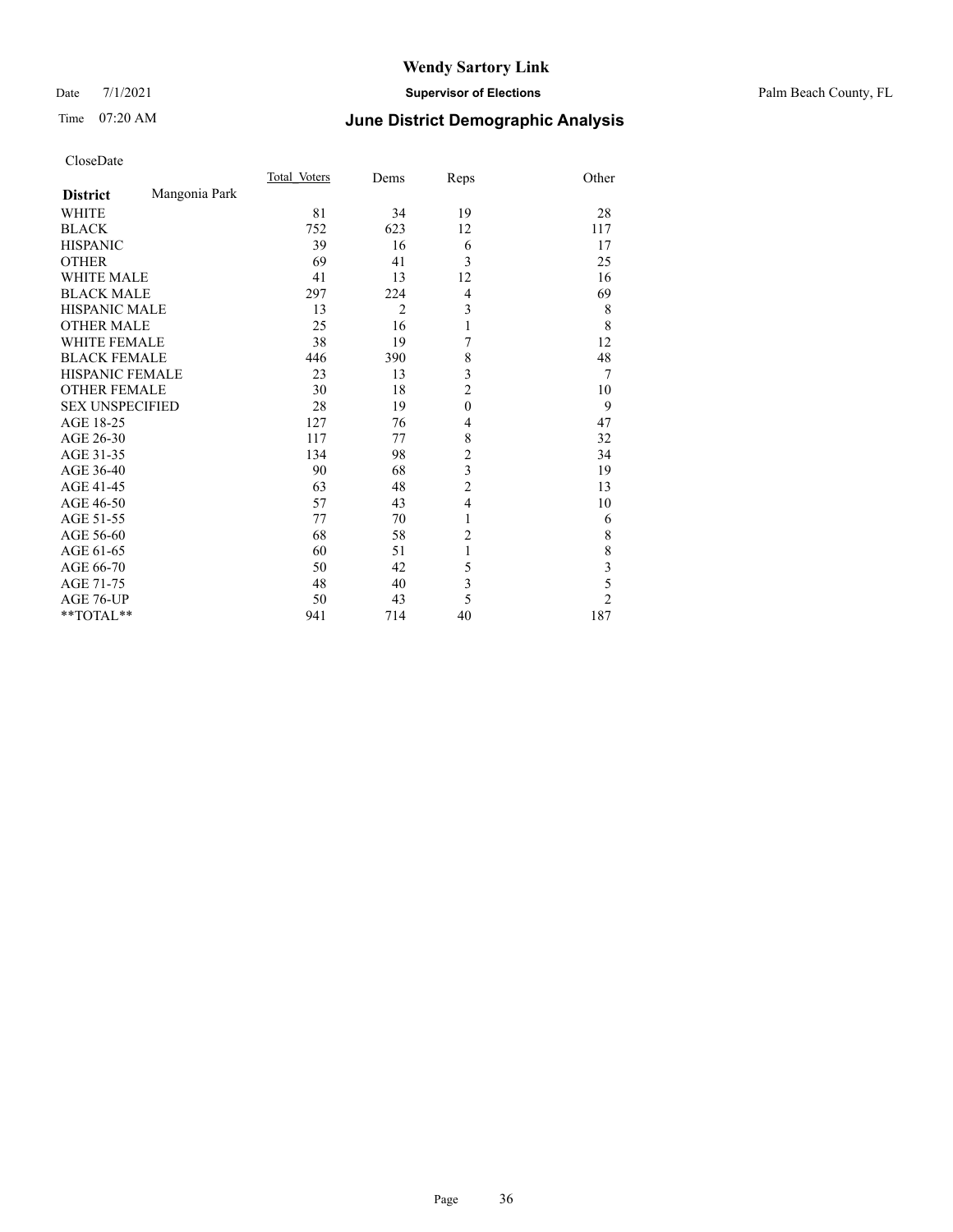Date 7/1/2021 **Supervisor of Elections** Palm Beach County, FL

# Time 07:20 AM **June District Demographic Analysis**

|                        |                  | Total Voters | Dems  | Reps  | Other |
|------------------------|------------------|--------------|-------|-------|-------|
| <b>District</b>        | North Palm Beach |              |       |       |       |
| WHITE                  |                  | 9,192        | 2,506 | 4,244 | 2,442 |
| <b>BLACK</b>           |                  | 190          | 137   | 13    | 40    |
| <b>HISPANIC</b>        |                  | 500          | 182   | 143   | 175   |
| <b>OTHER</b>           |                  | 594          | 168   | 192   | 234   |
| <b>WHITE MALE</b>      |                  | 4,359        | 1,008 | 2,119 | 1,232 |
| <b>BLACK MALE</b>      |                  | 91           | 65    | 7     | 19    |
| <b>HISPANIC MALE</b>   |                  | 212          | 67    | 68    | 77    |
| <b>OTHER MALE</b>      |                  | 193          | 44    | 70    | 79    |
| <b>WHITE FEMALE</b>    |                  | 4,722        | 1,462 | 2,075 | 1,185 |
| <b>BLACK FEMALE</b>    |                  | 98           | 71    | 6     | 21    |
| HISPANIC FEMALE        |                  | 275          | 111   | 72    | 92    |
| <b>OTHER FEMALE</b>    |                  | 244          | 83    | 82    | 79    |
| <b>SEX UNSPECIFIED</b> |                  | 279          | 81    | 91    | 107   |
| AGE 18-25              |                  | 715          | 212   | 263   | 240   |
| AGE 26-30              |                  | 574          | 154   | 219   | 201   |
| AGE 31-35              |                  | 644          | 176   | 248   | 220   |
| AGE 36-40              |                  | 616          | 155   | 228   | 233   |
| AGE 41-45              |                  | 534          | 167   | 192   | 175   |
| AGE 46-50              |                  | 662          | 163   | 280   | 219   |
| AGE 51-55              |                  | 796          | 185   | 378   | 233   |
| AGE 56-60              |                  | 1,069        | 291   | 528   | 250   |
| AGE 61-65              |                  | 1,093        | 340   | 510   | 243   |
| AGE 66-70              |                  | 1,042        | 343   | 442   | 257   |
| AGE 71-75              |                  | 896          | 290   | 387   | 219   |
| AGE 76-UP              |                  | 1,835        | 517   | 917   | 401   |
| $*$ $TOTAL**$          |                  | 10,476       | 2,993 | 4,592 | 2,891 |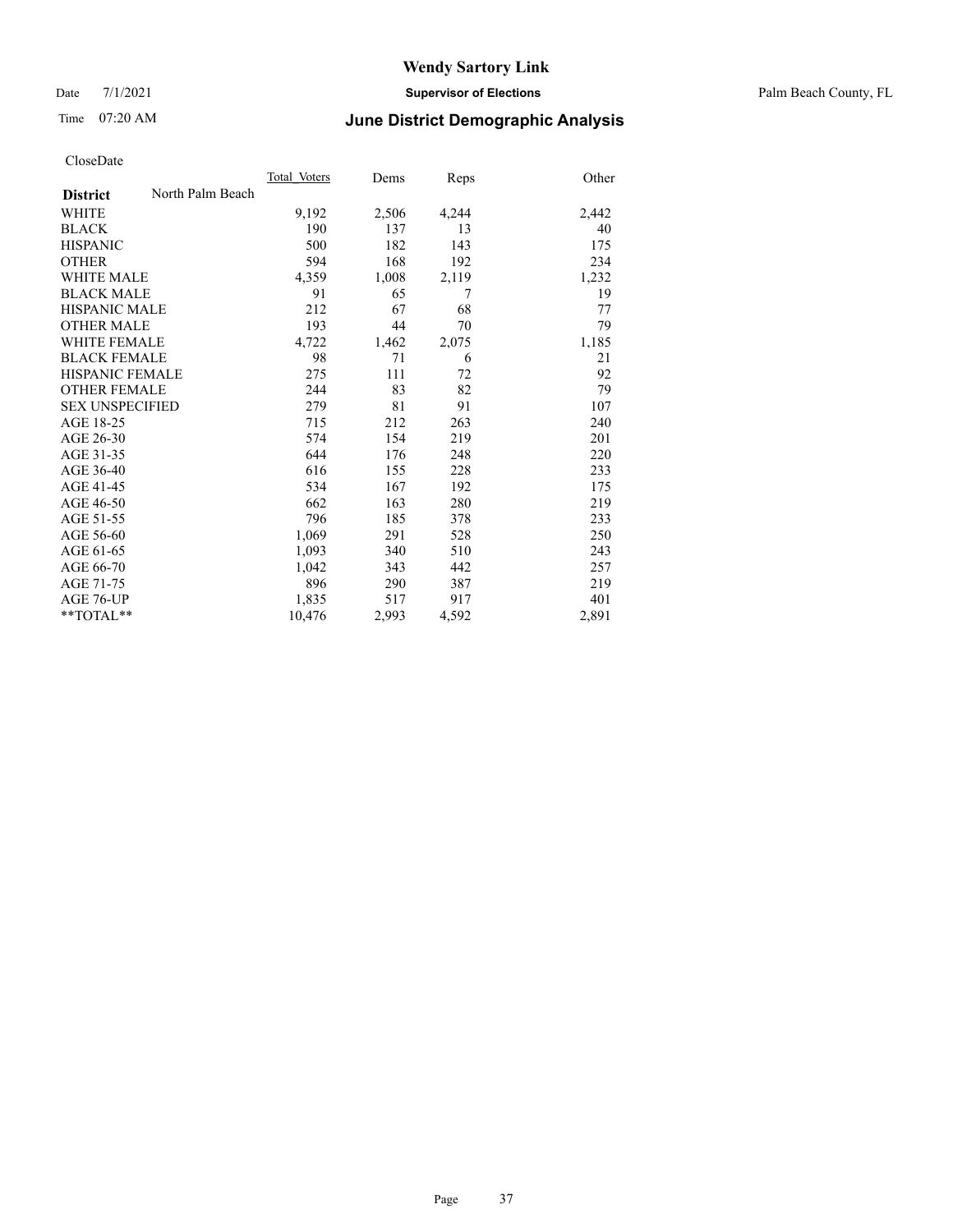### Date 7/1/2021 **Supervisor of Elections** Palm Beach County, FL

# Time 07:20 AM **June District Demographic Analysis**

|                        |             | Total Voters | Dems           | Reps     | Other          |
|------------------------|-------------|--------------|----------------|----------|----------------|
| <b>District</b>        | Ocean Ridge |              |                |          |                |
| <b>WHITE</b>           |             | 1,477        | 370            | 705      | 402            |
| <b>BLACK</b>           |             | 5            | 3              | $\theta$ | $\overline{2}$ |
| <b>HISPANIC</b>        |             | 47           | 14             | 20       | 13             |
| <b>OTHER</b>           |             | 84           | 24             | 24       | 36             |
| <b>WHITE MALE</b>      |             | 725          | 147            | 372      | 206            |
| <b>BLACK MALE</b>      |             | $\theta$     | $\theta$       | $\theta$ | $\theta$       |
| <b>HISPANIC MALE</b>   |             | 21           | $\overline{4}$ | 8        | 9              |
| <b>OTHER MALE</b>      |             | 26           | 5              | 8        | 13             |
| WHITE FEMALE           |             | 731          | 213            | 326      | 192            |
| <b>BLACK FEMALE</b>    |             | 5            | 3              | $\theta$ | $\overline{2}$ |
| <b>HISPANIC FEMALE</b> |             | 26           | 10             | 12       | $\overline{4}$ |
| <b>OTHER FEMALE</b>    |             | 36           | 14             | 9        | 13             |
| <b>SEX UNSPECIFIED</b> |             | 43           | 15             | 14       | 14             |
| AGE 18-25              |             | 103          | 34             | 41       | 28             |
| AGE 26-30              |             | 77           | 20             | 26       | 31             |
| AGE 31-35              |             | 57           | 14             | 24       | 19             |
| AGE 36-40              |             | 57           | 14             | 12       | 31             |
| AGE 41-45              |             | 48           | 17             | 15       | 16             |
| AGE 46-50              |             | 81           | 22             | 29       | 30             |
| AGE 51-55              |             | 115          | 18             | 69       | 28             |
| AGE 56-60              |             | 192          | 48             | 89       | 55             |
| AGE 61-65              |             | 214          | 57             | 102      | 55             |
| AGE 66-70              |             | 184          | 52             | 83       | 49             |
| AGE 71-75              |             | 171          | 37             | 79       | 55             |
| AGE 76-UP              |             | 314          | 78             | 180      | 56             |
| **TOTAL**              |             | 1,613        | 411            | 749      | 453            |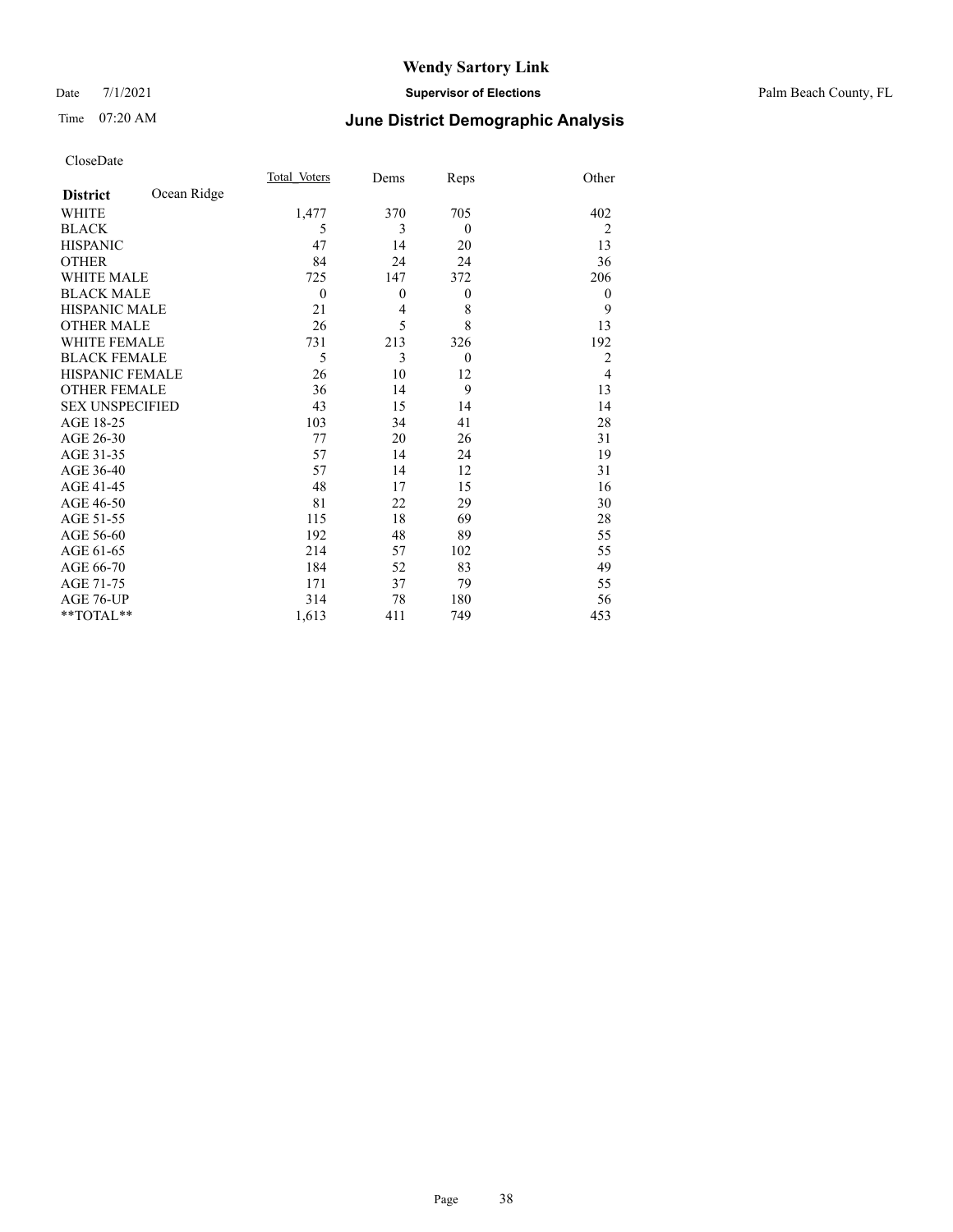### Date 7/1/2021 **Supervisor of Elections** Palm Beach County, FL

# Time 07:20 AM **June District Demographic Analysis**

|                            | Total Voters | Dems  | Reps | Other |
|----------------------------|--------------|-------|------|-------|
| Pahokee<br><b>District</b> |              |       |      |       |
| WHITE                      | 301          | 77    | 171  | 53    |
| <b>BLACK</b>               | 1,726        | 1,502 | 38   | 186   |
| <b>HISPANIC</b>            | 603          | 283   | 108  | 212   |
| <b>OTHER</b>               | 184          | 93    | 25   | 66    |
| WHITE MALE                 | 134          | 32    | 67   | 35    |
| <b>BLACK MALE</b>          | 721          | 611   | 15   | 95    |
| <b>HISPANIC MALE</b>       | 292          | 138   | 65   | 89    |
| <b>OTHER MALE</b>          | 63           | 37    | 9    | 17    |
| WHITE FEMALE               | 162          | 44    | 101  | 17    |
| <b>BLACK FEMALE</b>        | 980          | 868   | 22   | 90    |
| <b>HISPANIC FEMALE</b>     | 288          | 137   | 40   | 111   |
| <b>OTHER FEMALE</b>        | 44           | 23    | 8    | 13    |
| <b>SEX UNSPECIFIED</b>     | 129          | 64    | 15   | 50    |
| AGE 18-25                  | 360          | 238   | 29   | 93    |
| AGE 26-30                  | 315          | 195   | 22   | 98    |
| AGE 31-35                  | 262          | 170   | 26   | 66    |
| AGE 36-40                  | 222          | 156   | 16   | 50    |
| AGE 41-45                  | 179          | 123   | 19   | 37    |
| AGE 46-50                  | 174          | 128   | 18   | 28    |
| AGE 51-55                  | 236          | 164   | 35   | 37    |
| AGE 56-60                  | 234          | 162   | 36   | 36    |
| AGE 61-65                  | 225          | 180   | 24   | 21    |
| AGE 66-70                  | 207          | 154   | 26   | 27    |
| AGE 71-75                  | 149          | 98    | 40   | 11    |
| AGE 76-UP                  | 251          | 187   | 51   | 13    |
| $*$ $TOTAL**$              | 2,814        | 1,955 | 342  | 517   |
|                            |              |       |      |       |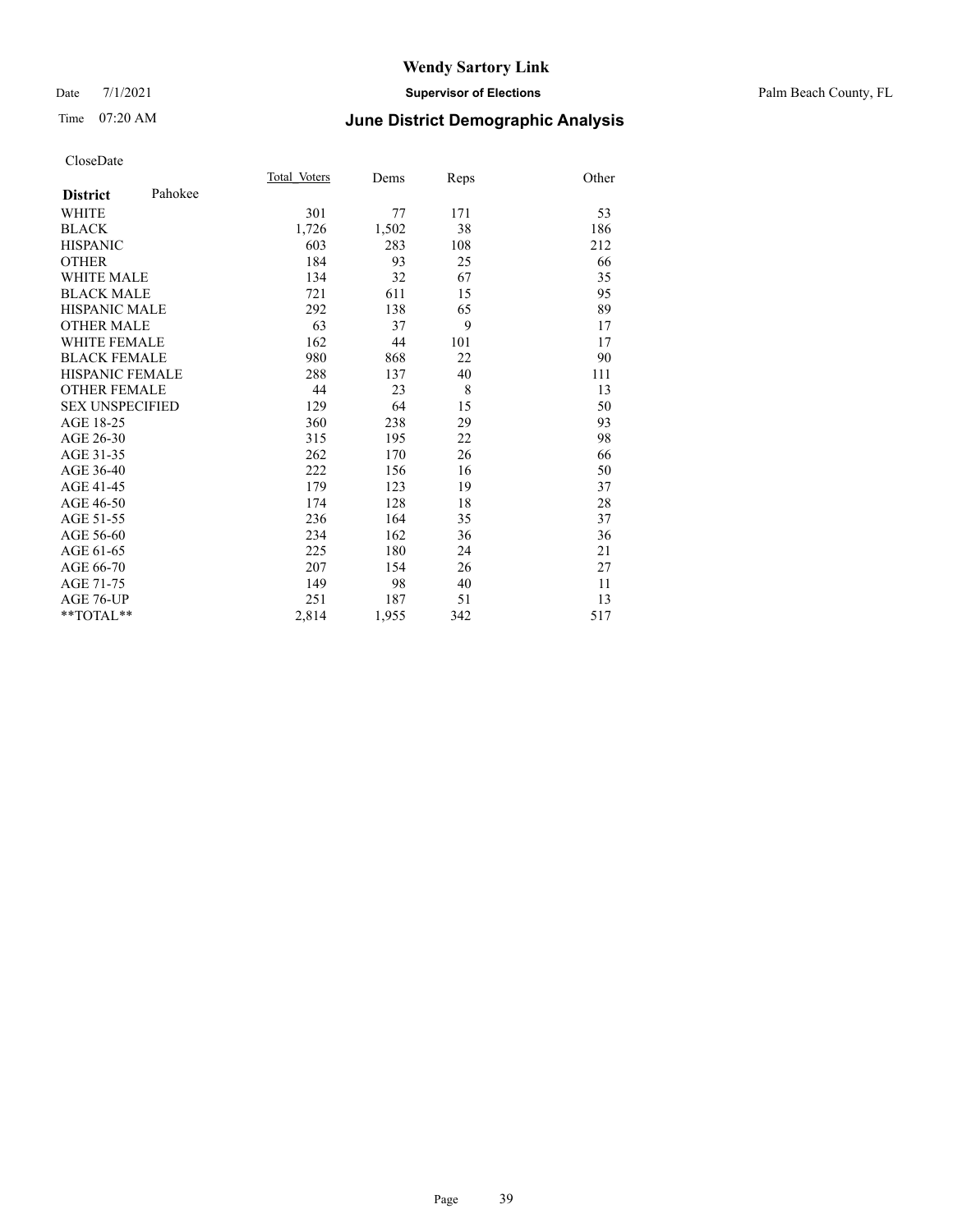## Date 7/1/2021 **Supervisor of Elections** Palm Beach County, FL

## Time 07:20 AM **June District Demographic Analysis**

|                        |            | Total Voters | Dems  | Reps  | Other |
|------------------------|------------|--------------|-------|-------|-------|
| <b>District</b>        | Palm Beach |              |       |       |       |
| <b>WHITE</b>           |            | 7,411        | 1,881 | 3,466 | 2,064 |
| <b>BLACK</b>           |            | 42           | 28    | 7     | 7     |
| <b>HISPANIC</b>        |            | 188          | 48    | 71    | 69    |
| <b>OTHER</b>           |            | 561          | 138   | 181   | 242   |
| <b>WHITE MALE</b>      |            | 3,402        | 747   | 1,630 | 1,025 |
| <b>BLACK MALE</b>      |            | 19           | 11    | 4     | 4     |
| <b>HISPANIC MALE</b>   |            | 89           | 23    | 31    | 35    |
| <b>OTHER MALE</b>      |            | 173          | 40    | 54    | 79    |
| <b>WHITE FEMALE</b>    |            | 3,927        | 1,115 | 1,799 | 1,013 |
| <b>BLACK FEMALE</b>    |            | 23           | 17    | 3     | 3     |
| <b>HISPANIC FEMALE</b> |            | 96           | 25    | 39    | 32    |
| <b>OTHER FEMALE</b>    |            | 240          | 60    | 82    | 98    |
| <b>SEX UNSPECIFIED</b> |            | 223          | 51    | 79    | 93    |
| AGE 18-25              |            | 316          | 80    | 116   | 120   |
| AGE 26-30              |            | 244          | 62    | 95    | 87    |
| AGE 31-35              |            | 248          | 55    | 86    | 107   |
| AGE 36-40              |            | 232          | 44    | 88    | 100   |
| AGE 41-45              |            | 246          | 50    | 103   | 93    |
| AGE 46-50              |            | 317          | 64    | 141   | 112   |
| AGE 51-55              |            | 464          | 93    | 236   | 135   |
| AGE 56-60              |            | 655          | 136   | 311   | 208   |
| AGE 61-65              |            | 841          | 214   | 394   | 233   |
| AGE 66-70              |            | 916          | 263   | 413   | 240   |
| AGE 71-75              |            | 1,135        | 314   | 510   | 311   |
| AGE 76-UP              |            | 2,588        | 720   | 1,232 | 636   |
| $*$ $TOTAL**$          |            | 8,202        | 2,095 | 3,725 | 2,382 |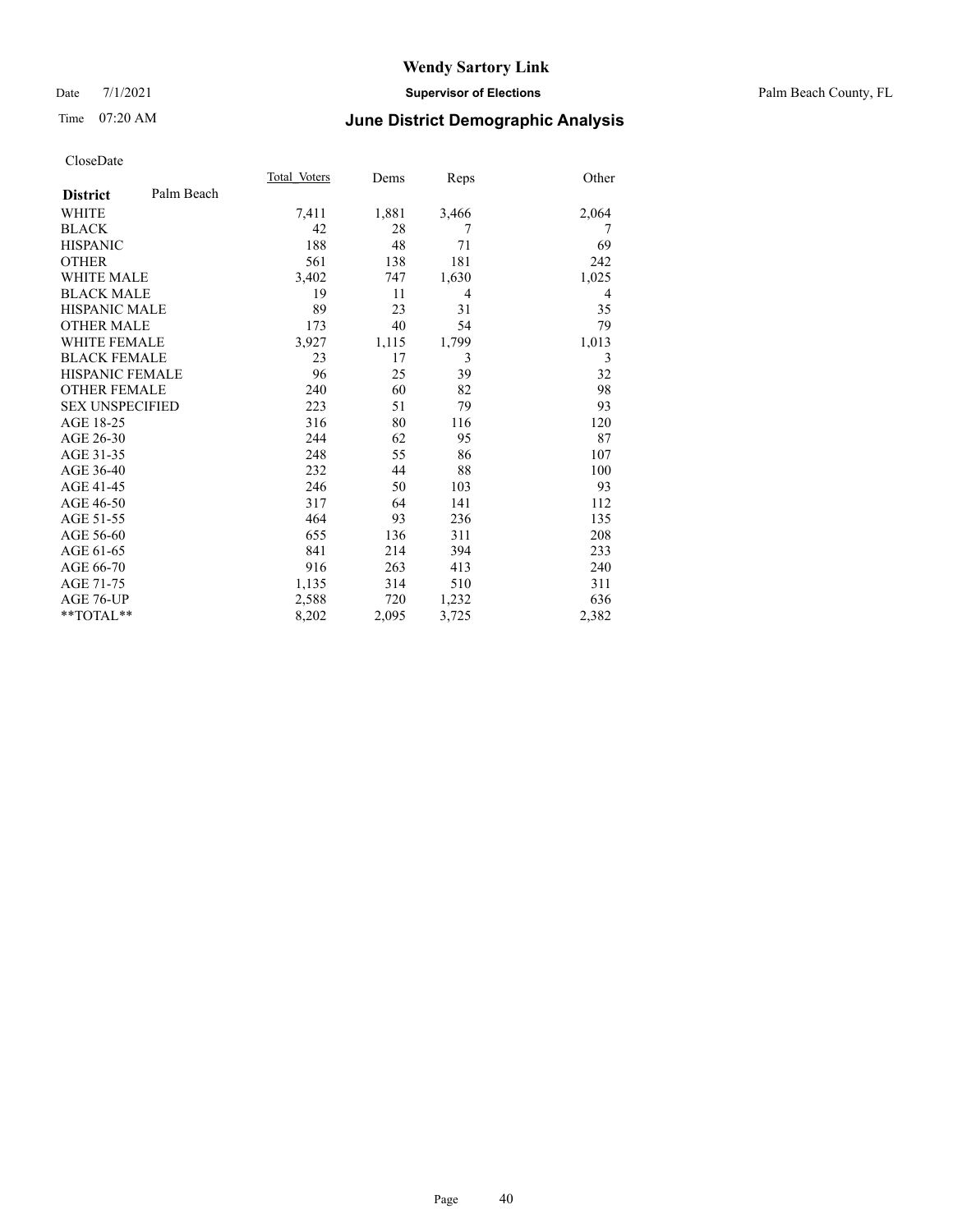Date 7/1/2021 **Supervisor of Elections** Palm Beach County, FL

## Time 07:20 AM **June District Demographic Analysis**

|                        |                    | Total Voters | Dems   | Reps   | Other  |
|------------------------|--------------------|--------------|--------|--------|--------|
| <b>District</b>        | Palm Beach Gardens |              |        |        |        |
| WHITE                  |                    | 37,311       | 11,227 | 15,802 | 10,282 |
| <b>BLACK</b>           |                    | 1,448        | 999    | 92     | 357    |
| <b>HISPANIC</b>        |                    | 2,908        | 1,088  | 719    | 1,101  |
| <b>OTHER</b>           |                    | 3,702        | 1,189  | 883    | 1,630  |
| <b>WHITE MALE</b>      |                    | 16,994       | 4,111  | 7,840  | 5,043  |
| <b>BLACK MALE</b>      |                    | 643          | 413    | 47     | 183    |
| <b>HISPANIC MALE</b>   |                    | 1,183        | 399    | 311    | 473    |
| <b>OTHER MALE</b>      |                    | 1,287        | 378    | 316    | 593    |
| <b>WHITE FEMALE</b>    |                    | 19,861       | 6,994  | 7,784  | 5,083  |
| <b>BLACK FEMALE</b>    |                    | 785          | 572    | 45     | 168    |
| HISPANIC FEMALE        |                    | 1,648        | 660    | 395    | 593    |
| <b>OTHER FEMALE</b>    |                    | 1,594        | 573    | 388    | 633    |
| <b>SEX UNSPECIFIED</b> |                    | 1,311        | 370    | 354    | 587    |
| AGE 18-25              |                    | 3,137        | 1,004  | 1,003  | 1,130  |
| AGE 26-30              |                    | 2,694        | 871    | 853    | 970    |
| AGE 31-35              |                    | 2,840        | 875    | 925    | 1,040  |
| AGE 36-40              |                    | 2,966        | 959    | 901    | 1,106  |
| AGE 41-45              |                    | 2,748        | 786    | 912    | 1,050  |
| AGE 46-50              |                    | 2,953        | 819    | 1,107  | 1,027  |
| AGE 51-55              |                    | 3,422        | 934    | 1,464  | 1,024  |
| AGE 56-60              |                    | 4,081        | 1,121  | 1,807  | 1,153  |
| AGE 61-65              |                    | 4,077        | 1,333  | 1,730  | 1,014  |
| AGE 66-70              |                    | 3,998        | 1,454  | 1,571  | 973    |
| AGE 71-75              |                    | 4,240        | 1,469  | 1,761  | 1,010  |
| AGE 76-UP              |                    | 8,212        | 2,878  | 3,462  | 1,872  |
| $*$ $TOTAL**$          |                    | 45,369       | 14,503 | 17,496 | 13,370 |
|                        |                    |              |        |        |        |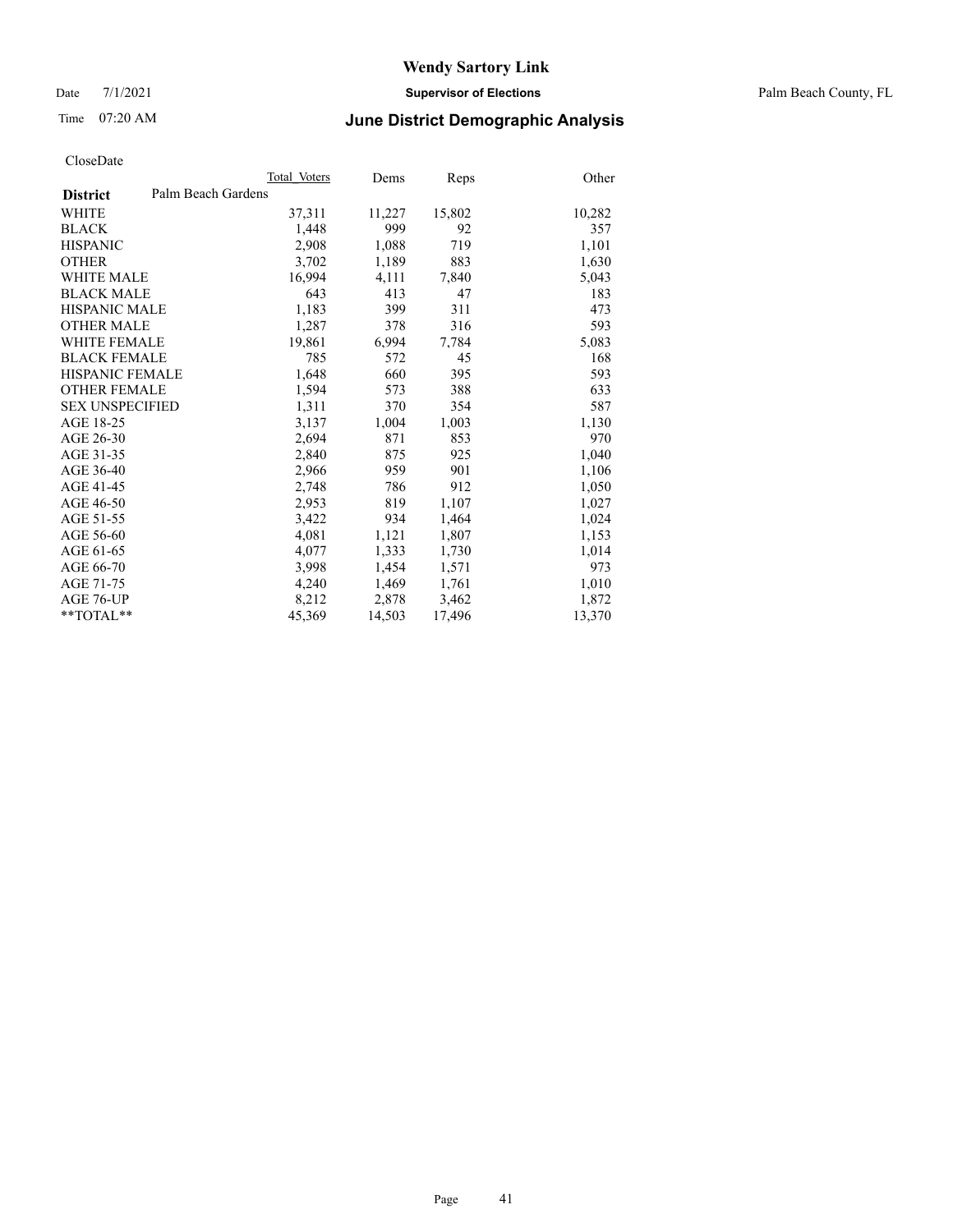Date 7/1/2021 **Supervisor of Elections** Palm Beach County, FL

# Time 07:20 AM **June District Demographic Analysis**

|                                      | Total Voters | Dems                    | Reps           | Other          |
|--------------------------------------|--------------|-------------------------|----------------|----------------|
| Palm Beach Shores<br><b>District</b> |              |                         |                |                |
| <b>WHITE</b>                         | 952          | 256                     | 416            | 280            |
| <b>BLACK</b>                         | 11           | 8                       | $\mathbf{0}$   | 3              |
| <b>HISPANIC</b>                      | 18           | 6                       | 5              | 7              |
| <b>OTHER</b>                         | 63           | 11                      | 22             | 30             |
| WHITE MALE                           | 457          | 97                      | 218            | 142            |
| <b>BLACK MALE</b>                    | 8            | 6                       | $\mathbf{0}$   | $\overline{2}$ |
| <b>HISPANIC MALE</b>                 | 8            | $\overline{c}$          | $\overline{c}$ | 4              |
| <b>OTHER MALE</b>                    | 18           | 3                       | 6              | 9              |
| WHITE FEMALE                         | 485          | 157                     | 192            | 136            |
| <b>BLACK FEMALE</b>                  | 3            | $\overline{2}$          | $\theta$       | 1              |
| <b>HISPANIC FEMALE</b>               | 10           | $\overline{\mathbf{4}}$ | 3              | 3              |
| <b>OTHER FEMALE</b>                  | 28           | 7                       | 7              | 14             |
| <b>SEX UNSPECIFIED</b>               | 26           | $\overline{c}$          | 15             | 9              |
| AGE 18-25                            | 49           | 16                      | 15             | 18             |
| AGE 26-30                            | 36           | $\overline{7}$          | 13             | 16             |
| AGE 31-35                            | 47           | 13                      | 19             | 15             |
| AGE 36-40                            | 38           | 11                      | 12             | 15             |
| AGE 41-45                            | 52           | 16                      | 17             | 19             |
| AGE 46-50                            | 56           | 9                       | 20             | 27             |
| AGE 51-55                            | 88           | 18                      | 39             | 31             |
| AGE 56-60                            | 106          | 30                      | 47             | 29             |
| AGE 61-65                            | 140          | 44                      | 66             | 30             |
| AGE 66-70                            | 133          | 37                      | 57             | 39             |
| AGE 71-75                            | 108          | 33                      | 45             | 30             |
| AGE 76-UP                            | 191          | 47                      | 93             | 51             |
| **TOTAL**                            | 1,044        | 281                     | 443            | 320            |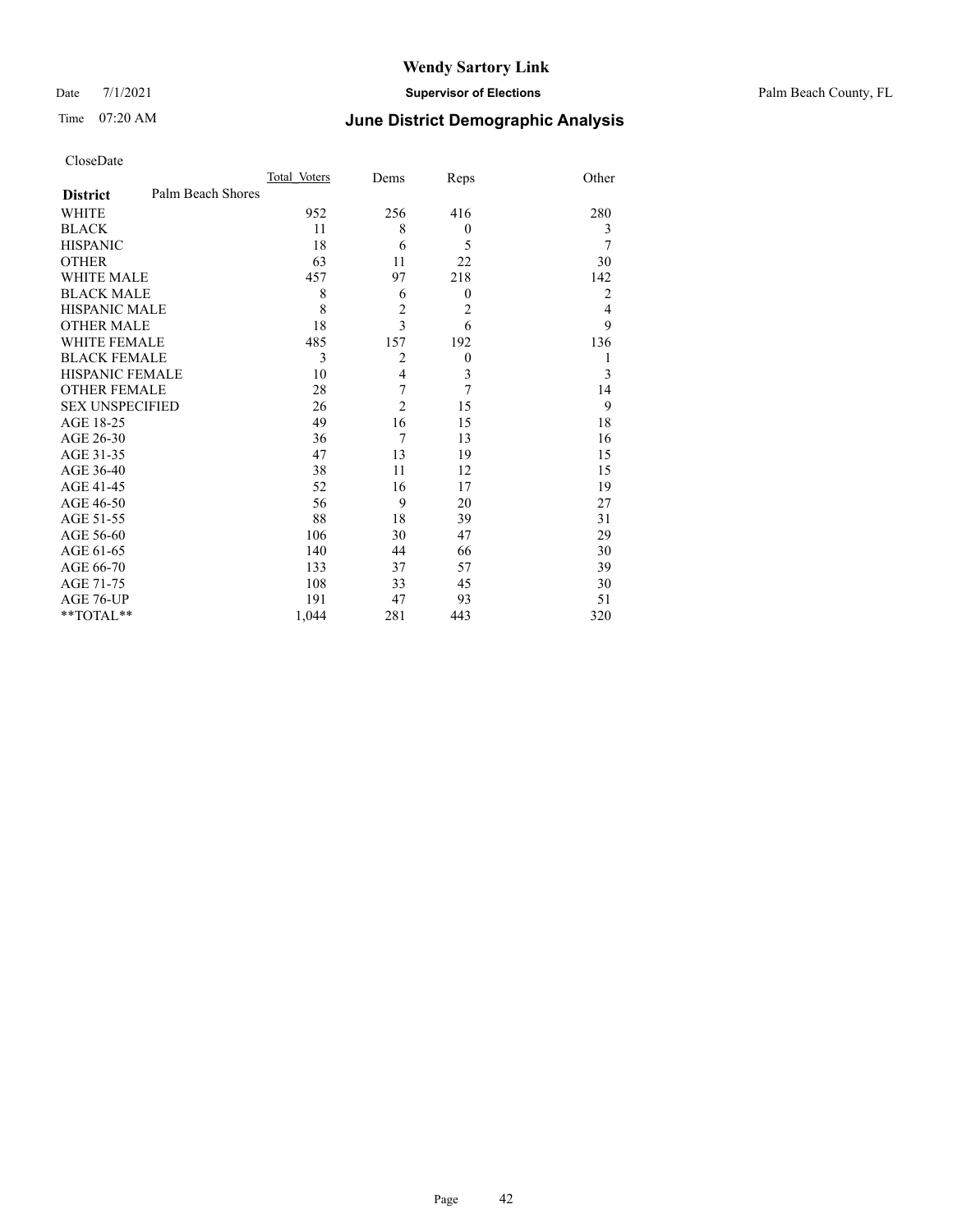## Date 7/1/2021 **Supervisor of Elections** Palm Beach County, FL

# Time 07:20 AM **June District Demographic Analysis**

|                        |              | Total Voters | Dems  | Reps  | Other |
|------------------------|--------------|--------------|-------|-------|-------|
| <b>District</b>        | Palm Springs |              |       |       |       |
| WHITE                  |              | 4,148        | 1,564 | 1,368 | 1,216 |
| <b>BLACK</b>           |              | 1,545        | 1,125 | 54    | 366   |
| <b>HISPANIC</b>        |              | 4,559        | 1,822 | 977   | 1,760 |
| <b>OTHER</b>           |              | 1,083        | 384   | 154   | 545   |
| WHITE MALE             |              | 1,905        | 608   | 697   | 600   |
| <b>BLACK MALE</b>      |              | 625          | 425   | 34    | 166   |
| <b>HISPANIC MALE</b>   |              | 1,965        | 741   | 488   | 736   |
| <b>OTHER MALE</b>      |              | 352          | 135   | 55    | 162   |
| WHITE FEMALE           |              | 2,177        | 936   | 651   | 590   |
| <b>BLACK FEMALE</b>    |              | 887          | 677   | 18    | 192   |
| <b>HISPANIC FEMALE</b> |              | 2,471        | 1,044 | 464   | 963   |
| <b>OTHER FEMALE</b>    |              | 419          | 176   | 56    | 187   |
| <b>SEX UNSPECIFIED</b> |              | 528          | 150   | 87    | 291   |
| AGE 18-25              |              | 1,384        | 579   | 190   | 615   |
| AGE 26-30              |              | 1,072        | 456   | 177   | 439   |
| AGE 31-35              |              | 1,098        | 467   | 175   | 456   |
| AGE 36-40              |              | 927          | 413   | 150   | 364   |
| AGE 41-45              |              | 908          | 400   | 148   | 360   |
| AGE 46-50              |              | 887          | 354   | 195   | 338   |
| AGE 51-55              |              | 948          | 367   | 254   | 327   |
| AGE 56-60              |              | 1,020        | 417   | 293   | 310   |
| AGE 61-65              |              | 858          | 400   | 233   | 225   |
| AGE 66-70              |              | 698          | 340   | 192   | 166   |
| AGE 71-75              |              | 577          | 269   | 190   | 118   |
| AGE 76-UP              |              | 958          | 433   | 356   | 169   |
| $*$ $TOTAL**$          |              | 11,335       | 4,895 | 2,553 | 3,887 |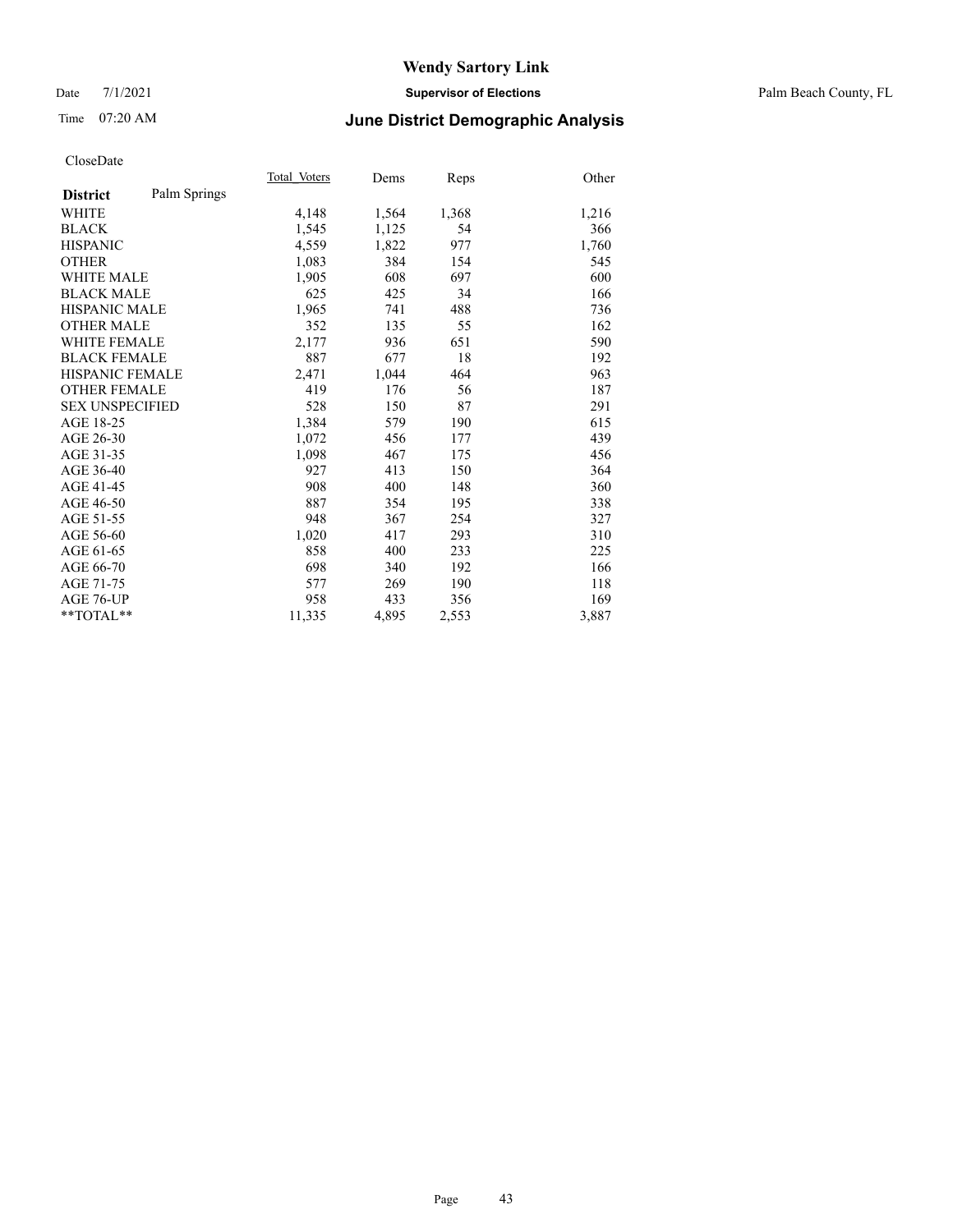## Date 7/1/2021 **Supervisor of Elections** Palm Beach County, FL

## Time 07:20 AM **June District Demographic Analysis**

|                        |               | Total Voters | Dems   | <b>Reps</b> | Other |
|------------------------|---------------|--------------|--------|-------------|-------|
| <b>District</b>        | Riviera Beach |              |        |             |       |
| WHITE                  |               | 6,338        | 1,769  | 2,678       | 1,891 |
| <b>BLACK</b>           |               | 14,236       | 11,824 | 326         | 2,086 |
| <b>HISPANIC</b>        |               | 1,288        | 570    | 231         | 487   |
| <b>OTHER</b>           |               | 2,193        | 932    | 249         | 1,012 |
| <b>WHITE MALE</b>      |               | 3,110        | 720    | 1,385       | 1,005 |
| <b>BLACK MALE</b>      |               | 5,752        | 4,518  | 176         | 1,058 |
| <b>HISPANIC MALE</b>   |               | 543          | 209    | 119         | 215   |
| <b>OTHER MALE</b>      |               | 808          | 332    | 109         | 367   |
| <b>WHITE FEMALE</b>    |               | 3,150        | 1,030  | 1,264       | 856   |
| <b>BLACK FEMALE</b>    |               | 8,275        | 7,152  | 143         | 980   |
| <b>HISPANIC FEMALE</b> |               | 719          | 347    | 112         | 260   |
| <b>OTHER FEMALE</b>    |               | 895          | 440    | 99          | 356   |
| <b>SEX UNSPECIFIED</b> |               | 791          | 341    | 72          | 378   |
| AGE 18-25              |               | 2,601        | 1,642  | 178         | 781   |
| AGE 26-30              |               | 2,077        | 1,356  | 167         | 554   |
| AGE 31-35              |               | 2,236        | 1,449  | 165         | 622   |
| AGE 36-40              |               | 1,943        | 1,219  | 174         | 550   |
| AGE 41-45              |               | 1,791        | 1,163  | 195         | 433   |
| AGE 46-50              |               | 1,846        | 1,225  | 213         | 408   |
| AGE 51-55              |               | 1,863        | 1,209  | 275         | 379   |
| AGE 56-60              |               | 2,135        | 1,319  | 397         | 419   |
| AGE 61-65              |               | 2,086        | 1,271  | 416         | 399   |
| AGE 66-70              |               | 1,675        | 1,019  | 360         | 296   |
| AGE 71-75              |               | 1,446        | 868    | 316         | 262   |
| AGE 76-UP              |               | 2,356        | 1,355  | 628         | 373   |
| $*$ $TOTAL**$          |               | 24,055       | 15,095 | 3,484       | 5,476 |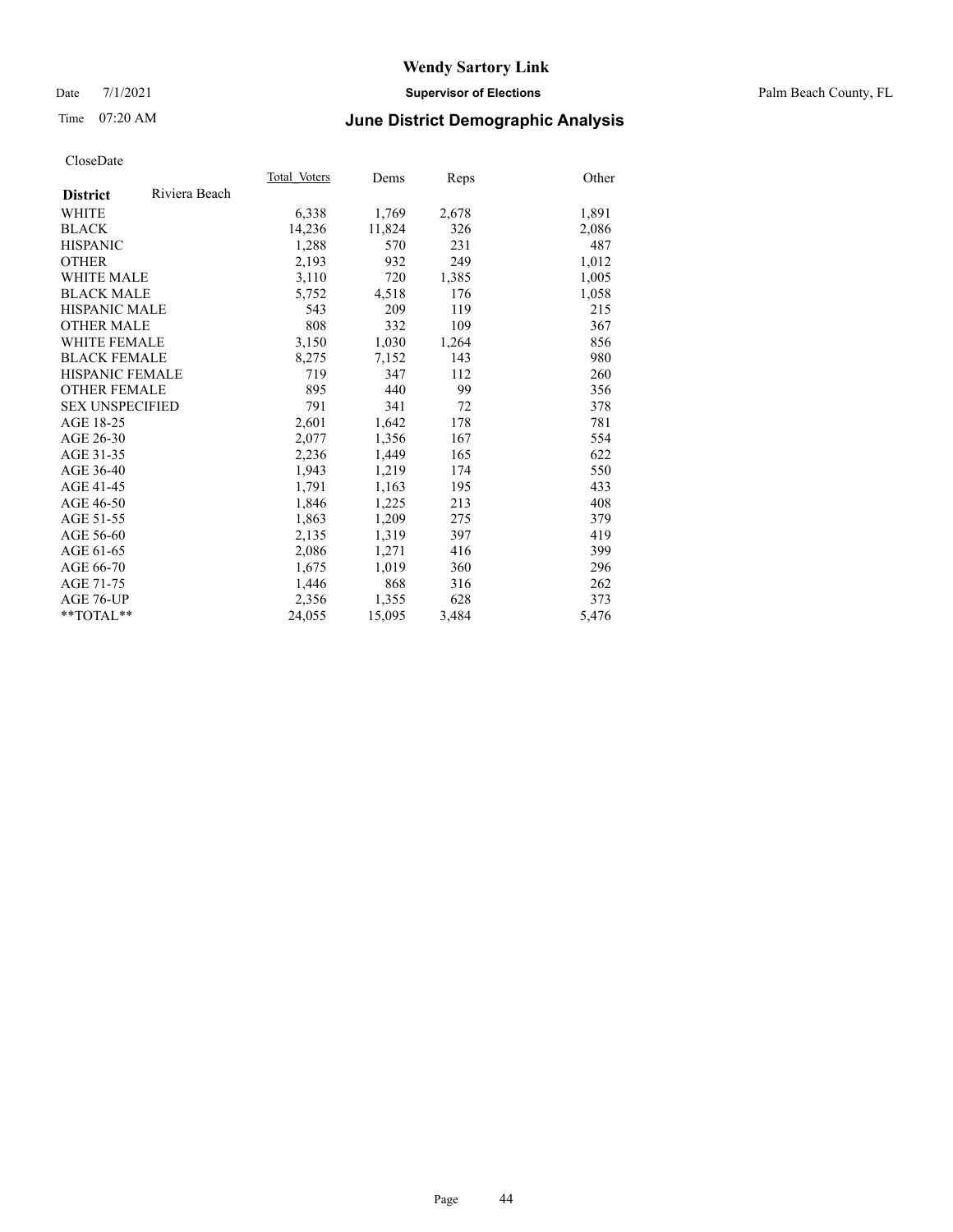Date 7/1/2021 **Supervisor of Elections** Palm Beach County, FL

# Time 07:20 AM **June District Demographic Analysis**

|                        |                  | Total Voters | Dems   | <b>Reps</b> | Other |
|------------------------|------------------|--------------|--------|-------------|-------|
| <b>District</b>        | Royal Palm Beach |              |        |             |       |
| WHITE                  |                  | 12,948       | 3,948  | 5,113       | 3,887 |
| <b>BLACK</b>           |                  | 6,050        | 4,611  | 198         | 1,241 |
| <b>HISPANIC</b>        |                  | 5,116        | 2,047  | 1,127       | 1,942 |
| <b>OTHER</b>           |                  | 3,143        | 1,268  | 507         | 1,368 |
| <b>WHITE MALE</b>      |                  | 6,016        | 1,559  | 2,587       | 1,870 |
| <b>BLACK MALE</b>      |                  | 2,639        | 1,882  | 111         | 646   |
| <b>HISPANIC MALE</b>   |                  | 2,214        | 786    | 573         | 855   |
| <b>OTHER MALE</b>      |                  | 1,186        | 446    | 214         | 526   |
| <b>WHITE FEMALE</b>    |                  | 6,782        | 2,349  | 2,471       | 1,962 |
| <b>BLACK FEMALE</b>    |                  | 3,328        | 2,679  | 83          | 566   |
| <b>HISPANIC FEMALE</b> |                  | 2,767        | 1,203  | 536         | 1,028 |
| <b>OTHER FEMALE</b>    |                  | 1.347        | 628    | 214         | 505   |
| <b>SEX UNSPECIFIED</b> |                  | 958          | 331    | 153         | 474   |
| AGE 18-25              |                  | 3,164        | 1,337  | 563         | 1,264 |
| AGE 26-30              |                  | 2,270        | 1,000  | 440         | 830   |
| AGE 31-35              |                  | 2,380        | 987    | 522         | 871   |
| AGE 36-40              |                  | 2,366        | 933    | 556         | 877   |
| AGE 41-45              |                  | 2,287        | 924    | 506         | 857   |
| AGE 46-50              |                  | 2,329        | 983    | 601         | 745   |
| AGE 51-55              |                  | 2,492        | 999    | 759         | 734   |
| AGE 56-60              |                  | 2,610        | 1,112  | 861         | 637   |
| AGE 61-65              |                  | 2,268        | 1,079  | 650         | 539   |
| AGE 66-70              |                  | 1,847        | 920    | 533         | 394   |
| AGE 71-75              |                  | 1,290        | 623    | 360         | 307   |
| AGE 76-UP              |                  | 1,954        | 977    | 594         | 383   |
| $*$ $TOTAL**$          |                  | 27,257       | 11,874 | 6,945       | 8,438 |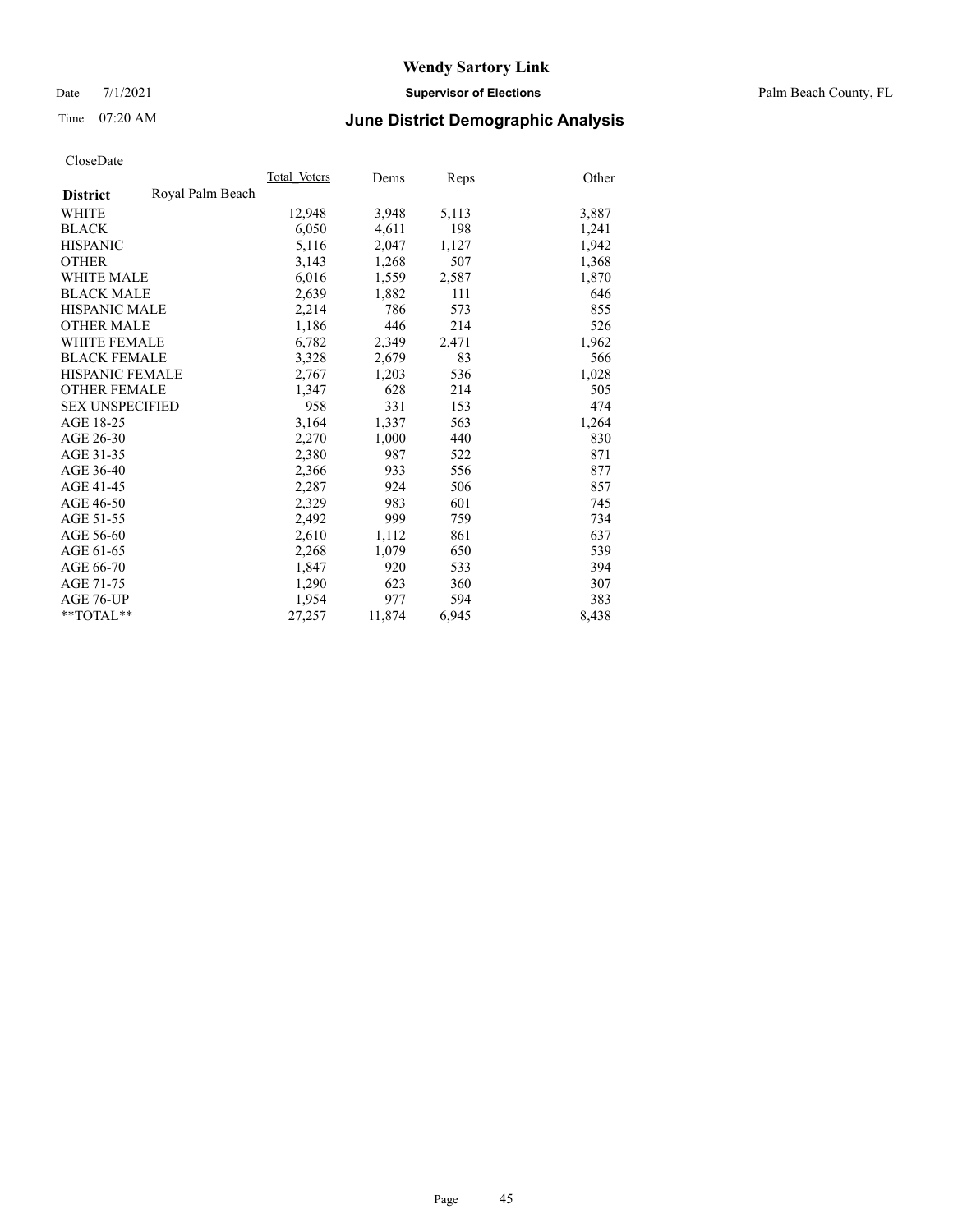# Time 07:20 AM **June District Demographic Analysis**

|                        |           | Total Voters | Dems  | Reps           | Other          |
|------------------------|-----------|--------------|-------|----------------|----------------|
| <b>District</b>        | South Bay |              |       |                |                |
| <b>WHITE</b>           |           | 60           | 21    | 27             | 12             |
| <b>BLACK</b>           |           | 1,167        | 1,024 | 25             | 118            |
| <b>HISPANIC</b>        |           | 210          | 105   | 28             | 77             |
| <b>OTHER</b>           |           | 79           | 48    | 3              | 28             |
| <b>WHITE MALE</b>      |           | 30           | 10    | 13             | $\overline{7}$ |
| <b>BLACK MALE</b>      |           | 478          | 412   | 8              | 58             |
| <b>HISPANIC MALE</b>   |           | 111          | 52    | 20             | 39             |
| <b>OTHER MALE</b>      |           | 18           | 9     | $\theta$       | 9              |
| <b>WHITE FEMALE</b>    |           | 30           | 11    | 14             | 5              |
| <b>BLACK FEMALE</b>    |           | 675          | 599   | 17             | 59             |
| <b>HISPANIC FEMALE</b> |           | 95           | 53    | 8              | 34             |
| <b>OTHER FEMALE</b>    |           | 40           | 28    | $\overline{c}$ | 10             |
| <b>SEX UNSPECIFIED</b> |           | 39           | 24    | $\mathbf{1}$   | 14             |
| AGE 18-25              |           | 188          | 139   | $\overline{7}$ | 42             |
| AGE 26-30              |           | 173          | 128   | 12             | 33             |
| AGE 31-35              |           | 161          | 119   | 9              | 33             |
| AGE 36-40              |           | 123          | 93    | $\overline{4}$ | 26             |
| AGE 41-45              |           | 110          | 77    | 6              | 27             |
| AGE 46-50              |           | 107          | 84    | $\overline{4}$ | 19             |
| AGE 51-55              |           | 120          | 102   | 5              | 13             |
| AGE 56-60              |           | 135          | 112   | 11             | 12             |
| AGE 61-65              |           | 106          | 86    | 9              | 11             |
| AGE 66-70              |           | 99           | 92    | 4              | 3              |
| AGE 71-75              |           | 72           | 59    | 7              | 6              |
| AGE 76-UP              |           | 122          | 107   | 5              | 10             |
| **TOTAL**              |           | 1,516        | 1,198 | 83             | 235            |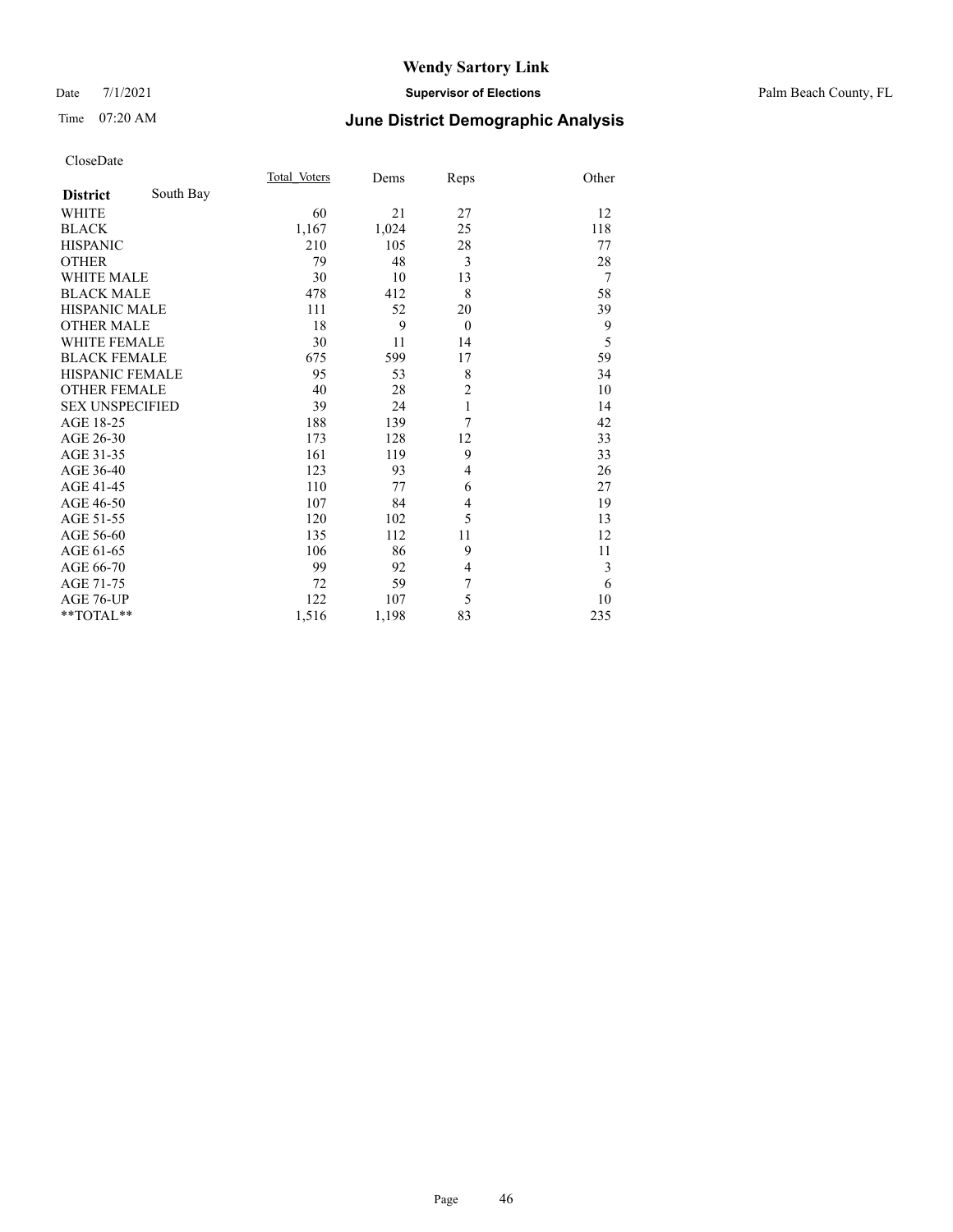Date 7/1/2021 **Supervisor of Elections** Palm Beach County, FL

# Time 07:20 AM **June District Demographic Analysis**

|                        |                  | Total Voters | Dems | Reps           | Other    |
|------------------------|------------------|--------------|------|----------------|----------|
| <b>District</b>        | South Palm Beach |              |      |                |          |
| <b>WHITE</b>           |                  | 1,124        | 357  | 435            | 332      |
| <b>BLACK</b>           |                  | 21           | 16   | $\overline{2}$ | 3        |
| <b>HISPANIC</b>        |                  | 74           | 19   | 31             | 24       |
| <b>OTHER</b>           |                  | 92           | 25   | 24             | 43       |
| <b>WHITE MALE</b>      |                  | 506          | 135  | 209            | 162      |
| <b>BLACK MALE</b>      |                  | 8            | 4    | 1              | 3        |
| <b>HISPANIC MALE</b>   |                  | 32           | 8    | 15             | 9        |
| <b>OTHER MALE</b>      |                  | 24           | 6    | 9              | 9        |
| <b>WHITE FEMALE</b>    |                  | 597          | 214  | 218            | 165      |
| <b>BLACK FEMALE</b>    |                  | 13           | 12   | 1              | $\theta$ |
| <b>HISPANIC FEMALE</b> |                  | 40           | 11   | 15             | 14       |
| <b>OTHER FEMALE</b>    |                  | 45           | 12   | 11             | 22       |
| <b>SEX UNSPECIFIED</b> |                  | 43           | 12   | 13             | 18       |
| AGE 18-25              |                  | 41           | 9    | 13             | 19       |
| AGE 26-30              |                  | 48           | 13   | 16             | 19       |
| AGE 31-35              |                  | 40           | 15   | 10             | 15       |
| AGE 36-40              |                  | 40           | 8    | 17             | 15       |
| AGE 41-45              |                  | 44           | 8    | 14             | 22       |
| AGE 46-50              |                  | 58           | 12   | 28             | 18       |
| AGE 51-55              |                  | 90           | 22   | 36             | 32       |
| AGE 56-60              |                  | 128          | 39   | 52             | 37       |
| AGE 61-65              |                  | 128          | 48   | 39             | 41       |
| AGE 66-70              |                  | 168          | 66   | 62             | 40       |
| AGE 71-75              |                  | 177          | 67   | 60             | 50       |
| AGE 76-UP              |                  | 349          | 110  | 145            | 94       |
| **TOTAL**              |                  | 1,311        | 417  | 492            | 402      |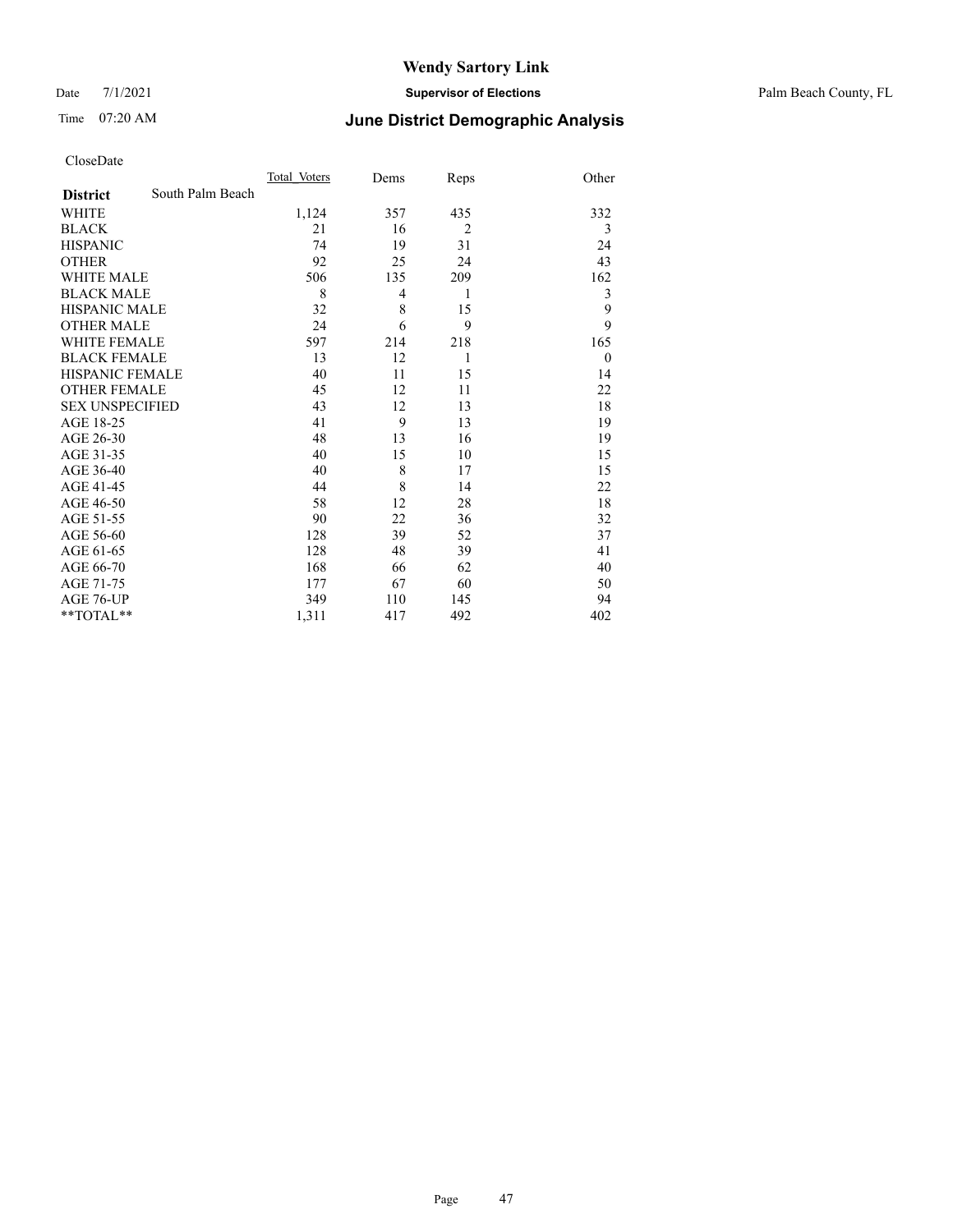## Date 7/1/2021 **Supervisor of Elections** Palm Beach County, FL

# Time 07:20 AM **June District Demographic Analysis**

|                        |          | Total Voters | Dems           | Reps     | Other |
|------------------------|----------|--------------|----------------|----------|-------|
| <b>District</b>        | Tequesta |              |                |          |       |
| WHITE                  |          | 4,476        | 1,069          | 2,202    | 1,205 |
| <b>BLACK</b>           |          | 27           | 15             | 1        | 11    |
| <b>HISPANIC</b>        |          | 187          | 61             | 67       | 59    |
| <b>OTHER</b>           |          | 245          | 67             | 90       | 88    |
| <b>WHITE MALE</b>      |          | 2,103        | 395            | 1,113    | 595   |
| <b>BLACK MALE</b>      |          | 8            | $\overline{2}$ | 1        | 5     |
| <b>HISPANIC MALE</b>   |          | 71           | 22             | 26       | 23    |
| <b>OTHER MALE</b>      |          | 76           | 20             | 32       | 24    |
| <b>WHITE FEMALE</b>    |          | 2,332        | 666            | 1,073    | 593   |
| <b>BLACK FEMALE</b>    |          | 19           | 13             | $\theta$ | 6     |
| HISPANIC FEMALE        |          | 111          | 38             | 38       | 35    |
| <b>OTHER FEMALE</b>    |          | 101          | 31             | 35       | 35    |
| <b>SEX UNSPECIFIED</b> |          | 111          | 23             | 42       | 46    |
| AGE 18-25              |          | 399          | 86             | 181      | 132   |
| AGE 26-30              |          | 289          | 62             | 139      | 88    |
| AGE 31-35              |          | 344          | 76             | 144      | 124   |
| AGE 36-40              |          | 383          | 86             | 174      | 123   |
| AGE 41-45              |          | 316          | 88             | 113      | 115   |
| AGE 46-50              |          | 347          | 88             | 155      | 104   |
| AGE 51-55              |          | 390          | 80             | 204      | 106   |
| AGE 56-60              |          | 477          | 101            | 262      | 114   |
| AGE 61-65              |          | 500          | 133            | 237      | 130   |
| AGE 66-70              |          | 449          | 134            | 209      | 106   |
| AGE 71-75              |          | 359          | 103            | 176      | 80    |
| AGE 76-UP              |          | 682          | 175            | 366      | 141   |
| $*$ $TOTAL**$          |          | 4,935        | 1,212          | 2,360    | 1,363 |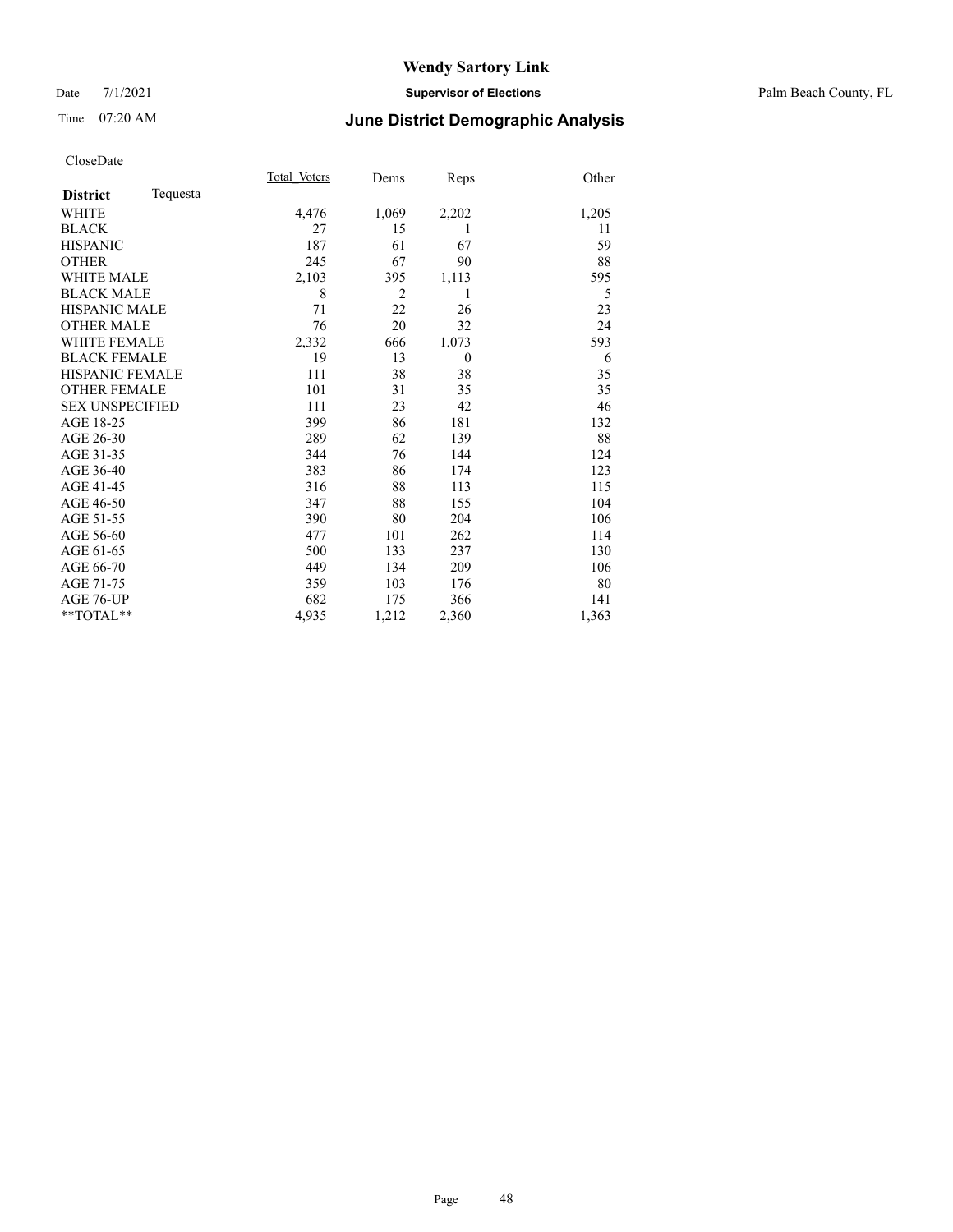### Date 7/1/2021 **Supervisor of Elections** Palm Beach County, FL

# Time 07:20 AM **June District Demographic Analysis**

|                        |                 | Total Voters | Dems             | Reps             | Other            |
|------------------------|-----------------|--------------|------------------|------------------|------------------|
| <b>District</b>        | Village Of Golf |              |                  |                  |                  |
| <b>WHITE</b>           |                 | 265          | 34               | 185              | 46               |
| <b>BLACK</b>           |                 | $\theta$     | $\theta$         | $\mathbf{0}$     | $\theta$         |
| <b>HISPANIC</b>        |                 |              | $\theta$         |                  | $\theta$         |
| <b>OTHER</b>           |                 | 4            |                  | $\overline{c}$   |                  |
| WHITE MALE             |                 | 125          | 12               | 94               | 19               |
| <b>BLACK MALE</b>      |                 | $\theta$     | $\theta$         | $\mathbf{0}$     | $\boldsymbol{0}$ |
| <b>HISPANIC MALE</b>   |                 | 0            | $\boldsymbol{0}$ | $\boldsymbol{0}$ | 0                |
| <b>OTHER MALE</b>      |                 |              | $\Omega$         |                  | 0                |
| WHITE FEMALE           |                 | 140          | 22               | 91               | 27               |
| <b>BLACK FEMALE</b>    |                 | 0            | $\Omega$         | $\theta$         | $\theta$         |
| <b>HISPANIC FEMALE</b> |                 |              | $\theta$         |                  | $_{0}$           |
| <b>OTHER FEMALE</b>    |                 | 2            | 1                |                  | 0                |
| <b>SEX UNSPECIFIED</b> |                 |              | 0                | $\theta$         |                  |
| AGE 18-25              |                 | 14           | 1                | 12               |                  |
| AGE 26-30              |                 | 13           | 3                | 6                | 4                |
| AGE 31-35              |                 | 4            | 1                | 2                |                  |
| AGE 36-40              |                 | 3            | $\mathbf{0}$     |                  | 2                |
| AGE 41-45              |                 | 6            | 0                | 5                |                  |
| AGE 46-50              |                 | 8            | $\overline{c}$   | 4                | $\overline{c}$   |
| AGE 51-55              |                 | 14           | $\overline{c}$   | 10               | $\overline{c}$   |
| AGE 56-60              |                 | 26           | $\overline{4}$   | 17               | 5                |
| AGE 61-65              |                 | 28           | 4                | 18               | 6                |
| AGE 66-70              |                 | 22           | 4                | 15               | 3                |
| AGE 71-75              |                 | 43           | 5                | 29               | 9                |
| AGE 76-UP              |                 | 89           | 9                | 69               | 11               |
| **TOTAL**              |                 | 270          | 35               | 188              | 47               |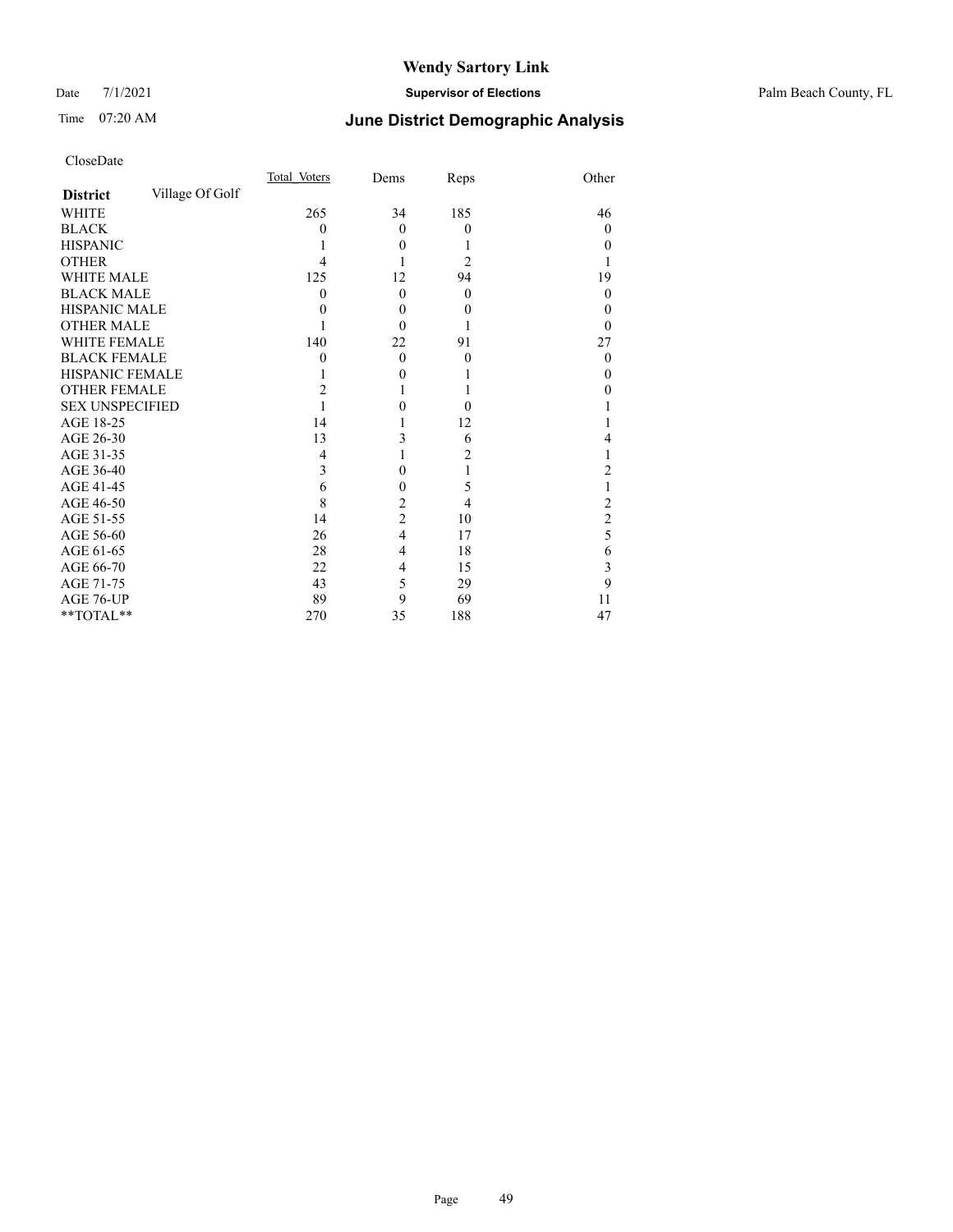## Date 7/1/2021 **Supervisor of Elections** Palm Beach County, FL

## Time 07:20 AM **June District Demographic Analysis**

|                        |            | Total Voters | Dems   | <b>Reps</b> | Other  |
|------------------------|------------|--------------|--------|-------------|--------|
| <b>District</b>        | Wellington |              |        |             |        |
| WHITE                  |            | 27,000       | 8,069  | 11,188      | 7,743  |
| <b>BLACK</b>           |            | 4,367        | 3,167  | 178         | 1,022  |
| <b>HISPANIC</b>        |            | 6,534        | 2,380  | 1,679       | 2,475  |
| <b>OTHER</b>           |            | 4,636        | 1,651  | 943         | 2,042  |
| <b>WHITE MALE</b>      |            | 12,579       | 3,202  | 5,578       | 3,799  |
| <b>BLACK MALE</b>      |            | 1,893        | 1,265  | 109         | 519    |
| <b>HISPANIC MALE</b>   |            | 2,878        | 941    | 801         | 1,136  |
| <b>OTHER MALE</b>      |            | 1,706        | 547    | 396         | 763    |
| <b>WHITE FEMALE</b>    |            | 14,061       | 4,781  | 5,470       | 3,810  |
| <b>BLACK FEMALE</b>    |            | 2,417        | 1,866  | 67          | 484    |
| <b>HISPANIC FEMALE</b> |            | 3,501        | 1,389  | 833         | 1,279  |
| <b>OTHER FEMALE</b>    |            | 1.984        | 807    | 390         | 787    |
| <b>SEX UNSPECIFIED</b> |            | 1,475        | 446    | 336         | 693    |
| AGE 18-25              |            | 5,239        | 1,926  | 1,363       | 1,950  |
| AGE 26-30              |            | 2,819        | 1,026  | 709         | 1,084  |
| AGE 31-35              |            | 2,957        | 1,017  | 855         | 1,085  |
| AGE 36-40              |            | 3,204        | 1,146  | 882         | 1,176  |
| AGE 41-45              |            | 3,537        | 1,236  | 1,023       | 1,278  |
| AGE 46-50              |            | 3,983        | 1,317  | 1,276       | 1,390  |
| AGE 51-55              |            | 4,246        | 1,356  | 1,560       | 1,330  |
| AGE 56-60              |            | 4,131        | 1,416  | 1,624       | 1,091  |
| AGE 61-65              |            | 3,614        | 1,269  | 1,402       | 943    |
| AGE 66-70              |            | 2,980        | 1,218  | 1,076       | 686    |
| AGE 71-75              |            | 2,550        | 1,064  | 938         | 548    |
| AGE 76-UP              |            | 3,277        | 1,276  | 1,280       | 721    |
| $*$ $TOTAL**$          |            | 42,537       | 15,267 | 13,988      | 13,282 |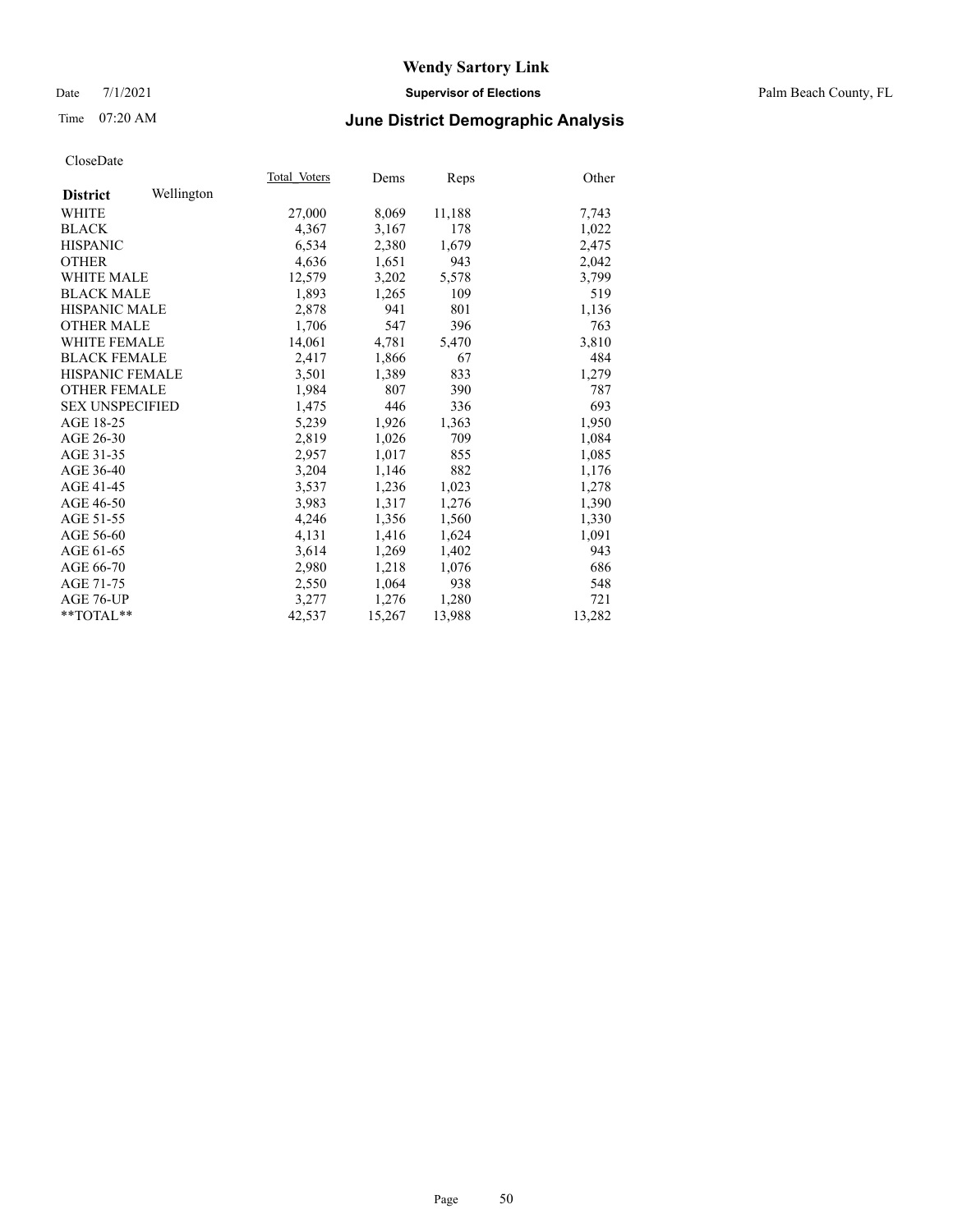## Date 7/1/2021 **Supervisor of Elections** Palm Beach County, FL

# Time 07:20 AM **June District Demographic Analysis**

|                        |          | Total Voters | Dems | Reps           | Other |
|------------------------|----------|--------------|------|----------------|-------|
| <b>District</b>        | Westlake |              |      |                |       |
| <b>WHITE</b>           |          | 594          | 128  | 283            | 183   |
| <b>BLACK</b>           |          | 245          | 172  | 12             | 61    |
| <b>HISPANIC</b>        |          | 348          | 98   | 103            | 147   |
| <b>OTHER</b>           |          | 116          | 42   | 21             | 53    |
| <b>WHITE MALE</b>      |          | 293          | 48   | 151            | 94    |
| <b>BLACK MALE</b>      |          | 99           | 60   | 7              | 32    |
| <b>HISPANIC MALE</b>   |          | 164          | 40   | 56             | 68    |
| <b>OTHER MALE</b>      |          | 52           | 20   | 8              | 24    |
| <b>WHITE FEMALE</b>    |          | 298          | 79   | 132            | 87    |
| <b>BLACK FEMALE</b>    |          | 145          | 111  | 5              | 29    |
| <b>HISPANIC FEMALE</b> |          | 182          | 56   | 47             | 79    |
| <b>OTHER FEMALE</b>    |          | 48           | 19   | 9              | 20    |
| <b>SEX UNSPECIFIED</b> |          | 22           | 7    | $\overline{4}$ | 11    |
| AGE 18-25              |          | 116          | 35   | 36             | 45    |
| AGE 26-30              |          | 126          | 36   | 46             | 44    |
| AGE 31-35              |          | 164          | 39   | 52             | 73    |
| AGE 36-40              |          | 173          | 56   | 46             | 71    |
| AGE 41-45              |          | 166          | 54   | 47             | 65    |
| AGE 46-50              |          | 137          | 48   | 51             | 38    |
| AGE 51-55              |          | 101          | 34   | 40             | 27    |
| AGE 56-60              |          | 111          | 41   | 39             | 31    |
| AGE 61-65              |          | 72           | 38   | 18             | 16    |
| AGE 66-70              |          | 54           | 15   | 22             | 17    |
| AGE 71-75              |          | 42           | 24   | 11             | 7     |
| <b>AGE 76-UP</b>       |          | 41           | 20   | 11             | 10    |
| $*$ $TOTAL**$          |          | 1,303        | 440  | 419            | 444   |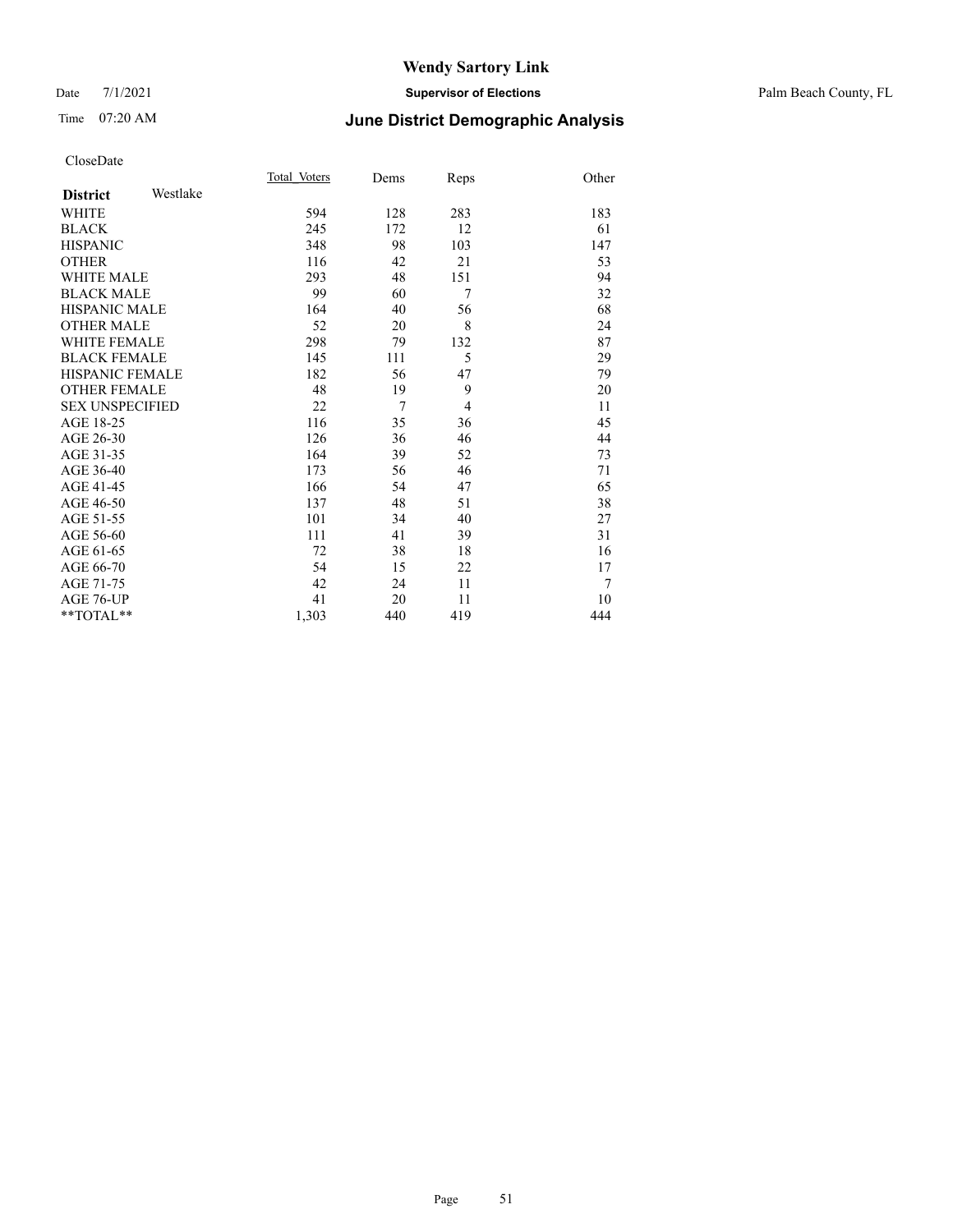## Date 7/1/2021 **Supervisor of Elections** Palm Beach County, FL

# Time 07:20 AM **June District Demographic Analysis**

|                        |                 | Total Voters | Dems   | <b>Reps</b> | Other  |
|------------------------|-----------------|--------------|--------|-------------|--------|
| <b>District</b>        | West Palm Beach |              |        |             |        |
| <b>WHITE</b>           |                 | 33,716       | 11,945 | 11,917      | 9,854  |
| <b>BLACK</b>           |                 | 19,450       | 15,372 | 592         | 3,486  |
| <b>HISPANIC</b>        |                 | 9,030        | 3,838  | 1,862       | 3,330  |
| <b>OTHER</b>           |                 | 6,606        | 2,671  | 986         | 2,949  |
| <b>WHITE MALE</b>      |                 | 16,103       | 4,965  | 5,955       | 5,183  |
| <b>BLACK MALE</b>      |                 | 7,912        | 5,885  | 315         | 1,712  |
| <b>HISPANIC MALE</b>   |                 | 3,903        | 1,578  | 857         | 1,468  |
| <b>OTHER MALE</b>      |                 | 2,256        | 855    | 384         | 1,017  |
| <b>WHITE FEMALE</b>    |                 | 17,198       | 6,858  | 5,833       | 4,507  |
| <b>BLACK FEMALE</b>    |                 | 11,217       | 9,257  | 274         | 1,686  |
| <b>HISPANIC FEMALE</b> |                 | 4,899        | 2,162  | 953         | 1,784  |
| <b>OTHER FEMALE</b>    |                 | 2,746        | 1,278  | 390         | 1,078  |
| <b>SEX UNSPECIFIED</b> |                 | 2,516        | 961    | 387         | 1,168  |
| AGE 18-25              |                 | 6,481        | 3,183  | 1,043       | 2,255  |
| AGE 26-30              |                 | 6,298        | 2,919  | 1,073       | 2,306  |
| AGE 31-35              |                 | 6,712        | 3,290  | 1,139       | 2,283  |
| AGE 36-40              |                 | 5,588        | 2,724  | 954         | 1,910  |
| AGE 41-45              |                 | 4,618        | 2,266  | 778         | 1,574  |
| AGE 46-50              |                 | 4,801        | 2,319  | 1,008       | 1,474  |
| AGE 51-55              |                 | 5,226        | 2,569  | 1,242       | 1,415  |
| AGE 56-60              |                 | 5,696        | 2,825  | 1,452       | 1,419  |
| AGE 61-65              |                 | 5,554        | 2,864  | 1,396       | 1,294  |
| AGE 66-70              |                 | 4,939        | 2,612  | 1,257       | 1,070  |
| AGE 71-75              |                 | 4,802        | 2,395  | 1,371       | 1,036  |
| AGE 76-UP              |                 | 8,087        | 3,860  | 2,644       | 1,583  |
| $*$ $TOTAL**$          |                 | 68,802       | 33,826 | 15,357      | 19,619 |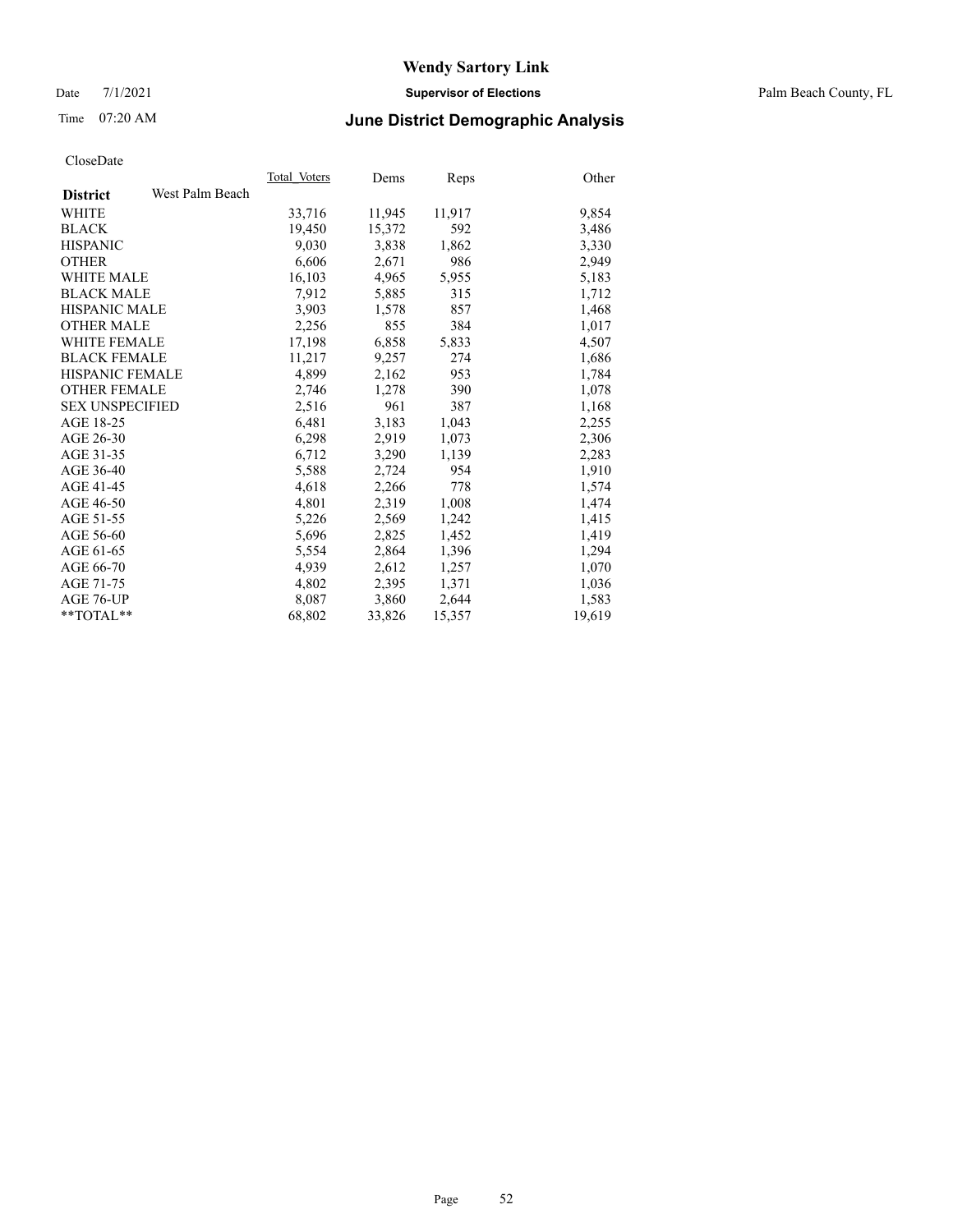Date 7/1/2021 **Supervisor of Elections** Palm Beach County, FL

# Time 07:20 AM **June District Demographic Analysis**

|                        | Total Voters        | Dems   | <b>Reps</b> | Other  |
|------------------------|---------------------|--------|-------------|--------|
| <b>District</b>        | State House Dist 81 |        |             |        |
| WHITE                  | 73,091              | 27,991 | 24,444      | 20,656 |
| <b>BLACK</b>           | 14,002              | 11,210 | 471         | 2,321  |
| <b>HISPANIC</b>        | 16,062              | 6,593  | 3,337       | 6,132  |
| <b>OTHER</b>           | 11,710              | 4,369  | 2,182       | 5,159  |
| <b>WHITE MALE</b>      | 33,679              | 10,889 | 12,443      | 10,347 |
| <b>BLACK MALE</b>      | 5,914               | 4,461  | 262         | 1,191  |
| <b>HISPANIC MALE</b>   | 6,836               | 2,624  | 1,580       | 2,632  |
| <b>OTHER MALE</b>      | 4,179               | 1,432  | 905         | 1,842  |
| <b>WHITE FEMALE</b>    | 38,330              | 16,759 | 11,656      | 9,915  |
| <b>BLACK FEMALE</b>    | 7,846               | 6,572  | 201         | 1,073  |
| <b>HISPANIC FEMALE</b> | 8,823               | 3,836  | 1,701       | 3,286  |
| <b>OTHER FEMALE</b>    | 4,920               | 2,123  | 836         | 1,961  |
| <b>SEX UNSPECIFIED</b> | 4,222               | 1,408  | 829         | 1,985  |
| AGE 18-25              | 10,727              | 4,395  | 2,221       | 4,111  |
| AGE 26-30              | 6,798               | 2,948  | 1,357       | 2,493  |
| AGE 31-35              | 7,391               | 3,175  | 1,628       | 2,588  |
| AGE 36-40              | 7,836               | 3,175  | 1,836       | 2,825  |
| AGE 41-45              | 8,357               | 3,252  | 2,073       | 3,032  |
| AGE 46-50              | 8,881               | 3,174  | 2,575       | 3,132  |
| AGE 51-55              | 9,291               | 3,555  | 2,742       | 2,994  |
| AGE 56-60              | 9,699               | 3,807  | 3,158       | 2,734  |
| AGE 61-65              | 9,605               | 4,288  | 2,866       | 2,451  |
| AGE 66-70              | 9,692               | 4,774  | 2,689       | 2,229  |
| AGE 71-75              | 9,769               | 4,837  | 2,724       | 2,208  |
| AGE 76-UP              | 16,819              | 8,783  | 4,565       | 3,471  |
| $*$ TOTAL $*$          | 114,865             | 50,163 | 30,434      | 34,268 |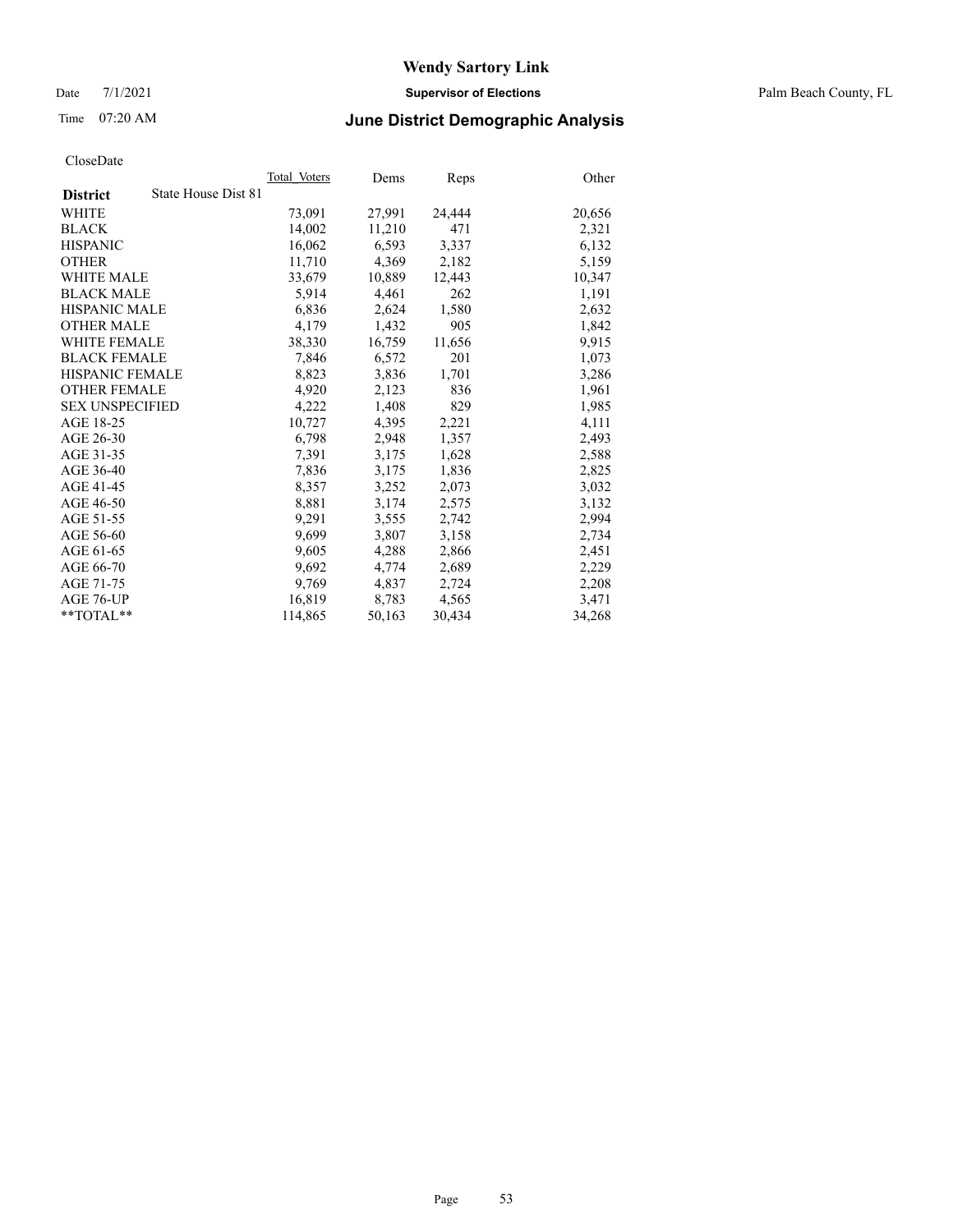Date 7/1/2021 **Supervisor of Elections** Palm Beach County, FL

## Time 07:20 AM **June District Demographic Analysis**

|                        | Total Voters        | Dems   | Reps   | Other  |
|------------------------|---------------------|--------|--------|--------|
| <b>District</b>        | State House Dist 82 |        |        |        |
| WHITE                  | 46,059              | 12,000 | 20,977 | 13,082 |
| <b>BLACK</b>           | 1,076               | 759    | 62     | 255    |
| <b>HISPANIC</b>        | 2,874               | 1,078  | 765    | 1,031  |
| <b>OTHER</b>           | 3,524               | 1,109  | 919    | 1,496  |
| <b>WHITE MALE</b>      | 21,594              | 4,499  | 10,481 | 6,614  |
| <b>BLACK MALE</b>      | 496                 | 334    | 35     | 127    |
| <b>HISPANIC MALE</b>   | 1,171               | 414    | 319    | 438    |
| <b>OTHER MALE</b>      | 1,165               | 349    | 310    | 506    |
| <b>WHITE FEMALE</b>    | 23.947              | 7,361  | 10,278 | 6,308  |
| <b>BLACK FEMALE</b>    | 570                 | 419    | 25     | 126    |
| <b>HISPANIC FEMALE</b> | 1,627               | 637    | 421    | 569    |
| <b>OTHER FEMALE</b>    | 1,372               | 518    | 353    | 501    |
| <b>SEX UNSPECIFIED</b> | 1,535               | 389    | 479    | 667    |
| AGE 18-25              | 4,700               | 1,337  | 1,690  | 1,673  |
| AGE 26-30              | 3,275               | 962    | 1,134  | 1,179  |
| AGE 31-35              | 3,323               | 976    | 1,138  | 1,209  |
| AGE 36-40              | 3,601               | 1,012  | 1,277  | 1,312  |
| AGE 41-45              | 3,588               | 1,005  | 1,259  | 1,324  |
| AGE 46-50              | 3,994               | 1,022  | 1,613  | 1,359  |
| AGE 51-55              | 4,577               | 1,112  | 2,115  | 1,350  |
| AGE 56-60              | 5,155               | 1,294  | 2,496  | 1,365  |
| AGE 61-65              | 5,155               | 1,449  | 2,414  | 1,292  |
| AGE 66-70              | 4,555               | 1,440  | 1,924  | 1,191  |
| AGE 71-75              | 4,159               | 1,283  | 1,879  | 997    |
| AGE 76-UP              | 7,451               | 2,054  | 3,784  | 1,613  |
| $*$ $TOTAL**$          | 53,533              | 14,946 | 22,723 | 15,864 |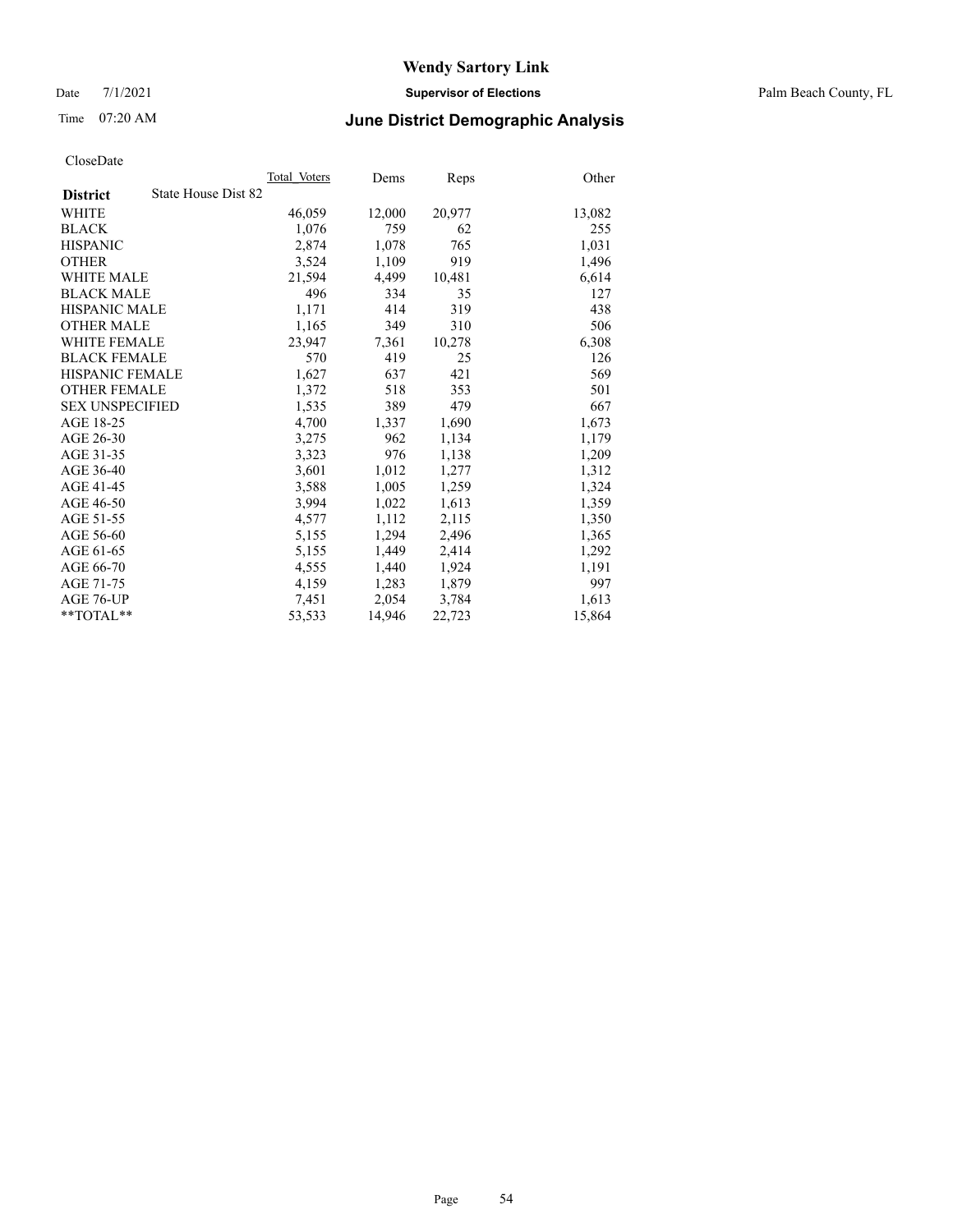Date 7/1/2021 **Supervisor of Elections** Palm Beach County, FL

# Time 07:20 AM **June District Demographic Analysis**

|                                        | Total Voters | Dems   | <b>Reps</b> | Other  |
|----------------------------------------|--------------|--------|-------------|--------|
| State House Dist 85<br><b>District</b> |              |        |             |        |
| WHITE                                  | 103,881      | 28,905 | 45,942      | 29,034 |
| <b>BLACK</b>                           | 9,609        | 7,022  | 447         | 2,140  |
| <b>HISPANIC</b>                        | 12,216       | 4,263  | 3,364       | 4,589  |
| <b>OTHER</b>                           | 11,358       | 3,786  | 2,740       | 4,832  |
| <b>WHITE MALE</b>                      | 49,179       | 11,217 | 23,309      | 14,653 |
| <b>BLACK MALE</b>                      | 4,213        | 2,880  | 236         | 1,097  |
| HISPANIC MALE                          | 5,340        | 1,695  | 1,598       | 2,047  |
| <b>OTHER MALE</b>                      | 4,022        | 1,252  | 1,055       | 1,715  |
| <b>WHITE FEMALE</b>                    | 53,389       | 17,377 | 22,086      | 13,926 |
| <b>BLACK FEMALE</b>                    | 5,252        | 4,044  | 206         | 1,002  |
| <b>HISPANIC FEMALE</b>                 | 6,605        | 2,467  | 1,716       | 2,422  |
| <b>OTHER FEMALE</b>                    | 4,736        | 1,834  | 1,076       | 1,826  |
| <b>SEX UNSPECIFIED</b>                 | 4.173        | 1,132  | 1,161       | 1,880  |
| AGE 18-25                              | 11,634       | 3,658  | 3,689       | 4,287  |
| AGE 26-30                              | 9,033        | 2,869  | 2,797       | 3,367  |
| AGE 31-35                              | 9,864        | 2,995  | 3,308       | 3,561  |
| AGE 36-40                              | 9,992        | 2,928  | 3,336       | 3,728  |
| AGE 41-45                              | 8,973        | 2,682  | 2,975       | 3,316  |
| AGE 46-50                              | 9,910        | 2,761  | 3,796       | 3,353  |
| AGE 51-55                              | 11,588       | 3,315  | 4,859       | 3,414  |
| AGE 56-60                              | 13,724       | 4,129  | 6,030       | 3,565  |
| AGE 61-65                              | 13,110       | 4,486  | 5,497       | 3,127  |
| AGE 66-70                              | 11,223       | 4,118  | 4,435       | 2,670  |
| AGE 71-75                              | 10,253       | 3,686  | 4,164       | 2,403  |
| AGE 76-UP                              | 17,759       | 6,349  | 7,607       | 3,803  |
| $*$ TOTAL $*$                          | 137,064      | 43,976 | 52,493      | 40,595 |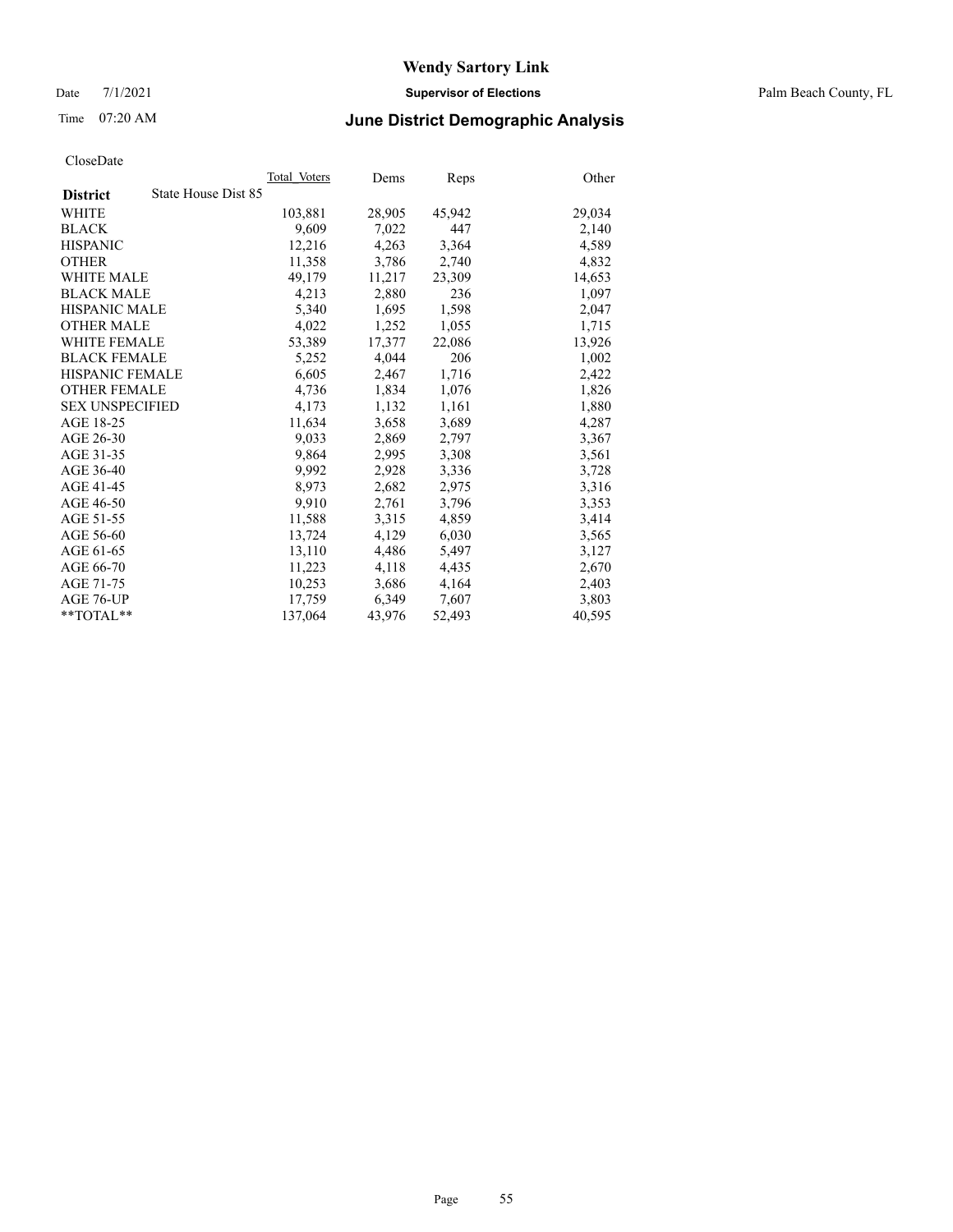Date 7/1/2021 **Supervisor of Elections** Palm Beach County, FL

# Time 07:20 AM **June District Demographic Analysis**

|                                        | Total Voters | Dems   | <b>Reps</b> | Other  |
|----------------------------------------|--------------|--------|-------------|--------|
| State House Dist 86<br><b>District</b> |              |        |             |        |
| WHITE                                  | 63,551       | 20,304 | 25,055      | 18,192 |
| <b>BLACK</b>                           | 21,199       | 15,941 | 724         | 4,534  |
| <b>HISPANIC</b>                        | 19,280       | 7,696  | 4,403       | 7,181  |
| <b>OTHER</b>                           | 12,433       | 4,755  | 2,201       | 5,477  |
| <b>WHITE MALE</b>                      | 29,324       | 7,938  | 12,420      | 8,966  |
| <b>BLACK MALE</b>                      | 8,895        | 6,199  | 424         | 2,272  |
| <b>HISPANIC MALE</b>                   | 8,358        | 2,988  | 2,139       | 3,231  |
| <b>OTHER MALE</b>                      | 4,516        | 1,616  | 873         | 2,027  |
| <b>WHITE FEMALE</b>                    | 33,422       | 12,157 | 12,339      | 8,926  |
| <b>BLACK FEMALE</b>                    | 11,982       | 9,527  | 289         | 2,166  |
| <b>HISPANIC FEMALE</b>                 | 10,436       | 4,522  | 2,162       | 3,752  |
| <b>OTHER FEMALE</b>                    | 5,288        | 2,322  | 940         | 2,026  |
| <b>SEX UNSPECIFIED</b>                 | 4,151        | 1,380  | 780         | 1,991  |
| AGE 18-25                              | 12,918       | 5,307  | 2,686       | 4,925  |
| AGE 26-30                              | 8,602        | 3,585  | 1,753       | 3,264  |
| AGE 31-35                              | 8,799        | 3,601  | 1,996       | 3,202  |
| AGE 36-40                              | 8,888        | 3,602  | 2,049       | 3,237  |
| AGE 41-45                              | 8,819        | 3,560  | 2,103       | 3,156  |
| AGE 46-50                              | 9,546        | 3,789  | 2,635       | 3,122  |
| AGE 51-55                              | 10,096       | 3,854  | 3,233       | 3,009  |
| AGE 56-60                              | 10,672       | 4,217  | 3,661       | 2,794  |
| AGE 61-65                              | 9,819        | 4,136  | 3,268       | 2,415  |
| AGE 66-70                              | 8,496        | 3,886  | 2,674       | 1,936  |
| AGE 71-75                              | 7,503        | 3,451  | 2,346       | 1,706  |
| AGE 76-UP                              | 12,305       | 5,708  | 3,979       | 2,618  |
| **TOTAL**                              | 116,463      | 48,696 | 32,383      | 35,384 |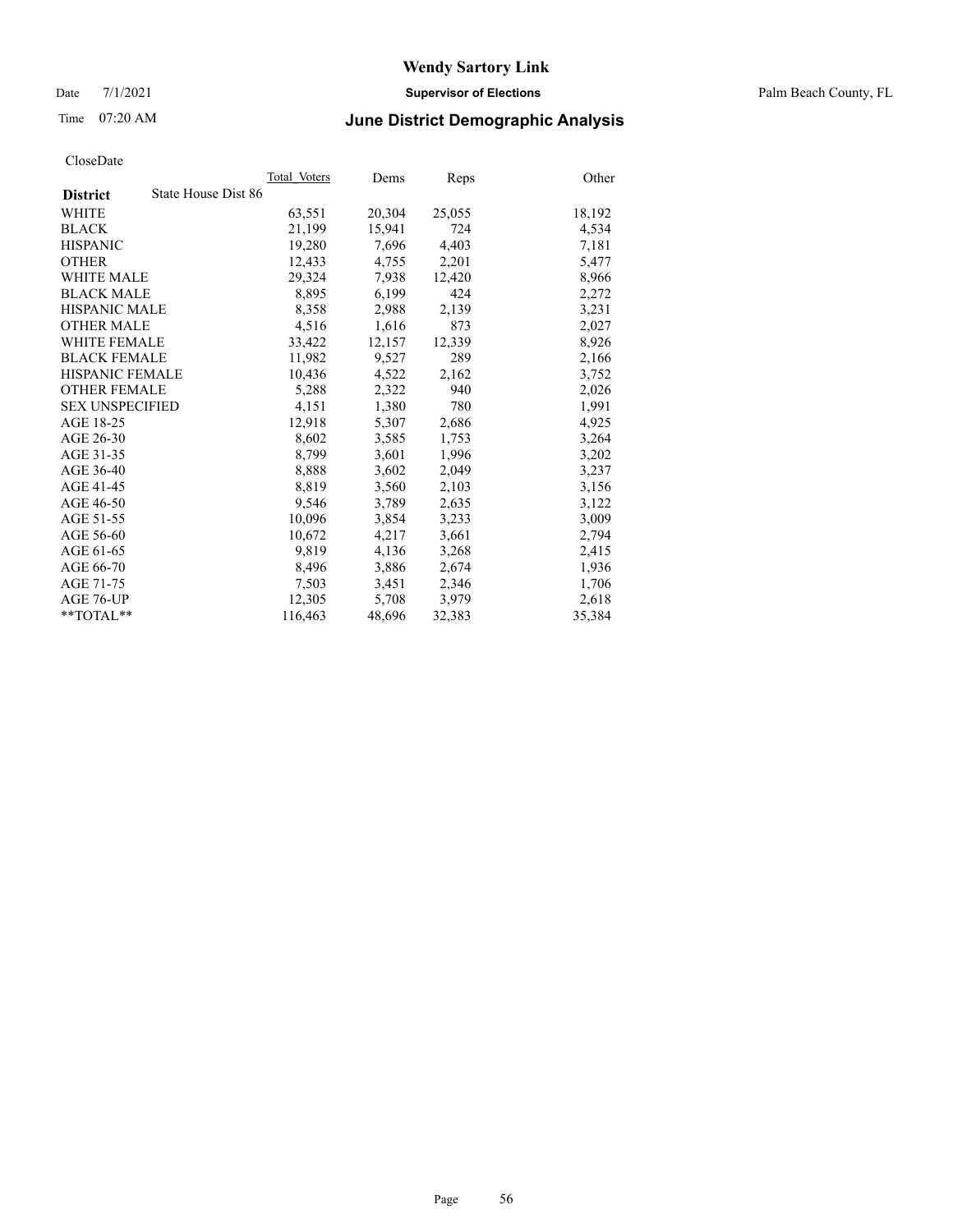Date 7/1/2021 **Supervisor of Elections** Palm Beach County, FL

# Time 07:20 AM **June District Demographic Analysis**

|                        | Total Voters        | Dems   | Reps   | Other  |
|------------------------|---------------------|--------|--------|--------|
| <b>District</b>        | State House Dist 87 |        |        |        |
| WHITE                  | 26,901              | 9,993  | 8,956  | 7,952  |
| <b>BLACK</b>           | 11,529              | 8,432  | 391    | 2,706  |
| <b>HISPANIC</b>        | 28,080              | 11,783 | 5,547  | 10,750 |
| <b>OTHER</b>           | 7,397               | 2,793  | 951    | 3,653  |
| <b>WHITE MALE</b>      | 12,632              | 4,014  | 4,567  | 4,051  |
| <b>BLACK MALE</b>      | 4.756               | 3,244  | 222    | 1,290  |
| <b>HISPANIC MALE</b>   | 12,389              | 4,812  | 2,748  | 4,829  |
| <b>OTHER MALE</b>      | 2,464               | 954    | 369    | 1,141  |
| <b>WHITE FEMALE</b>    | 13,885              | 5,866  | 4,273  | 3,746  |
| <b>BLACK FEMALE</b>    | 6,548               | 5,037  | 160    | 1,351  |
| <b>HISPANIC FEMALE</b> | 14,849              | 6,656  | 2,632  | 5,561  |
| <b>OTHER FEMALE</b>    | 2,771               | 1,220  | 346    | 1,205  |
| <b>SEX UNSPECIFIED</b> | 3,579               | 1,174  | 523    | 1,882  |
| AGE 18-25              | 9,934               | 4,405  | 1,214  | 4,315  |
| AGE 26-30              | 7.009               | 2,915  | 1,033  | 3,061  |
| AGE 31-35              | 6,977               | 3,059  | 1,139  | 2,779  |
| AGE 36-40              | 6,109               | 2,714  | 997    | 2,398  |
| AGE 41-45              | 5,677               | 2,539  | 1,001  | 2,137  |
| AGE 46-50              | 5,937               | 2,593  | 1,305  | 2,039  |
| AGE 51-55              | 6,181               | 2,663  | 1,505  | 2,013  |
| AGE 56-60              | 6,491               | 2,893  | 1,722  | 1,876  |
| AGE 61-65              | 5,634               | 2,662  | 1,493  | 1,479  |
| AGE 66-70              | 4,583               | 2,271  | 1,226  | 1,086  |
| AGE 71-75              | 3,693               | 1,719  | 1,177  | 797    |
| AGE 76-UP              | 5,682               | 2,568  | 2,033  | 1,081  |
| $*$ TOTAL $*$          | 73,907              | 33,001 | 15,845 | 25,061 |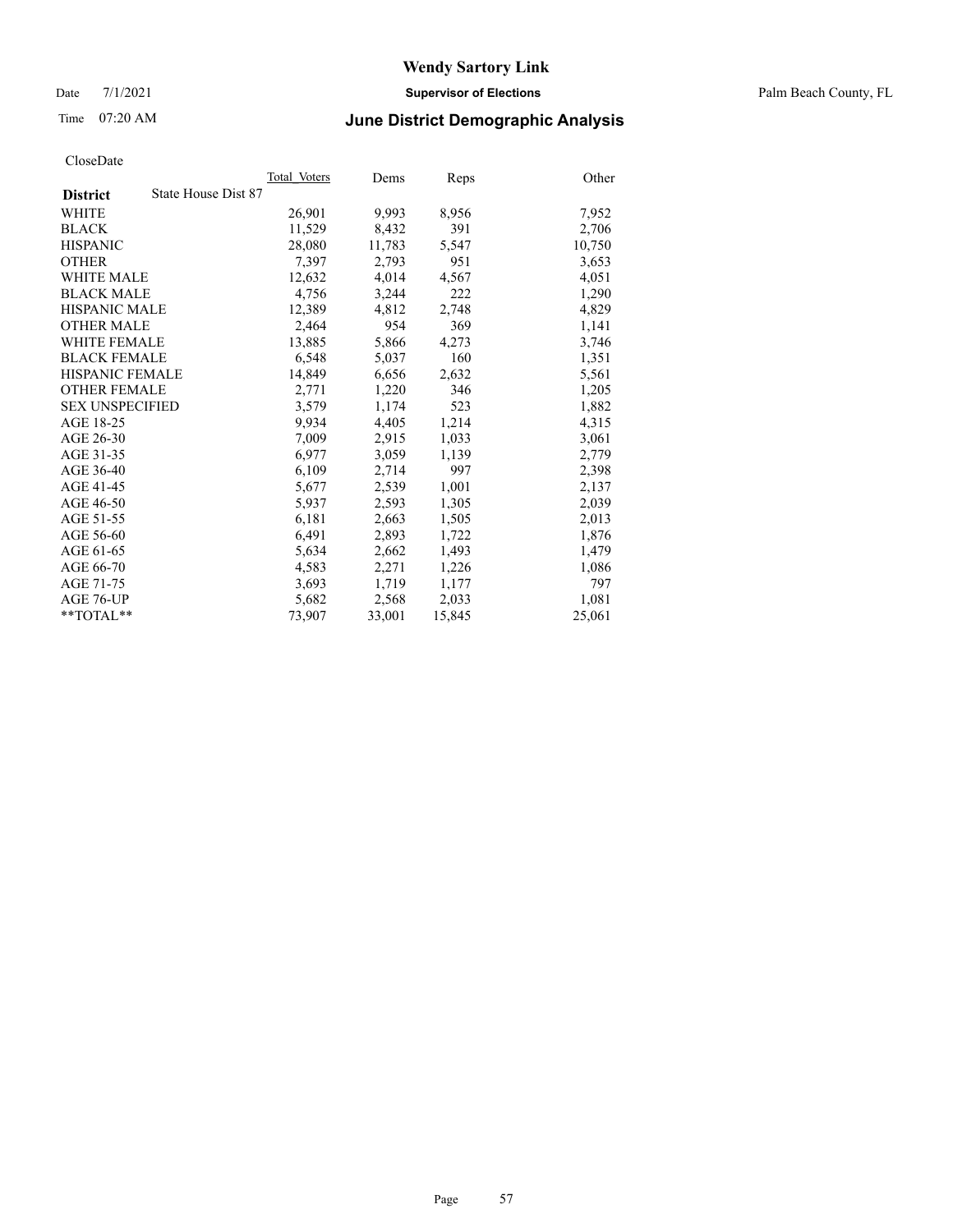Date 7/1/2021 **Supervisor of Elections** Palm Beach County, FL

# Time 07:20 AM **June District Demographic Analysis**

|                                        | Total Voters | Dems   | <b>Reps</b> | Other  |
|----------------------------------------|--------------|--------|-------------|--------|
| State House Dist 88<br><b>District</b> |              |        |             |        |
| WHITE                                  | 32,989       | 11,959 | 10,675      | 10,355 |
| <b>BLACK</b>                           | 49,707       | 40,432 | 1,264       | 8,011  |
| <b>HISPANIC</b>                        | 9,181        | 4,259  | 1,436       | 3,486  |
| <b>OTHER</b>                           | 9,416        | 4,256  | 1,006       | 4,154  |
| <b>WHITE MALE</b>                      | 16,284       | 5,025  | 5,695       | 5,564  |
| <b>BLACK MALE</b>                      | 20,818       | 16,083 | 687         | 4,048  |
| <b>HISPANIC MALE</b>                   | 3,999        | 1,760  | 698         | 1,541  |
| <b>OTHER MALE</b>                      | 3,251        | 1,420  | 421         | 1,410  |
| <b>WHITE FEMALE</b>                    | 16,249       | 6,795  | 4,846       | 4,608  |
| <b>BLACK FEMALE</b>                    | 28,073       | 23,749 | 560         | 3,764  |
| <b>HISPANIC FEMALE</b>                 | 4,952        | 2,393  | 701         | 1,858  |
| <b>OTHER FEMALE</b>                    | 3,770        | 1,977  | 379         | 1,414  |
| <b>SEX UNSPECIFIED</b>                 | 3,828        | 1,664  | 386         | 1,778  |
| AGE 18-25                              | 11,257       | 6,534  | 1,024       | 3,699  |
| AGE 26-30                              | 10,219       | 5,676  | 1,204       | 3,339  |
| AGE 31-35                              | 10,790       | 6,182  | 1,241       | 3,367  |
| AGE 36-40                              | 8,990        | 5,176  | 1,032       | 2,782  |
| AGE 41-45                              | 7,460        | 4,397  | 869         | 2,194  |
| AGE 46-50                              | 7,523        | 4,524  | 1,025       | 1,974  |
| AGE 51-55                              | 8,012        | 4,900  | 1,271       | 1,841  |
| AGE 56-60                              | 8,876        | 5,431  | 1,547       | 1,898  |
| AGE 61-65                              | 8,424        | 5,376  | 1,419       | 1,629  |
| AGE 66-70                              | 6,670        | 4,393  | 1,106       | 1,171  |
| AGE 71-75                              | 5,325        | 3,433  | 953         | 939    |
| AGE 76-UP                              | 7,746        | 4,884  | 1,689       | 1,173  |
| $*$ TOTAL $*$                          | 101,293      | 60,906 | 14,381      | 26,006 |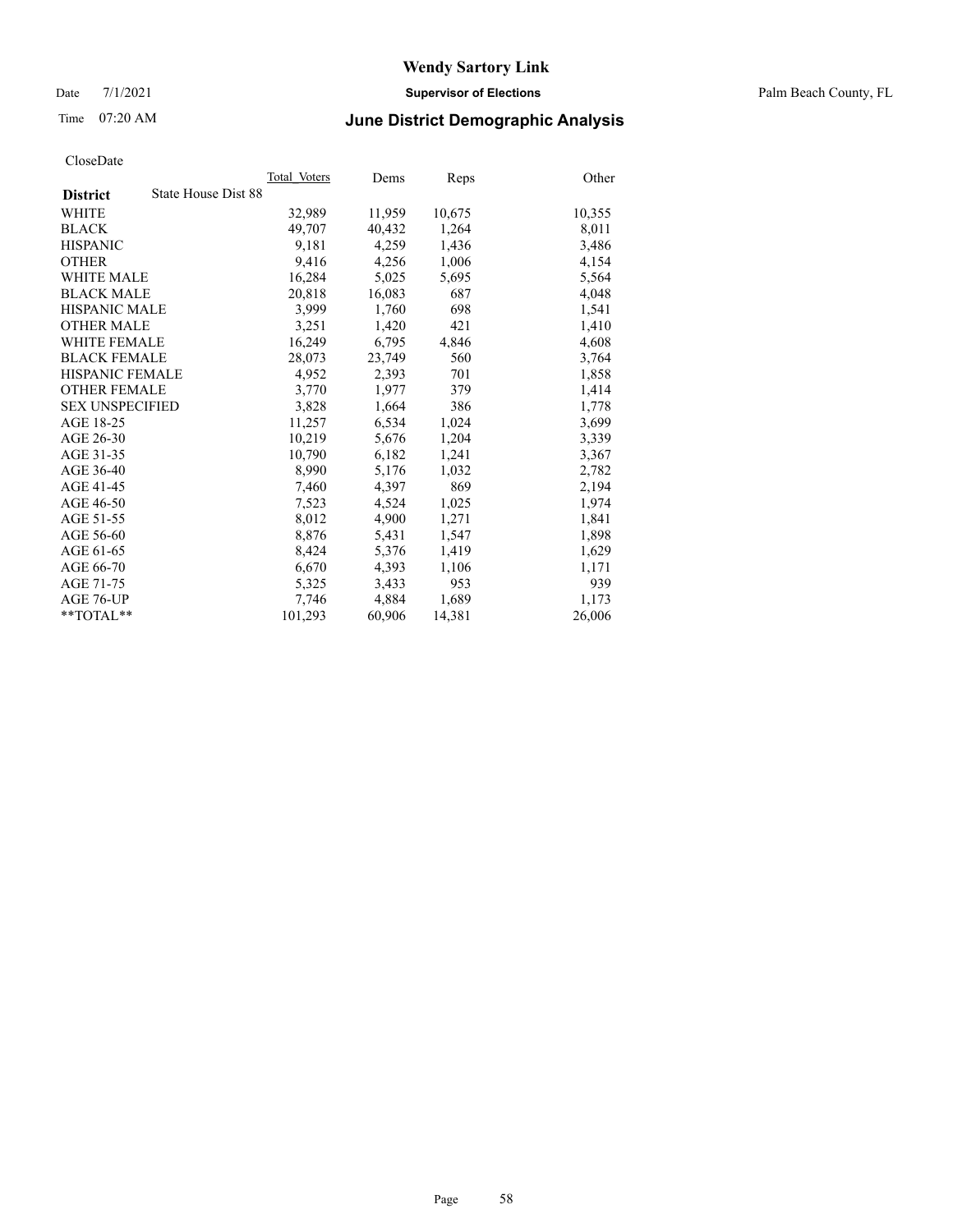Date 7/1/2021 **Supervisor of Elections** Palm Beach County, FL

## Time 07:20 AM **June District Demographic Analysis**

|                                        | Total Voters | Dems   | Reps   | Other  |
|----------------------------------------|--------------|--------|--------|--------|
| State House Dist 89<br><b>District</b> |              |        |        |        |
| WHITE                                  | 101,875      | 31,074 | 40,471 | 30,330 |
| <b>BLACK</b>                           | 6,441        | 4,705  | 280    | 1,456  |
| <b>HISPANIC</b>                        | 9.415        | 3,615  | 2,292  | 3,508  |
| <b>OTHER</b>                           | 10,369       | 3,516  | 2,351  | 4,502  |
| <b>WHITE MALE</b>                      | 48,358       | 12,344 | 20,299 | 15,715 |
| <b>BLACK MALE</b>                      | 2,928        | 1,989  | 161    | 778    |
| <b>HISPANIC MALE</b>                   | 3,841        | 1,356  | 963    | 1,522  |
| <b>OTHER MALE</b>                      | 3,522        | 1,097  | 875    | 1,550  |
| <b>WHITE FEMALE</b>                    | 52,104       | 18,346 | 19,619 | 14,139 |
| <b>BLACK FEMALE</b>                    | 3,388        | 2,639  | 114    | 635    |
| <b>HISPANIC FEMALE</b>                 | 5,348        | 2,183  | 1,276  | 1,889  |
| <b>OTHER FEMALE</b>                    | 4,231        | 1,664  | 920    | 1,647  |
| <b>SEX UNSPECIFIED</b>                 | 4,245        | 1,232  | 1,125  | 1,888  |
| AGE 18-25                              | 10,647       | 3,727  | 3,080  | 3,840  |
| AGE 26-30                              | 8,351        | 2,798  | 2,349  | 3,204  |
| AGE 31-35                              | 8,537        | 2,939  | 2,278  | 3,320  |
| AGE 36-40                              | 7,551        | 2,472  | 2,155  | 2,924  |
| AGE 41-45                              | 6,960        | 2,312  | 1,999  | 2,649  |
| AGE 46-50                              | 8,052        | 2,360  | 2,747  | 2,945  |
| AGE 51-55                              | 10,223       | 2,943  | 3,920  | 3,360  |
| AGE 56-60                              | 12,392       | 3,846  | 4,935  | 3,611  |
| AGE 61-65                              | 12.621       | 4,290  | 4,872  | 3,459  |
| AGE 66-70                              | 11,428       | 4,238  | 4,147  | 3,043  |
| AGE 71-75                              | 10,874       | 4,010  | 4,077  | 2,787  |
| AGE 76-UP                              | 20.464       | 6,975  | 8,835  | 4,654  |
| $*$ $TOTAL**$                          | 128,100      | 42,910 | 45,394 | 39,796 |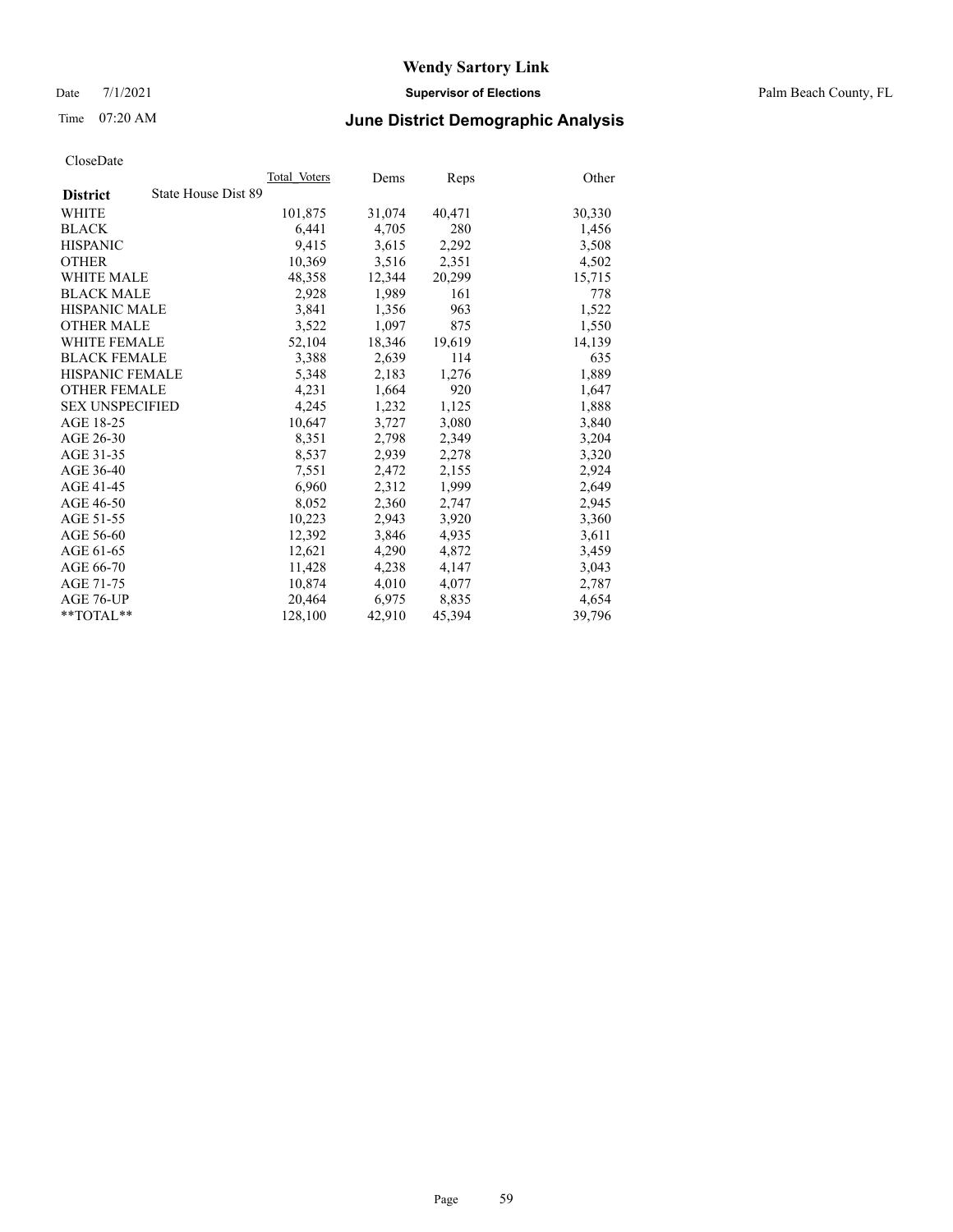Date 7/1/2021 **Supervisor of Elections** Palm Beach County, FL

# Time 07:20 AM **June District Demographic Analysis**

|                                        | Total Voters | Dems   | <b>Reps</b> | Other  |
|----------------------------------------|--------------|--------|-------------|--------|
| State House Dist 90<br><b>District</b> |              |        |             |        |
| WHITE                                  | 68,289       | 25,943 | 22,600      | 19,746 |
| <b>BLACK</b>                           | 16,876       | 12,489 | 530         | 3,857  |
| <b>HISPANIC</b>                        | 18,336       | 8,167  | 3,408       | 6,761  |
| <b>OTHER</b>                           | 11,456       | 4,475  | 1,853       | 5,128  |
| <b>WHITE MALE</b>                      | 31,037       | 9,942  | 11,230      | 9,865  |
| <b>BLACK MALE</b>                      | 7,284        | 5,010  | 298         | 1,976  |
| <b>HISPANIC MALE</b>                   | 7,899        | 3,207  | 1,636       | 3,056  |
| <b>OTHER MALE</b>                      | 3,989        | 1,496  | 746         | 1,747  |
| <b>WHITE FEMALE</b>                    | 36,327       | 15,682 | 11,077      | 9,568  |
| <b>BLACK FEMALE</b>                    | 9,303        | 7,286  | 223         | 1,794  |
| <b>HISPANIC FEMALE</b>                 | 10,049       | 4,795  | 1,708       | 3,546  |
| <b>OTHER FEMALE</b>                    | 4,837        | 2,150  | 728         | 1,959  |
| <b>SEX UNSPECIFIED</b>                 | 4,105        | 1,431  | 722         | 1,952  |
| AGE 18-25                              | 11,267       | 4,789  | 1,876       | 4,602  |
| AGE 26-30                              | 8,078        | 3,400  | 1,465       | 3,213  |
| AGE 31-35                              | 8,681        | 3,737  | 1,687       | 3,257  |
| AGE 36-40                              | 8,141        | 3,527  | 1,578       | 3,036  |
| AGE 41-45                              | 8,023        | 3,498  | 1,635       | 2,890  |
| AGE 46-50                              | 8,580        | 3,599  | 2,041       | 2,940  |
| AGE 51-55                              | 9,439        | 3,851  | 2,618       | 2,970  |
| AGE 56-60                              | 10,163       | 4,250  | 3,175       | 2,738  |
| AGE 61-65                              | 9,893        | 4,486  | 2,888       | 2,519  |
| AGE 66-70                              | 8,595        | 4,028  | 2,419       | 2,148  |
| AGE 71-75                              | 7,835        | 3,590  | 2,333       | 1,912  |
| AGE 76-UP                              | 16,262       | 8,319  | 4,676       | 3,267  |
| $*$ TOTAL $*$                          | 114,957      | 51,074 | 28,391      | 35,492 |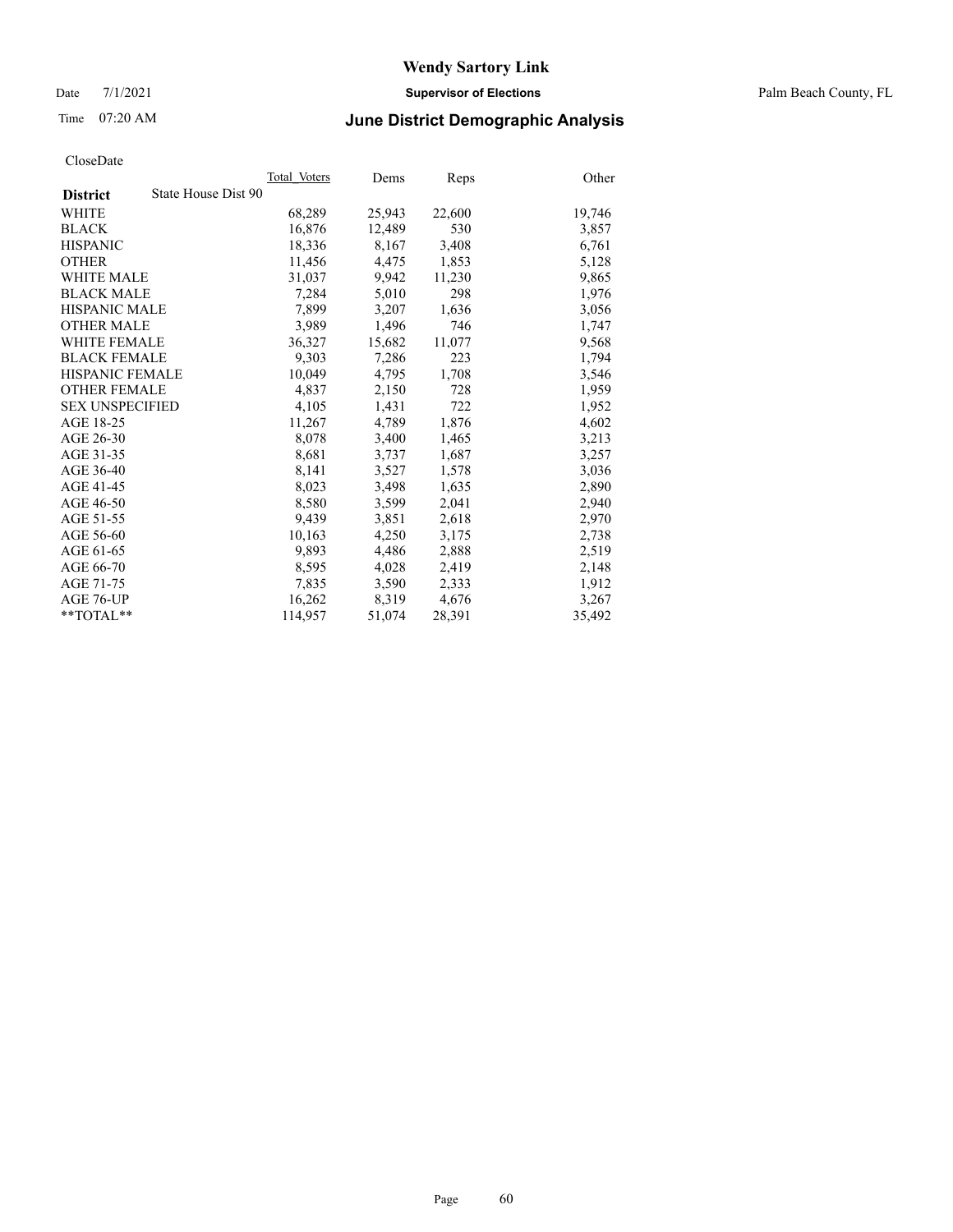Date 7/1/2021 **Supervisor of Elections** Palm Beach County, FL

# Time 07:20 AM **June District Demographic Analysis**

|                                        | Total Voters | Dems   | Reps   | Other  |
|----------------------------------------|--------------|--------|--------|--------|
| State House Dist 91<br><b>District</b> |              |        |        |        |
| WHITE                                  | 105,132      | 45,425 | 31,849 | 27,858 |
| <b>BLACK</b>                           | 6,384        | 4,676  | 273    | 1,435  |
| <b>HISPANIC</b>                        | 9,822        | 3,936  | 2,127  | 3,759  |
| <b>OTHER</b>                           | 10,120       | 3,760  | 2,016  | 4,344  |
| <b>WHITE MALE</b>                      | 46,107       | 16,561 | 15,733 | 13,813 |
| <b>BLACK MALE</b>                      | 2,646        | 1,802  | 156    | 688    |
| <b>HISPANIC MALE</b>                   | 3,936        | 1,412  | 931    | 1,593  |
| <b>OTHER MALE</b>                      | 3,387        | 1,143  | 754    | 1,490  |
| <b>WHITE FEMALE</b>                    | 57,526       | 28,275 | 15,693 | 13,558 |
| <b>BLACK FEMALE</b>                    | 3,633        | 2,809  | 111    | 713    |
| <b>HISPANIC FEMALE</b>                 | 5,659        | 2,444  | 1,150  | 2,065  |
| <b>OTHER FEMALE</b>                    | 4,210        | 1,792  | 810    | 1,608  |
| <b>SEX UNSPECIFIED</b>                 | 4,195        | 1,466  | 898    | 1,831  |
| AGE 18-25                              | 7,978        | 3,036  | 1,987  | 2,955  |
| AGE 26-30                              | 5,616        | 2,155  | 1,365  | 2,096  |
| AGE 31-35                              | 5,916        | 2,254  | 1,451  | 2,211  |
| AGE 36-40                              | 5,555        | 2,144  | 1,335  | 2,076  |
| AGE 41-45                              | 5,349        | 1,971  | 1,381  | 1,997  |
| AGE 46-50                              | 6,032        | 2,141  | 1,719  | 2,172  |
| AGE 51-55                              | 7,393        | 2,561  | 2,345  | 2,487  |
| AGE 56-60                              | 9,227        | 3,352  | 3,013  | 2,862  |
| AGE 61-65                              | 11,008       | 4,541  | 3,428  | 3,039  |
| AGE 66-70                              | 12,929       | 5,996  | 3,648  | 3,285  |
| AGE 71-75                              | 16,070       | 7,757  | 4,390  | 3,923  |
| AGE 76-UP                              | 38,384       | 19,888 | 10,203 | 8,293  |
| $*$ $TOTAL**$                          | 131,458      | 57,797 | 36,265 | 37,396 |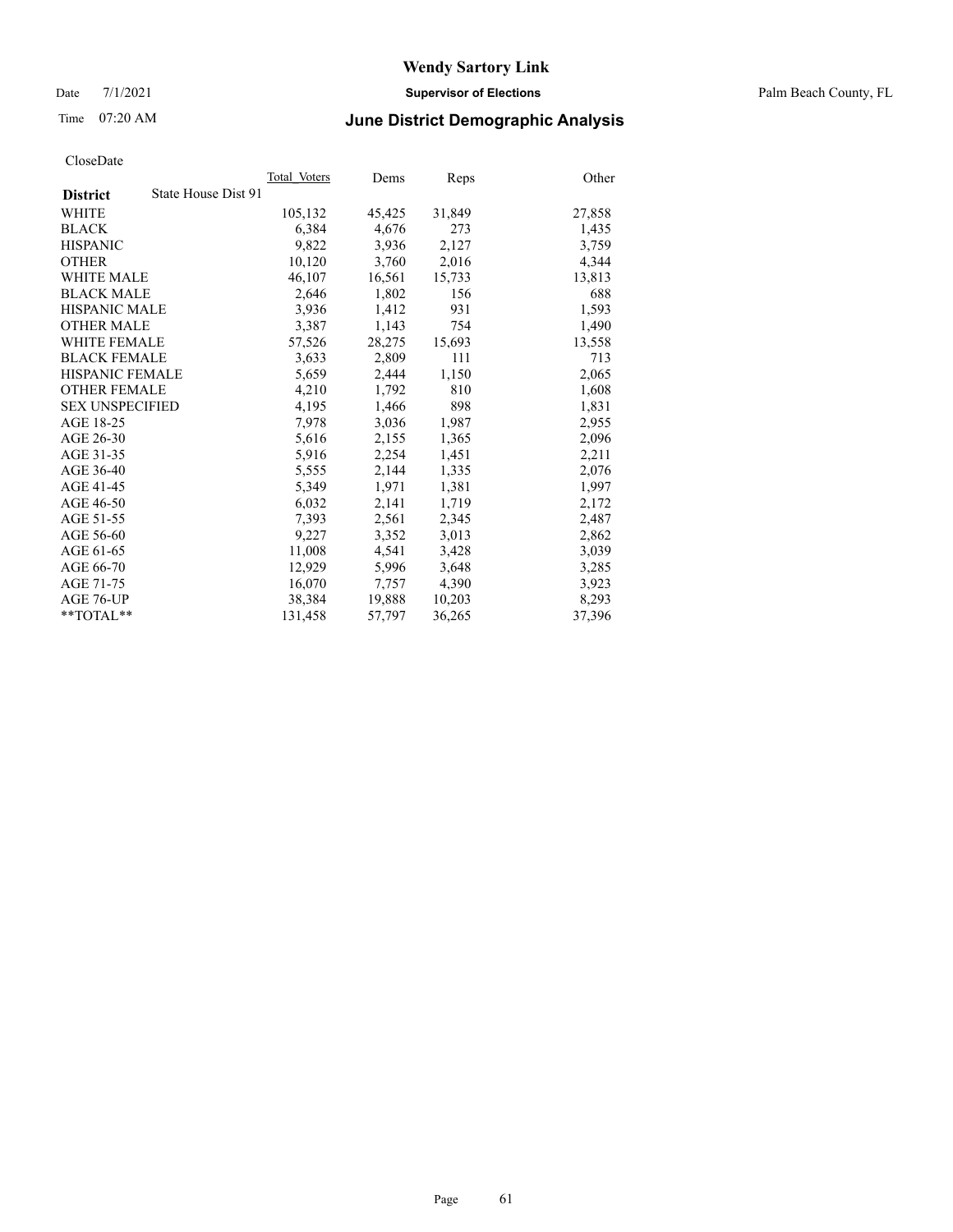Date 7/1/2021 **Supervisor of Elections** Palm Beach County, FL

# Time 07:20 AM **June District Demographic Analysis**

|                                        | Total Voters | Dems   | <b>Reps</b> | Other  |
|----------------------------------------|--------------|--------|-------------|--------|
| School Board Dist 1<br><b>District</b> |              |        |             |        |
| WHITE                                  | 129,487      | 35,547 | 58,069      | 35,871 |
| <b>BLACK</b>                           | 5,147        | 3,736  | 273         | 1,138  |
| <b>HISPANIC</b>                        | 9,237        | 3,383  | 2,440       | 3,414  |
| <b>OTHER</b>                           | 11,425       | 3,592  | 2,937       | 4,896  |
| <b>WHITE MALE</b>                      | 60,778       | 13,500 | 29,126      | 18,152 |
| <b>BLACK MALE</b>                      | 2,323        | 1,590  | 141         | 592    |
| <b>HISPANIC MALE</b>                   | 3,862        | 1,301  | 1,082       | 1,479  |
| <b>OTHER MALE</b>                      | 3,869        | 1,126  | 1,050       | 1,693  |
| <b>WHITE FEMALE</b>                    | 67,200       | 21,664 | 28,317      | 17,219 |
| <b>BLACK FEMALE</b>                    | 2,761        | 2,097  | 128         | 536    |
| <b>HISPANIC FEMALE</b>                 | 5,153        | 1,996  | 1,306       | 1,851  |
| <b>OTHER FEMALE</b>                    | 4,710        | 1,726  | 1,187       | 1,797  |
| <b>SEX UNSPECIFIED</b>                 | 4,464        | 1,173  | 1,321       | 1,970  |
| AGE 18-25                              | 12,121       | 3,640  | 4,163       | 4,318  |
| AGE 26-30                              | 9,172        | 2,828  | 3,029       | 3,315  |
| AGE 31-35                              | 9,775        | 2,956  | 3,315       | 3,504  |
| AGE 36-40                              | 10,233       | 2,997  | 3,472       | 3,764  |
| AGE 41-45                              | 9,688        | 2,774  | 3,324       | 3,590  |
| AGE 46-50                              | 10,729       | 2,820  | 4,284       | 3,625  |
| AGE 51-55                              | 12,577       | 3,244  | 5,598       | 3,735  |
| AGE 56-60                              | 15,004       | 4,006  | 7,054       | 3,944  |
| AGE 61-65                              | 15,303       | 4,634  | 6,905       | 3,764  |
| AGE 66-70                              | 13,831       | 4,656  | 5,747       | 3,428  |
| AGE 71-75                              | 13,185       | 4,315  | 5,727       | 3,143  |
| AGE 76-UP                              | 23,677       | 7,388  | 11,101      | 5,188  |
| $*$ TOTAL $*$                          | 155,296      | 46,258 | 63,719      | 45,319 |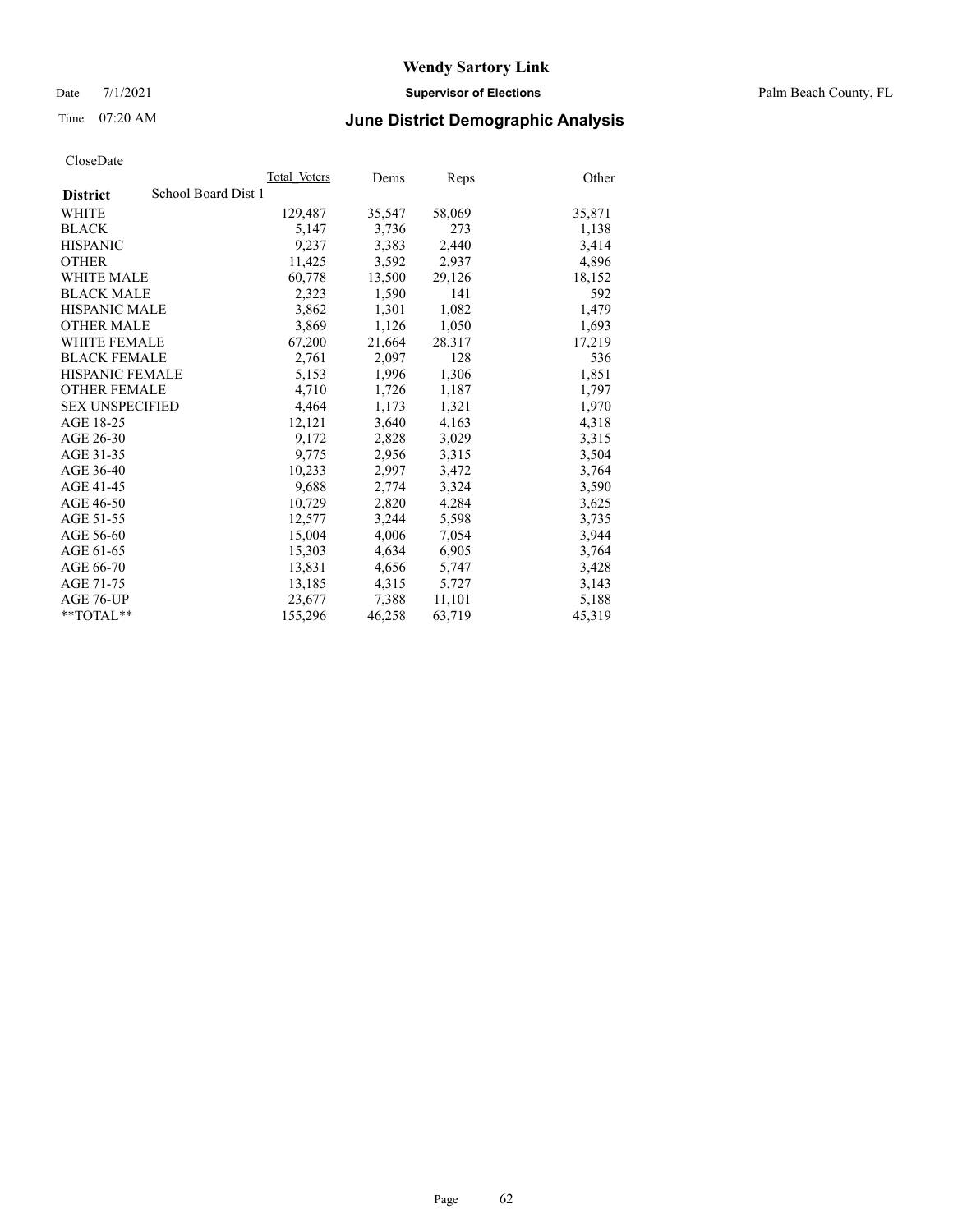Date 7/1/2021 **Supervisor of Elections** Palm Beach County, FL

## Time 07:20 AM **June District Demographic Analysis**

|                                        | Total Voters | Dems   | <b>Reps</b> | Other  |
|----------------------------------------|--------------|--------|-------------|--------|
| School Board Dist 2<br><b>District</b> |              |        |             |        |
| WHITE                                  | 47,009       | 17,386 | 16,643      | 12,980 |
| <b>BLACK</b>                           | 17,832       | 13,337 | 608         | 3,887  |
| <b>HISPANIC</b>                        | 31.449       | 13,220 | 6,651       | 11,578 |
| <b>OTHER</b>                           | 10,666       | 4,068  | 1,601       | 4,997  |
| <b>WHITE MALE</b>                      | 21,048       | 6,634  | 7,983       | 6,431  |
| <b>BLACK MALE</b>                      | 7,160        | 4,952  | 343         | 1,865  |
| <b>HISPANIC MALE</b>                   | 13,566       | 5,232  | 3,208       | 5,126  |
| <b>OTHER MALE</b>                      | 3,576        | 1,353  | 595         | 1,628  |
| <b>WHITE FEMALE</b>                    | 25,333       | 10,570 | 8,465       | 6,298  |
| <b>BLACK FEMALE</b>                    | 10,358       | 8,163  | 257         | 1,938  |
| <b>HISPANIC FEMALE</b>                 | 17,017       | 7,651  | 3,265       | 6,101  |
| <b>OTHER FEMALE</b>                    | 4,305        | 1,894  | 648         | 1,763  |
| <b>SEX UNSPECIFIED</b>                 | 4,529        | 1,529  | 725         | 2,275  |
| AGE 18-25                              | 11,373       | 5,037  | 1,638       | 4,698  |
| AGE 26-30                              | 8,255        | 3,480  | 1,331       | 3,444  |
| AGE 31-35                              | 8,202        | 3,615  | 1,429       | 3,158  |
| AGE 36-40                              | 7,671        | 3,389  | 1,357       | 2,925  |
| AGE 41-45                              | 7,347        | 3,291  | 1,403       | 2,653  |
| AGE 46-50                              | 7,750        | 3,392  | 1,802       | 2,556  |
| AGE 51-55                              | 8,249        | 3,543  | 2,156       | 2,550  |
| AGE 56-60                              | 9,312        | 4,008  | 2,657       | 2,647  |
| AGE 61-65                              | 9,022        | 4,184  | 2,537       | 2,301  |
| AGE 66-70                              | 8,195        | 3,942  | 2,257       | 1,996  |
| AGE 71-75                              | 7,572        | 3,546  | 2,336       | 1,690  |
| AGE 76-UP                              | 14,008       | 6,584  | 4,600       | 2,824  |
| $*$ TOTAL $*$                          | 106,956      | 48,011 | 25,503      | 33,442 |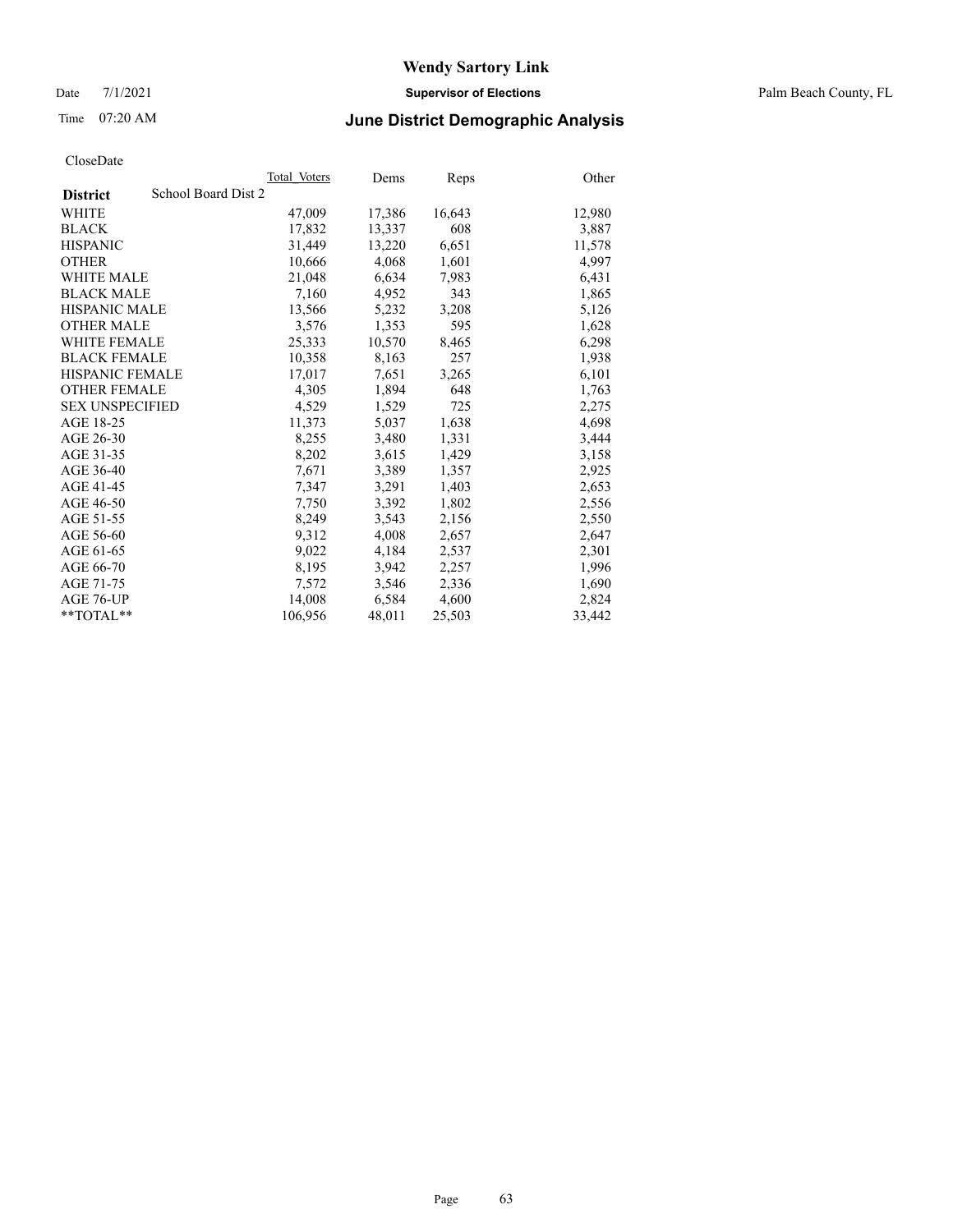Date 7/1/2021 **Supervisor of Elections** Palm Beach County, FL

# Time 07:20 AM **June District Demographic Analysis**

|                                        | Total Voters | Dems   | <b>Reps</b> | Other  |
|----------------------------------------|--------------|--------|-------------|--------|
| School Board Dist 3<br><b>District</b> |              |        |             |        |
| WHITE                                  | 116,754      | 51,383 | 34,213      | 31,158 |
| <b>BLACK</b>                           | 14,506       | 10,745 | 496         | 3,265  |
| <b>HISPANIC</b>                        | 16,477       | 7.079  | 3,227       | 6,171  |
| <b>OTHER</b>                           | 14,172       | 5,589  | 2,540       | 6,043  |
| <b>WHITE MALE</b>                      | 52,340       | 19,324 | 17,360      | 15,656 |
| <b>BLACK MALE</b>                      | 6,347        | 4.371  | 277         | 1,699  |
| <b>HISPANIC MALE</b>                   | 6,920        | 2,720  | 1,497       | 2,703  |
| <b>OTHER MALE</b>                      | 4,941        | 1,833  | 1,024       | 2,084  |
| <b>WHITE FEMALE</b>                    | 62,816       | 31,438 | 16,392      | 14,986 |
| <b>BLACK FEMALE</b>                    | 7,908        | 6,210  | 205         | 1,493  |
| <b>HISPANIC FEMALE</b>                 | 9,175        | 4,212  | 1,662       | 3,301  |
| <b>OTHER FEMALE</b>                    | 5,988        | 2,660  | 1,007       | 2,321  |
| <b>SEX UNSPECIFIED</b>                 | 5,270        | 1,900  | 1,022       | 2,348  |
| AGE 18-25                              | 11,920       | 4,900  | 2,284       | 4,736  |
| AGE 26-30                              | 7,305        | 2,974  | 1,474       | 2,857  |
| AGE 31-35                              | 8,116        | 3,375  | 1,726       | 3,015  |
| AGE 36-40                              | 8,593        | 3,555  | 1,846       | 3,192  |
| AGE 41-45                              | 9,089        | 3,690  | 2,128       | 3,271  |
| AGE 46-50                              | 9,762        | 3,743  | 2,667       | 3,352  |
| AGE 51-55                              | 10,748       | 4,167  | 3,237       | 3,344  |
| AGE 56-60                              | 11,872       | 4,661  | 3,800       | 3,411  |
| AGE 61-65                              | 13,001       | 5,862  | 3,757       | 3,382  |
| AGE 66-70                              | 14,831       | 7,346  | 3,838       | 3,647  |
| AGE 71-75                              | 18,231       | 9,276  | 4,627       | 4,328  |
| AGE 76-UP                              | 38,441       | 21,247 | 9,092       | 8,102  |
| $*$ TOTAL $*$                          | 161,909      | 74,796 | 40,476      | 46,637 |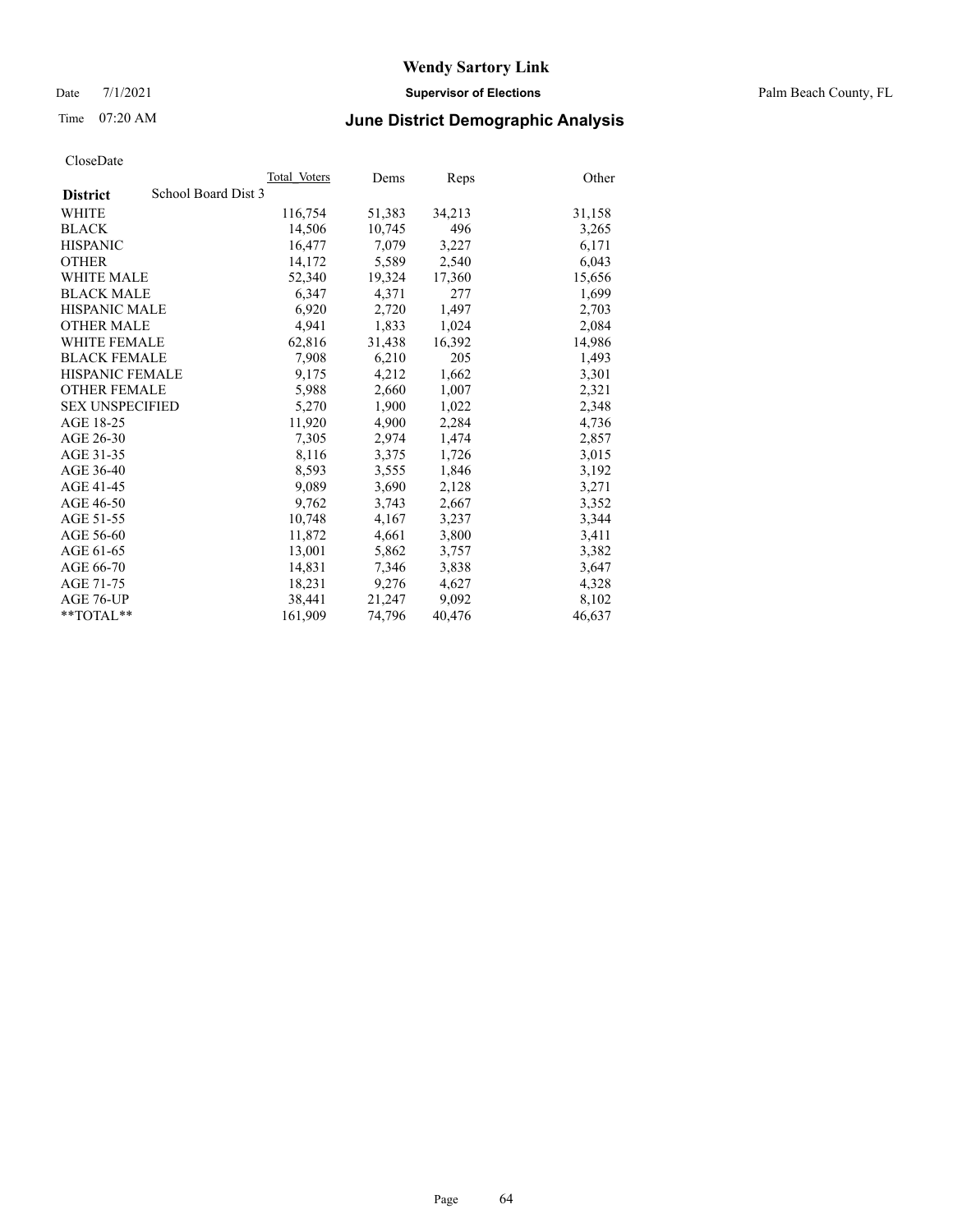Date 7/1/2021 **Supervisor of Elections** Palm Beach County, FL

## Time 07:20 AM **June District Demographic Analysis**

|                                        | Total Voters | Dems   | <b>Reps</b> | Other  |
|----------------------------------------|--------------|--------|-------------|--------|
| School Board Dist 4<br><b>District</b> |              |        |             |        |
| WHITE                                  | 102,881      | 34,577 | 38,209      | 30,095 |
| <b>BLACK</b>                           | 13,403       | 9,864  | 480         | 3,059  |
| <b>HISPANIC</b>                        | 14,938       | 6,427  | 2,918       | 5,593  |
| <b>OTHER</b>                           | 11,828       | 4,362  | 2,281       | 5,185  |
| <b>WHITE MALE</b>                      | 47,955       | 13,633 | 18,955      | 15,367 |
| <b>BLACK MALE</b>                      | 5,718        | 3,902  | 264         | 1,552  |
| <b>HISPANIC MALE</b>                   | 6,446        | 2,569  | 1,348       | 2,529  |
| <b>OTHER MALE</b>                      | 4,066        | 1,430  | 844         | 1,792  |
| <b>WHITE FEMALE</b>                    | 53,549       | 20,502 | 18,787      | 14,260 |
| <b>BLACK FEMALE</b>                    | 7,439        | 5,800  | 209         | 1,430  |
| <b>HISPANIC FEMALE</b>                 | 8,145        | 3,730  | 1,506       | 2,909  |
| <b>OTHER FEMALE</b>                    | 4,866        | 2,039  | 927         | 1,900  |
| <b>SEX UNSPECIFIED</b>                 | 4,744        | 1,560  | 1,022       | 2,162  |
| AGE 18-25                              | 10,882       | 4,350  | 2,291       | 4,241  |
| AGE 26-30                              | 9,957        | 3,873  | 2,232       | 3,852  |
| AGE 31-35                              | 10,801       | 4,247  | 2,424       | 4,130  |
| AGE 36-40                              | 9,365        | 3,716  | 2,161       | 3,488  |
| AGE 41-45                              | 7,968        | 3,164  | 1,902       | 2,902  |
| AGE 46-50                              | 8,927        | 3,333  | 2,489       | 3,105  |
| AGE 51-55                              | 10,633       | 3,759  | 3,450       | 3,424  |
| AGE 56-60                              | 12,918       | 4,658  | 4,573       | 3,687  |
| AGE 61-65                              | 13,586       | 5,224  | 4,731       | 3,631  |
| AGE 66-70                              | 12,578       | 5,165  | 4,187       | 3,226  |
| AGE 71-75                              | 12,066       | 4,765  | 4,263       | 3,038  |
| AGE 76-UP                              | 23,369       | 8,976  | 9,185       | 5,208  |
| **TOTAL**                              | 143,050      | 55,230 | 43,888      | 43,932 |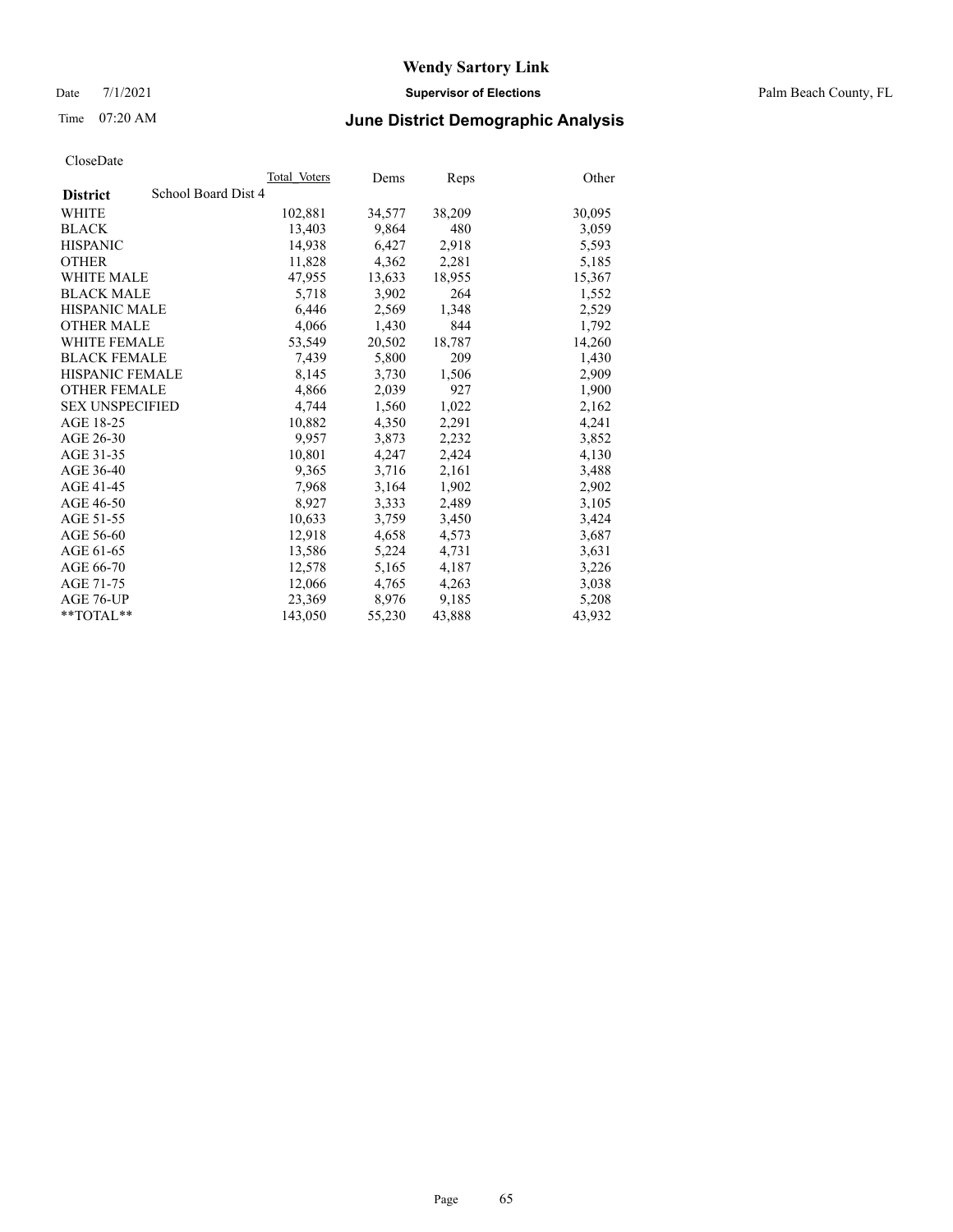Date 7/1/2021 **Supervisor of Elections** Palm Beach County, FL

# Time 07:20 AM **June District Demographic Analysis**

|                                        | Total Voters | Dems   | Reps   | Other  |
|----------------------------------------|--------------|--------|--------|--------|
| School Board Dist 5<br><b>District</b> |              |        |        |        |
| WHITE                                  | 111,825      | 39,361 | 39,518 | 32,946 |
| <b>BLACK</b>                           | 6,158        | 4,251  | 326    | 1,581  |
| <b>HISPANIC</b>                        | 17,972       | 7,032  | 3,863  | 7,077  |
| <b>OTHER</b>                           | 15,314       | 5,257  | 3,034  | 7,023  |
| <b>WHITE MALE</b>                      | 51,531       | 14,973 | 19,889 | 16,669 |
| <b>BLACK MALE</b>                      | 2,722        | 1,705  | 195    | 822    |
| <b>HISPANIC MALE</b>                   | 7,323        | 2,615  | 1,718  | 2,990  |
| <b>OTHER MALE</b>                      | 5,335        | 1,639  | 1,209  | 2,487  |
| <b>WHITE FEMALE</b>                    | 58,571       | 23,870 | 19,025 | 15,676 |
| <b>BLACK FEMALE</b>                    | 3,310        | 2,471  | 126    | 713    |
| <b>HISPANIC FEMALE</b>                 | 10,187       | 4,260  | 2,062  | 3,865  |
| <b>OTHER FEMALE</b>                    | 6,332        | 2,565  | 1,158  | 2,609  |
| <b>SEX UNSPECIFIED</b>                 | 5,771        | 1,715  | 1,314  | 2,742  |
| AGE 18-25                              | 15,280       | 5,490  | 4,040  | 5,750  |
| AGE 26-30                              | 9,518        | 3,371  | 2,456  | 3,691  |
| AGE 31-35                              | 9,814        | 3,500  | 2,553  | 3,761  |
| AGE 36-40                              | 9,569        | 3,302  | 2,525  | 3,742  |
| AGE 41-45                              | 9,777        | 3,298  | 2,617  | 3,862  |
| AGE 46-50                              | 10,806       | 3,307  | 3,306  | 4,193  |
| AGE 51-55                              | 12,556       | 3,963  | 4,210  | 4,383  |
| AGE 56-60                              | 13,595       | 4,580  | 4,860  | 4,155  |
| AGE 61-65                              | 13,204       | 4,883  | 4,552  | 3,769  |
| AGE 66-70                              | 11,925       | 4,871  | 3,907  | 3,147  |
| AGE 71-75                              | 11,265       | 4,649  | 3,729  | 2,887  |
| AGE 76-UP                              | 23,959       | 10,686 | 7,986  | 5,287  |
| **TOTAL**                              | 151,269      | 55,901 | 46,741 | 48,627 |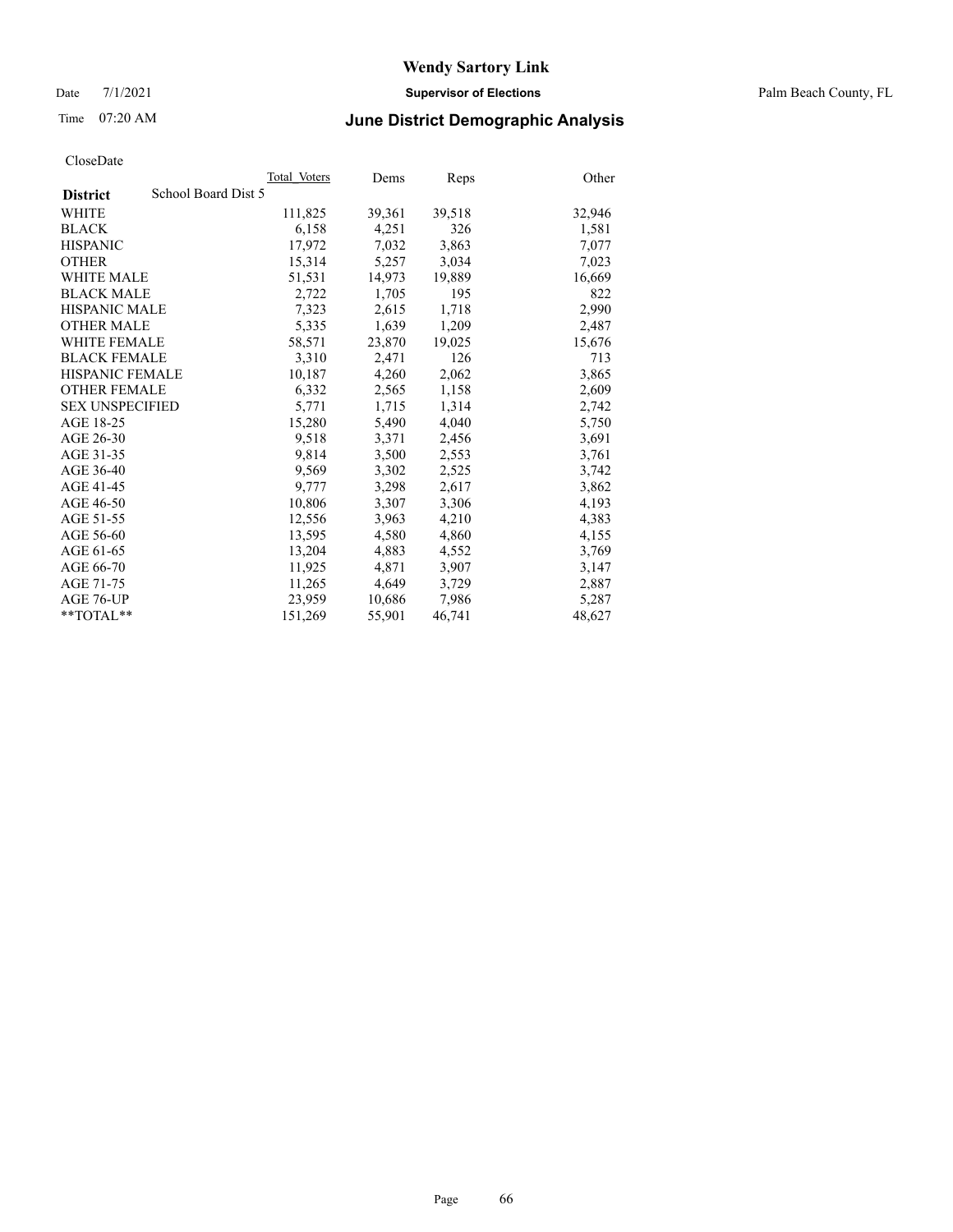Date 7/1/2021 **Supervisor of Elections** Palm Beach County, FL

# Time 07:20 AM **June District Demographic Analysis**

|                                        | Total Voters | Dems   | <b>Reps</b> | Other  |
|----------------------------------------|--------------|--------|-------------|--------|
| School Board Dist 6<br><b>District</b> |              |        |             |        |
| WHITE                                  | 74,299       | 21,009 | 31,631      | 21,659 |
| <b>BLACK</b>                           | 24,022       | 18,790 | 821         | 4,411  |
| <b>HISPANIC</b>                        | 21.646       | 8.057  | 5,450       | 8,139  |
| <b>OTHER</b>                           | 13,275       | 4,988  | 2,615       | 5,672  |
| <b>WHITE MALE</b>                      | 35,321       | 8,482  | 16,145      | 10,694 |
| <b>BLACK MALE</b>                      | 10,342       | 7,615  | 468         | 2,259  |
| <b>HISPANIC MALE</b>                   | 9,690        | 3,272  | 2,698       | 3,720  |
| <b>OTHER MALE</b>                      | 4,908        | 1,718  | 1,083       | 2,107  |
| <b>WHITE FEMALE</b>                    | 37,984       | 12,295 | 15,083      | 10,606 |
| <b>BLACK FEMALE</b>                    | 13,331       | 10,935 | 343         | 2,053  |
| <b>HISPANIC FEMALE</b>                 | 11,441       | 4,608  | 2,648       | 4,185  |
| <b>OTHER FEMALE</b>                    | 5,545        | 2,430  | 1,019       | 2,096  |
| <b>SEX UNSPECIFIED</b>                 | 4,569        | 1,430  | 1,002       | 2,137  |
| AGE 18-25                              | 15,711       | 6,071  | 3,746       | 5,894  |
| AGE 26-30                              | 10,273       | 4,090  | 2,449       | 3,734  |
| AGE 31-35                              | 10,847       | 4,082  | 2,921       | 3,844  |
| AGE 36-40                              | 10,820       | 3,940  | 3,004       | 3,876  |
| AGE 41-45                              | 10,494       | 3,868  | 2,896       | 3,730  |
| AGE 46-50                              | 11,528       | 4,151  | 3,599       | 3,778  |
| AGE 51-55                              | 12,658       | 4,523  | 4,432       | 3,703  |
| AGE 56-60                              | 13,323       | 5,070  | 4,924       | 3,329  |
| AGE 61-65                              | 11,377       | 4,781  | 3,928       | 2,668  |
| AGE 66-70                              | 9,080        | 4,168  | 2,997       | 1,915  |
| AGE 71-75                              | 7,056        | 3,324  | 2,285       | 1,447  |
| AGE 76-UP                              | 10,075       | 4,776  | 3,336       | 1,963  |
| $*$ TOTAL $*$                          | 133,242      | 52,844 | 40,517      | 39,881 |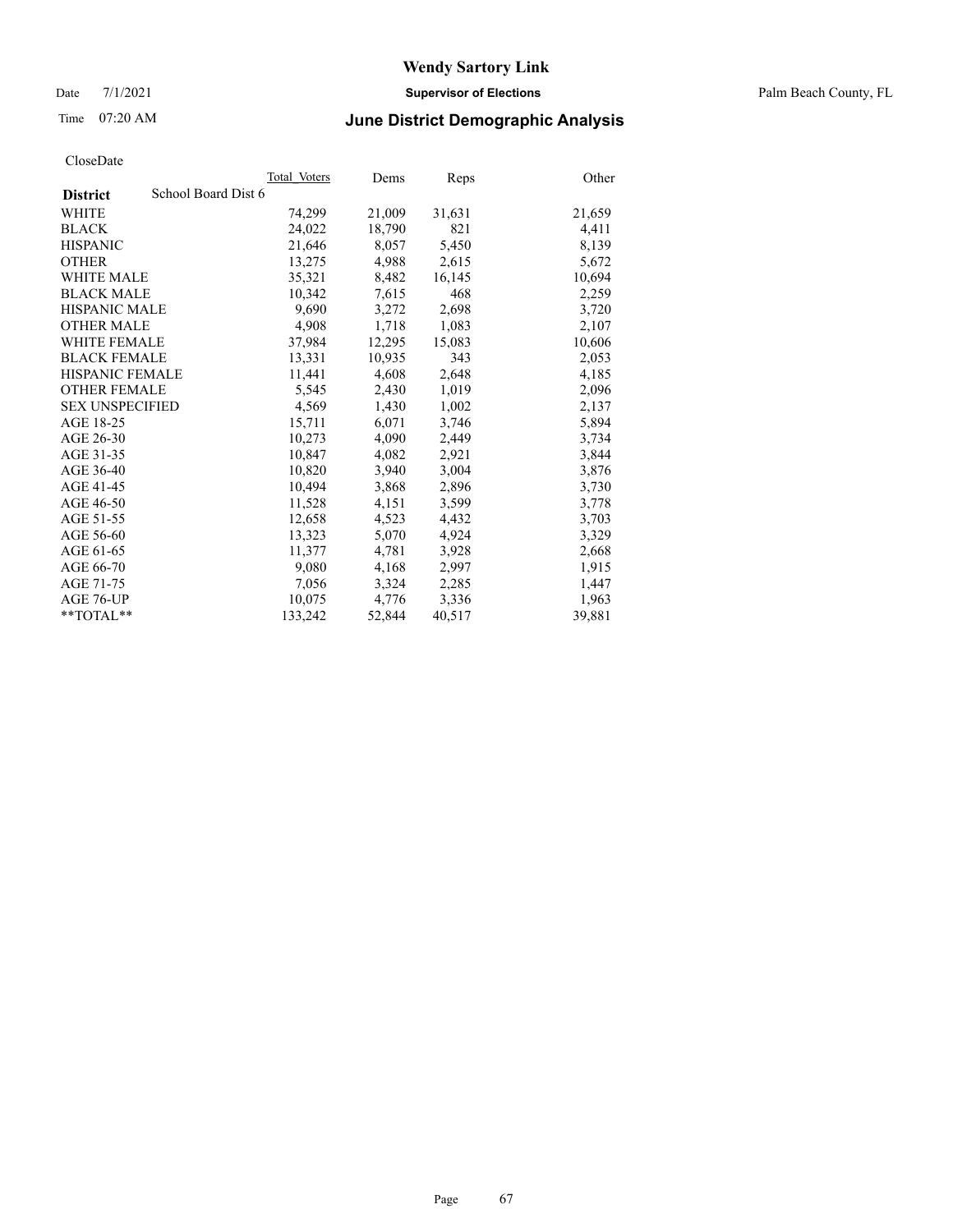Date 7/1/2021 **Supervisor of Elections** Palm Beach County, FL

## Time 07:20 AM **June District Demographic Analysis**

|                                        | Total Voters | Dems   | <b>Reps</b> | Other  |
|----------------------------------------|--------------|--------|-------------|--------|
| School Board Dist 7<br><b>District</b> |              |        |             |        |
| WHITE                                  | 39,513       | 14,331 | 12,686      | 12,496 |
| <b>BLACK</b>                           | 55,755       | 44,943 | 1,438       | 9,374  |
| <b>HISPANIC</b>                        | 13.547       | 6,192  | 2,130       | 5,225  |
| <b>OTHER</b>                           | 11,103       | 4,963  | 1,211       | 4,929  |
| <b>WHITE MALE</b>                      | 19,221       | 5,883  | 6,719       | 6,619  |
| <b>BLACK MALE</b>                      | 23,338       | 17,867 | 793         | 4,678  |
| <b>HISPANIC MALE</b>                   | 5,962        | 2,559  | 1,061       | 2,342  |
| <b>OTHER MALE</b>                      | 3,800        | 1,660  | 503         | 1,637  |
| <b>WHITE FEMALE</b>                    | 19,726       | 8,279  | 5,798       | 5,649  |
| <b>BLACK FEMALE</b>                    | 31,488       | 26,406 | 621         | 4,461  |
| <b>HISPANIC FEMALE</b>                 | 7,230        | 3,476  | 1,018       | 2,736  |
| <b>OTHER FEMALE</b>                    | 4,389        | 2,286  | 442         | 1,661  |
| <b>SEX UNSPECIFIED</b>                 | 4,686        | 1,969  | 497         | 2,220  |
| AGE 18-25                              | 13,775       | 7,700  | 1,305       | 4,770  |
| AGE 26-30                              | 12,501       | 6,692  | 1,486       | 4,323  |
| AGE 31-35                              | 12,723       | 7,143  | 1,498       | 4,082  |
| AGE 36-40                              | 10,412       | 5,851  | 1,230       | 3,331  |
| AGE 41-45                              | 8,843        | 5,131  | 1,025       | 2,687  |
| AGE 46-50                              | 8,953        | 5,217  | 1,309       | 2,427  |
| AGE 51-55                              | 9,379        | 5,555  | 1,525       | 2,299  |
| AGE 56-60                              | 10,375       | 6,236  | 1,869       | 2,270  |
| AGE 61-65                              | 9,776        | 6,146  | 1,735       | 1,895  |
| AGE 66-70                              | 7,731        | 4,996  | 1,335       | 1,400  |
| AGE 71-75                              | 6,106        | 3,891  | 1,076       | 1,139  |
| AGE 76-UP                              | 9,343        | 5,871  | 2,071       | 1,401  |
| $*$ TOTAL $*$                          | 119,918      | 70,429 | 17,465      | 32,024 |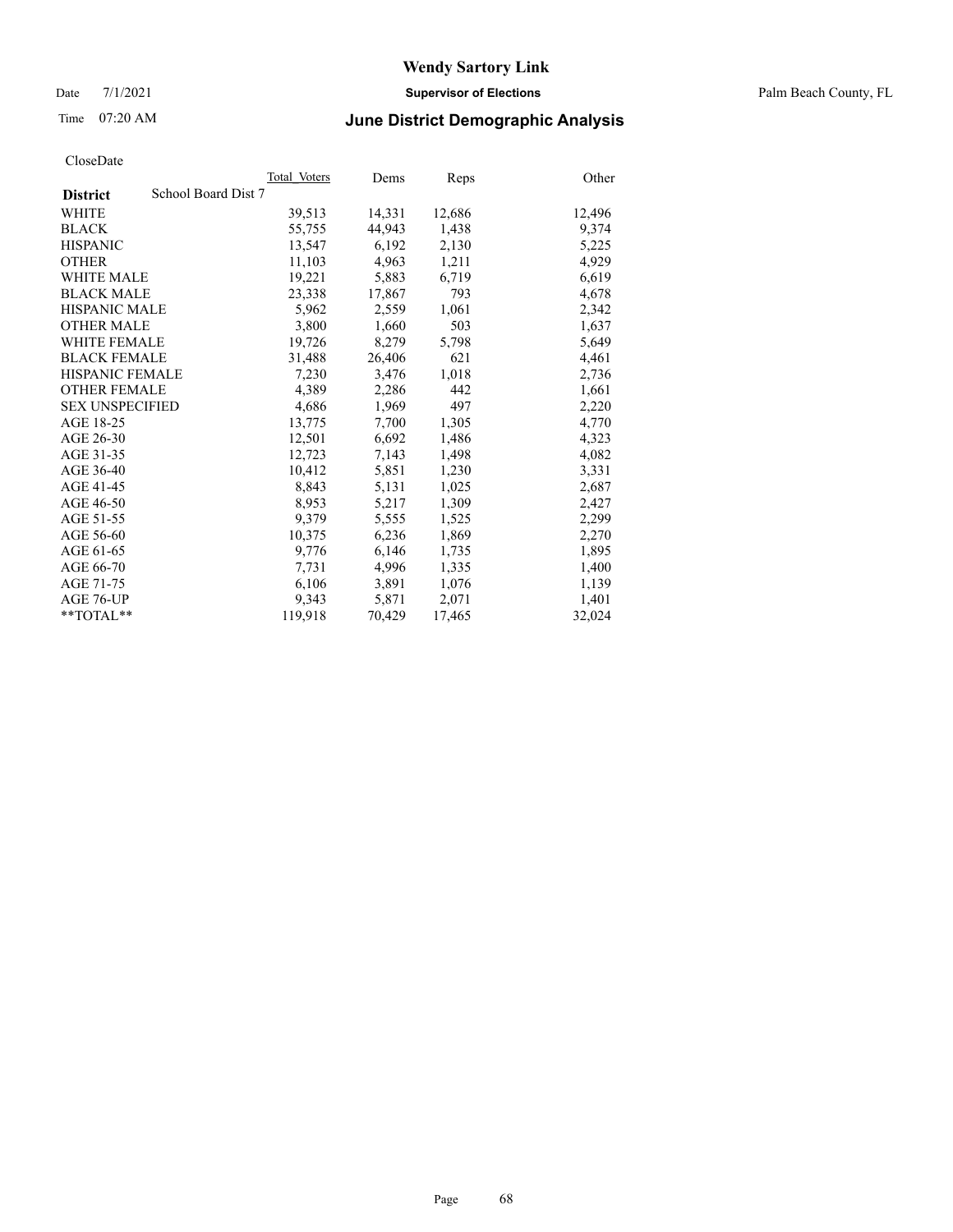Date 7/1/2021 **Supervisor of Elections** Palm Beach County, FL

# Time 07:20 AM **June District Demographic Analysis**

|                                         | Total Voters | Dems   | <b>Reps</b> | Other |
|-----------------------------------------|--------------|--------|-------------|-------|
| State Senate Dist 25<br><b>District</b> |              |        |             |       |
| WHITE                                   | 20,407       | 4,784  | 9,679       | 5,944 |
| <b>BLACK</b>                            | 4,619        | 3,692  | 167         | 760   |
| <b>HISPANIC</b>                         | 3.833        | 1,270  | 1,156       | 1,407 |
| <b>OTHER</b>                            | 2,311        | 769    | 614         | 928   |
| <b>WHITE MALE</b>                       | 10,090       | 1,966  | 5,034       | 3,090 |
| <b>BLACK MALE</b>                       | 1,985        | 1,504  | 86          | 395   |
| <b>HISPANIC MALE</b>                    | 1,740        | 544    | 560         | 636   |
| <b>OTHER MALE</b>                       | 776          | 245    | 226         | 305   |
| WHITE FEMALE                            | 10,036       | 2,770  | 4,522       | 2,744 |
| <b>BLACK FEMALE</b>                     | 2,559        | 2,130  | 79          | 350   |
| <b>HISPANIC FEMALE</b>                  | 1,995        | 697    | 574         | 724   |
| <b>OTHER FEMALE</b>                     | 922          | 363    | 228         | 331   |
| <b>SEX UNSPECIFIED</b>                  | 1,026        | 277    | 292         | 457   |
| AGE 18-25                               | 3,377        | 1,106  | 1,051       | 1,220 |
| AGE 26-30                               | 2,436        | 814    | 721         | 901   |
| AGE 31-35                               | 2,612        | 817    | 929         | 866   |
| AGE 36-40                               | 2,740        | 768    | 1,007       | 965   |
| AGE 41-45                               | 2,403        | 712    | 842         | 849   |
| AGE 46-50                               | 2,623        | 721    | 1,040       | 862   |
| AGE 51-55                               | 3.043        | 962    | 1,250       | 831   |
| AGE 56-60                               | 3,406        | 1,122  | 1,465       | 819   |
| AGE 61-65                               | 3,017        | 1,133  | 1,216       | 668   |
| AGE 66-70                               | 2,134        | 915    | 781         | 438   |
| AGE 71-75                               | 1,517        | 621    | 577         | 319   |
| AGE 76-UP                               | 1,862        | 824    | 737         | 301   |
| $*$ $TOTAL**$                           | 31,170       | 10,515 | 11,616      | 9,039 |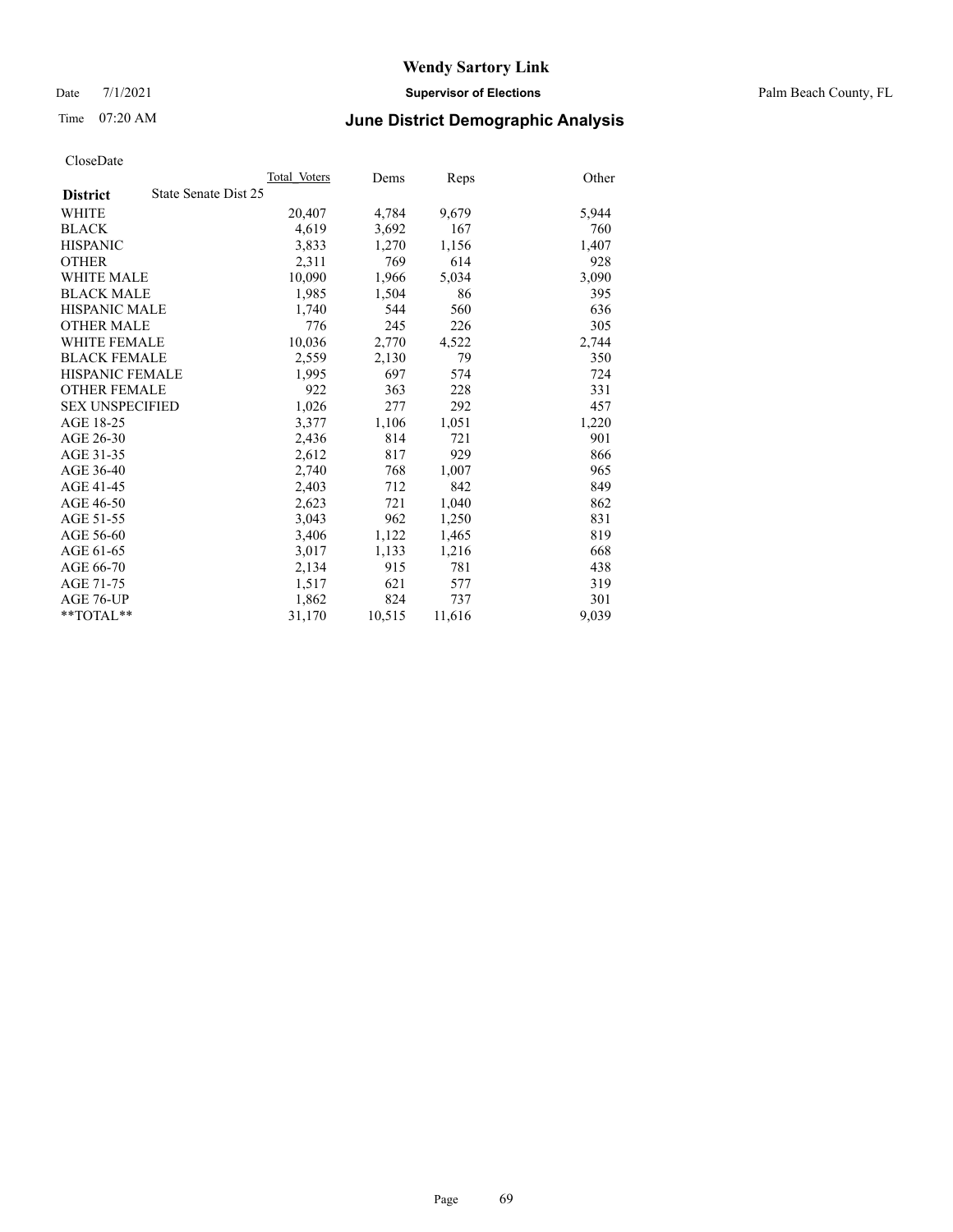Date 7/1/2021 **Supervisor of Elections** Palm Beach County, FL

# Time 07:20 AM **June District Demographic Analysis**

|                                         | Total Voters | Dems    | <b>Reps</b> | Other  |
|-----------------------------------------|--------------|---------|-------------|--------|
| State Senate Dist 29<br><b>District</b> |              |         |             |        |
| WHITE                                   | 187,285      | 66,603  | 67,060      | 53,622 |
| <b>BLACK</b>                            | 18,984       | 14,357  | 766         | 3,861  |
| <b>HISPANIC</b>                         | 31,296       | 12,161  | 7,099       | 12,036 |
| <b>OTHER</b>                            | 25,439       | 9,022   | 5,080       | 11,337 |
| <b>WHITE MALE</b>                       | 86,298       | 25,520  | 33,825      | 26,953 |
| <b>BLACK MALE</b>                       | 8,193        | 5,763   | 455         | 1,975  |
| <b>HISPANIC MALE</b>                    | 13,082       | 4,644   | 3,238       | 5,200  |
| <b>OTHER MALE</b>                       | 8,948        | 2,885   | 2,015       | 4,048  |
| <b>WHITE FEMALE</b>                     | 98,235       | 40,257  | 32,278      | 25,700 |
| <b>BLACK FEMALE</b>                     | 10,477       | 8,384   | 303         | 1,790  |
| <b>HISPANIC FEMALE</b>                  | 17,447       | 7,263   | 3,709       | 6,475  |
| <b>OTHER FEMALE</b>                     | 10,629       | 4,400   | 1,994       | 4,235  |
| <b>SEX UNSPECIFIED</b>                  | 9,402        | 2,876   | 2,126       | 4,400  |
| AGE 18-25                               | 25,797       | 9,526   | 6,618       | 9,653  |
| AGE 26-30                               | 15,678       | 5,887   | 3,892       | 5,899  |
| AGE 31-35                               | 16,280       | 6,093   | 4,162       | 6,025  |
| AGE 36-40                               | 16,329       | 5,939   | 4,235       | 6,155  |
| AGE 41-45                               | 17,066       | 6,018   | 4,619       | 6,429  |
| AGE 46-50                               | 19,014       | 6,158   | 5,903       | 6,953  |
| AGE 51-55                               | 21,518       | 7,078   | 7,314       | 7,126  |
| AGE 56-60                               | 23,103       | 8,062   | 8,352       | 6,689  |
| AGE 61-65                               | 22,463       | 8,650   | 7,717       | 6,096  |
| AGE 66-70                               | 21,114       | 9,127   | 6,707       | 5,280  |
| AGE 71-75                               | 21,376       | 9,397   | 6,833       | 5,146  |
| AGE 76-UP                               | 43,265       | 20,207  | 13,653      | 9,405  |
| $*$ TOTAL $*$                           | 263,004      | 102,143 | 80,005      | 80,856 |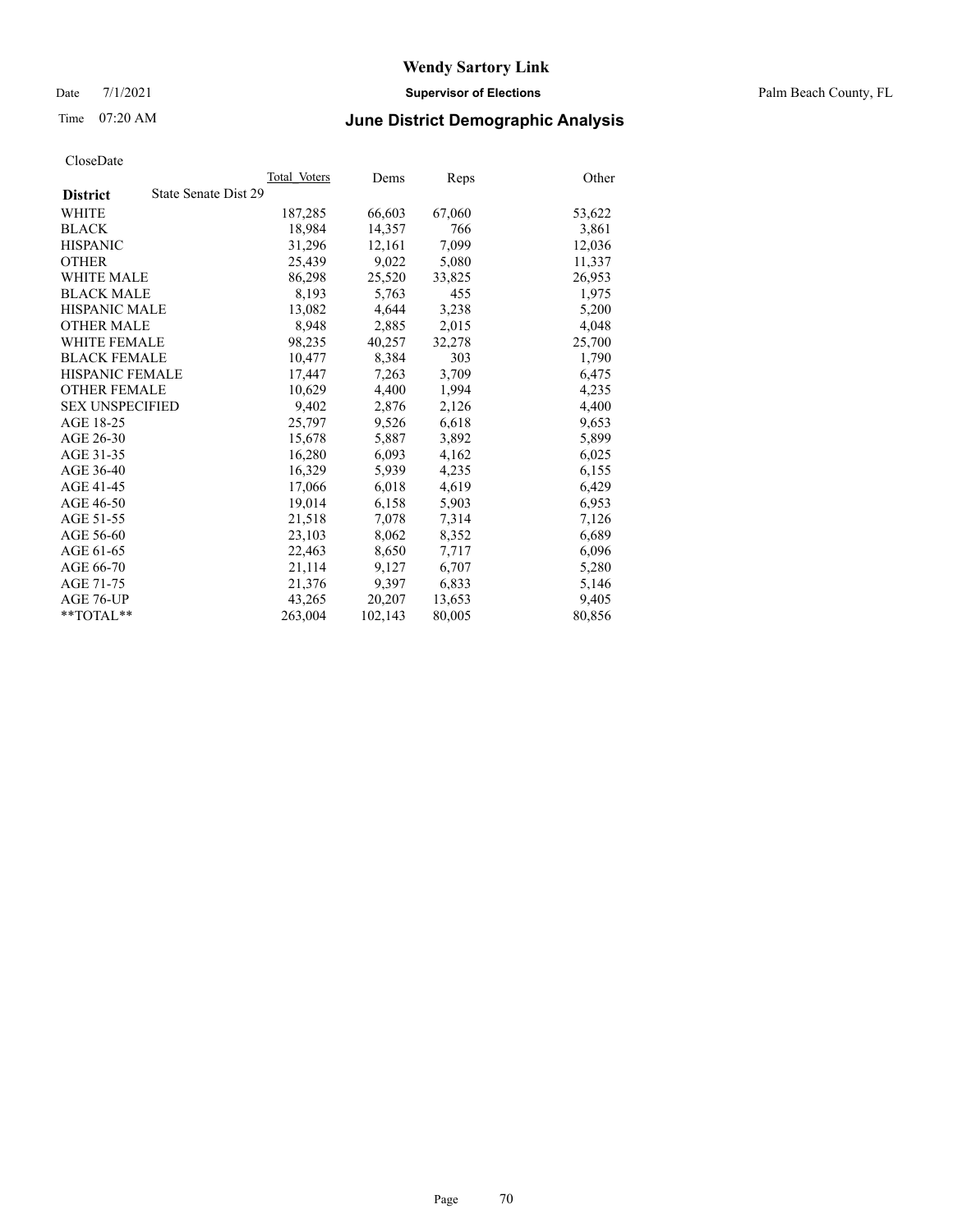Date 7/1/2021 **Supervisor of Elections** Palm Beach County, FL

# Time 07:20 AM **June District Demographic Analysis**

|                                         | Total Voters | Dems    | <b>Reps</b> | Other   |
|-----------------------------------------|--------------|---------|-------------|---------|
| State Senate Dist 30<br><b>District</b> |              |         |             |         |
| WHITE                                   | 212,998      | 63,525  | 89,101      | 60,372  |
| <b>BLACK</b>                            | 62,979       | 49,289  | 1,963       | 11,727  |
| <b>HISPANIC</b>                         | 40.982       | 16,563  | 9,128       | 15,291  |
| <b>OTHER</b>                            | 30,900       | 11,458  | 5,813       | 13,629  |
| <b>WHITE MALE</b>                       | 99.944       | 24,770  | 44,627      | 30,547  |
| <b>BLACK MALE</b>                       | 26,060       | 19,133  | 1,062       | 5,865   |
| <b>HISPANIC MALE</b>                    | 17,696       | 6,562   | 4,353       | 6,781   |
| <b>OTHER MALE</b>                       | 10,751       | 3,790   | 2,205       | 4,756   |
| <b>WHITE FEMALE</b>                     | 110,452      | 38,066  | 43,466      | 28,920  |
| <b>BLACK FEMALE</b>                     | 35,922       | 29,458  | 873         | 5,591   |
| HISPANIC FEMALE                         | 22,218       | 9,572   | 4,568       | 8,078   |
| <b>OTHER FEMALE</b>                     | 12,740       | 5,461   | 2,329       | 4,950   |
| <b>SEX UNSPECIFIED</b>                  | 11.774       | 3,869   | 2,437       | 5,468   |
| AGE 18-25                               | 32,484       | 13,507  | 7,138       | 11,839  |
| AGE 26-30                               | 25,931       | 10.764  | 5,717       | 9,450   |
| AGE 31-35                               | 27,112       | 11,398  | 6,175       | 9,539   |
| AGE 36-40                               | 25,608       | 10,356  | 6,133       | 9,119   |
| AGE 41-45                               | 23,397       | 9,486   | 5,723       | 8,188   |
| AGE 46-50                               | 25,026       | 9,838   | 7,279       | 7,909   |
| AGE 51-55                               | 27,892       | 10,575  | 9,404       | 7,913   |
| AGE 56-60                               | 32,061       | 12,290  | 11,507      | 8,264   |
| AGE 61-65                               | 31,161       | 12,846  | 10,940      | 7,375   |
| AGE 66-70                               | 27,509       | 11,760  | 9,357       | 6,392   |
| AGE 71-75                               | 25,238       | 10,436  | 9,020       | 5,782   |
| AGE 76-UP                               | 44,439       | 17,579  | 17,612      | 9,248   |
| $*$ TOTAL $*$                           | 347,859      | 140,835 | 106,005     | 101,019 |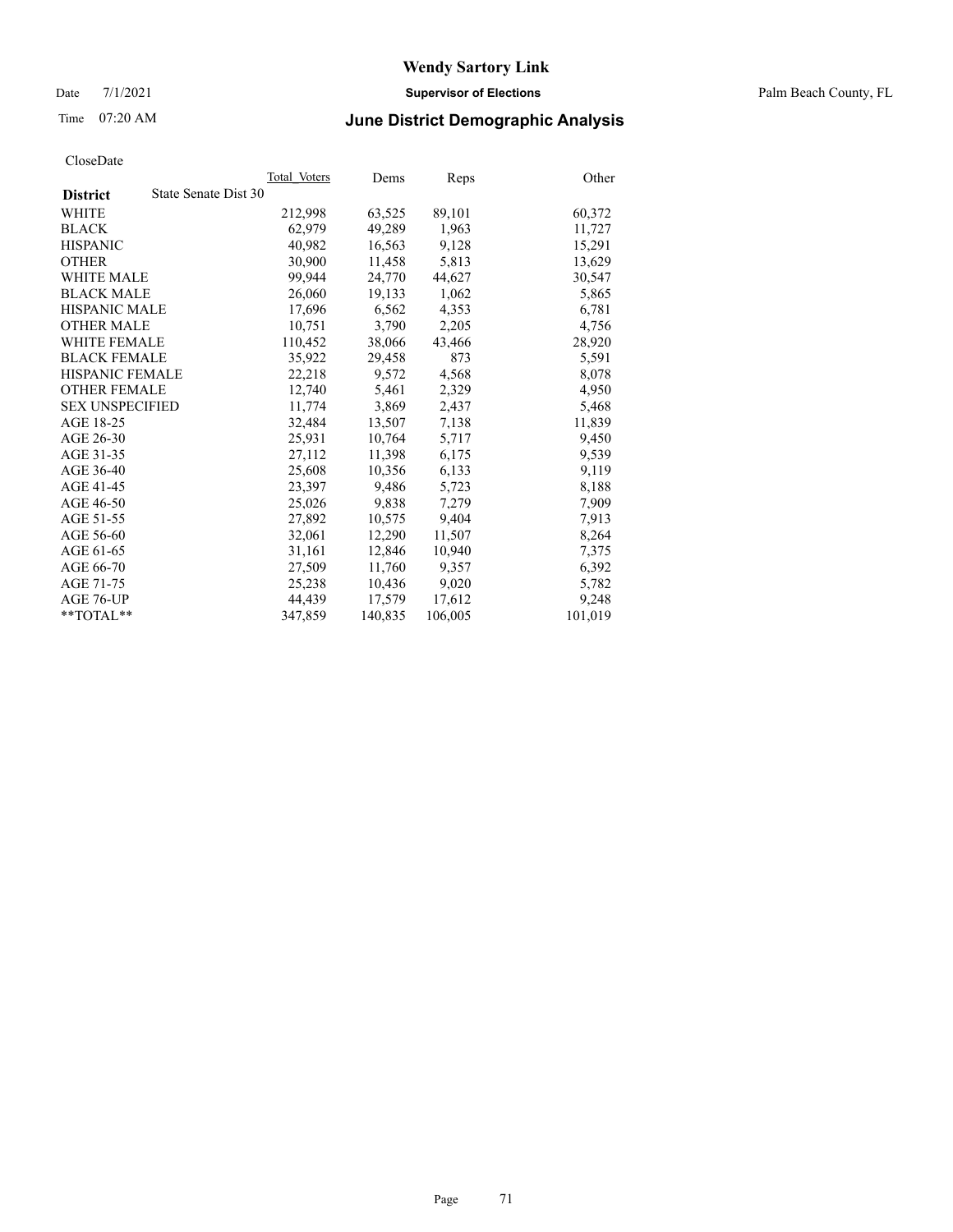Date 7/1/2021 **Supervisor of Elections** Palm Beach County, FL

# Time 07:20 AM **June District Demographic Analysis**

|                                         | Total Voters | Dems    | <b>Reps</b> | Other  |
|-----------------------------------------|--------------|---------|-------------|--------|
| State Senate Dist 31<br><b>District</b> |              |         |             |        |
| WHITE                                   | 201,078      | 78,682  | 65,129      | 57,267 |
| <b>BLACK</b>                            | 50,241       | 38,328  | 1,546       | 10,367 |
| <b>HISPANIC</b>                         | 49.155       | 21,396  | 9,296       | 18,463 |
| <b>OTHER</b>                            | 29,133       | 11,570  | 4,712       | 12,851 |
| <b>WHITE MALE</b>                       | 91,862       | 30,173  | 32,691      | 28,998 |
| <b>BLACK MALE</b>                       | 21,712       | 15,602  | 878         | 5,232  |
| <b>HISPANIC MALE</b>                    | 21,251       | 8,518   | 4,461       | 8,272  |
| <b>OTHER MALE</b>                       | 10,020       | 3,839   | 1,862       | 4,319  |
| <b>WHITE FEMALE</b>                     | 106.456      | 47,525  | 31,601      | 27,330 |
| <b>BLACK FEMALE</b>                     | 27,637       | 22,110  | 634         | 4,893  |
| <b>HISPANIC FEMALE</b>                  | 26,688       | 12,401  | 4,616       | 9,671  |
| <b>OTHER FEMALE</b>                     | 11,844       | 5,376   | 1,837       | 4,631  |
| <b>SEX UNSPECIFIED</b>                  | 11,831       | 4,254   | 2,048       | 5,529  |
| AGE 18-25                               | 29,404       | 13,049  | 4,660       | 11,695 |
| AGE 26-30                               | 22,936       | 9,843   | 4,127       | 8,966  |
| AGE 31-35                               | 24,274       | 10,610  | 4,600       | 9,064  |
| AGE 36-40                               | 21,986       | 9,687   | 4,220       | 8,079  |
| AGE 41-45                               | 20,340       | 9,000   | 4,111       | 7,229  |
| AGE 46-50                               | 21,792       | 9,246   | 5,234       | 7,312  |
| AGE 51-55                               | 24,347       | 10,139  | 6,640       | 7,568  |
| AGE 56-60                               | 27,829       | 11,745  | 8,413       | 7,671  |
| AGE 61-65                               | 28,628       | 13,085  | 8,272       | 7,271  |
| AGE 66-70                               | 27,414       | 13,342  | 7,423       | 6,649  |
| AGE 71-75                               | 27,350       | 13,312  | 7,613       | 6,425  |
| AGE 76-UP                               | 53,306       | 26,918  | 15,369      | 11,019 |
| **TOTAL**                               | 329,607      | 149,976 | 80,683      | 98,948 |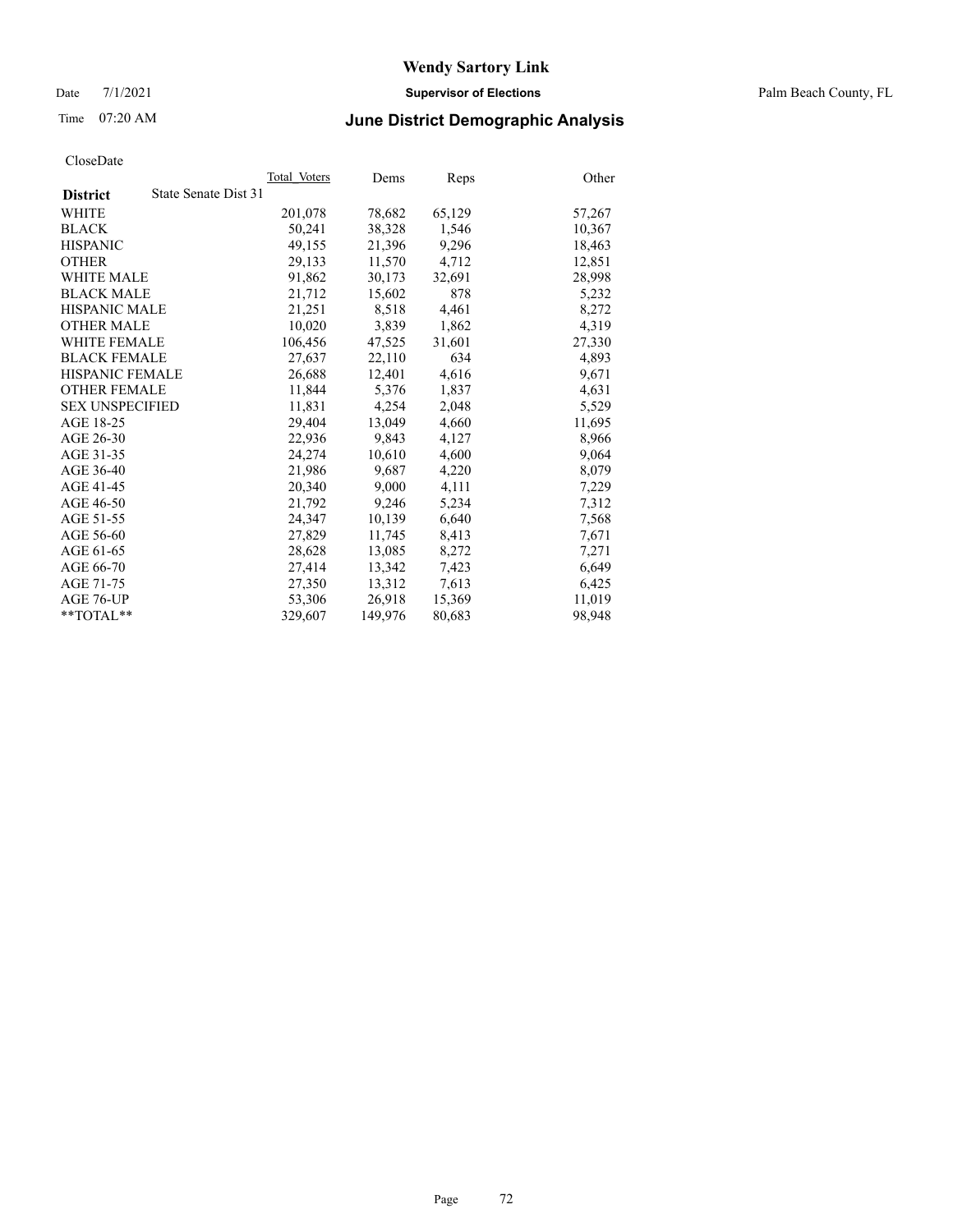Date 7/1/2021 **Supervisor of Elections** Palm Beach County, FL

### Time 07:20 AM **June District Demographic Analysis**

|                                              | Total Voters | Dems   | <b>Reps</b> | Other  |
|----------------------------------------------|--------------|--------|-------------|--------|
| Acme Improvement District<br><b>District</b> |              |        |             |        |
| WHITE                                        | 23,917       | 7,336  | 9,765       | 6,816  |
| <b>BLACK</b>                                 | 3,226        | 2,357  | 134         | 735    |
| <b>HISPANIC</b>                              | 5,466        | 1,977  | 1,409       | 2,080  |
| <b>OTHER</b>                                 | 3,438        | 1,219  | 738         | 1,481  |
| WHITE MALE                                   | 11,074       | 2,893  | 4,863       | 3,318  |
| <b>BLACK MALE</b>                            | 1,385        | 937    | 81          | 367    |
| <b>HISPANIC MALE</b>                         | 2,428        | 777    | 687         | 964    |
| <b>OTHER MALE</b>                            | 1,244        | 403    | 295         | 546    |
| <b>WHITE FEMALE</b>                          | 12,546       | 4,368  | 4,788       | 3,390  |
| <b>BLACK FEMALE</b>                          | 1,795        | 1,391  | 53          | 351    |
| <b>HISPANIC FEMALE</b>                       | 2,909        | 1,158  | 683         | 1,068  |
| <b>OTHER FEMALE</b>                          | 1,456        | 585    | 316         | 555    |
| <b>SEX UNSPECIFIED</b>                       | 1,174        | 357    | 273         | 544    |
| AGE 18-25                                    | 4,259        | 1,532  | 1,141       | 1,586  |
| AGE 26-30                                    | 2,433        | 868    | 638         | 927    |
| AGE 31-35                                    | 2,580        | 869    | 760         | 951    |
| AGE 36-40                                    | 2,674        | 932    | 750         | 992    |
| AGE 41-45                                    | 2,821        | 992    | 843         | 986    |
| AGE 46-50                                    | 3,170        | 1,018  | 1,050       | 1,102  |
| AGE 51-55                                    | 3,408        | 1,061  | 1,274       | 1,073  |
| AGE 56-60                                    | 3,490        | 1,166  | 1,411       | 913    |
| AGE 61-65                                    | 3,118        | 1,069  | 1,259       | 790    |
| AGE 66-70                                    | 2,570        | 1,045  | 930         | 595    |
| AGE 71-75                                    | 2,206        | 941    | 805         | 460    |
| AGE 76-UP                                    | 3,318        | 1,396  | 1,185       | 737    |
| $*$ TOTAL $*$                                | 36,047       | 12,889 | 12,046      | 11,112 |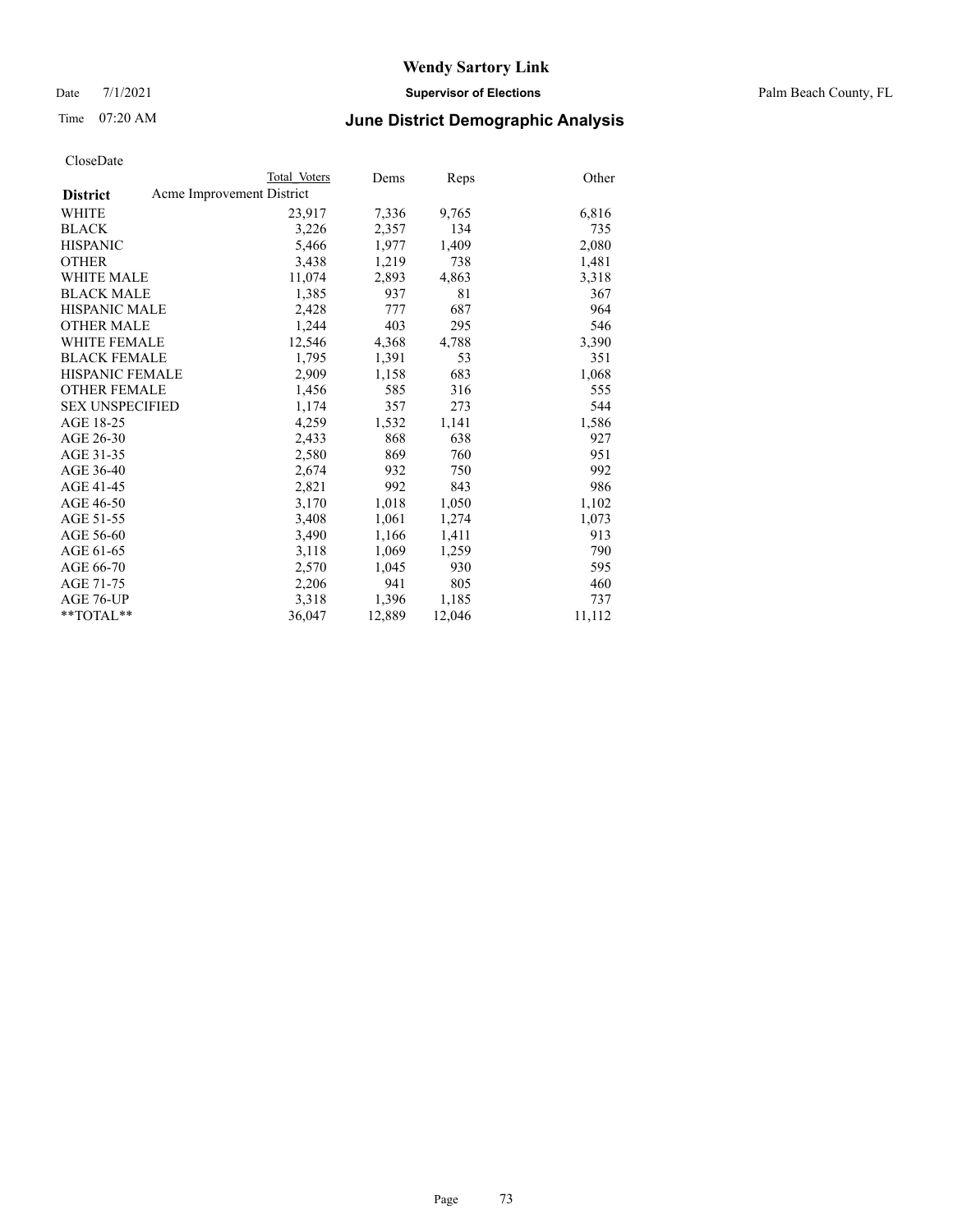#### Date 7/1/2021 **Supervisor of Elections** Palm Beach County, FL

### Time 07:20 AM **June District Demographic Analysis**

|                                         | Total Voters | Dems | Reps | Other |
|-----------------------------------------|--------------|------|------|-------|
| Briger Comm Dev Dist<br><b>District</b> |              |      |      |       |
| WHITE                                   | 244          | 103  | 72   | 69    |
| <b>BLACK</b>                            | 570          | 441  | 8    | 121   |
| <b>HISPANIC</b>                         | 152          | 78   | 11   | 63    |
| <b>OTHER</b>                            | 234          | 94   | 23   | 117   |
| <b>WHITE MALE</b>                       | 127          | 42   | 40   | 45    |
| <b>BLACK MALE</b>                       | 245          | 177  | 5    | 63    |
| <b>HISPANIC MALE</b>                    | 64           | 31   | 5    | 28    |
| <b>OTHER MALE</b>                       | 81           | 27   | 10   | 44    |
| <b>WHITE FEMALE</b>                     | 114          | 60   | 30   | 24    |
| <b>BLACK FEMALE</b>                     | 317          | 258  | 3    | 56    |
| <b>HISPANIC FEMALE</b>                  | 84           | 46   | 5    | 33    |
| <b>OTHER FEMALE</b>                     | 106          | 50   | 11   | 45    |
| <b>SEX UNSPECIFIED</b>                  | 61           | 25   | 5    | 31    |
| AGE 18-25                               | 157          | 99   | 11   | 47    |
| AGE 26-30                               | 106          | 56   | 8    | 42    |
| AGE 31-35                               | 104          | 60   | 13   | 31    |
| AGE 36-40                               | 124          | 80   | 7    | 37    |
| AGE 41-45                               | 154          | 83   | 20   | 51    |
| AGE 46-50                               | 136          | 75   | 18   | 43    |
| AGE 51-55                               | 127          | 79   | 13   | 35    |
| AGE 56-60                               | 89           | 53   | 7    | 29    |
| AGE 61-65                               | 73           | 46   | 4    | 23    |
| AGE 66-70                               | 54           | 36   | 4    | 14    |
| AGE 71-75                               | 41           | 29   | 5    | 7     |
| AGE 76-UP                               | 35           | 20   | 4    | 11    |
| **TOTAL**                               | 1,200        | 716  | 114  | 370   |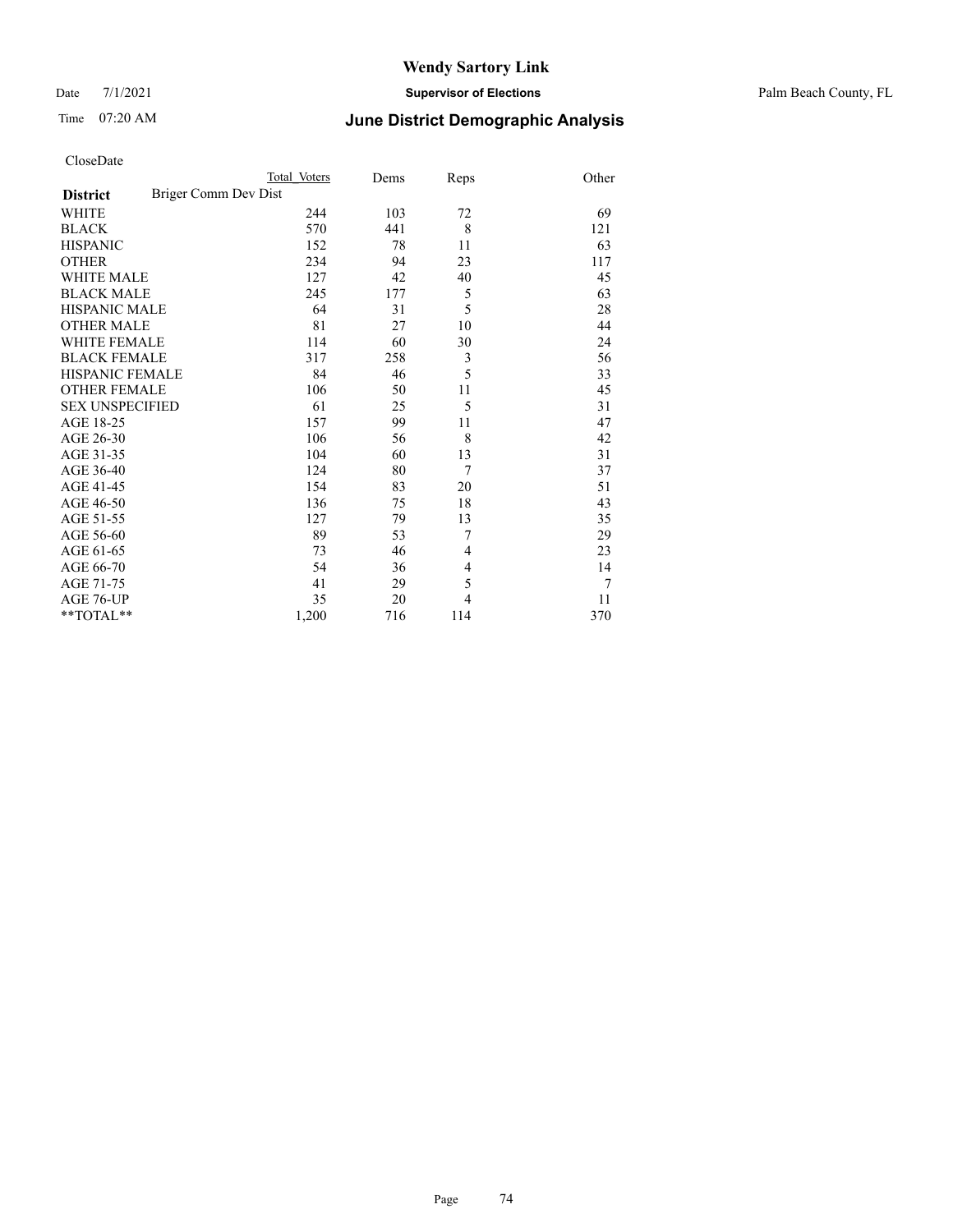Date 7/1/2021 **Supervisor of Elections** Palm Beach County, FL

### Time 07:20 AM **June District Demographic Analysis**

|                                           | Total Voters | Dems   | <b>Reps</b> | Other  |
|-------------------------------------------|--------------|--------|-------------|--------|
| Boca Raton Taxing Dist<br><b>District</b> |              |        |             |        |
| WHITE                                     | 71,671       | 23,794 | 26,747      | 21,130 |
| <b>BLACK</b>                              | 2,868        | 1,937  | 164         | 767    |
| <b>HISPANIC</b>                           | 8,364        | 3,012  | 2,018       | 3,334  |
| <b>OTHER</b>                              | 8,288        | 2,705  | 1,771       | 3,812  |
| <b>WHITE MALE</b>                         | 33,472       | 9,112  | 13,557      | 10,803 |
| <b>BLACK MALE</b>                         | 1,258        | 780    | 96          | 382    |
| <b>HISPANIC MALE</b>                      | 3,363        | 1,069  | 859         | 1,435  |
| <b>OTHER MALE</b>                         | 2,856        | 835    | 682         | 1,339  |
| <b>WHITE FEMALE</b>                       | 37,145       | 14,378 | 12,794      | 9,973  |
| <b>BLACK FEMALE</b>                       | 1,555        | 1,124  | 66          | 365    |
| <b>HISPANIC FEMALE</b>                    | 4,788        | 1,874  | 1,108       | 1,806  |
| <b>OTHER FEMALE</b>                       | 3,341        | 1,292  | 675         | 1,374  |
| <b>SEX UNSPECIFIED</b>                    | 3,293        | 929    | 832         | 1,532  |
| AGE 18-25                                 | 9,670        | 3,317  | 2,873       | 3,480  |
| AGE 26-30                                 | 5,913        | 1,970  | 1,698       | 2,245  |
| AGE 31-35                                 | 5,835        | 1,962  | 1,622       | 2,251  |
| AGE 36-40                                 | 5,495        | 1,803  | 1,551       | 2,141  |
| AGE 41-45                                 | 5,515        | 1,768  | 1,594       | 2,153  |
| AGE 46-50                                 | 6,278        | 1,821  | 2,070       | 2,387  |
| AGE 51-55                                 | 7,569        | 2,149  | 2,825       | 2,595  |
| AGE 56-60                                 | 8,142        | 2,543  | 3,117       | 2,482  |
| AGE 61-65                                 | 7,654        | 2,604  | 2,854       | 2,196  |
| AGE 66-70                                 | 6,956        | 2,651  | 2,428       | 1,877  |
| AGE 71-75                                 | 6,897        | 2,697  | 2,438       | 1,762  |
| AGE 76-UP                                 | 15,266       | 6,162  | 5,630       | 3,474  |
| **TOTAL**                                 | 91,191       | 31,448 | 30,700      | 29,043 |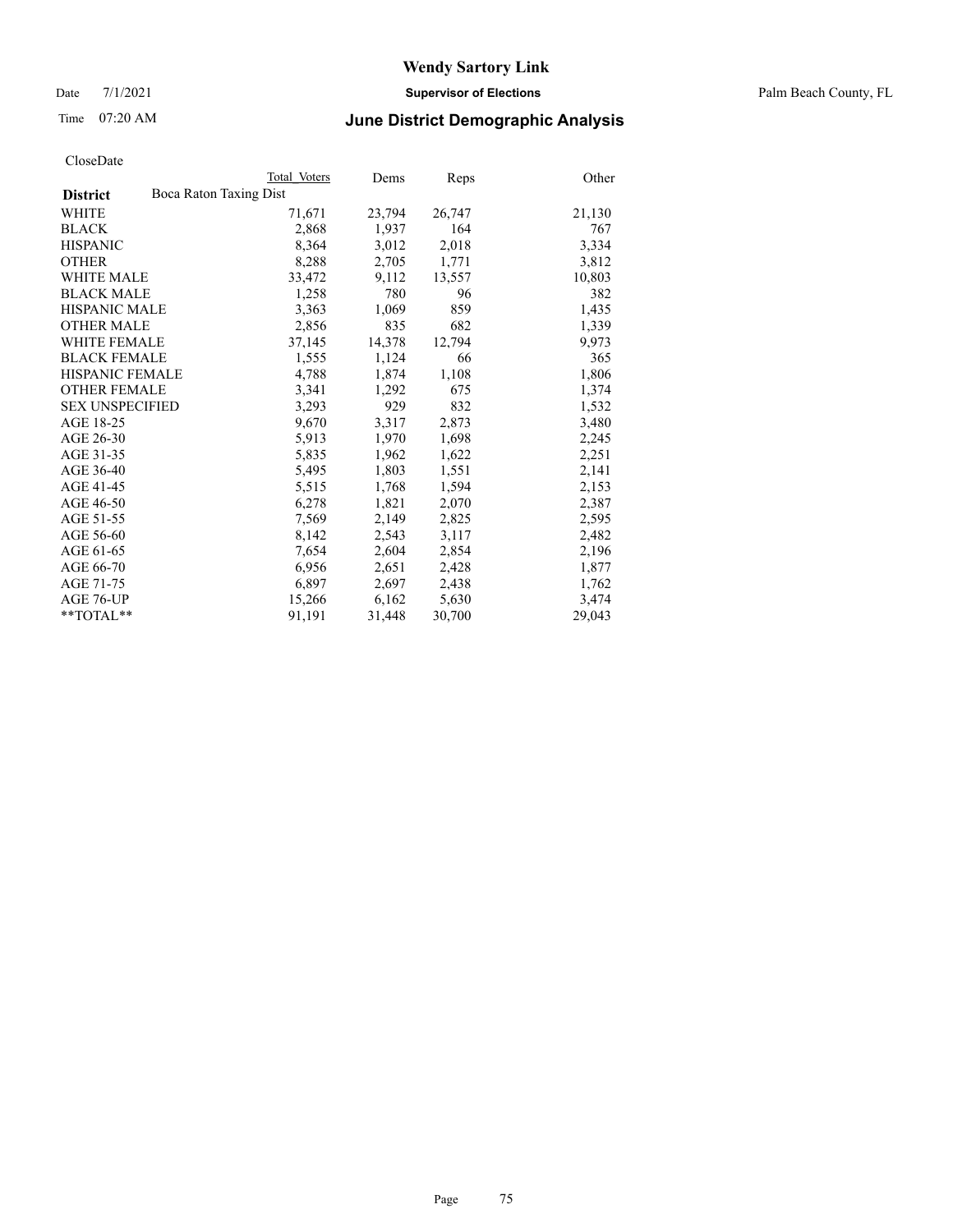Date 7/1/2021 **Supervisor of Elections** Palm Beach County, FL

| CloseDate |
|-----------|
|-----------|

|                        | Total Voters              | Dems | Reps           | Other          |
|------------------------|---------------------------|------|----------------|----------------|
| <b>District</b>        | Boynton Village Comm Dist |      |                |                |
| WHITE                  | 403                       | 150  | 144            | 109            |
| BLACK                  | 70                        | 44   | 3              | 23             |
| <b>HISPANIC</b>        | 96                        | 40   | 18             | 38             |
| <b>OTHER</b>           | 68                        | 29   | 10             | 29             |
| WHITE MALE             | 201                       | 59   | 81             | 61             |
| <b>BLACK MALE</b>      | 26                        | 12   | 1              | 13             |
| HISPANIC MALE          | 47                        | 17   | 10             | 20             |
| OTHER MALE             | 26                        | 9    | 6              | 11             |
| WHITE FEMALE           | 197                       | 89   | 61             | 47             |
| <b>BLACK FEMALE</b>    | 44                        | 32   | $\overline{c}$ | 10             |
| HISPANIC FEMALE        | 47                        | 21   | 8              | 18             |
| <b>OTHER FEMALE</b>    | 28                        | 15   | $\mathbf{1}$   | 12             |
| <b>SEX UNSPECIFIED</b> | 20                        | 8    | 5              | 7              |
| AGE 18-25              | 86                        | 35   | 27             | 24             |
| AGE 26-30              | 144                       | 64   | 39             | 41             |
| AGE 31-35              | 108                       | 39   | 24             | 45             |
| AGE 36-40              | 58                        | 24   | 17             | 17             |
| AGE 41-45              | 39                        | 14   | 7              | 18             |
| AGE 46-50              | 44                        | 17   | 11             | 16             |
| AGE 51-55              | 42                        | 11   | 21             | 10             |
| AGE 56-60              | 30                        | 17   | 7              | 6              |
| AGE 61-65              | 30                        | 14   | 8              | 8              |
| AGE 66-70              | 16                        | 8    | 6              | $\overline{2}$ |
| AGE 71-75              | 17                        | 10   | $\mathbf{1}$   | 6              |
| AGE 76-UP              | 23                        | 10   | 7              | 6              |
| **TOTAL**              | 637                       | 263  | 175            | 199            |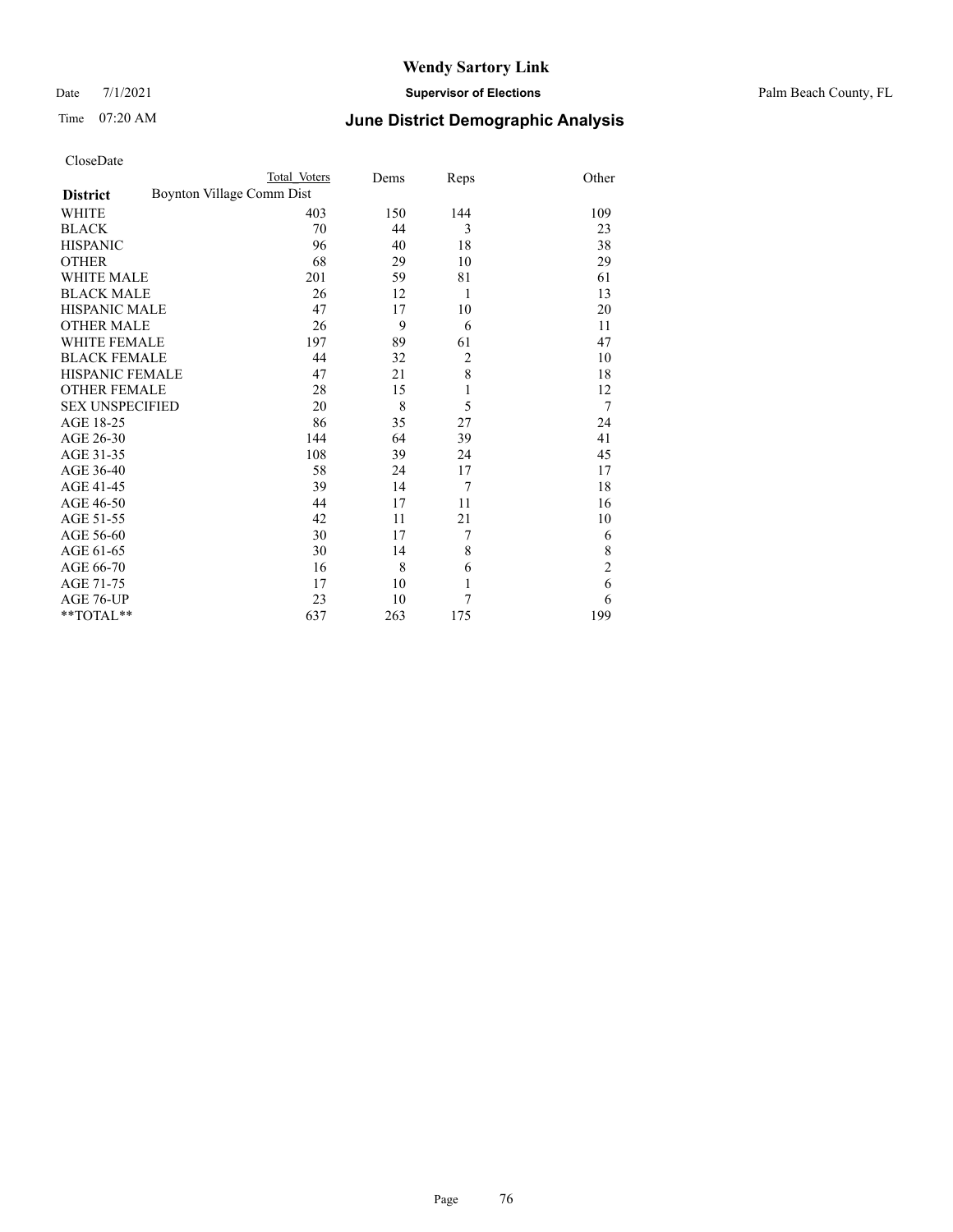Date 7/1/2021 **Supervisor of Elections** Palm Beach County, FL

### Time 07:20 AM **June District Demographic Analysis**

|                                           | Total Voters | Dems   | <b>Reps</b> | Other  |
|-------------------------------------------|--------------|--------|-------------|--------|
| Lox Environ Imprv Dist<br><b>District</b> |              |        |             |        |
| WHITE                                     | 55,243       | 14,349 | 25,274      | 15,620 |
| <b>BLACK</b>                              | 1,265        | 895    | 77          | 293    |
| <b>HISPANIC</b>                           | 3,513        | 1,282  | 966         | 1,265  |
| <b>OTHER</b>                              | 4,402        | 1,379  | 1,165       | 1,858  |
| <b>WHITE MALE</b>                         | 26,060       | 5,429  | 12,693      | 7,938  |
| <b>BLACK MALE</b>                         | 589          | 397    | 44          | 148    |
| <b>HISPANIC MALE</b>                      | 1,467        | 503    | 418         | 546    |
| <b>OTHER MALE</b>                         | 1.467        | 435    | 408         | 624    |
| <b>WHITE FEMALE</b>                       | 28,552       | 8,751  | 12,318      | 7,483  |
| <b>BLACK FEMALE</b>                       | 663          | 489    | 31          | 143    |
| <b>HISPANIC FEMALE</b>                    | 1,960        | 748    | 522         | 690    |
| <b>OTHER FEMALE</b>                       | 1,740        | 655    | 442         | 643    |
| <b>SEX UNSPECIFIED</b>                    | 1,854        | 466    | 579         | 809    |
| AGE 18-25                                 | 5,668        | 1,623  | 2,037       | 2,008  |
| AGE 26-30                                 | 3,901        | 1,148  | 1,338       | 1,415  |
| AGE 31-35                                 | 4,073        | 1,172  | 1,410       | 1,491  |
| AGE 36-40                                 | 4,428        | 1,197  | 1,623       | 1,608  |
| AGE 41-45                                 | 4,313        | 1,165  | 1,538       | 1,610  |
| AGE 46-50                                 | 4,817        | 1,228  | 1,982       | 1,607  |
| AGE 51-55                                 | 5,583        | 1,353  | 2,583       | 1,647  |
| AGE 56-60                                 | 6,366        | 1,635  | 3,081       | 1,650  |
| AGE 61-65                                 | 6,383        | 1,839  | 2,983       | 1,561  |
| AGE 66-70                                 | 5,553        | 1,746  | 2,387       | 1,420  |
| AGE 71-75                                 | 4,937        | 1,500  | 2,240       | 1,197  |
| AGE 76-UP                                 | 8.401        | 2,299  | 4,280       | 1,822  |
| $*$ $TOTAL**$                             | 64,423       | 17,905 | 27,482      | 19,036 |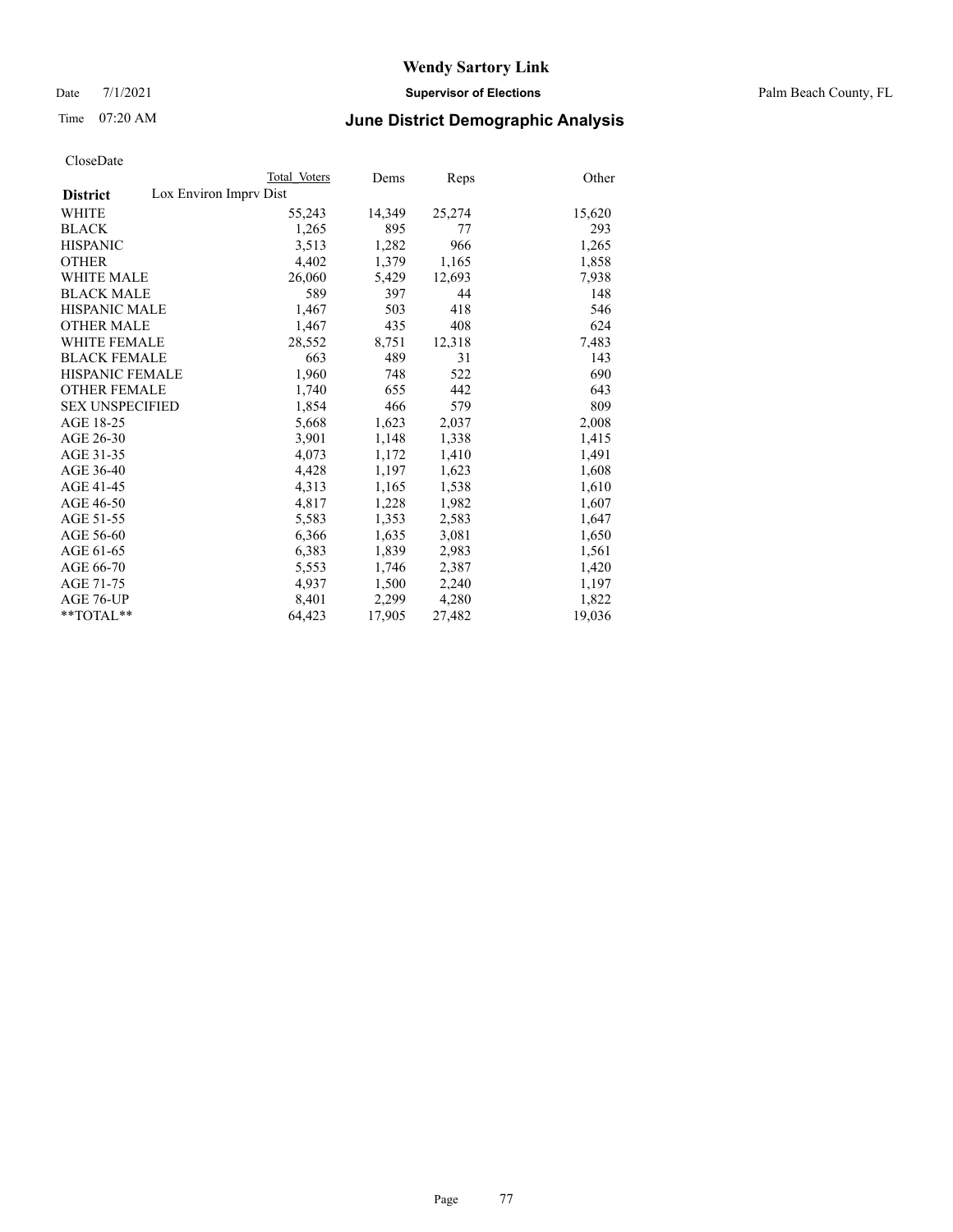#### Date 7/1/2021 **Supervisor of Elections** Palm Beach County, FL

| CloseDate |
|-----------|
|-----------|

|                     |                                | Total Voters | Dems     | Reps     | Other |
|---------------------|--------------------------------|--------------|----------|----------|-------|
| <b>District</b>     | Greenacres Annexation Question |              |          |          |       |
| WHITE               |                                | $\Omega$     | $\Omega$ | $\Omega$ | 0     |
| BLACK               |                                |              | 0        | 0        |       |
| <b>HISPANIC</b>     |                                |              | 0        | 0        |       |
| <b>OTHER</b>        |                                |              |          | 0        |       |
| WHITE MALE          |                                |              |          |          |       |
| <b>BLACK MALE</b>   |                                |              |          |          |       |
| HISPANIC MALE       |                                |              |          |          |       |
| <b>OTHER MALE</b>   |                                |              |          |          |       |
| WHITE FEMALE        |                                |              |          |          |       |
| <b>BLACK FEMALE</b> |                                |              |          |          |       |
| HISPANIC FEMALE     |                                |              |          |          |       |
| OTHER FEMALE        |                                |              |          |          |       |
| SEX UNSPECIFIED     |                                |              |          |          |       |
| AGE 18-25           |                                |              |          |          |       |
| AGE 26-30           |                                |              |          |          |       |
| AGE 31-35           |                                |              |          |          |       |
| AGE 36-40           |                                |              |          |          |       |
| AGE 41-45           |                                |              |          |          |       |
| AGE 46-50           |                                |              |          |          |       |
| AGE 51-55           |                                |              |          |          |       |
| AGE 56-60           |                                |              |          |          |       |
| AGE 61-65           |                                |              |          |          |       |
| AGE 66-70           |                                |              |          |          |       |
| AGE 71-75           |                                |              |          |          |       |
| AGE 76-UP           |                                |              |          |          |       |
| $*$ TOTAL $*$       |                                |              |          |          |       |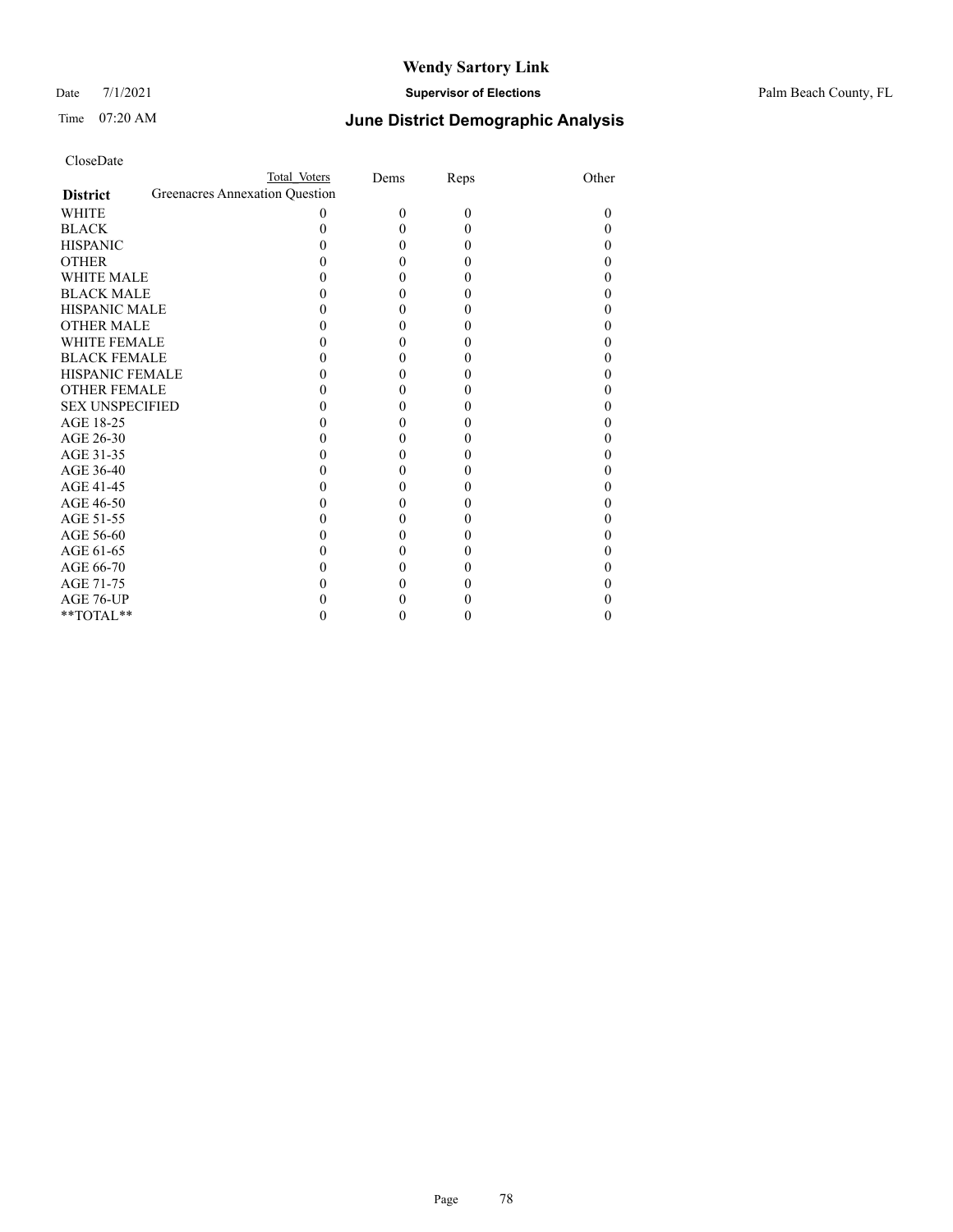Date 7/1/2021 **Supervisor of Elections** Palm Beach County, FL

### Time 07:20 AM **June District Demographic Analysis**

|                                        | Total Voters | Dems  | Reps | Other |
|----------------------------------------|--------------|-------|------|-------|
| Hamal Comm Dev Dist<br><b>District</b> |              |       |      |       |
| <b>WHITE</b>                           | 739          | 233   | 272  | 234   |
| <b>BLACK</b>                           | 851          | 649   | 32   | 170   |
| <b>HISPANIC</b>                        | 439          | 197   | 73   | 169   |
| <b>OTHER</b>                           | 356          | 140   | 44   | 172   |
| WHITE MALE                             | 335          | 92    | 133  | 110   |
| <b>BLACK MALE</b>                      | 348          | 255   | 15   | 78    |
| <b>HISPANIC MALE</b>                   | 193          | 92    | 33   | 68    |
| <b>OTHER MALE</b>                      | 143          | 52    | 22   | 69    |
| <b>WHITE FEMALE</b>                    | 393          | 138   | 135  | 120   |
| <b>BLACK FEMALE</b>                    | 492          | 383   | 17   | 92    |
| <b>HISPANIC FEMALE</b>                 | 237          | 99    | 40   | 98    |
| <b>OTHER FEMALE</b>                    | 159          | 70    | 17   | 72    |
| <b>SEX UNSPECIFIED</b>                 | 84           | 37    | 9    | 38    |
| AGE 18-25                              | 283          | 154   | 34   | 95    |
| AGE 26-30                              | 202          | 97    | 25   | 80    |
| AGE 31-35                              | 273          | 127   | 52   | 94    |
| AGE 36-40                              | 252          | 121   | 44   | 87    |
| AGE 41-45                              | 246          | 133   | 46   | 67    |
| AGE 46-50                              | 260          | 127   | 56   | 77    |
| AGE 51-55                              | 244          | 116   | 41   | 87    |
| AGE 56-60                              | 218          | 108   | 49   | 61    |
| AGE 61-65                              | 145          | 81    | 33   | 31    |
| AGE 66-70                              | 106          | 60    | 16   | 30    |
| AGE 71-75                              | 71           | 43    | 13   | 15    |
| AGE 76-UP                              | 85           | 52    | 12   | 21    |
| $*$ $TOTAL**$                          | 2,385        | 1,219 | 421  | 745   |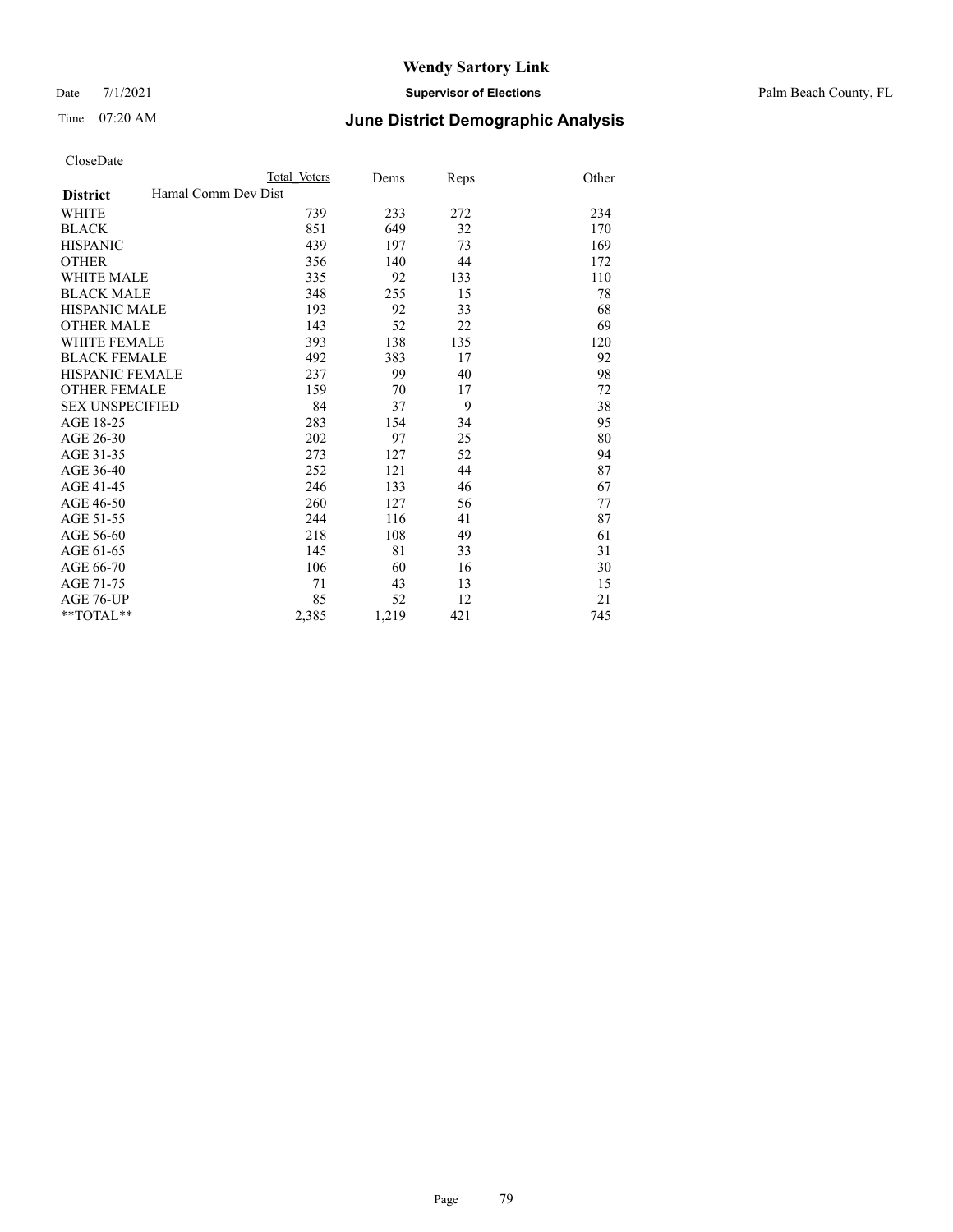#### Date 7/1/2021 **Supervisor of Elections** Palm Beach County, FL

| CloseDate |
|-----------|
|-----------|

|                     |                          | Total Voters | Dems | Reps           | Other |
|---------------------|--------------------------|--------------|------|----------------|-------|
| <b>District</b>     | Hypo Haverhill Comm Dist |              |      |                |       |
| WHITE               |                          | 231          | 82   | 79             | 70    |
| BLACK               |                          | 172          | 135  | $\overline{4}$ | 33    |
| <b>HISPANIC</b>     |                          | 97           | 35   | 17             | 45    |
| OTHER               |                          | 131          | 46   | 13             | 72    |
| WHITE MALE          |                          | 110          | 31   | 40             | 39    |
| <b>BLACK MALE</b>   |                          | 82           | 60   | $\overline{c}$ | 20    |
| HISPANIC MALE       |                          | 43           | 12   | 8              | 23    |
| <b>OTHER MALE</b>   |                          | 44           | 17   | 5              | 22    |
| WHITE FEMALE        |                          | 115          | 48   | 38             | 29    |
| BLACK FEMALE        |                          | 85           | 70   | $\overline{c}$ | 13    |
| HISPANIC FEMALE     |                          | 53           | 22   | 9              | 22    |
| <b>OTHER FEMALE</b> |                          | 70           | 24   | $\overline{7}$ | 39    |
| SEX UNSPECIFIED     |                          | 29           | 14   | $\overline{c}$ | 13    |
| AGE 18-25           |                          | 81           | 42   | $\overline{3}$ | 36    |
| AGE 26-30           |                          | 46           | 21   | 10             | 15    |
| AGE 31-35           |                          | 64           | 25   | 12             | 27    |
| AGE 36-40           |                          | 58           | 28   | 8              | 22    |
| AGE 41-45           |                          | 80           | 34   | 17             | 29    |
| AGE 46-50           |                          | 75           | 31   | 12             | 32    |
| AGE 51-55           |                          | 70           | 36   | 17             | 17    |
| AGE 56-60           |                          | 53           | 24   | 17             | 12    |
| AGE 61-65           |                          | 33           | 18   | 6              | 9     |
| AGE 66-70           |                          | 34           | 20   | 5              | 9     |
| AGE 71-75           |                          | 19           | 9    | 3              | 7     |
| AGE 76-UP           |                          | 18           | 10   | 3              | 5     |
| $*$ TOTAL $**$      |                          | 631          | 298  | 113            | 220   |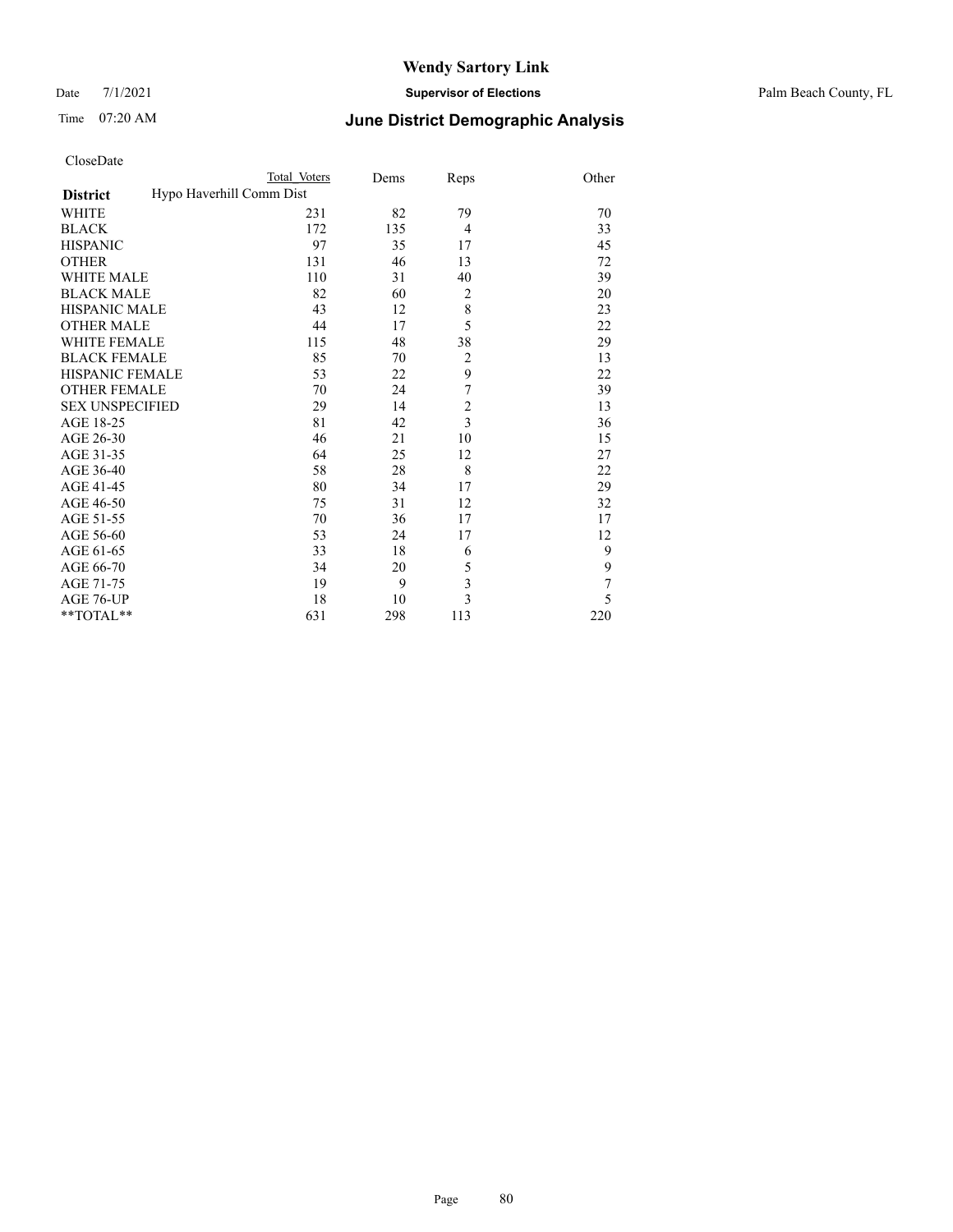Date 7/1/2021 **Supervisor of Elections** Palm Beach County, FL

### Time 07:20 AM **June District Demographic Analysis**

|                        | Total Voters            | Dems   | Reps   | Other  |
|------------------------|-------------------------|--------|--------|--------|
| <b>District</b>        | Indian Trail Imprv Dist |        |        |        |
| WHITE                  | 21,980                  | 5,344  | 9.999  | 6,637  |
| <b>BLACK</b>           | 4,702                   | 3,463  | 197    | 1,042  |
| <b>HISPANIC</b>        | 5,126                   | 1,645  | 1,573  | 1,908  |
| <b>OTHER</b>           | 3,566                   | 1,291  | 791    | 1,484  |
| <b>WHITE MALE</b>      | 10,865                  | 2,231  | 5,275  | 3,359  |
| <b>BLACK MALE</b>      | 2,177                   | 1,508  | 116    | 553    |
| <b>HISPANIC MALE</b>   | 2,340                   | 674    | 784    | 882    |
| <b>OTHER MALE</b>      | 1,351                   | 466    | 336    | 549    |
| <b>WHITE FEMALE</b>    | 10.766                  | 3,041  | 4,571  | 3,154  |
| <b>BLACK FEMALE</b>    | 2,449                   | 1,910  | 78     | 461    |
| <b>HISPANIC FEMALE</b> | 2,670                   | 937    | 764    | 969    |
| <b>OTHER FEMALE</b>    | 1,472                   | 626    | 275    | 571    |
| <b>SEX UNSPECIFIED</b> | 1,252                   | 336    | 347    | 569    |
| AGE 18-25              | 4,166                   | 1,313  | 1,208  | 1,645  |
| AGE 26-30              | 2,827                   | 885    | 863    | 1,079  |
| AGE 31-35              | 2,974                   | 851    | 1,026  | 1,097  |
| AGE 36-40              | 3,004                   | 799    | 1,095  | 1,110  |
| AGE 41-45              | 2,619                   | 766    | 904    | 949    |
| AGE 46-50              | 3,087                   | 887    | 1,134  | 1,066  |
| AGE 51-55              | 3,685                   | 1,120  | 1,485  | 1,080  |
| AGE 56-60              | 4,099                   | 1,396  | 1,640  | 1,063  |
| AGE 61-65              | 3,246                   | 1,272  | 1,211  | 763    |
| AGE 66-70              | 2,242                   | 916    | 811    | 515    |
| AGE 71-75              | 1,551                   | 688    | 515    | 348    |
| AGE 76-UP              | 1,874                   | 850    | 668    | 356    |
| $*$ $TOTAL**$          | 35,374                  | 11,743 | 12,560 | 11,071 |
|                        |                         |        |        |        |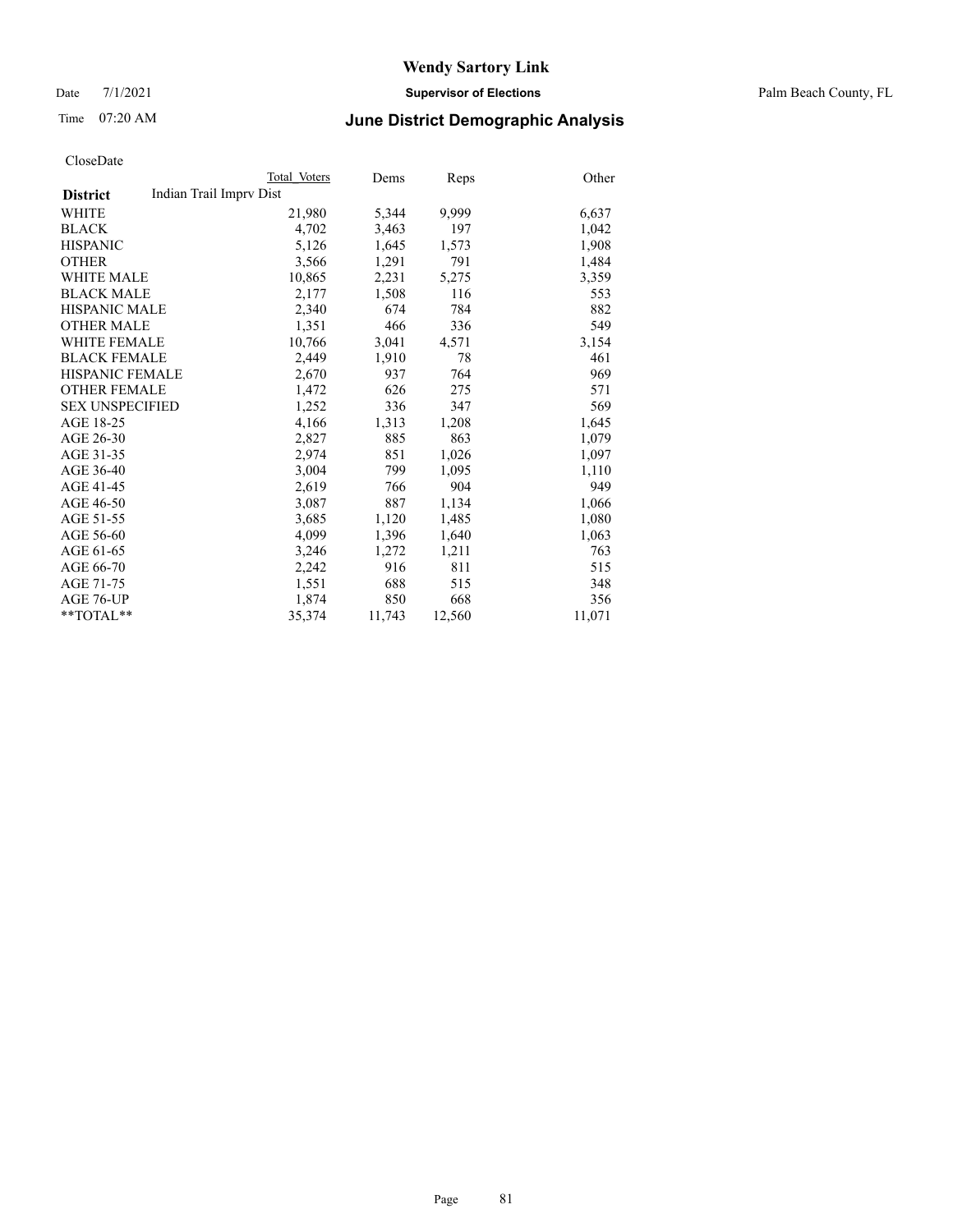Date 7/1/2021 **Supervisor of Elections** Palm Beach County, FL

| CloseDate |
|-----------|
|-----------|

|                        | Total Voters           | Dems           | Reps           | Other |
|------------------------|------------------------|----------------|----------------|-------|
| <b>District</b>        | Journeys Comm Dev Dist |                |                |       |
| WHITE                  | 754                    | 247            | 267            | 240   |
| BLACK                  | 92                     | 69             | 5              | 18    |
| HISPANIC               | 134                    | 57             | 28             | 49    |
| OTHER                  | 150                    | 53             | 32             | 65    |
| WHITE MALE             | 362                    | 96             | 143            | 123   |
| <b>BLACK MALE</b>      | 40                     | 29             | $\overline{4}$ | 7     |
| HISPANIC MALE          | 64                     | 26             | 14             | 24    |
| OTHER MALE             | 65                     | 22             | 15             | 28    |
| <b>WHITE FEMALE</b>    | 385                    | 150            | 121            | 114   |
| BLACK FEMALE           | 50                     | 39             | $\overline{0}$ | 11    |
| HISPANIC FEMALE        | 68                     | 30             | 14             | 24    |
| OTHER FEMALE           | 67                     | 27             | 13             | 27    |
| <b>SEX UNSPECIFIED</b> | 29                     | $\overline{7}$ | 8              | 14    |
| AGE 18-25              | 189                    | 75             | 41             | 73    |
| AGE 26-30              | 50                     | 11             | 17             | 22    |
| AGE 31-35              | 45                     | 18             | 12             | 15    |
| AGE 36-40              | 72                     | 28             | 14             | 30    |
| AGE 41-45              | 94                     | 34             | 19             | 41    |
| AGE 46-50              | 146                    | 49             | 45             | 52    |
| AGE 51-55              | 154                    | 59             | 48             | 47    |
| AGE 56-60              | 140                    | 45             | 55             | 40    |
| AGE 61-65              | 73                     | 32             | 25             | 16    |
| AGE 66-70              | 69                     | 30             | 24             | 15    |
| AGE 71-75              | 46                     | 18             | 15             | 13    |
| AGE 76-UP              | 52                     | 27             | 17             | 8     |
| $*$ $TOTAL**$          | 1,130                  | 426            | 332            | 372   |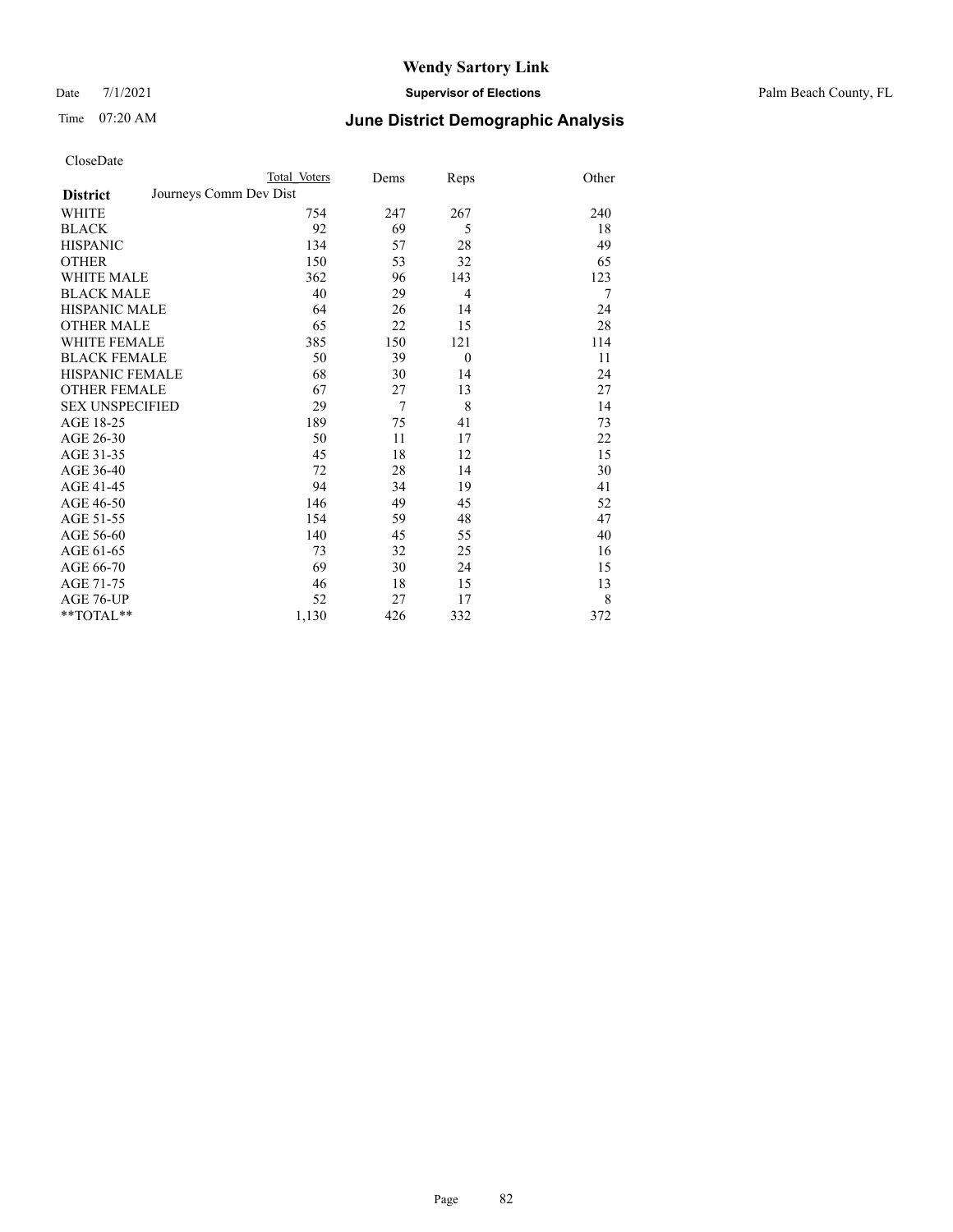Date 7/1/2021 **Supervisor of Elections** Palm Beach County, FL

### Time 07:20 AM **June District Demographic Analysis**

|                        |                    | Total Voters | Dems   | <b>Reps</b> | Other  |
|------------------------|--------------------|--------------|--------|-------------|--------|
| <b>District</b>        | Jupiter Inlet Dist |              |        |             |        |
| WHITE                  |                    | 80,272       | 20,987 | 36,790      | 22,495 |
| <b>BLACK</b>           |                    | 1,810        | 1,261  | 112         | 437    |
| <b>HISPANIC</b>        |                    | 5,185        | 1,822  | 1,492       | 1,871  |
| <b>OTHER</b>           |                    | 6,443        | 1,952  | 1,763       | 2,728  |
| <b>WHITE MALE</b>      |                    | 37,982       | 7,996  | 18,541      | 11,445 |
| <b>BLACK MALE</b>      |                    | 855          | 567    | 58          | 230    |
| <b>HISPANIC MALE</b>   |                    | 2,151        | 700    | 647         | 804    |
| <b>OTHER MALE</b>      |                    | 2,128        | 597    | 621         | 910    |
| <b>WHITE FEMALE</b>    |                    | 41,392       | 12,769 | 17,871      | 10,752 |
| <b>BLACK FEMALE</b>    |                    | 937          | 682    | 52          | 203    |
| <b>HISPANIC FEMALE</b> |                    | 2,910        | 1,074  | 810         | 1,026  |
| <b>OTHER FEMALE</b>    |                    | 2,569        | 926    | 679         | 964    |
| <b>SEX UNSPECIFIED</b> |                    | 2,677        | 662    | 839         | 1,176  |
| AGE 18-25              |                    | 8,011        | 2,222  | 2,932       | 2,857  |
| AGE 26-30              |                    | 5,571        | 1,595  | 1,936       | 2,040  |
| AGE 31-35              |                    | 5,933        | 1,642  | 2,154       | 2,137  |
| AGE 36-40              |                    | 6,532        | 1,726  | 2,410       | 2,396  |
| AGE 41-45              |                    | 6,307        | 1,677  | 2,275       | 2,355  |
| AGE 46-50              |                    | 6,992        | 1,703  | 2,937       | 2,352  |
| AGE 51-55              |                    | 8,045        | 1,913  | 3,752       | 2,380  |
| AGE 56-60              |                    | 9,371        | 2,382  | 4,582       | 2,407  |
| AGE 61-65              |                    | 9,329        | 2,672  | 4,394       | 2,263  |
| AGE 66-70              |                    | 7,993        | 2,574  | 3,446       | 1,973  |
| AGE 71-75              |                    | 7,159        | 2,220  | 3,221       | 1,718  |
| AGE 76-UP              |                    | 12,467       | 3,696  | 6,118       | 2,653  |
| **TOTAL**              |                    | 93,710       | 26,022 | 40,157      | 27,531 |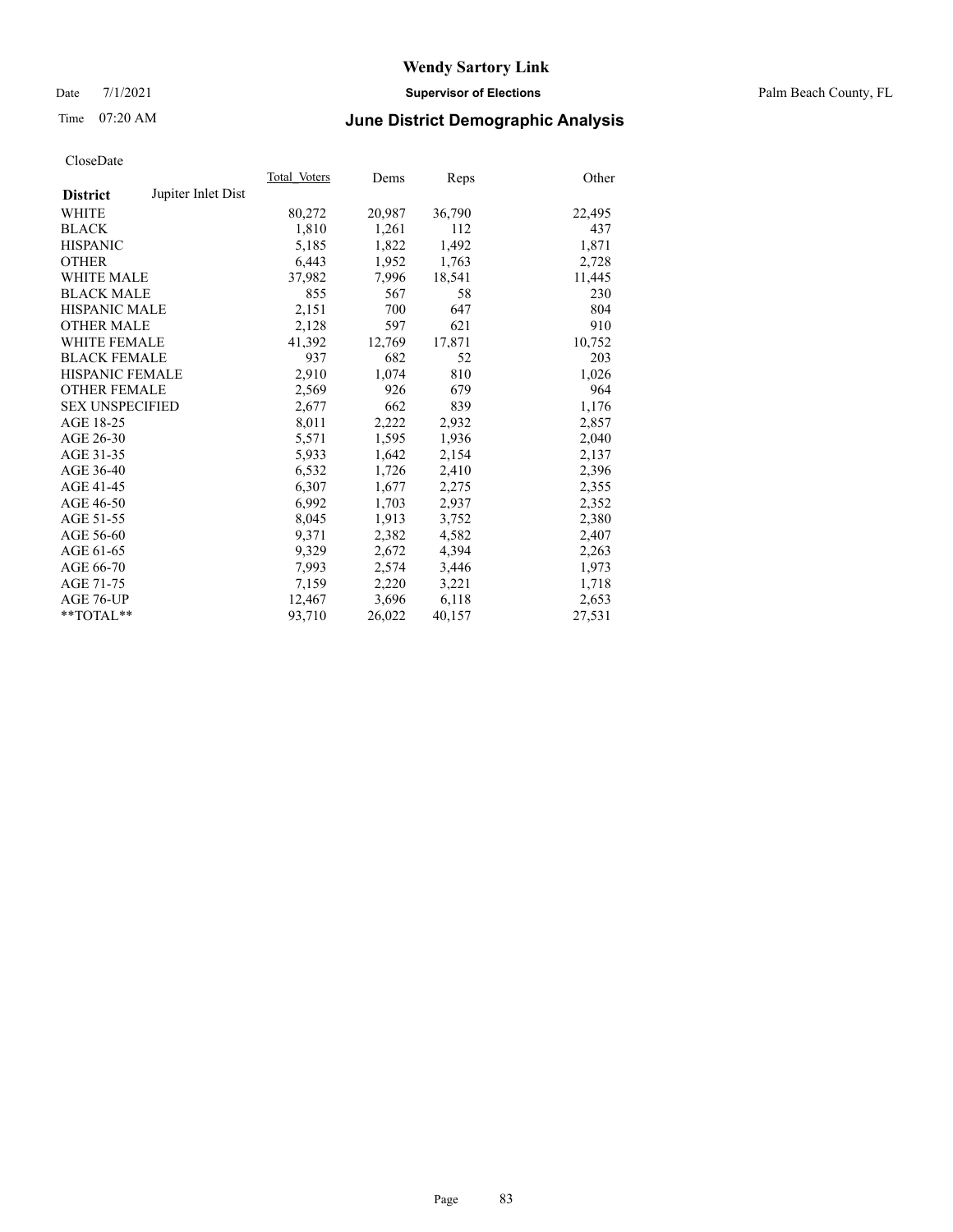#### Date 7/1/2021 **Supervisor of Elections** Palm Beach County, FL

### Time 07:20 AM **June District Demographic Analysis**

|                        |                  | Total Voters | Dems    | <b>Reps</b> | Other   |
|------------------------|------------------|--------------|---------|-------------|---------|
| <b>District</b>        | Library District |              |         |             |         |
| WHITE                  |                  | 428,327      | 149,193 | 159,436     | 119,698 |
| <b>BLACK</b>           |                  | 70,142       | 52,869  | 2,516       | 14,757  |
| <b>HISPANIC</b>        |                  | 90.356       | 36.861  | 19,558      | 33,937  |
| <b>OTHER</b>           |                  | 59,313       | 21,873  | 11,384      | 26,056  |
| <b>WHITE MALE</b>      |                  | 196,506      | 56,697  | 79,968      | 59,841  |
| <b>BLACK MALE</b>      |                  | 29,894       | 21,008  | 1,414       | 7,472   |
| <b>HISPANIC MALE</b>   |                  | 38,868       | 14,491  | 9,309       | 15,068  |
| <b>OTHER MALE</b>      |                  | 20,707       | 7,196   | 4,443       | 9,068   |
| <b>WHITE FEMALE</b>    |                  | 226,120      | 90,760  | 77,477      | 57,883  |
| <b>BLACK FEMALE</b>    |                  | 39,076       | 31,079  | 1,059       | 6,938   |
| <b>HISPANIC FEMALE</b> |                  | 49,199       | 21,505  | 9,820       | 17,874  |
| <b>OTHER FEMALE</b>    |                  | 24,590       | 10,467  | 4,497       | 9,626   |
| <b>SEX UNSPECIFIED</b> |                  | 22,524       | 7,236   | 4,760       | 10,528  |
| AGE 18-25              |                  | 60,003       | 23,186  | 13,532      | 23,285  |
| AGE 26-30              |                  | 40.807       | 15,730  | 9,360       | 15,717  |
| AGE 31-35              |                  | 42,943       | 16,532  | 10,657      | 15,754  |
| AGE 36-40              |                  | 43,176       | 16,251  | 10,913      | 16,012  |
| AGE 41-45              |                  | 42,699       | 15.970  | 11,136      | 15,593  |
| AGE 46-50              |                  | 46,146       | 16,427  | 13,972      | 15,747  |
| AGE 51-55              |                  | 51,309       | 18,199  | 17,263      | 15,847  |
| AGE 56-60              |                  | 57,307       | 20,940  | 20,668      | 15,699  |
| AGE 61-65              |                  | 56,653       | 22,849  | 19,452      | 14,352  |
| AGE 66-70              |                  | 52,983       | 23,366  | 16,846      | 12,771  |
| AGE 71-75              |                  | 52,473       | 23,322  | 16,849      | 12,302  |
| AGE 76-UP              |                  | 101,638      | 48,024  | 32,246      | 21,368  |
| $*$ TOTAL $*$          |                  | 648,138      | 260,796 | 192,894     | 194,448 |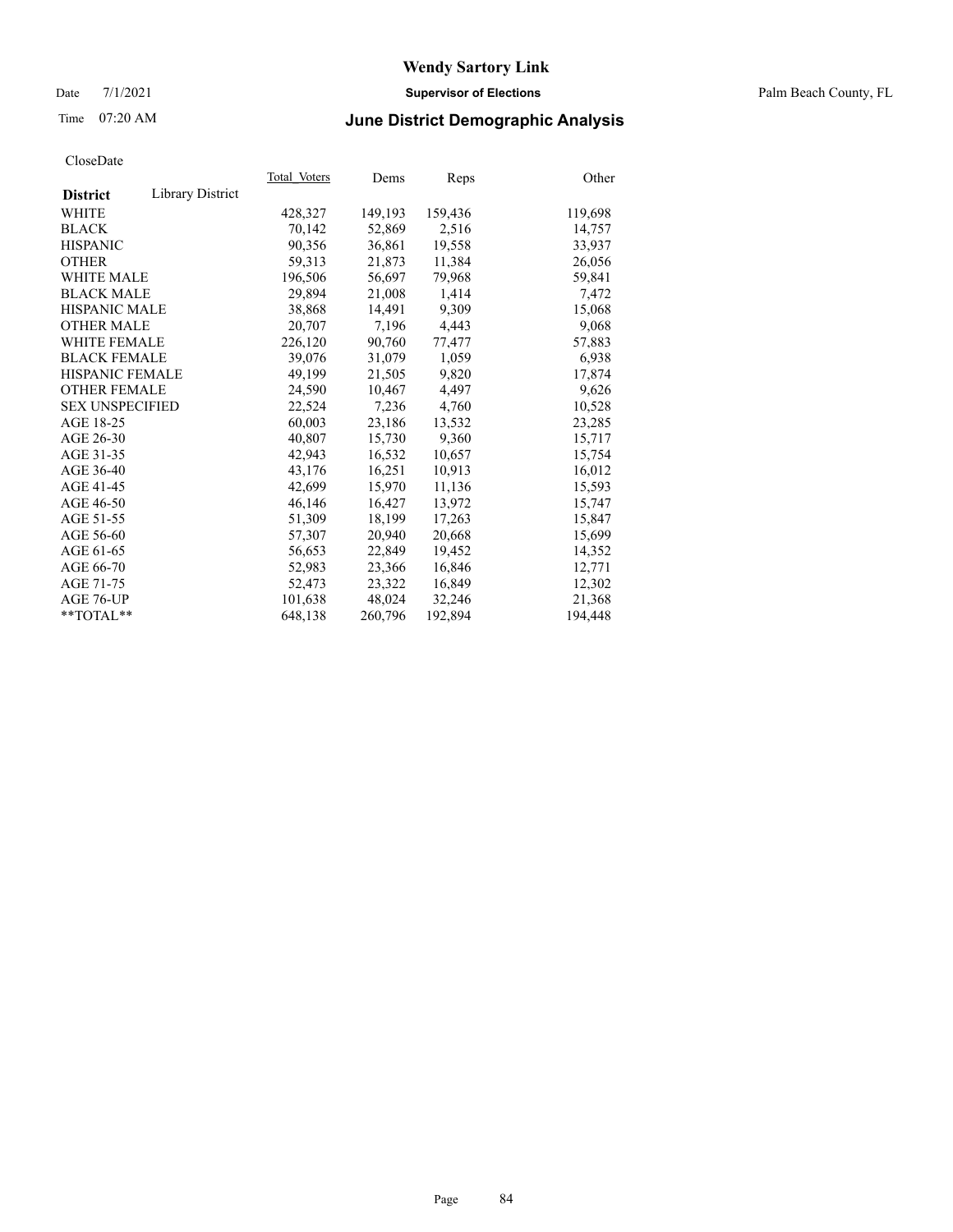#### Date 7/1/2021 **Supervisor of Elections** Palm Beach County, FL

| CloseDate |
|-----------|
|-----------|

|                        |                        | Total Voters   | Dems | Reps             | Other    |
|------------------------|------------------------|----------------|------|------------------|----------|
| <b>District</b>        | Monterey Comm Dev Dist |                |      |                  |          |
| WHITE                  |                        | 169            | 53   | 52               | 64       |
| BLACK                  |                        | 108            | 78   | $\overline{4}$   | 26       |
| HISPANIC               |                        | 100            | 49   | 11               | 40       |
| <b>OTHER</b>           |                        | 73             | 28   | 12               | 33       |
| WHITE MALE             |                        | 83             | 21   | 27               | 35       |
| <b>BLACK MALE</b>      |                        | 41             | 29   | $\overline{2}$   | 10       |
| HISPANIC MALE          |                        | 48             | 22   | $\overline{4}$   | 22       |
| OTHER MALE             |                        | 28             | 11   | 5                | 12       |
| WHITE FEMALE           |                        | 85             | 32   | 25               | 28       |
| <b>BLACK FEMALE</b>    |                        | 63             | 47   | $\overline{c}$   | 14       |
| HISPANIC FEMALE        |                        | 52             | 27   | $\boldsymbol{7}$ | 18       |
| OTHER FEMALE           |                        | 31             | 11   | 6                | 14       |
| <b>SEX UNSPECIFIED</b> |                        | 19             | 8    | 1                | 10       |
| AGE 18-25              |                        | 44             | 24   | 6                | 14       |
| AGE 26-30              |                        | 54             | 17   | 14               | 23       |
| AGE 31-35              |                        | 86             | 38   | 18               | 30       |
| AGE 36-40              |                        | 89             | 44   | 11               | 34       |
| AGE 41-45              |                        | 43             | 23   | $\overline{4}$   | 16       |
| AGE 46-50              |                        | 40             | 18   | 5                | 17       |
| AGE 51-55              |                        | 35             | 18   | 5                | 12       |
| AGE 56-60              |                        | 26             | 12   | 8                | 6        |
| AGE 61-65              |                        | 16             | 7    | 5                | 4        |
| AGE 66-70              |                        | 10             | 3    | $\mathbf{1}$     | 6        |
| AGE 71-75              |                        | 5              | 3    | 1                | 1        |
| AGE 76-UP              |                        | $\overline{2}$ |      | 1                | $\theta$ |
| $*$ TOTAL $*$          |                        | 450            | 208  | 79               | 163      |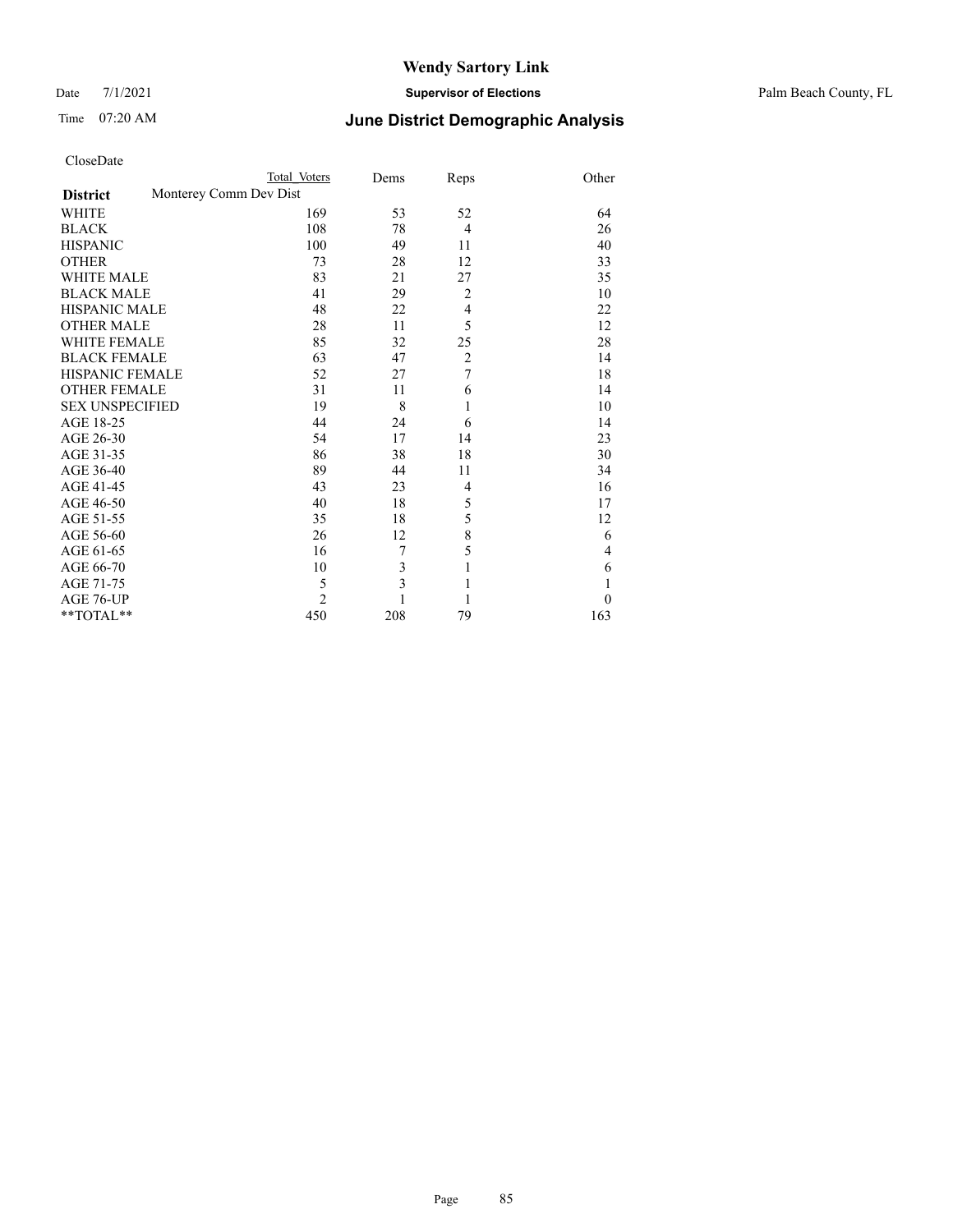#### Date 7/1/2021 **Supervisor of Elections** Palm Beach County, FL

| CloseDate |
|-----------|
|-----------|

|                        |                        | Total Voters | Dems | Reps                    | Other          |
|------------------------|------------------------|--------------|------|-------------------------|----------------|
| <b>District</b>        | Marsh Harbour Comm Dev |              |      |                         |                |
| WHITE                  |                        | 42           | 15   | 11                      | 16             |
| BLACK                  |                        | 419          | 333  | 11                      | 75             |
| <b>HISPANIC</b>        |                        | 27           | 15   | 5                       | $\overline{7}$ |
| OTHER                  |                        | 59           | 25   | 5                       | 29             |
| WHITE MALE             |                        | 24           | 7    | $\overline{4}$          | 13             |
| <b>BLACK MALE</b>      |                        | 147          | 107  | 6                       | 34             |
| HISPANIC MALE          |                        | 13           | 5    | $\overline{4}$          | 4              |
| <b>OTHER MALE</b>      |                        | 19           | 8    | $\overline{\mathbf{3}}$ | 8              |
| WHITE FEMALE           |                        | 17           | 8    | 6                       | 3              |
| BLACK FEMALE           |                        | 263          | 219  | 5                       | 39             |
| HISPANIC FEMALE        |                        | 14           | 10   | $\mathbf{1}$            | 3              |
| <b>OTHER FEMALE</b>    |                        | 26           | 13   | 2                       | 11             |
| <b>SEX UNSPECIFIED</b> |                        | 24           | 11   | 1                       | 12             |
| AGE 18-25              |                        | 110          | 72   | 6                       | 32             |
| AGE 26-30              |                        | 71           | 49   | 3                       | 19             |
| AGE 31-35              |                        | 72           | 45   | 6                       | 21             |
| AGE 36-40              |                        | 66           | 48   | 3                       | 15             |
| AGE 41-45              |                        | 66           | 47   | 6                       | 13             |
| AGE 46-50              |                        | 53           | 45   | $\overline{2}$          | 6              |
| AGE 51-55              |                        | 32           | 25   | $\mathbf{1}$            | 6              |
| AGE 56-60              |                        | 27           | 20   | 3                       | 4              |
| AGE 61-65              |                        | 23           | 18   |                         | 4              |
| AGE 66-70              |                        | 13           | 9    |                         | 3              |
| AGE 71-75              |                        | 11           | 7    | $\theta$                | $\overline{4}$ |
| AGE 76-UP              |                        | 3            | 3    | $\theta$                | $\Omega$       |
| $*$ $TOTAL**$          |                        | 547          | 388  | 32                      | 127            |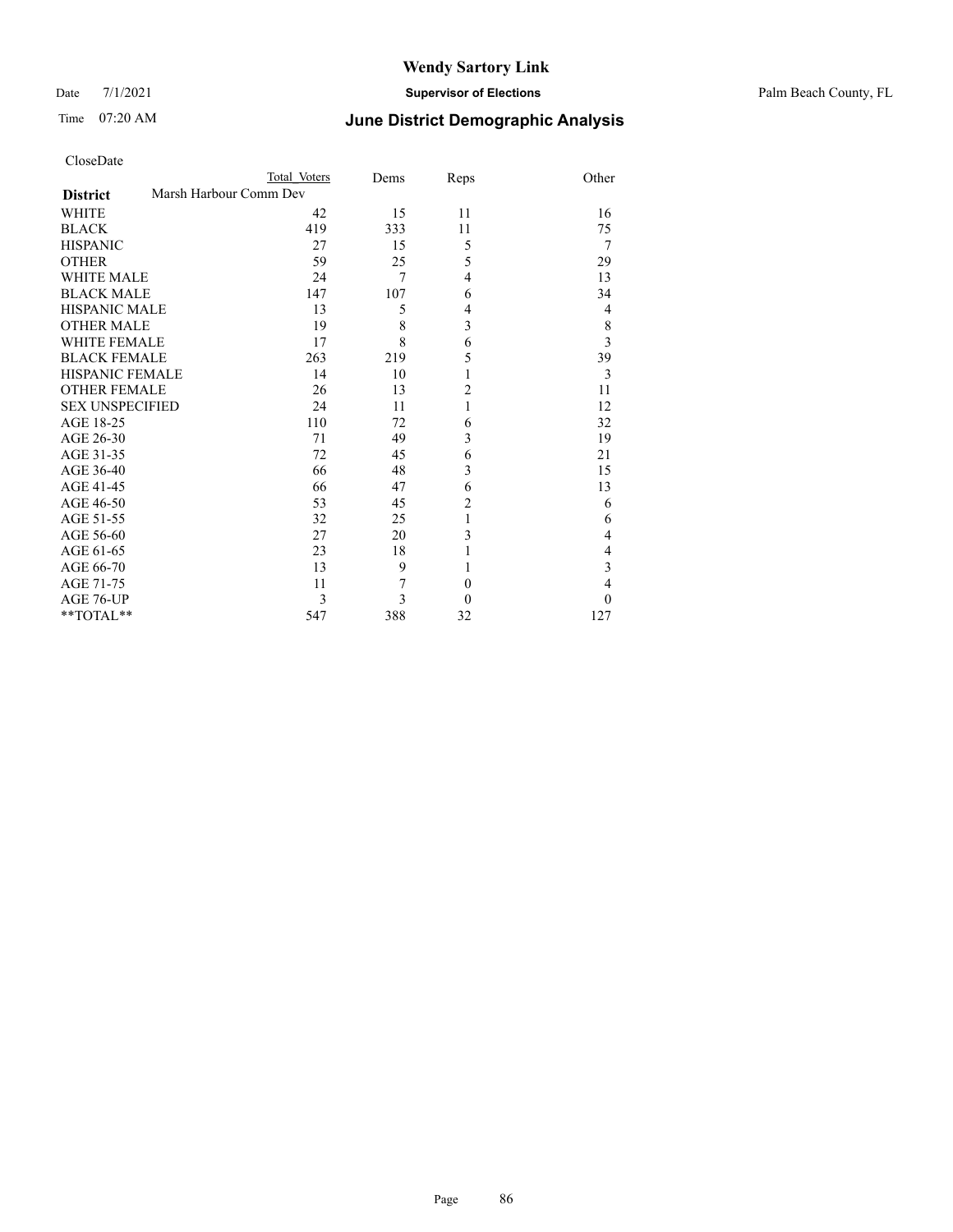Date 7/1/2021 **Supervisor of Elections** Palm Beach County, FL

### Time 07:20 AM **June District Demographic Analysis**

|                                        | Total Voters | Dems   | <b>Reps</b> | Other  |
|----------------------------------------|--------------|--------|-------------|--------|
| Northern Imprv Dist<br><b>District</b> |              |        |             |        |
| WHITE                                  | 88,090       | 26,123 | 37,052      | 24,915 |
| <b>BLACK</b>                           | 15,840       | 12,040 | 522         | 3,278  |
| <b>HISPANIC</b>                        | 11,224       | 4,452  | 2,480       | 4,292  |
| <b>OTHER</b>                           | 11,349       | 4,090  | 2,292       | 4,967  |
| <b>WHITE MALE</b>                      | 41,004       | 9,896  | 18,582      | 12,526 |
| <b>BLACK MALE</b>                      | 6,491        | 4,606  | 277         | 1,608  |
| <b>HISPANIC MALE</b>                   | 4,685        | 1,717  | 1,108       | 1,860  |
| <b>OTHER MALE</b>                      | 3,939        | 1,304  | 844         | 1,791  |
| <b>WHITE FEMALE</b>                    | 46,034       | 15,924 | 18,063      | 12,047 |
| <b>BLACK FEMALE</b>                    | 9,107        | 7,256  | 236         | 1,615  |
| <b>HISPANIC FEMALE</b>                 | 6,265        | 2,614  | 1,322       | 2,329  |
| <b>OTHER FEMALE</b>                    | 4,842        | 2,029  | 953         | 1,860  |
| <b>SEX UNSPECIFIED</b>                 | 4,001        | 1,294  | 924         | 1,783  |
| AGE 18-25                              | 11,027       | 4,145  | 2,960       | 3,922  |
| AGE 26-30                              | 9,105        | 3,567  | 2,277       | 3,261  |
| AGE 31-35                              | 9,637        | 3,732  | 2,506       | 3,399  |
| AGE 36-40                              | 9,559        | 3,566  | 2,484       | 3,509  |
| AGE 41-45                              | 8,950        | 3,227  | 2,461       | 3,262  |
| AGE 46-50                              | 9,495        | 3,265  | 3,059       | 3,171  |
| AGE 51-55                              | 10,326       | 3,489  | 3,851       | 2,986  |
| AGE 56-60                              | 11,353       | 3,811  | 4,557       | 2,985  |
| AGE 61-65                              | 11,007       | 4,102  | 4,219       | 2,686  |
| AGE 66-70                              | 9,958        | 3,941  | 3,619       | 2,398  |
| AGE 71-75                              | 9,628        | 3,686  | 3,689       | 2,253  |
| AGE 76-UP                              | 16,457       | 6,174  | 6,664       | 3,619  |
| $*$ $TOTAL**$                          | 126,503      | 46,705 | 42,346      | 37,452 |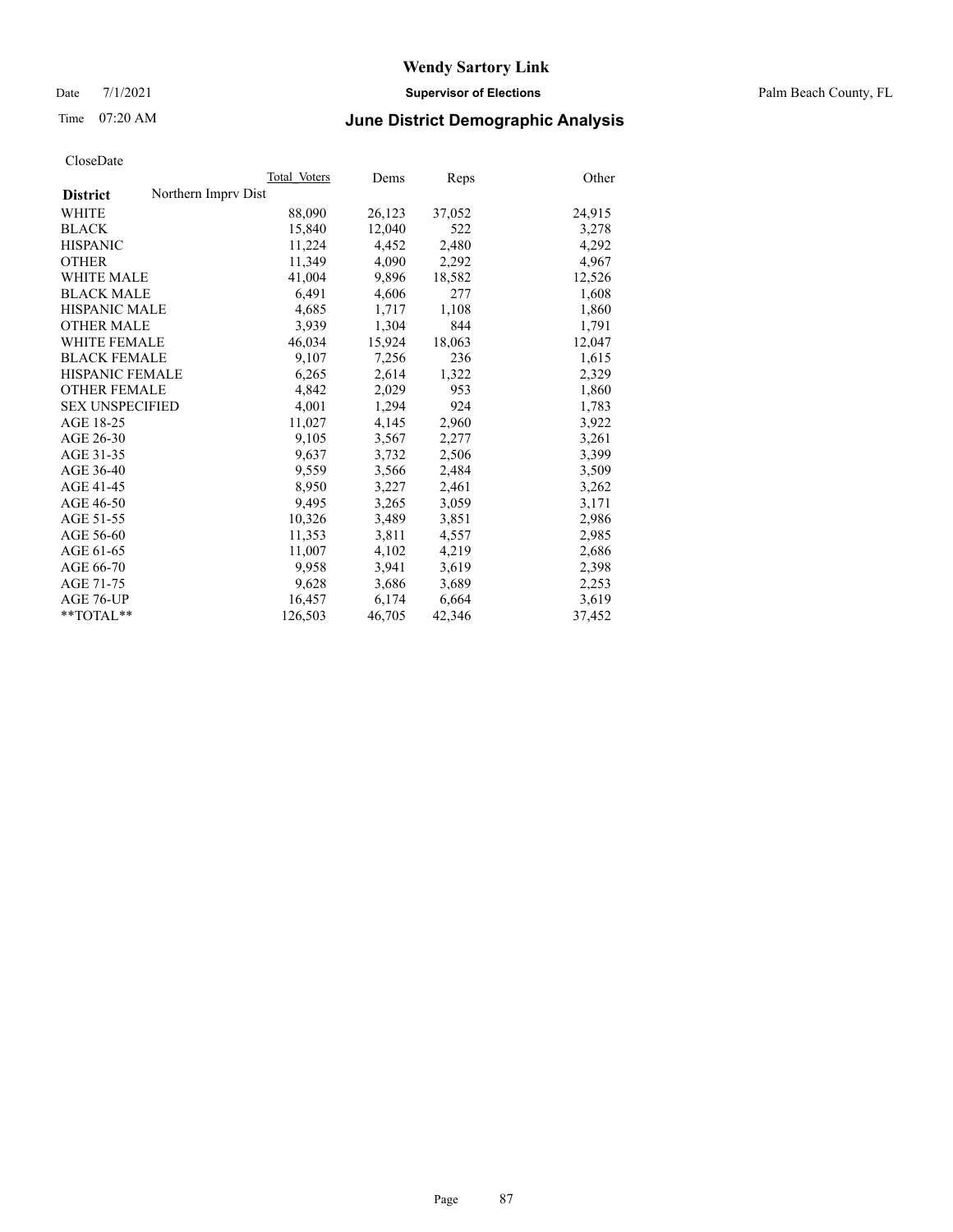Date 7/1/2021 **Supervisor of Elections** Palm Beach County, FL

| CloseDate |
|-----------|
|-----------|

|                     |                      | Total Voters | Dems           | Reps             | Other          |
|---------------------|----------------------|--------------|----------------|------------------|----------------|
| <b>District</b>     | Osprey Oaks Comm Dev |              |                |                  |                |
| WHITE               |                      | 266          | 105            | 88               | 73             |
| BLACK               |                      | 45           | 32             | $\overline{4}$   | 9              |
| <b>HISPANIC</b>     |                      | 63           | 18             | 20               | 25             |
| OTHER               |                      | 66           | 22             | 9                | 35             |
| WHITE MALE          |                      | 135          | 48             | 43               | 44             |
| <b>BLACK MALE</b>   |                      | 20           | 14             | 1                | 5              |
| HISPANIC MALE       |                      | 28           | 8              | 12               | 8              |
| OTHER MALE          |                      | 29           | 11             | 5                | 13             |
| WHITE FEMALE        |                      | 131          | 57             | 45               | 29             |
| BLACK FEMALE        |                      | 25           | 18             | 3                | $\overline{4}$ |
| HISPANIC FEMALE     |                      | 34           | 10             | 8                | 16             |
| <b>OTHER FEMALE</b> |                      | 26           | 8              | 3                | 15             |
| SEX UNSPECIFIED     |                      | 10           | $\overline{2}$ | 1                | 7              |
| AGE 18-25           |                      | 50           | 15             | 13               | 22             |
| AGE 26-30           |                      | 13           | 9              | $\boldsymbol{0}$ | 4              |
| AGE 31-35           |                      | 25           | 9              | 7                | 9              |
| AGE 36-40           |                      | 50           | 21             | 14               | 15             |
| AGE 41-45           |                      | 62           | 23             | 16               | 23             |
| AGE 46-50           |                      | 66           | 26             | 18               | 22             |
| AGE 51-55           |                      | 58           | 25             | 19               | 14             |
| AGE 56-60           |                      | 28           | 12             | 7                | 9              |
| AGE 61-65           |                      | 27           | 14             | 8                | 5              |
| AGE 66-70           |                      | 27           | 12             | 9                | 6              |
| AGE 71-75           |                      | 18           | 5              | 5                | 8              |
| AGE 76-UP           |                      | 16           | 6              | 5                | 5              |
| $*$ $TOTAL**$       |                      | 440          | 177            | 121              | 142            |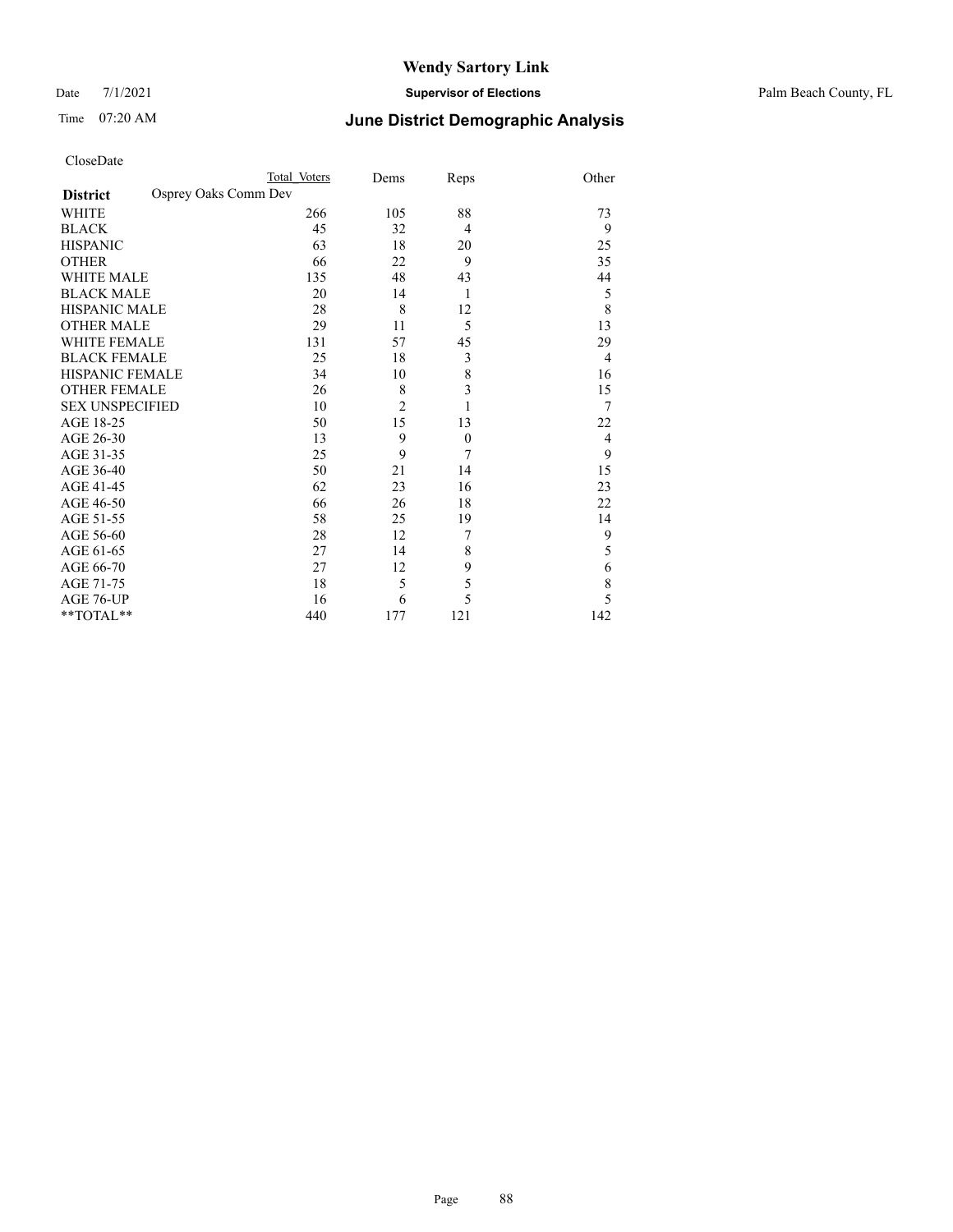Date 7/1/2021 **Supervisor of Elections** Palm Beach County, FL

| CloseDate |
|-----------|
|-----------|

|                                      | Total Voters   | Dems                    | Reps           | Other          |
|--------------------------------------|----------------|-------------------------|----------------|----------------|
| Old Palm Comm Dev<br><b>District</b> |                |                         |                |                |
| <b>WHITE</b>                         | 362            | 53                      | 224            | 85             |
| <b>BLACK</b>                         | 9              | 6                       | $\overline{2}$ | 1              |
| <b>HISPANIC</b>                      | $\overline{2}$ | $\theta$                | $\overline{2}$ | 0              |
| <b>OTHER</b>                         | 27             | $\overline{c}$          | 17             | 8              |
| <b>WHITE MALE</b>                    | 181            | 20                      | 115            | 46             |
| <b>BLACK MALE</b>                    | 4              | $\overline{2}$          | 1              | 1              |
| <b>HISPANIC MALE</b>                 | $\theta$       | $\theta$                | $\theta$       | $\theta$       |
| <b>OTHER MALE</b>                    | 6              | $\theta$                | 4              | $\overline{2}$ |
| <b>WHITE FEMALE</b>                  | 173            | 32                      | 107            | 34             |
| <b>BLACK FEMALE</b>                  | 5              | $\overline{4}$          | 1              | $\theta$       |
| <b>HISPANIC FEMALE</b>               | $\overline{2}$ | $\theta$                | 2              | $\theta$       |
| <b>OTHER FEMALE</b>                  | 11             | 1                       | 8              | 2              |
| <b>SEX UNSPECIFIED</b>               | 18             | $\overline{c}$          | 7              | 9              |
| AGE 18-25                            | 23             | $\overline{7}$          | 10             | 6              |
| AGE 26-30                            | 9              | $\overline{c}$          | 5              | $\overline{c}$ |
| AGE 31-35                            | 13             | $\overline{\mathbf{3}}$ | 7              | 3              |
| AGE 36-40                            | 6              | $\overline{0}$          | 5              |                |
| AGE 41-45                            | 11             | 3                       | 6              | $\overline{c}$ |
| AGE 46-50                            | 20             | $\overline{2}$          | 12             | 6              |
| AGE 51-55                            | 33             | $\overline{2}$          | 22             | 9              |
| AGE 56-60                            | 52             | 16                      | 26             | 10             |
| AGE 61-65                            | 77             | 12                      | 47             | 18             |
| AGE 66-70                            | 51             | $\overline{2}$          | 36             | 13             |
| AGE 71-75                            | 43             | 5                       | 27             | 11             |
| AGE 76-UP                            | 62             | 7                       | 42             | 13             |
| **TOTAL**                            | 400            | 61                      | 245            | 94             |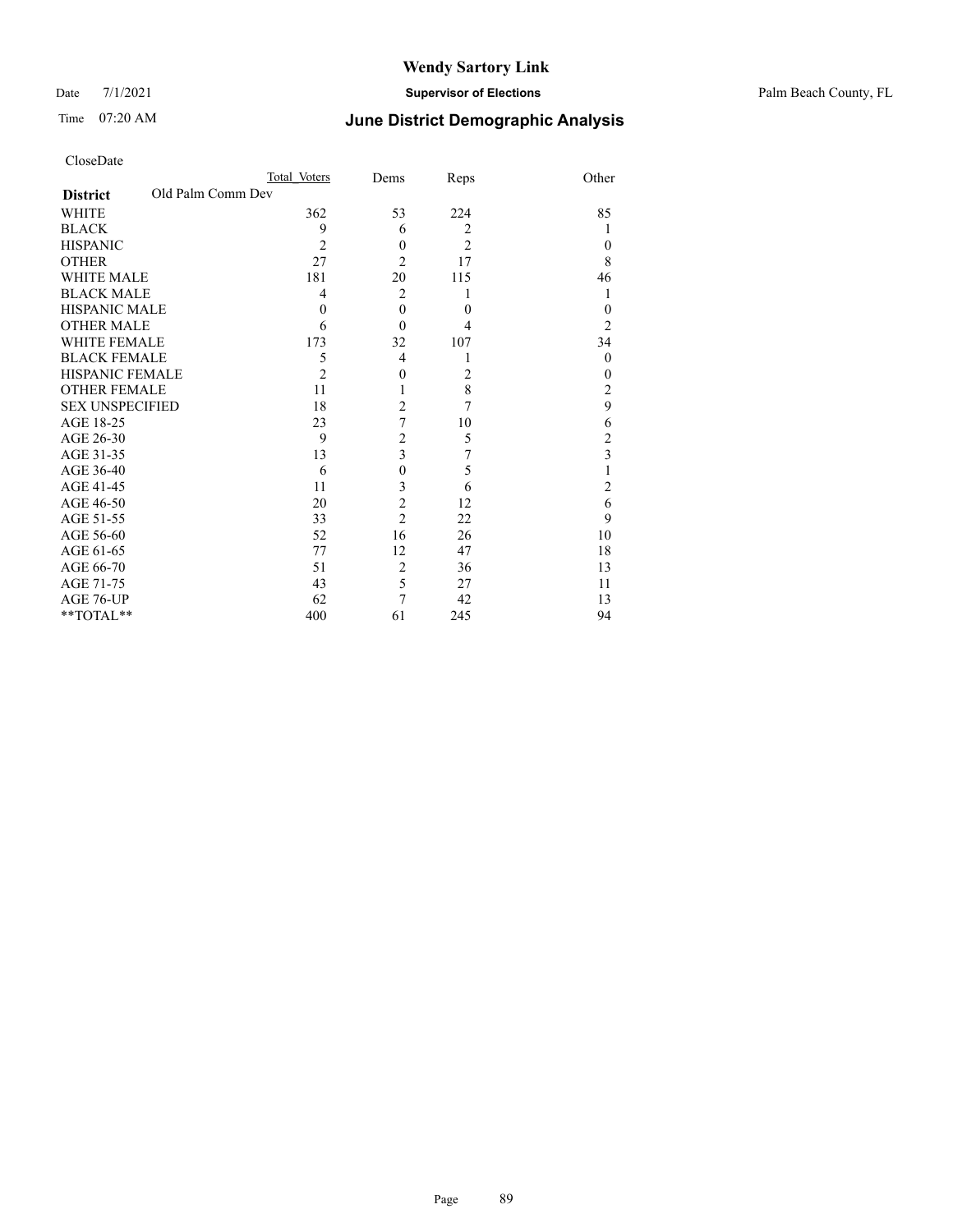#### Date 7/1/2021 **Supervisor of Elections** Palm Beach County, FL

| CloseDate |
|-----------|
|-----------|

|                        |                                 | Total Voters | Dems | Reps           | Other |
|------------------------|---------------------------------|--------------|------|----------------|-------|
| <b>District</b>        | <b>Plantation Comm Dev Dist</b> |              |      |                |       |
| WHITE                  |                                 | 644          | 166  | 283            | 195   |
| BLACK                  |                                 | 293          | 219  | 8              | 66    |
| HISPANIC               |                                 | 246          | 92   | 55             | 99    |
| OTHER                  |                                 | 224          | 82   | 31             | 111   |
| WHITE MALE             |                                 | 315          | 58   | 149            | 108   |
| <b>BLACK MALE</b>      |                                 | 123          | 85   | 1              | 37    |
| HISPANIC MALE          |                                 | 124          | 45   | 34             | 45    |
| OTHER MALE             |                                 | 85           | 31   | 13             | 41    |
| WHITE FEMALE           |                                 | 321          | 107  | 132            | 82    |
| BLACK FEMALE           |                                 | 161          | 129  | $\overline{7}$ | 25    |
| HISPANIC FEMALE        |                                 | 117          | 46   | 21             | 50    |
| <b>OTHER FEMALE</b>    |                                 | 92           | 38   | 11             | 43    |
| <b>SEX UNSPECIFIED</b> |                                 | 65           | 19   | 8              | 38    |
| AGE 18-25              |                                 | 194          | 74   | 44             | 76    |
| AGE 26-30              |                                 | 83           | 30   | 27             | 26    |
| AGE 31-35              |                                 | 112          | 34   | 32             | 46    |
| AGE 36-40              |                                 | 161          | 57   | 55             | 49    |
| AGE 41-45              |                                 | 167          | 61   | 46             | 60    |
| AGE 46-50              |                                 | 206          | 71   | 55             | 80    |
| AGE 51-55              |                                 | 146          | 62   | 37             | 47    |
| AGE 56-60              |                                 | 104          | 45   | 35             | 24    |
| AGE 61-65              |                                 | 68           | 34   | 11             | 23    |
| AGE 66-70              |                                 | 55           | 35   | 10             | 10    |
| AGE 71-75              |                                 | 58           | 34   | 13             | 11    |
| AGE 76-UP              |                                 | 53           | 22   | 12             | 19    |
| $*$ $TOTAL**$          |                                 | 1,407        | 559  | 377            | 471   |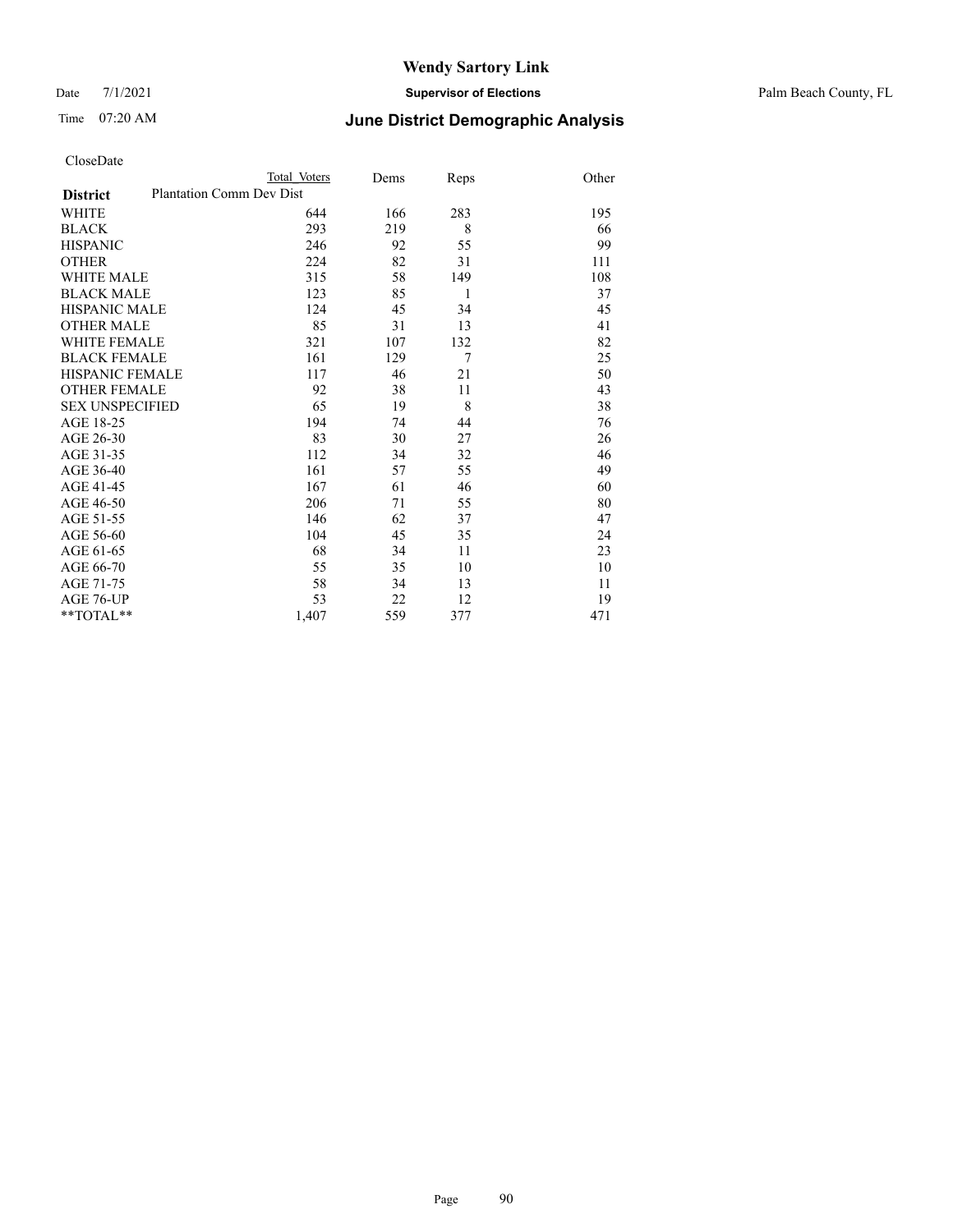Date 7/1/2021 **Supervisor of Elections** Palm Beach County, FL

### Time 07:20 AM **June District Demographic Analysis**

|                                       | Total Voters | Dems    | Reps   | Other  |
|---------------------------------------|--------------|---------|--------|--------|
| Port Of Palm Beach<br><b>District</b> |              |         |        |        |
| WHITE                                 | 163,800      | 49,879  | 67,054 | 46,867 |
| <b>BLACK</b>                          | 71,638       | 56,747  | 2,179  | 12,712 |
| <b>HISPANIC</b>                       | 39,039       | 15,712  | 8,752  | 14,575 |
| <b>OTHER</b>                          | 28,092       | 10,848  | 5,025  | 12,219 |
| <b>WHITE MALE</b>                     | 76,978       | 19.769  | 33,669 | 23,540 |
| <b>BLACK MALE</b>                     | 29,700       | 22,142  | 1,188  | 6,370  |
| <b>HISPANIC MALE</b>                  | 17,120       | 6,309   | 4,258  | 6,553  |
| <b>OTHER MALE</b>                     | 9,933        | 3,620   | 1,960  | 4,353  |
| <b>WHITE FEMALE</b>                   | 84,714       | 29,574  | 32,566 | 22,574 |
| <b>BLACK FEMALE</b>                   | 40,809       | 33,798  | 963    | 6,048  |
| <b>HISPANIC FEMALE</b>                | 20,933       | 9,021   | 4,311  | 7,601  |
| <b>OTHER FEMALE</b>                   | 11,717       | 5,212   | 2,046  | 4,459  |
| <b>SEX UNSPECIFIED</b>                | 10,423       | 3,607   | 1,989  | 4,827  |
| AGE 18-25                             | 30,422       | 13,414  | 6,029  | 10,979 |
| AGE 26-30                             | 24,181       | 10,739  | 4,827  | 8,615  |
| AGE 31-35                             | 25,067       | 11,204  | 5,314  | 8,549  |
| AGE 36-40                             | 23,036       | 9,971   | 5,064  | 8,001  |
| AGE 41-45                             | 20,859       | 9,058   | 4,761  | 7,040  |
| AGE 46-50                             | 22,302       | 9,432   | 5,928  | 6,942  |
| AGE 51-55                             | 24,792       | 10,303  | 7,589  | 6,900  |
| AGE 56-60                             | 27,847       | 11,768  | 9,129  | 6,950  |
| AGE 61-65                             | 26,361       | 11,899  | 8,410  | 6,052  |
| AGE 66-70                             | 22,818       | 10,714  | 7,071  | 5,033  |
| AGE 71-75                             | 20,354       | 9,323   | 6,585  | 4,446  |
| AGE 76-UP                             | 34,529       | 15,361  | 12,303 | 6,865  |
| $*$ $TOTAL**$                         | 302,569      | 133,186 | 83,010 | 86,373 |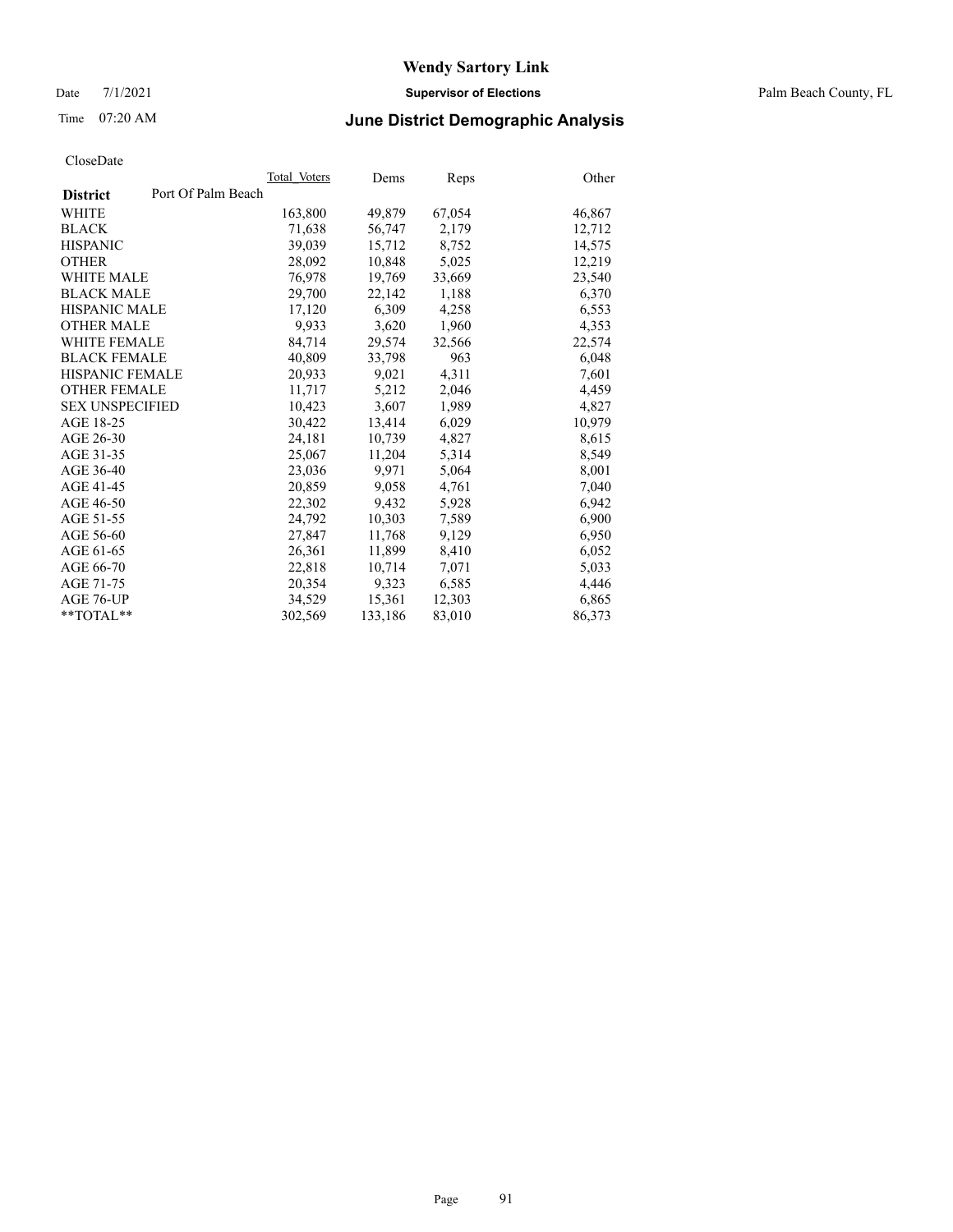Date 7/1/2021 **Supervisor of Elections** Palm Beach County, FL

### Time 07:20 AM **June District Demographic Analysis**

|                                         | Total Voters | Dems | Reps           | Other |
|-----------------------------------------|--------------|------|----------------|-------|
| Renaissance Comm Dev<br><b>District</b> |              |      |                |       |
| <b>WHITE</b>                            | 975          | 348  | 282            | 345   |
| <b>BLACK</b>                            | 261          | 180  | 9              | 72    |
| <b>HISPANIC</b>                         | 282          | 108  | 61             | 113   |
| <b>OTHER</b>                            | 190          | 60   | 38             | 92    |
| WHITE MALE                              | 493          | 162  | 156            | 175   |
| <b>BLACK MALE</b>                       | 114          | 72   | 7              | 35    |
| <b>HISPANIC MALE</b>                    | 124          | 42   | 30             | 52    |
| <b>OTHER MALE</b>                       | 67           | 19   | 15             | 33    |
| WHITE FEMALE                            | 472          | 185  | 125            | 162   |
| <b>BLACK FEMALE</b>                     | 146          | 107  | $\overline{2}$ | 37    |
| <b>HISPANIC FEMALE</b>                  | 153          | 64   | 30             | 59    |
| <b>OTHER FEMALE</b>                     | 81           | 31   | 11             | 39    |
| <b>SEX UNSPECIFIED</b>                  | 58           | 14   | 14             | 30    |
| AGE 18-25                               | 185          | 84   | 34             | 67    |
| AGE 26-30                               | 253          | 100  | 54             | 99    |
| AGE 31-35                               | 238          | 100  | 43             | 95    |
| AGE 36-40                               | 190          | 75   | 38             | 77    |
| AGE 41-45                               | 170          | 74   | 35             | 61    |
| AGE 46-50                               | 151          | 54   | 34             | 63    |
| AGE 51-55                               | 138          | 50   | 40             | 48    |
| AGE 56-60                               | 114          | 38   | 43             | 33    |
| AGE 61-65                               | 102          | 45   | 26             | 31    |
| AGE 66-70                               | 73           | 41   | 13             | 19    |
| AGE 71-75                               | 51           | 18   | 15             | 18    |
| AGE 76-UP                               | 43           | 17   | 15             | 11    |
| **TOTAL**                               | 1,708        | 696  | 390            | 622   |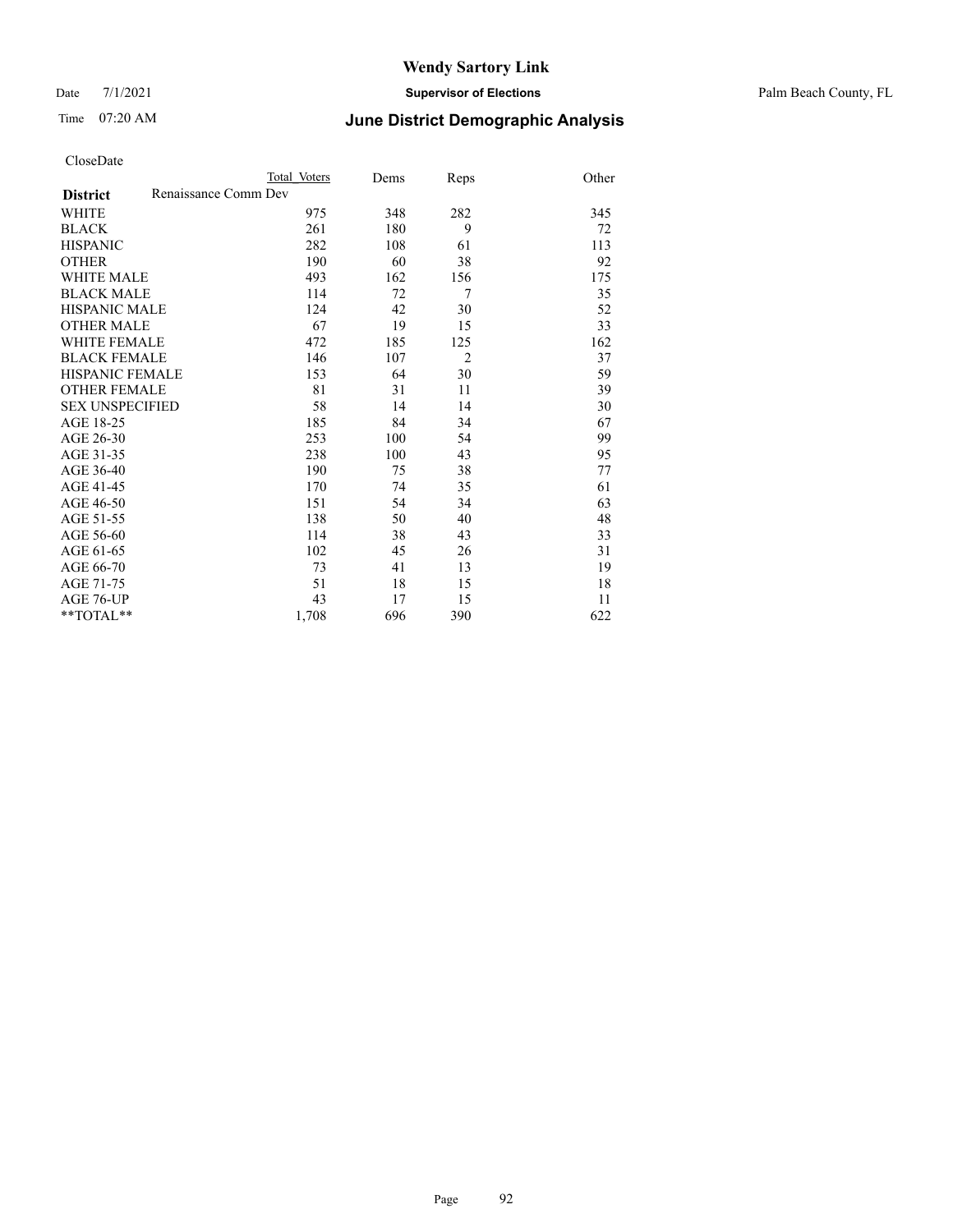Date 7/1/2021 **Supervisor of Elections** Palm Beach County, FL

| CloseDate |
|-----------|
|-----------|

|                        | Total Voters        | Dems | Reps                    | Other |
|------------------------|---------------------|------|-------------------------|-------|
| <b>District</b>        | Sonoma Bay Comm Dev |      |                         |       |
| <b>WHITE</b>           | 60                  | 24   | 22                      | 14    |
| <b>BLACK</b>           | 249                 | 199  | 5                       | 45    |
| <b>HISPANIC</b>        | 39                  | 20   | 1                       | 18    |
| <b>OTHER</b>           | 56                  | 21   | 5                       | 30    |
| <b>WHITE MALE</b>      | 27                  | 8    | 13                      | 6     |
| <b>BLACK MALE</b>      | 89                  | 62   | 3                       | 24    |
| <b>HISPANIC MALE</b>   | 10                  | 6    | 1                       | 3     |
| <b>OTHER MALE</b>      | 19                  | 7    | $\overline{c}$          | 10    |
| <b>WHITE FEMALE</b>    | 33                  | 16   | 9                       | 8     |
| <b>BLACK FEMALE</b>    | 156                 | 133  | $\overline{c}$          | 21    |
| <b>HISPANIC FEMALE</b> | 28                  | 14   | $\mathbf{0}$            | 14    |
| <b>OTHER FEMALE</b>    | 24                  | 10   | 1                       | 13    |
| <b>SEX UNSPECIFIED</b> | 18                  | 8    | $\overline{2}$          | 8     |
| AGE 18-25              | 49                  | 32   | 5                       | 12    |
| AGE 26-30              | 42                  | 29   | $\overline{\mathbf{3}}$ | 10    |
| AGE 31-35              | 69                  | 43   | $\overline{4}$          | 22    |
| AGE 36-40              | 55                  | 32   | 6                       | 17    |
| AGE 41-45              | 51                  | 23   | 6                       | 22    |
| AGE 46-50              | 35                  | 27   | 3                       | 5     |
| AGE 51-55              | 27                  | 22   | $\overline{c}$          | 3     |
| AGE 56-60              | 25                  | 15   | $\overline{c}$          | 8     |
| AGE 61-65              | 32                  | 25   | $\overline{c}$          | 5     |
| AGE 66-70              | 13                  | 12   | $\mathbf{0}$            |       |
| AGE 71-75              | $\overline{2}$      | 1    | $\boldsymbol{0}$        |       |
| AGE 76-UP              | $\overline{4}$      | 3    | $\theta$                |       |
| **TOTAL**              | 404                 | 264  | 33                      | 107   |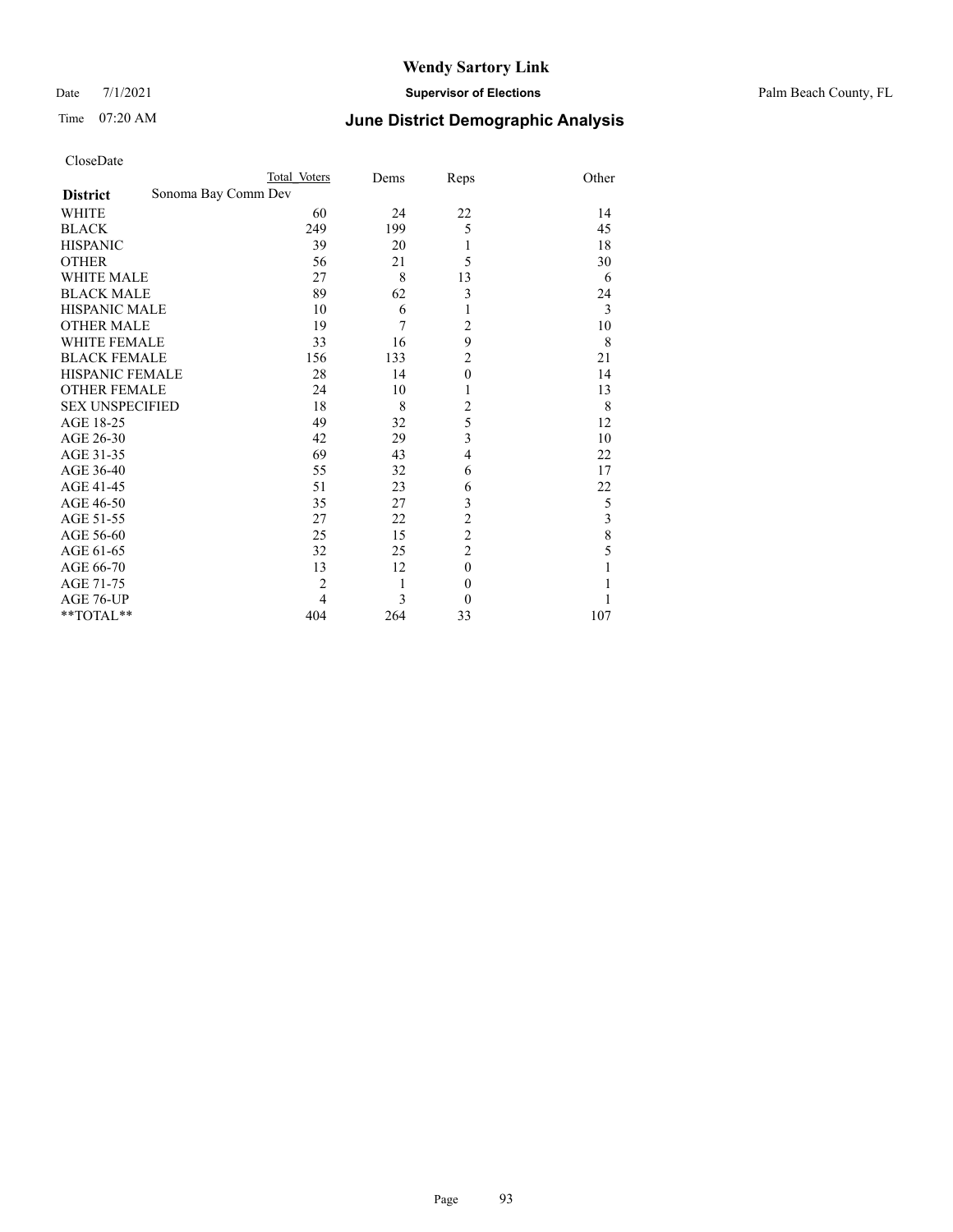Date 7/1/2021 **Supervisor of Elections** Palm Beach County, FL

## Time 07:20 AM **June District Demographic Analysis**

|                                        | Total Voters | Dems | Reps           | Other |
|----------------------------------------|--------------|------|----------------|-------|
| Seminole Imprv Dist<br><b>District</b> |              |      |                |       |
| WHITE                                  | 594          | 128  | 283            | 183   |
| <b>BLACK</b>                           | 245          | 172  | 12             | 61    |
| <b>HISPANIC</b>                        | 348          | 98   | 103            | 147   |
| <b>OTHER</b>                           | 116          | 42   | 21             | 53    |
| <b>WHITE MALE</b>                      | 293          | 48   | 151            | 94    |
| <b>BLACK MALE</b>                      | 99           | 60   | 7              | 32    |
| <b>HISPANIC MALE</b>                   | 164          | 40   | 56             | 68    |
| <b>OTHER MALE</b>                      | 52           | 20   | 8              | 24    |
| <b>WHITE FEMALE</b>                    | 298          | 79   | 132            | 87    |
| <b>BLACK FEMALE</b>                    | 145          | 111  | 5              | 29    |
| HISPANIC FEMALE                        | 182          | 56   | 47             | 79    |
| <b>OTHER FEMALE</b>                    | 48           | 19   | 9              | 20    |
| <b>SEX UNSPECIFIED</b>                 | 22           | 7    | $\overline{4}$ | 11    |
| AGE 18-25                              | 116          | 35   | 36             | 45    |
| AGE 26-30                              | 126          | 36   | 46             | 44    |
| AGE 31-35                              | 164          | 39   | 52             | 73    |
| AGE 36-40                              | 173          | 56   | 46             | 71    |
| AGE 41-45                              | 166          | 54   | 47             | 65    |
| AGE 46-50                              | 137          | 48   | 51             | 38    |
| AGE 51-55                              | 101          | 34   | 40             | 27    |
| AGE 56-60                              | 111          | 41   | 39             | 31    |
| AGE 61-65                              | 72           | 38   | 18             | 16    |
| AGE 66-70                              | 54           | 15   | 22             | 17    |
| AGE 71-75                              | 42           | 24   | 11             | 7     |
| AGE 76-UP                              | 41           | 20   | 11             | 10    |
| **TOTAL**                              | 1,303        | 440  | 419            | 444   |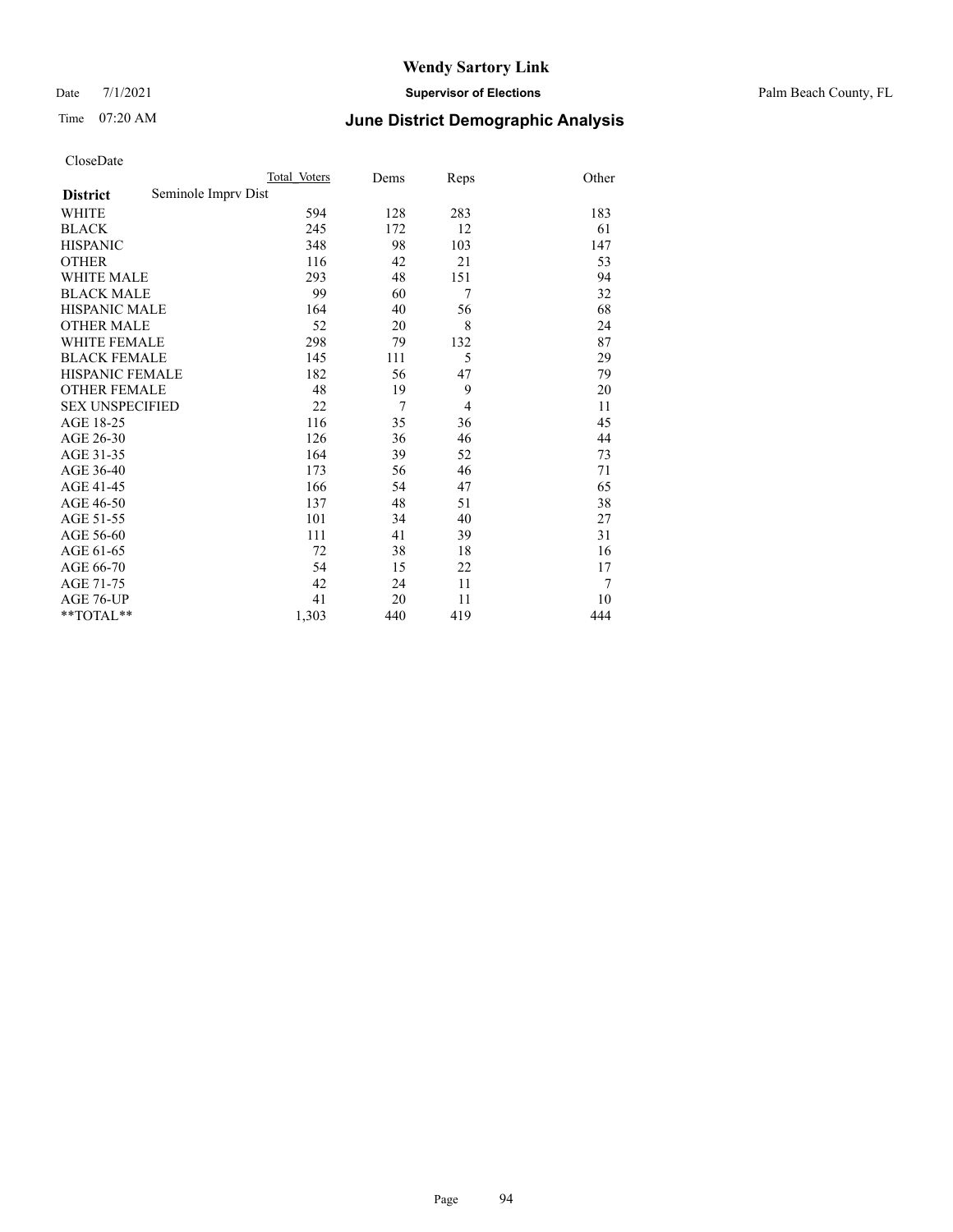Date 7/1/2021 **Supervisor of Elections** Palm Beach County, FL

| CloseDate |
|-----------|
|-----------|

|                        |                         | Total Voters | Dems | Reps           | Other          |
|------------------------|-------------------------|--------------|------|----------------|----------------|
| <b>District</b>        | Terracina Comm Dev Dist |              |      |                |                |
| WHITE                  |                         | 183          | 66   | 59             | 58             |
| BLACK                  |                         | 466          | 351  | 14             | 101            |
| <b>HISPANIC</b>        |                         | 152          | 65   | 43             | 44             |
| <b>OTHER</b>           |                         | 193          | 69   | 39             | 85             |
| WHITE MALE             |                         | 99           | 33   | 34             | 32             |
| <b>BLACK MALE</b>      |                         | 218          | 150  | 11             | 57             |
| HISPANIC MALE          |                         | 68           | 23   | 23             | 22             |
| OTHER MALE             |                         | 75           | 29   | 15             | 31             |
| WHITE FEMALE           |                         | 82           | 33   | 23             | 26             |
| <b>BLACK FEMALE</b>    |                         | 240          | 195  | $\overline{3}$ | 42             |
| HISPANIC FEMALE        |                         | 80           | 40   | 20             | 20             |
| <b>OTHER FEMALE</b>    |                         | 92           | 34   | 23             | 35             |
| <b>SEX UNSPECIFIED</b> |                         | 40           | 14   | 3              | 23             |
| AGE 18-25              |                         | 127          | 64   | 15             | 48             |
| AGE 26-30              |                         | 92           | 51   | 10             | 31             |
| AGE 31-35              |                         | 81           | 43   | 12             | 26             |
| AGE 36-40              |                         | 105          | 52   | 22             | 31             |
| AGE 41-45              |                         | 110          | 62   | 14             | 34             |
| AGE 46-50              |                         | 120          | 63   | 23             | 34             |
| AGE 51-55              |                         | 81           | 49   | 11             | 21             |
| AGE 56-60              |                         | 86           | 46   | 15             | 25             |
| AGE 61-65              |                         | 65           | 43   | 8              | 14             |
| AGE 66-70              |                         | 55           | 32   | 9              | 14             |
| AGE 71-75              |                         | 39           | 26   | 7              | 6              |
| AGE 76-UP              |                         | 33           | 20   | 9              | $\overline{4}$ |
| **TOTAL**              |                         | 994          | 551  | 155            | 288            |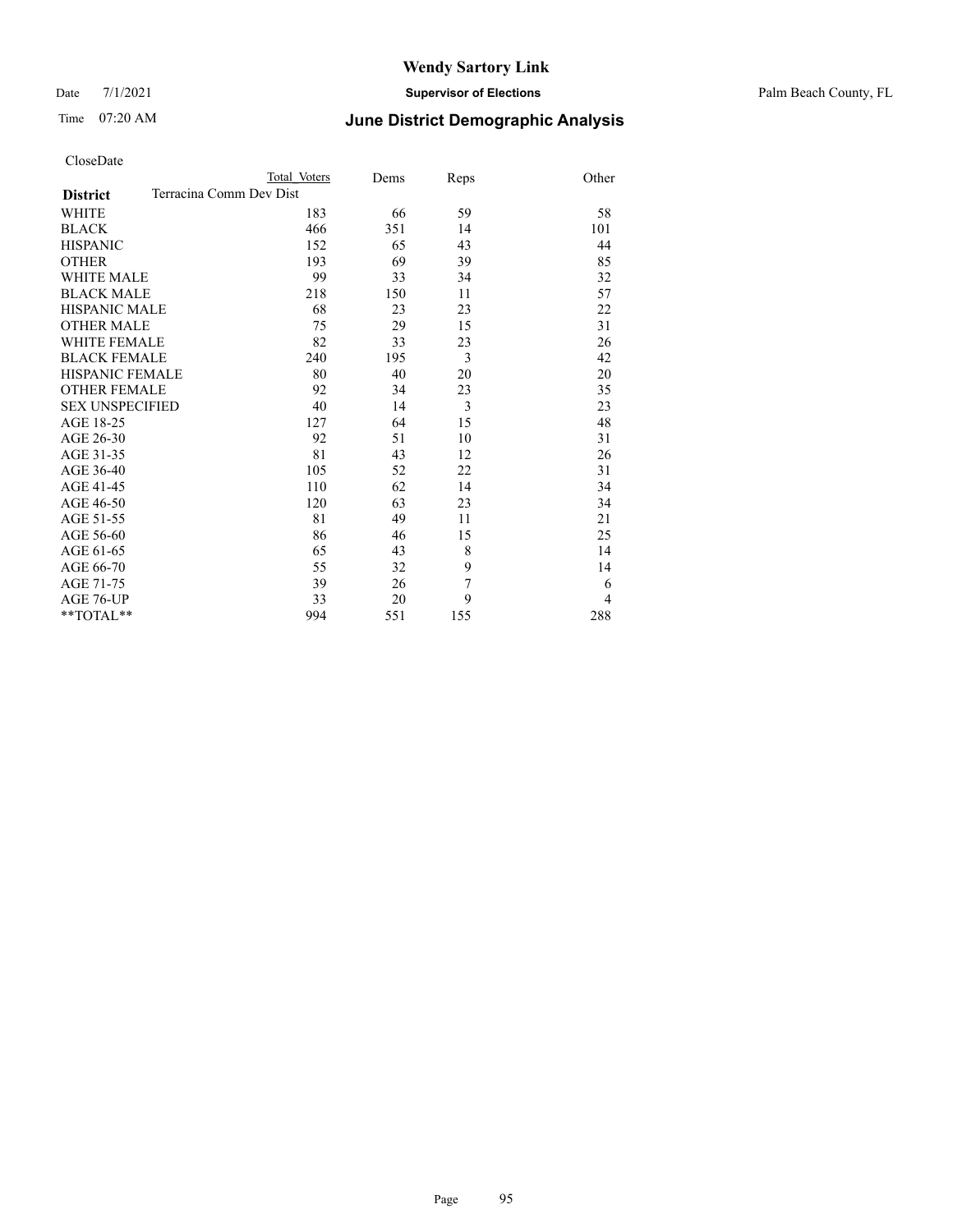Date 7/1/2021 **Supervisor of Elections** Palm Beach County, FL

| CloseDate |
|-----------|
|-----------|

|                        | Total Voters           | Dems | <b>Reps</b>    | Other |
|------------------------|------------------------|------|----------------|-------|
| <b>District</b>        | Thousand Comm Dev Dist |      |                |       |
| WHITE                  | 294                    | 83   | 100            | 111   |
| BLACK                  | 795                    | 645  | 22             | 128   |
| HISPANIC               | 151                    | 65   | 26             | 60    |
| <b>OTHER</b>           | 210                    | 95   | 28             | 87    |
| WHITE MALE             | 149                    | 39   | 56             | 54    |
| <b>BLACK MALE</b>      | 345                    | 261  | 13             | 71    |
| HISPANIC MALE          | 68                     | 23   | 15             | 30    |
| OTHER MALE             | 83                     | 36   | 17             | 30    |
| WHITE FEMALE           | 140                    | 43   | 43             | 54    |
| <b>BLACK FEMALE</b>    | 441                    | 378  | 9              | 54    |
| HISPANIC FEMALE        | 81                     | 41   | 11             | 29    |
| OTHER FEMALE           | 94                     | 46   | 10             | 38    |
| <b>SEX UNSPECIFIED</b> | 49                     | 21   | $\overline{2}$ | 26    |
| AGE 18-25              | 198                    | 117  | 12             | 69    |
| AGE 26-30              | 138                    | 87   | 17             | 34    |
| AGE 31-35              | 140                    | 83   | 11             | 46    |
| AGE 36-40              | 162                    | 99   | 26             | 37    |
| AGE 41-45              | 184                    | 112  | 22             | 50    |
| AGE 46-50              | 170                    | 98   | 25             | 47    |
| AGE 51-55              | 124                    | 74   | 17             | 33    |
| AGE 56-60              | 106                    | 68   | 15             | 23    |
| AGE 61-65              | 89                     | 62   | 8              | 19    |
| AGE 66-70              | 56                     | 43   | 7              | 6     |
| AGE 71-75              | 46                     | 28   | 8              | 10    |
| AGE 76-UP              | 37                     | 17   | 8              | 12    |
| $*$ $TOTAL**$          | 1,450                  | 888  | 176            | 386   |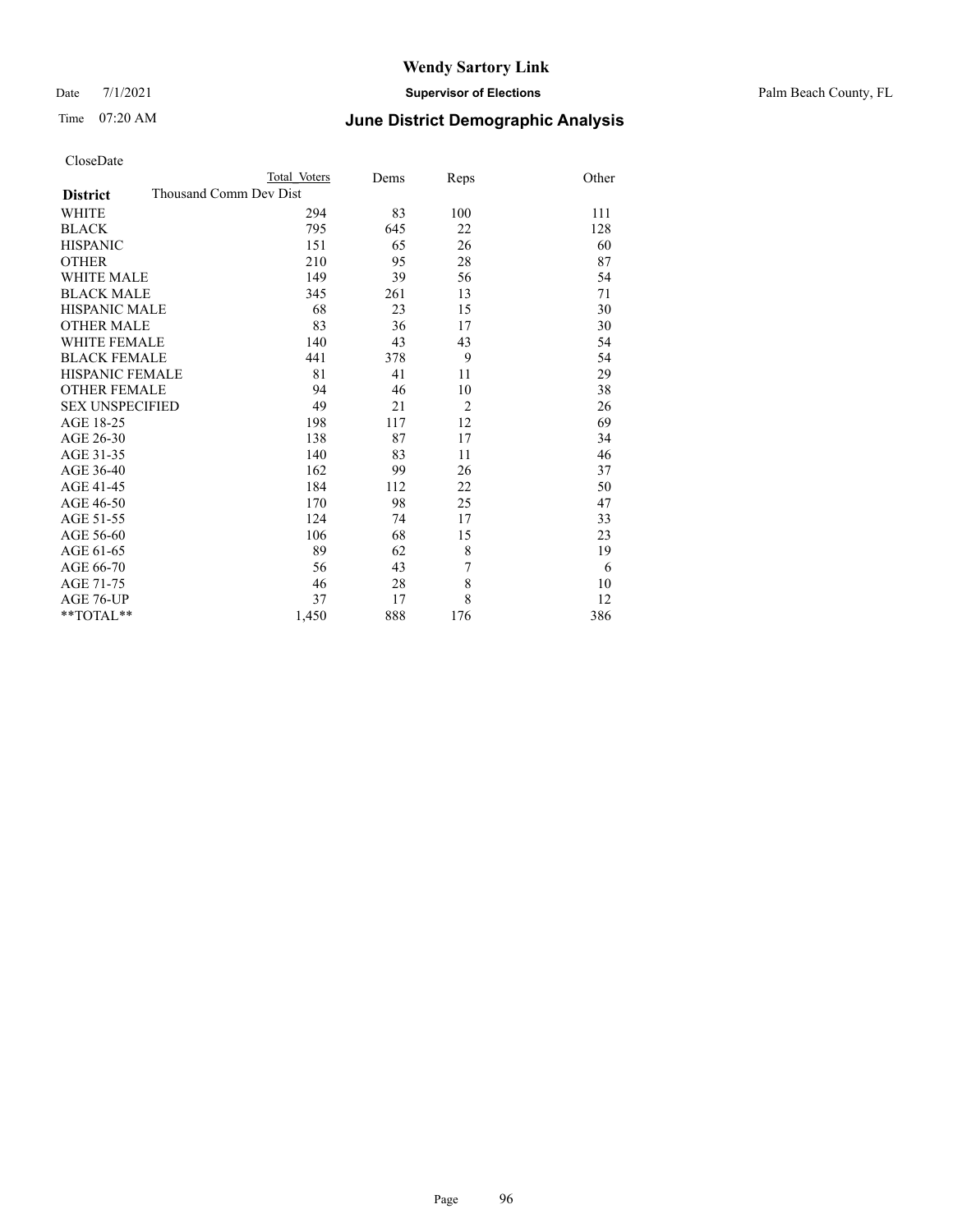#### Date 7/1/2021 **Supervisor of Elections** Palm Beach County, FL

| CloseDate |
|-----------|
|-----------|

|                        | Total Voters        | Dems           | Reps             | Other          |
|------------------------|---------------------|----------------|------------------|----------------|
| <b>District</b>        | Vista Comm Dev Dist |                |                  |                |
| WHITE                  | 110                 | 29             | 34               | 47             |
| BLACK                  | 118                 | 84             | $\overline{2}$   | 32             |
| <b>HISPANIC</b>        | 73                  | 25             | 14               | 34             |
| OTHER                  | 50                  | 22             | 5                | 23             |
| WHITE MALE             | 48                  | 10             | 17               | 21             |
| <b>BLACK MALE</b>      | 38                  | 24             | 1                | 13             |
| HISPANIC MALE          | 27                  | 9              | 7                | 11             |
| <b>OTHER MALE</b>      | 20                  | 9              | $\overline{2}$   | 9              |
| WHITE FEMALE           | 60                  | 19             | 16               | 25             |
| <b>BLACK FEMALE</b>    | 80                  | 60             | $\mathbf{1}$     | 19             |
| HISPANIC FEMALE        | 42                  | 14             | 6                | 22             |
| <b>OTHER FEMALE</b>    | 24                  | 11             | 3                | 10             |
| <b>SEX UNSPECIFIED</b> | 12                  | $\overline{4}$ | $\overline{2}$   | 6              |
| AGE 18-25              | 48                  | 21             | $\overline{4}$   | 23             |
| AGE 26-30              | 41                  | 19             | 6                | 16             |
| AGE 31-35              | 53                  | 25             | 8                | 20             |
| AGE 36-40              | 42                  | 22             | 7                | 13             |
| AGE 41-45              | 43                  | 18             | 7                | 18             |
| AGE 46-50              | 35                  | 14             | 5                | 16             |
| AGE 51-55              | 28                  | 14             | 4                | 10             |
| AGE 56-60              | 25                  | 9              | 6                | 10             |
| AGE 61-65              | 20                  | 9              | 6                | 5              |
| AGE 66-70              | 7                   | 5              | $\boldsymbol{0}$ | $\overline{2}$ |
| AGE 71-75              | 4                   | $\overline{c}$ | $\mathbf{1}$     |                |
| AGE 76-UP              | 5                   | $\overline{2}$ | 1                | $\overline{2}$ |
| **TOTAL**              | 351                 | 160            | 55               | 136            |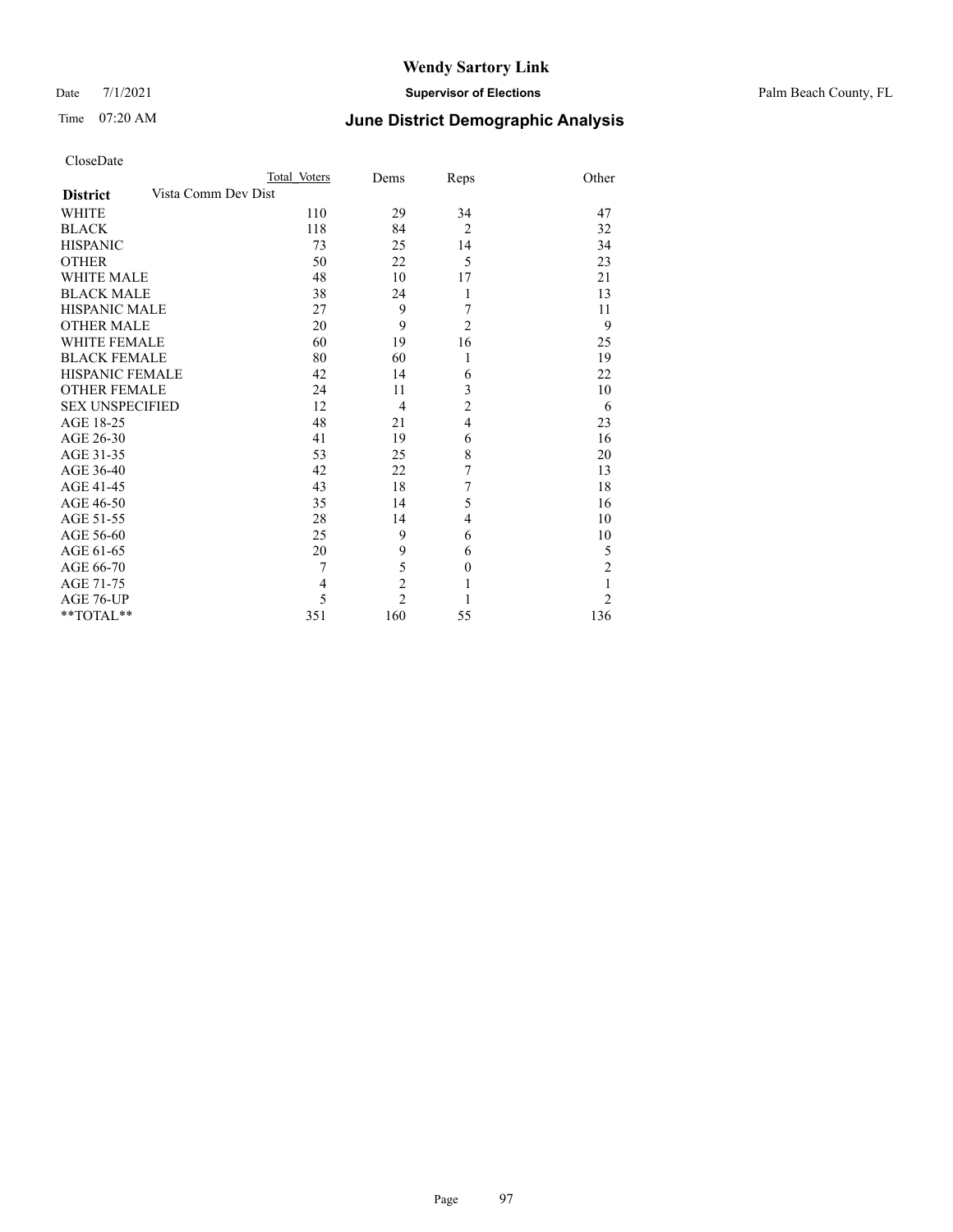Date 7/1/2021 **Supervisor of Elections** Palm Beach County, FL

### Time 07:20 AM **June District Demographic Analysis**

|                                          | Total Voters | Dems | Reps     | Other |
|------------------------------------------|--------------|------|----------|-------|
| Winston Comm Dev Dist<br><b>District</b> |              |      |          |       |
| WHITE                                    | 809          | 253  | 290      | 266   |
| <b>BLACK</b>                             | 89           | 62   | 1        | 26    |
| <b>HISPANIC</b>                          | 136          | 59   | 27       | 50    |
| <b>OTHER</b>                             | 127          | 36   | 29       | 62    |
| WHITE MALE                               | 400          | 101  | 161      | 138   |
| <b>BLACK MALE</b>                        | 41           | 26   | $\theta$ | 15    |
| <b>HISPANIC MALE</b>                     | 55           | 22   | 13       | 20    |
| <b>OTHER MALE</b>                        | 43           | 10   | 10       | 23    |
| WHITE FEMALE                             | 402          | 150  | 126      | 126   |
| <b>BLACK FEMALE</b>                      | 44           | 33   | 1        | 10    |
| <b>HISPANIC FEMALE</b>                   | 78           | 35   | 14       | 29    |
| <b>OTHER FEMALE</b>                      | 54           | 16   | 12       | 26    |
| <b>SEX UNSPECIFIED</b>                   | 40           | 15   | 9        | 16    |
| AGE 18-25                                | 179          | 65   | 30       | 84    |
| AGE 26-30                                | 54           | 17   | 8        | 29    |
| AGE 31-35                                | 58           | 18   | 21       | 19    |
| AGE 36-40                                | 90           | 24   | 29       | 37    |
| AGE 41-45                                | 128          | 35   | 40       | 53    |
| AGE 46-50                                | 130          | 49   | 40       | 41    |
| AGE 51-55                                | 153          | 61   | 42       | 50    |
| AGE 56-60                                | 116          | 44   | 47       | 25    |
| AGE 61-65                                | 96           | 33   | 40       | 23    |
| AGE 66-70                                | 56           | 23   | 19       | 14    |
| AGE 71-75                                | 40           | 14   | 13       | 13    |
| AGE 76-UP                                | 61           | 27   | 18       | 16    |
| $*$ $TOTAL**$                            | 1,161        | 410  | 347      | 404   |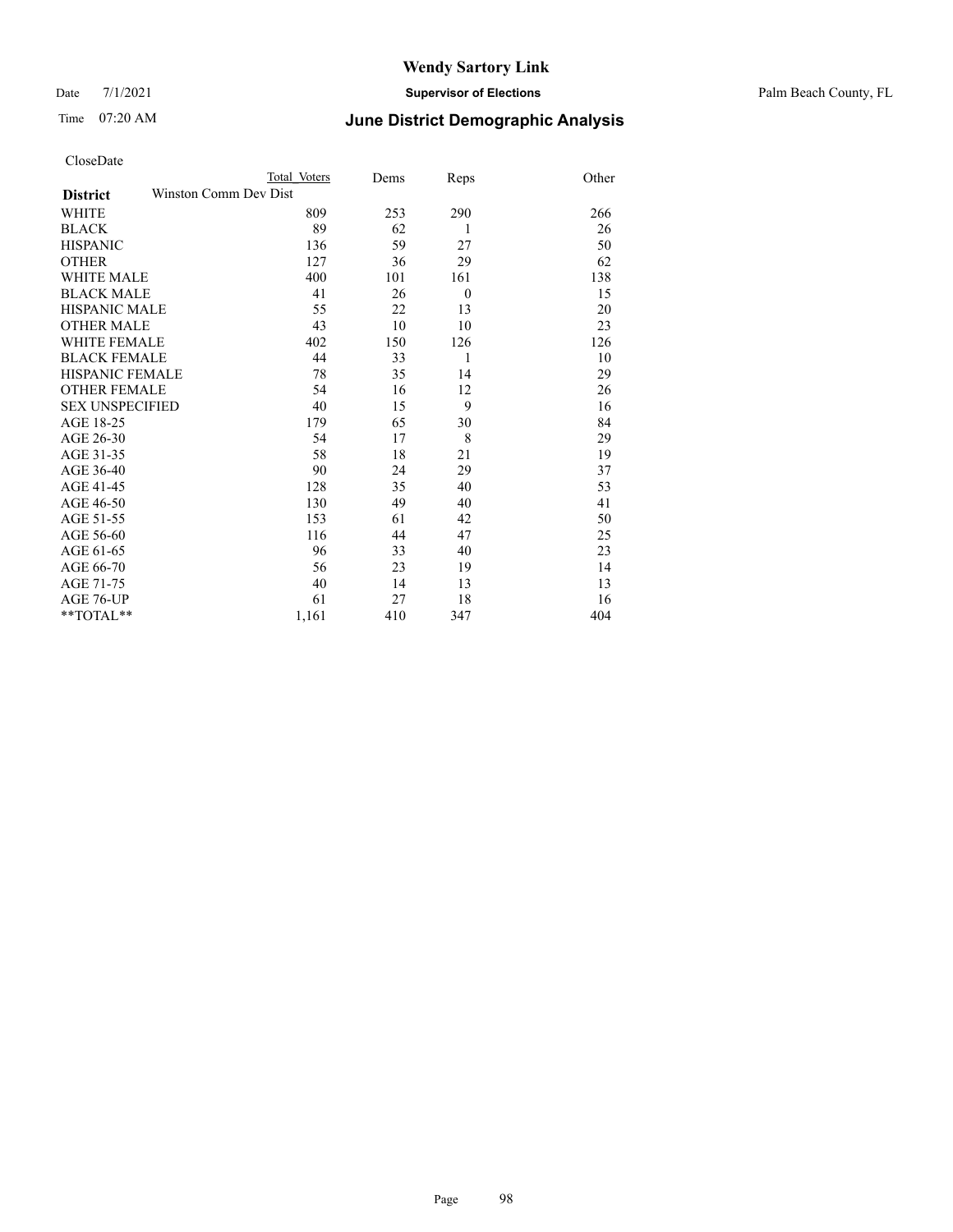Date 7/1/2021 **Supervisor of Elections** Palm Beach County, FL

| CloseDate |
|-----------|
|-----------|

|                        |                      | Total Voters | Dems | Reps           | Other |
|------------------------|----------------------|--------------|------|----------------|-------|
| <b>District</b>        | Wyndam Park Comm Dev |              |      |                |       |
| WHITE                  |                      | 113          | 45   | 31             | 37    |
| BLACK                  |                      | 264          | 203  | 9              | 52    |
| <b>HISPANIC</b>        |                      | 171          | 72   | 29             | 70    |
| OTHER                  |                      | 117          | 52   | 9              | 56    |
| WHITE MALE             |                      | 56           | 22   | 14             | 20    |
| <b>BLACK MALE</b>      |                      | 105          | 70   | 7              | 28    |
| HISPANIC MALE          |                      | 78           | 31   | 14             | 33    |
| <b>OTHER MALE</b>      |                      | 37           | 14   | 3              | 20    |
| WHITE FEMALE           |                      | 56           | 22   | 17             | 17    |
| <b>BLACK FEMALE</b>    |                      | 155          | 132  | $\overline{2}$ | 21    |
| HISPANIC FEMALE        |                      | 89           | 40   | 14             | 35    |
| <b>OTHER FEMALE</b>    |                      | 60           | 30   | 5              | 25    |
| <b>SEX UNSPECIFIED</b> |                      | 29           | 11   | $\overline{2}$ | 16    |
| AGE 18-25              |                      | 107          | 61   | 10             | 36    |
| AGE 26-30              |                      | 53           | 29   | 3              | 21    |
| AGE 31-35              |                      | 49           | 24   | $\overline{4}$ | 21    |
| AGE 36-40              |                      | 70           | 42   | 7              | 21    |
| AGE 41-45              |                      | 87           | 44   | 9              | 34    |
| AGE 46-50              |                      | 79           | 40   | 13             | 26    |
| AGE 51-55              |                      | 52           | 31   | 5              | 16    |
| AGE 56-60              |                      | 55           | 27   | 10             | 18    |
| AGE 61-65              |                      | 44           | 33   | 3              | 8     |
| AGE 66-70              |                      | 24           | 14   | 4              | 6     |
| AGE 71-75              |                      | 15           | 8    | 3              | 4     |
| AGE 76-UP              |                      | 30           | 19   | 7              | 4     |
| $*$ TOTAL $**$         |                      | 665          | 372  | 78             | 215   |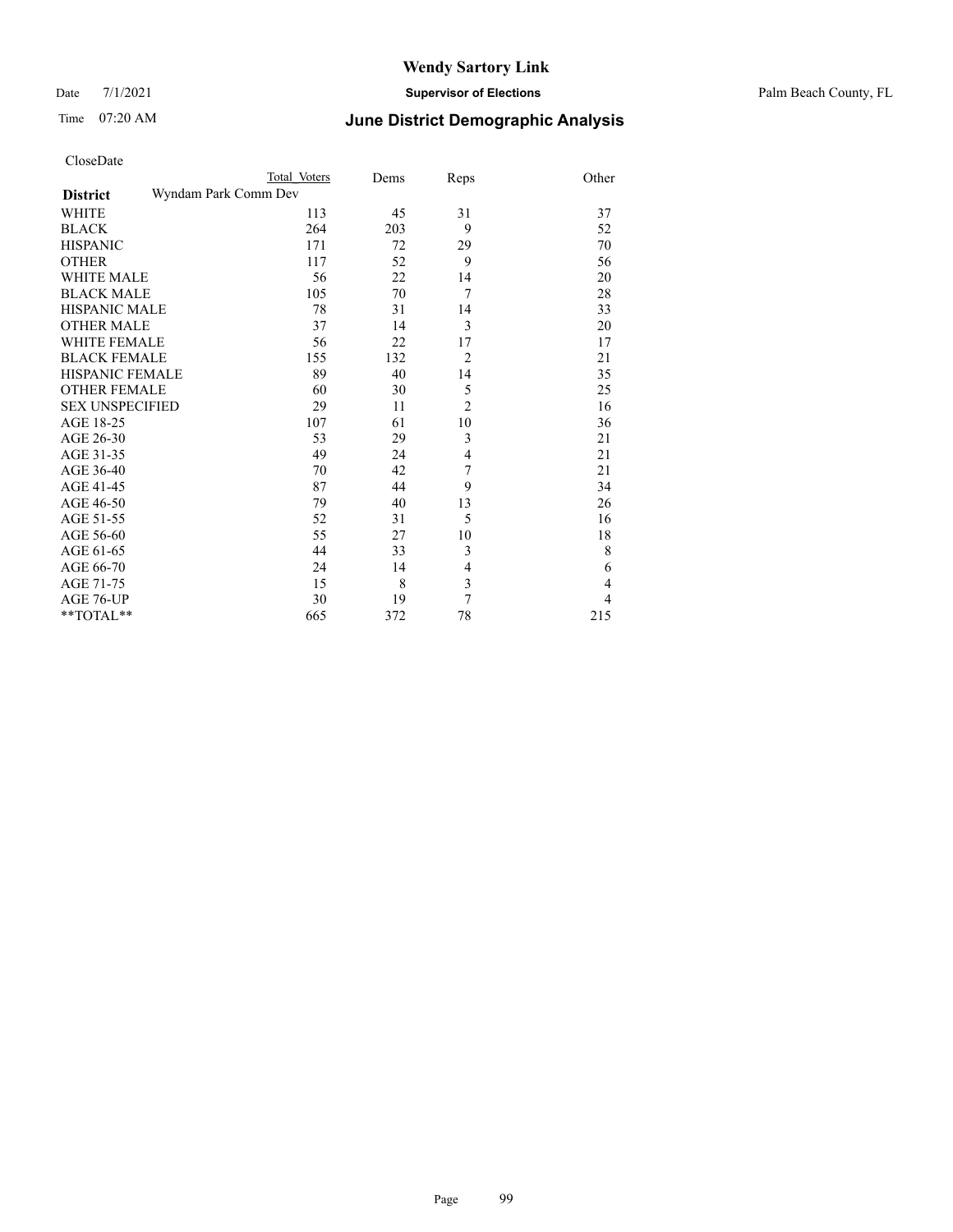#### Date 7/1/2021 **Supervisor of Elections** Palm Beach County, FL

### Time 07:20 AM **June District Demographic Analysis**

|                        |        | Total Voters | Dems | Reps     | Other |
|------------------------|--------|--------------|------|----------|-------|
| <b>District</b>        | Ward 1 |              |      |          |       |
| WHITE                  |        | 1,621        | 400  | 824      | 397   |
| <b>BLACK</b>           |        | 38           | 27   | 1        | 10    |
| <b>HISPANIC</b>        |        | 90           | 23   | 45       | 22    |
| <b>OTHER</b>           |        | 123          | 36   | 34       | 53    |
| <b>WHITE MALE</b>      |        | 764          | 175  | 386      | 203   |
| <b>BLACK MALE</b>      |        | 19           | 15   | 1        | 3     |
| <b>HISPANIC MALE</b>   |        | 33           | 7    | 17       | 9     |
| <b>OTHER MALE</b>      |        | 44           | 10   | 15       | 19    |
| <b>WHITE FEMALE</b>    |        | 844          | 221  | 432      | 191   |
| <b>BLACK FEMALE</b>    |        | 19           | 12   | $\theta$ | 7     |
| <b>HISPANIC FEMALE</b> |        | 55           | 16   | 27       | 12    |
| <b>OTHER FEMALE</b>    |        | 51           | 20   | 12       | 19    |
| <b>SEX UNSPECIFIED</b> |        | 42           | 9    | 14       | 19    |
| AGE 18-25              |        | 98           | 23   | 44       | 31    |
| AGE 26-30              |        | 77           | 19   | 28       | 30    |
| AGE 31-35              |        | 63           | 16   | 30       | 17    |
| AGE 36-40              |        | 69           | 16   | 30       | 23    |
| AGE 41-45              |        | 100          | 25   | 46       | 29    |
| AGE 46-50              |        | 118          | 25   | 53       | 40    |
| AGE 51-55              |        | 132          | 25   | 70       | 37    |
| AGE 56-60              |        | 152          | 37   | 79       | 36    |
| AGE 61-65              |        | 170          | 54   | 74       | 42    |
| AGE 66-70              |        | 207          | 64   | 93       | 50    |
| AGE 71-75              |        | 201          | 55   | 93       | 53    |
| AGE 76-UP              |        | 485          | 127  | 264      | 94    |
| $*$ $TOTAL**$          |        | 1,872        | 486  | 904      | 482   |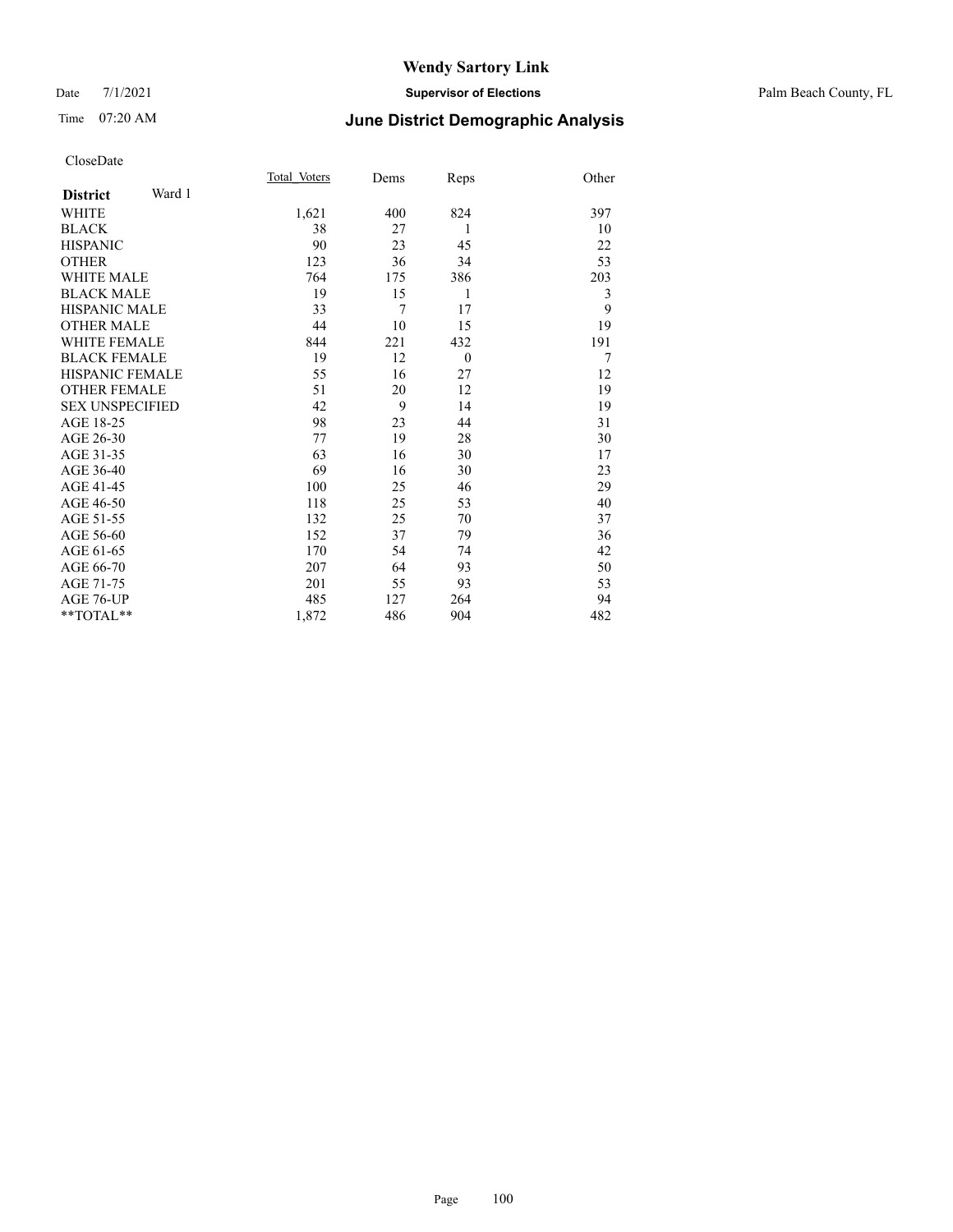Date 7/1/2021 **Supervisor of Elections** Palm Beach County, FL

### Time 07:20 AM **June District Demographic Analysis**

|                                         | Total Voters | Dems  | <b>Reps</b> | Other |
|-----------------------------------------|--------------|-------|-------------|-------|
| Boynton Beach Dist 1<br><b>District</b> |              |       |             |       |
| WHITE                                   | 9,832        | 3,763 | 3,204       | 2,865 |
| <b>BLACK</b>                            | 1,821        | 1,345 | 60          | 416   |
| <b>HISPANIC</b>                         | 1,297        | 568   | 233         | 496   |
| <b>OTHER</b>                            | 1,120        | 431   | 190         | 499   |
| <b>WHITE MALE</b>                       | 4,391        | 1,425 | 1,556       | 1,410 |
| <b>BLACK MALE</b>                       | 735          | 492   | 35          | 208   |
| <b>HISPANIC MALE</b>                    | 547          | 223   | 108         | 216   |
| <b>OTHER MALE</b>                       | 390          | 143   | 70          | 177   |
| <b>WHITE FEMALE</b>                     | 5,306        | 2,285 | 1,616       | 1,405 |
| <b>BLACK FEMALE</b>                     | 1,055        | 828   | 24          | 203   |
| <b>HISPANIC FEMALE</b>                  | 722          | 332   | 119         | 271   |
| <b>OTHER FEMALE</b>                     | 478          | 211   | 78          | 189   |
| <b>SEX UNSPECIFIED</b>                  | 437          | 164   | 80          | 193   |
| AGE 18-25                               | 927          | 413   | 155         | 359   |
| AGE 26-30                               | 1,048        | 452   | 225         | 371   |
| AGE 31-35                               | 1,083        | 454   | 211         | 418   |
| AGE 36-40                               | 900          | 404   | 175         | 321   |
| AGE 41-45                               | 734          | 317   | 146         | 271   |
| AGE 46-50                               | 836          | 361   | 182         | 293   |
| AGE 51-55                               | 864          | 337   | 248         | 279   |
| AGE 56-60                               | 1,027        | 410   | 335         | 282   |
| AGE 61-65                               | 1,247        | 549   | 363         | 335   |
| AGE 66-70                               | 1,163        | 534   | 331         | 298   |
| AGE 71-75                               | 1,239        | 546   | 354         | 339   |
| AGE 76-UP                               | 3,002        | 1,330 | 962         | 710   |
| $*$ $TOTAL**$                           | 14,070       | 6,107 | 3,687       | 4,276 |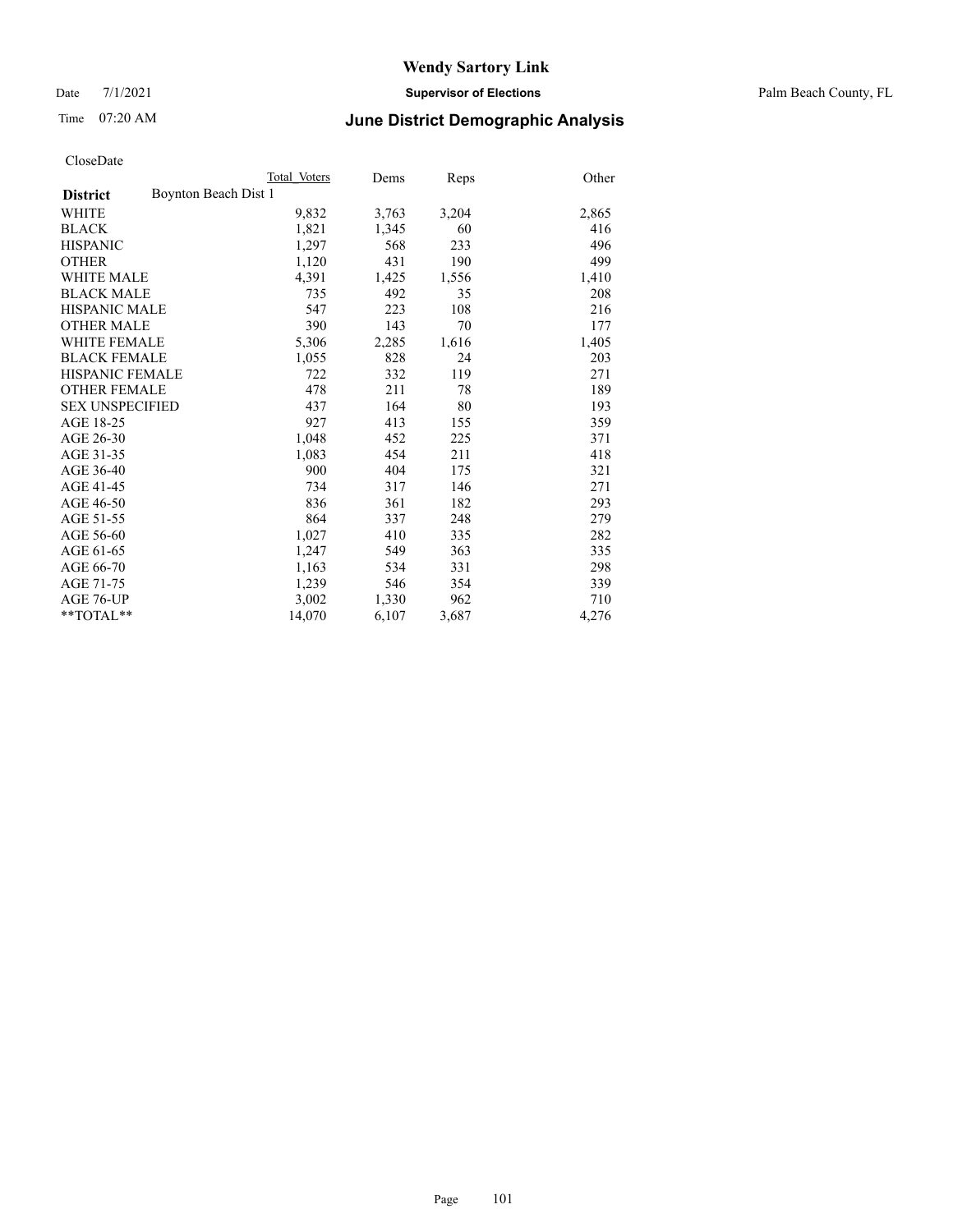Date 7/1/2021 **Supervisor of Elections** Palm Beach County, FL

### Time 07:20 AM **June District Demographic Analysis**

|                                         | Total Voters | Dems  | <b>Reps</b> | Other |
|-----------------------------------------|--------------|-------|-------------|-------|
| Boynton Beach Dist 2<br><b>District</b> |              |       |             |       |
| <b>WHITE</b>                            | 3,712        | 1,181 | 1,320       | 1,211 |
| <b>BLACK</b>                            | 5,685        | 4,668 | 113         | 904   |
| <b>HISPANIC</b>                         | 1,075        | 528   | 162         | 385   |
| <b>OTHER</b>                            | 920          | 410   | 93          | 417   |
| WHITE MALE                              | 1,782        | 458   | 704         | 620   |
| <b>BLACK MALE</b>                       | 2,441        | 1,920 | 57          | 464   |
| <b>HISPANIC MALE</b>                    | 488          | 232   | 77          | 179   |
| OTHER MALE                              | 321          | 134   | 47          | 140   |
| <b>WHITE FEMALE</b>                     | 1,868        | 703   | 597         | 568   |
| <b>BLACK FEMALE</b>                     | 3,145        | 2,675 | 53          | 417   |
| <b>HISPANIC FEMALE</b>                  | 566          | 287   | 83          | 196   |
| <b>OTHER FEMALE</b>                     | 331          | 175   | 28          | 128   |
| <b>SEX UNSPECIFIED</b>                  | 437          | 196   | 40          | 201   |
| AGE 18-25                               | 1,314        | 760   | 131         | 423   |
| AGE 26-30                               | 1,113        | 622   | 127         | 364   |
| AGE 31-35                               | 1,098        | 621   | 114         | 363   |
| AGE 36-40                               | 979          | 552   | 96          | 331   |
| AGE 41-45                               | 757          | 490   | 90          | 177   |
| AGE 46-50                               | 780          | 483   | 101         | 196   |
| AGE 51-55                               | 881          | 501   | 158         | 222   |
| AGE 56-60                               | 1,034        | 617   | 207         | 210   |
| AGE 61-65                               | 1,036        | 645   | 202         | 189   |
| AGE 66-70                               | 806          | 525   | 135         | 146   |
| AGE 71-75                               | 677          | 420   | 130         | 127   |
| AGE 76-UP                               | 917          | 551   | 197         | 169   |
| $*$ $TOTAL**$                           | 11,392       | 6,787 | 1,688       | 2,917 |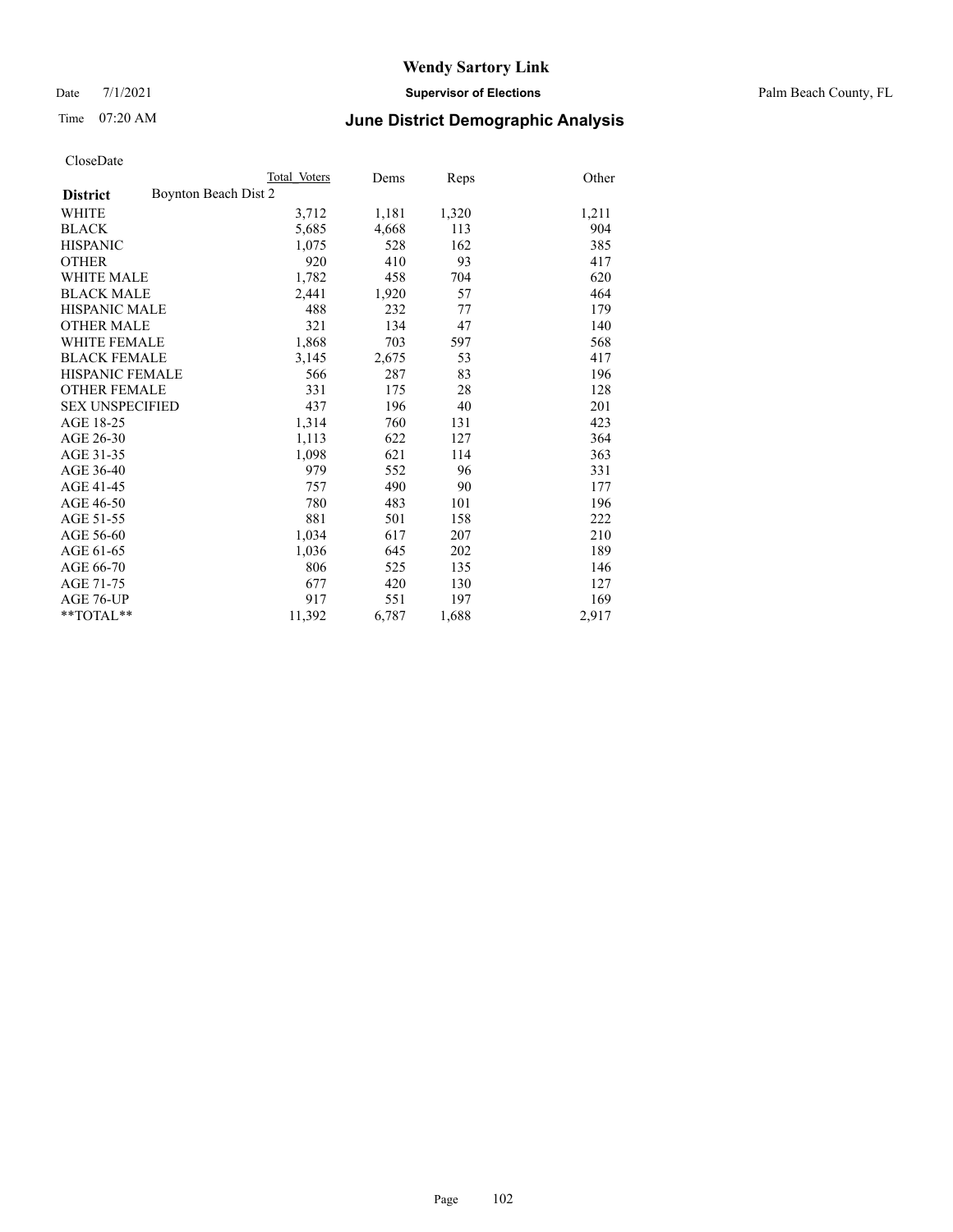Date 7/1/2021 **Supervisor of Elections** Palm Beach County, FL

### Time 07:20 AM **June District Demographic Analysis**

|                                         | Total Voters | Dems  | <b>Reps</b> | Other |
|-----------------------------------------|--------------|-------|-------------|-------|
| Boynton Beach Dist 3<br><b>District</b> |              |       |             |       |
| WHITE                                   | 8,264        | 2,714 | 2,955       | 2,595 |
| <b>BLACK</b>                            | 2,454        | 1,893 | 79          | 482   |
| <b>HISPANIC</b>                         | 1,087        | 464   | 195         | 428   |
| <b>OTHER</b>                            | 1,077        | 448   | 186         | 443   |
| <b>WHITE MALE</b>                       | 3,926        | 1,103 | 1,493       | 1,330 |
| <b>BLACK MALE</b>                       | 1,125        | 823   | 53          | 249   |
| <b>HISPANIC MALE</b>                    | 465          | 173   | 86          | 206   |
| <b>OTHER MALE</b>                       | 333          | 137   | 70          | 126   |
| <b>WHITE FEMALE</b>                     | 4,223        | 1,584 | 1,421       | 1,218 |
| <b>BLACK FEMALE</b>                     | 1,283        | 1,039 | 24          | 220   |
| <b>HISPANIC FEMALE</b>                  | 606          | 284   | 107         | 215   |
| <b>OTHER FEMALE</b>                     | 433          | 209   | 62          | 162   |
| <b>SEX UNSPECIFIED</b>                  | 474          | 162   | 93          | 219   |
| AGE 18-25                               | 1,115        | 534   | 169         | 412   |
| AGE 26-30                               | 1,240        | 515   | 244         | 481   |
| AGE 31-35                               | 1,308        | 532   | 292         | 484   |
| AGE 36-40                               | 1,057        | 457   | 234         | 366   |
| AGE 41-45                               | 824          | 355   | 193         | 276   |
| AGE 46-50                               | 830          | 337   | 228         | 265   |
| AGE 51-55                               | 1,029        | 449   | 261         | 319   |
| AGE 56-60                               | 1,107        | 465   | 353         | 289   |
| AGE 61-65                               | 1,140        | 500   | 365         | 275   |
| AGE 66-70                               | 994          | 446   | 294         | 254   |
| AGE 71-75                               | 811          | 351   | 257         | 203   |
| AGE 76-UP                               | 1,427        | 578   | 525         | 324   |
| $*$ $TOTAL**$                           | 12,882       | 5,519 | 3,415       | 3,948 |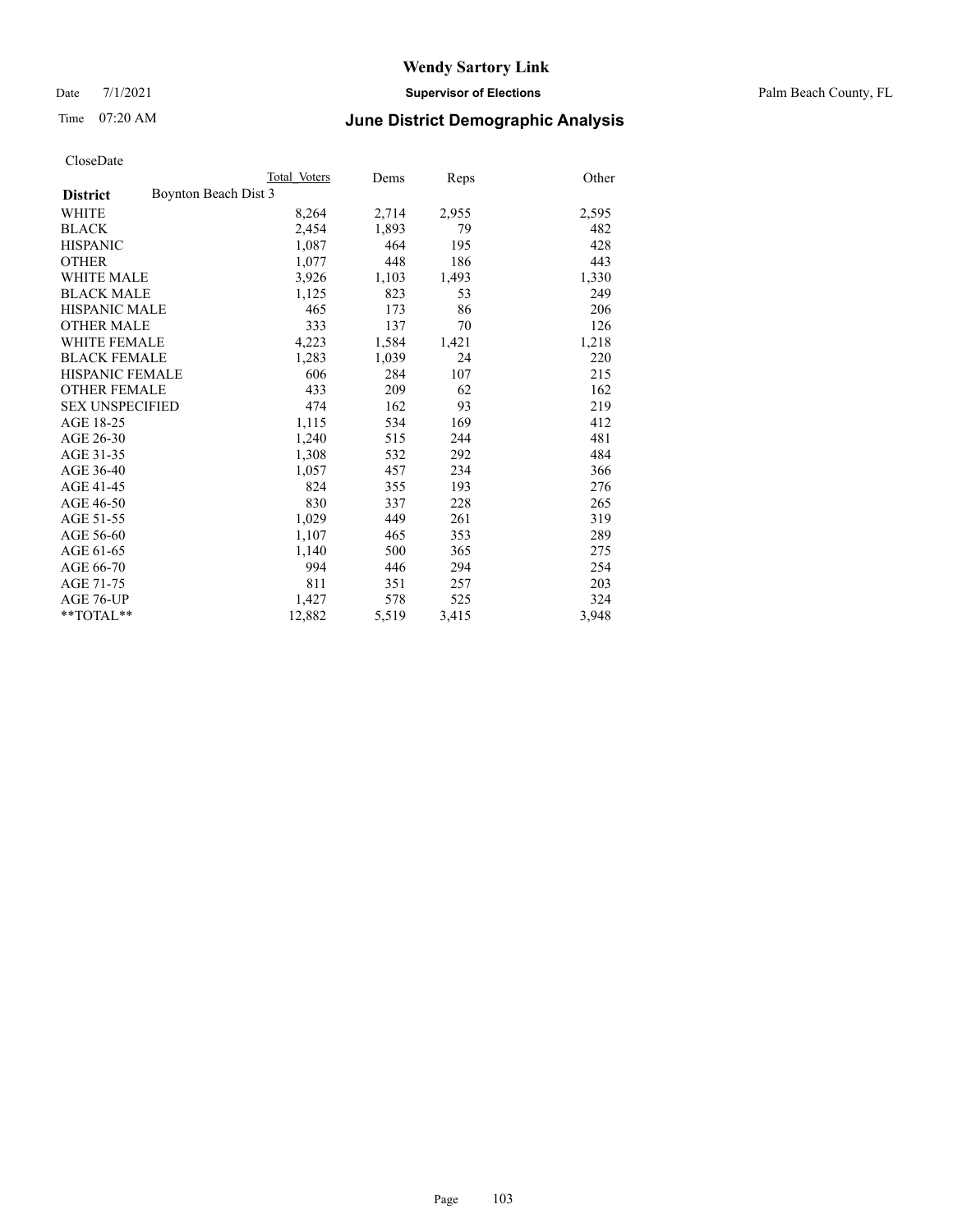Date 7/1/2021 **Supervisor of Elections** Palm Beach County, FL

### Time 07:20 AM **June District Demographic Analysis**

|                                         | Total Voters | Dems  | <b>Reps</b> | Other |
|-----------------------------------------|--------------|-------|-------------|-------|
| Boynton Beach Dist 4<br><b>District</b> |              |       |             |       |
| <b>WHITE</b>                            | 6,990        | 2,587 | 2,254       | 2,149 |
| <b>BLACK</b>                            | 2,390        | 1,782 | 69          | 539   |
| <b>HISPANIC</b>                         | 1,783        | 758   | 311         | 714   |
| <b>OTHER</b>                            | 1,450        | 575   | 222         | 653   |
| WHITE MALE                              | 3,226        | 1,005 | 1,157       | 1,064 |
| <b>BLACK MALE</b>                       | 976          | 685   | 37          | 254   |
| <b>HISPANIC MALE</b>                    | 756          | 280   | 153         | 323   |
| OTHER MALE                              | 513          | 196   | 89          | 228   |
| <b>WHITE FEMALE</b>                     | 3,664        | 1,545 | 1,068       | 1,051 |
| <b>BLACK FEMALE</b>                     | 1,380        | 1,072 | 32          | 276   |
| <b>HISPANIC FEMALE</b>                  | 991          | 467   | 155         | 369   |
| <b>OTHER FEMALE</b>                     | 626          | 283   | 93          | 250   |
| <b>SEX UNSPECIFIED</b>                  | 468          | 162   | 70          | 236   |
| AGE 18-25                               | 1,228        | 544   | 200         | 484   |
| AGE 26-30                               | 1,176        | 523   | 207         | 446   |
| AGE 31-35                               | 1,333        | 580   | 258         | 495   |
| AGE 36-40                               | 1,151        | 520   | 183         | 448   |
| AGE 41-45                               | 976          | 465   | 187         | 324   |
| AGE 46-50                               | 1,114        | 521   | 216         | 377   |
| AGE 51-55                               | 1,195        | 503   | 299         | 393   |
| AGE 56-60                               | 1,134        | 491   | 335         | 308   |
| AGE 61-65                               | 967          | 429   | 297         | 241   |
| AGE 66-70                               | 791          | 367   | 210         | 214   |
| AGE 71-75                               | 563          | 254   | 182         | 127   |
| AGE 76-UP                               | 985          | 505   | 282         | 198   |
| $*$ $TOTAL**$                           | 12,613       | 5,702 | 2,856       | 4,055 |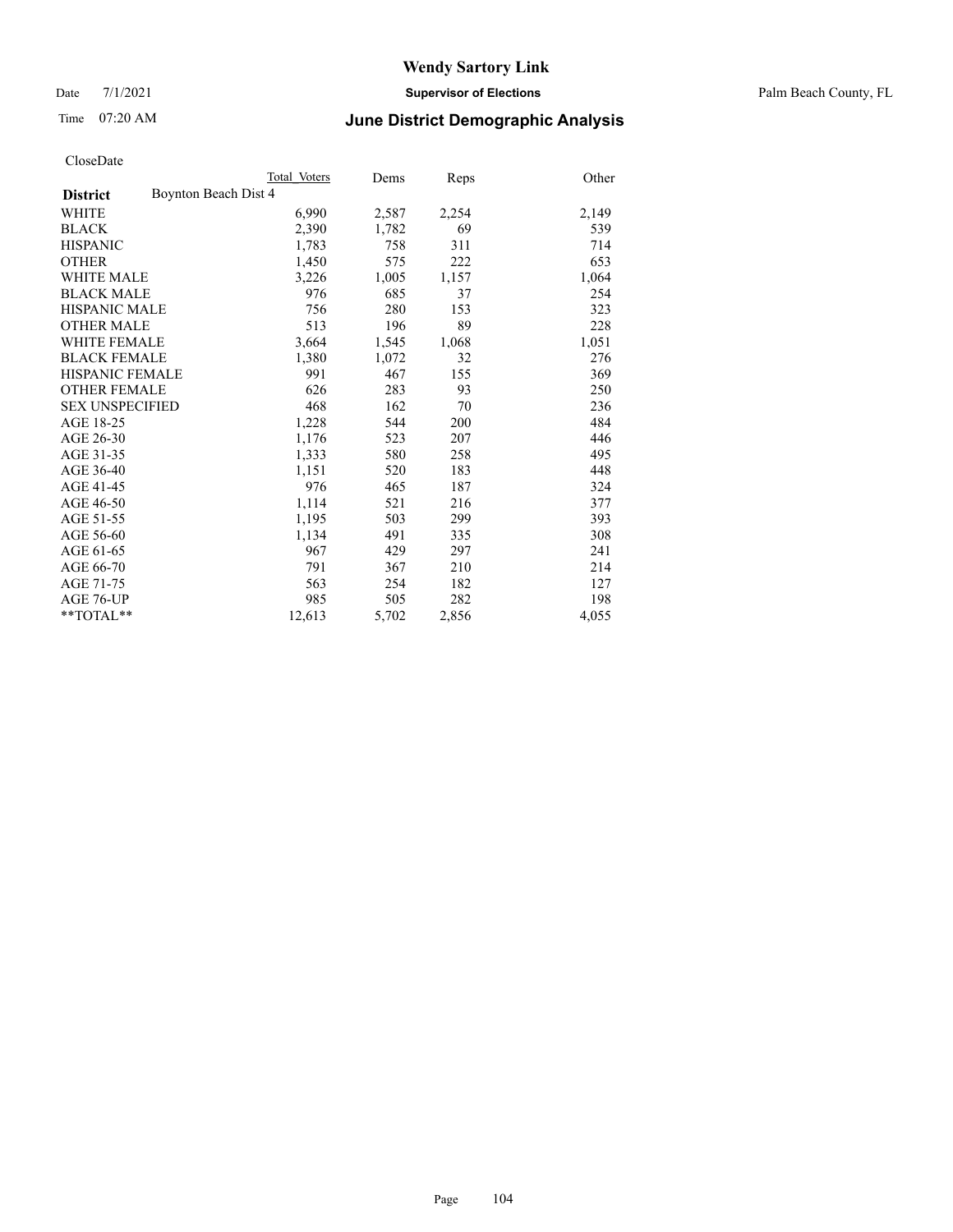#### Date 7/1/2021 **Supervisor of Elections** Palm Beach County, FL

### Time 07:20 AM **June District Demographic Analysis**

|                           | Total Voters | Dems  | Reps  | Other |
|---------------------------|--------------|-------|-------|-------|
| Ward 1<br><b>District</b> |              |       |       |       |
| <b>WHITE</b>              | 993          | 253   | 573   | 167   |
| <b>BLACK</b>              | 4,138        | 3,586 | 100   | 452   |
| <b>HISPANIC</b>           | 1,764        | 814   | 372   | 578   |
| <b>OTHER</b>              | 456          | 239   | 41    | 176   |
| <b>WHITE MALE</b>         | 459          | 113   | 267   | 79    |
| <b>BLACK MALE</b>         | 1,665        | 1,394 | 60    | 211   |
| <b>HISPANIC MALE</b>      | 836          | 360   | 198   | 278   |
| <b>OTHER MALE</b>         | 172          | 89    | 16    | 67    |
| <b>WHITE FEMALE</b>       | 523          | 137   | 303   | 83    |
| <b>BLACK FEMALE</b>       | 2,409        | 2,142 | 40    | 227   |
| <b>HISPANIC FEMALE</b>    | 888          | 441   | 169   | 278   |
| <b>OTHER FEMALE</b>       | 146          | 93    | 14    | 39    |
| <b>SEX UNSPECIFIED</b>    | 253          | 123   | 19    | 111   |
| AGE 18-25                 | 969          | 595   | 83    | 291   |
| AGE 26-30                 | 743          | 468   | 79    | 196   |
| AGE 31-35                 | 697          | 481   | 61    | 155   |
| AGE 36-40                 | 551          | 371   | 49    | 131   |
| AGE 41-45                 | 456          | 307   | 62    | 87    |
| AGE 46-50                 | 487          | 305   | 89    | 93    |
| AGE 51-55                 | 559          | 366   | 87    | 106   |
| AGE 56-60                 | 610          | 424   | 113   | 73    |
| AGE 61-65                 | 588          | 391   | 121   | 76    |
| AGE 66-70                 | 568          | 399   | 106   | 63    |
| AGE 71-75                 | 436          | 307   | 83    | 46    |
| AGE 76-UP                 | 687          | 478   | 153   | 56    |
| $*$ $TOTAL**$             | 7,351        | 4,892 | 1,086 | 1,373 |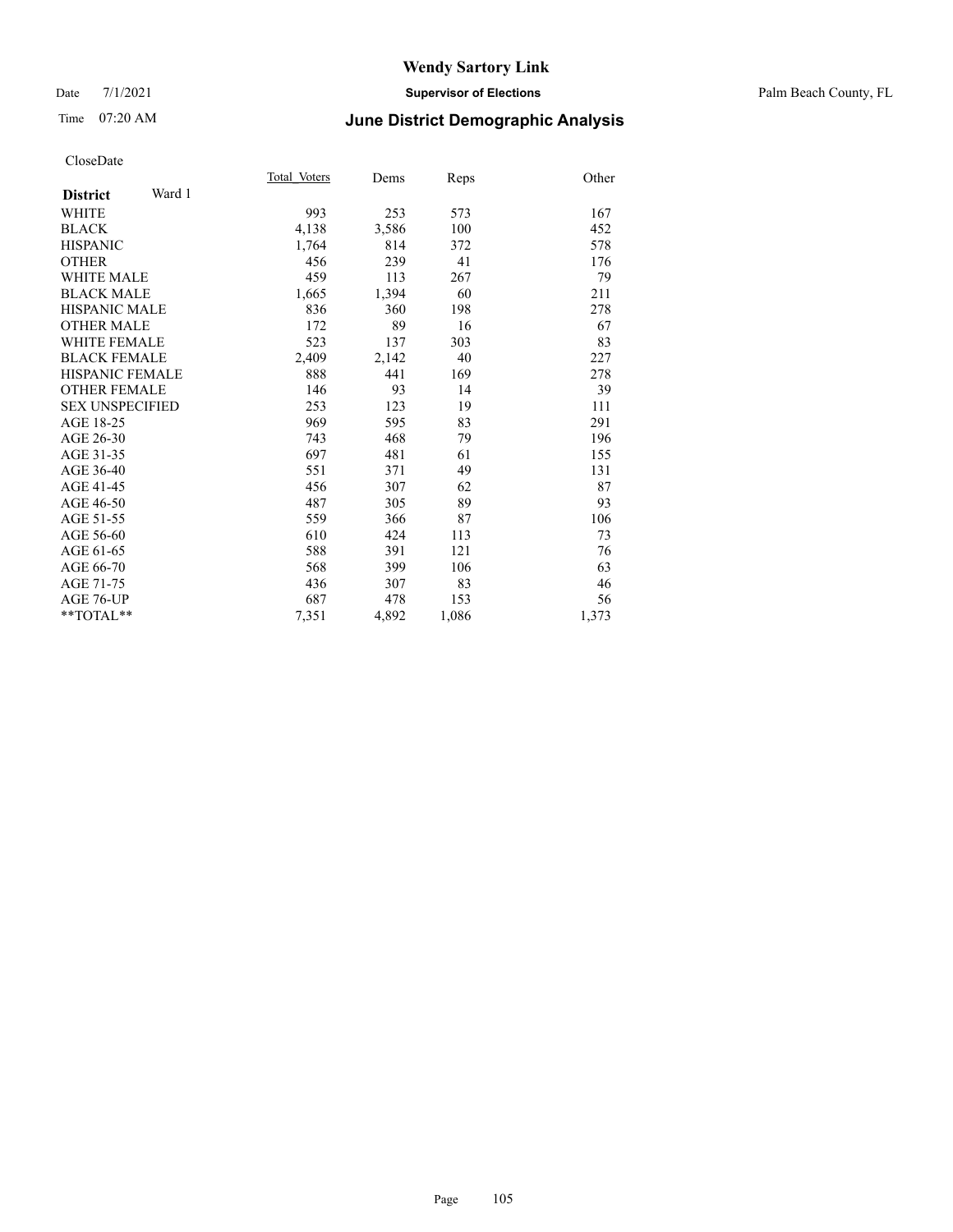#### Date 7/1/2021 **Supervisor of Elections** Palm Beach County, FL

### Time 07:20 AM **June District Demographic Analysis**

|                           | Total Voters | Dems   | Reps   | Other  |
|---------------------------|--------------|--------|--------|--------|
| Ward 1<br><b>District</b> |              |        |        |        |
| WHITE                     | 53,429       | 16,619 | 20,847 | 15,963 |
| <b>BLACK</b>              | 2,276        | 1,555  | 129    | 592    |
| <b>HISPANIC</b>           | 6.038        | 2,136  | 1,509  | 2,393  |
| <b>OTHER</b>              | 6,191        | 2,013  | 1,311  | 2,867  |
| <b>WHITE MALE</b>         | 25,581       | 6,588  | 10,675 | 8,318  |
| <b>BLACK MALE</b>         | 998          | 630    | 73     | 295    |
| <b>HISPANIC MALE</b>      | 2,428        | 770    | 637    | 1,021  |
| <b>OTHER MALE</b>         | 2,138        | 618    | 505    | 1,015  |
| <b>WHITE FEMALE</b>       | 27,054       | 9,812  | 9,853  | 7,389  |
| <b>BLACK FEMALE</b>       | 1,232        | 899    | 54     | 279    |
| <b>HISPANIC FEMALE</b>    | 3,458        | 1,317  | 830    | 1,311  |
| <b>OTHER FEMALE</b>       | 2,490        | 959    | 504    | 1,027  |
| <b>SEX UNSPECIFIED</b>    | 2,464        | 689    | 642    | 1,133  |
| AGE 18-25                 | 7,692        | 2,647  | 2,308  | 2,737  |
| AGE 26-30                 | 4,659        | 1,544  | 1,345  | 1,770  |
| AGE 31-35                 | 4,547        | 1,512  | 1,264  | 1,771  |
| AGE 36-40                 | 4,356        | 1,416  | 1,245  | 1,695  |
| AGE 41-45                 | 4,290        | 1,372  | 1,234  | 1,684  |
| AGE 46-50                 | 4,897        | 1,394  | 1,665  | 1,838  |
| AGE 51-55                 | 5,993        | 1,684  | 2,299  | 2,010  |
| AGE 56-60                 | 6,445        | 1,939  | 2,574  | 1,932  |
| AGE 61-65                 | 5,940        | 1,992  | 2,258  | 1,690  |
| AGE 66-70                 | 5,305        | 1,956  | 1,909  | 1,440  |
| AGE 71-75                 | 4,868        | 1,811  | 1,810  | 1,247  |
| AGE 76-UP                 | 8,941        | 3,055  | 3,885  | 2,001  |
| $*$ $TOTAL**$             | 67,934       | 22,323 | 23,796 | 21,815 |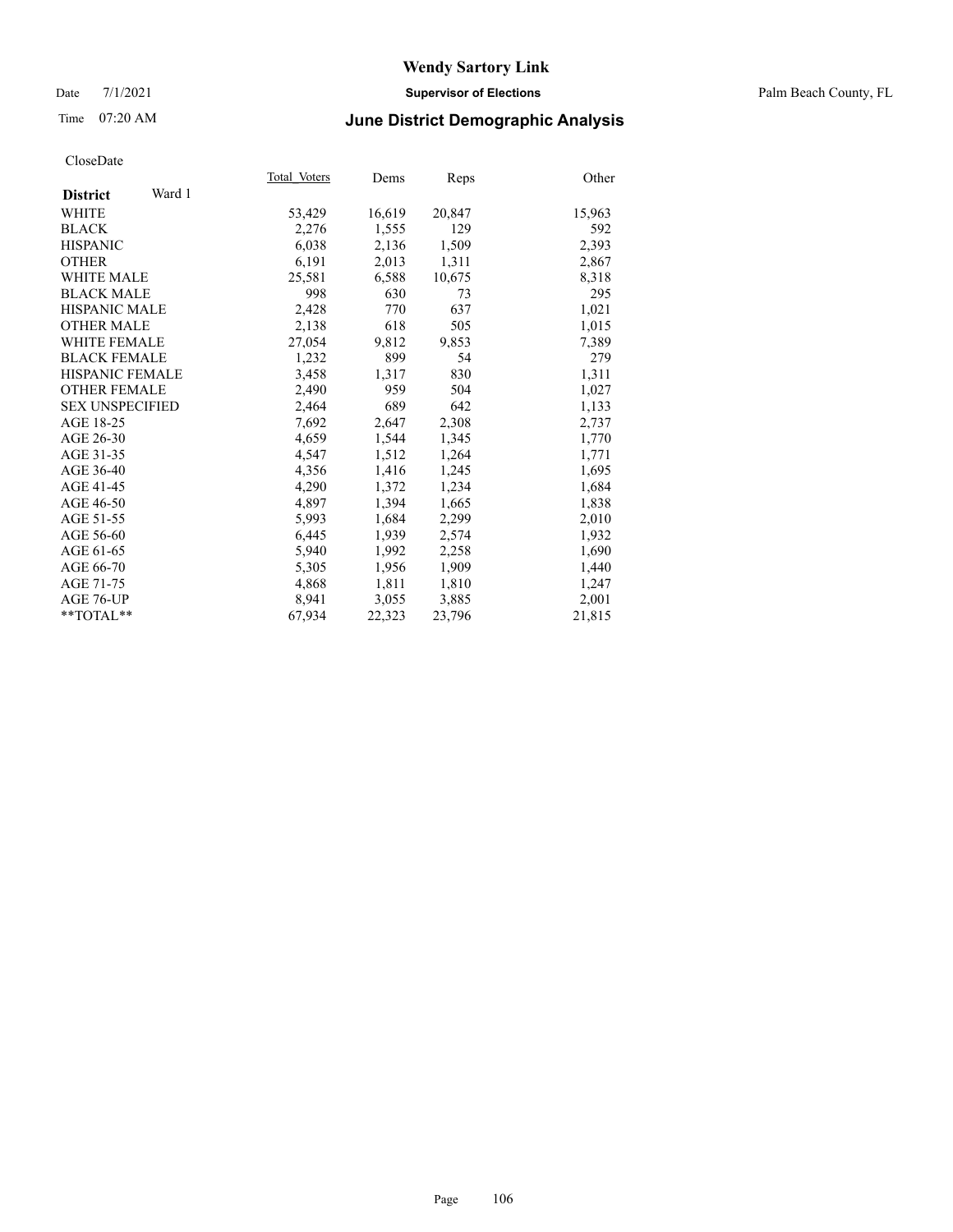#### Date 7/1/2021 **Supervisor of Elections** Palm Beach County, FL

| CloseDate |
|-----------|
|-----------|

|                        |        | Total Voters | Dems           | Reps           | Other          |
|------------------------|--------|--------------|----------------|----------------|----------------|
| <b>District</b>        | Ward 1 |              |                |                |                |
| WHITE                  |        | 311          | 87             | 141            | 83             |
| BLACK                  |        | $\theta$     | $\theta$       | $\theta$       | $\Omega$       |
| HISPANIC               |        | 10           | 3              | 2              | 5              |
| <b>OTHER</b>           |        | 16           | 5              | 5              | 6              |
| <b>WHITE MALE</b>      |        | 132          | 30             | 57             | 45             |
| BLACK MALE             |        | $\theta$     | $\theta$       | $\theta$       | $\theta$       |
| HISPANIC MALE          |        | 3            | $\overline{2}$ | $\theta$       |                |
| <b>OTHER MALE</b>      |        | 6            | 3              | $\overline{2}$ |                |
| WHITE FEMALE           |        | 177          | 57             | 82             | 38             |
| <b>BLACK FEMALE</b>    |        | $\theta$     | $\theta$       | $\theta$       | $\mathbf{0}$   |
| HISPANIC FEMALE        |        | 5            |                | 1              | 3              |
| OTHER FEMALE           |        | 4            | $\overline{2}$ | $\theta$       | $\overline{c}$ |
| <b>SEX UNSPECIFIED</b> |        | 10           | $\theta$       | 6              | 4              |
| AGE 18-25              |        | 8            | $\overline{c}$ | 3              | 3              |
| AGE 26-30              |        | 4            |                |                | 2              |
| AGE 31-35              |        | 3            |                |                |                |
| AGE 36-40              |        | 4            | $\overline{c}$ |                |                |
| AGE 41-45              |        | 6            |                |                | 4              |
| AGE 46-50              |        | 7            | $\overline{2}$ |                | 4              |
| AGE 51-55              |        | 18           | $\overline{4}$ | 8              | 6              |
| AGE 56-60              |        | 19           | 6              | 8              | 5              |
| AGE 61-65              |        | 34           | 16             | 10             | 8              |
| AGE 66-70              |        | 32           | 8              | 13             | 11             |
| AGE 71-75              |        | 39           | 12             | 17             | 10             |
| AGE 76-UP              |        | 163          | 40             | 84             | 39             |
| **TOTAL**              |        | 337          | 95             | 148            | 94             |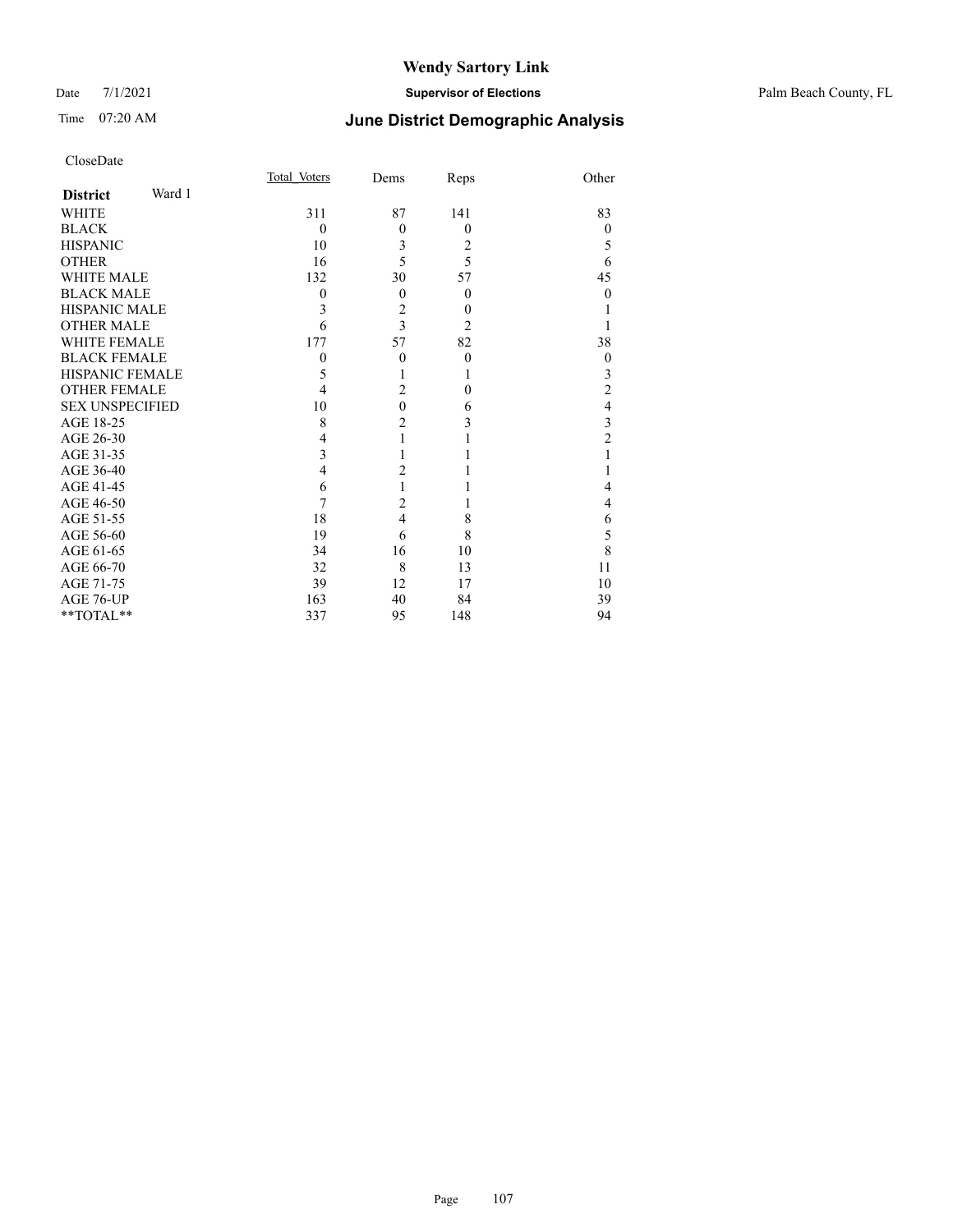#### Date 7/1/2021 **Supervisor of Elections** Palm Beach County, FL

|                           | Total Voters   | Dems                    | Reps           | Other                   |
|---------------------------|----------------|-------------------------|----------------|-------------------------|
| Ward 1<br><b>District</b> |                |                         |                |                         |
| <b>WHITE</b>              | 57             | 19                      | 19             | 19                      |
| <b>BLACK</b>              | $\overline{2}$ | 1                       | $\Omega$       |                         |
| <b>HISPANIC</b>           | 23             | 6                       | 6              | 11                      |
| <b>OTHER</b>              | 5              | 1                       | 0              | 4                       |
| <b>WHITE MALE</b>         | 27             | 8                       | 11             | 8                       |
| <b>BLACK MALE</b>         | 2              |                         | $\theta$       |                         |
| <b>HISPANIC MALE</b>      | 9              |                         | 5              | 3                       |
| <b>OTHER MALE</b>         | $\Omega$       | $\theta$                | $\Omega$       | $\theta$                |
| <b>WHITE FEMALE</b>       | 28             | 11                      | 8              | 9                       |
| <b>BLACK FEMALE</b>       | $\theta$       | $\theta$                | 0              | $\theta$                |
| <b>HISPANIC FEMALE</b>    | 14             | 5                       | 1              | 8                       |
| <b>OTHER FEMALE</b>       | 3              | $\theta$                | $\Omega$       | 3                       |
| <b>SEX UNSPECIFIED</b>    | 4              |                         | 0              | 3                       |
| AGE 18-25                 | 9              | 4                       | 3              | $\overline{c}$          |
| AGE 26-30                 | 4              | 2                       | $\theta$       | $\overline{c}$          |
| AGE 31-35                 | 9              | $\overline{\mathbf{3}}$ | 2              | 4                       |
| AGE 36-40                 | 9              | $\overline{2}$          | $\theta$       | 7                       |
| AGE 41-45                 | 5              |                         | 2              | $\overline{c}$          |
| AGE 46-50                 | 6              |                         | $\overline{2}$ | $\overline{\mathbf{3}}$ |
| AGE 51-55                 | 5              |                         | 3              |                         |
| AGE 56-60                 | 9              | 2                       | 3              | 4                       |
| AGE 61-65                 | 8              | 3                       |                | 4                       |
| AGE 66-70                 | 7              | 3                       | 2              | $\overline{c}$          |
| AGE 71-75                 | 5              | $\overline{c}$          | 1              | $\overline{c}$          |
| AGE 76-UP                 | 11             | 3                       | 6              | $\overline{2}$          |
| **TOTAL**                 | 87             | 27                      | 25             | 35                      |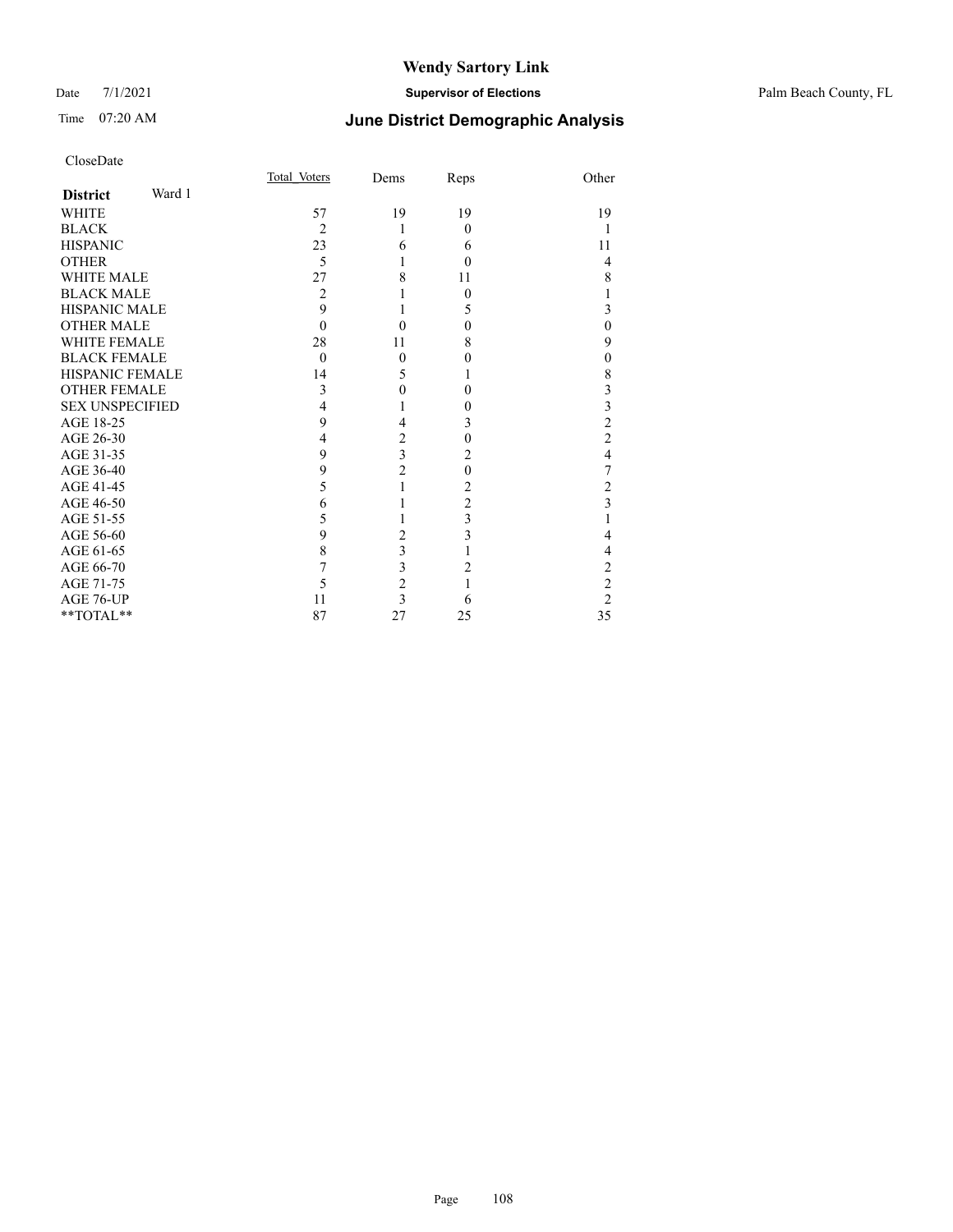### Date 7/1/2021 **Supervisor of Elections** Palm Beach County, FL

### Time 07:20 AM **June District Demographic Analysis**

|                           | Total Voters | Dems   | Reps   | Other  |
|---------------------------|--------------|--------|--------|--------|
| Ward 1<br><b>District</b> |              |        |        |        |
| WHITE                     | 30,329       | 10,534 | 10,542 | 9,253  |
| <b>BLACK</b>              | 9,295        | 7,498  | 257    | 1,540  |
| <b>HISPANIC</b>           | 3,226        | 1,463  | 609    | 1,154  |
| <b>OTHER</b>              | 3,698        | 1,512  | 659    | 1,527  |
| <b>WHITE MALE</b>         | 14,139       | 4,036  | 5,304  | 4,799  |
| <b>BLACK MALE</b>         | 4,152        | 3,199  | 143    | 810    |
| <b>HISPANIC MALE</b>      | 1,354        | 576    | 258    | 520    |
| <b>OTHER MALE</b>         | 1,260        | 495    | 260    | 505    |
| <b>WHITE FEMALE</b>       | 15,743       | 6,345  | 5,106  | 4,292  |
| <b>BLACK FEMALE</b>       | 4,995        | 4,182  | 111    | 702    |
| <b>HISPANIC FEMALE</b>    | 1,796        | 859    | 335    | 602    |
| <b>OTHER FEMALE</b>       | 1,486        | 689    | 247    | 550    |
| <b>SEX UNSPECIFIED</b>    | 1,582        | 603    | 295    | 684    |
| AGE 18-25                 | 3,892        | 1,825  | 723    | 1,344  |
| AGE 26-30                 | 3,699        | 1,600  | 762    | 1,337  |
| AGE 31-35                 | 3,930        | 1,736  | 795    | 1,399  |
| AGE 36-40                 | 3,087        | 1,326  | 691    | 1,070  |
| AGE 41-45                 | 2,596        | 1,135  | 527    | 934    |
| AGE 46-50                 | 2,950        | 1,250  | 724    | 976    |
| AGE 51-55                 | 3,415        | 1,392  | 1,006  | 1,017  |
| AGE 56-60                 | 4,289        | 1,817  | 1,297  | 1,175  |
| AGE 61-65                 | 4,485        | 2,018  | 1,337  | 1,130  |
| AGE 66-70                 | 4,127        | 2,040  | 1,118  | 969    |
| AGE 71-75                 | 3,677        | 1,842  | 983    | 852    |
| AGE 76-UP                 | 6,400        | 3,026  | 2,103  | 1,271  |
| $*$ $TOTAL**$             | 46,548       | 21,007 | 12,067 | 13,474 |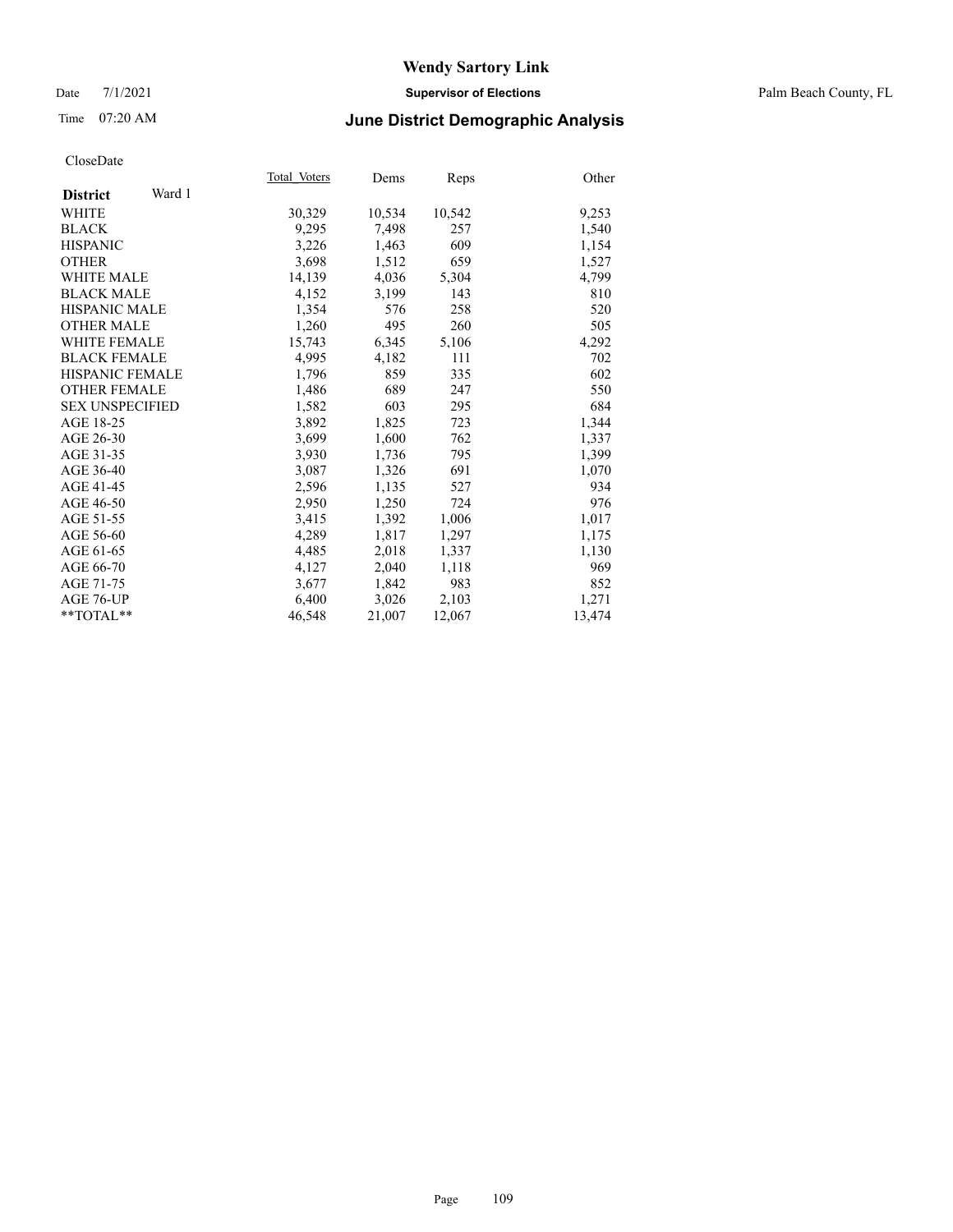#### Date 7/1/2021 **Supervisor of Elections** Palm Beach County, FL

### Time 07:20 AM **June District Demographic Analysis**

|                           | Total Voters | Dems   | Reps  | Other |
|---------------------------|--------------|--------|-------|-------|
| Ward 1<br><b>District</b> |              |        |       |       |
| WHITE                     | 8,801        | 3,248  | 2,911 | 2,642 |
| <b>BLACK</b>              | 4,710        | 3,474  | 148   | 1,088 |
| <b>HISPANIC</b>           | 6,777        | 3,077  | 1,122 | 2,578 |
| <b>OTHER</b>              | 2,713        | 1,105  | 358   | 1,250 |
| <b>WHITE MALE</b>         | 3,853        | 1,230  | 1,351 | 1,272 |
| <b>BLACK MALE</b>         | 1,889        | 1,297  | 91    | 501   |
| <b>HISPANIC MALE</b>      | 2,880        | 1,193  | 525   | 1,162 |
| <b>OTHER MALE</b>         | 951          | 394    | 137   | 420   |
| <b>WHITE FEMALE</b>       | 4,812        | 1,975  | 1,525 | 1,312 |
| <b>BLACK FEMALE</b>       | 2,737        | 2,113  | 56    | 568   |
| <b>HISPANIC FEMALE</b>    | 3,713        | 1,802  | 567   | 1,344 |
| <b>OTHER FEMALE</b>       | 1,093        | 509    | 139   | 445   |
| <b>SEX UNSPECIFIED</b>    | 1.052        | 378    | 146   | 528   |
| AGE 18-25                 | 2,804        | 1,282  | 298   | 1,224 |
| AGE 26-30                 | 1,858        | 844    | 220   | 794   |
| AGE 31-35                 | 1,917        | 894    | 284   | 739   |
| AGE 36-40                 | 1,826        | 869    | 252   | 705   |
| AGE 41-45                 | 1,746        | 848    | 287   | 611   |
| AGE 46-50                 | 1,851        | 891    | 361   | 599   |
| AGE 51-55                 | 1,906        | 928    | 373   | 605   |
| AGE 56-60                 | 1,920        | 935    | 451   | 534   |
| AGE 61-65                 | 1,860        | 874    | 476   | 510   |
| AGE 66-70                 | 1,533        | 774    | 370   | 389   |
| AGE 71-75                 | 1,339        | 620    | 386   | 333   |
| AGE 76-UP                 | 2,441        | 1,145  | 781   | 515   |
| $*$ TOTAL $*$             | 23,001       | 10,904 | 4,539 | 7,558 |
|                           |              |        |       |       |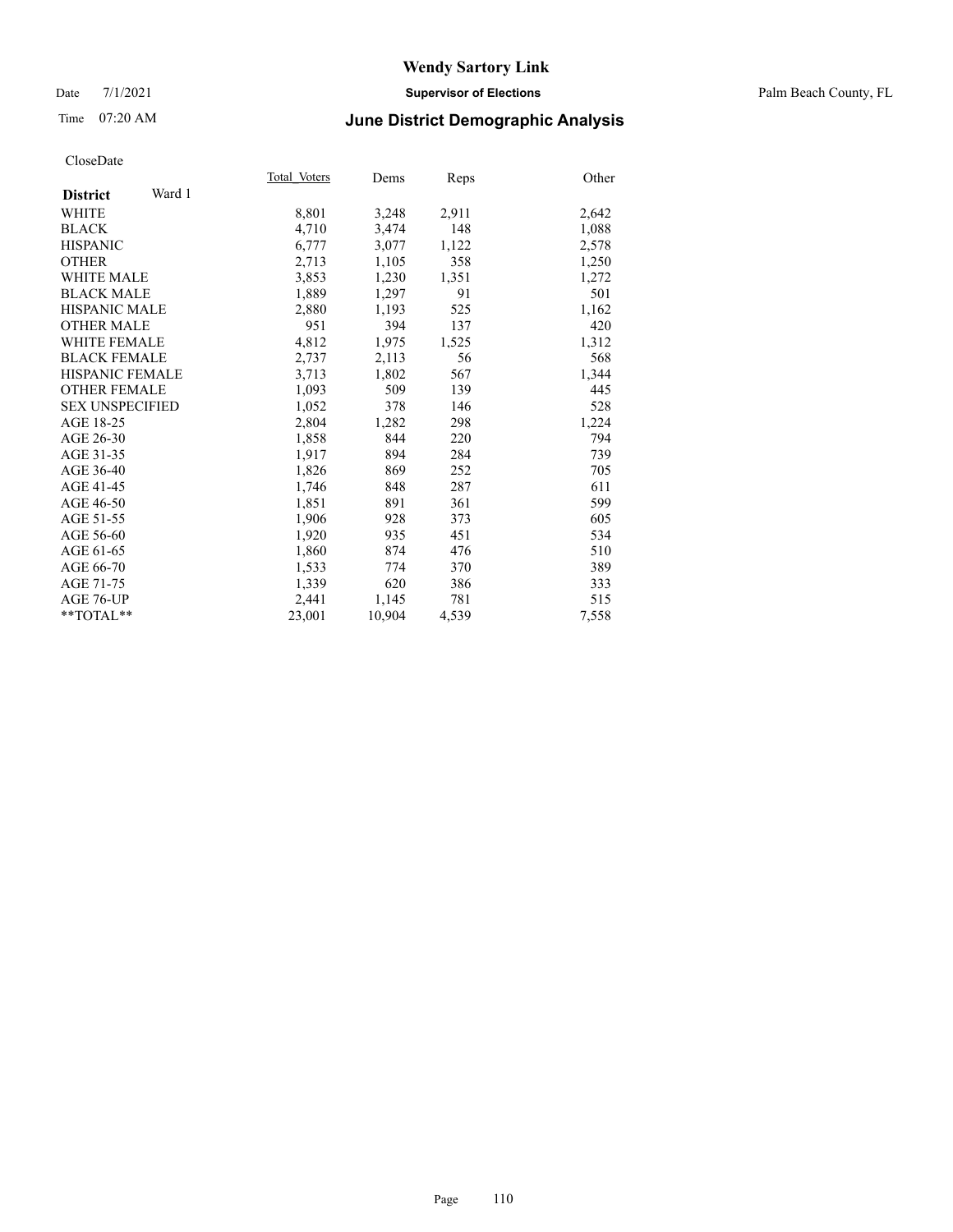### Date 7/1/2021 **Supervisor of Elections** Palm Beach County, FL

# Time 07:20 AM **June District Demographic Analysis**

|                        |        | Total Voters | Dems           | Reps           | Other    |
|------------------------|--------|--------------|----------------|----------------|----------|
| <b>District</b>        | Ward 1 |              |                |                |          |
| <b>WHITE</b>           |        | 127          | 37             | 51             | 39       |
| <b>BLACK</b>           |        | 1            | $\Omega$       | $\theta$       | 1        |
| <b>HISPANIC</b>        |        | 33           | 8              | 10             | 15       |
| <b>OTHER</b>           |        | 13           | $\theta$       | 1              | 12       |
| <b>WHITE MALE</b>      |        | 65           | 17             | 29             | 19       |
| <b>BLACK MALE</b>      |        | 1            | $\Omega$       | $\theta$       | 1        |
| <b>HISPANIC MALE</b>   |        | 16           | 6              | 4              | 6        |
| <b>OTHER MALE</b>      |        | 5            | $\Omega$       |                | 4        |
| <b>WHITE FEMALE</b>    |        | 60           | 20             | 22             | 18       |
| <b>BLACK FEMALE</b>    |        | $\theta$     | $\mathbf{0}$   | $\theta$       | $\theta$ |
| <b>HISPANIC FEMALE</b> |        | 16           | $\overline{c}$ | 5              | 9        |
| <b>OTHER FEMALE</b>    |        | 5            | $\theta$       | $\theta$       | 5        |
| <b>SEX UNSPECIFIED</b> |        | 6            | $\theta$       | 1              | 5        |
| AGE 18-25              |        | 19           | 4              | 6              | 9        |
| AGE 26-30              |        | 19           | 5              | 5              | 9        |
| AGE 31-35              |        | 10           |                | 4              | 5        |
| AGE 36-40              |        | 8            | 3              | $\overline{2}$ | 3        |
| AGE 41-45              |        | 12           | 3              | 6              | 3        |
| AGE 46-50              |        | 13           |                | 5              | 7        |
| AGE 51-55              |        | 14           | 4              | 4              | 6        |
| AGE 56-60              |        | 30           | 8              | 12             | 10       |
| AGE 61-65              |        | 12           | 3              | 5              | 4        |
| AGE 66-70              |        | 17           | 6              | 5              | 6        |
| AGE 71-75              |        | 9            | 3              | $\overline{c}$ | 4        |
| AGE 76-UP              |        | 11           | 4              | 6              |          |
| **TOTAL**              |        | 174          | 45             | 62             | 67       |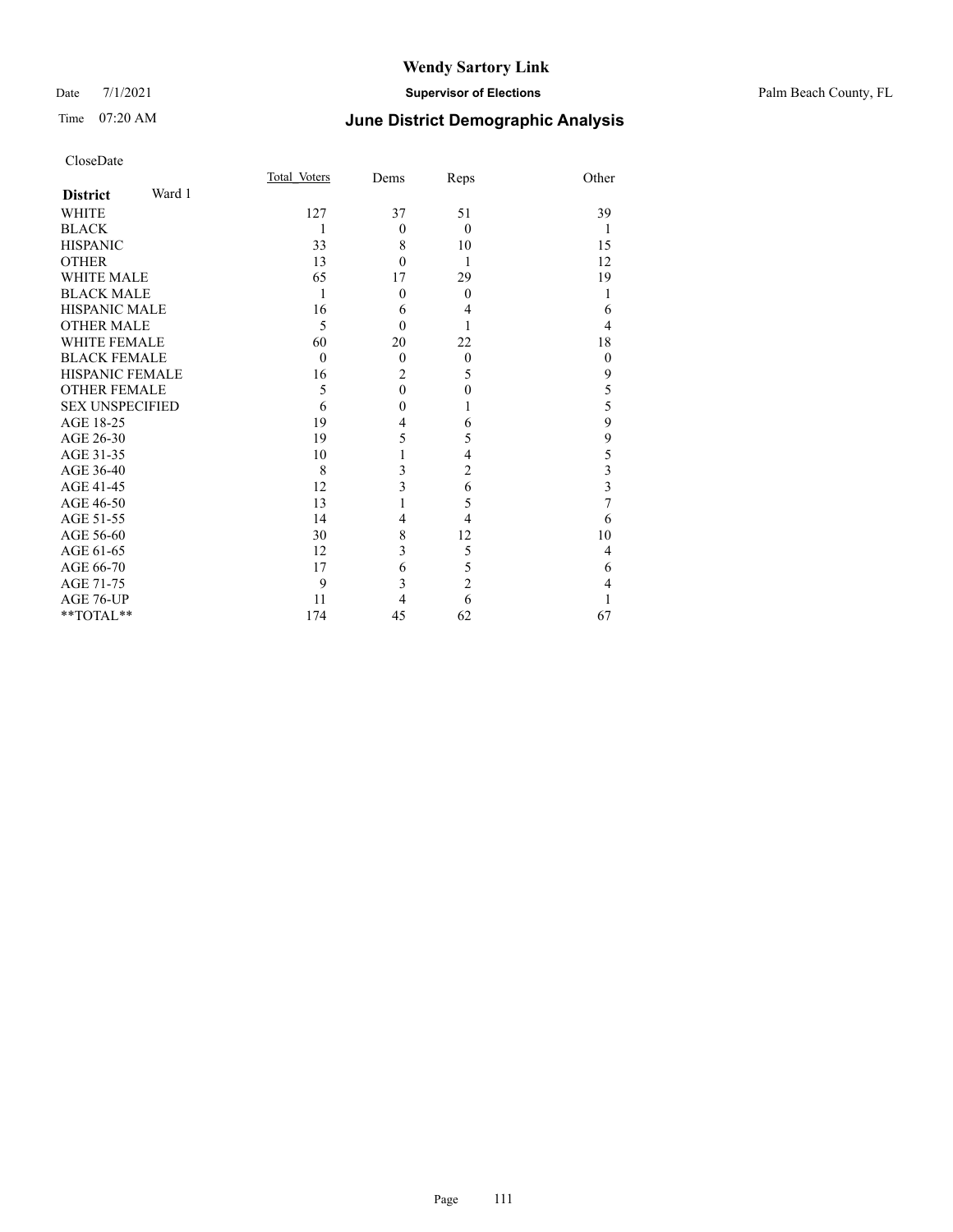### Date 7/1/2021 **Supervisor of Elections** Palm Beach County, FL

# Time 07:20 AM **June District Demographic Analysis**

|                        |        | Total Voters   | Dems             | Reps           | Other            |
|------------------------|--------|----------------|------------------|----------------|------------------|
| <b>District</b>        | Ward 1 |                |                  |                |                  |
| WHITE                  |        | 806            | 168              | 435            | 203              |
| <b>BLACK</b>           |        | 4              | $\overline{4}$   | $\theta$       | $\overline{0}$   |
| <b>HISPANIC</b>        |        | 19             | $\overline{4}$   | 8              | 7                |
| <b>OTHER</b>           |        | 36             | 6                | 10             | 20               |
| <b>WHITE MALE</b>      |        | 394            | 68               | 218            | 108              |
| <b>BLACK MALE</b>      |        | $\overline{2}$ | $\overline{2}$   | $\mathbf{0}$   | $\overline{0}$   |
| <b>HISPANIC MALE</b>   |        | 6              | $\boldsymbol{0}$ | $\overline{2}$ | 4                |
| <b>OTHER MALE</b>      |        | 19             | $\overline{c}$   | $\overline{7}$ | 10               |
| <b>WHITE FEMALE</b>    |        | 402            | 98               | 210            | 94               |
| <b>BLACK FEMALE</b>    |        | $\overline{2}$ | $\overline{2}$   | $\mathbf{0}$   | $\boldsymbol{0}$ |
| <b>HISPANIC FEMALE</b> |        | 13             | $\overline{4}$   | 6              | 3                |
| <b>OTHER FEMALE</b>    |        | 10             | $\overline{c}$   | $\overline{c}$ | 6                |
| <b>SEX UNSPECIFIED</b> |        | 16             | $\overline{4}$   | $\overline{7}$ | 5                |
| AGE 18-25              |        | 55             | 8                | 17             | 30               |
| AGE 26-30              |        | 28             | 6                | 9              | 13               |
| AGE 31-35              |        | 33             | 12               | 11             | 10               |
| AGE 36-40              |        | 44             | 7                | 20             | 17               |
| AGE 41-45              |        | 28             | 3                | 14             | 11               |
| AGE 46-50              |        | 48             | 7                | 26             | 15               |
| AGE 51-55              |        | 48             | 7                | 24             | 17               |
| AGE 56-60              |        | 80             | 11               | 44             | 25               |
| AGE 61-65              |        | 106            | 23               | 65             | 18               |
| AGE 66-70              |        | 97             | 26               | 50             | 21               |
| AGE 71-75              |        | 103            | 26               | 58             | 19               |
| AGE 76-UP              |        | 195            | 46               | 115            | 34               |
| **TOTAL**              |        | 865            | 182              | 453            | 230              |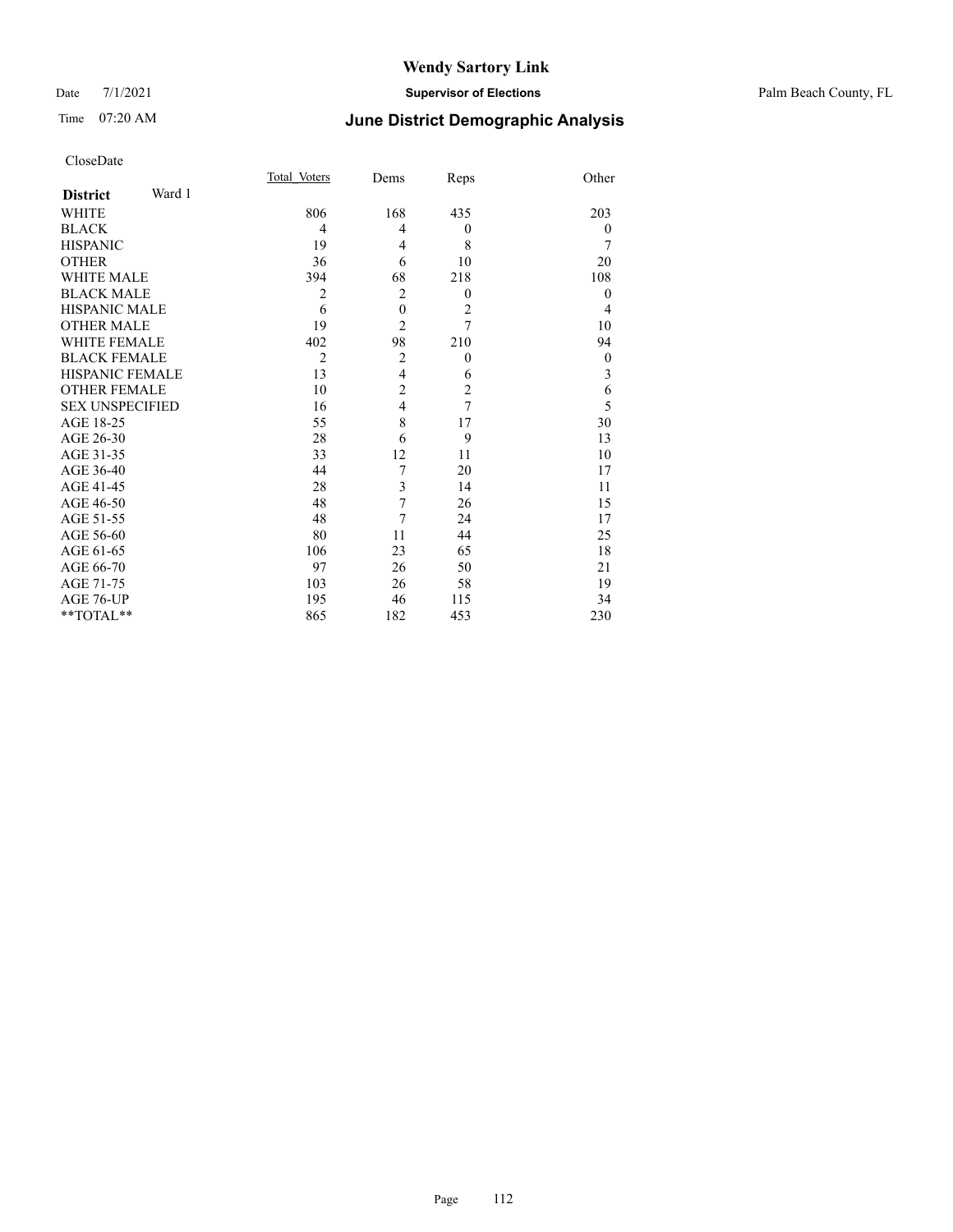#### Date 7/1/2021 **Supervisor of Elections** Palm Beach County, FL

# Time 07:20 AM **June District Demographic Analysis**

|                        |        | Total Voters | Dems  | Reps           | Other          |
|------------------------|--------|--------------|-------|----------------|----------------|
| <b>District</b>        | Ward 1 |              |       |                |                |
| <b>WHITE</b>           |        | 3,412        | 1,028 | 1,411          | 973            |
| <b>BLACK</b>           |        | 20           | 15    | $\overline{2}$ | 3              |
| <b>HISPANIC</b>        |        | 143          | 46    | 39             | 58             |
| <b>OTHER</b>           |        | 271          | 100   | 68             | 103            |
| <b>WHITE MALE</b>      |        | 1,613        | 419   | 707            | 487            |
| <b>BLACK MALE</b>      |        | 10           | 7     | $\overline{2}$ | 1              |
| <b>HISPANIC MALE</b>   |        | 46           | 14    | 14             | 18             |
| <b>OTHER MALE</b>      |        | 83           | 25    | 19             | 39             |
| <b>WHITE FEMALE</b>    |        | 1,755        | 604   | 678            | 473            |
| <b>BLACK FEMALE</b>    |        | 10           | 8     | $\theta$       | $\overline{2}$ |
| <b>HISPANIC FEMALE</b> |        | 94           | 32    | 25             | 37             |
| <b>OTHER FEMALE</b>    |        | 115          | 49    | 31             | 35             |
| <b>SEX UNSPECIFIED</b> |        | 116          | 28    | 43             | 45             |
| AGE 18-25              |        | 166          | 45    | 53             | 68             |
| AGE 26-30              |        | 97           | 36    | 26             | 35             |
| AGE 31-35              |        | 93           | 27    | 30             | 36             |
| AGE 36-40              |        | 74           | 20    | 23             | 31             |
| AGE 41-45              |        | 76           | 19    | 21             | 36             |
| AGE 46-50              |        | 112          | 19    | 46             | 47             |
| AGE 51-55              |        | 203          | 40    | 92             | 71             |
| AGE 56-60              |        | 387          | 108   | 157            | 122            |
| AGE 61-65              |        | 426          | 150   | 151            | 125            |
| AGE 66-70              |        | 440          | 145   | 169            | 126            |
| AGE 71-75              |        | 609          | 205   | 233            | 171            |
| AGE 76-UP              |        | 1,163        | 375   | 519            | 269            |
| $*$ $TOTAL**$          |        | 3,846        | 1,189 | 1,520          | 1,137          |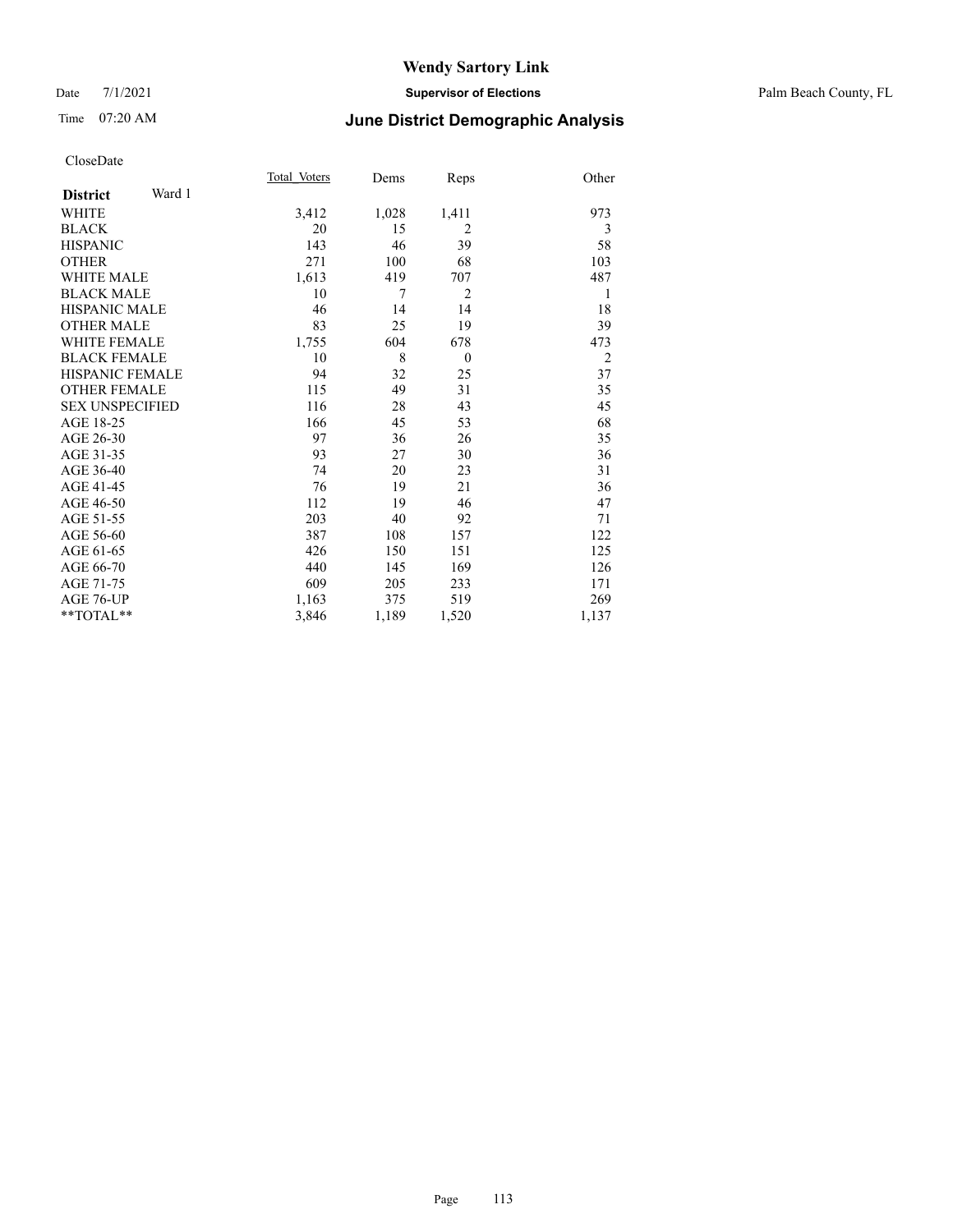#### Date 7/1/2021 **Supervisor of Elections** Palm Beach County, FL

### Time 07:20 AM **June District Demographic Analysis**

|                           | Total Voters | Dems | Reps           | Other |
|---------------------------|--------------|------|----------------|-------|
| Ward 1<br><b>District</b> |              |      |                |       |
| WHITE                     | 489          | 149  | 207            | 133   |
| <b>BLACK</b>              | 388          | 298  | 19             | 71    |
| <b>HISPANIC</b>           | 303          | 125  | 71             | 107   |
| <b>OTHER</b>              | 138          | 43   | 28             | 67    |
| <b>WHITE MALE</b>         | 239          | 61   | 102            | 76    |
| <b>BLACK MALE</b>         | 176          | 120  | 12             | 44    |
| <b>HISPANIC MALE</b>      | 142          | 46   | 38             | 58    |
| <b>OTHER MALE</b>         | 40           | 13   | 6              | 21    |
| <b>WHITE FEMALE</b>       | 243          | 87   | 101            | 55    |
| <b>BLACK FEMALE</b>       | 208          | 175  | $\overline{7}$ | 26    |
| HISPANIC FEMALE           | 151          | 74   | 30             | 47    |
| <b>OTHER FEMALE</b>       | 55           | 20   | 9              | 26    |
| <b>SEX UNSPECIFIED</b>    | 64           | 19   | 20             | 25    |
| AGE 18-25                 | 157          | 72   | 30             | 55    |
| AGE 26-30                 | 126          | 59   | 23             | 44    |
| AGE 31-35                 | 112          | 49   | 21             | 42    |
| AGE 36-40                 | 116          | 58   | 17             | 41    |
| AGE 41-45                 | 103          | 57   | 25             | 21    |
| AGE 46-50                 | 107          | 52   | 22             | 33    |
| AGE 51-55                 | 127          | 54   | 40             | 33    |
| AGE 56-60                 | 132          | 58   | 35             | 39    |
| AGE 61-65                 | 118          | 52   | 36             | 30    |
| AGE 66-70                 | 84           | 40   | 25             | 19    |
| AGE 71-75                 | 52           | 26   | 16             | 10    |
| AGE 76-UP                 | 84           | 38   | 35             | 11    |
| **TOTAL**                 | 1,318        | 615  | 325            | 378   |
|                           |              |      |                |       |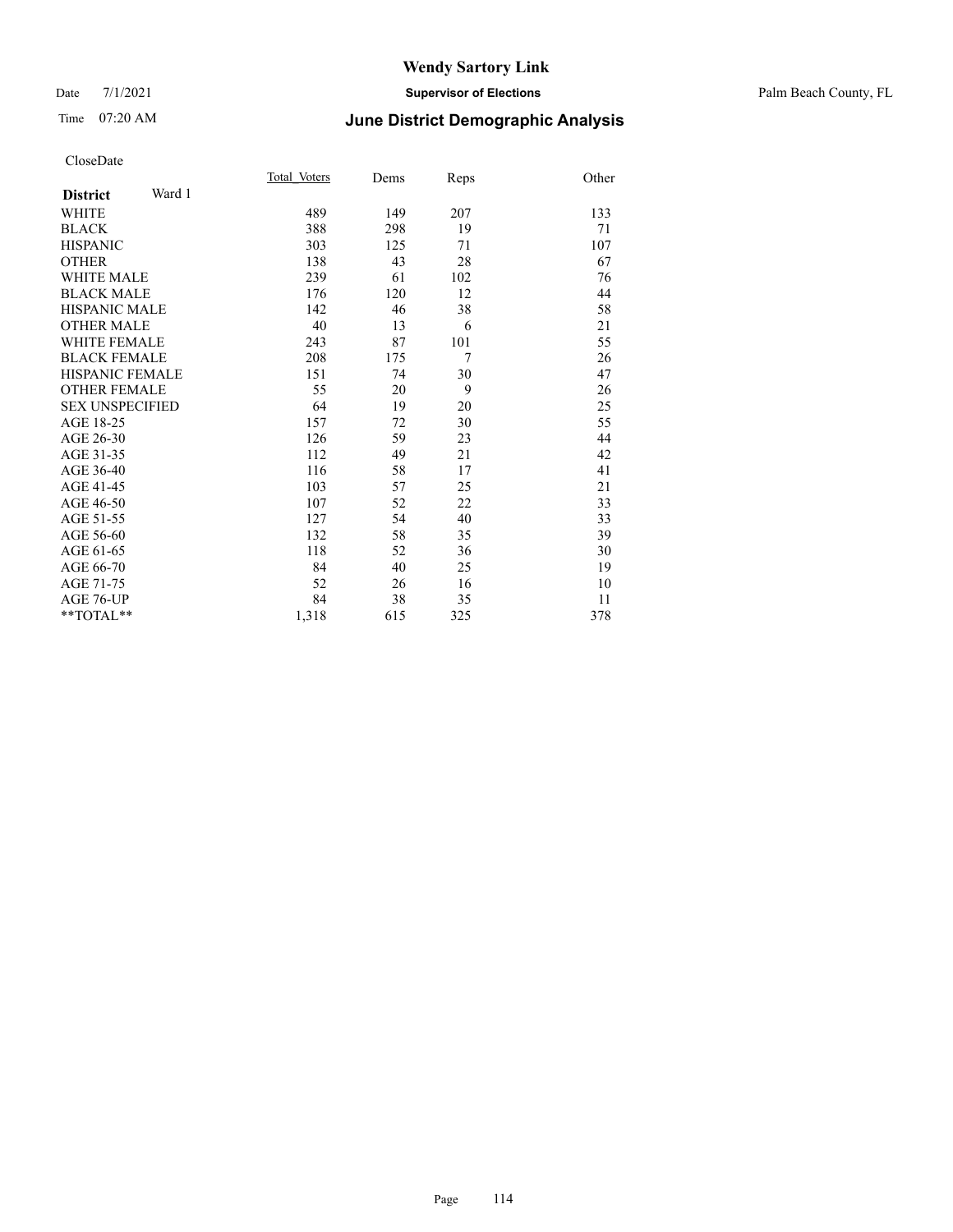#### Date 7/1/2021 **Supervisor of Elections** Palm Beach County, FL

## Time 07:20 AM **June District Demographic Analysis**

|                        |        | Total Voters | Dems | Reps | Other |
|------------------------|--------|--------------|------|------|-------|
| <b>District</b>        | Ward 1 |              |      |      |       |
| WHITE                  |        | 1,621        | 500  | 600  | 521   |
| <b>BLACK</b>           |        | 120          | 89   | 7    | 24    |
| <b>HISPANIC</b>        |        | 168          | 68   | 28   | 72    |
| <b>OTHER</b>           |        | 160          | 50   | 42   | 68    |
| <b>WHITE MALE</b>      |        | 766          | 196  | 307  | 263   |
| <b>BLACK MALE</b>      |        | 45           | 29   | 3    | 13    |
| <b>HISPANIC MALE</b>   |        | 75           | 34   | 12   | 29    |
| <b>OTHER MALE</b>      |        | 54           | 15   | 15   | 24    |
| <b>WHITE FEMALE</b>    |        | 838          | 300  | 287  | 251   |
| <b>BLACK FEMALE</b>    |        | 73           | 60   | 3    | 10    |
| <b>HISPANIC FEMALE</b> |        | 85           | 32   | 14   | 39    |
| <b>OTHER FEMALE</b>    |        | 72           | 24   | 18   | 30    |
| <b>SEX UNSPECIFIED</b> |        | 61           | 17   | 18   | 26    |
| AGE 18-25              |        | 126          | 45   | 27   | 54    |
| AGE 26-30              |        | 147          | 49   | 37   | 61    |
| AGE 31-35              |        | 146          | 48   | 37   | 61    |
| AGE 36-40              |        | 120          | 38   | 35   | 47    |
| AGE 41-45              |        | 133          | 47   | 34   | 52    |
| AGE 46-50              |        | 163          | 54   | 50   | 59    |
| AGE 51-55              |        | 179          | 63   | 56   | 60    |
| AGE 56-60              |        | 216          | 59   | 91   | 66    |
| AGE 61-65              |        | 238          | 95   | 84   | 59    |
| AGE 66-70              |        | 198          | 74   | 62   | 62    |
| AGE 71-75              |        | 154          | 53   | 61   | 40    |
| AGE 76-UP              |        | 249          | 82   | 103  | 64    |
| $*$ $TOTAL**$          |        | 2,069        | 707  | 677  | 685   |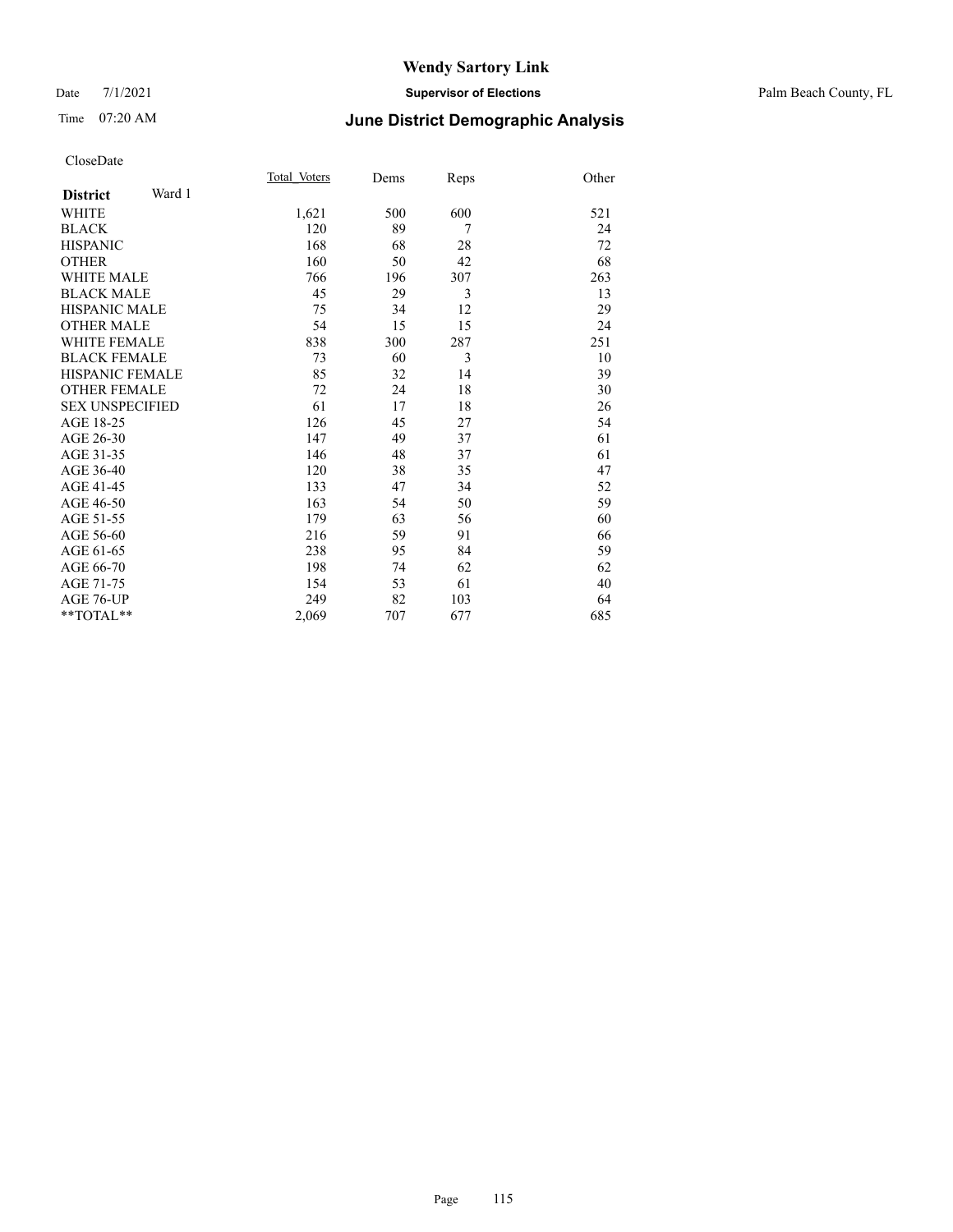#### Date 7/1/2021 **Supervisor of Elections** Palm Beach County, FL

### Time 07:20 AM **June District Demographic Analysis**

|                        |        | Total Voters | Dems           | Reps           | Other |
|------------------------|--------|--------------|----------------|----------------|-------|
| <b>District</b>        | Ward 1 |              |                |                |       |
| WHITE                  |        | 2,825        | 726            | 1,340          | 759   |
| <b>BLACK</b>           |        | 18           | 7              | 3              | 8     |
| <b>HISPANIC</b>        |        | 78           | 17             | 36             | 25    |
| <b>OTHER</b>           |        | 166          | 46             | 52             | 68    |
| <b>WHITE MALE</b>      |        | 1,290        | 267            | 637            | 386   |
| <b>BLACK MALE</b>      |        | 10           | 3              | $\overline{2}$ | 5     |
| <b>HISPANIC MALE</b>   |        | 33           | 8              | 17             | 8     |
| <b>OTHER MALE</b>      |        | 47           | 9              | 17             | 21    |
| <b>WHITE FEMALE</b>    |        | 1,505        | 453            | 690            | 362   |
| <b>BLACK FEMALE</b>    |        | 8            | $\overline{4}$ | 1              | 3     |
| <b>HISPANIC FEMALE</b> |        | 44           | 9              | 19             | 16    |
| <b>OTHER FEMALE</b>    |        | 72           | 23             | 26             | 23    |
| <b>SEX UNSPECIFIED</b> |        | 73           | 15             | 22             | 36    |
| AGE 18-25              |        | 126          | 34             | 49             | 43    |
| AGE 26-30              |        | 64           | 14             | 31             | 19    |
| AGE 31-35              |        | 97           | 24             | 36             | 37    |
| AGE 36-40              |        | 104          | 21             | 41             | 42    |
| AGE 41-45              |        | 87           | 17             | 33             | 37    |
| AGE 46-50              |        | 114          | 25             | 45             | 44    |
| AGE 51-55              |        | 196          | 32             | 100            | 64    |
| AGE 56-60              |        | 304          | 77             | 146            | 81    |
| AGE 61-65              |        | 363          | 103            | 167            | 93    |
| AGE 66-70              |        | 391          | 108            | 170            | 113   |
| AGE 71-75              |        | 378          | 99             | 172            | 107   |
| AGE 76-UP              |        | 863          | 242            | 441            | 180   |
| **TOTAL**              |        | 3,087        | 796            | 1,431          | 860   |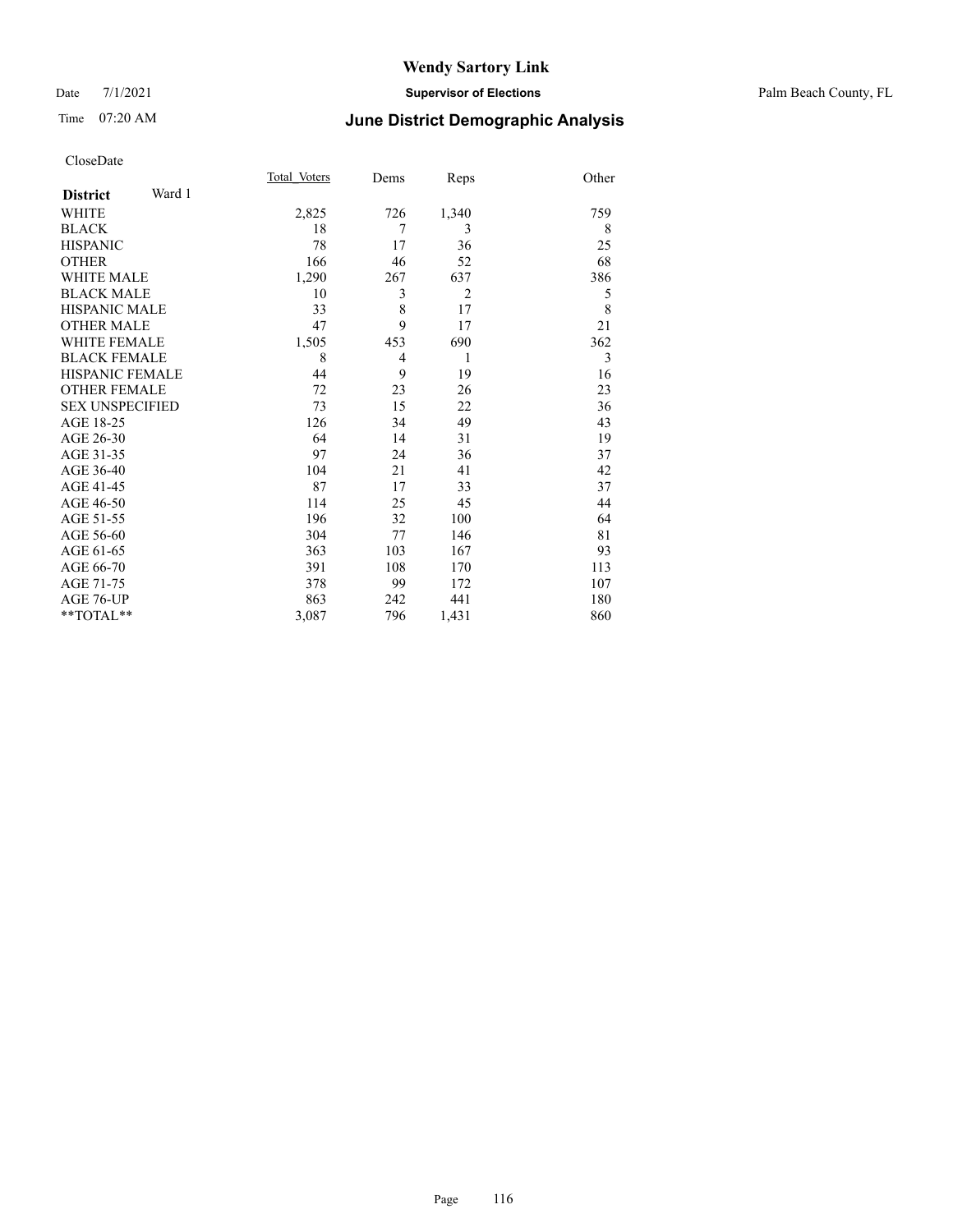### Date 7/1/2021 **Supervisor of Elections** Palm Beach County, FL

# Time 07:20 AM **June District Demographic Analysis**

| CloseDate |  |
|-----------|--|
|-----------|--|

|                        |        | Total Voters     | Dems           | Reps           | Other            |
|------------------------|--------|------------------|----------------|----------------|------------------|
| <b>District</b>        | Ward 1 |                  |                |                |                  |
| <b>WHITE</b>           |        | 360              | 62             | 209            | 89               |
| <b>BLACK</b>           |        | $\boldsymbol{0}$ | $\theta$       | $\theta$       | $\theta$         |
| <b>HISPANIC</b>        |        | 5                | $\theta$       | $\overline{4}$ |                  |
| <b>OTHER</b>           |        | 27               | 9              | 10             | 8                |
| <b>WHITE MALE</b>      |        | 173              | 16             | 111            | 46               |
| <b>BLACK MALE</b>      |        | 0                | $\theta$       | $\theta$       | $\theta$         |
| <b>HISPANIC MALE</b>   |        | $_{0}$           | $\overline{0}$ | $\theta$       | $\theta$         |
| <b>OTHER MALE</b>      |        | 4                | $\overline{2}$ | $\overline{2}$ | $\Omega$         |
| <b>WHITE FEMALE</b>    |        | 185              | 46             | 96             | 43               |
| <b>BLACK FEMALE</b>    |        | $\theta$         | $\theta$       | $\theta$       | $\boldsymbol{0}$ |
| HISPANIC FEMALE        |        | 5                | $\theta$       | 4              |                  |
| <b>OTHER FEMALE</b>    |        | 17               | 6              | 5              | 6                |
| <b>SEX UNSPECIFIED</b> |        | 8                |                | 5              | $\overline{2}$   |
| AGE 18-25              |        | 42               | 6              | 20             | 16               |
| AGE 26-30              |        | 16               | 3              | 10             | 3                |
| AGE 31-35              |        | 12               | $\overline{c}$ | 5              | 5                |
| AGE 36-40              |        | 6                | $\overline{c}$ | 4              | $\mathbf{0}$     |
| AGE 41-45              |        | 11               | $\overline{4}$ | 5              | $\overline{c}$   |
| AGE 46-50              |        | 14               | $\overline{c}$ | 7              | 5                |
| AGE 51-55              |        | 42               | $\overline{4}$ | 26             | 12               |
| AGE 56-60              |        | 51               | 5              | 30             | 16               |
| AGE 61-65              |        | 51               | 13             | 26             | 12               |
| AGE 66-70              |        | 31               | 6              | 16             | 9                |
| AGE 71-75              |        | 41               | 5              | 25             | 11               |
| AGE 76-UP              |        | 75               | 19             | 49             | 7                |
| **TOTAL**              |        | 392              | 71             | 223            | 98               |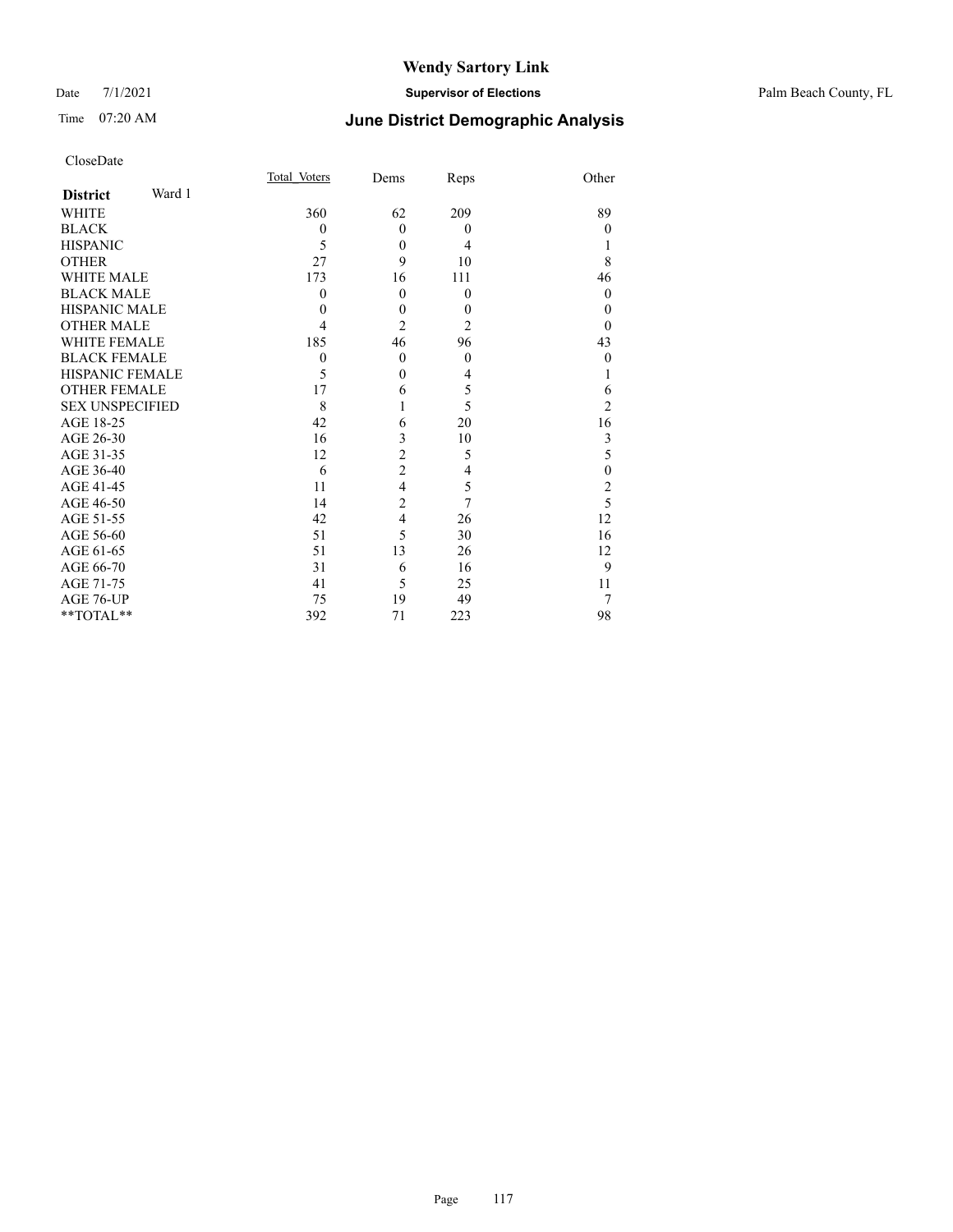### Date 7/1/2021 **Supervisor of Elections** Palm Beach County, FL

### Time 07:20 AM **June District Demographic Analysis**

|                           | Total Voters | Dems   | Reps   | Other  |
|---------------------------|--------------|--------|--------|--------|
| Ward 1<br><b>District</b> |              |        |        |        |
| WHITE                     | 37,878       | 10,174 | 16,653 | 11,051 |
| <b>BLACK</b>              | 596          | 392    | 44     | 160    |
| <b>HISPANIC</b>           | 2,552        | 985    | 663    | 904    |
| <b>OTHER</b>              | 3,228        | 1,027  | 800    | 1,401  |
| <b>WHITE MALE</b>         | 17,744       | 3,819  | 8,335  | 5,590  |
| <b>BLACK MALE</b>         | 292          | 182    | 22     | 88     |
| <b>HISPANIC MALE</b>      | 1,048        | 378    | 284    | 386    |
| <b>OTHER MALE</b>         | 1,103        | 334    | 283    | 486    |
| <b>WHITE FEMALE</b>       | 19,710       | 6,233  | 8,146  | 5,331  |
| <b>BLACK FEMALE</b>       | 296          | 205    | 20     | 71     |
| <b>HISPANIC FEMALE</b>    | 1,443        | 584    | 359    | 500    |
| <b>OTHER FEMALE</b>       | 1,279        | 490    | 304    | 485    |
| <b>SEX UNSPECIFIED</b>    | 1,287        | 331    | 386    | 570    |
| AGE 18-25                 | 3,909        | 1,166  | 1,322  | 1,421  |
| AGE 26-30                 | 2,769        | 833    | 920    | 1,016  |
| AGE 31-35                 | 2,846        | 823    | 968    | 1,055  |
| AGE 36-40                 | 3,071        | 870    | 1,052  | 1,149  |
| AGE 41-45                 | 3,131        | 851    | 1,099  | 1,181  |
| AGE 46-50                 | 3,477        | 866    | 1,399  | 1,212  |
| AGE 51-55                 | 3,963        | 995    | 1,777  | 1,191  |
| AGE 56-60                 | 4,318        | 1,108  | 2,027  | 1,183  |
| AGE 61-65                 | 4,238        | 1,240  | 1,926  | 1,072  |
| AGE 66-70                 | 3,624        | 1,169  | 1,503  | 952    |
| AGE 71-75                 | 3,305        | 1,024  | 1,468  | 813    |
| AGE 76-UP                 | 5,603        | 1,633  | 2,699  | 1,271  |
| $*$ $TOTAL**$             | 44,254       | 12,578 | 18,160 | 13,516 |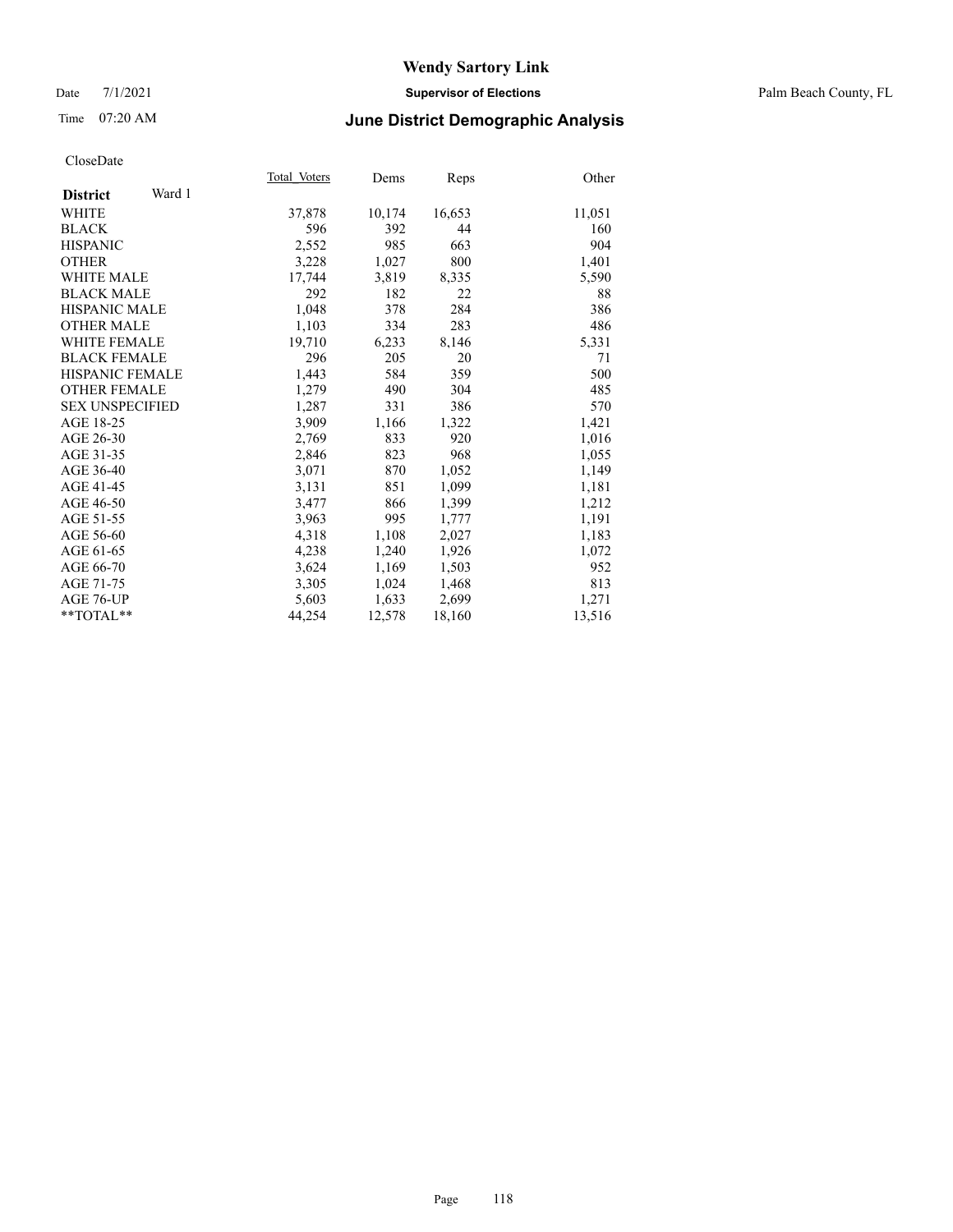#### Date 7/1/2021 **Supervisor of Elections** Palm Beach County, FL

### Time 07:20 AM **June District Demographic Analysis**

|                           | Total Voters | Dems  | Reps  | Other |
|---------------------------|--------------|-------|-------|-------|
| Ward 1<br><b>District</b> |              |       |       |       |
| WHITE                     | 4,233        | 1,462 | 1,479 | 1,292 |
| <b>BLACK</b>              | 1,214        | 899   | 38    | 277   |
| <b>HISPANIC</b>           | 926          | 409   | 146   | 371   |
| <b>OTHER</b>              | 583          | 241   | 92    | 250   |
| <b>WHITE MALE</b>         | 2,075        | 602   | 782   | 691   |
| <b>BLACK MALE</b>         | 561          | 400   | 27    | 134   |
| <b>HISPANIC MALE</b>      | 398          | 162   | 80    | 156   |
| <b>OTHER MALE</b>         | 202          | 83    | 33    | 86    |
| <b>WHITE FEMALE</b>       | 2,098        | 844   | 679   | 575   |
| <b>BLACK FEMALE</b>       | 627          | 486   | 9     | 132   |
| HISPANIC FEMALE           | 503          | 235   | 64    | 204   |
| <b>OTHER FEMALE</b>       | 230          | 118   | 37    | 75    |
| <b>SEX UNSPECIFIED</b>    | 259          | 80    | 43    | 136   |
| AGE 18-25                 | 718          | 301   | 122   | 295   |
| AGE 26-30                 | 657          | 261   | 127   | 269   |
| AGE 31-35                 | 616          | 273   | 106   | 237   |
| AGE 36-40                 | 532          | 229   | 100   | 203   |
| AGE 41-45                 | 495          | 235   | 92    | 168   |
| AGE 46-50                 | 510          | 202   | 134   | 174   |
| AGE 51-55                 | 590          | 243   | 180   | 167   |
| AGE 56-60                 | 760          | 317   | 233   | 210   |
| AGE 61-65                 | 657          | 284   | 198   | 175   |
| AGE 66-70                 | 486          | 243   | 149   | 94    |
| AGE 71-75                 | 340          | 167   | 105   | 68    |
| AGE 76-UP                 | 595          | 256   | 209   | 130   |
| **TOTAL**                 | 6,956        | 3,011 | 1,755 | 2,190 |
|                           |              |       |       |       |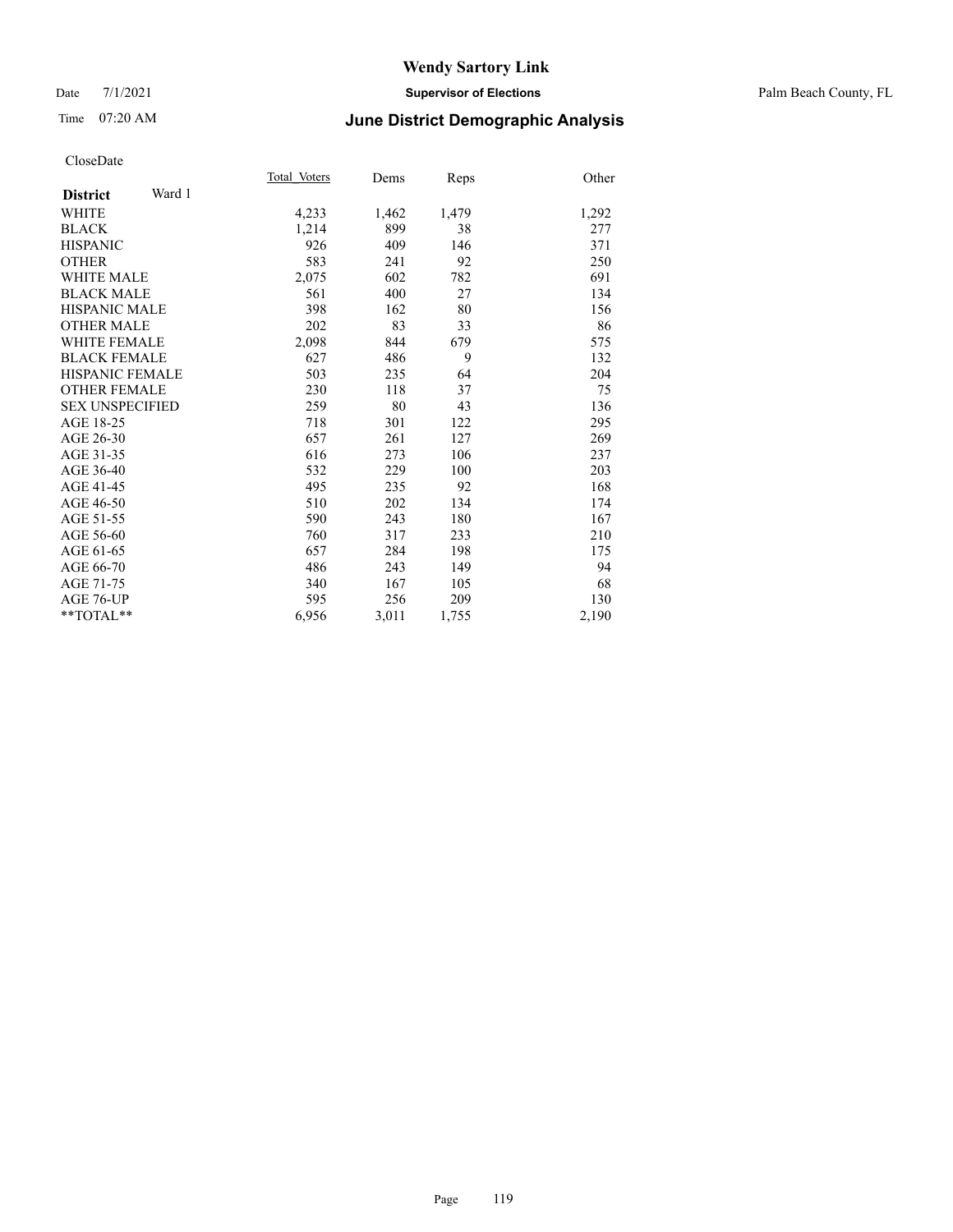#### Date 7/1/2021 **Supervisor of Elections** Palm Beach County, FL

# Time 07:20 AM **June District Demographic Analysis**

|                        |        | Total Voters | Dems  | Reps     | Other |
|------------------------|--------|--------------|-------|----------|-------|
| <b>District</b>        | Ward 1 |              |       |          |       |
| WHITE                  |        | 2,048        | 750   | 847      | 451   |
| <b>BLACK</b>           |        | 82           | 58    | 1        | 23    |
| <b>HISPANIC</b>        |        | 495          | 165   | 196      | 134   |
| <b>OTHER</b>           |        | 173          | 53    | 43       | 77    |
| WHITE MALE             |        | 962          | 294   | 432      | 236   |
| <b>BLACK MALE</b>      |        | 38           | 23    | 1        | 14    |
| <b>HISPANIC MALE</b>   |        | 213          | 67    | 85       | 61    |
| <b>OTHER MALE</b>      |        | 55           | 18    | 16       | 21    |
| <b>WHITE FEMALE</b>    |        | 1,064        | 451   | 409      | 204   |
| <b>BLACK FEMALE</b>    |        | 44           | 35    | $\theta$ | 9     |
| <b>HISPANIC FEMALE</b> |        | 269          | 94    | 105      | 70    |
| <b>OTHER FEMALE</b>    |        | 61           | 20    | 14       | 27    |
| <b>SEX UNSPECIFIED</b> |        | 89           | 22    | 24       | 43    |
| AGE 18-25              |        | 239          | 80    | 72       | 87    |
| AGE 26-30              |        | 150          | 48    | 56       | 46    |
| AGE 31-35              |        | 207          | 55    | 78       | 74    |
| AGE 36-40              |        | 221          | 77    | 74       | 70    |
| AGE 41-45              |        | 234          | 83    | 72       | 79    |
| AGE 46-50              |        | 229          | 84    | 80       | 65    |
| AGE 51-55              |        | 258          | 87    | 112      | 59    |
| AGE 56-60              |        | 290          | 98    | 132      | 60    |
| AGE 61-65              |        | 255          | 95    | 116      | 44    |
| AGE 66-70              |        | 245          | 116   | 88       | 41    |
| AGE 71-75              |        | 203          | 89    | 88       | 26    |
| AGE 76-UP              |        | 267          | 114   | 119      | 34    |
| $*$ $TOTAL**$          |        | 2,798        | 1,026 | 1,087    | 685   |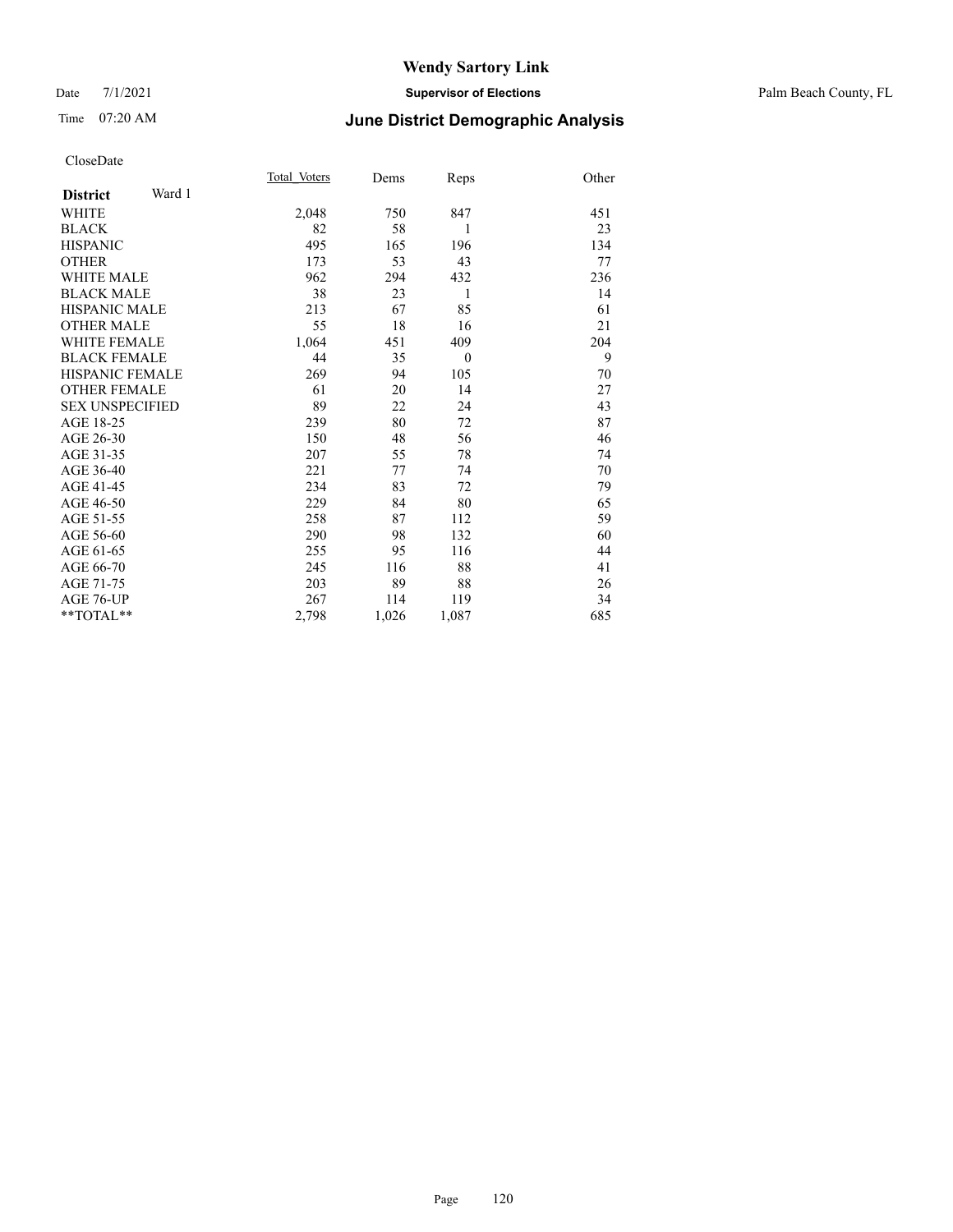#### Date 7/1/2021 **Supervisor of Elections** Palm Beach County, FL

## Time 07:20 AM **June District Demographic Analysis**

|                           | Total Voters | Dems | Reps | Other |
|---------------------------|--------------|------|------|-------|
| Ward 1<br><b>District</b> |              |      |      |       |
| WHITE                     | 1,839        | 509  | 812  | 518   |
| <b>BLACK</b>              | 78           | 53   | 10   | 15    |
| <b>HISPANIC</b>           | 206          | 69   | 57   | 80    |
| <b>OTHER</b>              | 180          | 47   | 54   | 79    |
| <b>WHITE MALE</b>         | 888          | 215  | 420  | 253   |
| <b>BLACK MALE</b>         | 40           | 24   | 7    | 9     |
| <b>HISPANIC MALE</b>      | 101          | 29   | 27   | 45    |
| <b>OTHER MALE</b>         | 72           | 18   | 21   | 33    |
| <b>WHITE FEMALE</b>       | 926          | 288  | 381  | 257   |
| <b>BLACK FEMALE</b>       | 38           | 29   | 3    | 6     |
| <b>HISPANIC FEMALE</b>    | 98           | 40   | 27   | 31    |
| <b>OTHER FEMALE</b>       | 66           | 20   | 21   | 25    |
| <b>SEX UNSPECIFIED</b>    | 74           | 15   | 26   | 33    |
| AGE 18-25                 | 219          | 54   | 78   | 87    |
| AGE 26-30                 | 148          | 43   | 53   | 52    |
| AGE 31-35                 | 189          | 52   | 62   | 75    |
| AGE 36-40                 | 157          | 35   | 66   | 56    |
| AGE 41-45                 | 126          | 28   | 49   | 49    |
| AGE 46-50                 | 165          | 48   | 61   | 56    |
| AGE 51-55                 | 202          | 49   | 93   | 60    |
| AGE 56-60                 | 274          | 78   | 115  | 81    |
| AGE 61-65                 | 248          | 76   | 113  | 59    |
| AGE 66-70                 | 217          | 74   | 98   | 45    |
| AGE 71-75                 | 155          | 64   | 52   | 39    |
| <b>AGE 76-UP</b>          | 203          | 77   | 93   | 33    |
| $*$ $TOTAL**$             | 2,303        | 678  | 933  | 692   |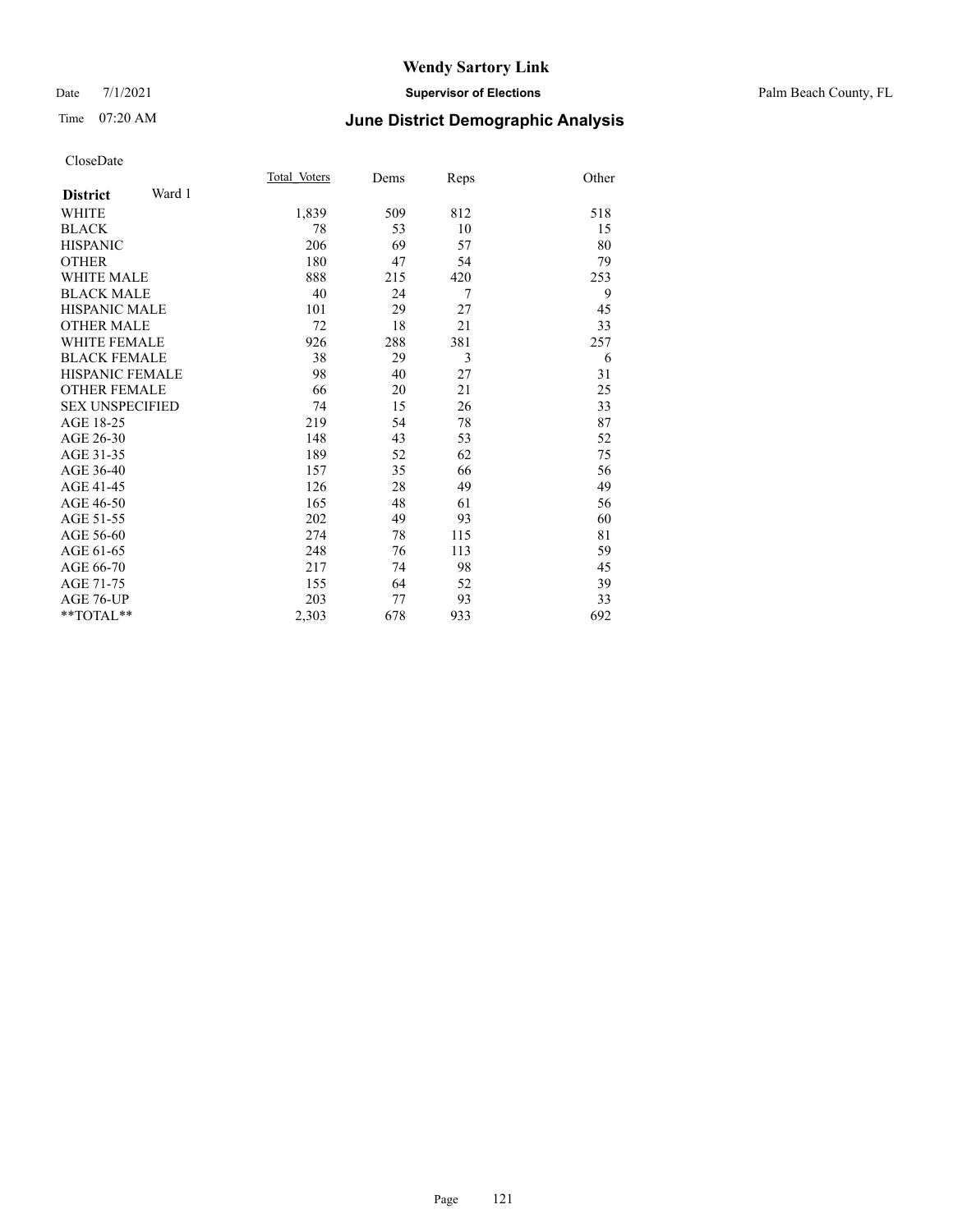#### Date 7/1/2021 **Supervisor of Elections** Palm Beach County, FL

## Time 07:20 AM **June District Demographic Analysis**

|                           | Total Voters | Dems  | Reps | Other |
|---------------------------|--------------|-------|------|-------|
| Ward 1<br><b>District</b> |              |       |      |       |
| <b>WHITE</b>              | 2,085        | 669   | 774  | 642   |
| <b>BLACK</b>              | 2,167        | 1,674 | 70   | 423   |
| <b>HISPANIC</b>           | 264          | 117   | 47   | 100   |
| <b>OTHER</b>              | 480          | 208   | 78   | 194   |
| WHITE MALE                | 1,037        | 281   | 411  | 345   |
| <b>BLACK MALE</b>         | 941          | 687   | 35   | 219   |
| <b>HISPANIC MALE</b>      | 108          | 50    | 22   | 36    |
| <b>OTHER MALE</b>         | 161          | 67    | 33   | 61    |
| WHITE FEMALE              | 1,016        | 376   | 354  | 286   |
| <b>BLACK FEMALE</b>       | 1,188        | 960   | 34   | 194   |
| <b>HISPANIC FEMALE</b>    | 150          | 63    | 24   | 63    |
| <b>OTHER FEMALE</b>       | 207          | 105   | 23   | 79    |
| <b>SEX UNSPECIFIED</b>    | 181          | 75    | 31   | 75    |
| AGE 18-25                 | 493          | 269   | 42   | 182   |
| AGE 26-30                 | 511          | 280   | 61   | 170   |
| AGE 31-35                 | 489          | 269   | 66   | 154   |
| AGE 36-40                 | 420          | 227   | 68   | 125   |
| AGE 41-45                 | 359          | 186   | 49   | 124   |
| AGE 46-50                 | 370          | 194   | 77   | 99    |
| AGE 51-55                 | 394          | 198   | 86   | 110   |
| AGE 56-60                 | 469          | 244   | 117  | 108   |
| AGE 61-65                 | 498          | 299   | 115  | 84    |
| AGE 66-70                 | 370          | 188   | 100  | 82    |
| AGE 71-75                 | 265          | 142   | 70   | 53    |
| AGE 76-UP                 | 358          | 172   | 118  | 68    |
| $*$ $TOTAL**$             | 4,996        | 2,668 | 969  | 1,359 |
|                           |              |       |      |       |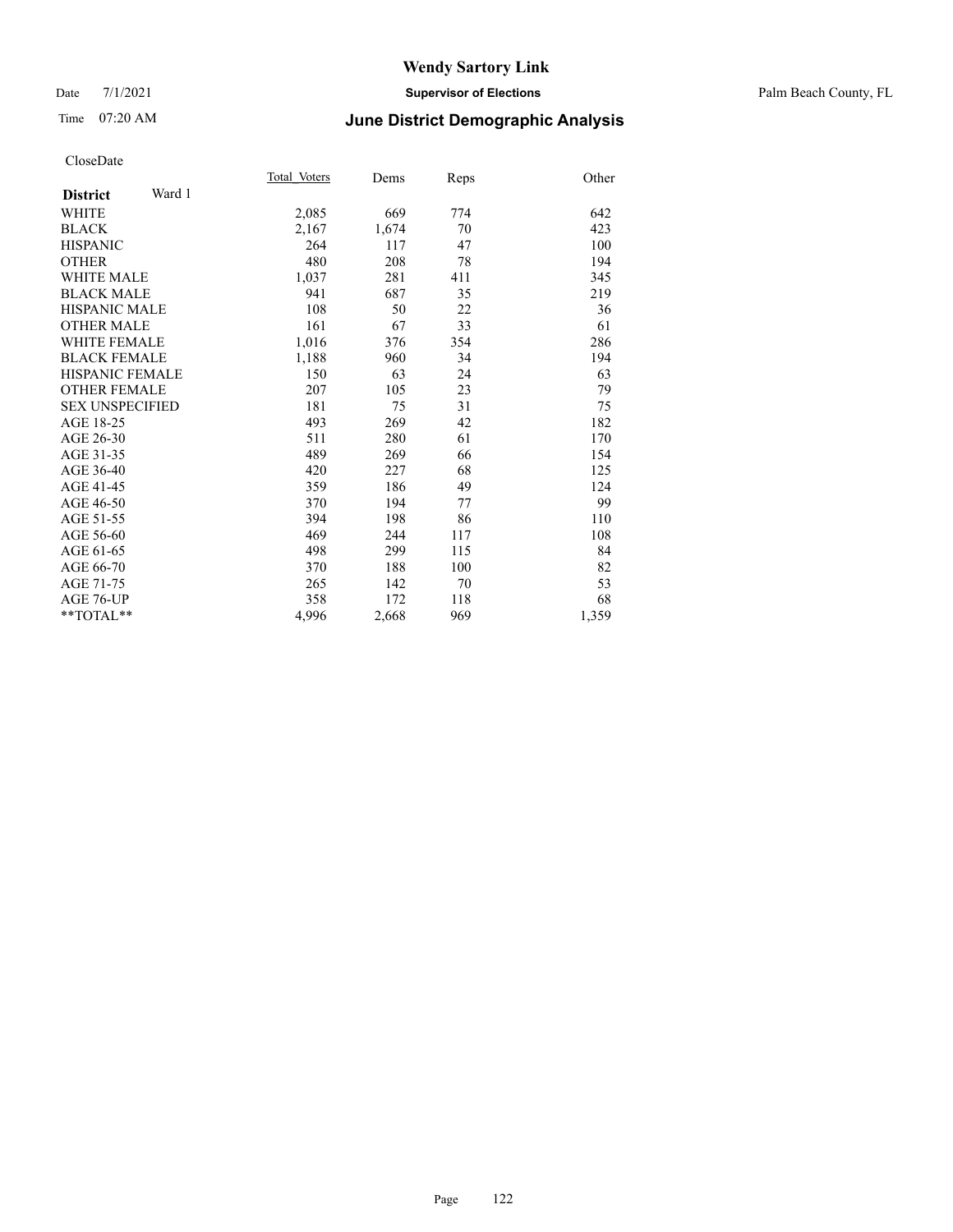### Date 7/1/2021 **Supervisor of Elections** Palm Beach County, FL

## Time 07:20 AM **June District Demographic Analysis**

|                           | Total Voters | Dems  | Reps  | Other |
|---------------------------|--------------|-------|-------|-------|
| Ward 1<br><b>District</b> |              |       |       |       |
| <b>WHITE</b>              | 9,463        | 3,977 | 2,620 | 2,866 |
| <b>BLACK</b>              | 3,140        | 2,355 | 105   | 680   |
| <b>HISPANIC</b>           | 3,448        | 1,560 | 572   | 1,316 |
| <b>OTHER</b>              | 1,538        | 668   | 161   | 709   |
| WHITE MALE                | 4,604        | 1,686 | 1,404 | 1,514 |
| <b>BLACK MALE</b>         | 1,419        | 1,021 | 65    | 333   |
| <b>HISPANIC MALE</b>      | 1,580        | 677   | 300   | 603   |
| <b>OTHER MALE</b>         | 561          | 241   | 59    | 261   |
| <b>WHITE FEMALE</b>       | 4,718        | 2,242 | 1,179 | 1,297 |
| <b>BLACK FEMALE</b>       | 1,656        | 1,288 | 37    | 331   |
| <b>HISPANIC FEMALE</b>    | 1,767        | 846   | 256   | 665   |
| <b>OTHER FEMALE</b>       | 565          | 278   | 75    | 212   |
| <b>SEX UNSPECIFIED</b>    | 710          | 274   | 83    | 353   |
| AGE 18-25                 | 1,835        | 884   | 221   | 730   |
| AGE 26-30                 | 1,564        | 715   | 225   | 624   |
| AGE 31-35                 | 1,733        | 835   | 247   | 651   |
| AGE 36-40                 | 1,491        | 718   | 250   | 523   |
| AGE 41-45                 | 1,212        | 575   | 188   | 449   |
| AGE 46-50                 | 1,292        | 600   | 244   | 448   |
| AGE 51-55                 | 1,505        | 708   | 306   | 491   |
| AGE 56-60                 | 1,717        | 814   | 434   | 469   |
| AGE 61-65                 | 1,622        | 836   | 392   | 394   |
| AGE 66-70                 | 1,289        | 689   | 288   | 312   |
| AGE 71-75                 | 952          | 504   | 235   | 213   |
| AGE 76-UP                 | 1.377        | 682   | 428   | 267   |
| $*$ $TOTAL**$             | 17,589       | 8,560 | 3,458 | 5,571 |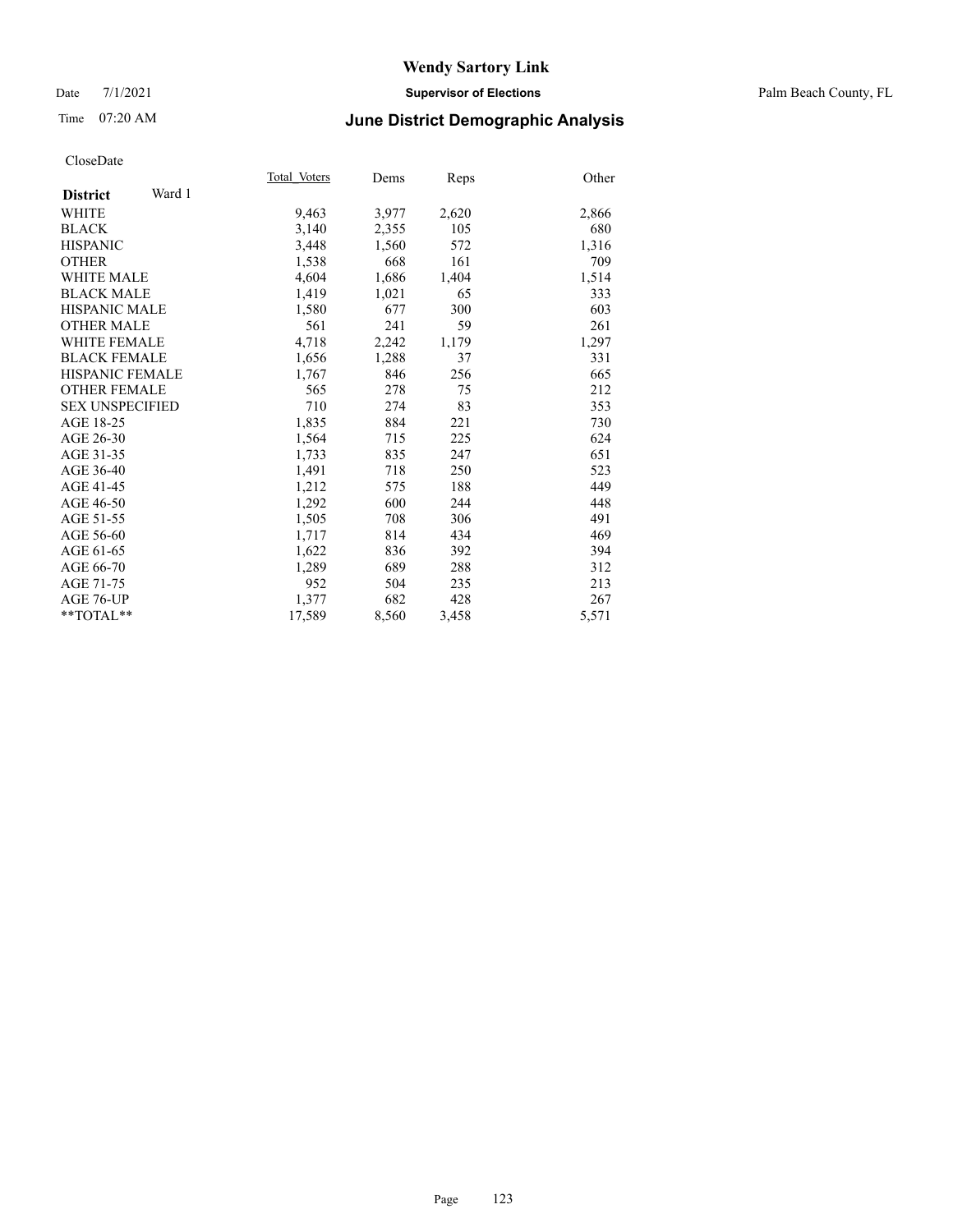### Date 7/1/2021 **Supervisor of Elections** Palm Beach County, FL

# Time 07:20 AM **June District Demographic Analysis**

|                     |        | Total Voters | Dems           | Reps           | Other          |
|---------------------|--------|--------------|----------------|----------------|----------------|
| <b>District</b>     | Ward 1 |              |                |                |                |
| WHITE               |        | 348          | 66             | 193            | 89             |
| BLACK               |        | 6            | 3              | 1              | 2              |
| HISPANIC            |        | 6            | $\overline{c}$ | 2              | $\overline{2}$ |
| OTHER               |        | 20           | 5              | 6              | 9              |
| WHITE MALE          |        | 181          | 27             | 105            | 49             |
| <b>BLACK MALE</b>   |        | 3            |                | 1              |                |
| HISPANIC MALE       |        |              |                | $\overline{0}$ | $\theta$       |
| OTHER MALE          |        | 8            |                | 2              | 5              |
| WHITE FEMALE        |        | 161          | 38             | 85             | 38             |
| <b>BLACK FEMALE</b> |        | 3            | $\overline{2}$ | $\mathbf{0}$   |                |
| HISPANIC FEMALE     |        | 5            |                | 2              | $\overline{c}$ |
| <b>OTHER FEMALE</b> |        | 7            |                | 3              | 3              |
| SEX UNSPECIFIED     |        | 9            | 2              | 4              | 3              |
| AGE 18-25           |        | 20           | 6              | 7              | 7              |
| AGE 26-30           |        | 7            |                | 5              |                |
| AGE 31-35           |        | 7            |                |                | 5              |
| AGE 36-40           |        | 7            |                | 4              | $\overline{2}$ |
| AGE 41-45           |        | 13           | 4              | 9              | $\theta$       |
| AGE 46-50           |        | 26           | 4              | 10             | 12             |
| AGE 51-55           |        | 15           | 3              | 9              | 3              |
| AGE 56-60           |        | 40           | 5              | 29             | 6              |
| AGE 61-65           |        | 52           | 9              | 32             | 11             |
| AGE 66-70           |        | 50           | 11             | 18             | 21             |
| AGE 71-75           |        | 43           | $\overline{7}$ | 25             | 11             |
| AGE 76-UP           |        | 100          | 24             | 53             | 23             |
| $*$ $TOTAL**$       |        | 380          | 76             | 202            | 102            |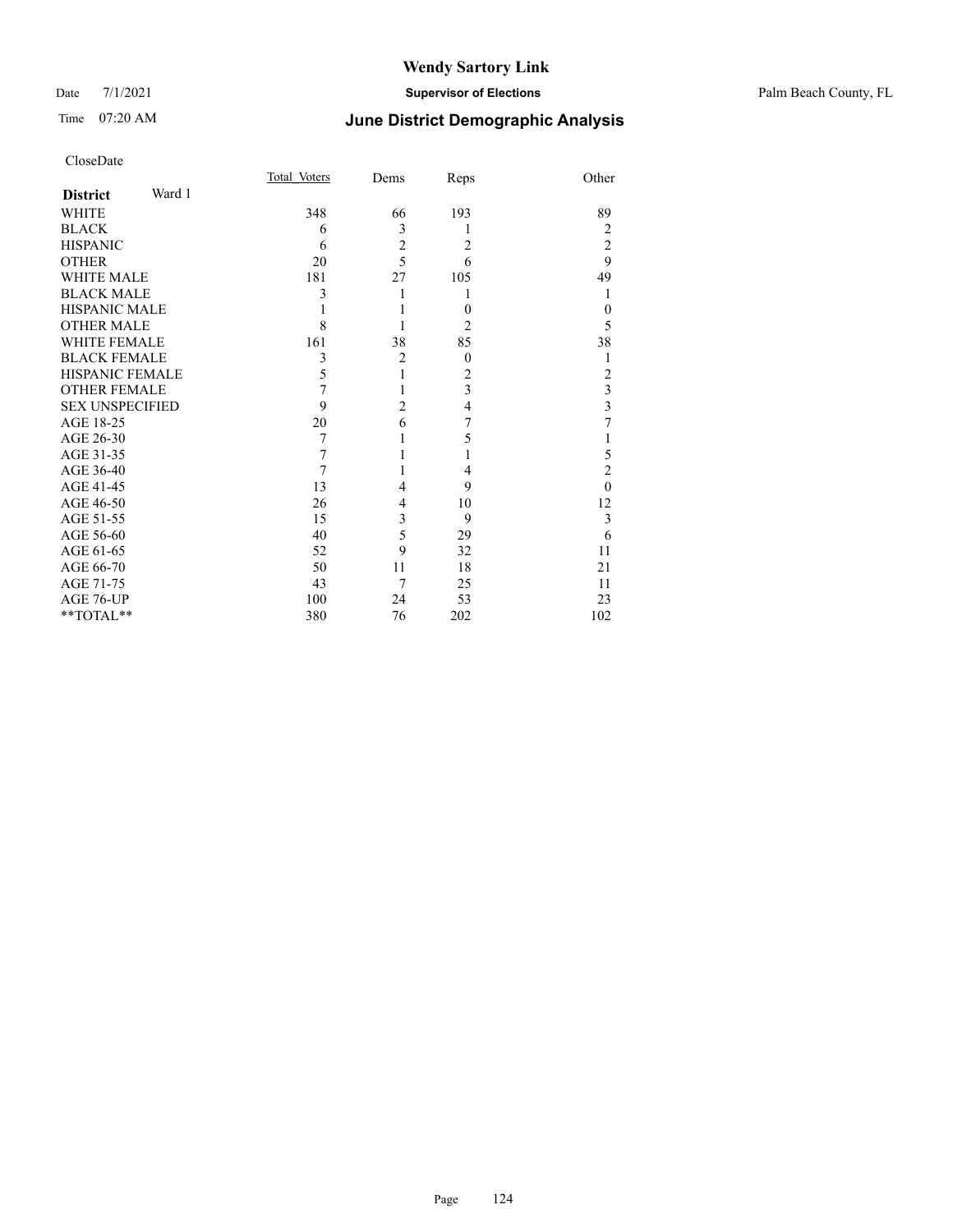### Date 7/1/2021 **Supervisor of Elections** Palm Beach County, FL

# Time 07:20 AM **June District Demographic Analysis**

| CloseDate |
|-----------|
|-----------|

|                     |        | Total Voters | Dems           | Reps                    | Other                   |
|---------------------|--------|--------------|----------------|-------------------------|-------------------------|
| <b>District</b>     | Ward 1 |              |                |                         |                         |
| WHITE               |        | 81           | 34             | 19                      | 28                      |
| BLACK               |        | 752          | 623            | 12                      | 117                     |
| HISPANIC            |        | 39           | 16             | 6                       | 17                      |
| OTHER               |        | 69           | 41             | 3                       | 25                      |
| WHITE MALE          |        | 41           | 13             | 12                      | 16                      |
| <b>BLACK MALE</b>   |        | 297          | 224            | 4                       | 69                      |
| HISPANIC MALE       |        | 13           | $\overline{2}$ | 3                       | 8                       |
| OTHER MALE          |        | 25           | 16             | 1                       | $\,$ 8 $\,$             |
| <b>WHITE FEMALE</b> |        | 38           | 19             | 7                       | 12                      |
| BLACK FEMALE        |        | 446          | 390            | 8                       | 48                      |
| HISPANIC FEMALE     |        | 23           | 13             | 3                       | 7                       |
| OTHER FEMALE        |        | 30           | 18             | 2                       | 10                      |
| SEX UNSPECIFIED     |        | 28           | 19             | $\mathbf{0}$            | 9                       |
| AGE 18-25           |        | 127          | 76             | 4                       | 47                      |
| AGE 26-30           |        | 117          | 77             | 8                       | 32                      |
| AGE 31-35           |        | 134          | 98             | $\overline{c}$          | 34                      |
| AGE 36-40           |        | 90           | 68             | $\mathfrak{Z}$          | 19                      |
| AGE 41-45           |        | 63           | 48             | 2                       | 13                      |
| AGE 46-50           |        | 57           | 43             | $\overline{4}$          | 10                      |
| AGE 51-55           |        | 77           | 70             | 1                       | 6                       |
| AGE 56-60           |        | 68           | 58             | $\overline{c}$          | $8\,$                   |
| AGE 61-65           |        | 60           | 51             | 1                       | $\,$ $\,$               |
| AGE 66-70           |        | 50           | 42             | 5                       | $\overline{\mathbf{3}}$ |
| AGE 71-75           |        | 48           | 40             | $\overline{\mathbf{3}}$ | 5                       |
| AGE 76-UP           |        | 50           | 43             | 5                       | $\overline{2}$          |
| $*$ $TOTAL**$       |        | 941          | 714            | 40                      | 187                     |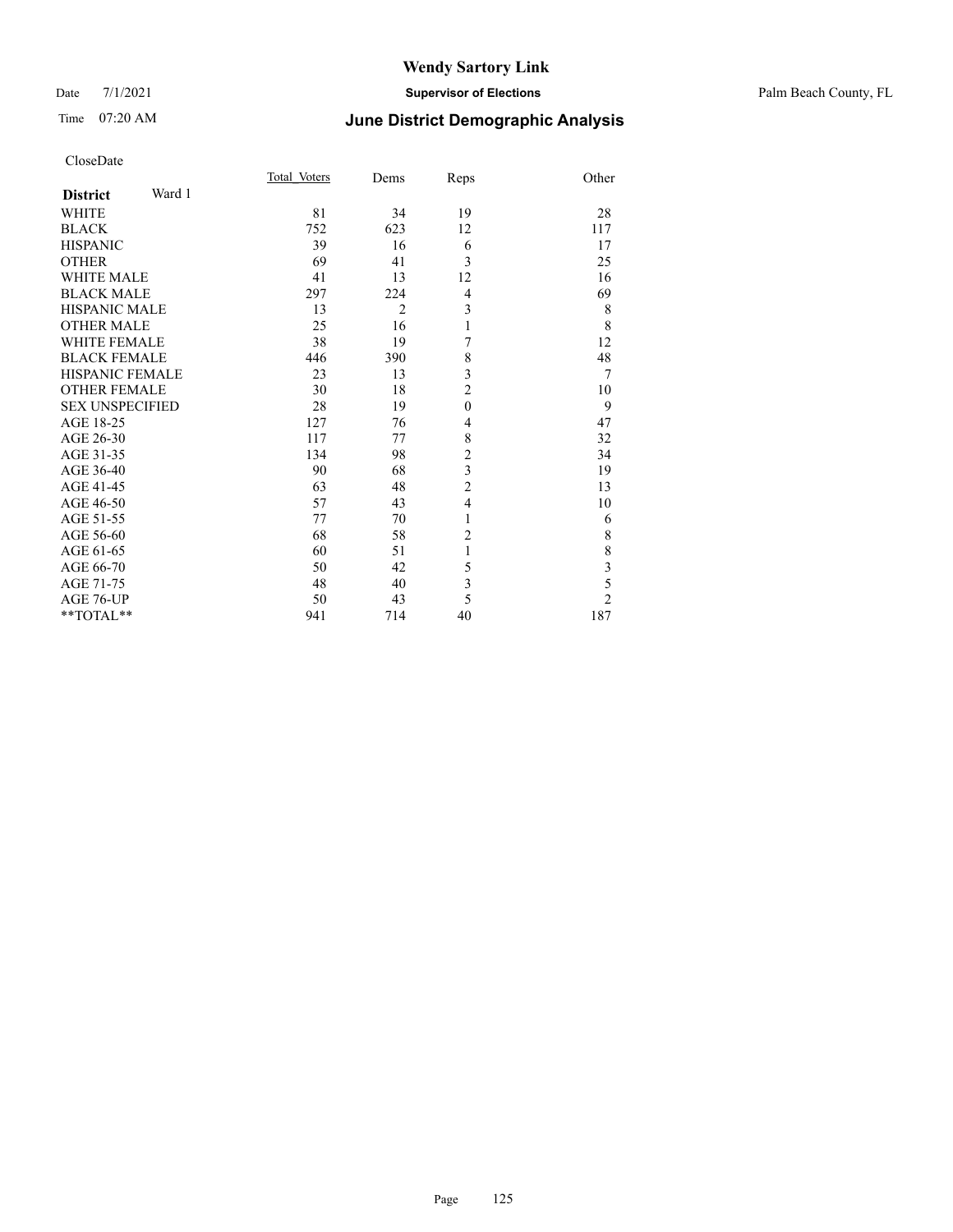### Date 7/1/2021 **Supervisor of Elections** Palm Beach County, FL

### Time 07:20 AM **June District Demographic Analysis**

|                        |        | Total Voters | Dems  | <b>Reps</b> | Other |
|------------------------|--------|--------------|-------|-------------|-------|
| <b>District</b>        | Ward 1 |              |       |             |       |
| WHITE                  |        | 9,192        | 2,506 | 4,244       | 2,442 |
| <b>BLACK</b>           |        | 190          | 137   | 13          | 40    |
| <b>HISPANIC</b>        |        | 500          | 182   | 143         | 175   |
| <b>OTHER</b>           |        | 594          | 168   | 192         | 234   |
| <b>WHITE MALE</b>      |        | 4,359        | 1,008 | 2,119       | 1,232 |
| <b>BLACK MALE</b>      |        | 91           | 65    | 7           | 19    |
| <b>HISPANIC MALE</b>   |        | 212          | 67    | 68          | 77    |
| <b>OTHER MALE</b>      |        | 193          | 44    | 70          | 79    |
| <b>WHITE FEMALE</b>    |        | 4,722        | 1,462 | 2,075       | 1,185 |
| <b>BLACK FEMALE</b>    |        | 98           | 71    | 6           | 21    |
| <b>HISPANIC FEMALE</b> |        | 275          | 111   | 72          | 92    |
| <b>OTHER FEMALE</b>    |        | 244          | 83    | 82          | 79    |
| <b>SEX UNSPECIFIED</b> |        | 279          | 81    | 91          | 107   |
| AGE 18-25              |        | 715          | 212   | 263         | 240   |
| AGE 26-30              |        | 574          | 154   | 219         | 201   |
| AGE 31-35              |        | 644          | 176   | 248         | 220   |
| AGE 36-40              |        | 616          | 155   | 228         | 233   |
| AGE 41-45              |        | 534          | 167   | 192         | 175   |
| AGE 46-50              |        | 662          | 163   | 280         | 219   |
| AGE 51-55              |        | 796          | 185   | 378         | 233   |
| AGE 56-60              |        | 1,069        | 291   | 528         | 250   |
| AGE 61-65              |        | 1,093        | 340   | 510         | 243   |
| AGE 66-70              |        | 1,042        | 343   | 442         | 257   |
| AGE 71-75              |        | 896          | 290   | 387         | 219   |
| AGE 76-UP              |        | 1,835        | 517   | 917         | 401   |
| $*$ $TOTAL**$          |        | 10,476       | 2,993 | 4,592       | 2,891 |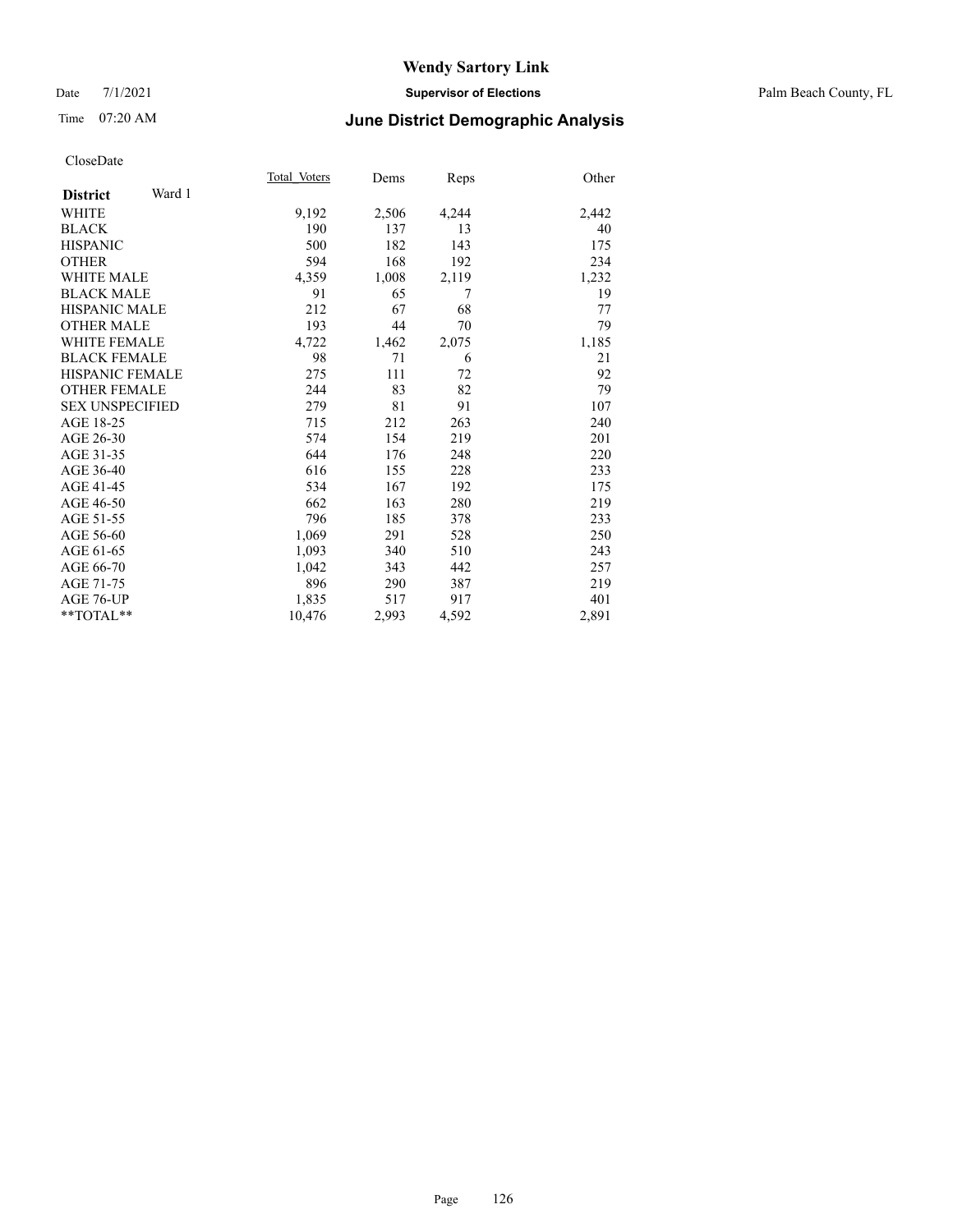### Date 7/1/2021 **Supervisor of Elections** Palm Beach County, FL

# Time 07:20 AM **June District Demographic Analysis**

| CloseDate |
|-----------|
|-----------|

|                        |        | Total Voters | Dems           | Reps             | Other          |
|------------------------|--------|--------------|----------------|------------------|----------------|
| <b>District</b>        | Ward 1 |              |                |                  |                |
| WHITE                  |        | 1,477        | 370            | 705              | 402            |
| BLACK                  |        | 5            | 3              | $\theta$         | 2              |
| <b>HISPANIC</b>        |        | 47           | 14             | 20               | 13             |
| OTHER                  |        | 84           | 24             | 24               | 36             |
| <b>WHITE MALE</b>      |        | 725          | 147            | 372              | 206            |
| <b>BLACK MALE</b>      |        | $\theta$     | $\mathbf{0}$   | $\boldsymbol{0}$ | $\theta$       |
| HISPANIC MALE          |        | 21           | $\overline{4}$ | 8                | 9              |
| <b>OTHER MALE</b>      |        | 26           | 5              | 8                | 13             |
| WHITE FEMALE           |        | 731          | 213            | 326              | 192            |
| <b>BLACK FEMALE</b>    |        | 5            | 3              | $\mathbf{0}$     | $\overline{2}$ |
| HISPANIC FEMALE        |        | 26           | 10             | 12               | $\overline{4}$ |
| <b>OTHER FEMALE</b>    |        | 36           | 14             | 9                | 13             |
| <b>SEX UNSPECIFIED</b> |        | 43           | 15             | 14               | 14             |
| AGE 18-25              |        | 103          | 34             | 41               | 28             |
| AGE 26-30              |        | 77           | 20             | 26               | 31             |
| AGE 31-35              |        | 57           | 14             | 24               | 19             |
| AGE 36-40              |        | 57           | 14             | 12               | 31             |
| AGE 41-45              |        | 48           | 17             | 15               | 16             |
| AGE 46-50              |        | 81           | 22             | 29               | 30             |
| AGE 51-55              |        | 115          | 18             | 69               | 28             |
| AGE 56-60              |        | 192          | 48             | 89               | 55             |
| AGE 61-65              |        | 214          | 57             | 102              | 55             |
| AGE 66-70              |        | 184          | 52             | 83               | 49             |
| AGE 71-75              |        | 171          | 37             | 79               | 55             |
| AGE 76-UP              |        | 314          | 78             | 180              | 56             |
| $*$ $TOTAL**$          |        | 1,613        | 411            | 749              | 453            |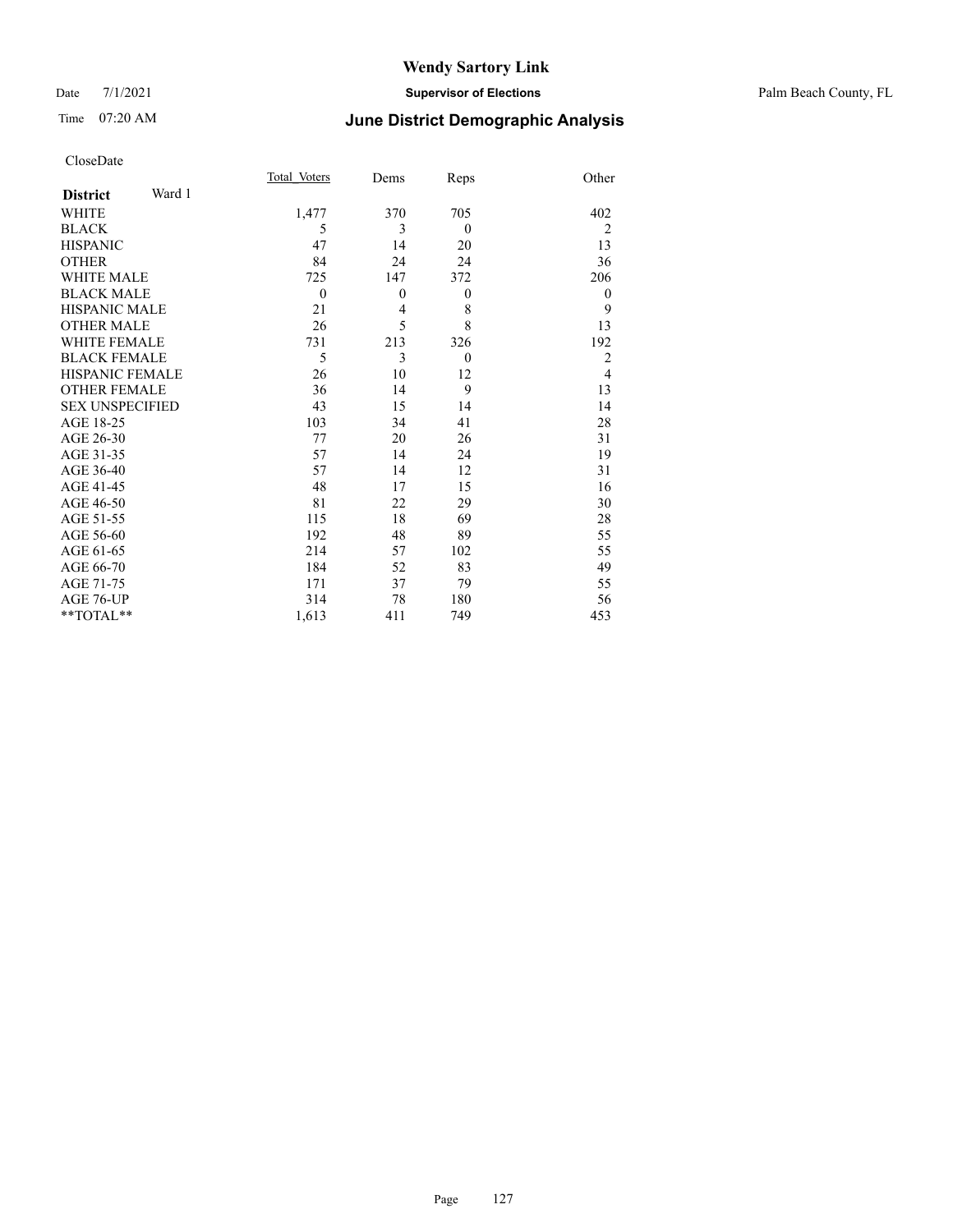#### Date 7/1/2021 **Supervisor of Elections** Palm Beach County, FL

# Time 07:20 AM **June District Demographic Analysis**

|                           | Total Voters | Dems  | Reps | Other |
|---------------------------|--------------|-------|------|-------|
| Ward 1<br><b>District</b> |              |       |      |       |
| <b>WHITE</b>              | 301          | 77    | 171  | 53    |
| <b>BLACK</b>              | 1,726        | 1,502 | 38   | 186   |
| <b>HISPANIC</b>           | 603          | 283   | 108  | 212   |
| <b>OTHER</b>              | 184          | 93    | 25   | 66    |
| WHITE MALE                | 134          | 32    | 67   | 35    |
| <b>BLACK MALE</b>         | 721          | 611   | 15   | 95    |
| <b>HISPANIC MALE</b>      | 292          | 138   | 65   | 89    |
| <b>OTHER MALE</b>         | 63           | 37    | 9    | 17    |
| WHITE FEMALE              | 162          | 44    | 101  | 17    |
| <b>BLACK FEMALE</b>       | 980          | 868   | 22   | 90    |
| <b>HISPANIC FEMALE</b>    | 288          | 137   | 40   | 111   |
| <b>OTHER FEMALE</b>       | 44           | 23    | 8    | 13    |
| <b>SEX UNSPECIFIED</b>    | 129          | 64    | 15   | 50    |
| AGE 18-25                 | 360          | 238   | 29   | 93    |
| AGE 26-30                 | 315          | 195   | 22   | 98    |
| AGE 31-35                 | 262          | 170   | 26   | 66    |
| AGE 36-40                 | 222          | 156   | 16   | 50    |
| AGE 41-45                 | 179          | 123   | 19   | 37    |
| AGE 46-50                 | 174          | 128   | 18   | 28    |
| AGE 51-55                 | 236          | 164   | 35   | 37    |
| AGE 56-60                 | 234          | 162   | 36   | 36    |
| AGE 61-65                 | 225          | 180   | 24   | 21    |
| AGE 66-70                 | 207          | 154   | 26   | 27    |
| AGE 71-75                 | 149          | 98    | 40   | 11    |
| AGE 76-UP                 | 251          | 187   | 51   | 13    |
| $*$ $TOTAL**$             | 2,814        | 1,955 | 342  | 517   |
|                           |              |       |      |       |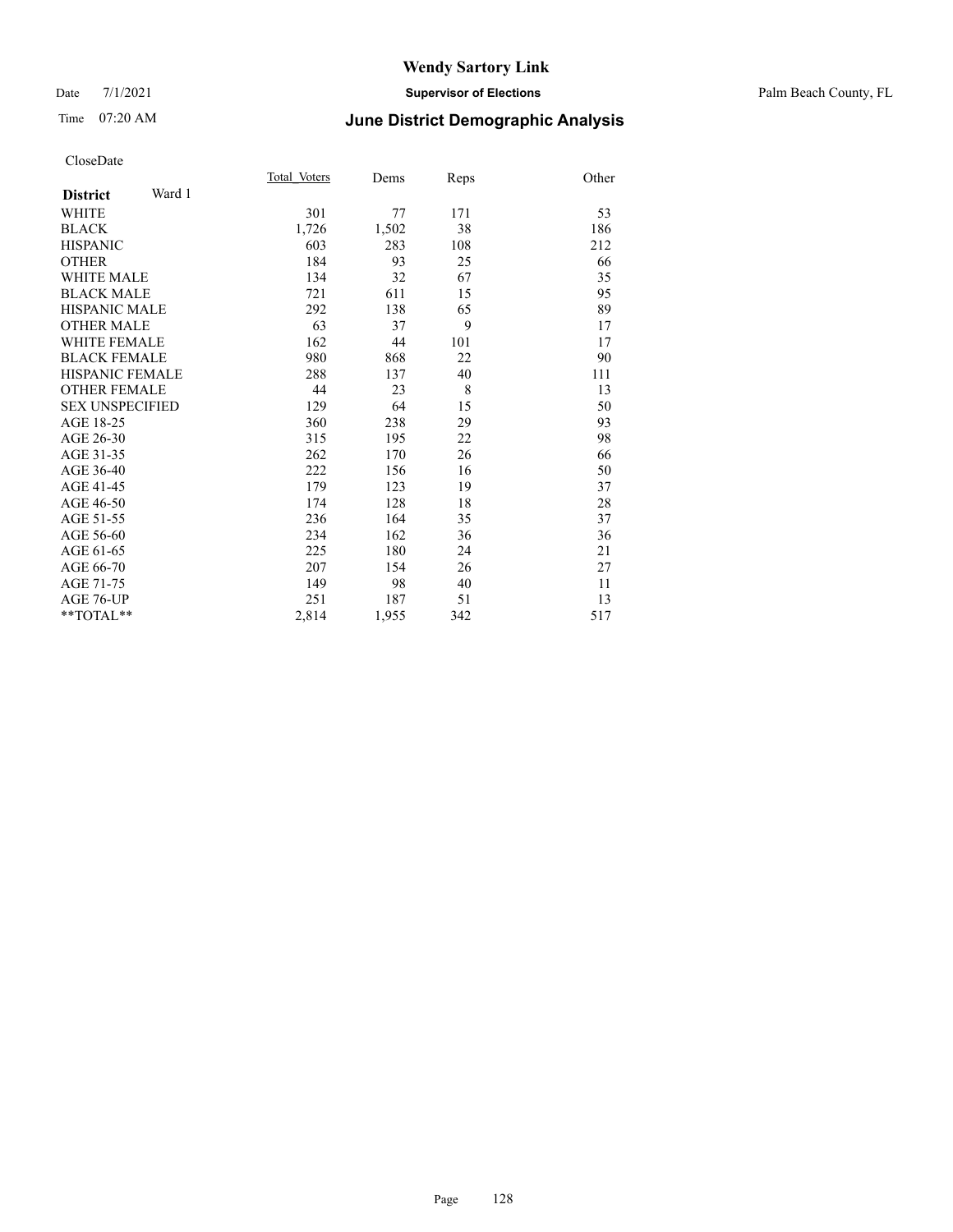### Date 7/1/2021 **Supervisor of Elections** Palm Beach County, FL

### Time 07:20 AM **June District Demographic Analysis**

|                        |        | Total Voters | Dems  | Reps  | Other          |
|------------------------|--------|--------------|-------|-------|----------------|
| <b>District</b>        | Ward 1 |              |       |       |                |
| <b>WHITE</b>           |        | 7,411        | 1,881 | 3,466 | 2,064          |
| <b>BLACK</b>           |        | 42           | 28    | 7     | 7              |
| <b>HISPANIC</b>        |        | 188          | 48    | 71    | 69             |
| <b>OTHER</b>           |        | 561          | 138   | 181   | 242            |
| <b>WHITE MALE</b>      |        | 3,402        | 747   | 1,630 | 1,025          |
| <b>BLACK MALE</b>      |        | 19           | 11    | 4     | $\overline{4}$ |
| <b>HISPANIC MALE</b>   |        | 89           | 23    | 31    | 35             |
| <b>OTHER MALE</b>      |        | 173          | 40    | 54    | 79             |
| WHITE FEMALE           |        | 3,927        | 1,115 | 1,799 | 1,013          |
| <b>BLACK FEMALE</b>    |        | 23           | 17    | 3     | 3              |
| HISPANIC FEMALE        |        | 96           | 25    | 39    | 32             |
| <b>OTHER FEMALE</b>    |        | 240          | 60    | 82    | 98             |
| <b>SEX UNSPECIFIED</b> |        | 223          | 51    | 79    | 93             |
| AGE 18-25              |        | 316          | 80    | 116   | 120            |
| AGE 26-30              |        | 244          | 62    | 95    | 87             |
| AGE 31-35              |        | 248          | 55    | 86    | 107            |
| AGE 36-40              |        | 232          | 44    | 88    | 100            |
| AGE 41-45              |        | 246          | 50    | 103   | 93             |
| AGE 46-50              |        | 317          | 64    | 141   | 112            |
| AGE 51-55              |        | 464          | 93    | 236   | 135            |
| AGE 56-60              |        | 655          | 136   | 311   | 208            |
| AGE 61-65              |        | 841          | 214   | 394   | 233            |
| AGE 66-70              |        | 916          | 263   | 413   | 240            |
| AGE 71-75              |        | 1,135        | 314   | 510   | 311            |
| AGE 76-UP              |        | 2,588        | 720   | 1,232 | 636            |
| $*$ $TOTAL**$          |        | 8,202        | 2,095 | 3,725 | 2,382          |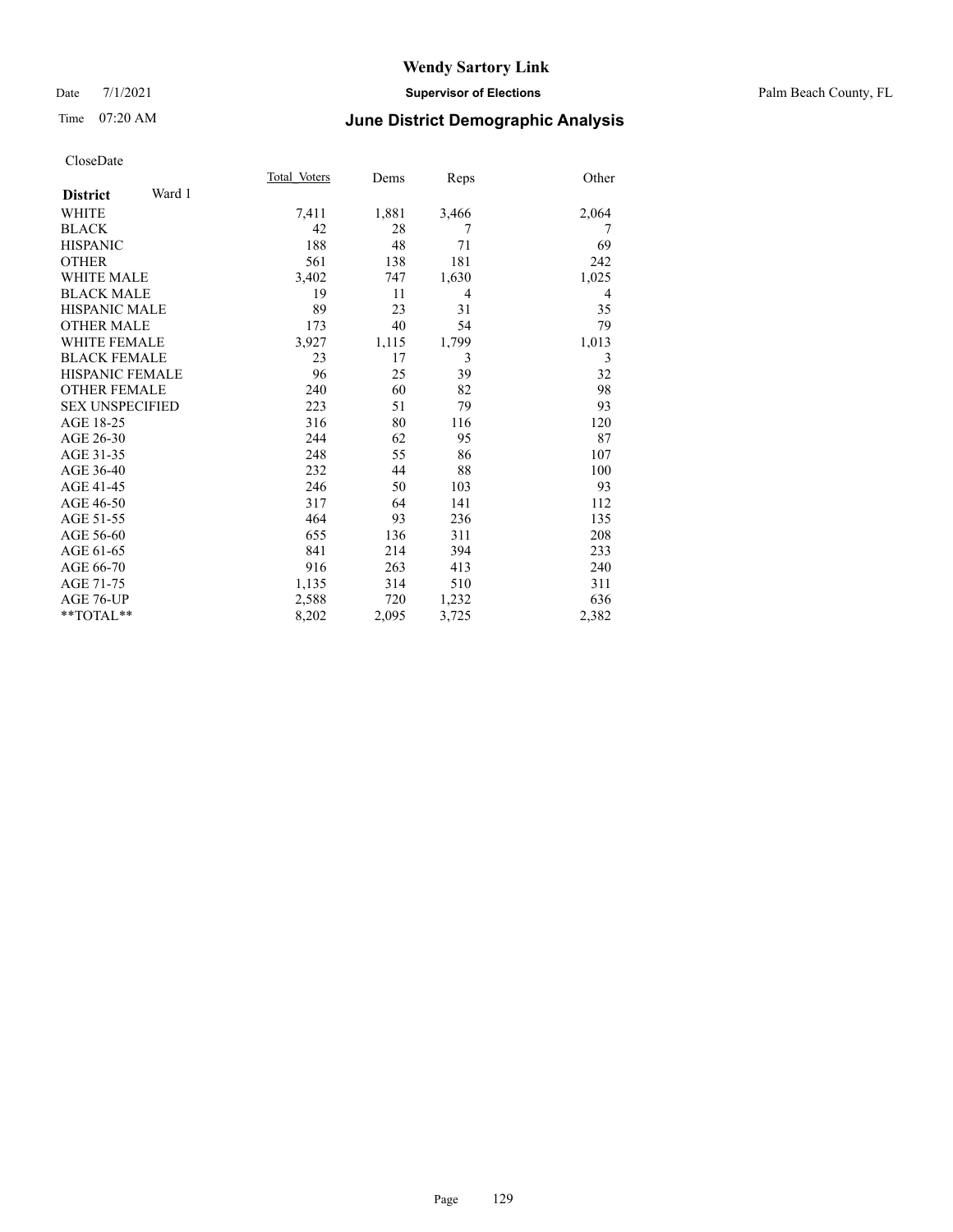### Date 7/1/2021 **Supervisor of Elections** Palm Beach County, FL

### Time 07:20 AM **June District Demographic Analysis**

|                           | Total Voters | Dems   | <b>Reps</b> | Other  |
|---------------------------|--------------|--------|-------------|--------|
| Ward 1<br><b>District</b> |              |        |             |        |
| WHITE                     | 37,311       | 11,227 | 15,802      | 10,282 |
| <b>BLACK</b>              | 1,448        | 999    | 92          | 357    |
| <b>HISPANIC</b>           | 2,908        | 1,088  | 719         | 1,101  |
| <b>OTHER</b>              | 3,702        | 1,189  | 883         | 1,630  |
| <b>WHITE MALE</b>         | 16,994       | 4,111  | 7,840       | 5,043  |
| <b>BLACK MALE</b>         | 643          | 413    | 47          | 183    |
| <b>HISPANIC MALE</b>      | 1,183        | 399    | 311         | 473    |
| <b>OTHER MALE</b>         | 1,287        | 378    | 316         | 593    |
| WHITE FEMALE              | 19,861       | 6,994  | 7,784       | 5,083  |
| <b>BLACK FEMALE</b>       | 785          | 572    | 45          | 168    |
| <b>HISPANIC FEMALE</b>    | 1,648        | 660    | 395         | 593    |
| <b>OTHER FEMALE</b>       | 1,594        | 573    | 388         | 633    |
| <b>SEX UNSPECIFIED</b>    | 1,311        | 370    | 354         | 587    |
| AGE 18-25                 | 3,137        | 1,004  | 1,003       | 1,130  |
| AGE 26-30                 | 2,694        | 871    | 853         | 970    |
| AGE 31-35                 | 2,840        | 875    | 925         | 1,040  |
| AGE 36-40                 | 2,966        | 959    | 901         | 1,106  |
| AGE 41-45                 | 2,748        | 786    | 912         | 1,050  |
| AGE 46-50                 | 2,953        | 819    | 1,107       | 1,027  |
| AGE 51-55                 | 3,422        | 934    | 1,464       | 1,024  |
| AGE 56-60                 | 4,081        | 1,121  | 1,807       | 1,153  |
| AGE 61-65                 | 4,077        | 1,333  | 1,730       | 1,014  |
| AGE 66-70                 | 3,998        | 1,454  | 1,571       | 973    |
| AGE 71-75                 | 4,240        | 1,469  | 1,761       | 1,010  |
| AGE 76-UP                 | 8,212        | 2,878  | 3,462       | 1,872  |
| $*$ TOTAL $*$             | 45,369       | 14,503 | 17,496      | 13,370 |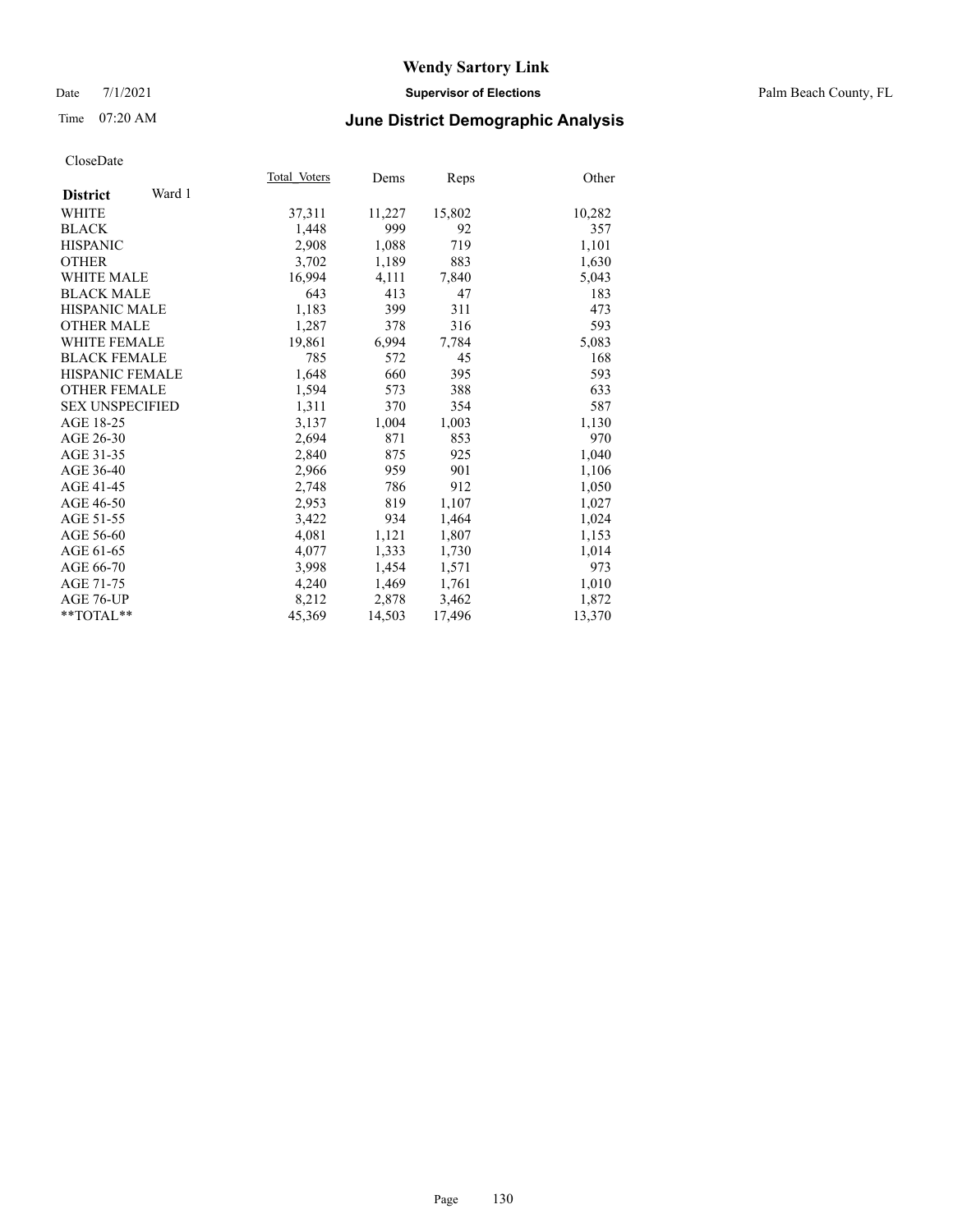#### Date 7/1/2021 **Supervisor of Elections** Palm Beach County, FL

# Time 07:20 AM **June District Demographic Analysis**

|                           | Total Voters | Dems           | Reps           | Other          |
|---------------------------|--------------|----------------|----------------|----------------|
| Ward 1<br><b>District</b> |              |                |                |                |
| WHITE                     | 952          | 256            | 416            | 280            |
| <b>BLACK</b>              | 11           | 8              | $\theta$       | 3              |
| <b>HISPANIC</b>           | 18           | 6              | 5              | 7              |
| <b>OTHER</b>              | 63           | 11             | 22             | 30             |
| <b>WHITE MALE</b>         | 457          | 97             | 218            | 142            |
| <b>BLACK MALE</b>         | 8            | 6              | $\theta$       | $\overline{2}$ |
| <b>HISPANIC MALE</b>      | 8            | $\overline{c}$ | $\overline{2}$ | 4              |
| <b>OTHER MALE</b>         | 18           | $\overline{3}$ | 6              | 9              |
| <b>WHITE FEMALE</b>       | 485          | 157            | 192            | 136            |
| <b>BLACK FEMALE</b>       | 3            | $\overline{2}$ | $\theta$       | 1              |
| <b>HISPANIC FEMALE</b>    | 10           | $\overline{4}$ | $\mathfrak{Z}$ | 3              |
| <b>OTHER FEMALE</b>       | 28           | 7              | 7              | 14             |
| <b>SEX UNSPECIFIED</b>    | 26           | $\overline{2}$ | 15             | 9              |
| AGE 18-25                 | 49           | 16             | 15             | 18             |
| AGE 26-30                 | 36           | $\overline{7}$ | 13             | 16             |
| AGE 31-35                 | 47           | 13             | 19             | 15             |
| AGE 36-40                 | 38           | 11             | 12             | 15             |
| AGE 41-45                 | 52           | 16             | 17             | 19             |
| AGE 46-50                 | 56           | 9              | 20             | 27             |
| AGE 51-55                 | 88           | 18             | 39             | 31             |
| AGE 56-60                 | 106          | 30             | 47             | 29             |
| AGE 61-65                 | 140          | 44             | 66             | 30             |
| AGE 66-70                 | 133          | 37             | 57             | 39             |
| AGE 71-75                 | 108          | 33             | 45             | 30             |
| AGE 76-UP                 | 191          | 47             | 93             | 51             |
| **TOTAL**                 | 1,044        | 281            | 443            | 320            |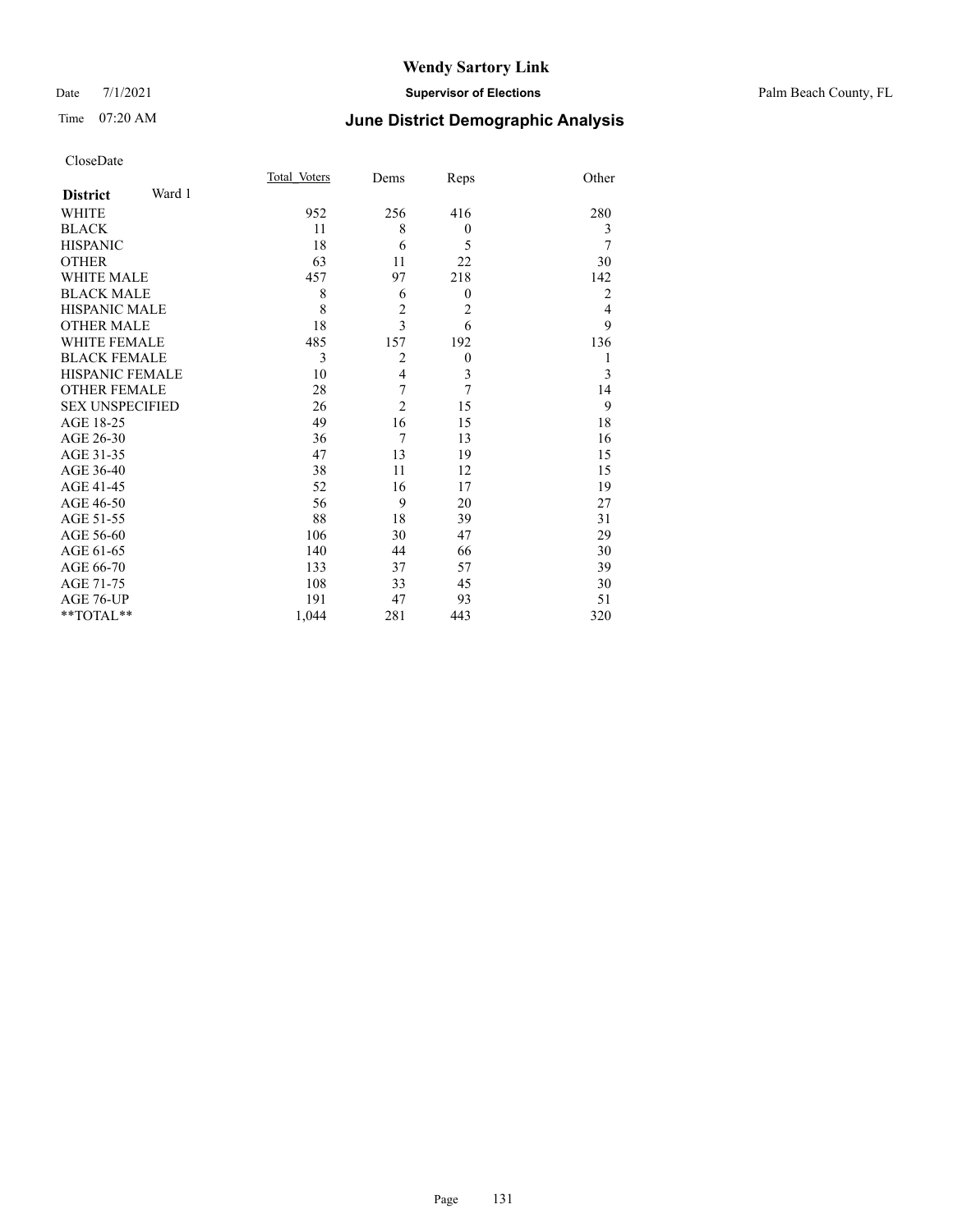### Date 7/1/2021 **Supervisor of Elections** Palm Beach County, FL

### Time 07:20 AM **June District Demographic Analysis**

|                           | Total Voters | Dems  | <b>Reps</b> | Other |
|---------------------------|--------------|-------|-------------|-------|
| Ward 1<br><b>District</b> |              |       |             |       |
| <b>WHITE</b>              | 4,148        | 1,564 | 1,368       | 1,216 |
| <b>BLACK</b>              | 1,545        | 1,125 | 54          | 366   |
| <b>HISPANIC</b>           | 4,559        | 1,822 | 977         | 1,760 |
| <b>OTHER</b>              | 1,083        | 384   | 154         | 545   |
| WHITE MALE                | 1,905        | 608   | 697         | 600   |
| <b>BLACK MALE</b>         | 625          | 425   | 34          | 166   |
| <b>HISPANIC MALE</b>      | 1,965        | 741   | 488         | 736   |
| <b>OTHER MALE</b>         | 352          | 135   | 55          | 162   |
| <b>WHITE FEMALE</b>       | 2,177        | 936   | 651         | 590   |
| <b>BLACK FEMALE</b>       | 887          | 677   | 18          | 192   |
| <b>HISPANIC FEMALE</b>    | 2,471        | 1,044 | 464         | 963   |
| <b>OTHER FEMALE</b>       | 419          | 176   | 56          | 187   |
| <b>SEX UNSPECIFIED</b>    | 528          | 150   | 87          | 291   |
| AGE 18-25                 | 1,384        | 579   | 190         | 615   |
| AGE 26-30                 | 1,072        | 456   | 177         | 439   |
| AGE 31-35                 | 1,098        | 467   | 175         | 456   |
| AGE 36-40                 | 927          | 413   | 150         | 364   |
| AGE 41-45                 | 908          | 400   | 148         | 360   |
| AGE 46-50                 | 887          | 354   | 195         | 338   |
| AGE 51-55                 | 948          | 367   | 254         | 327   |
| AGE 56-60                 | 1,020        | 417   | 293         | 310   |
| AGE 61-65                 | 858          | 400   | 233         | 225   |
| AGE 66-70                 | 698          | 340   | 192         | 166   |
| AGE 71-75                 | 577          | 269   | 190         | 118   |
| AGE 76-UP                 | 958          | 433   | 356         | 169   |
| $*$ $TOTAL**$             | 11,335       | 4,895 | 2,553       | 3,887 |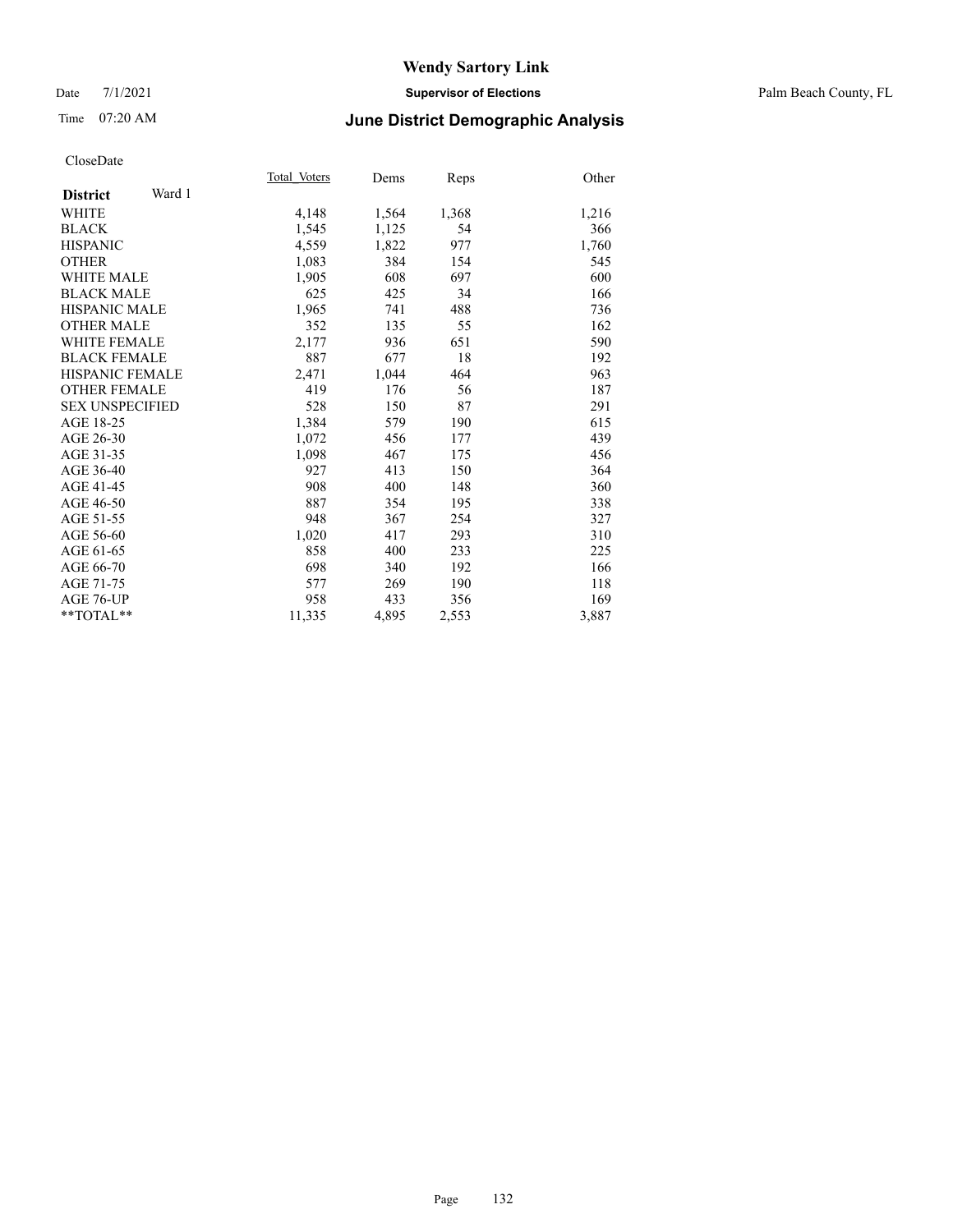### Date 7/1/2021 **Supervisor of Elections** Palm Beach County, FL

### Time 07:20 AM **June District Demographic Analysis**

|                           | Total Voters | Dems   | <b>Reps</b> | Other |
|---------------------------|--------------|--------|-------------|-------|
| Ward 1<br><b>District</b> |              |        |             |       |
| WHITE                     | 6,338        | 1,769  | 2,678       | 1,891 |
| <b>BLACK</b>              | 14,236       | 11,824 | 326         | 2,086 |
| <b>HISPANIC</b>           | 1,288        | 570    | 231         | 487   |
| <b>OTHER</b>              | 2,193        | 932    | 249         | 1,012 |
| <b>WHITE MALE</b>         | 3,110        | 720    | 1,385       | 1,005 |
| <b>BLACK MALE</b>         | 5,752        | 4,518  | 176         | 1,058 |
| <b>HISPANIC MALE</b>      | 543          | 209    | 119         | 215   |
| <b>OTHER MALE</b>         | 808          | 332    | 109         | 367   |
| <b>WHITE FEMALE</b>       | 3,150        | 1,030  | 1,264       | 856   |
| <b>BLACK FEMALE</b>       | 8,275        | 7,152  | 143         | 980   |
| <b>HISPANIC FEMALE</b>    | 719          | 347    | 112         | 260   |
| <b>OTHER FEMALE</b>       | 895          | 440    | 99          | 356   |
| <b>SEX UNSPECIFIED</b>    | 791          | 341    | 72          | 378   |
| AGE 18-25                 | 2,601        | 1,642  | 178         | 781   |
| AGE 26-30                 | 2,077        | 1,356  | 167         | 554   |
| AGE 31-35                 | 2,236        | 1,449  | 165         | 622   |
| AGE 36-40                 | 1,943        | 1,219  | 174         | 550   |
| AGE 41-45                 | 1,791        | 1,163  | 195         | 433   |
| AGE 46-50                 | 1,846        | 1,225  | 213         | 408   |
| AGE 51-55                 | 1,863        | 1,209  | 275         | 379   |
| AGE 56-60                 | 2,135        | 1,319  | 397         | 419   |
| AGE 61-65                 | 2,086        | 1,271  | 416         | 399   |
| AGE 66-70                 | 1,675        | 1,019  | 360         | 296   |
| AGE 71-75                 | 1,446        | 868    | 316         | 262   |
| AGE 76-UP                 | 2,356        | 1,355  | 628         | 373   |
| $*$ $TOTAL**$             | 24,055       | 15,095 | 3,484       | 5,476 |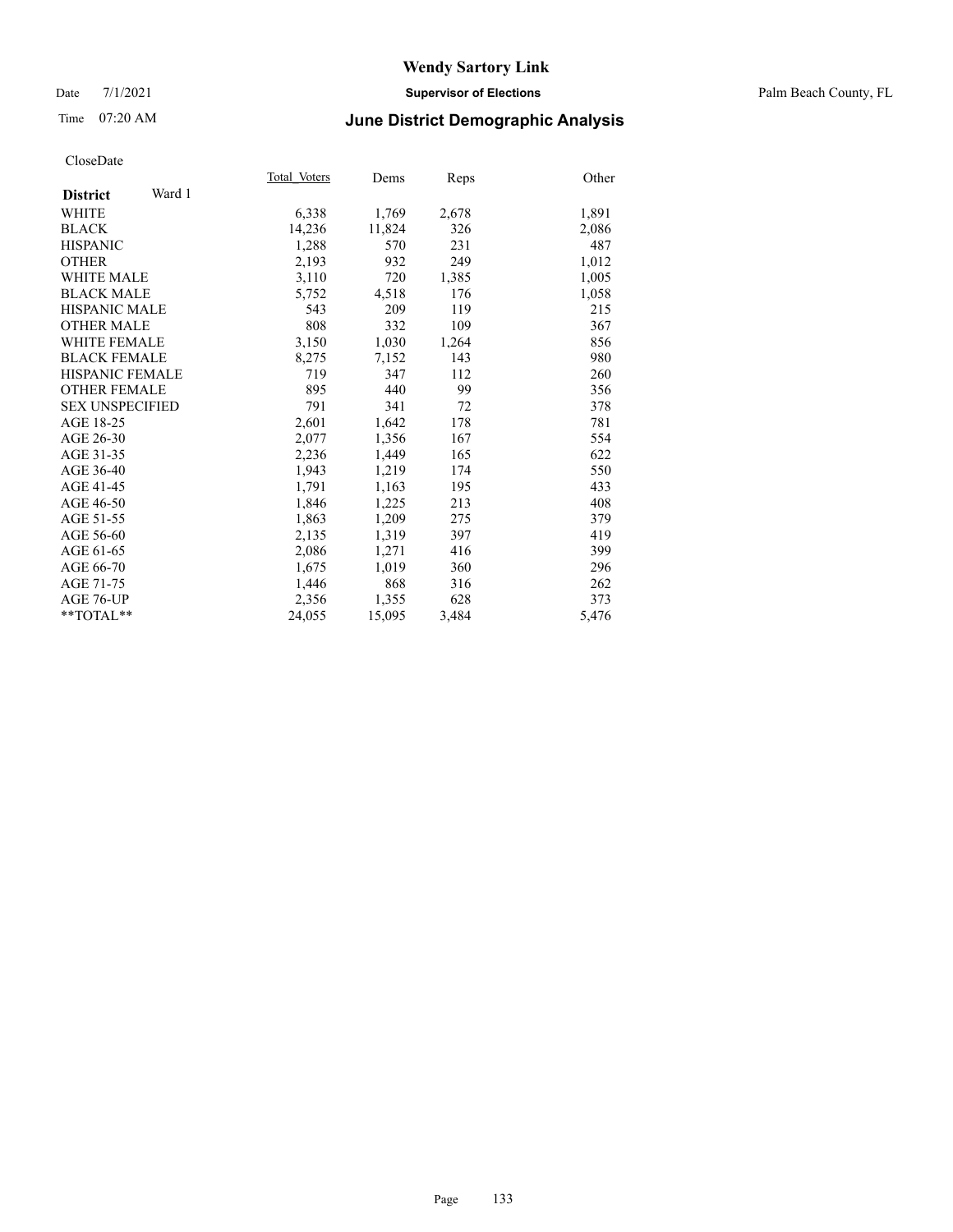### Date 7/1/2021 **Supervisor of Elections** Palm Beach County, FL

## Time 07:20 AM **June District Demographic Analysis**

|                           | Total Voters | Dems   | Reps  | Other |
|---------------------------|--------------|--------|-------|-------|
| Ward 1<br><b>District</b> |              |        |       |       |
| WHITE                     | 12,948       | 3,948  | 5,113 | 3,887 |
| <b>BLACK</b>              | 6,050        | 4,611  | 198   | 1,241 |
| <b>HISPANIC</b>           | 5,116        | 2,047  | 1,127 | 1,942 |
| <b>OTHER</b>              | 3,143        | 1,268  | 507   | 1,368 |
| <b>WHITE MALE</b>         | 6,016        | 1,559  | 2,587 | 1,870 |
| <b>BLACK MALE</b>         | 2,639        | 1,882  | 111   | 646   |
| <b>HISPANIC MALE</b>      | 2,214        | 786    | 573   | 855   |
| <b>OTHER MALE</b>         | 1,186        | 446    | 214   | 526   |
| <b>WHITE FEMALE</b>       | 6,782        | 2,349  | 2,471 | 1,962 |
| <b>BLACK FEMALE</b>       | 3,328        | 2,679  | 83    | 566   |
| HISPANIC FEMALE           | 2,767        | 1,203  | 536   | 1,028 |
| <b>OTHER FEMALE</b>       | 1,347        | 628    | 214   | 505   |
| <b>SEX UNSPECIFIED</b>    | 958          | 331    | 153   | 474   |
| AGE 18-25                 | 3,164        | 1,337  | 563   | 1,264 |
| AGE 26-30                 | 2,270        | 1,000  | 440   | 830   |
| AGE 31-35                 | 2,380        | 987    | 522   | 871   |
| AGE 36-40                 | 2,366        | 933    | 556   | 877   |
| AGE 41-45                 | 2,287        | 924    | 506   | 857   |
| AGE 46-50                 | 2,329        | 983    | 601   | 745   |
| AGE 51-55                 | 2,492        | 999    | 759   | 734   |
| AGE 56-60                 | 2,610        | 1,112  | 861   | 637   |
| AGE 61-65                 | 2,268        | 1,079  | 650   | 539   |
| AGE 66-70                 | 1,847        | 920    | 533   | 394   |
| AGE 71-75                 | 1,290        | 623    | 360   | 307   |
| AGE 76-UP                 | 1,954        | 977    | 594   | 383   |
| $*$ $TOTAL**$             | 27,257       | 11,874 | 6,945 | 8,438 |
|                           |              |        |       |       |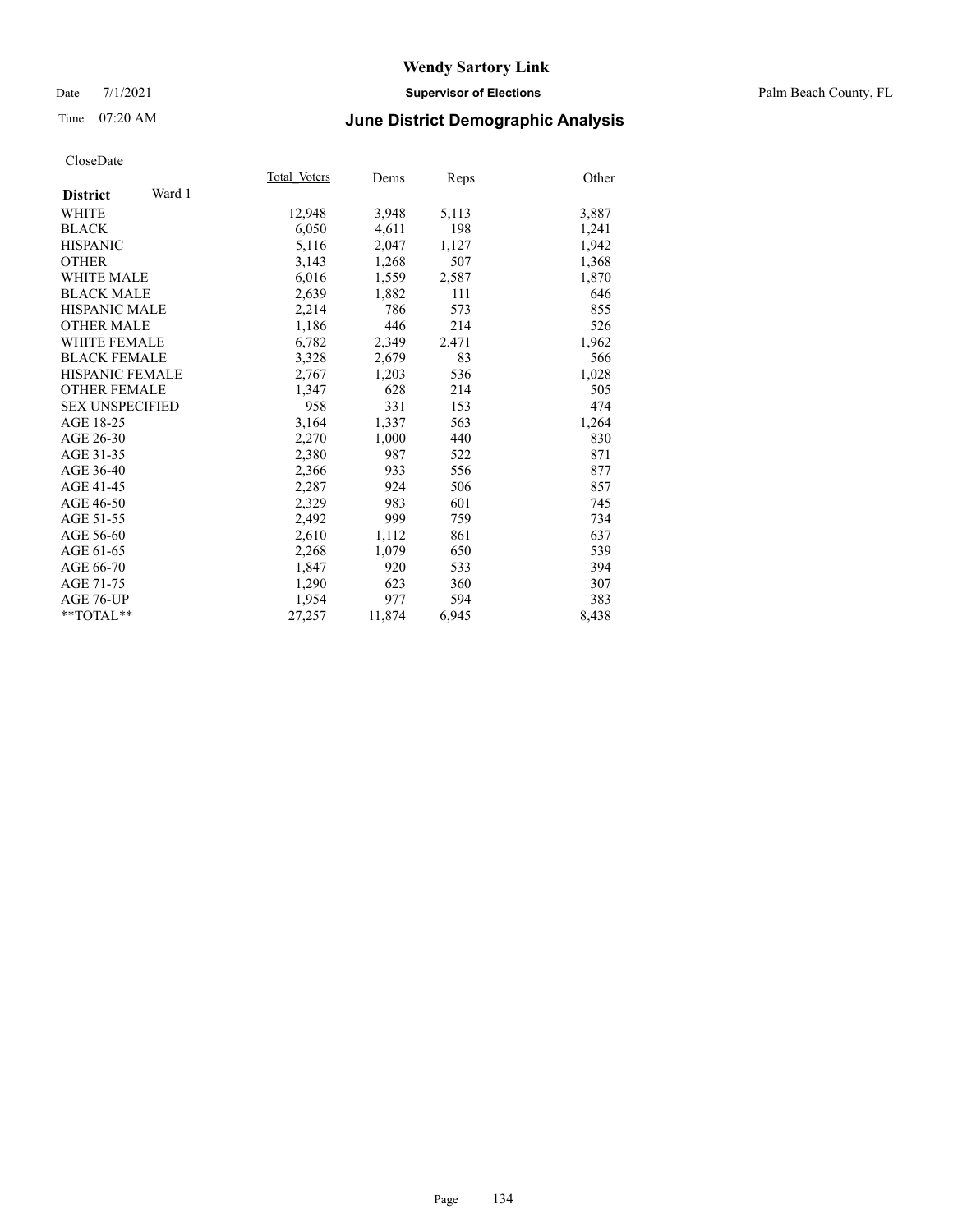#### Date 7/1/2021 **Supervisor of Elections** Palm Beach County, FL

## Time 07:20 AM **June District Demographic Analysis**

|                           | Total Voters | Dems  | Reps           | Other          |
|---------------------------|--------------|-------|----------------|----------------|
| Ward 1<br><b>District</b> |              |       |                |                |
| <b>WHITE</b>              | 60           | 21    | 27             | 12             |
| <b>BLACK</b>              | 1,167        | 1,024 | 25             | 118            |
| <b>HISPANIC</b>           | 210          | 105   | 28             | 77             |
| <b>OTHER</b>              | 79           | 48    | 3              | 28             |
| <b>WHITE MALE</b>         | 30           | 10    | 13             | $\overline{7}$ |
| <b>BLACK MALE</b>         | 478          | 412   | 8              | 58             |
| <b>HISPANIC MALE</b>      | 111          | 52    | 20             | 39             |
| <b>OTHER MALE</b>         | 18           | 9     | $\theta$       | 9              |
| <b>WHITE FEMALE</b>       | 30           | 11    | 14             | 5              |
| <b>BLACK FEMALE</b>       | 675          | 599   | 17             | 59             |
| <b>HISPANIC FEMALE</b>    | 95           | 53    | 8              | 34             |
| <b>OTHER FEMALE</b>       | 40           | 28    | $\overline{2}$ | 10             |
| <b>SEX UNSPECIFIED</b>    | 39           | 24    | 1              | 14             |
| AGE 18-25                 | 188          | 139   | 7              | 42             |
| AGE 26-30                 | 173          | 128   | 12             | 33             |
| AGE 31-35                 | 161          | 119   | 9              | 33             |
| AGE 36-40                 | 123          | 93    | 4              | 26             |
| AGE 41-45                 | 110          | 77    | 6              | 27             |
| AGE 46-50                 | 107          | 84    | $\overline{4}$ | 19             |
| AGE 51-55                 | 120          | 102   | 5              | 13             |
| AGE 56-60                 | 135          | 112   | 11             | 12             |
| AGE 61-65                 | 106          | 86    | 9              | 11             |
| AGE 66-70                 | 99           | 92    | $\overline{4}$ | 3              |
| AGE 71-75                 | 72           | 59    | 7              | 6              |
| AGE 76-UP                 | 122          | 107   | 5              | 10             |
| **TOTAL**                 | 1,516        | 1,198 | 83             | 235            |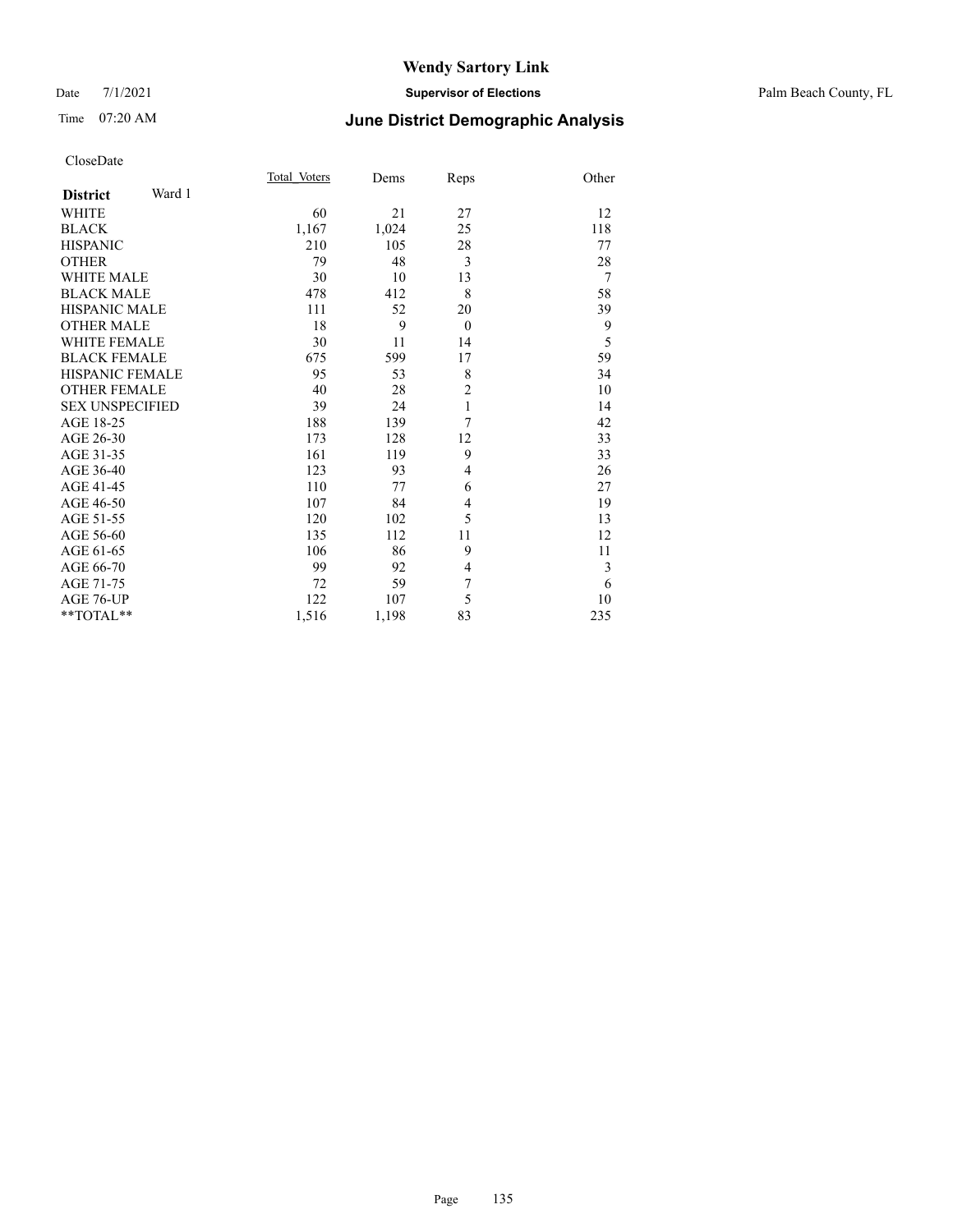#### Date 7/1/2021 **Supervisor of Elections** Palm Beach County, FL

# Time 07:20 AM **June District Demographic Analysis**

|                        |        | Total Voters | Dems           | Reps           | Other          |
|------------------------|--------|--------------|----------------|----------------|----------------|
| <b>District</b>        | Ward 1 |              |                |                |                |
| WHITE                  |        | 1,124        | 357            | 435            | 332            |
| <b>BLACK</b>           |        | 21           | 16             | $\overline{2}$ | 3              |
| <b>HISPANIC</b>        |        | 74           | 19             | 31             | 24             |
| <b>OTHER</b>           |        | 92           | 25             | 24             | 43             |
| <b>WHITE MALE</b>      |        | 506          | 135            | 209            | 162            |
| <b>BLACK MALE</b>      |        | 8            | $\overline{4}$ | 1              | 3              |
| <b>HISPANIC MALE</b>   |        | 32           | 8              | 15             | 9              |
| <b>OTHER MALE</b>      |        | 24           | 6              | 9              | 9              |
| <b>WHITE FEMALE</b>    |        | 597          | 214            | 218            | 165            |
| <b>BLACK FEMALE</b>    |        | 13           | 12             | 1              | $\overline{0}$ |
| <b>HISPANIC FEMALE</b> |        | 40           | 11             | 15             | 14             |
| <b>OTHER FEMALE</b>    |        | 45           | 12             | 11             | 22             |
| <b>SEX UNSPECIFIED</b> |        | 43           | 12             | 13             | 18             |
| AGE 18-25              |        | 41           | 9              | 13             | 19             |
| AGE 26-30              |        | 48           | 13             | 16             | 19             |
| AGE 31-35              |        | 40           | 15             | 10             | 15             |
| AGE 36-40              |        | 40           | 8              | 17             | 15             |
| AGE 41-45              |        | 44           | 8              | 14             | 22             |
| AGE 46-50              |        | 58           | 12             | 28             | 18             |
| AGE 51-55              |        | 90           | 22             | 36             | 32             |
| AGE 56-60              |        | 128          | 39             | 52             | 37             |
| AGE 61-65              |        | 128          | 48             | 39             | 41             |
| AGE 66-70              |        | 168          | 66             | 62             | 40             |
| AGE 71-75              |        | 177          | 67             | 60             | 50             |
| AGE 76-UP              |        | 349          | 110            | 145            | 94             |
| $*$ $TOTAL**$          |        | 1,311        | 417            | 492            | 402            |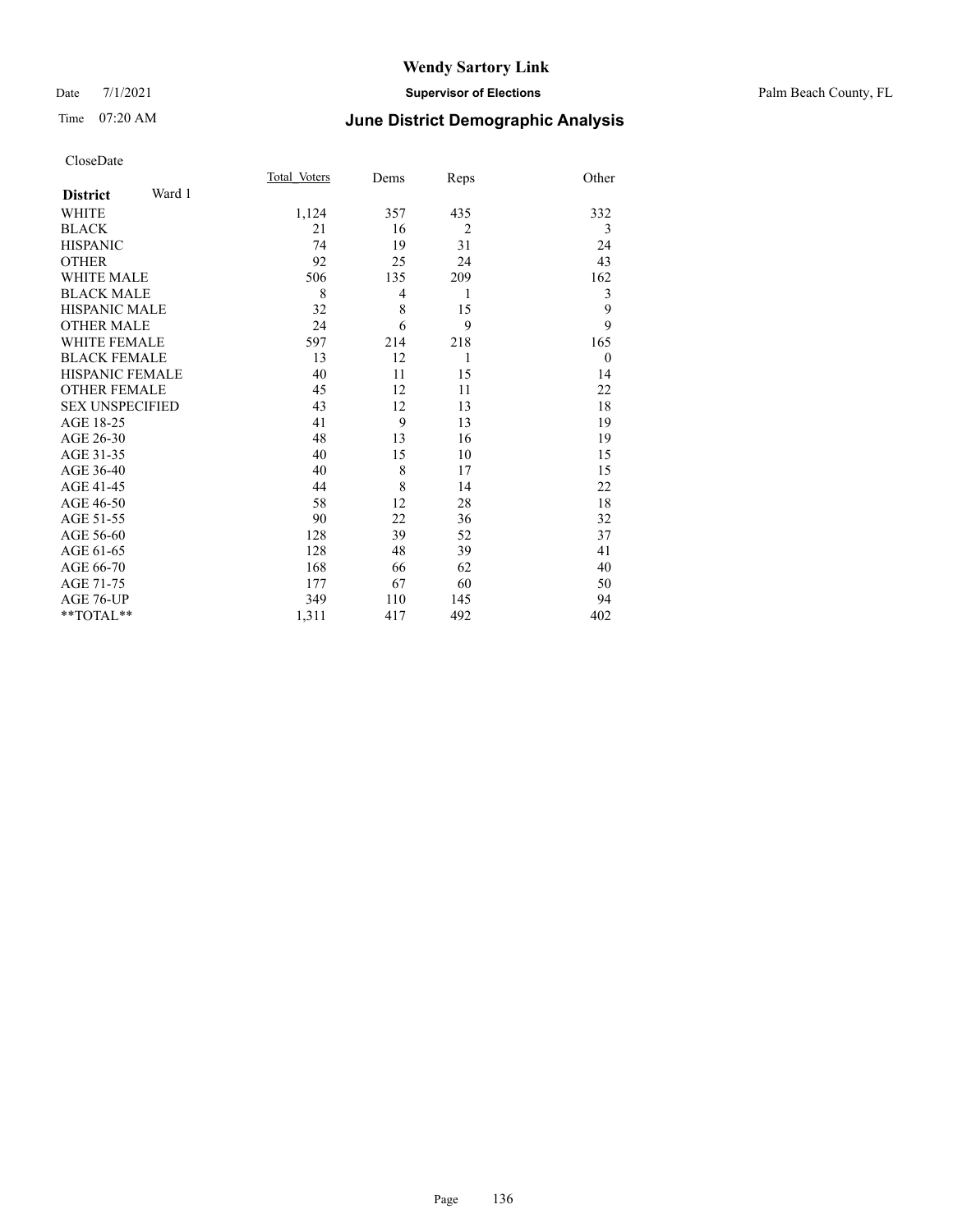#### Date 7/1/2021 **Supervisor of Elections** Palm Beach County, FL

### Time 07:20 AM **June District Demographic Analysis**

|                        | Total Voters | Dems           | Reps           | Other |
|------------------------|--------------|----------------|----------------|-------|
| Ward 1                 |              |                |                |       |
|                        | 4,476        | 1,069          | 2,202          | 1,205 |
|                        | 27           | 15             | 1              | 11    |
|                        | 187          | 61             | 67             | 59    |
|                        | 245          | 67             | 90             | 88    |
| <b>WHITE MALE</b>      | 2,103        | 395            | 1,113          | 595   |
| <b>BLACK MALE</b>      | 8            | $\overline{2}$ |                | 5     |
| <b>HISPANIC MALE</b>   | 71           | 22             | 26             | 23    |
| <b>OTHER MALE</b>      | 76           | 20             | 32             | 24    |
| <b>WHITE FEMALE</b>    | 2,332        | 666            | 1,073          | 593   |
| <b>BLACK FEMALE</b>    | 19           | 13             | $\overline{0}$ | 6     |
| <b>HISPANIC FEMALE</b> | 111          | 38             | 38             | 35    |
| <b>OTHER FEMALE</b>    | 101          | 31             | 35             | 35    |
| <b>SEX UNSPECIFIED</b> | 111          | 23             | 42             | 46    |
|                        | 399          | 86             | 181            | 132   |
|                        | 289          | 62             | 139            | 88    |
|                        | 344          | 76             | 144            | 124   |
|                        | 383          | 86             | 174            | 123   |
|                        | 316          | 88             | 113            | 115   |
|                        | 347          | 88             | 155            | 104   |
|                        | 390          | 80             | 204            | 106   |
|                        | 477          | 101            | 262            | 114   |
|                        | 500          | 133            | 237            | 130   |
|                        | 449          | 134            | 209            | 106   |
|                        | 359          | 103            | 176            | 80    |
|                        | 682          | 175            | 366            | 141   |
|                        | 4,935        | 1,212          | 2,360          | 1,363 |
|                        |              |                |                |       |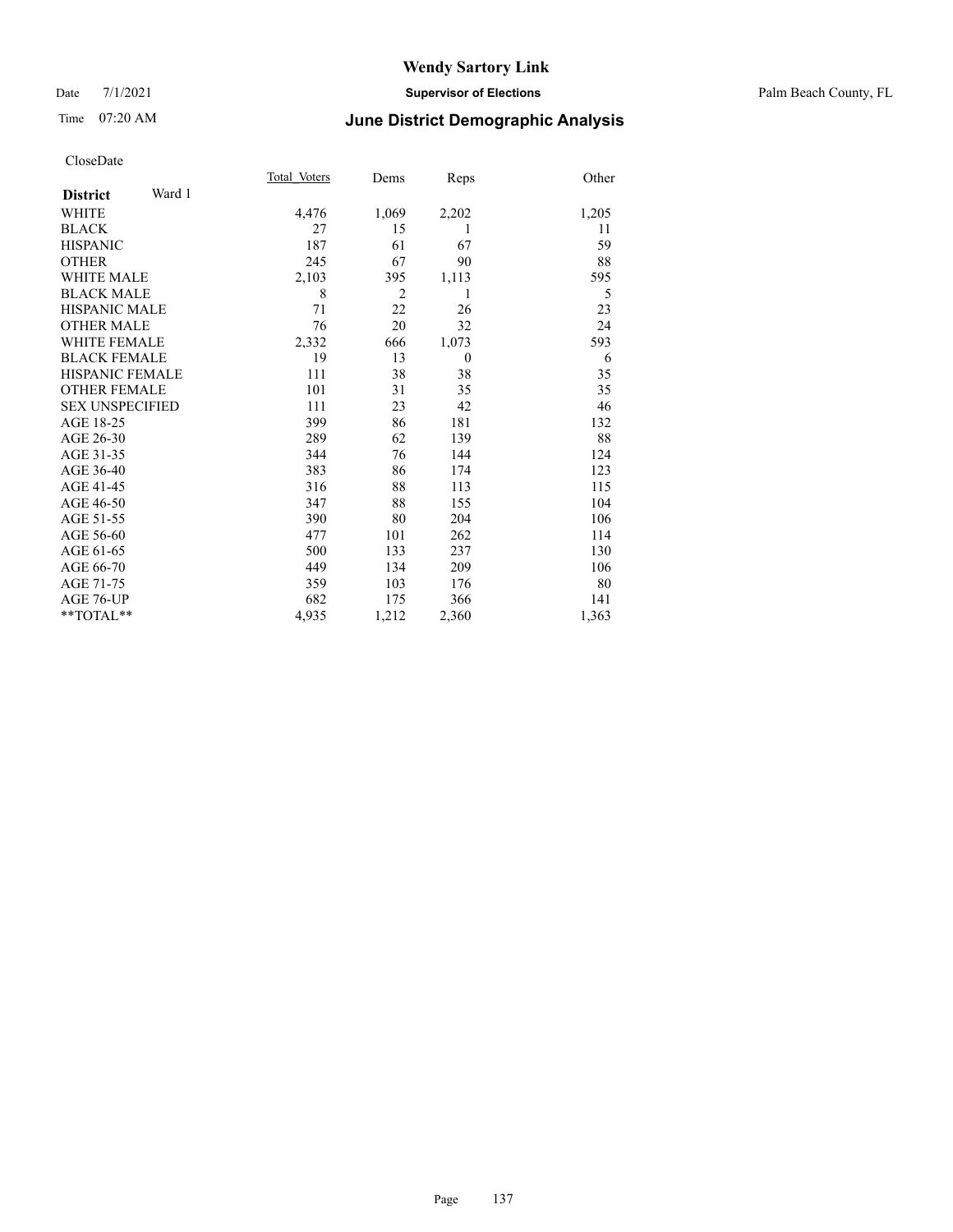### Date 7/1/2021 **Supervisor of Elections** Palm Beach County, FL

# Time 07:20 AM **June District Demographic Analysis**

| CloseDate |
|-----------|
|-----------|

|                        |        | Total Voters | Dems           | Reps             | Other          |
|------------------------|--------|--------------|----------------|------------------|----------------|
| <b>District</b>        | Ward 1 |              |                |                  |                |
| <b>WHITE</b>           |        | 265          | 34             | 185              | 46             |
| <b>BLACK</b>           |        | 0            | $\Omega$       | $\theta$         | $\Omega$       |
| <b>HISPANIC</b>        |        |              | $\Omega$       |                  | $\Omega$       |
| <b>OTHER</b>           |        | 4            |                | $\overline{2}$   | 1              |
| <b>WHITE MALE</b>      |        | 125          | 12             | 94               | 19             |
| <b>BLACK MALE</b>      |        | $\theta$     | $\theta$       | $\theta$         | $\theta$       |
| <b>HISPANIC MALE</b>   |        | 0            | $\theta$       | $\theta$         | $\Omega$       |
| <b>OTHER MALE</b>      |        |              | $\Omega$       |                  | $\Omega$       |
| <b>WHITE FEMALE</b>    |        | 140          | 22             | 91               | 27             |
| <b>BLACK FEMALE</b>    |        | 0            | $\theta$       | $\boldsymbol{0}$ | $\overline{0}$ |
| HISPANIC FEMALE        |        |              | $\theta$       |                  | $\Omega$       |
| <b>OTHER FEMALE</b>    |        | 2            |                |                  | $\theta$       |
| <b>SEX UNSPECIFIED</b> |        |              | 0              | 0                |                |
| AGE 18-25              |        | 14           |                | 12               |                |
| AGE 26-30              |        | 13           | 3              | 6                | 4              |
| AGE 31-35              |        | 4            |                | 2                |                |
| AGE 36-40              |        | 3            | $\theta$       |                  | 2              |
| AGE 41-45              |        | 6            | $\overline{0}$ | 5                | 1              |
| AGE 46-50              |        | 8            | $\overline{c}$ | 4                | $\overline{c}$ |
| AGE 51-55              |        | 14           | $\overline{c}$ | 10               | $\overline{2}$ |
| AGE 56-60              |        | 26           | $\overline{4}$ | 17               | 5              |
| AGE 61-65              |        | 28           | 4              | 18               | 6              |
| AGE 66-70              |        | 22           | $\overline{4}$ | 15               | 3              |
| AGE 71-75              |        | 43           | 5              | 29               | 9              |
| AGE 76-UP              |        | 89           | 9              | 69               | 11             |
| **TOTAL**              |        | 270          | 35             | 188              | 47             |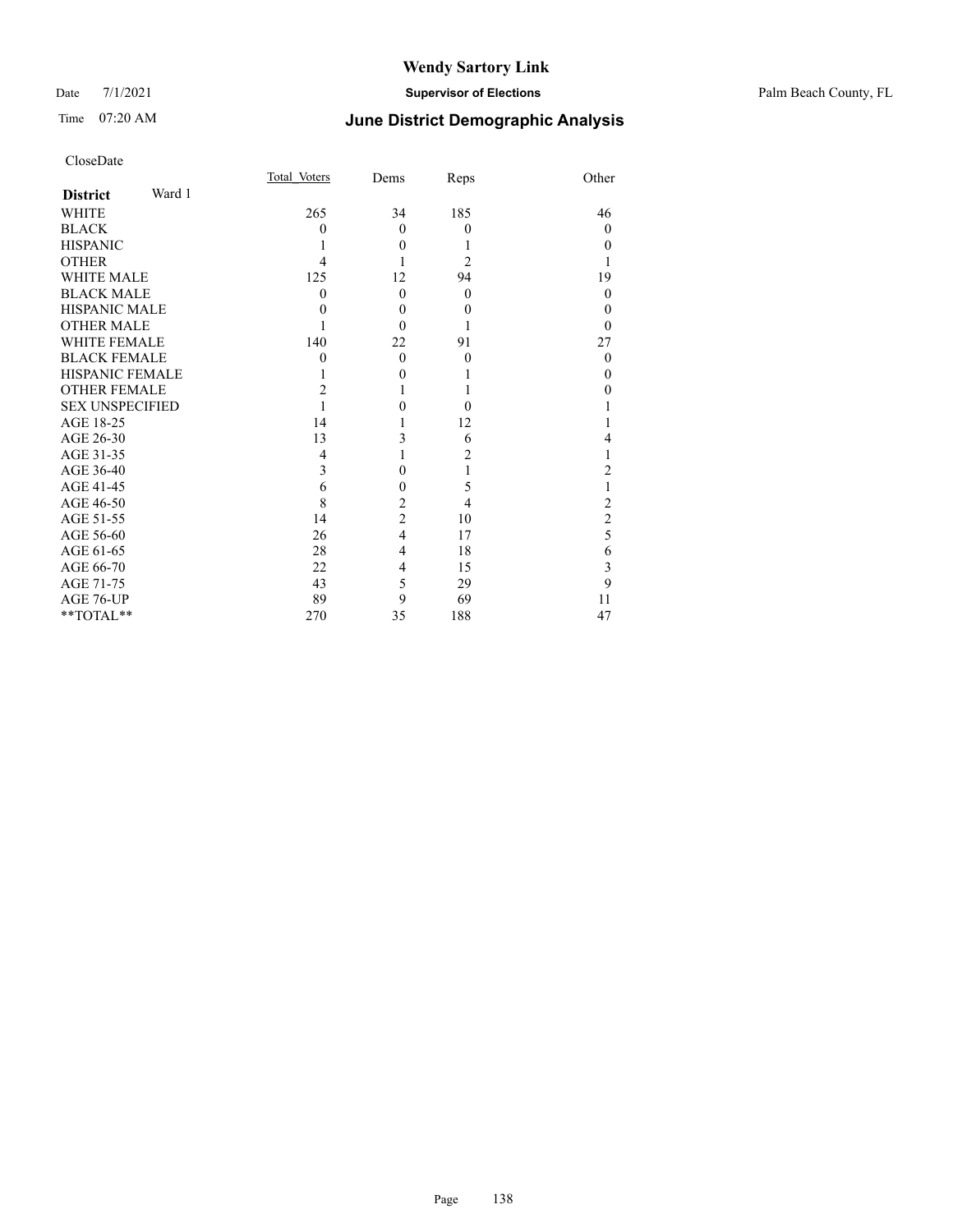#### Date 7/1/2021 **Supervisor of Elections** Palm Beach County, FL

### Time 07:20 AM **June District Demographic Analysis**

|                           | Total Voters | Dems   | Reps   | Other  |
|---------------------------|--------------|--------|--------|--------|
| Ward 1<br><b>District</b> |              |        |        |        |
| WHITE                     | 27,000       | 8,069  | 11,188 | 7,743  |
| <b>BLACK</b>              | 4,367        | 3,167  | 178    | 1,022  |
| <b>HISPANIC</b>           | 6,534        | 2,380  | 1,679  | 2,475  |
| <b>OTHER</b>              | 4,636        | 1,651  | 943    | 2,042  |
| <b>WHITE MALE</b>         | 12,579       | 3,202  | 5,578  | 3,799  |
| <b>BLACK MALE</b>         | 1,893        | 1,265  | 109    | 519    |
| <b>HISPANIC MALE</b>      | 2,878        | 941    | 801    | 1,136  |
| <b>OTHER MALE</b>         | 1,706        | 547    | 396    | 763    |
| <b>WHITE FEMALE</b>       | 14,061       | 4,781  | 5,470  | 3,810  |
| <b>BLACK FEMALE</b>       | 2.417        | 1,866  | 67     | 484    |
| HISPANIC FEMALE           | 3,501        | 1,389  | 833    | 1,279  |
| <b>OTHER FEMALE</b>       | 1,984        | 807    | 390    | 787    |
| <b>SEX UNSPECIFIED</b>    | 1.475        | 446    | 336    | 693    |
| AGE 18-25                 | 5,239        | 1,926  | 1,363  | 1,950  |
| AGE 26-30                 | 2,819        | 1,026  | 709    | 1,084  |
| AGE 31-35                 | 2,957        | 1,017  | 855    | 1,085  |
| AGE 36-40                 | 3,204        | 1,146  | 882    | 1,176  |
| AGE 41-45                 | 3,537        | 1,236  | 1,023  | 1,278  |
| AGE 46-50                 | 3,983        | 1,317  | 1,276  | 1,390  |
| AGE 51-55                 | 4,246        | 1,356  | 1,560  | 1,330  |
| AGE 56-60                 | 4,131        | 1,416  | 1,624  | 1,091  |
| AGE 61-65                 | 3,614        | 1,269  | 1,402  | 943    |
| AGE 66-70                 | 2,980        | 1,218  | 1,076  | 686    |
| AGE 71-75                 | 2,550        | 1,064  | 938    | 548    |
| AGE 76-UP                 | 3,277        | 1,276  | 1,280  | 721    |
| $*$ TOTAL $*$             | 42,537       | 15,267 | 13,988 | 13,282 |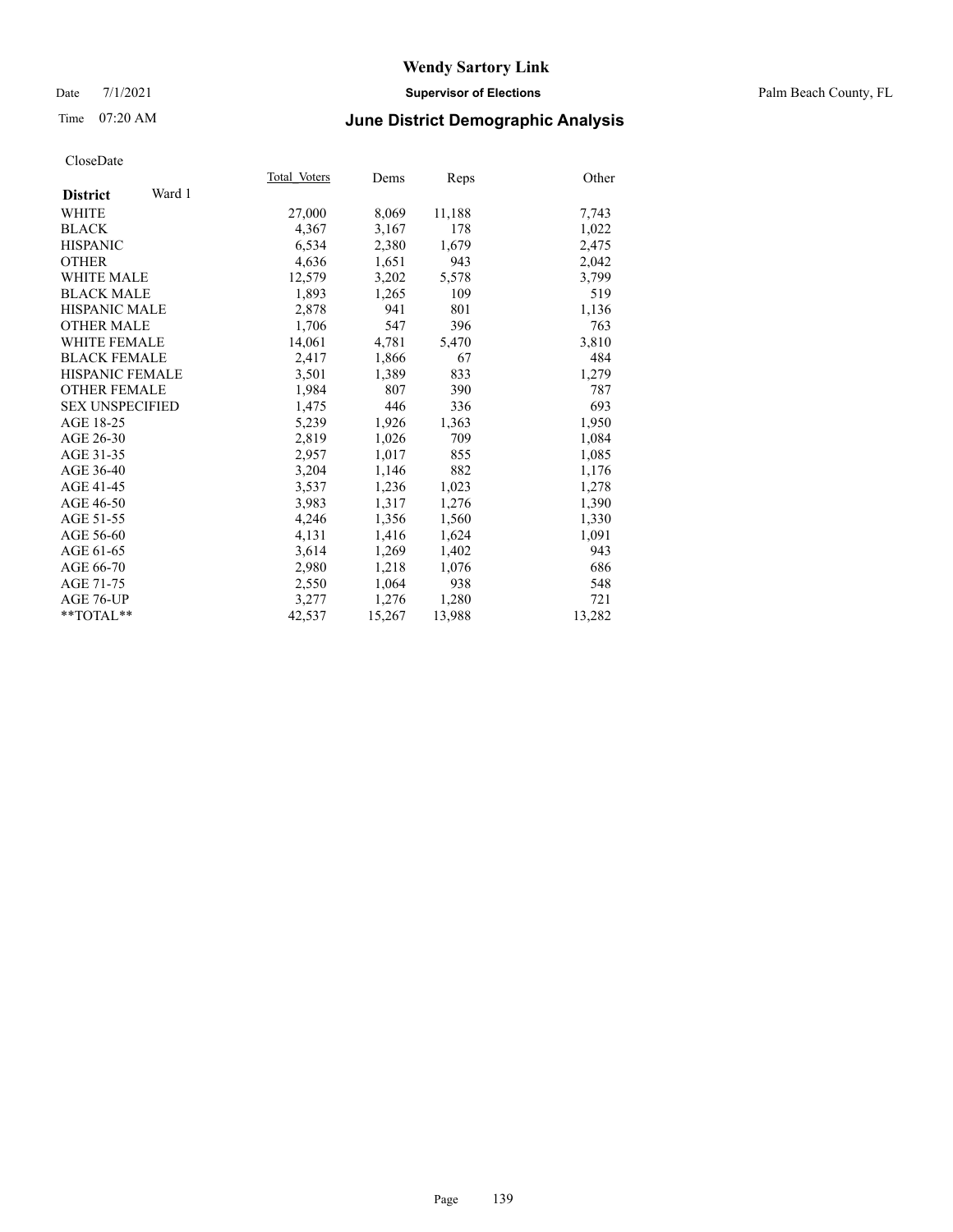#### Date 7/1/2021 **Supervisor of Elections** Palm Beach County, FL

# Time 07:20 AM **June District Demographic Analysis**

|                           | Total Voters | Dems           | Reps           | Other |
|---------------------------|--------------|----------------|----------------|-------|
| Ward 1<br><b>District</b> |              |                |                |       |
| <b>WHITE</b>              | 594          | 128            | 283            | 183   |
| <b>BLACK</b>              | 245          | 172            | 12             | 61    |
| <b>HISPANIC</b>           | 348          | 98             | 103            | 147   |
| <b>OTHER</b>              | 116          | 42             | 21             | 53    |
| <b>WHITE MALE</b>         | 293          | 48             | 151            | 94    |
| <b>BLACK MALE</b>         | 99           | 60             | $\overline{7}$ | 32    |
| <b>HISPANIC MALE</b>      | 164          | 40             | 56             | 68    |
| <b>OTHER MALE</b>         | 52           | 20             | 8              | 24    |
| <b>WHITE FEMALE</b>       | 298          | 79             | 132            | 87    |
| <b>BLACK FEMALE</b>       | 145          | 111            | 5              | 29    |
| <b>HISPANIC FEMALE</b>    | 182          | 56             | 47             | 79    |
| <b>OTHER FEMALE</b>       | 48           | 19             | 9              | 20    |
| <b>SEX UNSPECIFIED</b>    | 22           | $\overline{7}$ | $\overline{4}$ | 11    |
| AGE 18-25                 | 116          | 35             | 36             | 45    |
| AGE 26-30                 | 126          | 36             | 46             | 44    |
| AGE 31-35                 | 164          | 39             | 52             | 73    |
| AGE 36-40                 | 173          | 56             | 46             | 71    |
| AGE 41-45                 | 166          | 54             | 47             | 65    |
| AGE 46-50                 | 137          | 48             | 51             | 38    |
| AGE 51-55                 | 101          | 34             | 40             | 27    |
| AGE 56-60                 | 111          | 41             | 39             | 31    |
| AGE 61-65                 | 72           | 38             | 18             | 16    |
| AGE 66-70                 | 54           | 15             | 22             | 17    |
| AGE 71-75                 | 42           | 24             | 11             | 7     |
| AGE 76-UP                 | 41           | 20             | 11             | 10    |
| $**TOTAL**$               | 1,303        | 440            | 419            | 444   |